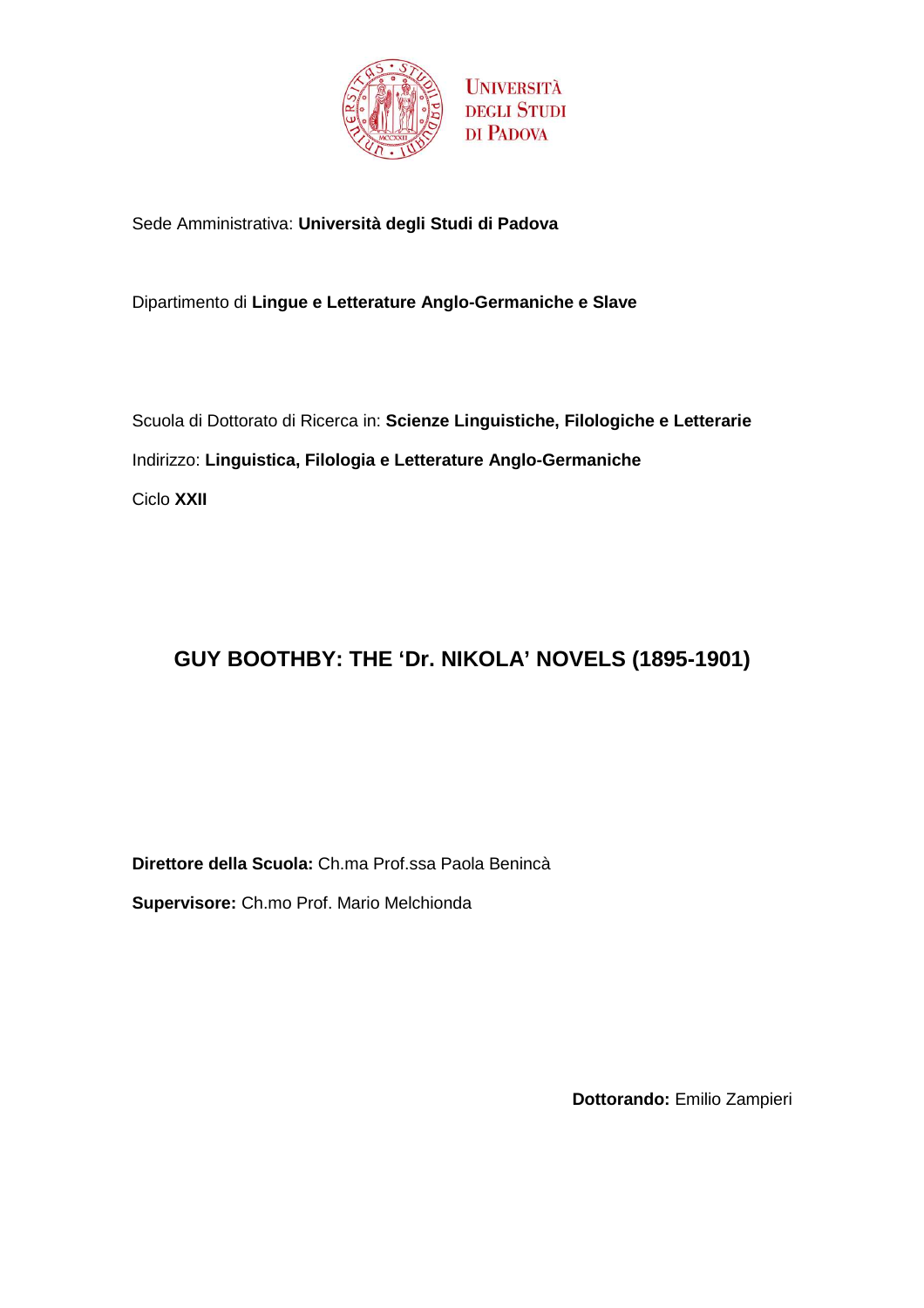Nel dolcissimo ricordo di Severino, mio meraviglioso nonno. Ciao tì, ciao mì!

> A Rossella, 2010: from here to eternity…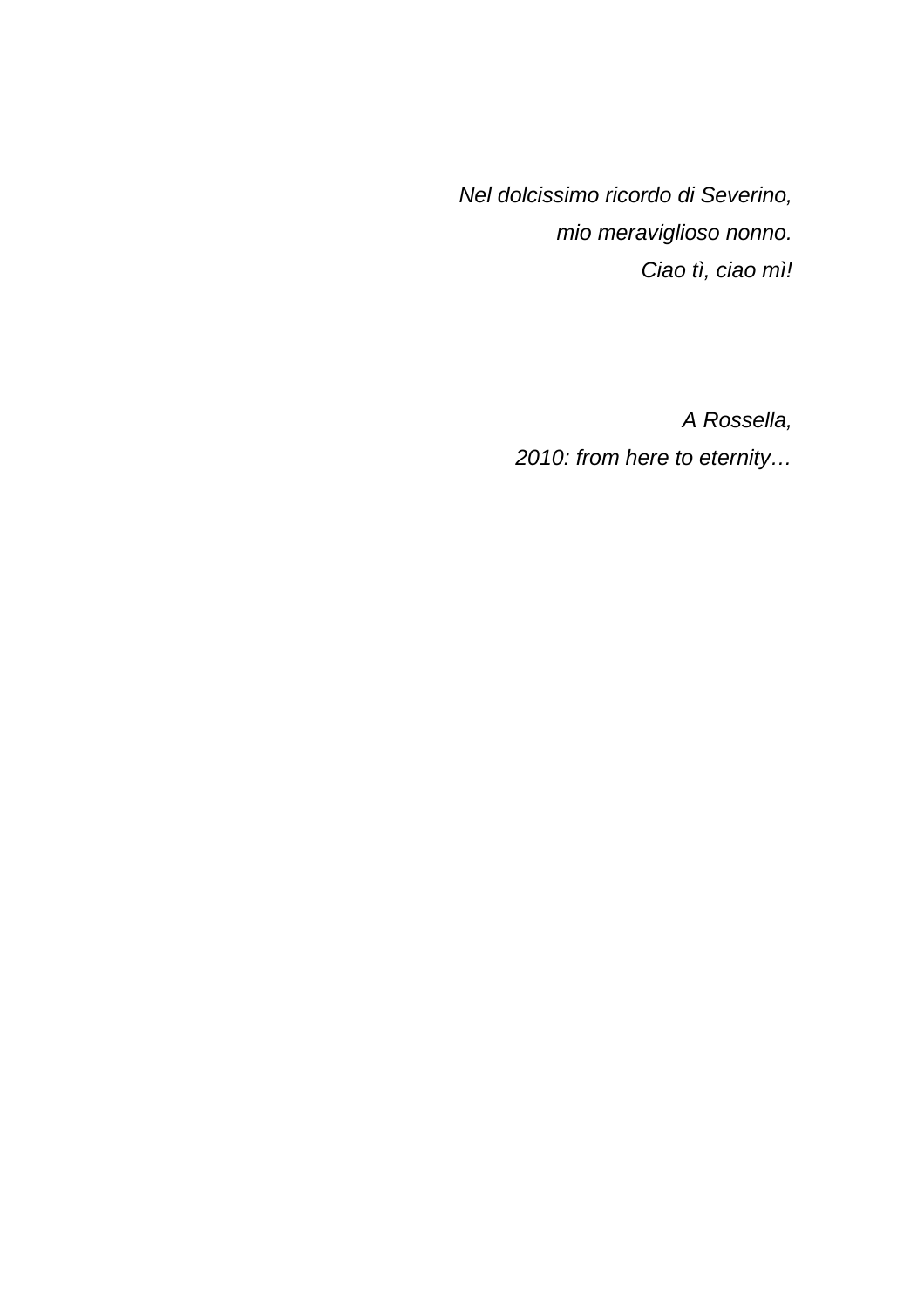#### **CONTENTS**

# **Foreword p.** ix **CHAPTER ONE: GUY BOOTHBY: LIFE AND WORKS**

| 1.1. | Biographical information                                 | p. 1  |
|------|----------------------------------------------------------|-------|
|      | 1.2. The literary context: Fin de siècle popular fiction | p. 6  |
|      | 1.3. A literary portrait of Guy Boothby                  | p. 10 |
| 1.4. | The Dr. Nikola novels                                    | p. 17 |

## **CHAPTER TWO: THE FORM OF THE Dr. NIKOLA NOVELS: SELECT TOPICS**

| 2.1. | Analyzing the Dr. Nikola novels | p. 25 |
|------|---------------------------------|-------|
| 2.2. | Plot structure and genre        | p. 26 |
| 2.3. | The setting: Time               | p. 34 |
| 2.4. | The setting: Places             | p. 37 |
|      | 2.4.1. The 'Cesspool'           | p. 40 |
|      | 2.4.2. The Wild Land            | p. 43 |
|      | 2.4.3. The Gothic Scenery       | p. 45 |
|      | 2.4.4. The Haven of Peace       | p. 49 |
| 2.5. | Characterization                | p. 51 |
|      | 2.5.1. The "Star": Dr. Nikola   | p. 51 |
|      | 2.5.2. The Male Protagonist     | p. 53 |
|      | 2.5.3. The Young Woman          | p. 55 |
|      | 2.5.4. The Foreigner            | p. 58 |
|      | 2.5.5. The Freak                | p. 60 |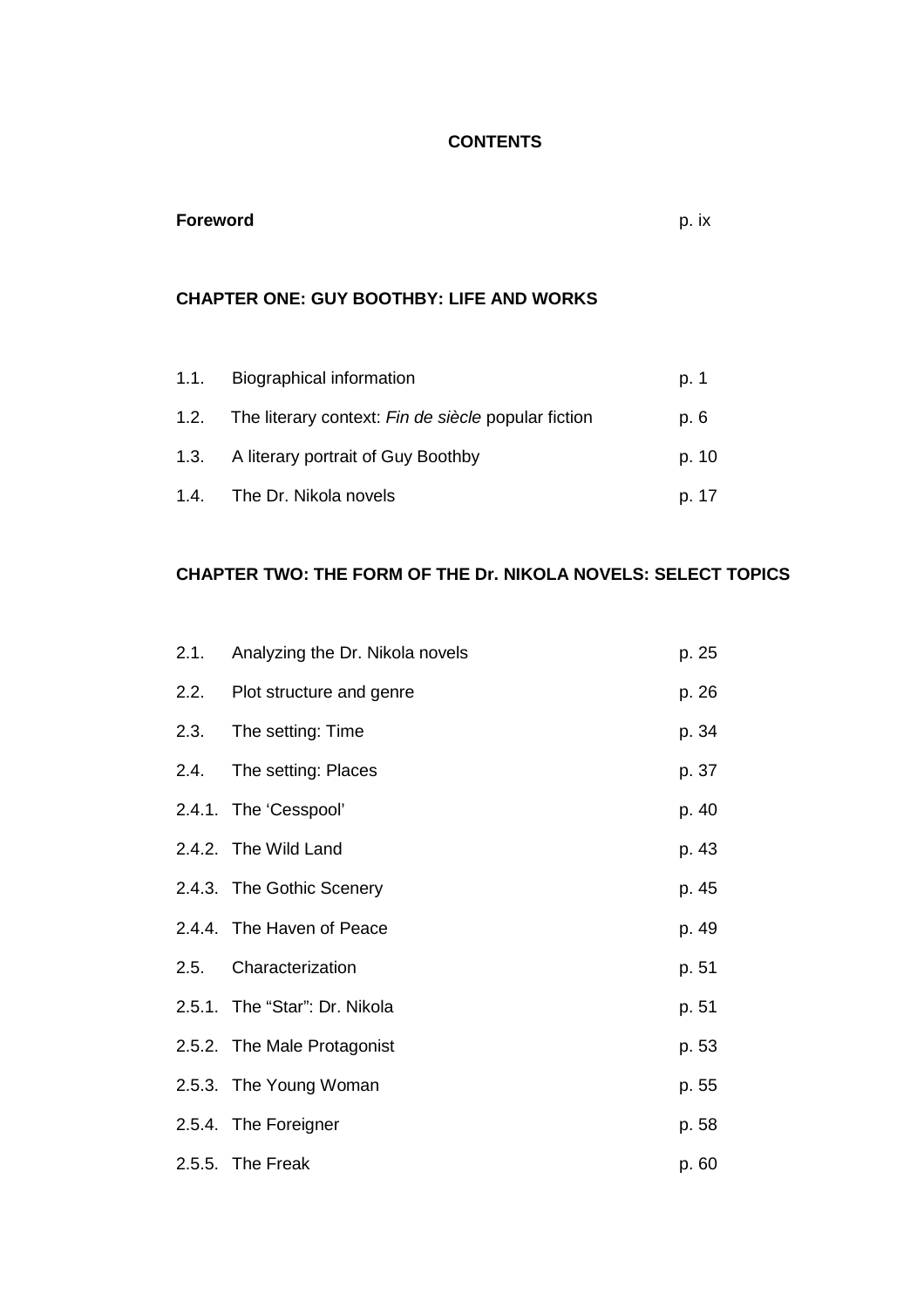# **CHAPTER THREE: MOTIFS, THEMES AND SOCIAL CONCERNS**

| 3.1.                                    | The Dr. Nikola series and its times     | p. 63  |
|-----------------------------------------|-----------------------------------------|--------|
| 3.2.                                    | Britain under threat                    | p. 64  |
| 3.3.                                    | Fin de siècle issues                    | p. 65  |
|                                         | 3.3.1. Attitude and Health              | p. 66  |
|                                         | 3.3.2. Frame of mind                    | p. 74  |
|                                         | 3.3.3. Morality                         | p. 81  |
|                                         | 3.3.4. Society                          | p. 88  |
|                                         | 3.3.5. Sexuality                        | p. 100 |
| 3.4.                                    | The threat vanishes: The myth of Nikola | p. 102 |
| 3.5.                                    | Conclusions                             | p. 108 |
|                                         |                                         |        |
| <b>Appendix A: The Story Plots</b>      |                                         |        |
| Appendix B: The Character of Dr. Nikola |                                         |        |
|                                         |                                         |        |
| <b>Bibliography</b>                     |                                         |        |
|                                         |                                         |        |
| <b>Acknowledgements</b>                 |                                         |        |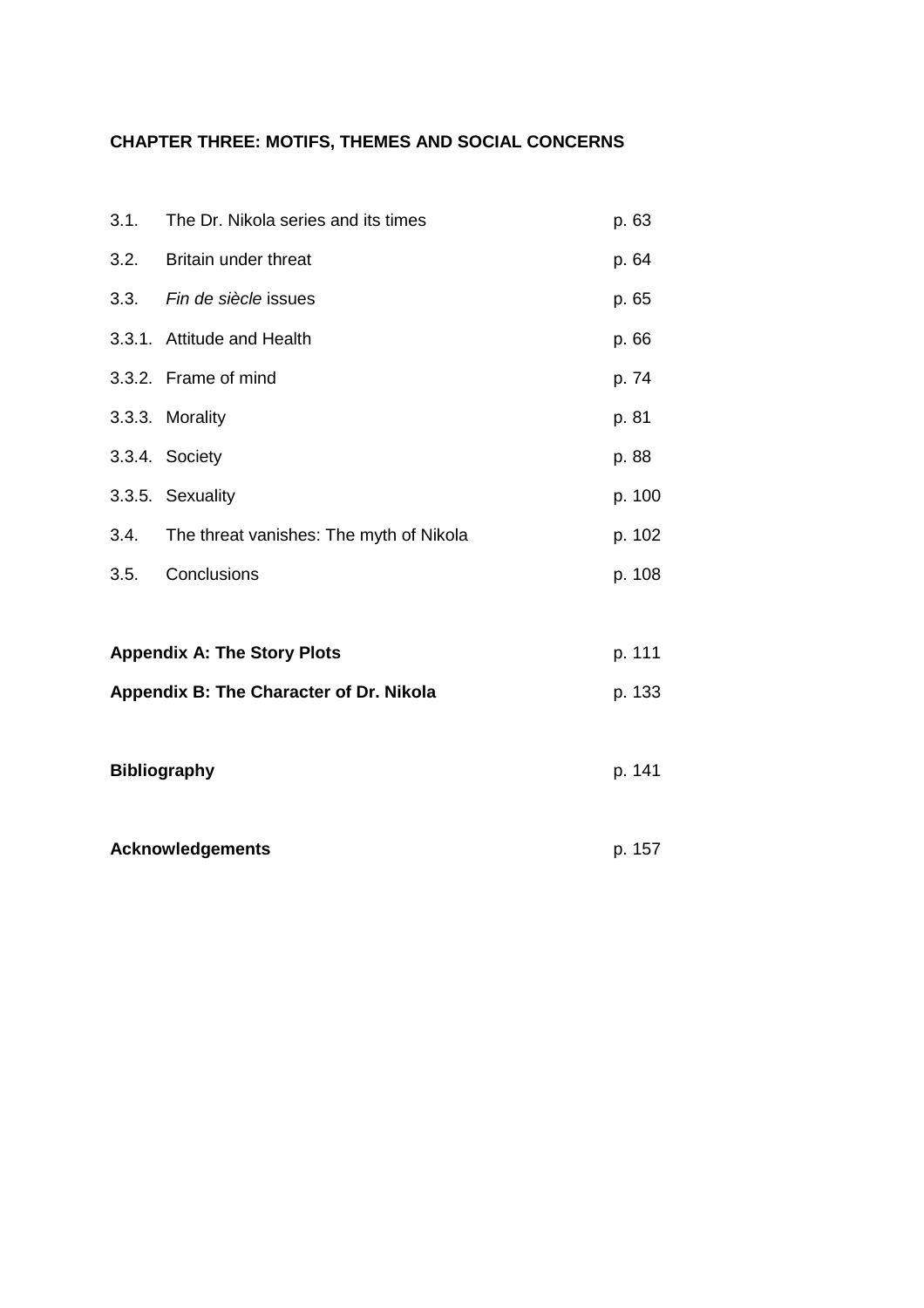## **LIST OF ABBREVIATIONS**

| Bid        | A Bid for Fortune; or, Dr. Nikola's Vendetta. |
|------------|-----------------------------------------------|
| Nikola     | Doctor Nikola.                                |
| Lust       | The Lust of Hate.                             |
| Experiment | Dr. Nikola's Experiment.                      |
| Farewell   | Farewell, Nikola.                             |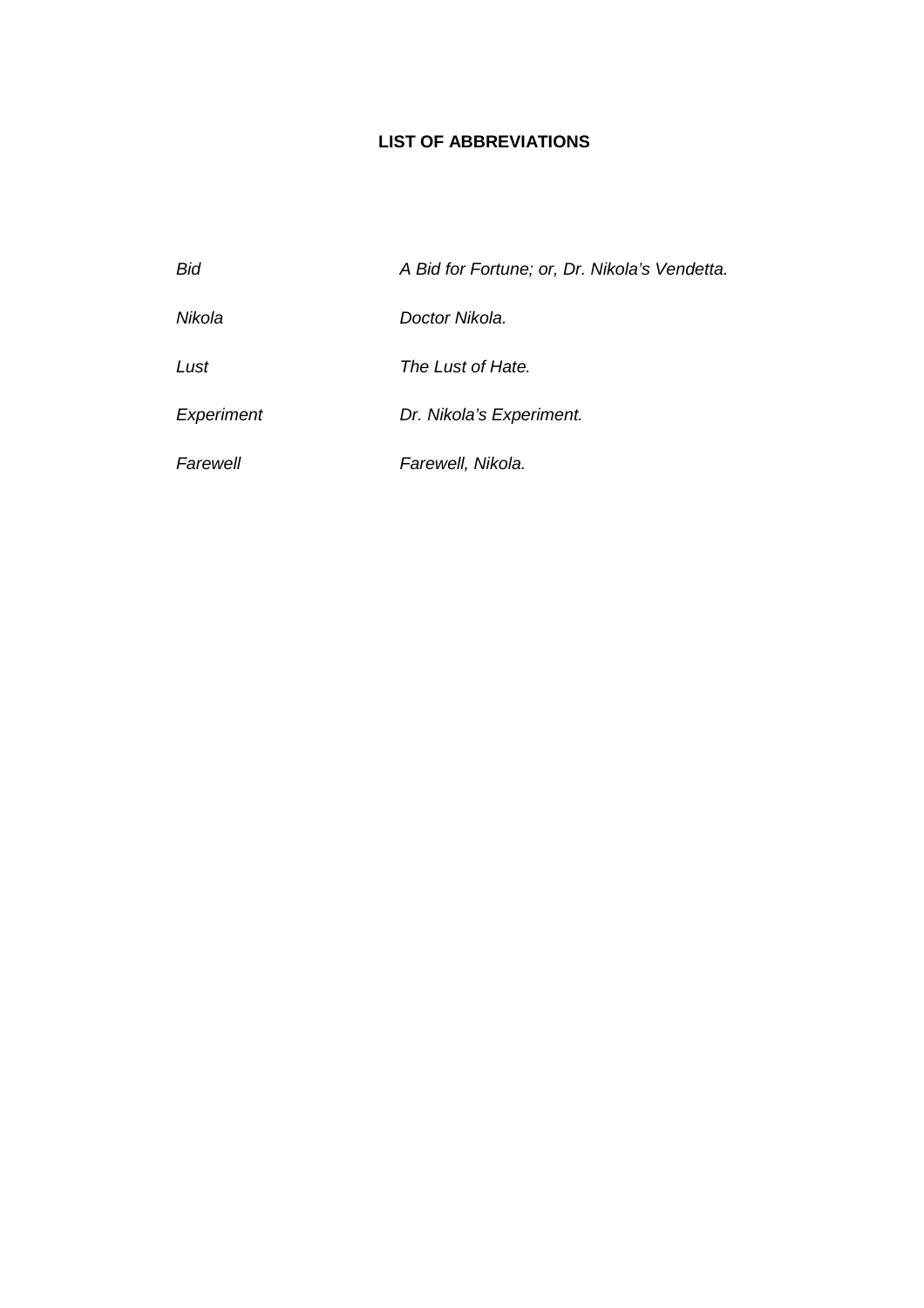#### **FOREWORD**

'[…] the most imbecile production of any literary age gives us sometimes the very clue to comprehension we have sought long and vainly in contemporary masterpieces [...].' (R. L. Stevenson, Familiar Studies of Men and Books (1882))

Between 12 August and 25 November 1900, La Domenica del Corriere, the supplement of Il Corriere della Sera, the most popular (then as now) among Italian dailies, serialized Doctor Nikola (translated as Il dottor Nikola), an 1896 English novel by a Guy Boothby. I came across this information as I was browsing a bibliography of the fictional (and poetical) works published by the Italian daily,<sup>1</sup> and I became curious about the character (I had just finished working on a contemporary novel featuring another title character with an East European name, $^2$  i.e. Bram Stoker's Dracula). I discovered that in 1890s Britain (and, evidently, not only there and then), Dr. Nikola was a villain almost as popular as Doyle's Professor Moriarty, and Boothby one of the most prolific and best-selling writers of his times. Strangely enough, I also found that both character and author are quite forgotten today, and resolved to learn more about them.

Guy Boothby was an Australian would-be dramatist who moved to England in his late twenties and turned successfully to popular fiction. His most famous character was Dr. Nikola, a criminal scientist of Italian origins that stars in five novels published between 1895 and 1901. We would know little of Boothby's life – scanty, often derivative, information can be found in some specialized

<sup>&</sup>lt;sup>1</sup> Marianna DILUINCIS. Romanzi, Racconti, Poesie e Drammi nelle Edizioni del Corriere della Sera, 1876-1918. Molino del Piano: Pirani Bibliografica Editrice, Archivi della Memoria, 2004.

 $2$  The spelling 'Nikola' may indicate Russian or Slavonic origins. In Boothby's times the name was probably pronounced (and is quite likely to be pronounced today) after the manner of the English 'Nicholas,' with the stress falling on the first syllable.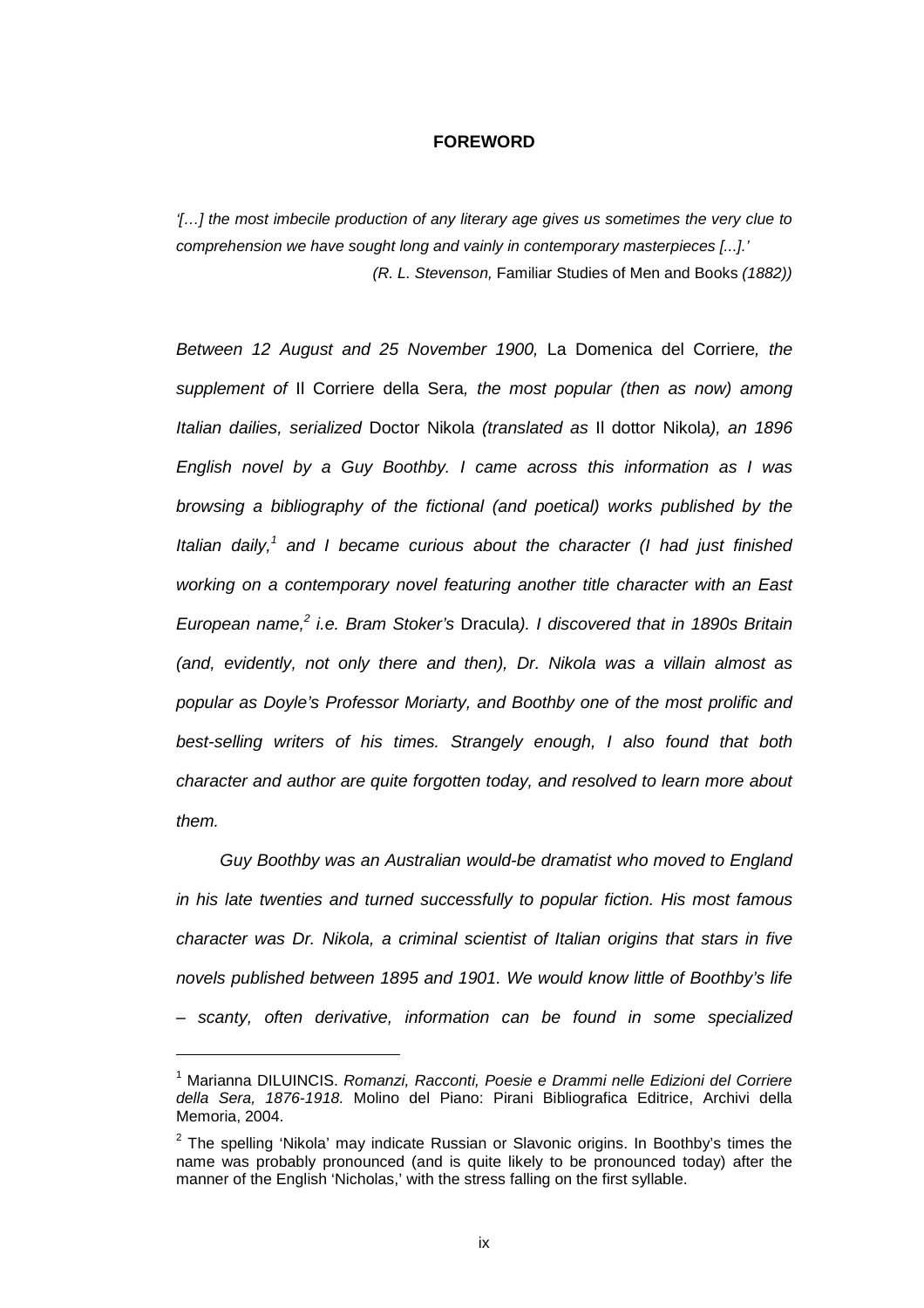biographical dictionaries – but for Paul Depasquale, a scholar, South Australian literature authority, and book antiquarian, who wrote several essays and a (sadly limited-edition) monograph on Boothby.<sup>3</sup> Depasquale has been an invaluable source of information, which I have used throughout my work and especially in Chapter One, where I have attempted to sketch out a Boothby biography collecting all the scattered information that I could find. I have tried to delineate Boothby's literary background, a task that was greatly eased by Philip Waller's monumental study on literary life between the late nineteenth and early twentieth centuries – 'the first and the only mass literary age. $4$  I have consulted the first editions of the Dr. Nikola novels, and the magazines in which some of them were first serialized, and gathered evidence (albeit at times indirect) of Boothby's contemporary reception (both from the readers and critics).

Boothby's novels were produced for an unsophisticated audience (or for an audience that desired an unsophisticated product), and were made to be read quickly and superficially. Today they hardly make an interesting reading for their own sake. When I analysed their form, I had to agree with Depasquale that Boothby invariably repeats 'characters, settings, ideas, expressions and narrative tricks until they jar harshly upon [the] reader.<sup>5</sup> If the novels have still something to say, it is to the scholar of the fin de siècle period. They interest us because they are clean-cut (albeit univocal) 'human responses to specific human situations. $6$  The fin de siècle was a period of restlessness, and Boothby proved

<sup>&</sup>lt;sup>3</sup> Paul DEPASQUALE. Guy Boothby: His Life and Works. Seacombe Gardens: Pioneer Books, 1982. Of the first (and, to my knowledge, only) edition, only 100 copies were printed.

<sup>&</sup>lt;sup>4</sup> Philip WALLER. Writers, Readers, and Reputations. Literary Life in Britain 1870-1918. Oxford and New York: Oxford UP 2006, 1.

<sup>&</sup>lt;sup>5</sup> DEPASQUALE, 122. Actually, Depasquale's opinion is not limited to the Dr. Nikola novels but extends to Boothby's entire output.

<sup>&</sup>lt;sup>6</sup> Stephen ARATA. Fictions of Loss in the Victorian Fin de Siècle. Identity and Empire. Cambridge: Cambridge UP 1996, 6. I have to acknowledge my debt also to Arata, whose book has provided me with many valuable insights into the fin de siècle.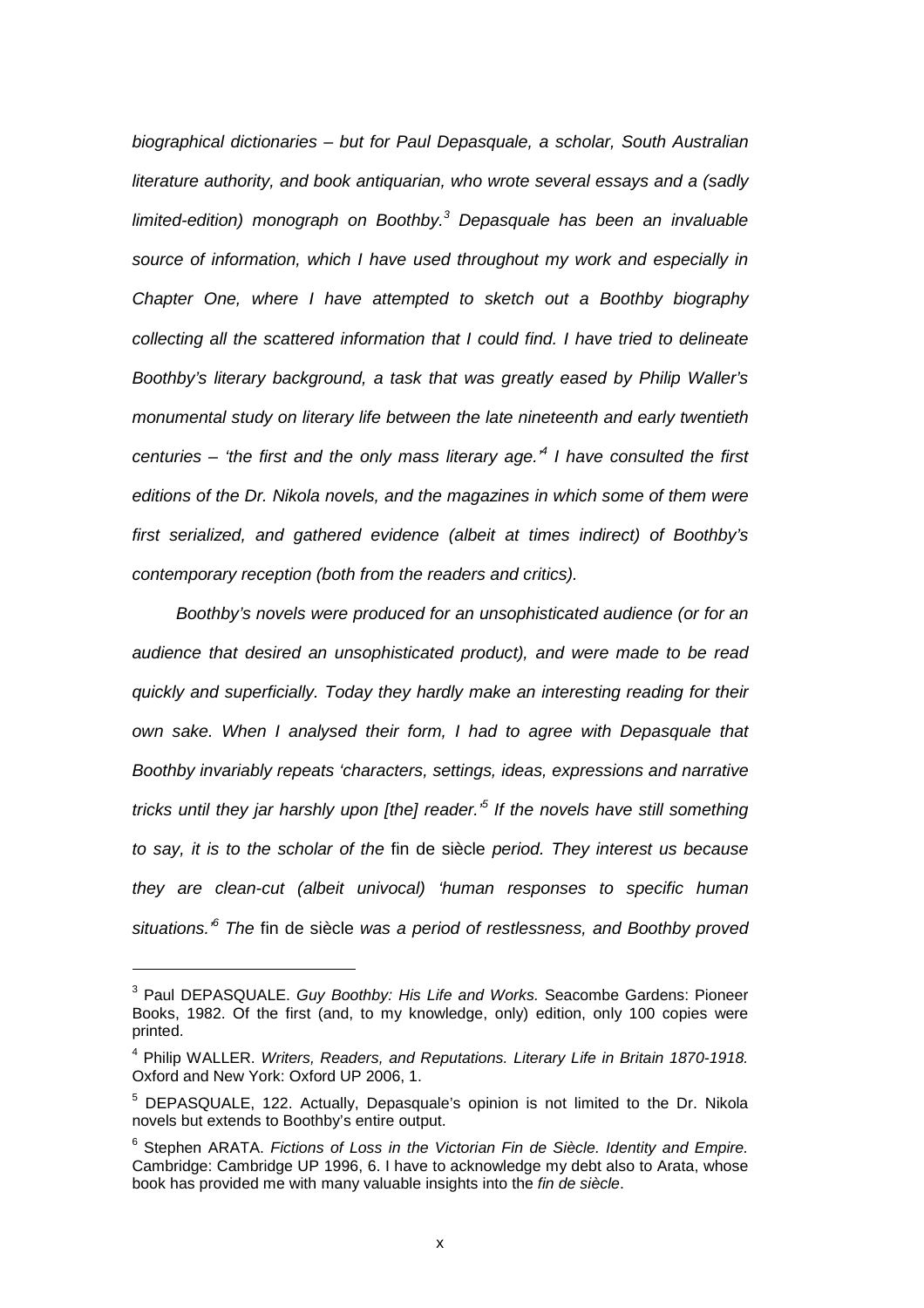himself rather skilful at exploiting its anxieties for commercial purposes. If we trust Stevenson's claim, Boothby's work may enable us to better understand the spirit of its age.

For reference purposes, I have adopted the Kessinger and Wildside editions that are listed in the Bibliography.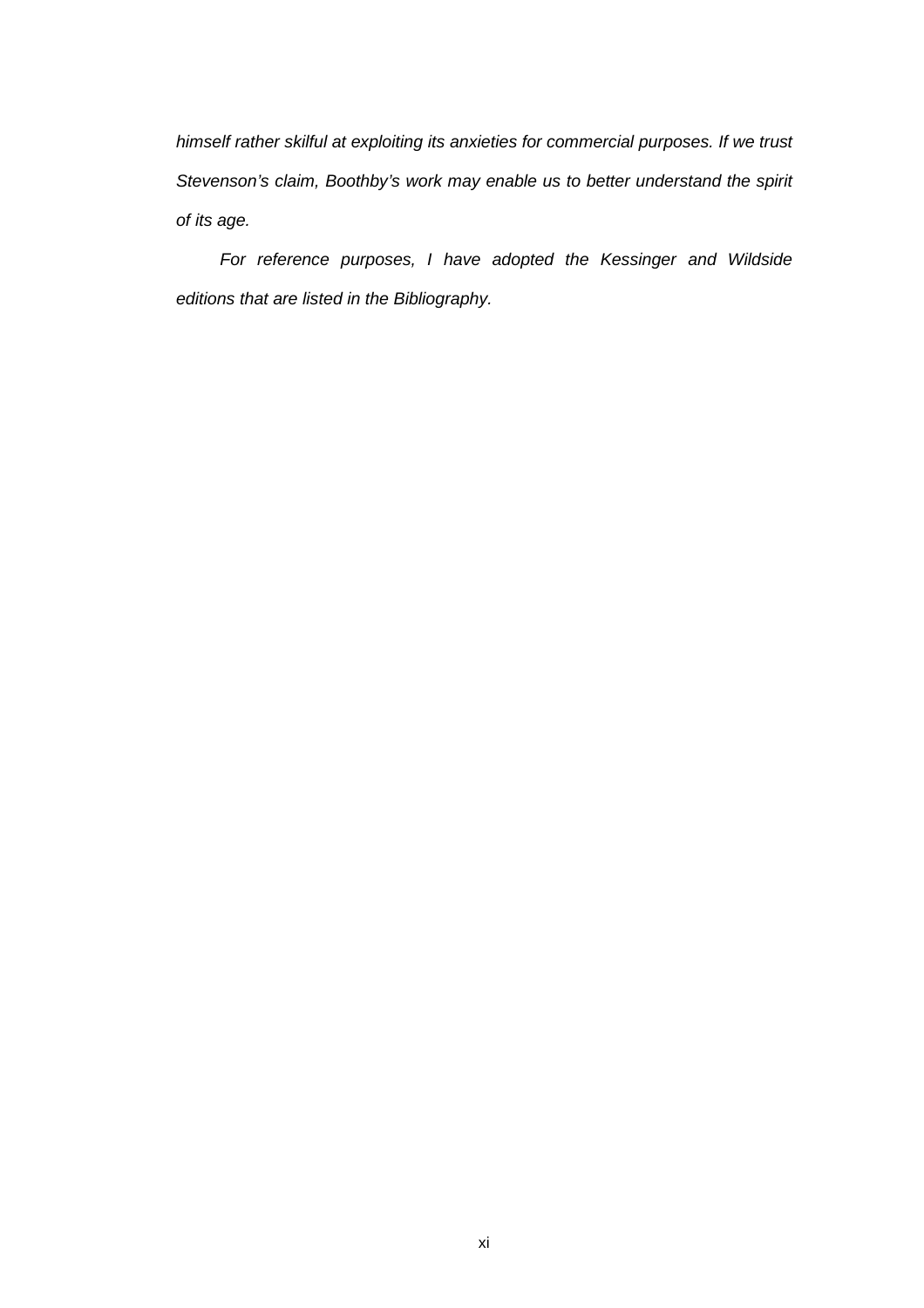#### **CHAPTER ONE**

#### **GUY BOOTHBY: LIFE AND WORKS**

#### 1.1. BIOGRAPHICAL INFORMATION

Guy Newell Boothby was born 'in the house of his grandfather, who was living then in what is now the Passionist Monastery, at Glen Osmond,<sup>11</sup> a suburb of Adelaide, South Australia, on 13 October 1867.<sup>2</sup> His father, Thomas Wilde Boothby (1839-1885), was the ninth child of Benjamin Boothby (1803-1868) and Maria Bradbury Robinson (d. 1889). The former was born in Doncaster, South Yorkshire; in 1823 his family moved to Nottingham, Nottinghamshire, to pursue the manufacturing business. Benjamin 'was appointed second judge of the Supreme Court of South Australia on the recommendation of the Duke of Newcastle<sup>3</sup> in 1853, and the family accordingly moved to Adelaide, possibly settling in Glen Osmond. In Australia Thomas must have met Mary Agnes Hodding (1843-1907), the first child of Edward Hodding (c.1813-c.1848), a farmer of Odstock, Salisbury, Wiltshire, and Mary Squarey (b. c.1819) of Salisbury. Mary Agnes had gone to Melbourne with her mother, brother and sister in 1857, though it is not known whether their intention was to move there. It is a fact that she stayed in Australia longer than her mother and sister, who are both recorded in the UK census as living in Salisbury, Wiltshire, at least from 1871 to 1901. $4$  Her

<sup>&</sup>lt;sup>1</sup> 'Obituary: Mr. Guy Boothby.' The Advertiser, 1 Mar. 1905.

 $2$  Some sources give the date of 12 October. For an instance, cf. 'Boothby, Guy Newell (1867-1905), known as Guy Boothby.' Dictionary of Australian Biography. http://gutenberg.net.au/dictbiog/0-dict-biogBe-Bo.html (10/11/2009).

<sup>&</sup>lt;sup>3</sup> 'Boothby, Guy Newell (1867-1905).' Australian Dictionary of Biography. http://www.adb.online.anu.edu.au/biogs/A070352b.htm?hilite=guy%3Bboothby (10/11/2009).

<sup>&</sup>lt;sup>4</sup> Cf. http://www.turle.name/scadding/pages/indil2529.html, and http://www.turle.name/scadding/pages/indiI2533.html (10/11/2009).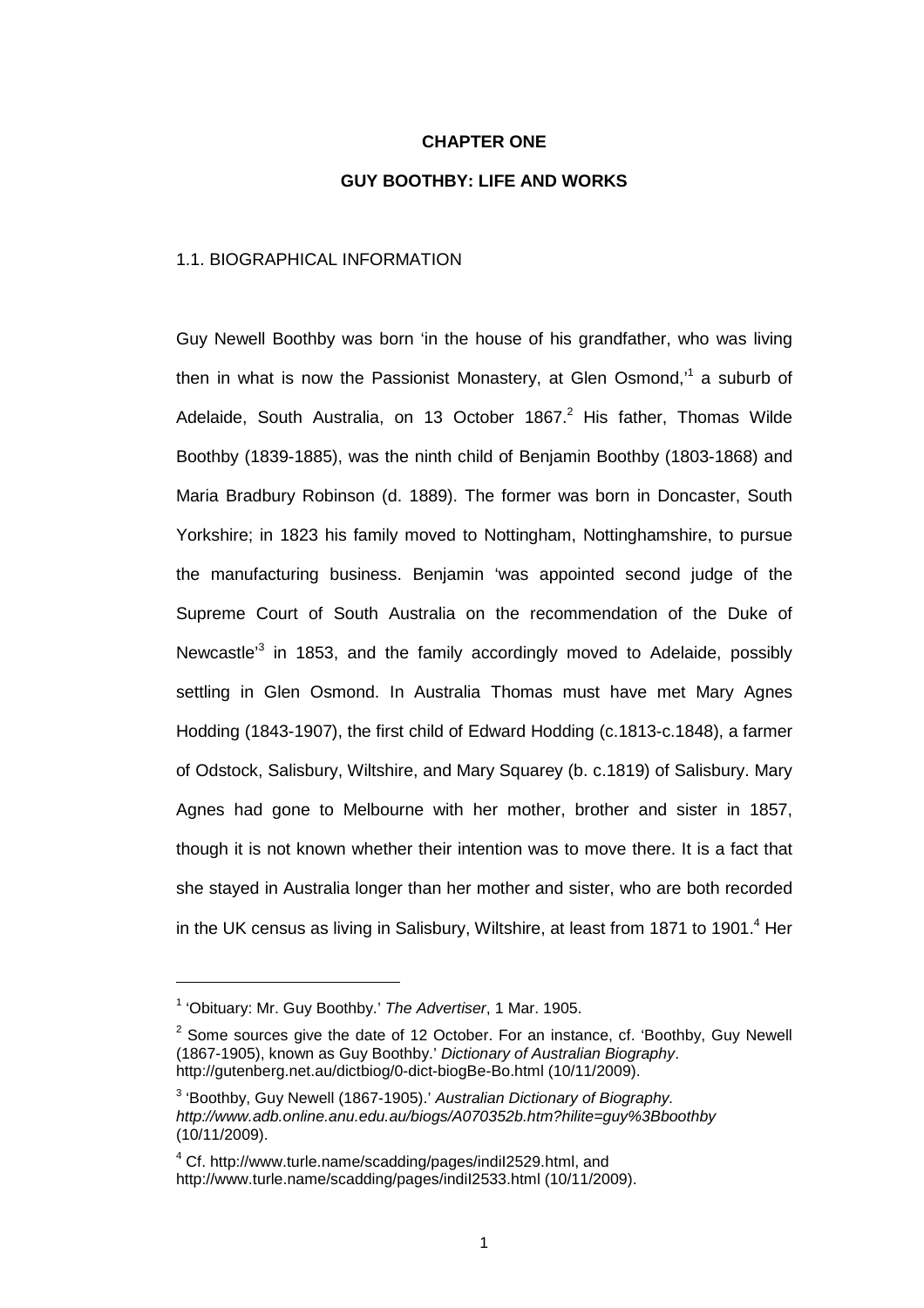staying was evidently due to her marriage to Thomas, which took place in 1864. The couple settled in Glen Osmond and Thomas, who owned a pastoral property in the south-east, provided for his family by working as a stock and station agent. In 1873 he 'won a by-election for the Victoria seat in the House of Assembly,<sup>15</sup> but his career was undistinguished and came to an end only two years later.

Born three years after the couple's marriage, Guy grew up in this well-to-do colonial family, and his mother, as she later recollected, put him under the care of 'an intelligent black boy' who taught the child 'to sit his pony' and 'instructed him in many Bush arts and crafts.<sup>6</sup> At the age of six he left Australia with his mother and two brothers (Benjamin and Herbert), and went to live in Salisbury, Mrs. Boothby's birthplace.<sup>7</sup> Thomas stayed in Australia, as the couple had meanwhile separated.<sup>8</sup> The voyage was made aboard the "Carna Kwean" owned by Messrs. Elder, Smith and Co., of Adelaide' and it was 'an adventurous voyage of some three months duration, via Cape Horn, a by no means pleasant route, especially in a sailing ship.<sup>'9</sup> In Salisbury, the 'quaint house of hundreds of years old' where Boothby lived became one of the first objects on which to 'weave wonderful stories,' some of which he might have jotted down, if his claim that he 'was always a scribbler' is to be trusted.<sup>10</sup> In Salisbury the future writer attended the

<sup>&</sup>lt;sup>5</sup> 'Boothby, Thomas Wilde (1839-1885).' Australian Dictionary of Biography. http://www.adb.online.anu.edu.au/biogs/A030499b.htm?hilite=boothby%3Bthomas%3Bwi lde (10/11/2009).

<sup>&</sup>lt;sup>6</sup> Quoted in DEPASQUALE. Guy Boothby, 11.

 $<sup>7</sup>$  Depasquale suggests 1875 as a possible, though not certain, year of departure, as it</sup> was 'categorically given by Guy Boothby's surviving daughter, Mrs. Phyllis Neame, in a letter to Dr. John Playford.' The year of course does not accord with Boothby's claim: if the future author was six when he left, the year should be 1873 or 1874. Cf. DEPASQUALE, 20, note 3.

<sup>8</sup> DEPASQUALE, 11.

<sup>&</sup>lt;sup>9</sup> Cf. Philip M. ROBINSON and Leslie A. SPENCE. The Robinson Family of Bolsover and Chesterfield. Chesterfield: Robinson & Sons 1937, 102.

 $10$  Boothby gave this information during his first interview to The Windsor Magazine. John HYDE. 'The Creator of "Dr. Nikola": An Afternoon with Guy Boothby.' The Windsor Magazine, Dec. 1896, 129-134.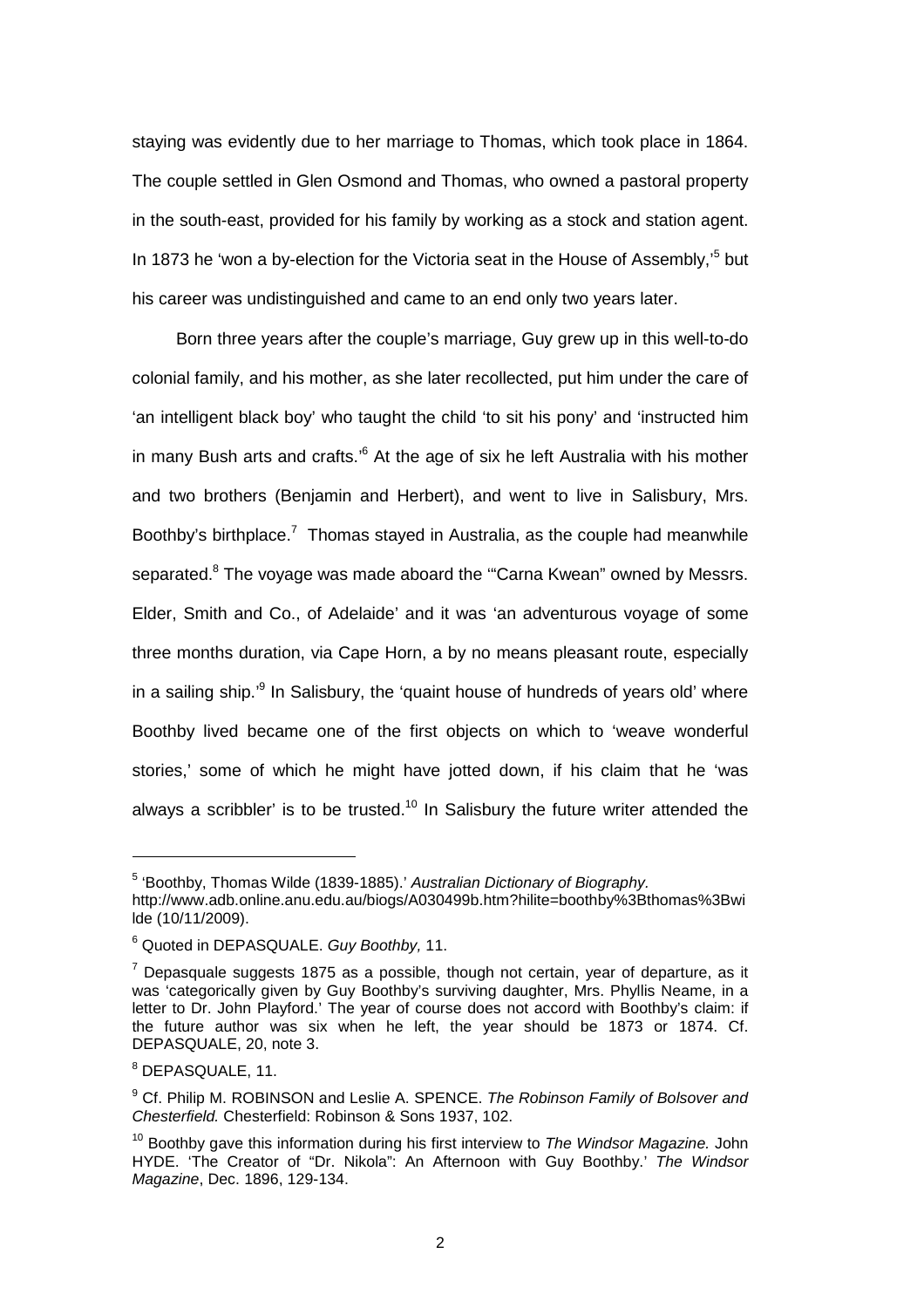Priory School, and his education was then completed at Lord Weymouth School, in Warminster, Wiltshire. He stayed in England until the age of sixteen, when he parted from his beloved mother and returned to Australia to work 'in the office of the Town Clerk of Adelaide before becoming private secretary to the Mayor (Lewis Cohen) in 1890.<sup>11</sup> Boothby did not entertain any passion for his job, and had literary aspirations: he wanted to become a professional dramatist; however, as his colleague Fergus Hume had realised about ten years earlier, Australia was no place for would-be artists, even more so if they were colonial-born and had the ambition to become playwrights.<sup>12</sup> Boothby discovered the sad truth not before writing some dramas which enjoyed minor productions. Depasquale gives Falsely Accused: or The Course of True Love as Boothby's first piece of theatre to be staged. It was a 'comedy-drama' and was performed at the Albert Hall in Adelaide in October 1888, by a group of amateur actors, and played by an 'efficient orchestra' at the head of which was an important Adelaide music director.<sup>13</sup> Whether it was a success or not, the play was considered quite derivative – appearing 'to have been constructed from various eighteenth century comedies and dramas, $14 -$  and Boothby, who played the hero in it, seems not to

'Hume, Fergusson Wright (Fergus) (1859-1932).' Australian Dictionary of Biography.

http://adbonline.anu.edu.au/biogs/A040500b.htm (10/11/2009);

'Humes, Fergus (1859-1932).' Dictionary of Australian Biography.

http://gutenberg.net.au/dictbiog/0-dict-biogHi-Hu.html (10/11/2009).

<sup>13</sup> DEPASQUALE, 13.

<sup>&</sup>lt;sup>11</sup> DEPASQUALE, 12.

 $12$  Hume had written a quite theatrical novel, The Mystery of a Hansom Cab, with the purpose of attracting theatre managers in Melbourne and persuading them to stage it. However, he could not even find publishers willing to print it, on the ground that 'no Colonial could write anything worth reading.' So he chose to publish it privately, and, if his words are to be trusted, the edition sold 5,000 copies in three weeks. One year later, when he managed to have the book published in London, it became the best-selling mystery novel of the Victorian era, with half a million copies sold. Realising that he would never make a living out of theatre, he became a professional writer of popular fiction, though his next novels never drew near the roaring success of his first book.

Cf. Dorothy GOLDMAN. 'Fergus Hume.' In British Mystery Writers, 1860-1919. Dictionary of Literary Biography, vol. LXX. Farmington Hills: Gale 1988, 180-183;

<sup>&</sup>lt;sup>14</sup> Quoted in DEPASQUALE, 13.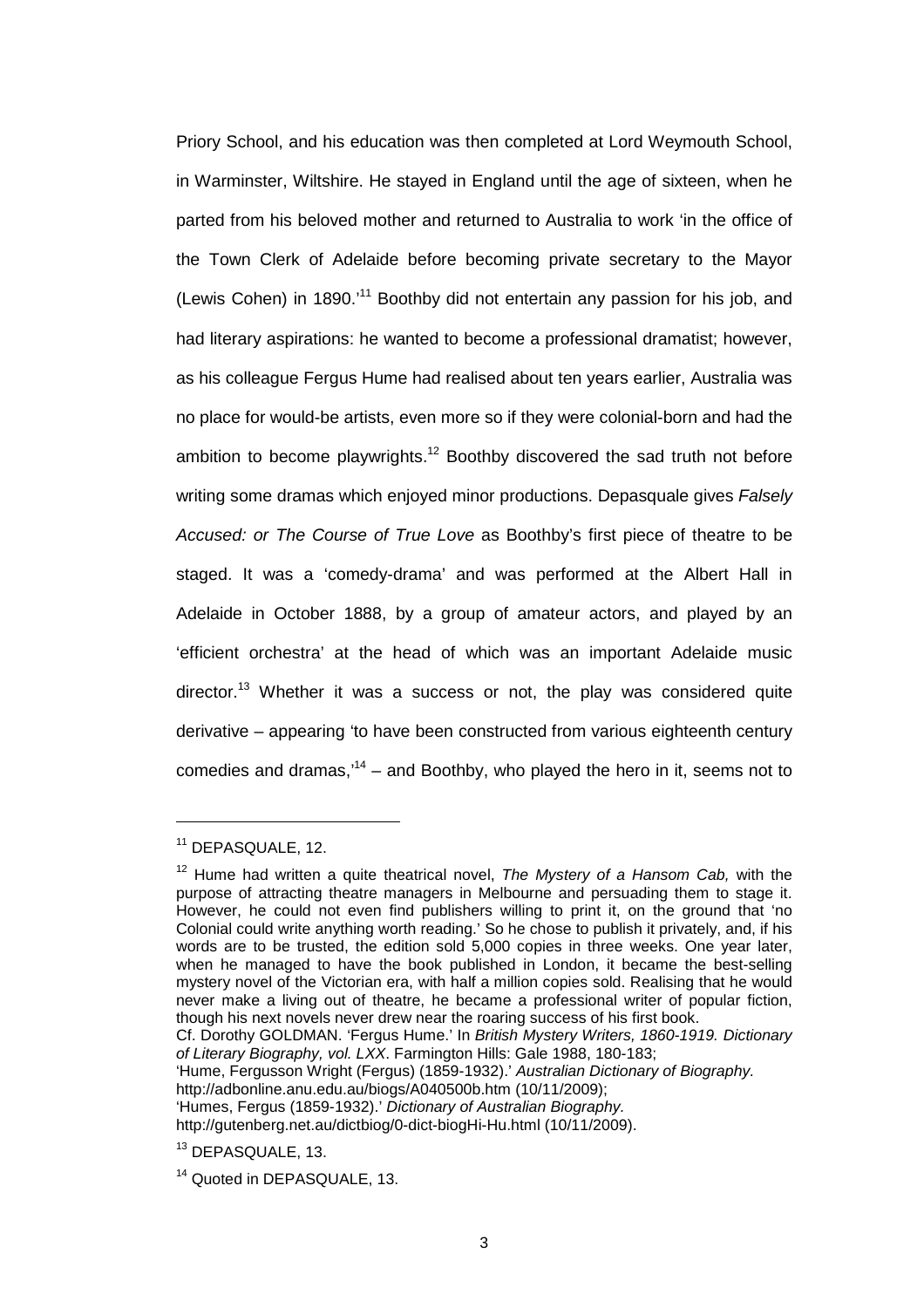have shone as an actor. The operetta that followed, Dimple's Lovers, seems to have enjoyed a moderate success when it was performed in 1890 at the Albert Hall. Boothby had written the libretto for it, and Cecil Sharp, an English musician and future distinguished folk-music collector and scholar, had composed the music. Sharp was publicly praised for the music of Sylvia: or, The Marquis and the Maid, another joint production by the two artists which was staged in the same year; Boothby, on the contrary, had once more to endure the old charge of plagiarism or of lacking originality – his libretto, it was maintained, resembled too much those of the English dramatist and librettist W. S. Gilbert. The coup de gr*ȃ*ce to his theatrical aspirations arrived with The Jonquille, a 'romantic drama, in four acts,<sup> $15$ </sup> as the title of its outline reads, produced in 1891, whose moments of pathos were even greeted with hilarity. Boothby tried one last attempt to collect some money that might afford him to sail to London, where his creation might hopefully be better welcomed, but an author's benefit three-night season fell flat. Embittered though not yet defeated, Boothby realized that it was high time to have a change of air, and undertook with his friend Longley Taylor a long journey through the 'Far East, the Pacific Islands, New Guinea, Sumatra, and so on.'<sup>16</sup> This experience was followed, in 1892, by an impressive thirteen-month journey on horseback, and by buggy, boat and train from Northern Queensland to Adelaide, which Boothby's family circle later romanticized – legends grew about it. In 1893 Boothby set to work on a book that narrated his adventures, and the following year he moved to London, where On the Wallaby; or, Through the East and Across Australia was presently published. Enriched by photos and drawings by his brother Ben, it seems to have sold well, and at last the doors of success were opened to Boothby. Little is known about Boothby's first years in England as

 $\overline{a}$ 

 $15$  DEPASQUALE, 14.

<sup>&</sup>lt;sup>16</sup> DEPASQUALE, 17.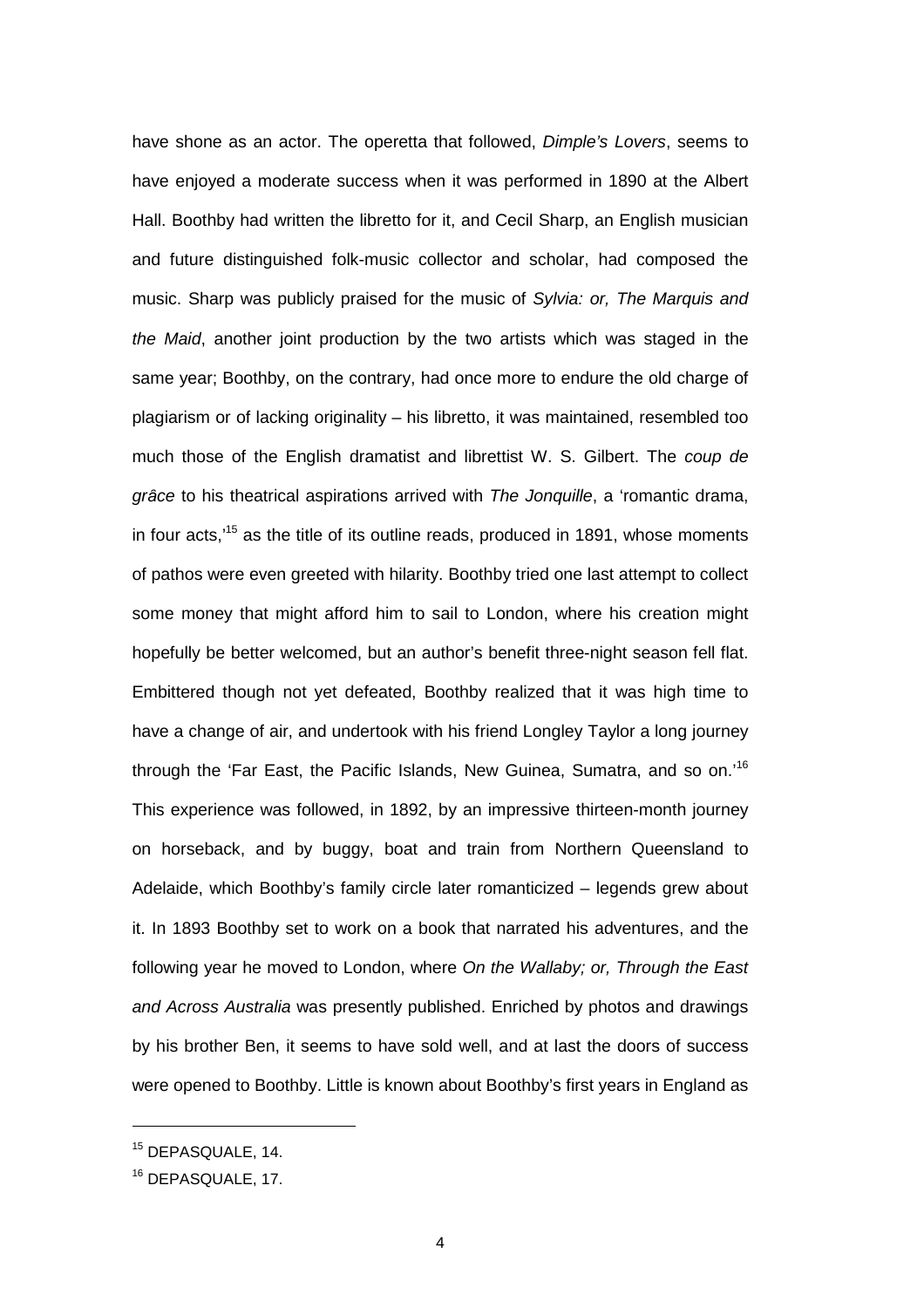a writer, except that in 1894 Ward & Lock<sup>17</sup> published his first novel, *In Strange* Company; A Story of Chili and the Southern Seas, which was well received.<sup>18</sup> The success of the book persuaded the publishers to invest on Boothby, and the following year three more Ward & Lock novels by the Australian author followed, and one, at least, was a great success, i.e. A Bid for Fortune; or, Dr. Nikola's Vendetta. One of Boothby's uncles once claimed that Guy, as a young boy, was a heavy reader of light literature:<sup>19</sup> now, it seems, he was making the most of his literary experience. On 8 October 1895 he married a 'charming and intelligent<sup>'20</sup> Englishwoman, Rose Alice Bristowe, and the couple accepted Rose's father's hospitality for a while<sup>21</sup> – which may point to some financial straits, or may rather indicate that Boothby could not afford yet the grand life style that he pursued. However, as the 1896 Windsor interview shows, just two years after his departure from Australia, Boothby had become one of the most popular, and well-paid, writers in England: he now lived at '"Claverley," Mr. Boothby's pretty residence at Surbiton,<sup>22</sup> a fashionable London suburb, and could afford thoroughbreds, prize dogs, a collection of precious books and one of international weapons, and a wonderful exotic aquarium. He turned out books and short stories at an incredible

<sup>&</sup>lt;sup>17</sup> The London-based publishing house Ward & Lock later became 'Ward, Lock & Bowden,' and eventually 'Ward, Lock & Co.'

<sup>&</sup>lt;sup>18</sup> The Australian Literary Resource website claims that the novel was 'praised by the critics but not by the reading public.' However, according to many other sources, it was successful. This is also suggested by the fact that it was republished for the Windsor Magazine 1896 Christmas supplement; the year before the Christmas number had included a reprint of Conan Doyle's A Study in Scarlet (1887), which had been an outstanding success.

Cf. 'Guy Newell Boothby (1867-1905).' The Australian Literary Resource.

http://www.austlit.edu.au/run?ex=GuidedSearch&type=simple&searchWhere=author&gen eralSearchString=boothby%2C+guy (30/10/2009); Australian Dictionary of Biography. http://www.adb.online.anu.edu.au/biogs/A070352b.htm (10/11/2009).

<sup>19</sup> Cf. DEPASQUALE, 124, note 25.

 $20$  DEPASQUALE, 22.

 $21$  'The couple first lived in William Bristowe's home at Champion Hill.' 'Boothby, Guy Newell (1867-1905).' Oxford DNB, http://www.oxforddnb.com/view/article/31970 (10/11/2009).

 $22$  'The Creator of "Dr. Nikola," 129.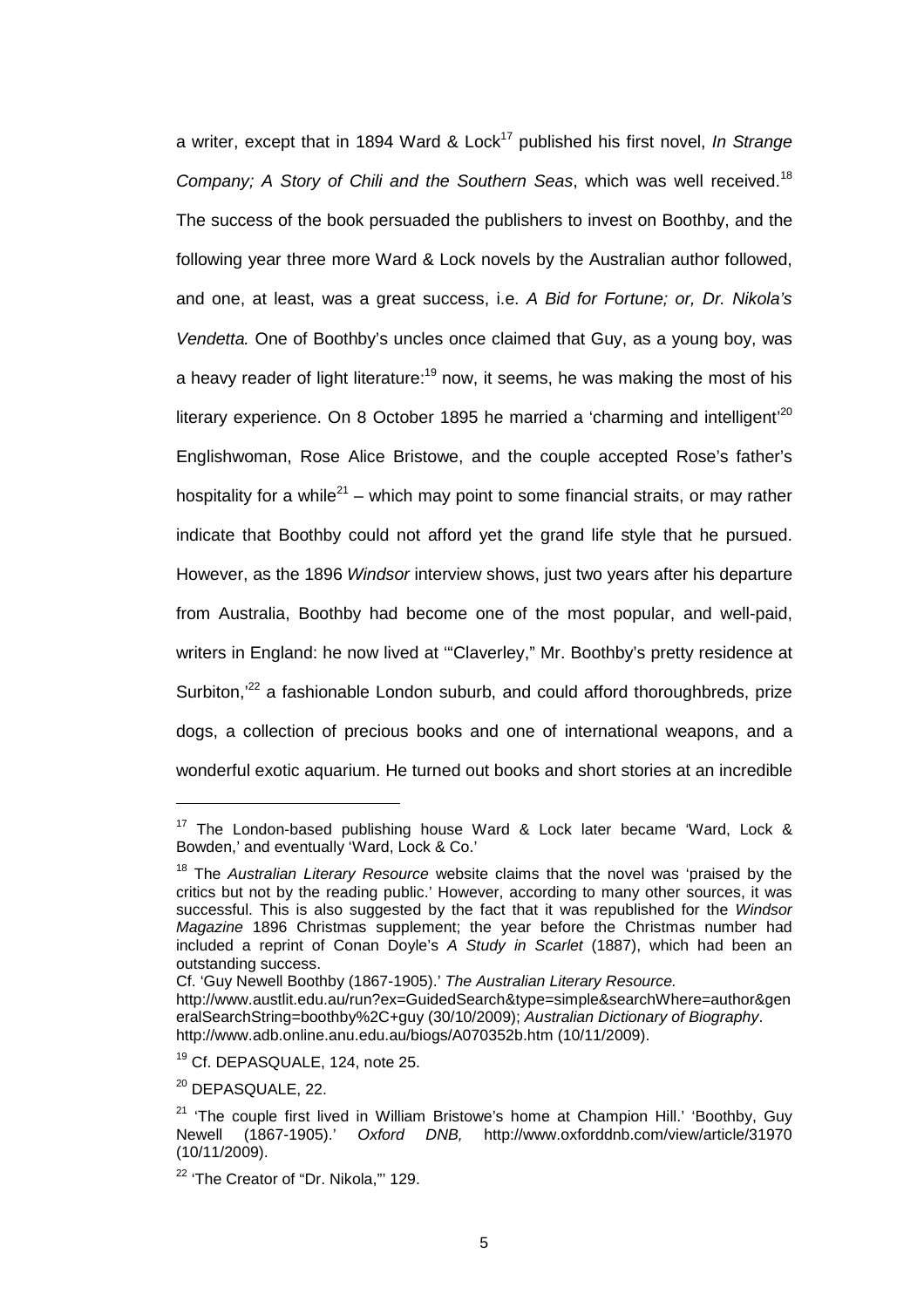speed, and they all seem to have sold quite well. His annual income is stated to have possibly reached the impressive amount of  $£20,000^{23} -$  though this might be an exaggeration – and he changed at least four villas: "Claverley" in Surbiton, "Manor House" near Kempton Park, "Kenton Court" in Sunbury-on-Thames, and "Winsley Lodge" in Boscombe, near Bournemouth where he lived for about a year, the last of his short life. Seemingly, he never returned to Australia and lived quite comfortably until his premature death in 1905, 'from complications resulting from an attack of influenza<sup> $24$ </sup> – the official cause of death was 'Acute Pneumonia and Cardiac Arrest.' He died in his Boscombe house, Watkin Road, on a Sunday morning, aged thirty-seven, and left a wife, two daughters and a son. Guy Boothby is buried in Wimborne Road Cemetery in Bournemouth, next to his mother.<sup>25</sup> His epitaph includes the closing line of 'Life,' a poem by Anna Laetitia Barbauld which reads:

### Say not "Good-night," but in some brighter clime Bid me "Good-morning."

#### 1.2. THE LITERARY CONTEXT: FIN DE SIÈCLE POPULAR FICTION

In the 1890s the literacy of the British population had quite increased compared to the figures of a few decades earlier, $26$  and there was a huge demand of

 $23$  Cf. Australian Dictionary of Biography (Boothby, Guy).

 $24$  'Obituary.' The Times, 28 Feb. 1905. The article reveals that the author had been ill for a fortnight, but his death was unexpected.

 $25$  Photos of Boothby's tombstone can be found in a rather unusual search-engine website called 'Find a Grave.'

http://www.findagrave.com/cgi-bin/fg.cgi?page=gr&GSvcid=7941&GRid=15591961& (10/11/2009).

 $26$  In 1870, the rate of illiteracy in England and Wales was estimated around 25-30%; in 1890, 10-15%. Carlo Maria CIPOLLA. Literacy and Development in the West. Harmondsworth: Penguin, 1969.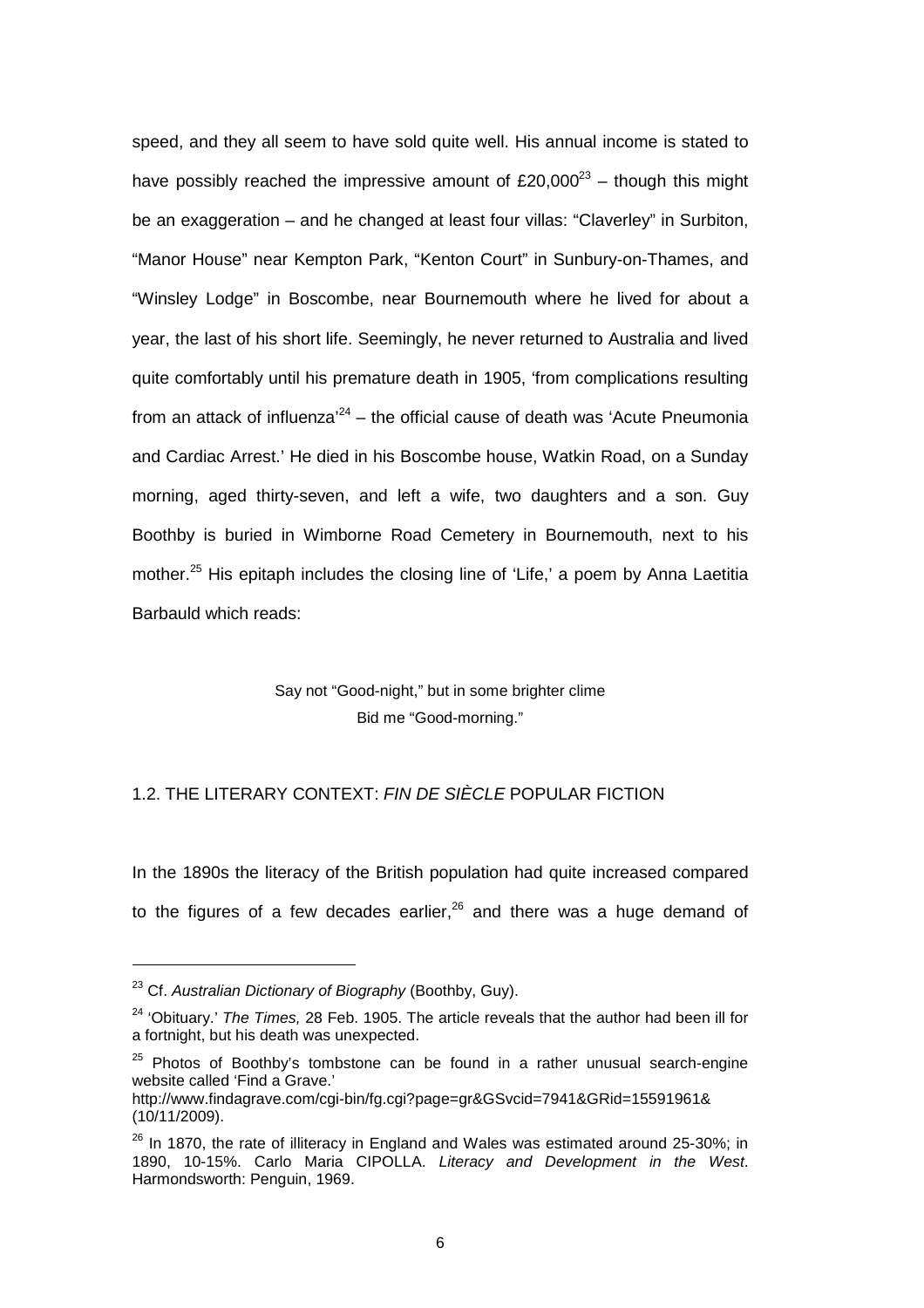literature, particularly the so-called "popular" fiction. This phenomenon was not new: already in 1883, with the publication and immediate success of R. L. Stevenson's Treasure Island, publishers had realised that a chunk of the reading public was eager for escapist fiction. It was a newly-formed generation of readers consisting not only of middle-class families but also of workingmen, their wives, and boys who had received the elementary education which the 1870 Universal Education Act had made compulsory – at least in principle. The improved living and working conditions granted them a little spare time that they were willing to spend on books – one of the few recreations that were not beyond their finances. After a hard day's work what they craved for was something light that might entertain them without taxing the attention or requiring intellectual involvement. A writer that wanted to secure a relatively easy earning had to carefully avoid analyses of the contemporary society and the psychological subtleties of character study.<sup>27</sup> The new reading public, counting in millions, favoured exciting and thrilling stories that might take them away from their uneventful and often dull routine, and perhaps make them fly with their imagination to some exotic place. Thus adventure, romance, mystery, crime, fantasy and the newly-born sciencefiction became the best-selling genres. Writing fiction might become as remunerative a profession as it had never been before, provided that authors were willing to stoop and give the readers what they wanted. $^{28}$  In a society where technological innovation was making everything faster, writers 'could not

 $27$  The Foreword to the first number of The Windsor Magazine mockingly reads: 'the world is not yet so completely cured of marvels that every novelist is reduced to evolving analytic significance from the buttons of the heroine's shoe!.' 'Foreword.' In The Windsor Magazine. Vol. I. January to June. London: Ward & Lock 1895, 2.

<sup>&</sup>lt;sup>28</sup> In Boothby's times markets were in rapid expansion, and a British author could hope to be widely read also abroad, that is, at least in the British colonies and the U.S.A. However, until the American Copyright Act was promulgated in 1891, American publishers often resorted to piracy. A British writer had only two ways to prevent them from defrauding him (or her): to publish first with an American publisher or, in "desperate" cases, to accept an American co-author. Cf. WALLER, Writers, Readers, and Reputations, 619.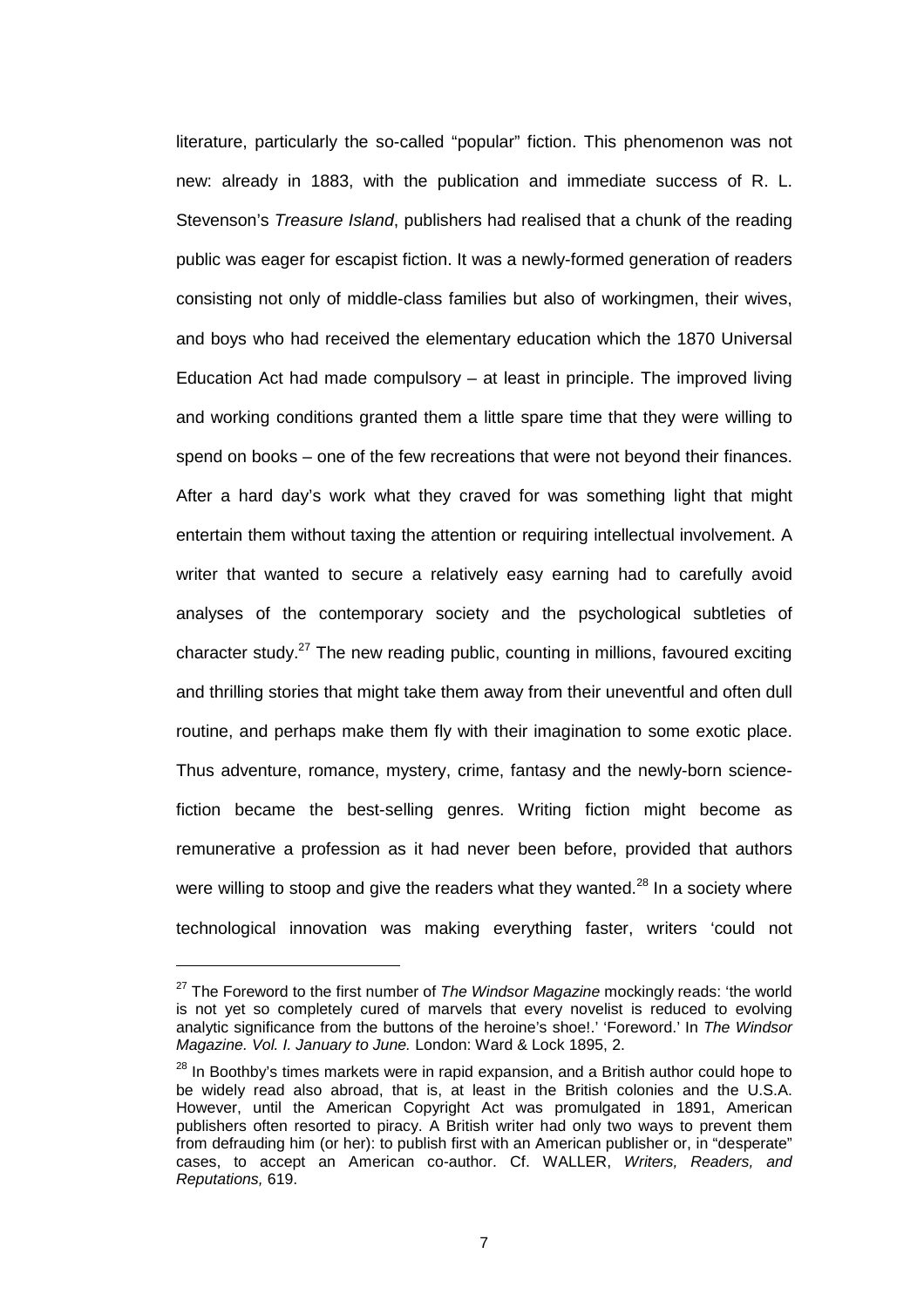presume forever upon the public's patience as an age of increasing hurry generated competing demands upon the people's attention.<sup>'29</sup> A book, in many cases, was perceived as no less than a commodity to be consumed quickly and soon forgotten. In such a changed and ever-changing context, the old and ponderous three-decker was becoming more and more obsolete, also because it still cost too much. $30$  Since the mid 1860s many publishers had realised that the literary market might be greatly extended if only they could find a way to publish much cheaper editions. In the 1880s technological innovations in the printing business, such as the use of pulp to produce paper, made the enterprise possible.<sup>31</sup> The roaring success of *Treasure Island* was greatly due to the choice of Cassell & Co. to publish the novel as a one-volume edition<sup>32</sup> – the author had indeed been asked to write a story that might be contained in one volume. Roger Lancelyn Green makes 'the age of the story tellers' begin then: from the publication of Stevenson's story, adventure books, or books containing adventure, began to appear with increasing frequency. Publishers invested increasingly large sums of money in major advertising campaigns, as in the case

 $\overline{a}$ 

 $^{29}$  WALLER, 668.

 $30$  In the early 1880s 'the official price of a new three-decker was still three guineas, or 63 shillings,' which might be high for the "man of affairs" and was quite beyond the finances of the workingman, who could read it at most only through the circulating library distribution. The single-volume edition, on the contrary, generally firmed at 6s., but in the 1890s prices dropped further: 'in 1896 [...] over three-quarters of the books were in the low-price categories [1d.-3s. 6d.], and 30 per cent at 6d. or under.' Of course this meant that writers had either to accept a smaller royalty or 'achieve sales of 9,000-12,000 copies for a 2s. book, or 8,000 copies at 2s. 6d. and 6,000 copies at 3s., to yield equivalent returns.' Cf. Mike ASHLEY. The Age of the Storytellers. British Popular Fiction Magazines, 1880-1950. London and Newcastle: The British Library and Oak Knoll Press 2006, 5; WALLER, 43; Alexis WEEDON. Victorian Publishing: The Economics of Book Production for a Mass Market, 1836-1916. Aldershot: Ashgate 2003, 107.

 $31$  In 1883, Arrowsmith of Bristol put on the market a relatively cheap novelty such as the 'shilling shocker,' which was usually a short sensational novel printed in paperback and costing 1s. Cf. WALLER, 34.

 $32$  All of Stevenson's 1880s best-sellers were published in one-volume format from the start: Treasure Island (1883), The Strange Case of Dr. Jekyll and Mr Hyde (1886), Kidnapped (1886), The Black Arrow (1888), and The Master of Ballantrae (1889). WALLER, 32.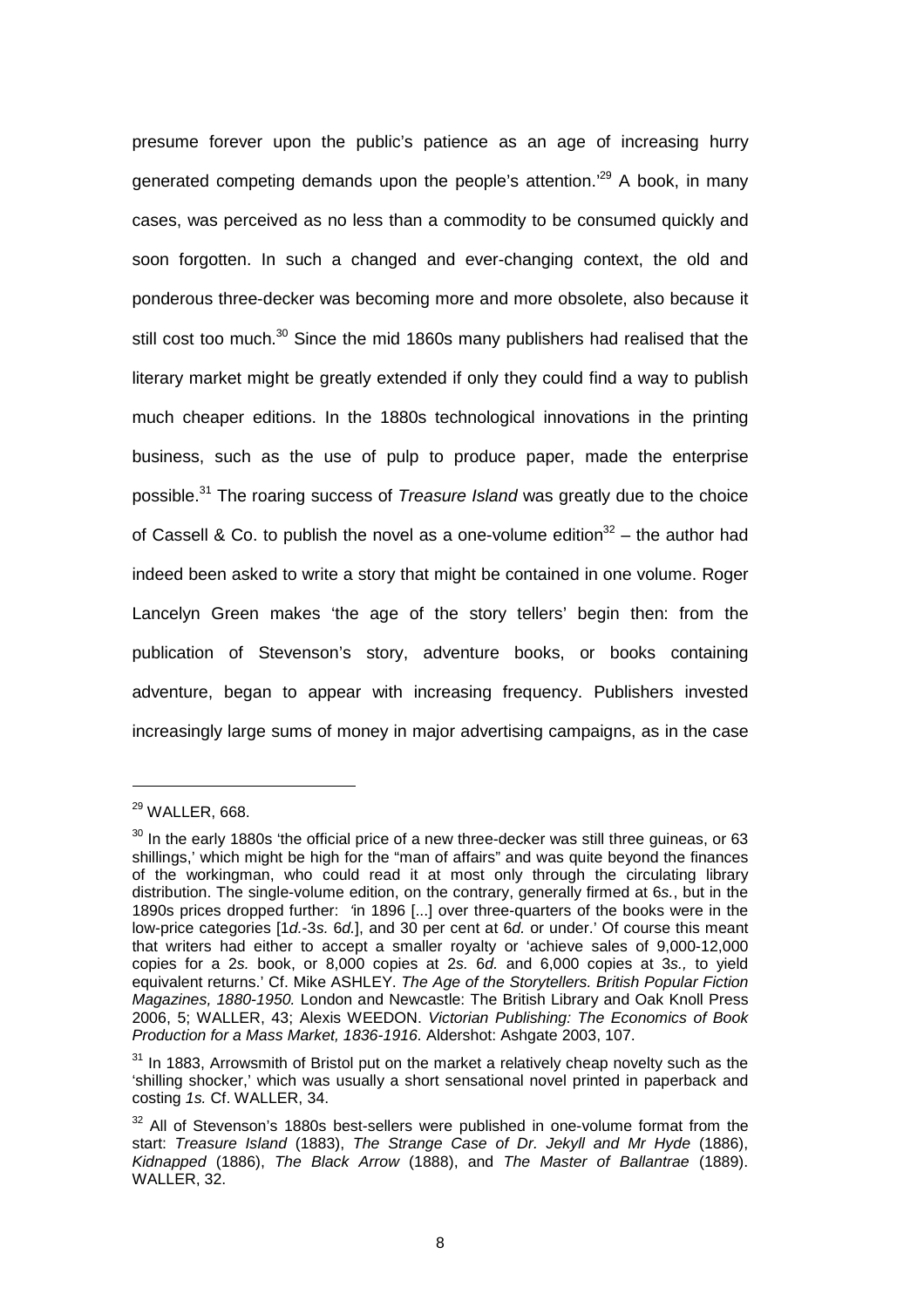of H. Rider Haggard's King Solomon's Mines (1885), which eventually became the best-selling novel of the year. $33$  As Green points out, by the end of the century the popular fiction market had become rather overblown.<sup>34</sup> By the mid 1890s the three-decker had practically disappeared: it had too long been a luxurious madeto-last product in a market where cheapness and obsolescence had become a necessity and thus the rule. $35$ 

The success of many books was ushered in by the initial serial publication in popular fiction magazines. The Strand appeared in 1891 and was soon followed by a series of imitators such as The Windsor Magazine (1895), Pearson's Magazine (1896), Harmsworth (1898), The Royal (1898), and others, each of them costing no more than 6d., 'half the cost of most middle-class magazines.'<sup>36</sup> These products performed a domestic function, not unlike that of radio and television some decades later: they 'brought storytelling, along with pictures, news, information and other diversions, into the home, and did so in regular, packaged ways.<sup>37</sup> Through these magazines the short story, and particularly the serial short story, became increasingly popular and reached its climax with Arthur Conan Doyle's adventures of Sherlock Holmes (which were serialized in The Strand). As Doyle had realised, the serial short story was the most successful way to attract readers to a magazine and win their fidelity to it. A long series of iconic heroes began to appear – Sherlock Holmes being not only

<sup>&</sup>lt;sup>33</sup> Waller reports a description of this massive campaign: 'Some nights after the publication of Haggard's book [the publishers] put these posters up after dark on hoardings all over London. People went to their work on the horse-buses in the morning to find this message at every turning: 'King Solomon's Mines - The Most Amazing Book Ever Written.' WALLER, 669.

<sup>&</sup>lt;sup>34</sup> Cf. ASHLEY, 1.

 $35$  'Between 1894 and 1895 the publication of three-volume novels fell from 184 to fiftytwo; in 1896 it halved again, to twenty-five; and in 1897 only four were published.' WALLER, 668.

<sup>36</sup> ASHLEY, 11.

 $37$  ASHLEY, 3.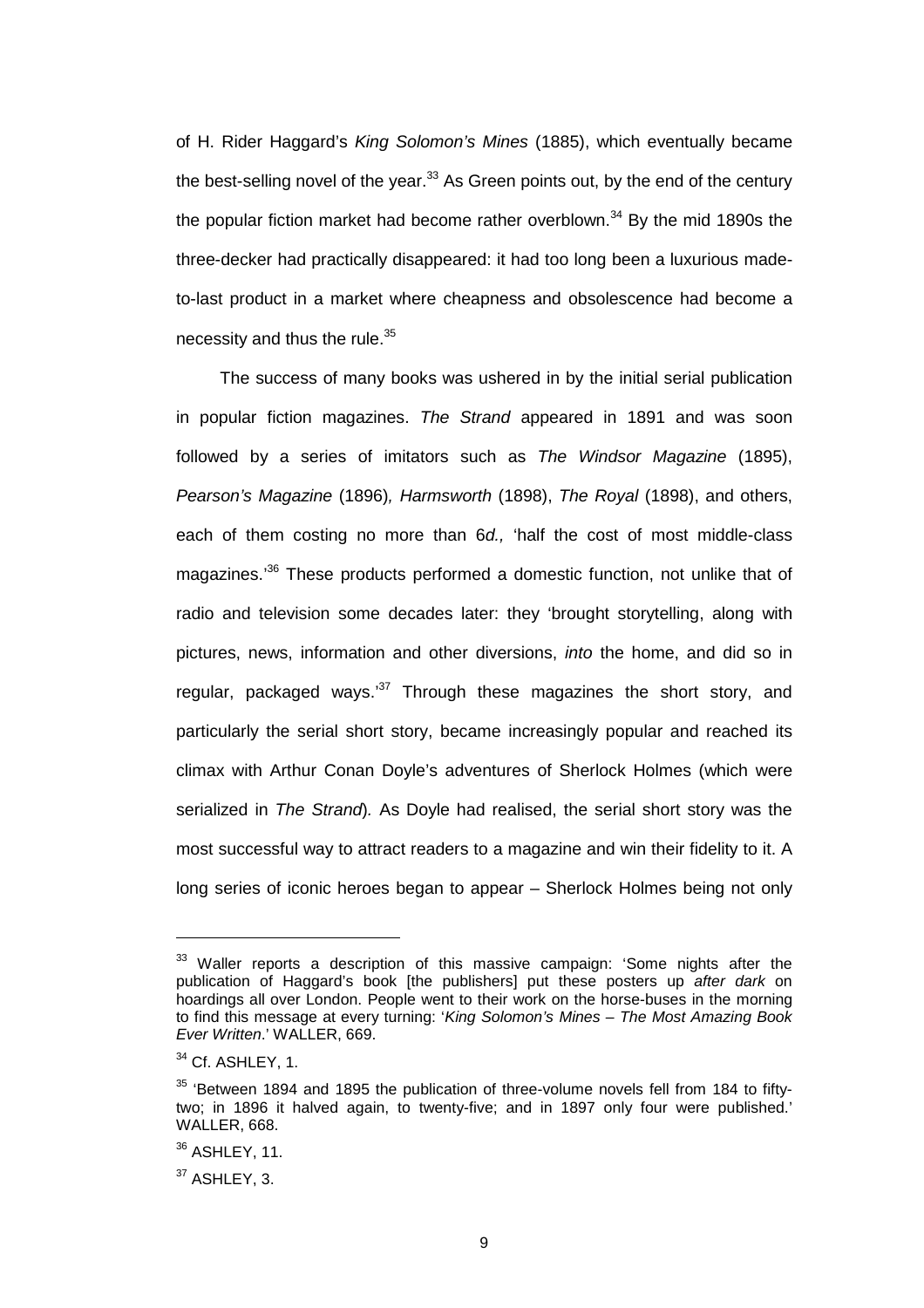the first, but the favourite among them – who accompanied the readers through an even longer series of adventures. Doyle's choice to kill his most famous creation in 1893 left Britain an orphan of its hero and roused a huge chorus of disappointment and resentment. The newspapers gave the piece of news as if it were real, and Doyle even received threats, to the extent that he was later compelled to resurrect the detective in 1903.<sup>38</sup> Meanwhile, however, a host of authors "rode the wave" and tried their hands at detective fiction stories, or stories with detection in them; some of them were rewarded with high sales and momentary popularity, though the great offer and pressing competition did not make it an easy task for a writer to earn a living by his pen. $^{39}$  Fictional detectives – professional or amateur, – adventurers, and charismatic villains were created with the purpose of filling the void left by Sherlock Holmes and his enemy Professor Moriarty. Among them, Boothby's Dr. Nikola 'for a time enjoyed the same kind of notoriety among readers as did Professor Moriarty,<sup>40</sup> and the first novel of the saga caused a 'tremendous sensation.'<sup>41</sup>

#### 1.3. A LITERARY PORTRAIT OF GUY BOOTHBY

Between 1894 and 1907 fifty-one books by Guy Boothby were published: fortythree novels (many of which were first serialized in magazines), seven collections

<sup>&</sup>lt;sup>38</sup> After Sherlock Holmes's demise in 'The Adventure of the Final Problem' (1893), the detective reappeared in the short novel The Hound of the Baskervilles (1901), which however is set in an earlier time than Holmes's disappearance. Doyle had to write another story where it was clear that Holmes's "death" had been but a fabrication, which he did with The Adventure of the Empty House (1893).

 $39$  In the year 1892 'while perhaps a hundred novelists were able to live by their work, and fifty could be classed as a thousand-pounds-a-year author, the vast majority struggled.' WALLER, 32.

<sup>&</sup>lt;sup>40</sup> Peter HAINING. A Sherlock Holmes Compendium. London: W. H. Allen 1980, 140.

<sup>&</sup>lt;sup>41</sup> ROBINSON and SPENCE, 104.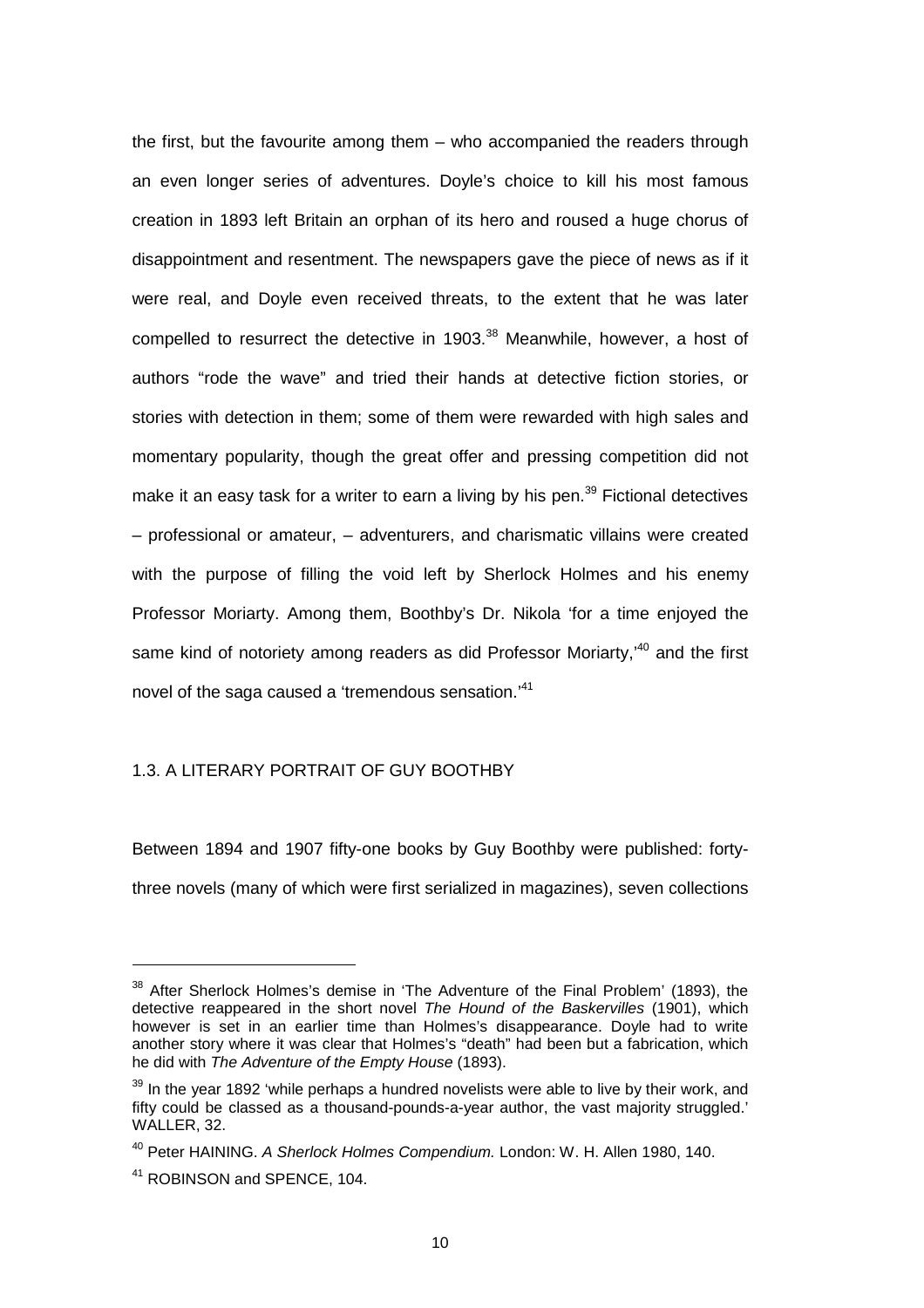of short stories, $42$  and one travel book. $43$  A handful of short stories and poems were not collected in volume form but appeared in magazines. As the New York Times obituary records, among English authors there was 'a standing joke that [Boothby had] invented a machine by which he turned [books] out.'<sup>44</sup> The journalist and poet Richard Le Gallienne took him as a forerunner of the prolific 'manufacturer' of best-sellers, one who employed 'machine-made methods' to turn out books.<sup>45</sup> In his early writing years the author confessed to working 'the canonical eight hours,' though every morning he was at work by 5 a.m., and part of his creative effort – no less than 6,000 words a day – was dictated to his wife who transcribed it and always typewrote the final manuscripts.<sup>46</sup> In his later years he grew even more eccentric: he retired at 9 p.m. and got up in the 'small hours,' dictated into a wax-cylinder phonograph until 5.30 a.m., when his two secretaries got up to transcribe everything, while he went on filling another cylinder (he possessed a total of three phonographs).<sup>47</sup> It was a veritable assembly-line work, and in order that time might not be wasted, several rooms in Boothby's mansion were interconnected by telephones. Boothby of course could not afford much time for revision, which would have been badly needed also considering that, before setting to write, he did not have a clear idea of how his stories would

 $42$  In addition to them, Boothby also contributed eleven stories to the collection Heroes of the Empire (1903), which featured several writers including the Scottish William Gordon Stables.

<sup>&</sup>lt;sup>43</sup> Bibliographical data have been collected from The Australian Literary Resource and Ben Hutchison's bibliography of Boothby, which seem to be the only reliable sources for a complete bibliography of the author. Ben HUTCHISON. Bibliography of Guy Boothby, 1867-1905. Young St., Wayville: Ben Hutchison, 1988.

<sup>&</sup>lt;sup>44</sup> 'Death of Guy Boothby.' The New York Times, 26 Feb. 1905.

<sup>&</sup>lt;sup>45</sup> Richard LE GALLIENNE. 'Imperishable Fiction: An Inquiry into the Short Life of the "Best Sellers."' Munsey's Magazine, 60, 1 (Feb.), 1914, 134. The essay is also available online at the University of Virginia Electronic Text Centre: http://etext.virginia.edu/etcbin/toccer-

new2?id=GalImpe.sgm&images=images/modeng&data=/texts/english/modeng/parsed&ta g=public&part=1&division=div1 (11/10/2009).

<sup>&</sup>lt;sup>46</sup> Cf. 'The Creator of "Dr. Nikola,"' 130.

 $47$  Cf. Australian Dictionary of Biography (Boothby, Guy); and, LE GALLIENNE, 135.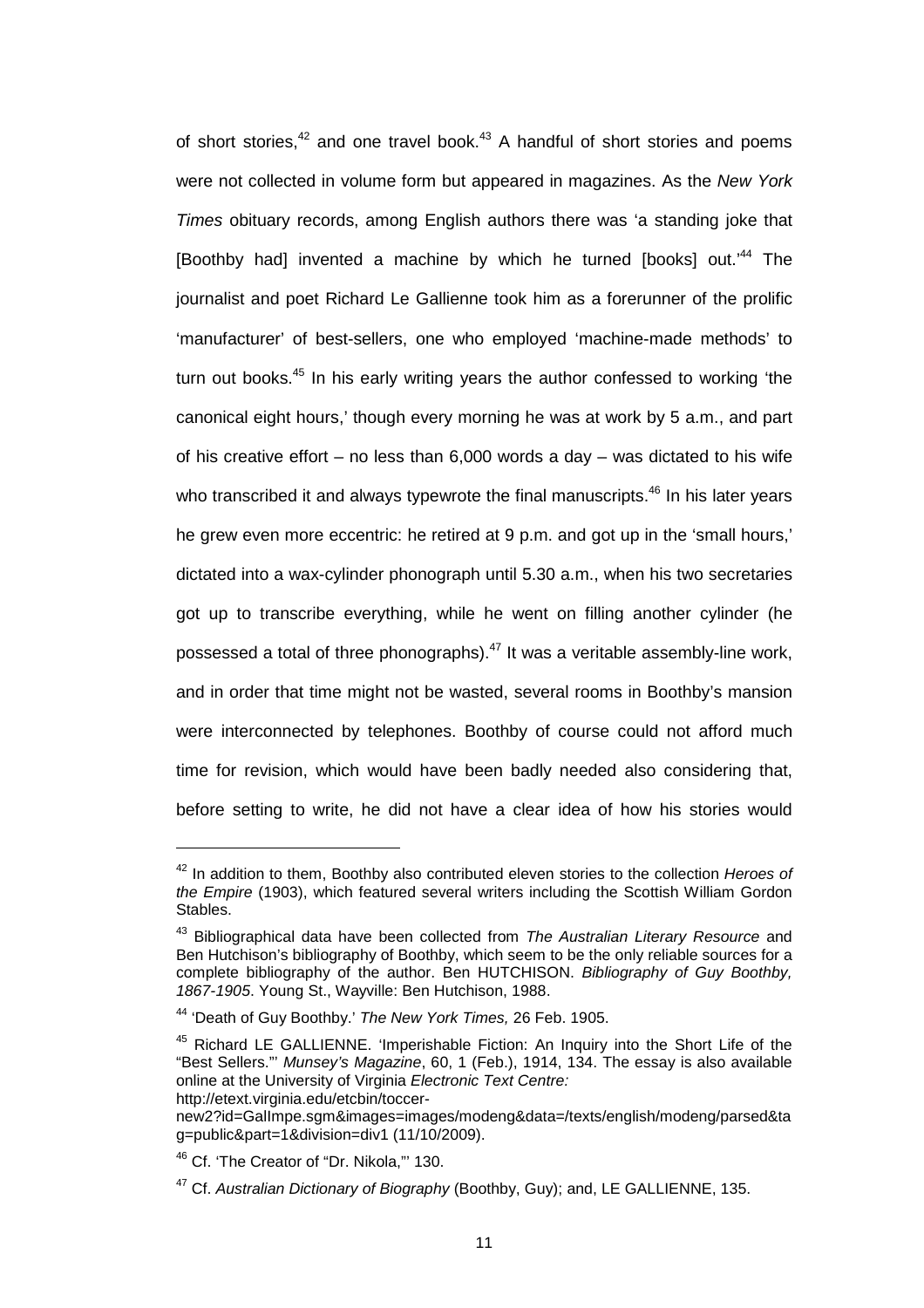develop and end.<sup>48</sup> As the denouement approaches, 'loss of atmosphere,' 'weakening of intensity' and 'shift of narrative focus' are likely to be found even in Boothby's best-written novels.<sup>49</sup> What Boothby wrote was made to be read quickly and without paying much attention to details. John Sutherland claims that 'Boothby believed that if you moved fast enough, the reader would not have time to ask questions.<sup>50</sup> I would even go further and say that he knew only too well that his contemporary readers were unwilling to ask questions at all, and he clearly never entertained the ambition to write for a different (or future), perhaps more demanding readership. Although he loved high literature – Walter Pater was one of his favourites<sup>51</sup> – he frankly admitted that he did not take his literature seriously, and that there was no art in his books: 'I'm not an artist, but I turn out books that seem to interest folk and take them out of themselves for a bit, and in return I have everything I want.<sup>52</sup> What Boothby wanted was just a comfortable and splendid living, in which he might have spare time to enjoy his many hobbies. In 1899 the *Windsor* interviewer tried in vain to make Boothby speak of his work, and at last felt compelled to recognise 'the futility of attempting to interview Mr. Boothby.' The author invariably 'ignored all the allusions to his craft' and art in general (for example, he pretended to hold no opinion about 'the ineptitude of the modern literary critic' and the "Art for Art's sake" concept), while he never missed a chance to show the interviewer his beloved prize animals and collection of weapons, and talk about everything else.<sup>53</sup> As Le Gallienne observed. Boothby

<sup>&</sup>lt;sup>48</sup> Boothby confessed to The Windsor interviewer who asked him whether he planned his stories or not: 'I know no more what may happen than I know whether the work will win the public favour.' 'The Creator of "Dr. Nikola,"' 130.

<sup>49</sup> DEPASQUALE, 109.

 $50$  Cf. Sutherland's introduction to a current (1996) Oxford UP edition of A Bid for Fortune (xvii-xviii).

<sup>51</sup> Cf. LE GALLIENNE, 134.

<sup>&</sup>lt;sup>52</sup> 'Obituary.' The Advertiser.

<sup>&</sup>lt;sup>53</sup> Wilfrid KLICKMANN. 'Guy Boothby at Home.' The Windsor Magazine, Feb. 1901.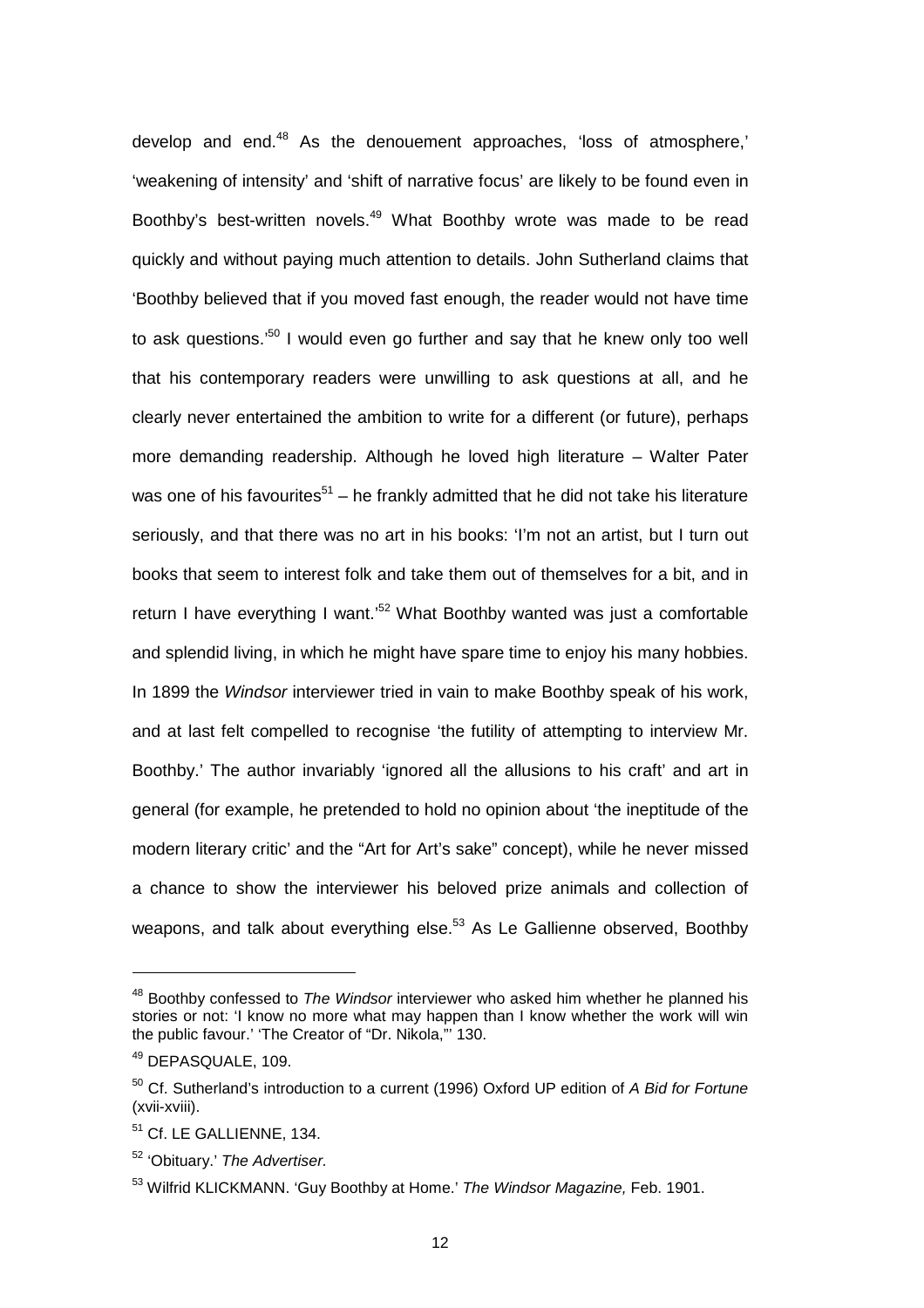was an unusual writer not only for his impressive working rhythms, but also for his total lack of ambition and blunt frankness: 'Would that all writers of best sellers were as engagingly honest. No few of them, however, write no better and affect the airs of genius into the bargain,' the journalist concluded.<sup>54</sup>

Boothby's greatest best-sellers appear to have been In Strange Company; A Story of Chili and the Southern Seas (1894), The Beautiful White Devil (1896), Pharos The Egyptian (1899), A Prince of Swindlers (1900), The Curse of the Snake (1901),<sup>55</sup> and of course the five Dr. Nikola novels: A Bid for Fortune; or, Dr. Nikola's Vendetta (1895); Doctor Nikola (1896); The Lust of Hate (1898); Dr. Nikola's Experiment (1899); and, Farewell, Nikola (1901).<sup>56</sup> According to Boothby's contemporaries, all his novels sold quite well,  $57$  which was an outstanding achievement even for a popular writer,<sup>58</sup> and Terence Rodgers adds that he was 'a favourite in public lending libraries.<sup>59</sup> He was no doubt one of the

<sup>54</sup> LE GALLIENNE, 135.

 $55$  I cannot produce sale figures, and the list must be taken only as an attempt to detect Boothby's most popular books. I have relied mainly on the number of times a book was claimed (in Boothby's time) and is claimed (today) to have been a success. I have also duly considered how often it is mentioned in the introductory remarks about the author that can be found in the title pages: 'By Guy Boothby, Author of ...' Some books recur more frequently than others (and some are never mentioned at all), which, I think, may be taken as indirect evidence that the former were more popular than the latter. It was, in fact, in the publishers' interest to introduce their authors in the most flattering terms.

Some of the Dr. Nikola titles may be found reported with some orthographic inaccuracies, such as the replacement of the semi-colon with a comma in the first; the abbreviation of 'Doctor' into 'Dr.' in the second; and the omission of the comma and the addition of an exclamation mark in the fifth. I have attempted to present them in the exact wordings given in the first editions. The dates refer to the publication of the volume editions. In some subsequent editions, the title of Doctor Nikola changed into 'Dr. Nikola Returns;' to my knowledge, the text remained the same, except for minor, negligible alterations.

 $57$  For an instance, cf. 'Death of Guy Boothby,' The New York Times.

<sup>&</sup>lt;sup>58</sup> Depasquale rightly observes that Boothby commands attention right because 'he was successful in the unpredictable and intensely competitive market place of popular fiction.' DEPASQUALE, 107.

<sup>&</sup>lt;sup>59</sup> Terence RODGERS. "The Extraordinary Dr Nikola:" Guy Boothby and Pulp Fiction at the Fin de Siècle.' In Doctor Nikola (Pulp Publications, 1999). I am extremely grateful to Dr. Rodgers, who kindly sent me this introductory essay.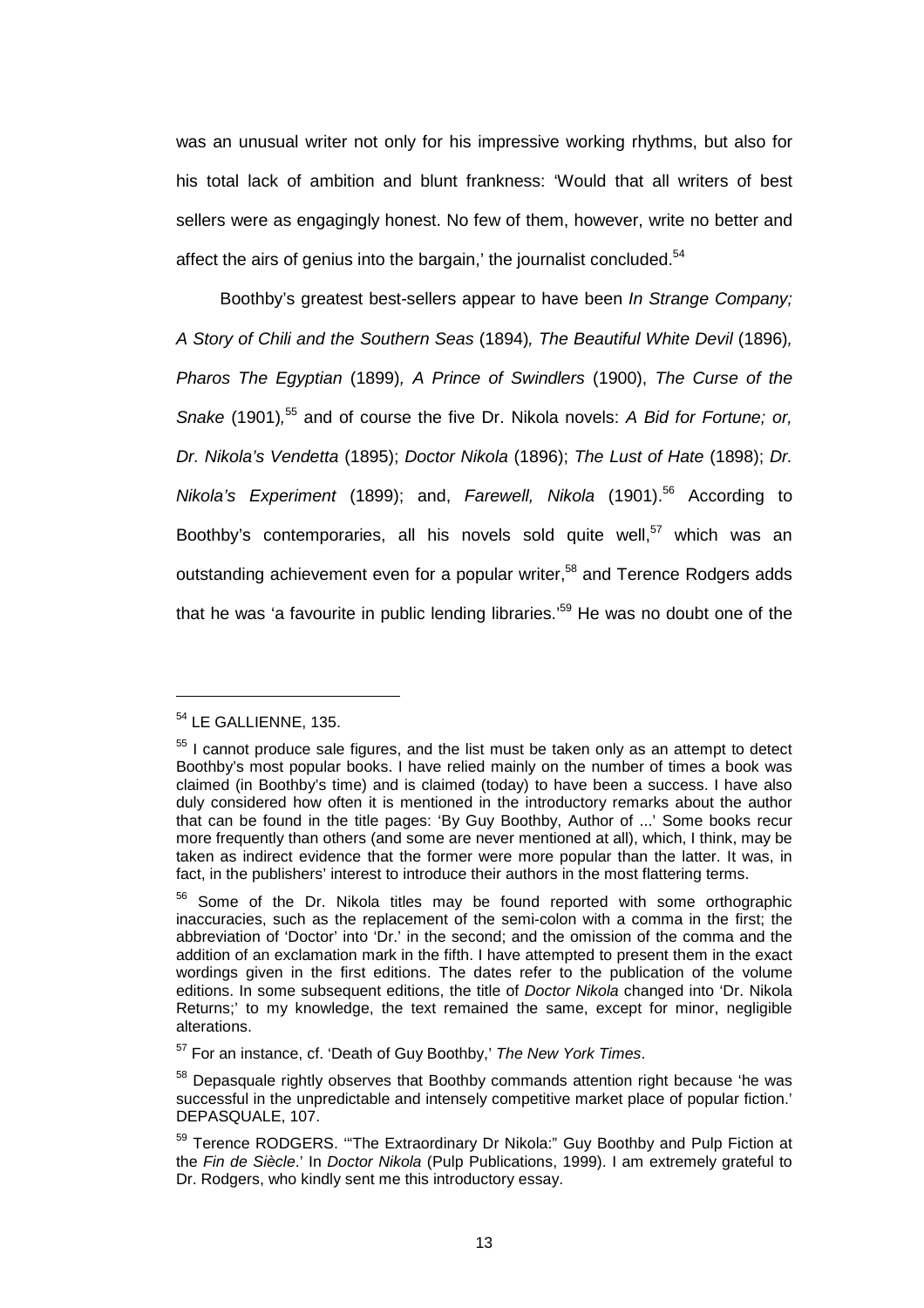wealthiest authors of his time.<sup>60</sup> Fellow authors often included his name, in flattering tones, in their narratives, $61$  and he was a distinguished quest in mundane events, such as the 'déjeuner' given to celebrate the completion of the Dictionary of National Biography, in which he was entered.<sup>62</sup> Almost all through Boothby's literary output, appreciative reviews of his work can be found, though it appears that most critics kept his books in quite a low esteem.

The most frequent tribute critics paid to Boothby was that he never allowed the readers' interest to drop. His stories, full of action and incidents (to the extent that they were sometimes labelled as 'novels of incident') were felt to be exciting and intriguing.<sup>63</sup> He was credited with being an imaginative writer<sup>64</sup> – though it

 $\overline{a}$ 

 $60$  According to a contemporary, Boothby 'at one time was making nine thousand [pounds] a year out of his writing.' Just to have an idea of the figure, note that R. L. Stevenson, after his Dr. Jekyll and Mr. Hyde and Kidnapped were published, earned about £4,000-5,000 a year, 'equivalent to an annual income of some  $E<sup>1</sup>$  million today.' Henry Rider Haggard, perhaps the best paid writer in England between 1887 and 1894, at the time earned about £10,000 annually (cf. WALLER, 297, 635, 12). The critic Alexander Sutherland wickedly defined Boothby a scribe who had discovered 'the command of wealth by the use of the pen.' Henry Gyles TURNER and Alexander SUTHERLAND. The Development of Australian Literature. London, New York and Bombay: Longmans, Green, & Co. 1896, 103.

 $61$  Suffice it to adduce two instances. In Andrew Lang's The Disentanglers (1902) a character says to a female writer: 'Jolly instructive! But, Miss Martin, you are the Guy Boothby of your sex!,' and the narrator continues: 'At this supreme tribute the girl dashed like dawn upon the hills.' In C. N. and A. M. Williamson's The Lightning Conductor, of the same year, another character tells a friend: 'I pretended to be reading an awfully exciting book of Guy Boothby - really great!.' Andrew LANG. The Disentanglers. Charleston: Bibliobazaar 2007, 33; C. N. WILLIAMSON and A. M. WILLIAMSON. The Lightning Conductor. Whitefish: Kessinger 2004, 324.

 $62$  The Dictionary of National Biography.' The Times, 30 Jun. 1900. A little (or big?) mystery I have not been able to solve is Mr. Guy Boothby's participation at 'the 48<sup>th</sup> yearly dinner in aid of the General Royal Theatrical Fund [...] held last evening in the White hallrooms of the Hotel Métropole.' The date of the article, in fact, is 26 May 1893, when we suppose Boothby to have been still in Australia. A date error in The Times archive?, a case of coincidence of names?, an exceptional discovery? 'Mr. Irving on Dramatic Criticism.' The Times, 26 May 1893.

 $63$  The Times reviewed Doctor Nikola in the following terms: 'The hairbreadth escapes, the disguises, the reverses of fortune, and the other materials which go to form an exciting story are all to be found in "Dr. Nikola."' 'Recent Novels.' The Times, 29 Dec. 1896. The New York Times: 'the story has motion, swing, and dash.' 'Dr. Nikola.' The New York Times, 9 Aug. 1896.

 $64$  'We do not say that his is inspiration of a high order, but inspiration of a sort it is,' maintained The Times reviewer about The Lust of Hate. 'Recent Novels.' The Times, 10 Aug. 1898.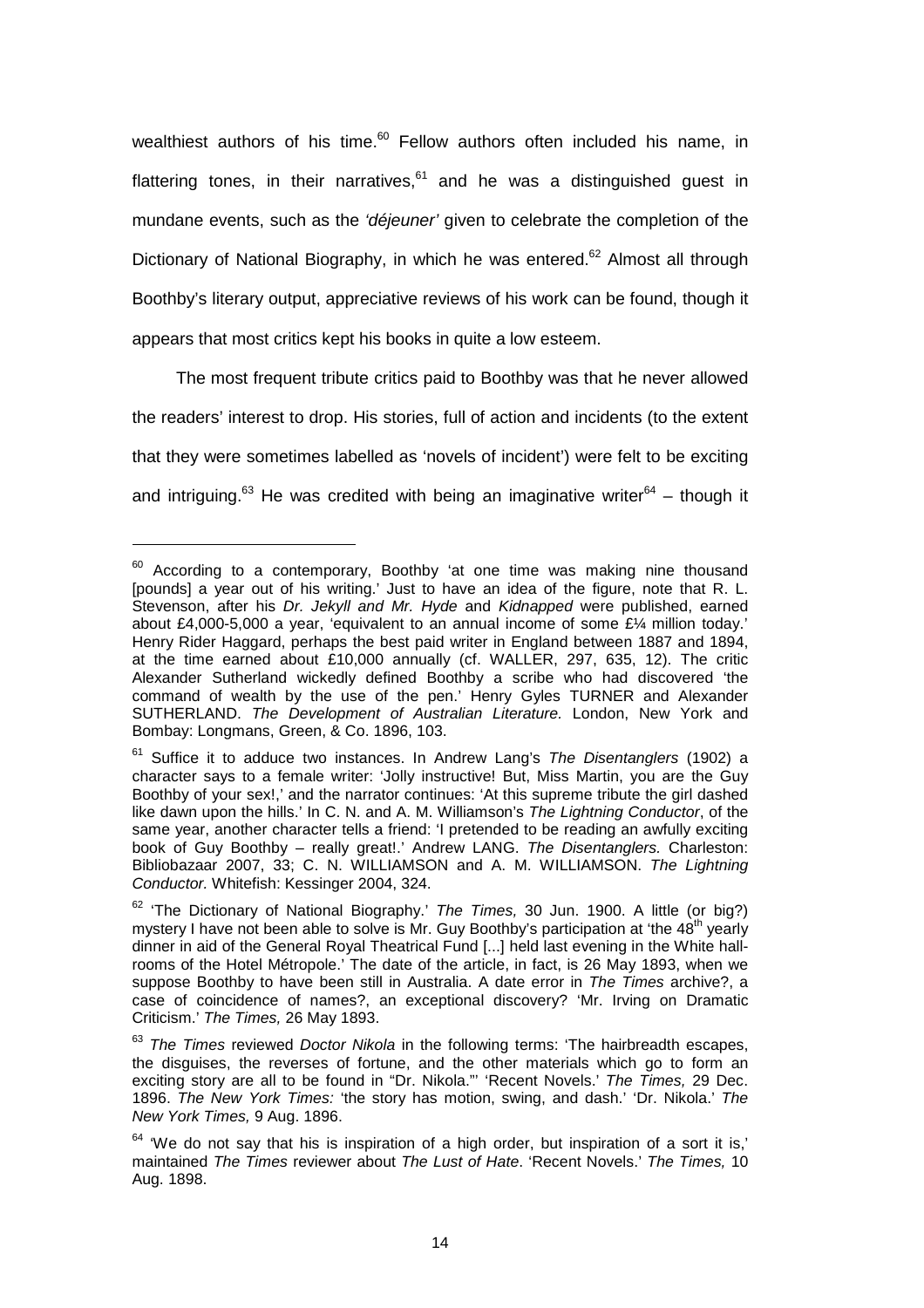was generally agreed that he often relied heavily on other novels for inspiration<sup>65</sup> – a bright, lively, and at times realistic narrator, and even a capable weaver of ingenious story plots – a degree that might more rightly have been conferred on, say, Wilkie Collins than Boothby. Also those critics who sneered at him conceded that at the heart of his success lay the interest of the story plots, but the events recounted in them, they claimed, were improbable and the author's style quite commonplace. 'No very profound study' was required to write the kind of books Boothby turned out, as Alexander Sutherland observed in his merciless depiction of the Australian author.<sup>66</sup> Some noted that, rather than being properly connected, the events in his stories simply piled up. In Boothby's obituary, The Times summed the writer's entire production as 'frank sensationalism carried to its furthest limits.'<sup>67</sup> This was evidently meant to be a critique, though in a recent Boothby edition this quotation is used, on the back cover, as a catching remark for the potential buyer:<sup>68</sup> further evidence that the taste of the critic does not often coincide with that of the general reader. Frank sensationalism and nothing more was in fact what Boothby's public wanted: 'a stirring story, short enough to be read at a sitting, and thrilling enough to snatch the reader for a while out of the heat and burden of the day.<sup>'69</sup> Among the journalists, someone tried to explain

 $65$  About The Beautiful White Devil it was observed that it 'might, for a second title, have "She at Sea." Mr. Boothby's lovely blonde fiend is a "She who must be obeyed," she ravages the remotest Orient in a steam yacht, she carries sultans captive, she kidnaps millionnaires [sic], and is a very fine woman – a maritime Robin Hood. Mr. Boothby has a fight on board ship which is a kind of reduction ad absurdum of Mr. Stevenson's battle in the round house, where Allan Breck Stuart approved himself "a bonny fetcher." Where Mr. Haggard usually plays a lion Mr. Boothby lays down an orang-utang [sic]. His devil is as skilled in disguised as M. Lecoq; in brief, Mr. Boothby holds a very full hand.' 'Recent Novels.' The Times, 27 Jun. 1896.

<sup>&</sup>lt;sup>66</sup> TURNER and SUTHERLAND, 103-104.

<sup>&</sup>lt;sup>67</sup> 'Obituary.' The Times.

<sup>&</sup>lt;sup>68</sup> Cf. Guv BOOTHBY. Dr. Nikola, Master Criminal. Ware: Wordsworth, 2009. This edition collects the first two novels of the Dr. Nikola series.

 $69$  The description is taken from the New York Times review of Boothby's A Cabinet Secret (1901) – 'one of Boothby's thrillers with a continental flavour' (DEPASQUALE, 44),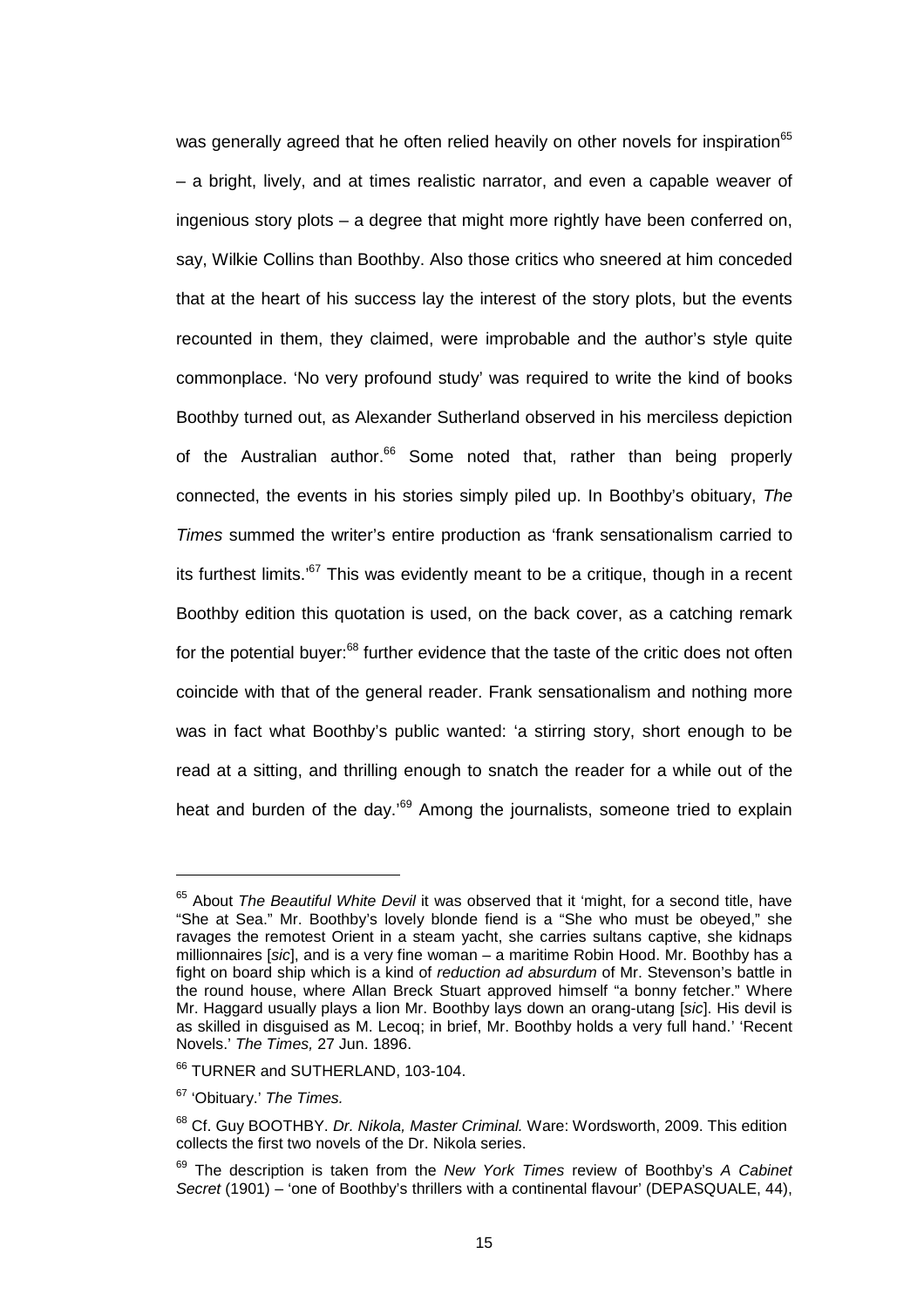the hostility of many critics towards Boothby as mere envy. He maintained that Boothby's On the Wallaby had been unanimously praised by the critics, and the author 'considered an intelligent man,' but when Boothby's following books began to sell in huge quantities, they wrote that his was not literature: $70$  that a writer of light fiction might become rich and famous, it seems, was unacceptable. However, every author of the time one way or another would have to come to terms with Boothby (and the host of popular fiction writers). Those who wanted to have success had to learn to write like him, $<sup>71</sup>$  as a low-spirited Miles Franklin</sup> confessed she had been advised; $72$  and those who, on the contrary, had literary ambitions had to accept that their books would probably be outsold by his.<sup>73</sup> Paraphrasing Chesterton, fin de siècle England seemed populated mainly by tired men who wanted a book to read, not eager men who wanted to read a book.<sup>74</sup>

As Le Gallienne had easily foreseen, Boothby's production was not destined to enter the category of 'imperishable fiction;' his novels were courses to be consumed when still hot, and time would militate against their appeal.<sup>75</sup> Today, in fact, Boothby is largely unknown or ignored, except, perhaps, among scholars of fin de siècle mass fiction. Even there, a critical bibliography on

-

<sup>–</sup> and may rightly be extended to Boothby's entire fiction. 'Guy Boothby's "A Cabinet Secret," The New York Times, 6 Apr. 1901.

<sup>&</sup>lt;sup>70</sup> 'London Literary Letter.' The New York Times, 4 May 1901.

 $71$  Actually, Boothby complained that he was 'inundated with letters from young authors asking the way.' 'The Creator of "Dr. Nikola,"' 130.

 $72$  Cf. Nicholas BIRNS and Rebecca McNEER, Eds. A Companion to Australian Literature Since 1900. Melton, Suffolk: Boydell and Brewer 2007, 387.

 $73$  One of the most famous contemporary critiques to hack writing is George Gissing's novel New Grub Street (1891).

<sup>&</sup>lt;sup>74</sup> G. K. CHESTERTON. Charles Dickens: A Critical Study. New York: Dodd, Mead & Co. 1906, 99.

 $75$  In this sense, Boothby's novels shared the destiny of many other books: according to Moberley Bell, less than fifteen per cent of the published books survived five years. Cf. WALLER, 658.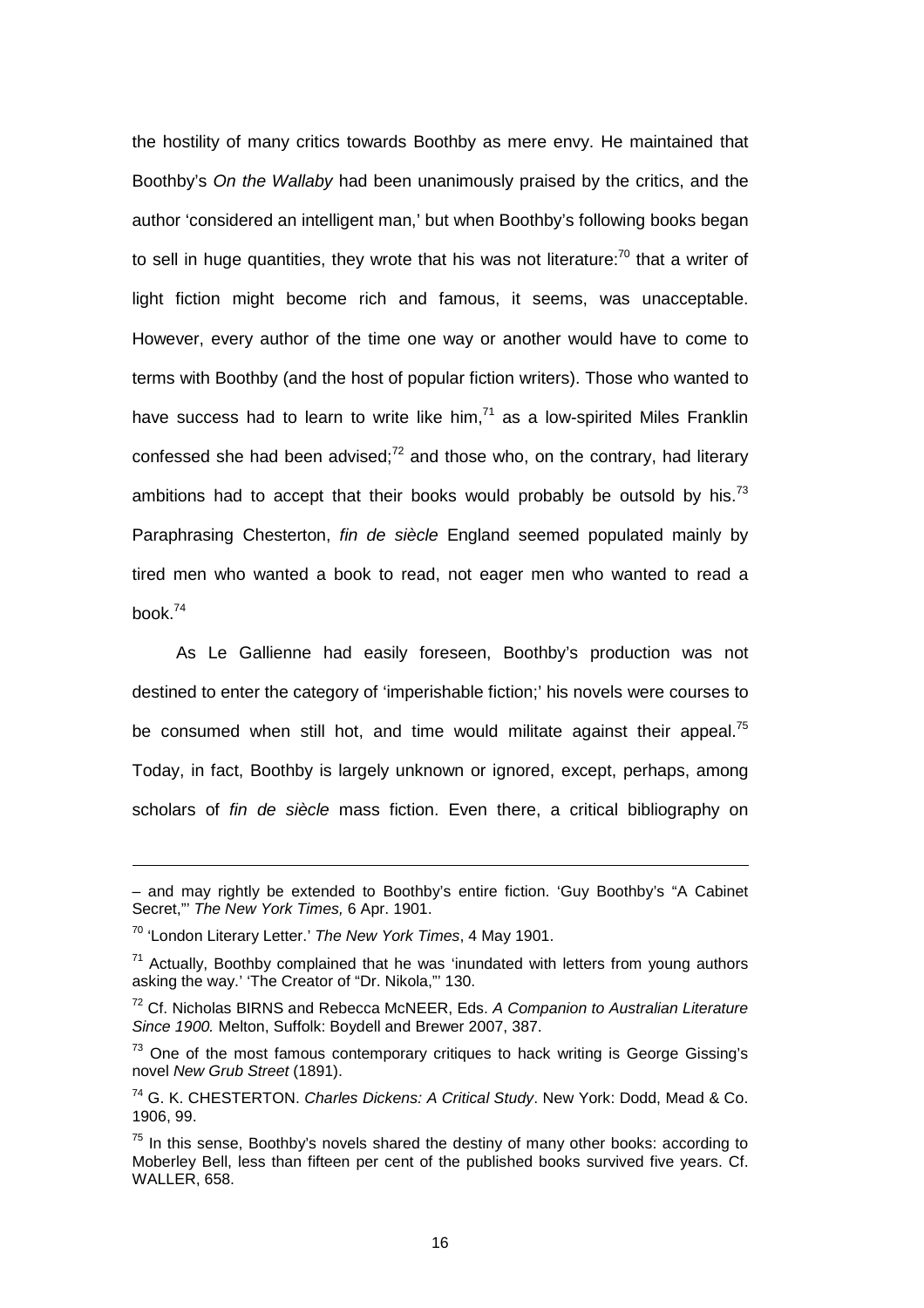Boothby is rather scanty and unsatisfactory; the great majority of those who have written on him have produced only a few lines, and often incorrect or inaccurate information is sadly to be found. The post-mortem popularity Boothby enjoyed is almost completely due to his Dr. Nikola novels, since the rest of his work seems to have fallen into obscurity.

#### 1.4. THE Dr. NIKOLA NOVELS

The character of Dr. Nikola, an international criminal and a scientist seeking immortality, first appeared in the novel A Bid for Fortune (a title that Boothby later extended to A Bid for Fortune; or, Dr. Nikola's Vendetta), which was serialized in The Windsor Magazine (January-November 1895), a monthly "conservative" periodical<sup>76</sup> (like most of the late Victorian fiction magazines) that in its publishers' intentions should rival The Strand. The readership showed that they liked the new magazine, as the 100,000 copies that had been printed for the first number had to be increased to a total of 150,000 in order to satisfy the demand.<sup>77</sup> Much of the credit went to Boothby and Arthur Morrison, who serialized his Chronicles of Martin Hewitt, Investigator, $78$  since fiction was meant to be the most appealing (and thus the most important) element of the magazine. A Bid for Fortune was

 $76$  In the Foreword to the first number, the *Windsor* programmatically made 'its obeisance to its Sovereign and to the public alike, mingling devotion to the gracious Lady on the throne and to her three direct heirs, whose portraits are here presented, with loyalty to some of the best and widest interests of her subjects.' The editor did not miss the chance to criticize the rising New Woman movement – 'The only service she renders to man is to provide him with cynical entertainment, while she fondly imagines that his natural supremacy is seriously in question.' The Windsor, vol. I, 1.

<sup>77</sup> Cf. ASHLEY, 226, note 3.

 $78$  Martin Hewitt was probably the most famous detective character born after Sherlock Holmes's demise. The first story featuring Hewitt was released in The Strand issue of March 1894 and was illustrated by Sydney Paget, who famously had given a face to Doyle's sleuth. The Chronicles of Martin Hewitt, Investigator is the second series of adventures featuring this ordinary and commonsensical detective – purposely shaped in contrast to Sherlock Holmes. The "stealing" of Morrison from The Strand was a great achievement on the side of the Windsor.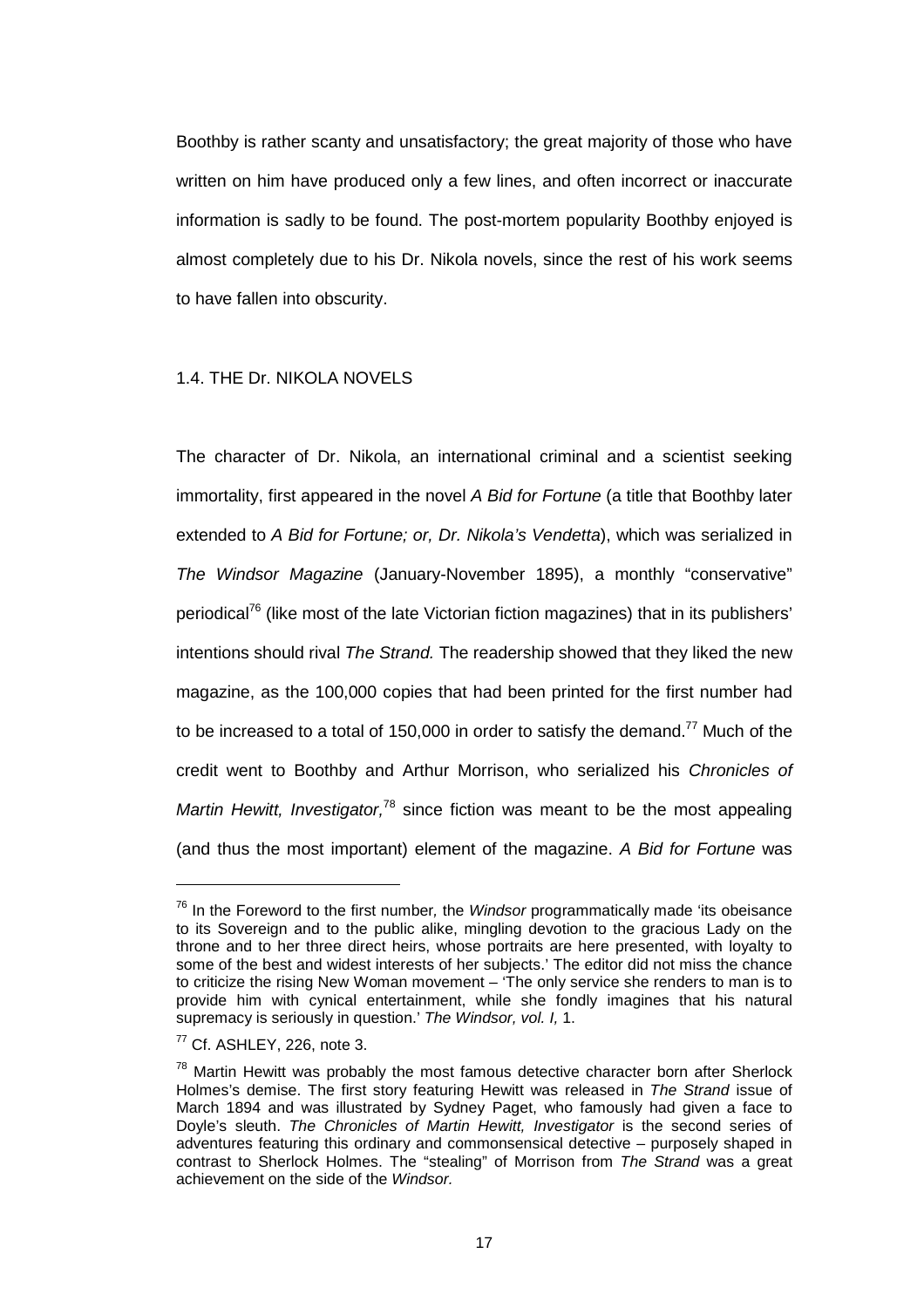illustrated at the average rate of one cut for every two pages – the remarkable picture/page ratio of most of 1890s popular fiction magazines<sup>79</sup> (some illustrations even took the size of an entire page) – by three different artists: Stanley Wood (the most prominent one among them), Oscar Eckhardt, and T. S. Crowther. Boothby was appreciatively presented as 'a writer who has given proof of his capacity to keep alight in fiction the camp-fires of adventure.<sup>80</sup> Near the end of the serial, the character of Dr. Nikola had become so popular that The Windsor could triumphantly promise a sequel which would 'deal fully with the personal adventures of that mysterious individual' and 'an illustrated interview with Dr. Nikola himself<sup>'81</sup> for the Christmas number. Of course 'Dr. Nikola himself' was no less than Guy Boothby: The Windsor was clearly fuelling a beautiful fantasy. The reading public, in fact, seemed to compensate for the chagrin of knowing their idol to be a mere fiction by identifying it with its creator. It had recently happened with Conan Doyle, who famously received (and at times answered) letters addressed to Sherlock Holmes. Thus, the Windsor interviewer was then compelled to adjust his aim and re-direct the public's curiosity to the flesh-andbone man:

The readers of the WINDSOR MAGAZINE have been so fascinated by the weird genius of 'Dr. Nikola' – or rather of 'Dr. Nikola's' creator, Mr. Guy Boothby – that there exists a widespread interest in Mr. Boothby's personality and work.<sup>82</sup>

<sup>&</sup>lt;sup>79</sup> M. Thomas INGE, Ed. Handbook of American Popular Culture. Vol. I. Westport and London: Greenwood Press 1978, 198.

<sup>&</sup>lt;sup>80</sup> The Windsor Magazine, vol. I, 2.

<sup>&</sup>lt;sup>81</sup> The Windsor Magazine. Vol. II. July to December. London: Ward, Lock & Co. 1895, 561.

<sup>&</sup>lt;sup>82</sup> 'The Creator of "Dr. Nikola," 129; my italics.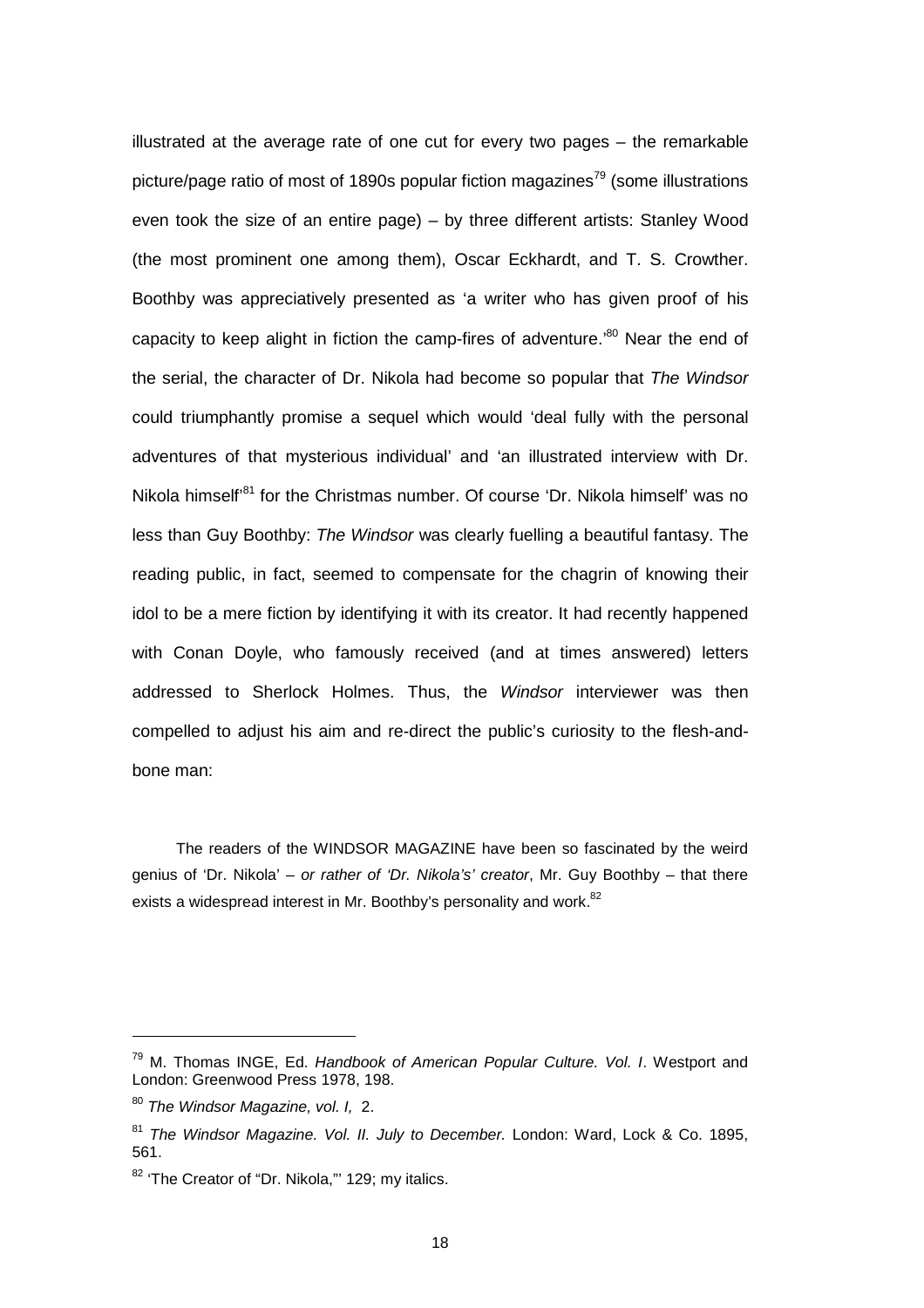A Bid for Fortune; or, Dr. Nikola's Vendetta was later published as a singlevolume book, near the end of 1895, by Ward, Lock & Bowden. $83$  and Boothby dedicated it to his wife, 'to whom it owes so much.' The sequel, Doctor Nikola, trod the path of A Bid for Fortune: published as a serial (January-August 1896) and then a book, it gained enormous success, possibly even greater than its predecessor. Desmond Flower included it in his list of best-sellers, where it shared the record of best-selling book of the year with W. W. Jacobs's Many Cargoes.<sup>84</sup> The publishers, it appears, spared no money to advertise it, if a contemporary report claiming that pictures of Dr. Nikola by Stanley Wood were 'splashed all over London' is to be trusted. $85$  The pictures must have been copies of Wood's bright-coloured portrait of Nikola (and his cat, Apollyon, on his shoulder) that stands out on the novel's cover. Boothby by then had become a household name among English (and Australian and, possibly, American)<sup>86</sup>

 $\overline{a}$ 

<sup>&</sup>lt;sup>83</sup> The title on the cover reads simply 'A Bid for Fortune,' but in the title page it is restored to its original length. The blue cover is engraved in gold and displays a stylized image of two characters, Richard Hatteras and Phyllis Wetherell as they lean forward the rail of a ship (cf. Appendix  $A - A$  Bid for Fortune). Similarly, the cover of The Lust of Hate shows Gilbert Pennethorne and Agnes Maybourne, another loving couple (cf. Appendix  $A - The$ Lust of Hate).

<sup>&</sup>lt;sup>84</sup> In order to be counted among the best-sellers, Flower required that a book had sold at least 100,000 copies, though in his The Commercial Side of Literature (1925) Michael Joseph claimed that in the late Victorian period most novels sold less than 1,000 copies, and over 10,000 copies sold meant an outstanding success. Cf. WALLER, 640, 638.

<sup>&</sup>lt;sup>85</sup> Quoted in HAINING, 140.

<sup>&</sup>lt;sup>86</sup> Boothby's books were widely read also in his motherland. As Martyn Lyons and John Arnold maintain, 'between the 1890s and the Second World War [...] Australian consumers formed part of a global English-language reading community served and dominated by London publishers. Australia was supplied with a mass of cheap fiction, produced by Macmillan, Methuen, Unwin, and Hodder & Stoughton, among other components of "the mighty Paternoster Row machine." Thousands of titles by Guy Boothby, Phillips Oppenheim and Marie Corelli were to be found in Australian bookshops and lending libraries during the inter-war years. In this sense, Australia could be regarded as a huge continental extension of a typical British circulating library.' And they add: 'Australians differed from the general pattern only in their "laudable tendency to patronise local industry," by reading Rolf Boldrewood and Guy Boothby, 'The Man from Snowy River' and 'The Sick Stockrider'. Martyn LYONS and John ARNOLD. A History of the Book in Australia, 1891-1945. A National Culture in a Colonised Market. St. Lucia: University of Queensland Press 2001, 25, 338. I have not been able to find strong evidence on Boothby's popularity in the U.S.A., where the author's books were also published (Ward & Lock, along with many other publishing houses, published also in New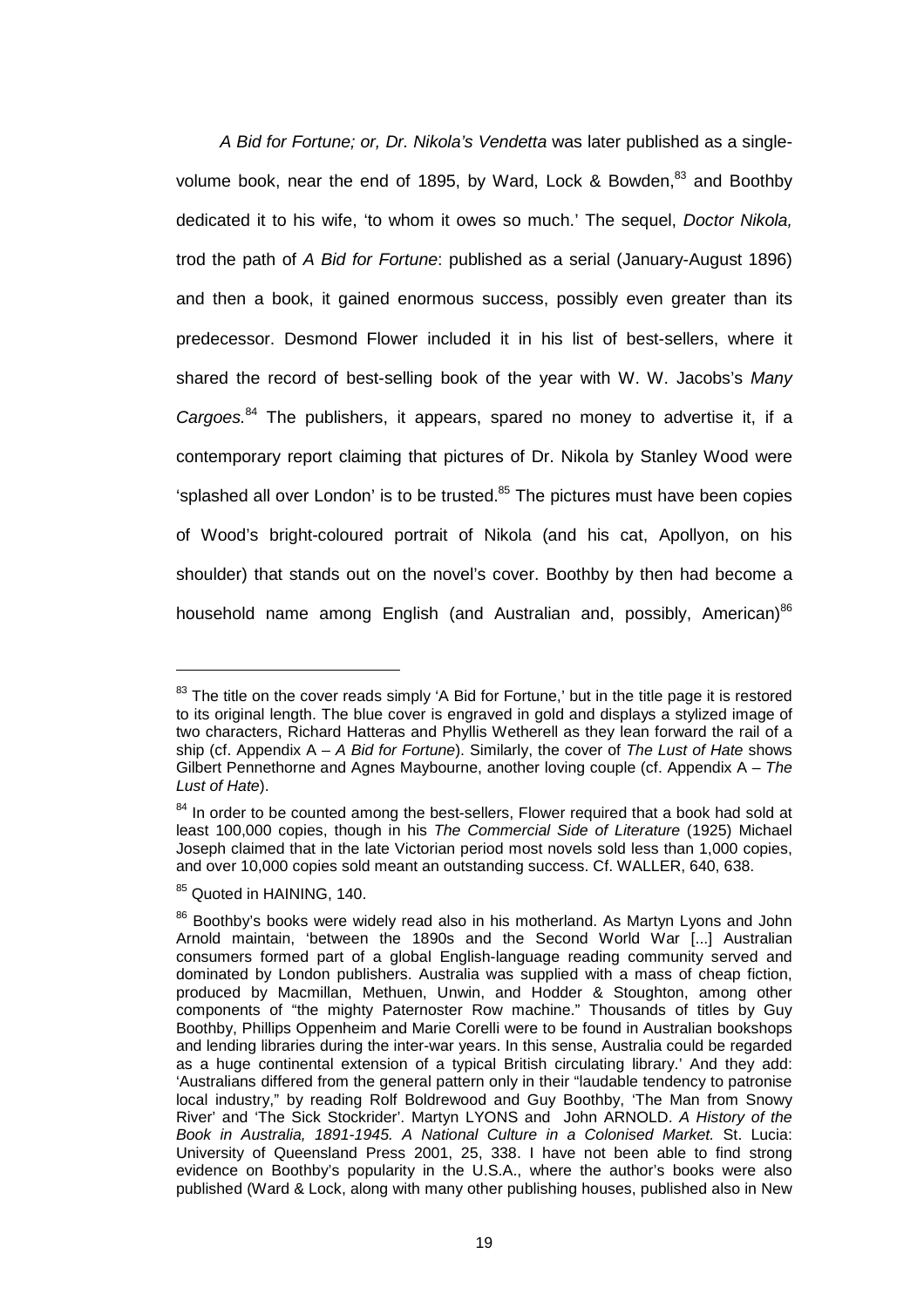readers; as Rudyard Kipling averred, his name was 'large upon hoardings, his books [sold] like hot cakes.'<sup>87</sup> To my knowledge, the third novel of the series, The Lust of Hate, was not serialized, but straightforwardly published as a book (1898) by Ward Lock & Co., with illustrations by Stanley Wood. It was followed by Dr. Nikola's Experiment, which was first serialized in The Woman at Home<sup>88</sup> (October 1898-April 1899) and later published in book form by the magazine's publishers, Hodder and Stoughton.<sup>89</sup> The last novel of the series was published again by Ward, Lock & Co., in 1901, though it was illustrated, instead of Wood, by Harold Piffard.<sup>90</sup>

Although Dr. Nikola was not to enjoy an everlasting popularity, the character "survived" its author and preserved some of its appeal for a few decades, not only in literature. Already in 1902, Doctor Nikola was adapted for the theatre, as a performance given at The Princess bears witness to. The London theatre mainly staged social plays but was not earning enough, and in a desperate attempt to attract the public, it was resolved to give some plays taken

-

York). However, the several New York Times articles I have quoted from (and listed in the Bibliography) seem to indicate that Boothby was rather popular even there.

 $87$  This was a quite appreciative comment by a greatly influencing writer, and publishers hardly missed the chance to use it to launch or advertise a Boothby book. For example, it is prominent in the advertising pages of the first edition of Farewell, Nikola. Cf. Guy BOOTHBY. Farewell, Nikola. London, New York and Melbourne: Ward, Lock & Co., 1901.

<sup>&</sup>lt;sup>88</sup> The Woman at Home 'was the first popular fiction magazine to be aimed primarily at "the great mass of middle-class women."' According to its editor, the success of the serialization of Dr. Nikola's Experiment showed that the magazine 'was attracting male readers' – ASHLEY, 231, 234. It also confirms a quite known fact, i.e. that a Victorian author could hardly overstate the importance of female readership. Among his suggestions to start a successful halpenny daily in London, W. T. Steade included: 'Interest the women and elder children. From an advertising point of view the women are invaluable.' Quoted in WALLER, 97. Significantly, each of the Dr. Nikola novels include a love story (cf. 2.2.).

<sup>&</sup>lt;sup>89</sup> This time the cover is green and displays the engraved drawing of a man (Quong Ma) escaping from another (Don Martinos) who, in the background, is running after him (cf. Appendix A – Dr. Nikola's Experiment).

 $90$  Piffard's drawings are rather poor, and Nikola looks just like an ordinary man. Significantly, the cover of Farewell, Nikola displays the same Nikola portrait that can be found on Doctor Nikola's cover. The publishers evidently aimed to exploit the appeal that Wood's drawing no doubt had exerted on Doctor Nikola's readers.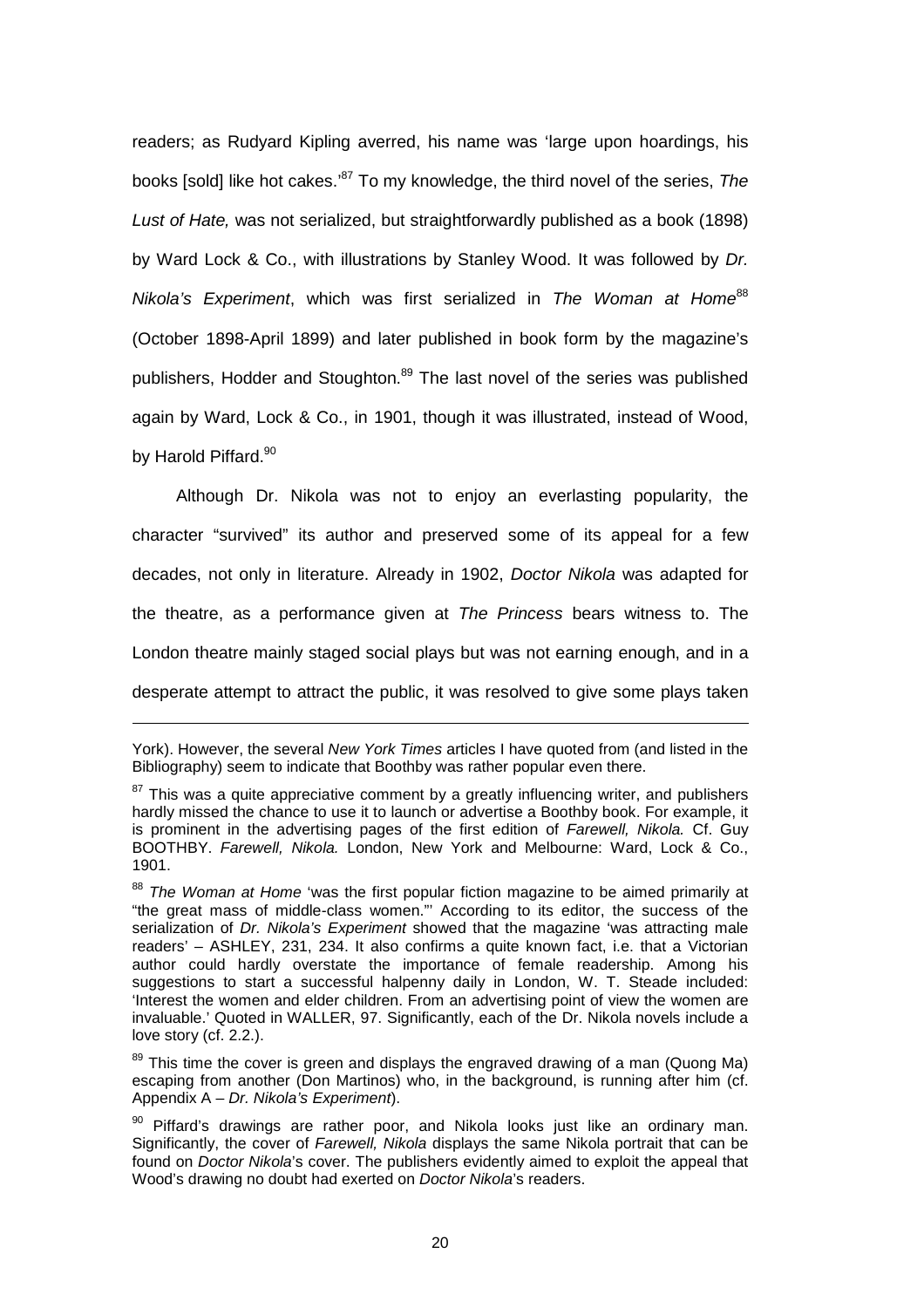from best-selling novels, among them Doctor Nikola and Lorna Doone.<sup>91</sup> The Dr. Nikola series, alongside other Boothby novels, were republished and 'maintained big sales in the old sevenpenny reprints till the war in 1914, $^{92}$  and some of them were included in the fifteen-number 'Pall Mall Series' published in 1907 (or 1908) by Arthur Westbrook.<sup>93</sup>

Cinema seems to have been attracted by Boothby's creation from its earliest days. In 1909 a three-roll film based on Doctor Nikola was produced by the Danish director Viggo Larsen. It holds the record of being the first novelbased film in Europe long enough to narrate satisfactorily the whole story as it is recounted in the novel.<sup>94</sup> In 1917, in the UK, Sydney Morgan filmed a cinematic adaptation of A Bid for Fortune starring A. Hardy Steerman as Dr. Nikola, Sydney Vautier as Richard Hatteras, the protagonist and narrator of the book, and Violet Graham as his fiancée Phyllis Wetherell.<sup>95</sup> Finally, in 1935, Gaumont-British planned to film another cinematic adaptation of Doctor Nikola, which would star Boris Karloff, who was famous for his interpretations of popular villains such as Frankenstein and the Mummy, $96$  but the attempt was finally aborted, as Gaumont-

 $\overline{a}$ 

<sup>&</sup>lt;sup>91</sup> Erroll SHERSON. London's Lost Theatres of the Nineteenth Century. London: John Lane 1925, 183. I also found on the internet a partly indecipherable theatrical playbill, which seems to have disappeared now, reading: 'Fulham Grand Theatre. Monday, June 9<sup>th</sup>, ... ... DR. NIKOLA. The Most Remarkable Doctor that ever lived. A New Drama by Ben Landeck and Oswald Brand. From Guy Boothby's celebrated novel.' It displays an 1895 portrait of Nikola by Stanley Wood: the doctor is sitting, against a red background, with his legs crossed and his big cat on his right shoulder. Curiously enough, Wood's picture has been recently turned into a poster and is sold by a popular international electronic commerce company.

<sup>92</sup> Malcolm ELWIN. Old Gods Falling (1931). Freeport: Books for Libraries Press 1971, 287-288.

<sup>93</sup> J. Randolph COX. The Dime Novel Companion: A Sourcebook. Westport: Greenwood Press 2000, 276.

<sup>&</sup>lt;sup>94</sup> Cf. Patrick ROBERTSON. Film Facts. London: Aurum Press 2001, 36.

 $95$  The *Internet Movie Database* gives two character names with minor spelling inaccuracies: 'Hattaras' and 'Wetherall.' Whether it was the original screenplay that was inaccurate, I have not been able to ascertain. 'A Bid for Fortune (1917).' Internet Movie Database. http://www.imdb.com/title/tt0175483/ (10/11/2009).

 $96$  The Mummy (1932) was produced by Universal Studios and starred Karloff in the double role of Imhotep and Ardath Bey. Sally Macdonald and Michael Rice claim that the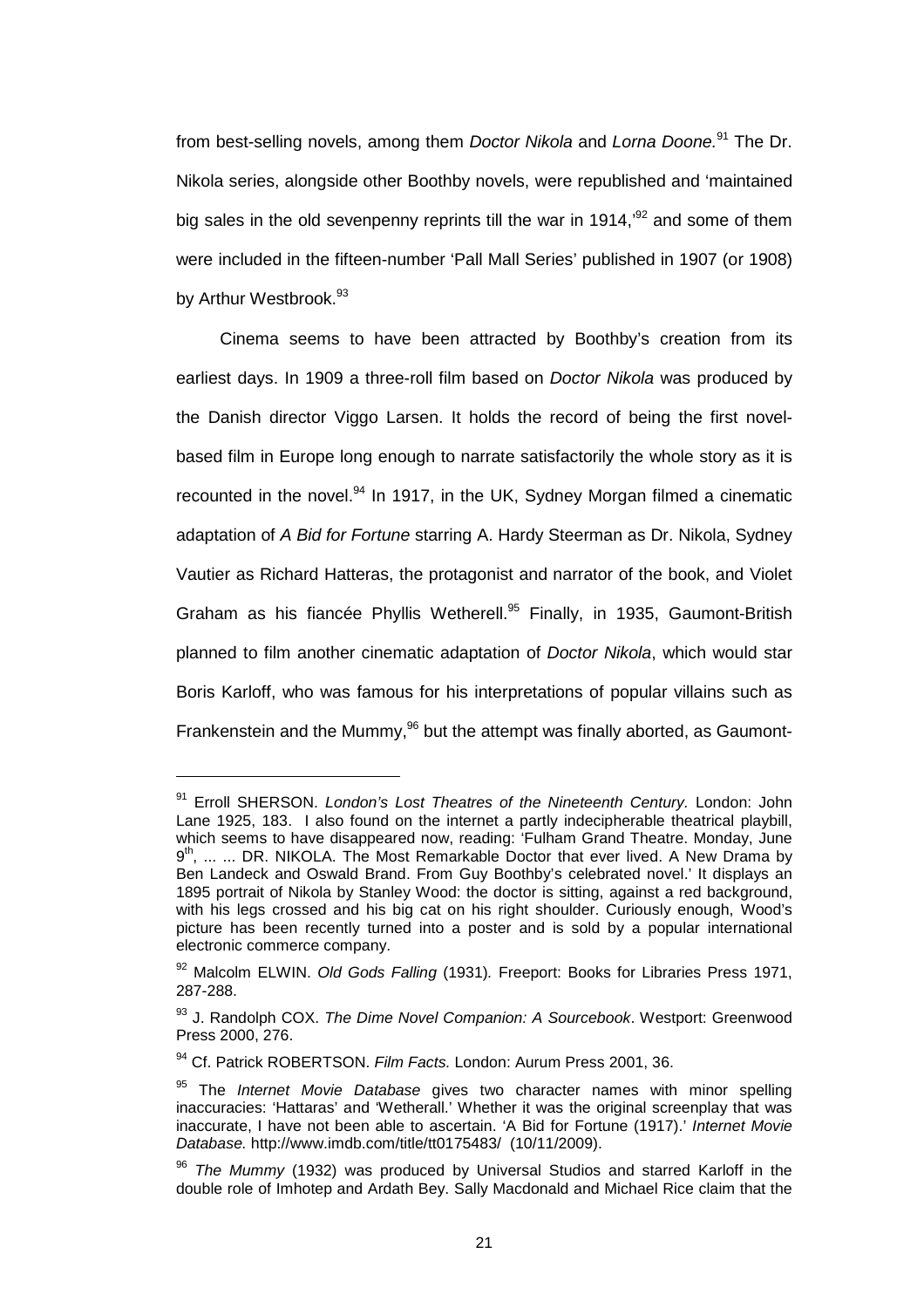British opted for an original production. In literature, Nikola has been recently revived, along with many other popular heroes and villains, in Kim Newman's Anno Dracula series, which appeared in 1992. $97$  He has also starred in the Doom Dynasty comic saga where he battles against Doc Savage, a pulp hero starring in a series of stories published in the 1930s and 1940s. $98$  He has lived on also through other characters that were apparently inspired by and partly modelled on him. Sax Rohmer, for an instance, is claimed to have borrowed more than one trait from Nikola to shape his Dr. Fu Manchu,<sup>99</sup> and also "Sapper"'s Carl Peterson, Ian Fleming's Blofeld, and the 1960s comic hero Dr. Doom all apparently share one or more traits of Boothby's original creation.<sup>100</sup>

Today a reader who wants to buy a Boothby book must face the fact that many of them have not been reprinted for a long time – nevertheless, many first editions are still available, and often at a rather cheap price. Apart from the Oxford 'Popular Fiction' edition of A Bid for Fortune (1996) introduced by John Sutherland.<sup>101</sup> no great publishing house seems to have been recently interested

-

screenplay was inspired by Boothby's 'Professor of History' [sic] – they probably mean 'A Professor of Egyptology,' – a mystery story which was collected in The Lady of the Island. published by John Long in 1904. Along with the novel Pharos, the Egyptian (1899), it bears witness to the author's interest in Egyptology. Sally MACDONALD and Michael RICE. Consuming Ancient Egypt. Oxford and New York: Routledge Cavendish 2003, 35.

<sup>&</sup>lt;sup>97</sup> Anno Dracula is an alternate history series which narrates Dracula's conquest of Britain and of the entire world, which eventually becomes infested with vampires.

<sup>98</sup> Doom Dynasty was released by Millennium Comics in 1991. In the story, Nikola is the only possessor of a life-extension elixir, an episode that was clearly inspired to the authors by Nikola's quest for immortality. Cf. Rick LAI. 'The Life of Dr. Antonio Nikola (1856-1898?).' http://www.pjfarmer.com/woldnewton/Nikola.pdf (10/11/2009).

<sup>99</sup> A Dr. Fu Manchu fan, Lawrence Knapp, cites not only similar physical features between the Australian and the Chinese villains, but also: an outstanding collection of weapons, an international reputation and sphere of influence, and the company of a pet (in Fu Manchu's case, a marmoset). Cf. Lawrence KNAPP. 'The Precursors of Dr. Fu Manchu.' http://www.njedge.net/~knapp/Precursors.htm (10/11/2009).

<sup>&</sup>lt;sup>100</sup> Cf. LAI. 'The Life of Dr. Antonio Nikola (1856-1898?).'

 $101$  There is a striking mistake in Sutherland's introduction. The renowned critic claims that Boothby 'is the grand-master of the loose end – the "no time to explain that now,"' and rightly observes that 'there is a lot that is left unexplained in A Bid for Fortune' (cf. also 2.2.), including the use of the Chinese stick that Nikola steals from Wetherell (cf. Appendix  $A - A$  Bid for Fortune). However, he adds: 'nor should readers hope for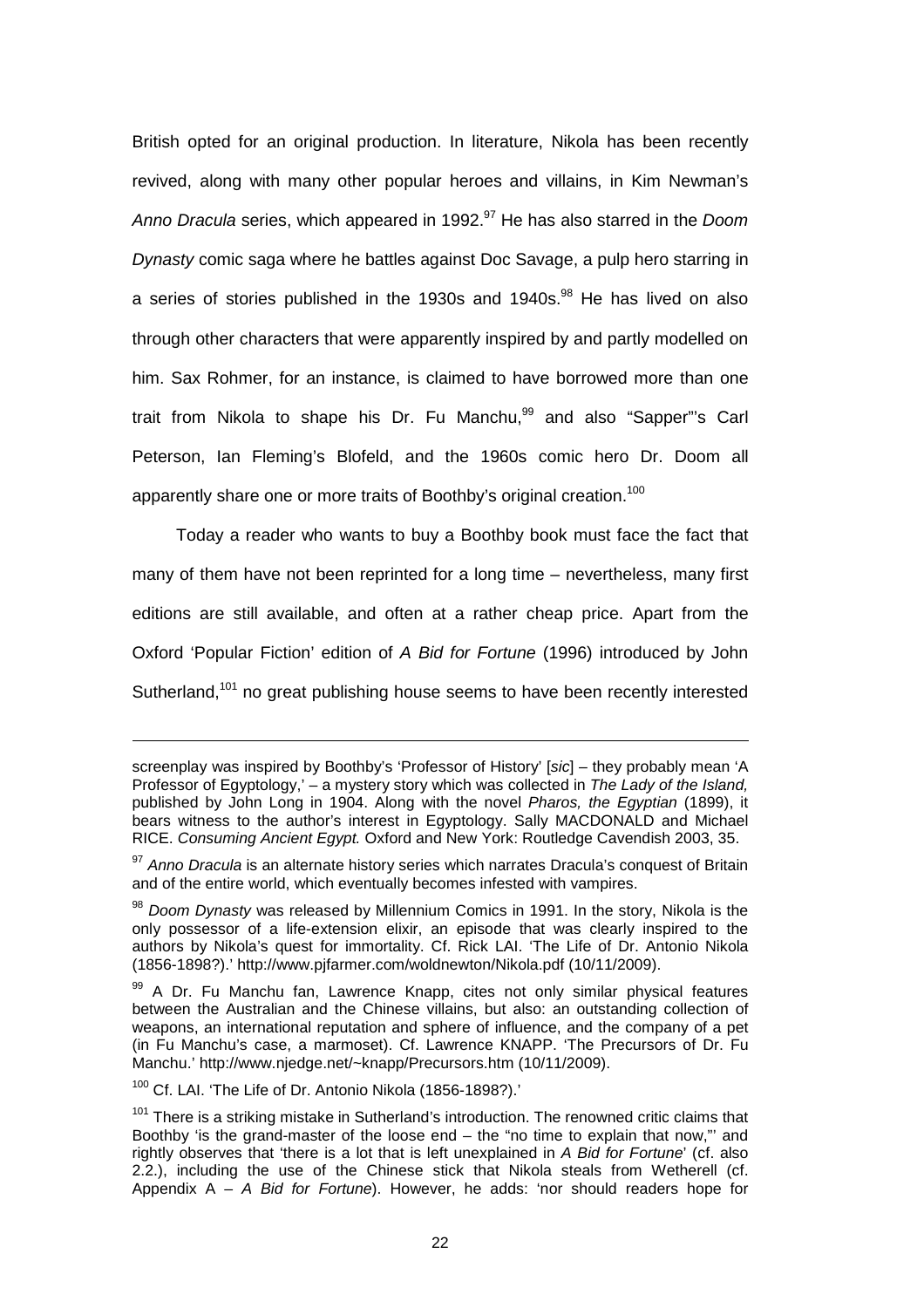in republishing Boothby's work – one should rather search for Boothby among publishers specialized in hard-to-find books. Critics and scholars must rummage through library archives and the Internet to find, with some exceptions (Depasquale being the most prominent one), nothing more than a line, or at best a paragraph, about this still largely ignored author. They will often be disappointed at discovering that Boothby is treated only as a curio, and are more likely to find scattered traces of his meteoric passage rather than serious critical assessments. However, since this is often the only information we can get on Boothby, nothing is so trivial that can easily be dispensed with.<sup>102</sup>

explanation in any of A Bid for Fortune's sequels;' whereas already in Doctor Nikola the use of the stick becomes quite clear: it enables Nikola to enter a Tibetan secret sect passing off as one of its members (cf. Appendix A – Doctor Nikola).

 $102$  For an instance, it is a matter of curiosity, but it also gives us further evidence of Boothby's popularity, that Walter J. Obree Smith (1878-1936), alias Louis Nikola, a magician who invented, among other things, the Card Castle and the Nikola Card System, took his stage name from Boothby's villain. Cf. http://www.lybrary.com/louisnikola-m-90.html (10/11/2009).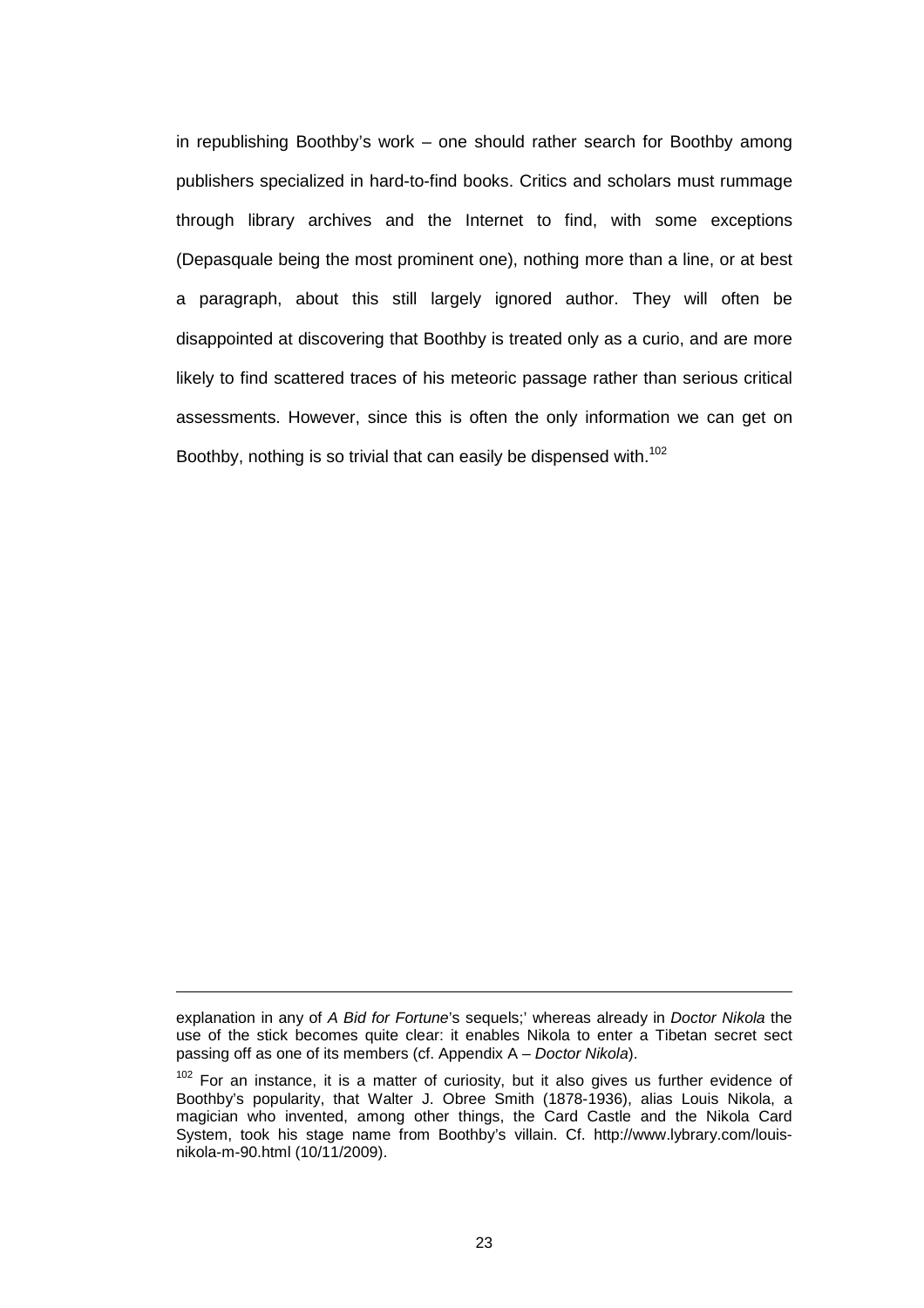#### **CHAPTER TWO**

#### **THE FORM OF THE Dr. NIKOLA NOVELS: SELECT TOPICS**

#### 2.1. ANALYSING THE Dr. NIKOLA NOVELS

The structuring patterns of Boothby's work are predictable in the main, although on occasion elements of unpredictability can surface in them, especially as regards the development of the story plots and the blend of generic elements. As in much popular fiction, the ideological assumptions underlying the Doctor Nikola novels are the values and prejudices of the British middle classes; although they can be detected quite regularly, they will be explored at length in Chapter Three.

I have chosen a "non-invasive" approach to the texts, and have often preferred to let them "speak" almost for themselves, rather than commenting upon them, or larding commentary with hyperanalytical jargon. Boothby's works, it must be admitted, lack sophistication: if they are not "assailed" with disproportionate critical weaponry, they will yield (or surrender) their meaning almost spontaneously; in other words, they will become self-revelatory. This approach has the advantage of exhibiting to the full the qualities of the author's effortless though cheap style, which appealed so much to his common readership – plain, fluent, with a limited, one would say basic vocabulary, and very frequent dialogue.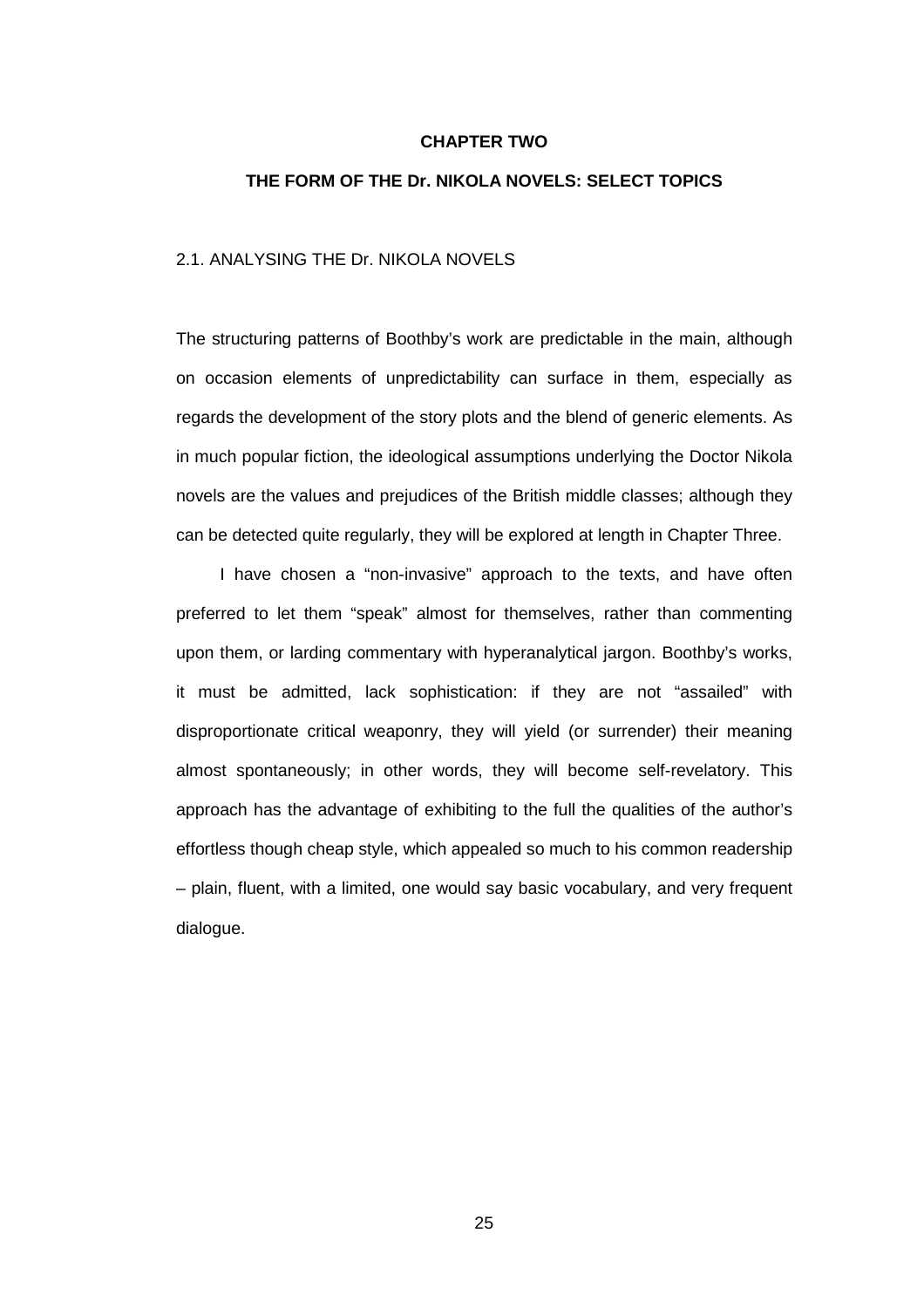#### 2.2. PLOT STRUCTURE<sup>1</sup> AND GENRE

The Dr. Nikola novels have been considered, without paying much attention to terminology, either a series or a saga. However, while the former term may imply a weak thematic cohesion or coherence,<sup>2</sup> the latter does imply a stronger one.<sup>3</sup> Dr. Nikola's quest for immortality, which is often adduced as the leading theme underlying the novels, is not developed in all of them. As will be demonstrated below, what actually links together the Dr. Nikola books is mainly (and simply) Dr. Nikola's presence.

A Bid for Fortune narrates the doctor's successful attempt to regain possession of a Chinese stick. This may enable him to enter a Tibetan monastery, where he wants to steal from an exoteric sect some useful secrets to unnaturally prolong human life. The reader learns what the stick may be used for only in the sequel, Doctor Nikola, where the title character manages to pass off as a member of the sect. The doctor's plan, however, is not completely successful, as he is eventually discovered to be an impostor and has to escape from the monastery before learning all that he was looking for. If the reader is eager to know how Nikola will put into practice what he has learnt, he will promptly be disappointed, for in The Lust of Hate there is no reference at all to the doctor's quest. Indeed, the villain is far from being prominent in the story for, after failing to persuade Pennethorne to kill Bartrand, he simply disappears, to resurface at the very end, when les jeux sont faits: the Cornishman has just

 $\overline{a}$ 

 $1$  The plots of the five novels have been duly summarized in Appendix A. All through the chapter, the reader's acquaintance with the main events of the stories is assumed. Some more information, however, will be added in the notes, where appropriate.

 $2$  'A set of literary compositions having certain features in common, published successively or intended to be read in sequence' (9.a. - OED, online edition, 13/11/2009).

 $3$  '[...] in weakened use, a long and complicated (account of a) series of more or less loosely connected events (1.b. – OED, online edition, 13/11/2009).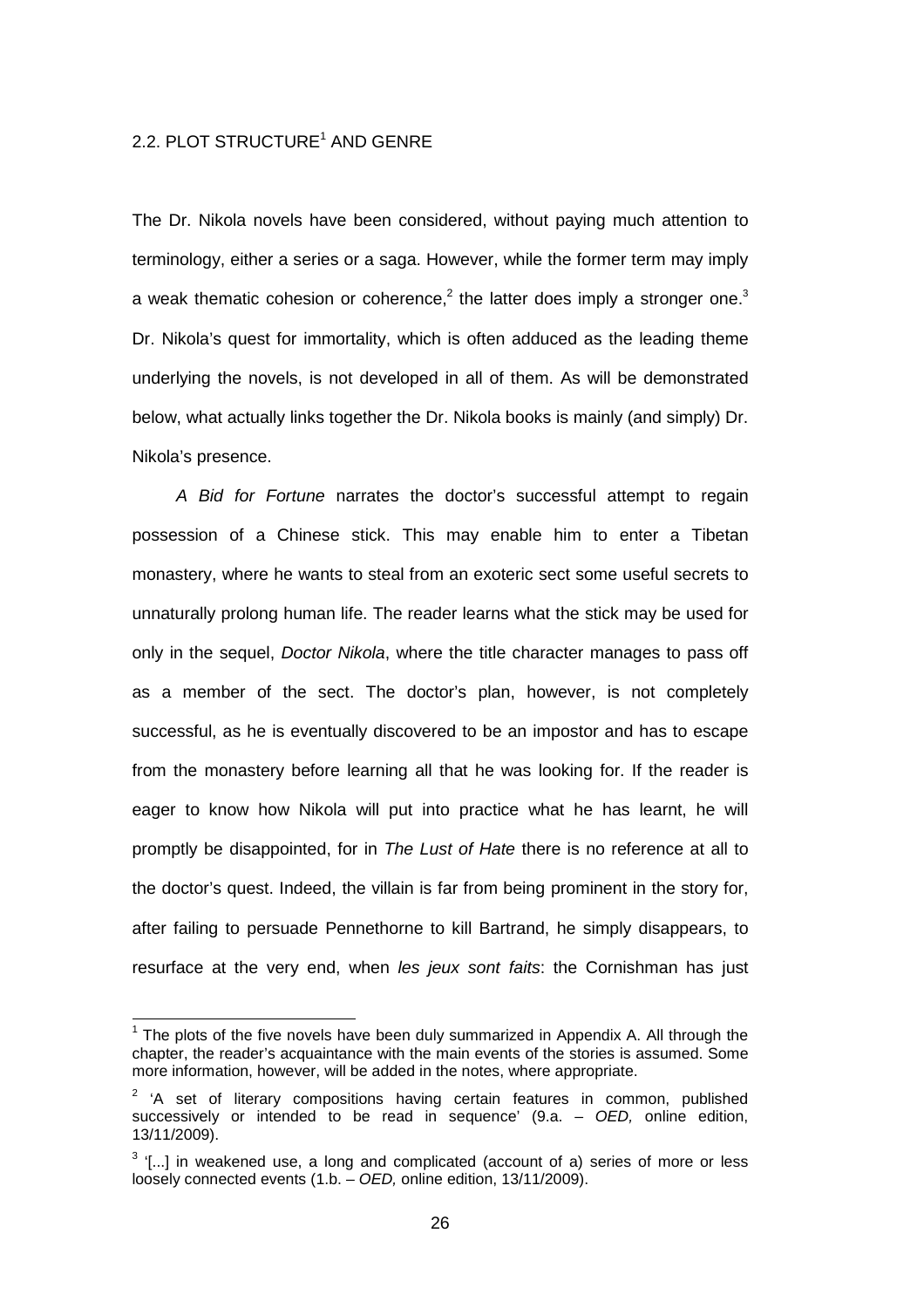donated to the London hospitals the money that the doctor wanted to extort from him.<sup>4</sup> What Nikola could have done with that money is left unguessed, except that, as he himself vaguely suggests, he 'would have worked out a scheme that would have paralyzed Europe' (Lust, 181). It is useless for the reader to rummage anywhere else for explanation, for throughout the series nothing can clarify the villain's words. In Dr. Nikola's Experiment, Nikola's quest is reintroduced; indeed, with the experiment on Don Miguel, it reaches its climax. Since the experiment fails, the reader could expect that in Farewell, Nikola the doctor engaged in a further attempt, only to discover that, rather than the last stage of Nikola's quest, the novel represents a sort of epilogue to it. As Depasquale observes, the story is rather 'tedious and circuitous' and full of mumbo-jumbo.<sup>5</sup> Only in the very last lines of the narrative, when the reader has learned everything about the ménage a trois between Gertrude Trevor, the Duke of Glenbarth and Don José de Martinos, and about several other secondary (not to say trivial) events, will Nikola's quest be briefly hinted at, in what seems a revelatory dream: Gertrude sees the doctor standing in the courtyard of an Eastern monastery, looking very old and worn-out (Farewell, 169-170), which suggests that he has tried a last experiment on himself which has backfired.<sup>6</sup>

 $\overline{\phantom{a}}$  $<sup>4</sup>$  Michael Koltan even suspects that Boothby did not at first mean the novel to be part of</sup> the series, and only later resolved to change the name of the villain to Nikola to exploit the success of the first two Nikola novels. This may well be a conjecture, but it is a matter of fact that 'anyone who fails to read this novel will not, in any case, miss anything essential to the Nikola saga [sic].' Michael KOLTAN. 'Dr. Nikola.' (http://pagespersoorange.fr/arts.sombres/polar/10\_article\_nikola\_koltan\_angl.htm, 30/10/2009). This, and the absence of the name 'Nikola' from the title, may explain why some scholars ignore that The Lust of Hate actually does belong to the Dr. Nikola series.

<sup>&</sup>lt;sup>5</sup> DEPASQUALE. Guy Boothby, 67.

 $6$  That Gertrude's dream may be revelatory en abyme, operating at a metatextual level, is borne out by Nikola's prophecy about his own end (which, of course, the young woman could never hear): 'The time is not far distant when I must leave the world! When that hour arrives there is a lonely monastery in a range of eastern mountains, upon which no Englishman has ever set his foot. Of that monastery I shall become an inmate. No one outside its walls shall ever look upon my face again. There I shall work out my destiny, and, if I have sinned, be sure I shall receive my punishment at those hands that alone can bestow it' (Farewell, 157).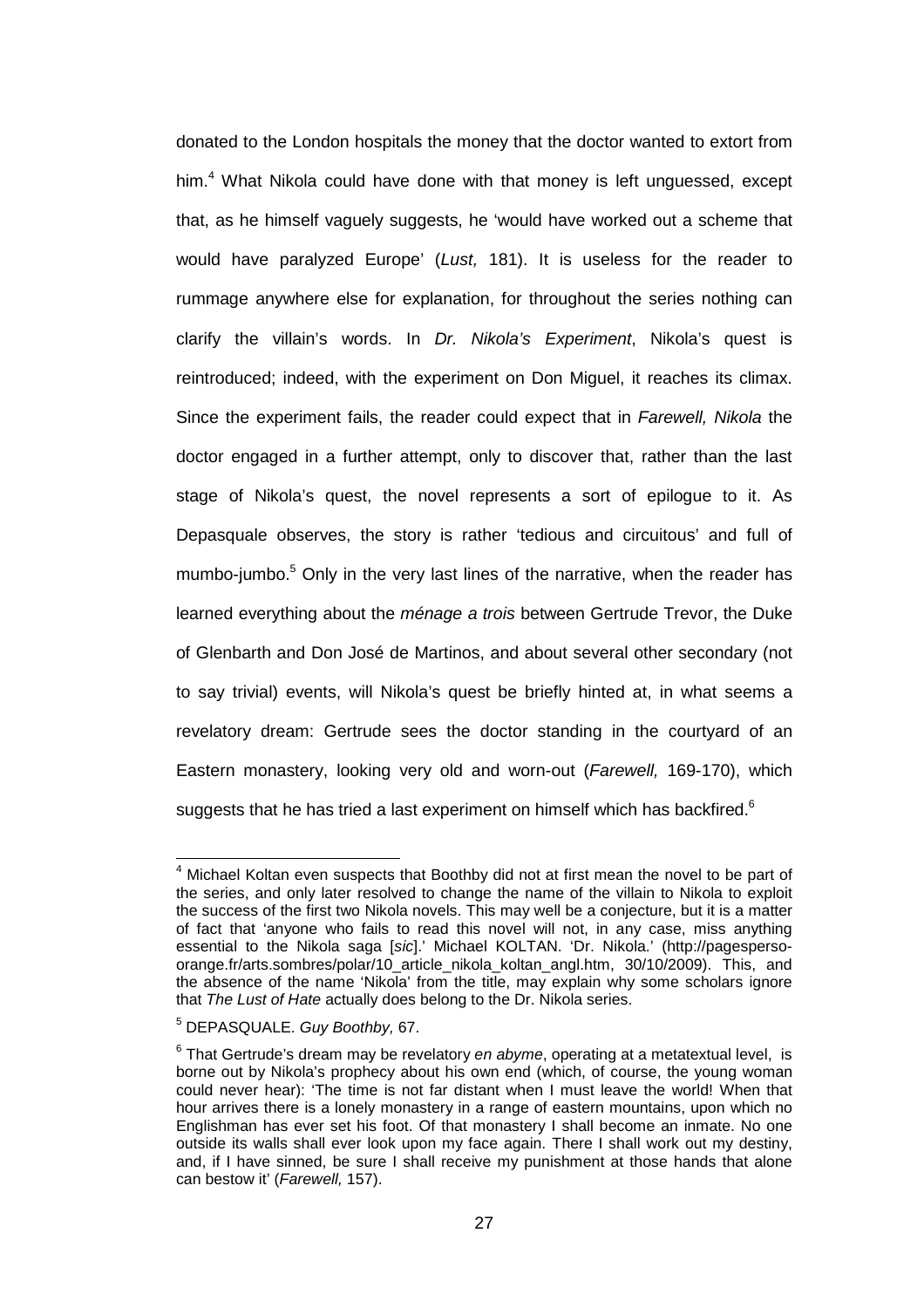On looking closely at the novels, one must acknowledge that there are at least four different plot patterns. To begin with genre. Admittedly, each of the Dr. Nikola novels is a generic melting pot, but with an assorted, unequal blend of adventure, suspense, romance and gothic (including preternatural<sup>7</sup> events almost always linked to Dr. Nikola). $8$  On the other hand, if, as Depasquale aptly observes, Boothby's books cannot fall under an all-inclusive generic label,<sup>9</sup> in each of the Dr. Nikola books one genre predominates. A Bid for Fortune resembles a thriller, as it is mainly constructed on a long series of coups de thé*ȃ*tre: Hatteras's first encounter with Nikola in London, the villain's kidnapping of the Australian and Beckenham in Port Said, the abduction of Phyllis and Beckenham in Sydney, and so on. The goodies have continuously to guard themselves from Nikola and try to thwart the evil plots that he weaves behind closed doors. Much of the suspense of the novel is constructed on the doctor's unpredictability, for the characters never know what Nikola's next step may be.<sup>10</sup>

TEREN TREST TERM THE TREAD THE DREAM TREAD TREAD TREAD TREAD TREAD TREAD TREAD TREAD TREAD TREAD TREAD TREAD T<br>Term of the Dr. Nikola series, Boothby does not distinguish between 'preternatural' and 'supernatural.' According to the  $OED$ , something preternatural is 'Outside the ordinary course of nature; differing from or surpassing what is natural; unnatural [...]' (1.), while 'supernatural' is something 'That is above nature; belonging to a higher realm or system than that of nature; transcending the powers or the ordinary course of nature' (1.). In the series, the uncanny events never transcend nature entirely, so they may rightly be defined 'preternatural.'

Cf. OED, online edition.

http://dictionary.oed.com/cgi/entry/50188195?single=1&query\_type=word&queryword=pr eternatural&first=1&max\_to\_show=10;

http://dictionary.oed.com/cgi/entry/50242703?single=1&query\_type=word&queryword=su pernatural&first=1&max\_to\_show=10 (14/11/2009).

 $8$  Nikola's preternatural powers are explored in Appendix B. In the entire series there is only one preternatural event that can by no means be traced back to Nikola, i.e. Pennethorne's vision of Agnes's face (cf. Lust, 59-60). The vision prevents the Cornishman from pressing the spring that would kill Bartrand, thus saving his soul, and should be taken as a manifestation of God's Providence, a leitmotif in the novel.

 $9$  Boothby 'blended the totality of the materials employed in his stories into a mixture that can only be called "Boothby."' DEPASQUALE, 122.

 $10$  In Port Said, Hatteras and Beckenham are imprisoned for a few weeks only to eventually find that they have been Nikola's unwitting "guests." Later the villain easily kidnaps, on two distinct occasions, the Marquis and Phyllis in Australia, and in both cases Hatteras discovers to his bitterness that he has arrived too late. In *Doctor Nikola*, Nikola even baffles the great Chief Priest of Hankow. When the latter reaches the Tibetan monastery, the doctor has been there for a few weeks, passing as the old sage, and has already stolen many secrets from the sect (cf. Appendix  $A - Doctor Nikola$ ). The clash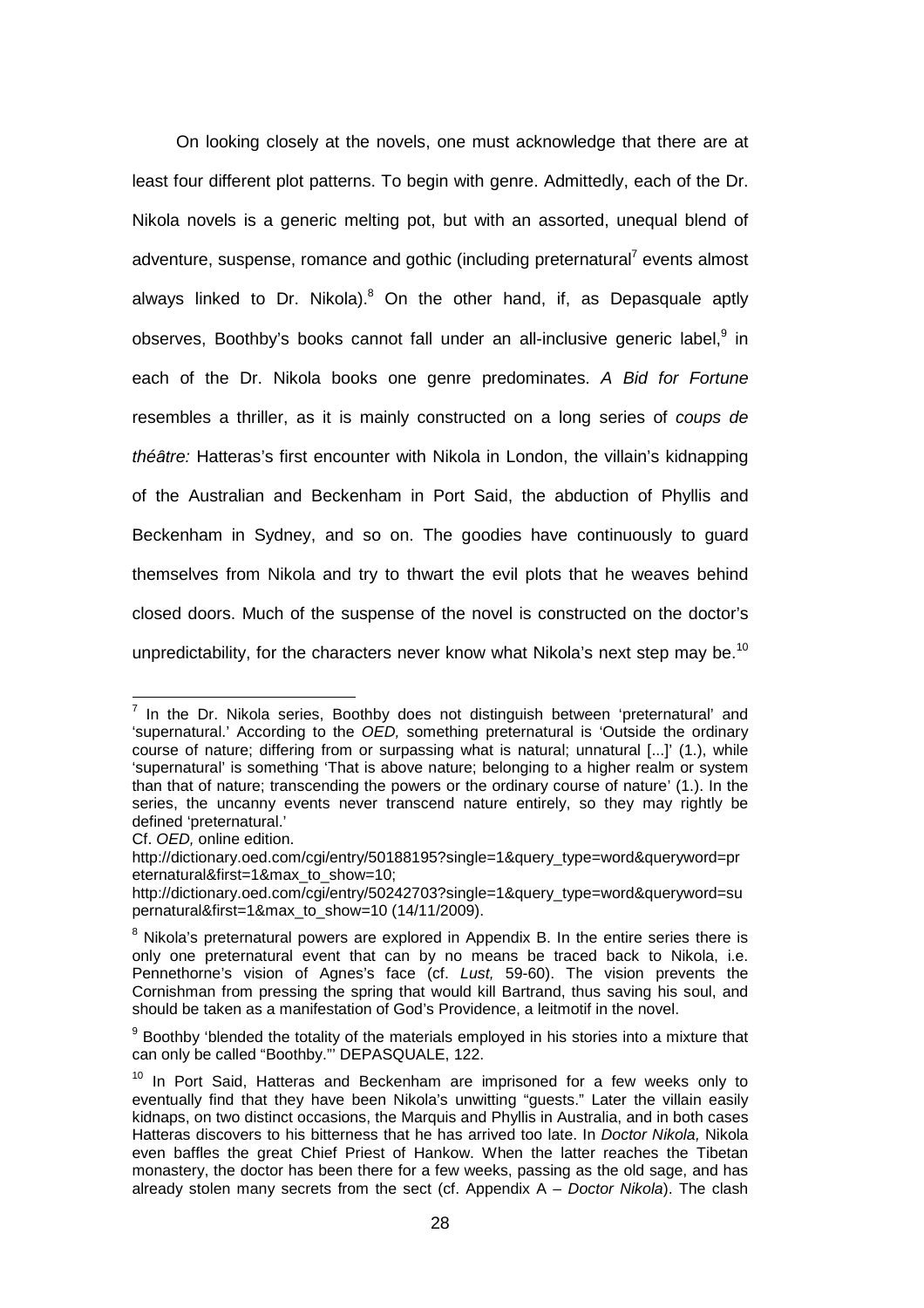The atmosphere is pervaded with a sense of impending danger that causes anxiety. On the trail of Phyllis and Beckenham, Hatteras remarks:

It seemed to me, so anxious and terrified was I for my darling's safety, that we were fated never to get the information we wanted; the whole thing was like some nightmare, in which, try how I would to move, every step was clogged.

(Bid, 156)

Boothby at first seems to employ this scheme also in the third novel of the series. The Lust of Hate, for after Pennethorne has transgressed Nikola's orders and has escaped from London, the reader's expectation may be that the villain will put himself at his heels and, sooner or later, will catch him. However, although the Cornishman goes through many perilous adventures – such as being shipwrecked in a desert island with a young lady, – they never include Nikola. Indeed, The Lust of Hate is the only novel of the series where Nikola can be seen at the beginning and at the very end of the story only, and is prominent only on the former occasion. The novel begins like a crime story, for the reader sees the (failed) murder of Bartrand (including its preparation) through the eyes of the killer *manqué*, although the tone is rather that of a thriller. There is, in fact, a great deal of emphasis designed to thrill the reader, which one is hardly likely to find in a proper crime story, as the following excerpt shows:

Leaving Nikola standing on the pavement looking after us, I shook up my horse and drove rapidly down the street. My whole body was tingling with exultation; but that it would have attracted attention and spoiled my revenge, I felt I could have shouted my joy aloud. Here I was with my enemy in my power; by lifting the shutter in the roof of the cab I could see him lolling inside – thinking, doubtless, of his wealth, and little dreaming how close he was to the poor fellow he had wronged so cruelly. The knowledge that by simply

 $\overline{a}$ 

between Nikola's smartness and the other characters' dullness is explored at length in 3.3.1.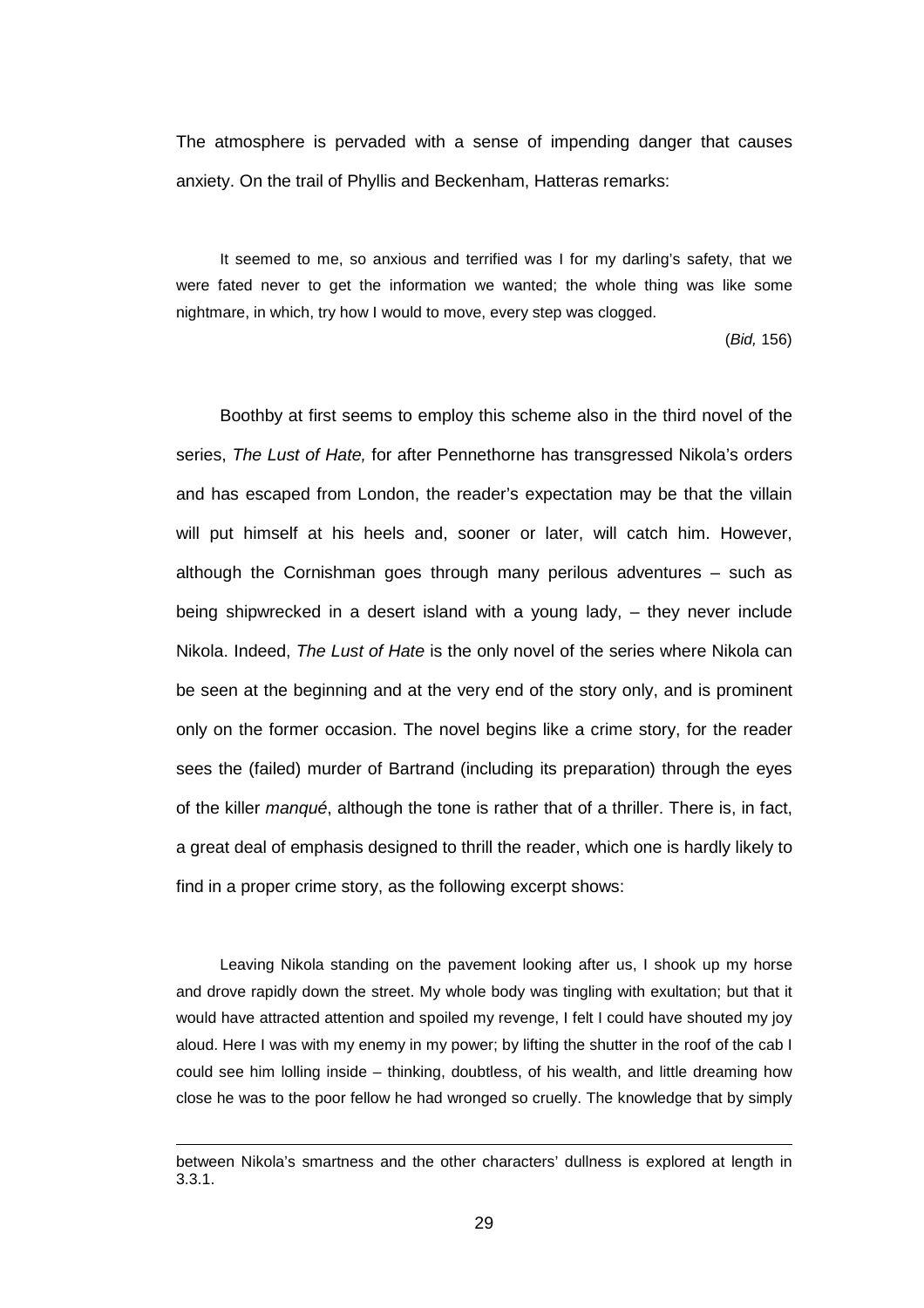pressing the spring under my hand I could destroy him in five seconds, and then choosing a quiet street could tip him out and be done with him for ever [sic], intoxicated me like the finest wine. No one would suspect, and Nikola, for his own sake, would never betray me. While I was thinking in this fashion, and gloating over what I was about to do, I allowed my horse to dawdle a little. Instantly an umbrella was thrust up through the shutter and I was ordered, in the devil's name, to drive faster.

'Ah! my fine fellow,' I said to myself, 'you little know how near you are to the master by whom you swear. Wait a few moments until I've had a little more pleasure out of your company, and then we'll see what I can do for you.'

(Lust, 59)

However, when Pennethorne leaves England and is later wrecked, the book turns into an adventure story, though it includes two unusual elements for an adventure story: a woman, Agnes Maybourne, featuring as co-protagonist, and a spiritual journey (that of Pennethorne) from sin to redemption. In the following excerpt, the difference in tone between the initial and the central part of the story should be self-evident. Pennethorne and Agnes have just left the desert island on a makeshift raft, hoping to find a passing-by ship that may rescue them. Here the reader is not left, so to speak, at the mercy of the story plot, for the author's intention is not to take him by surprise; rather, he aims to make him side with the protagonists and give them his support (albeit virtual):

As soon as we had pushed off from the shore I turned the boat's head, and, taking up the oars, set to work to pull out to sea. It was not altogether an easy task, for the boat was a heavy one and the morning was strangely warm. The sky overhead was innocent of cloud, but away to the west it presented a hazy appearance; the look of which I did not altogether like. However, I stuck to my work, all the time keeping my eyes fixed on the rapidly advancing ship. She presented a fine appearance, and it was evident she was a vessel of about three thousand tons. I hoped she would turn out to belong to our own nationality, though under the circumstances any other would prove equally acceptable. At present she was distant from us about six miles, and as she was still heading directly for the island I began to feel certain she had observed our signal. For this reason I pointed my boat's head straight for her and continued to pull with all the strength I possessed.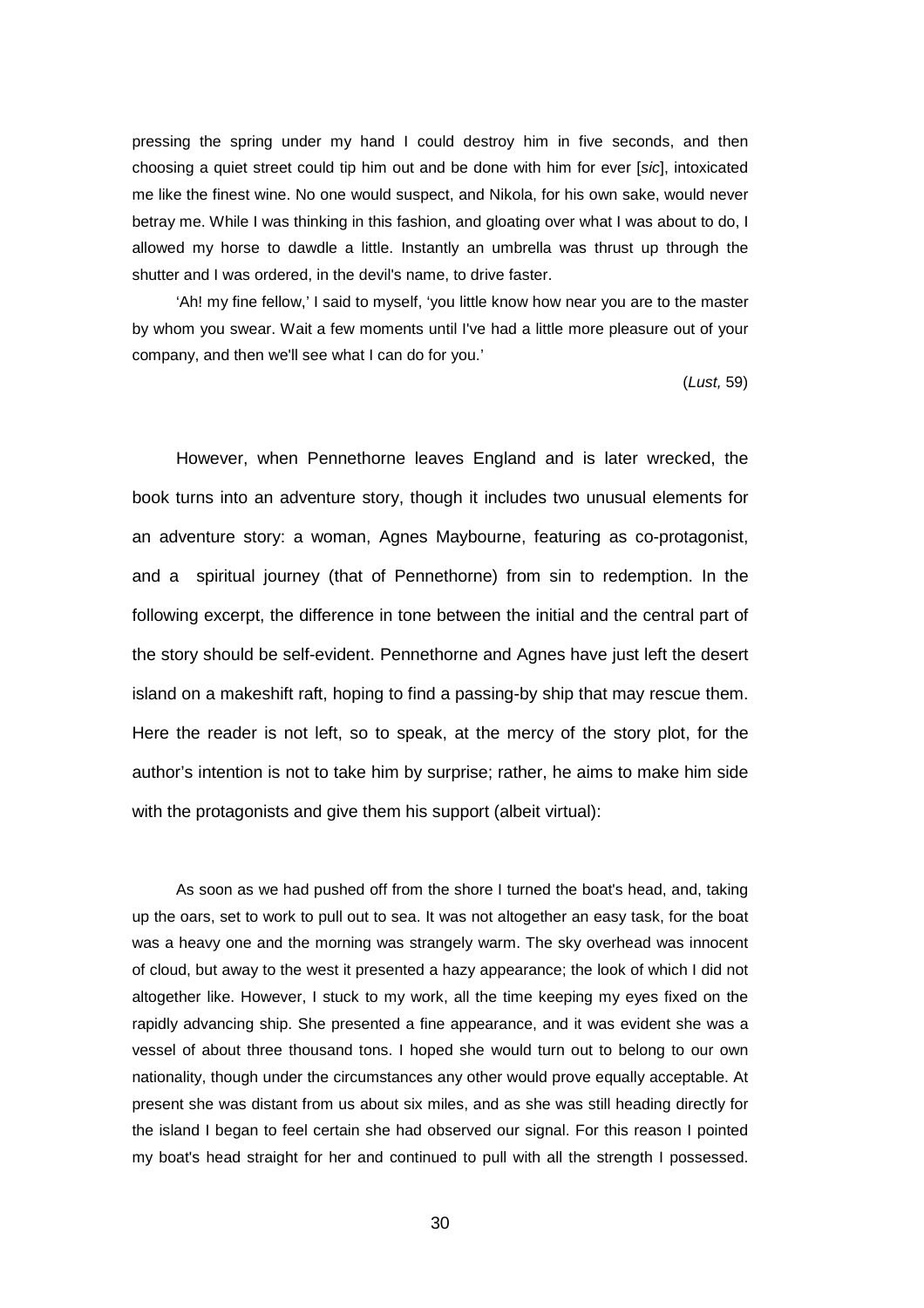Suddenly Miss Maybourne uttered a little cry, and seeing her staring in a new direction I turned in my seat to discover what had occasioned it.

'She is leaving us,' cried my companion, in agonized tones, pointing to the vessel we had been attempting to intercept. 'Look, look, Mr. Wrexford, $11$  she is leaving us!'

(Lust, 117)

Doctor Nikola and Dr. Nikola's Experiment are the only novels whose plot structures appear to be similar. In both cases, the good male protagonists (Bruce and Ingleby, respectively) are recruited by Nikola under the latter's promise to pay them a large sum, to assist him in some task – in Doctor Nikola, the stealing of the secrets of immortality from a Tibetan sect, in Dr. Nikola's Experiment, a pioneering experiment on a human being. Differently from the first and third books, here Nikola is not the villain but a co-protagonist. The doctor thus becomes more familiar to the reader, although the latter is never allowed to identify with the former: Nikola, in fact, remains an awe-inspiring and, to some extent, frightening character.<sup>12</sup> The reader sides with the doctor, but his sympathy for him may be relative (one may say, "comparative"), for Boothby introduces other villains who are more disagreeable than the doctor himself (in Doctor Nikola, the mean and cruel Tibetan monks; in Dr. Nikola's Experiment, Quong Ma, the repulsive Chinese killer with half an ear missing). In spite of the structural similarity, Doctor Nikola – as the New York Times reviewer remarked – is a 'story of adventure in the Rider Haggard manner,<sup>13</sup> while *Dr. Nikola's Experiment* may be considered a gothic thriller, as most of its events take place against a gothic

 $11$  It should be remembered that after Bartrand's "murder," Pennethorne always disguises himself under the false name of 'Wrexford.'

 $12$  For instance, when Ingleby fails to fulfil his duty, Nikola goes berserk: 'So menacing was his attitude, and so fiendish the expression on his face, that I instinctively recoiled a step from him, and yet I don't think my worst enemy could accuse me of being a coward' (Experiment, 105).

<sup>&</sup>lt;sup>13</sup> 'Doctor Nikola.' The New York Times, 9 Aug. 1896. http://query.nytimes.com/mem/archivefree/pdf?\_r=1&res=9905E1DE1E3AE533A2575AC0A96E9C94679ED7CF (7/9/2009).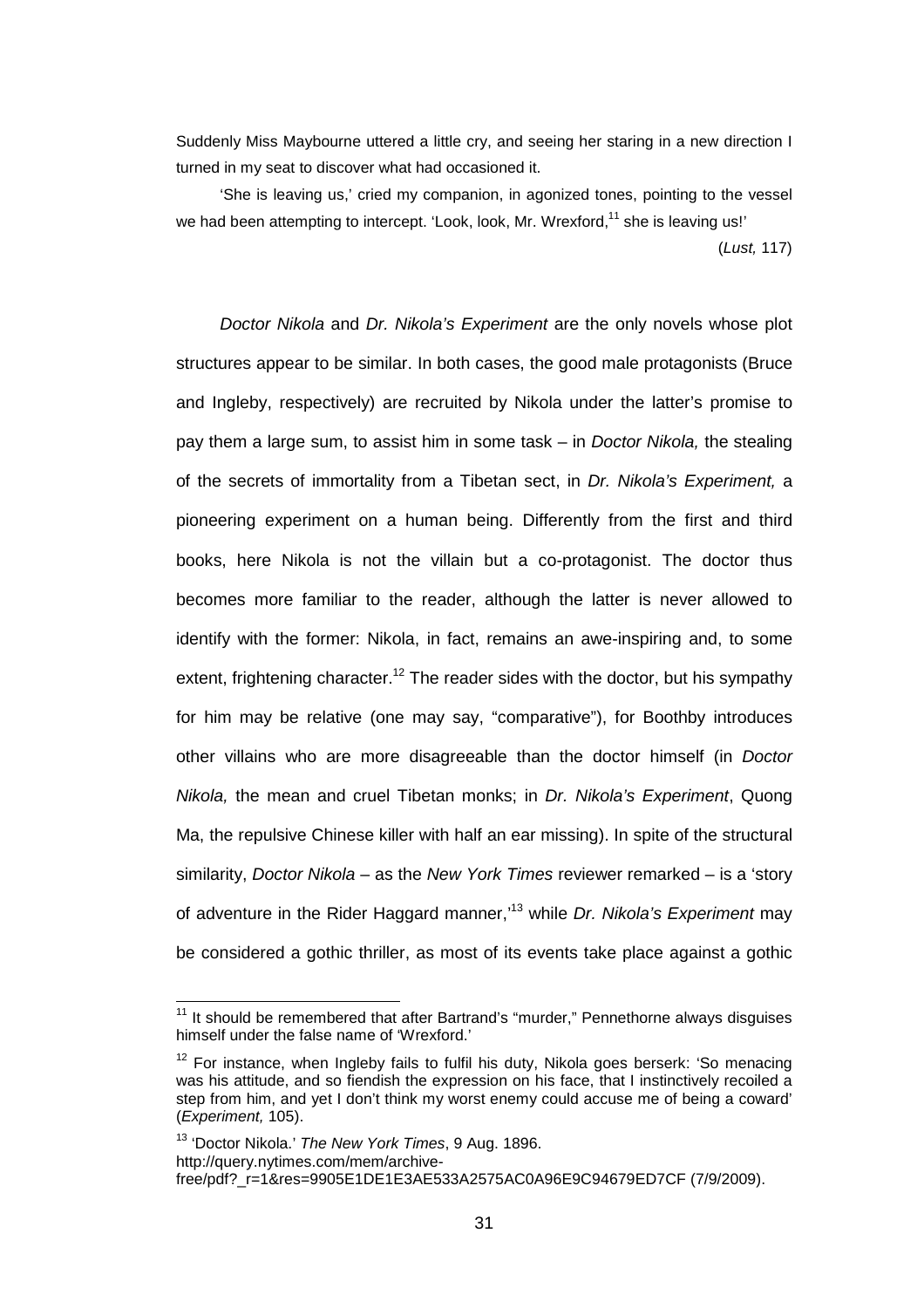setting, i.e. the gloomy Allerdeyne Castle (cf. 2.4.3.). In the "odd man out" game, Farewell, Nikola would no doubt be the "odd man," as it is the only book whose plot pattern does not resemble at all any other book of the series. Indeed, it may not even be claimed to have a proper story plot, but rather a series of intertwining sub-plots. Besides the Gertrude-Glenbarth-Martinos ménage à trois, the novel narrates Nikola's miserable childhood, when he was cruelly abused by his stepfather and stepbrother. The doctor links his sad story with that of his ancestors, the 'Del Revecce' family, which includes another *ménage à trois*, (between the Admiral Francesco del Revecce, his wife and the painter Andrea Bunopelli). Don Martinos is revealed to be the doctor' stepbrother, and Nikola eventually revenges on him. Gertrude, however, finally persuades him to forgive the Spaniard, and in doing so she saves his soul from damnation.<sup>14</sup> In doing so the woman discharges her debt of gratitude to the doctor, who had cured her of a mysterious illness and had thus saved her life. Should a definition be attempted for this book, one might call it a *sui generis* melodrama. Adventure is completely absent, and the atmosphere is rather pathetic<sup>15</sup> (at times, even elegiac), albeit it

 $14$  Gertrude implores the doctor to release Don Martinos because 'the safety of your soul depends upon it' (Farewell, 165).

 $15$  The climax is reached when Nikola complains to Hatteras about his sad existence, and the Australian tries to comfort him. The passage is worth reporting in its entirety:

<sup>&#</sup>x27;As he spoke he crossed to the window, which he threw open. It was a glorious night, and the sound of women's voices singing reached us from the Grand Canal. On the other side of the watery highway the houses looked strangely mysterious in the weird light. At that moment I felt more drawn towards Nikola than I had ever done before. The man's loneliness, his sufferings, had a note of singular pathos for me. I forgot the injuries he had done me, and before I knew what I was doing, I had placed my hand upon his shoulder.

<sup>&</sup>quot;Nikola," I said, "if I were to try I could not make you understand how truly sorry I am for you. The life you lead is so unlike that of any other man. You see only the worst side of human nature. Why not leave this terrible gloom? Give up these experiments upon which you are always engaged, and live only in the pure air of the commonplace everyday world. Your very surroundings--this house, for instance--are not like those of other men. Believe me, there are other things worth living for besides the science which binds you in its chains. If you could learn to love a good woman – "

<sup>&</sup>quot;My dear Hatteras," he put in, more softly than I had ever heard him speak, "woman's love is not for me. As you say, I am lonely in the world, God knows how lonely, yet lonely I must be content to remain." Then leaning his hands upon the window-sill, he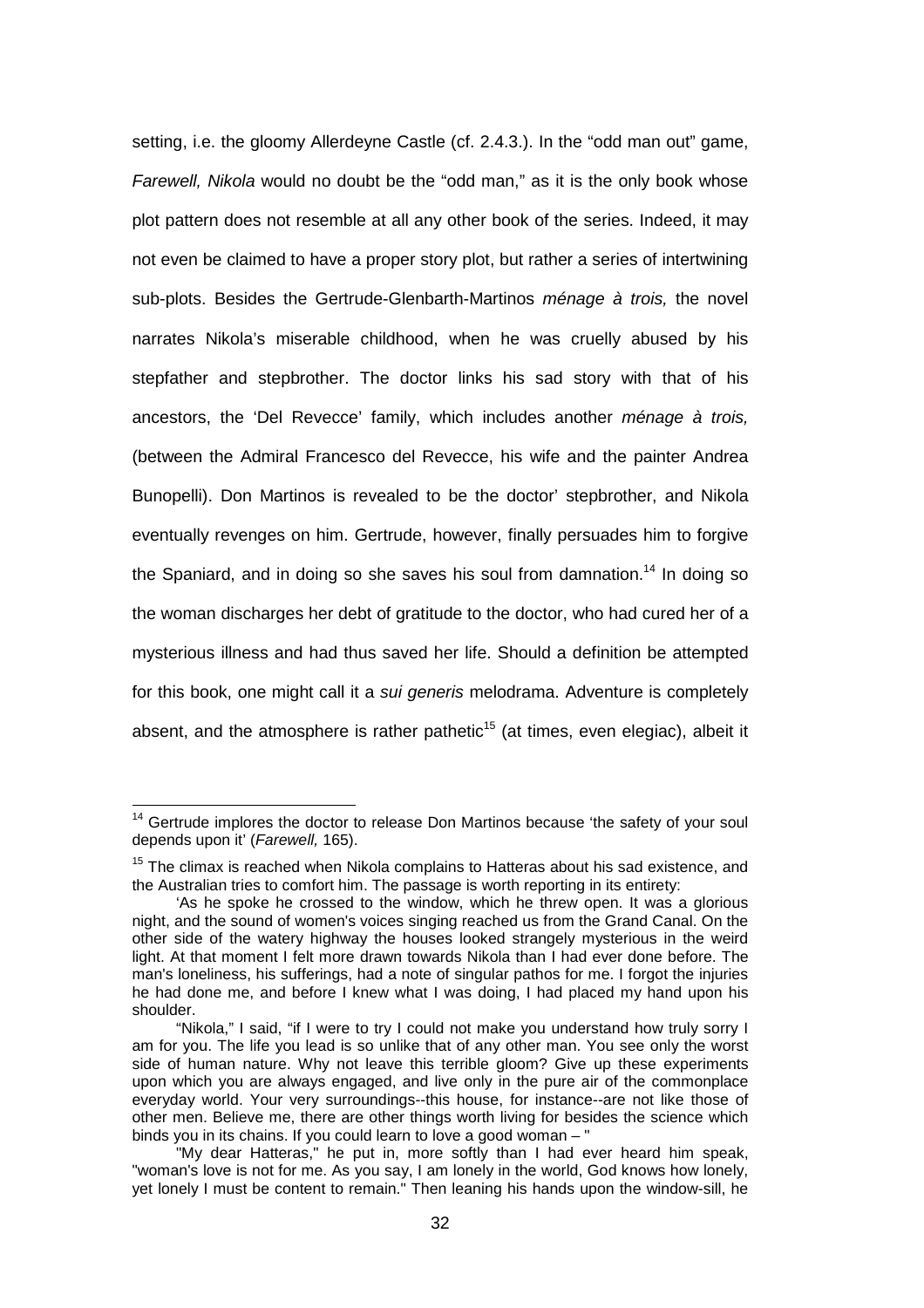is here and there dispelled by a few thrilling events (cf. the duel between Don Martinos and Glenbarth), and a touch of gothic horror (the horrible physical and psychological tortures Del Revecce's wife and Bunopelli were made to suffer).

The love story is an ever-present feature in the series, and it develops according to an uncomplicated pattern. The male protagonist encounters a wonderful woman and falls in love with her at first sight, but he is at first prevented from enjoying a happy life with her.<sup>16</sup> After going through many misadventures, he at last earns his right to marry his woman. Doctor Nikola and Dr. Nikola's Experiment may be described, respectively, as an adventure book and a thriller both *cum* romance, for the love affair is quite accessory  $-$  Bruce's encounter with Gladys adds nothing relevant to his adventure in Tibet with Nikola; although she stays in Allerdeyne Castle with Nikola and Ingleby, Doña Consuelo is confined to an isolated room, kept in the dark about the experiment, and Ingleby never allows his love for her to interfere with his "professional" affairs. On the contrary, in A Bid for Fortune and Farewell, Nikola the love affair is part and parcel of the story plot. In the former, Nikola's vendetta on Wetherell consists just in the kidnapping of the colonel's daughter, and much of the story hinges on Hatteras's attempt to thwart the villain's plans and rescue his beloved; in the latter, the competition between Glenbarth and Don Martinos eventually leads to a duel to the death between the two suitors (which Nikola eventually stops). In The Lust of Hate, the love affair even intertwines with adventure, since Pennethorne is shipwrecked in a desert island with the woman he loves.

looked out upon the silent night, and I heard him mutter to himself, "Yes, lonely to the end"' (Farewell, 49).

 $16$  The aristocratic Wetherell will not consent to marry off his daughter to the middle-class Hatteras; Gladys's brother-in-law asks Bruce to wait some time, so that the truthfulness of his love for her may be tested; being persuaded that he has committed a murder, Pennethorne will not consider himself fit to love Agnes until the latter forgives his sin; although Ingleby wins Consuelo's love rather easily, he cannot love her until Nikola's dangerous experiment on Don Miguel is over; before being allowed to love Gertrude, Glenbarth has to face both Don Martinos and the young woman's illness.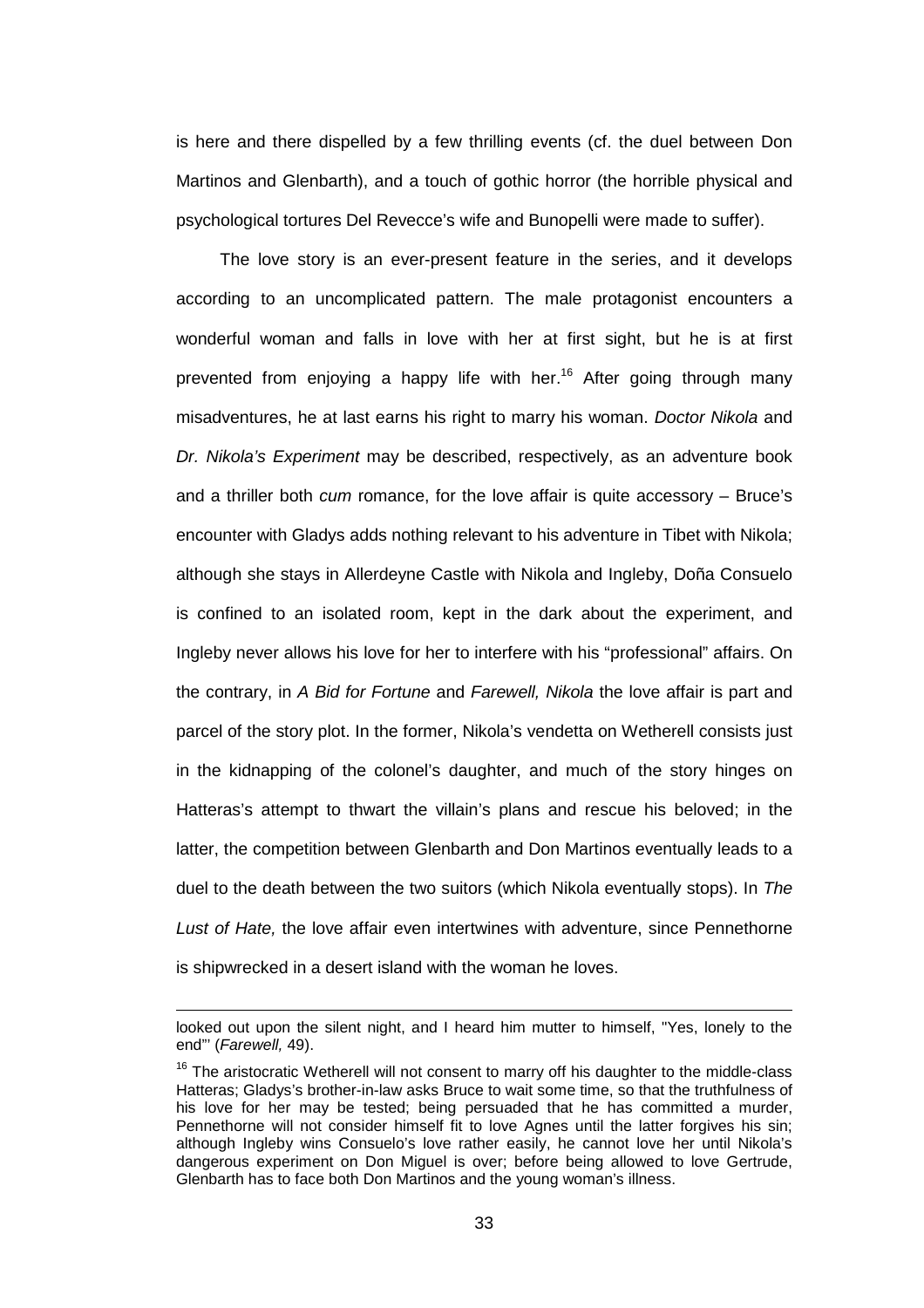The Dr. Nikola series is entirely narrated in the first person by the male protagonist, who recalls the adventures he went through some time (usually a few years) before the moment of writing. The only exception is the Prologue of A Bid for Fortune, which is recounted in the third person by an anonymous narrator, and describes a meeting in a London restaurant between Nikola and his henchmen. Also the other novels include an introductory piece of writing  $-$  in Dr. Nikola's Experiment and Farewell, Nikola, a chapter; in Doctor Nikola and The Lust of Hate, an actual introduction  $-$  but there the male protagonist only introduces himself and gives a brief résumé of the recent events in his life. The most exciting part of the story begins when he encounters Dr. Nikola, for the event triggers a long series of adventures. That Boothby did not devote much time to plan his story plots is self-evident (besides self-confessed, cf. 1.3.). Rather than interlocking the events, he just accumulates them. Swept along by the hectic narrative pace, the reader never needs to "look back" to see whether the narrative works on a structural level. This allowed the writer to be quite inaccurate with details and even to care little about leaving narrative elements "dangling" – the above-mentioned cases of Nikola's obscure words at the end of The Lust of Hate and Gertrude's no less uncanny illness are emblematic.

### 2.3. THE SETTING: TIME

Boothby was also extremely careless about the chronology of his stories. Inconsistent and even contradictory information can be found in each of the Dr. Nikola novels, which frustrates any attempt to date with certainty the events narrated. The first clear time reference the reader finds is in *Doctor Nikola*, when the villain recruits the China expert Bruce for his prospective adventure in Tibet. Nikola wants someone that can easily pass off as a Chinese, and considers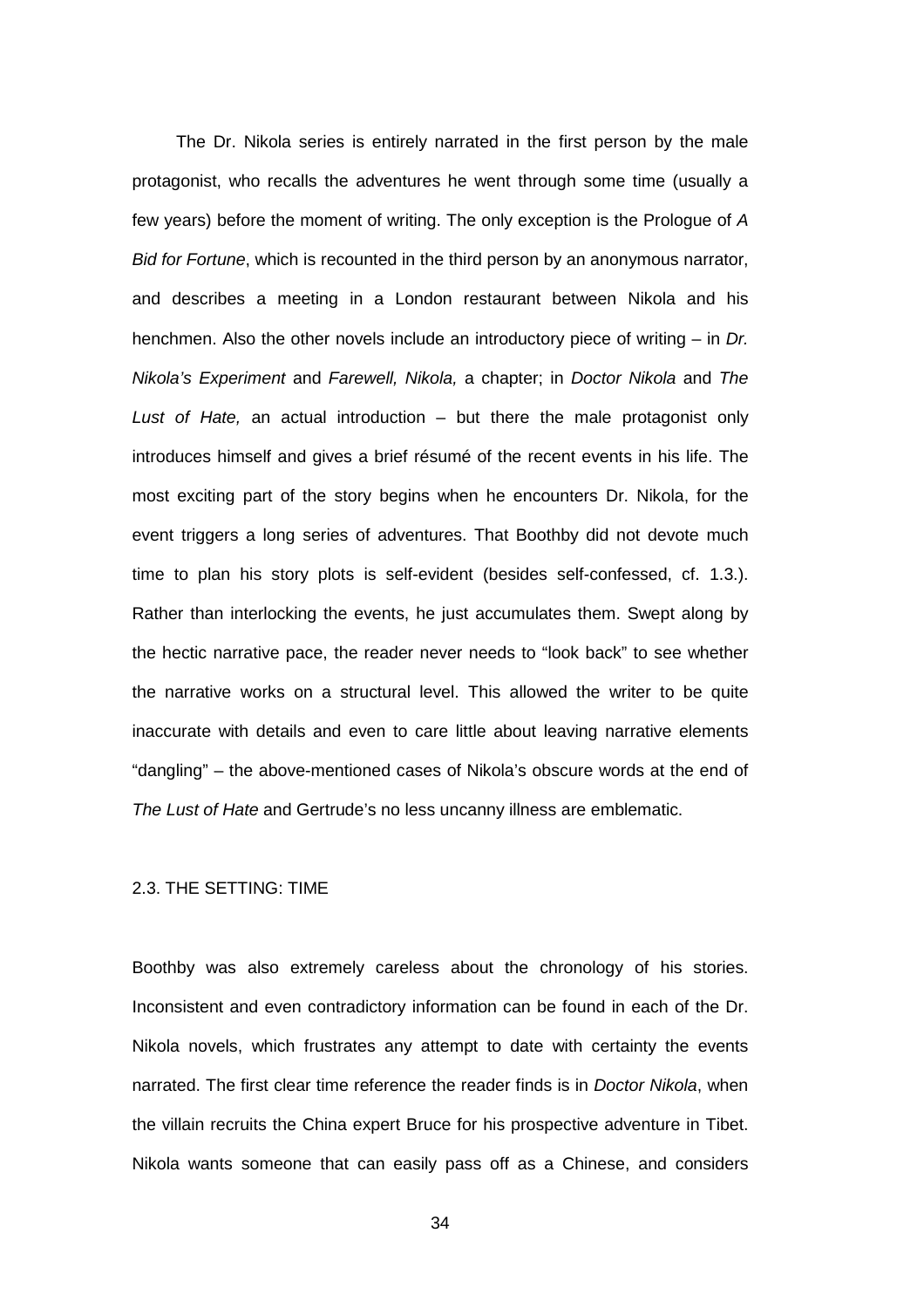Bruce since the latter was 'present at the meeting at Quong Sha's house in the Wanhsien on the 23<sup>rd</sup> August, 1907' where he 'assisted Mah Poo to evade capture by the mandarins the week following' (Nikola, 15). This should mean that the story in Doctor Nikola must occur after 1907, and yet The Lust of Hate is evidently set in the 1890s, as there is a clear reference to the historical Matabele revolt that took place in South Africa in 1896-97. What is more, in Dr. Nikola's Experiment Ingleby once avers that 'this [is] the Nineteenth Century' (Experiment, 30), and the doctor remarks that three years have elapsed since his adventure in Tibet – clearly referring to the adventure narrated in *Doctor Nikola*<sup>17</sup> – so that there can be no doubt that the events in Dr. Nikola's Experiment are subsequent to those in Doctor Nikola. In Farewell, Nikola Hatteras twice states that they are in the twentieth century,<sup>18</sup> and adds that five years have passed since he last saw Nikola.<sup>19</sup> As the following dialogue between Phyllis, Nikola and Hatteras suggests, their last encounter occurred in South Australia, as narrated in A Bid for Fortune:

'Have you been long in Venice?' my wife inquired when she had completed the record of our doings, feeling that she must say something.

 $\overline{\phantom{a}}$  $17$  As Nikola recounts to Ingleby: 'In order to obtain the information necessary for carrying out the experiment upon which we are now engaged, I penetrated, as I think I have already informed you, into a certain monastery situated in the least known portion of Thibet [sic]. My companion and I carried our lives in our hands if ever men have done so in the history of the world. The better to carry out my scheme, I might explain, I impersonated a high official who had lately been elected one of the rulers of the order. At a most unfortunate moment the fraud was discovered, and my companion and I were ordered to be hurled from the roof of the monastery into the precipice below. We managed to escape, however, but not before I had secured the precious secret for which I had risked so much. The monks traced us on our journey back to civilisation, and two of the order, who have had special experience in this sort of work, were detailed to follow us, in the hope that they might not only regain possession of a book which contained the secret, but at the same time revenge the insult which had been offered to them' (Experiment, 29).

 $18$  'This is the twentieth century!;' 'Remember that this is the twentieth century [...]' (Farewell, 82, 150).

<sup>&</sup>lt;sup>19</sup> 'Five years had elapsed since I had last seen him' (Farewell, 4).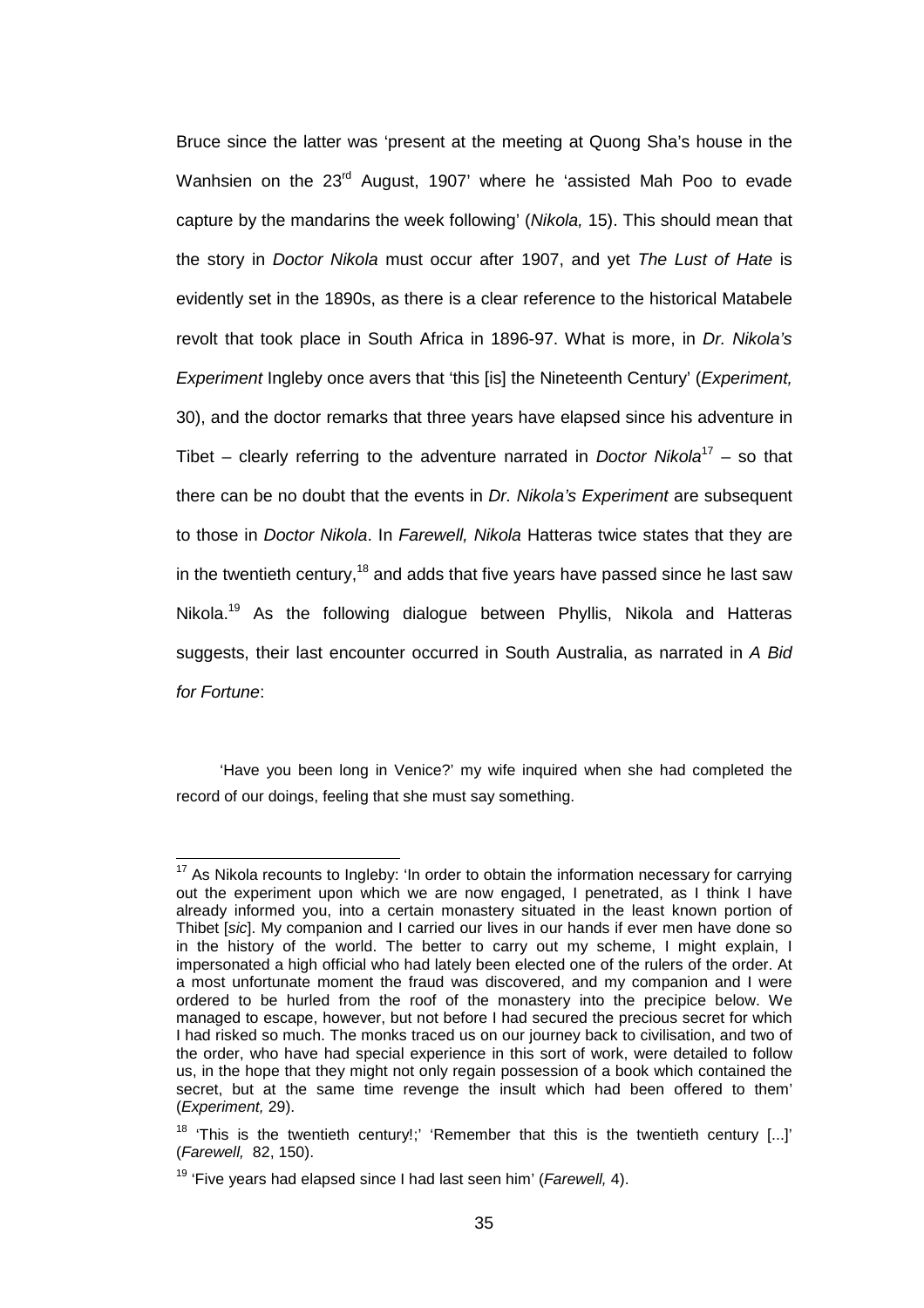'I seldom remain anywhere for very long,' he answered, with one if his curious smiles. 'I come and go like a Will-o'-the-wisp; I am here to-day and gone to-morrow.'

It may have been an unfortunate remark, but I could not help uttering it.

'For instance, you are in London to-day,' I said, 'in Port Said next week, and in the South Sea Islands a couple of months later.'

He was not in the least disconcerted.

'Ah! I see you have not forgotten our South Sea adventure,' he replied cheerfully. 'How long ago it seems, does it not? To me it is like a chapter out of another life.'

(Farewell, 5-6)

However, there is a passage where Hatteras enigmatically claims that the doctor performed for his special benefit some 'very curious experiments' (Farewell, 25) only two years before. Since, in all probability, he refers to the odd turns the doctor performed in A Bid for Fortune, one would be prompted to think, quite inconsistently, that between the events narrated in A Bid for Fortune and those in Farewell, Nikola, only two years have elapsed. Also, the doctor is claimed to be thirty-three in the first novel  $(Bid, 7)$ , and barely thirty-eight in the second (Nikola, 15). This, however, cannot be the case if the time lag between the first and last novels is but two years. Even if one conjectures that five, not two, years have actually elapsed, all the novels should then occur in one year, which, besides generally sounding absurd, would contradict Nikola's statement that three years have intervened between the events narrated in Dr. Nikola's Experiment and in Doctor Nikola**.** Although other contradictions and inconsistencies can be detected in the series, there is evidence enough that it is impossible to fix a clear chronology for the series.

It must be concluded that Boothby was rather unconcerned with the time setting of his stories and never made up his mind about it. Considering the frenetic pace of his work, it is quite reasonable to assume that he did not revise his texts accurately (if he revised them at all); it may not be a flight of fancy to think that when it came to set a date for an episode, Boothby must have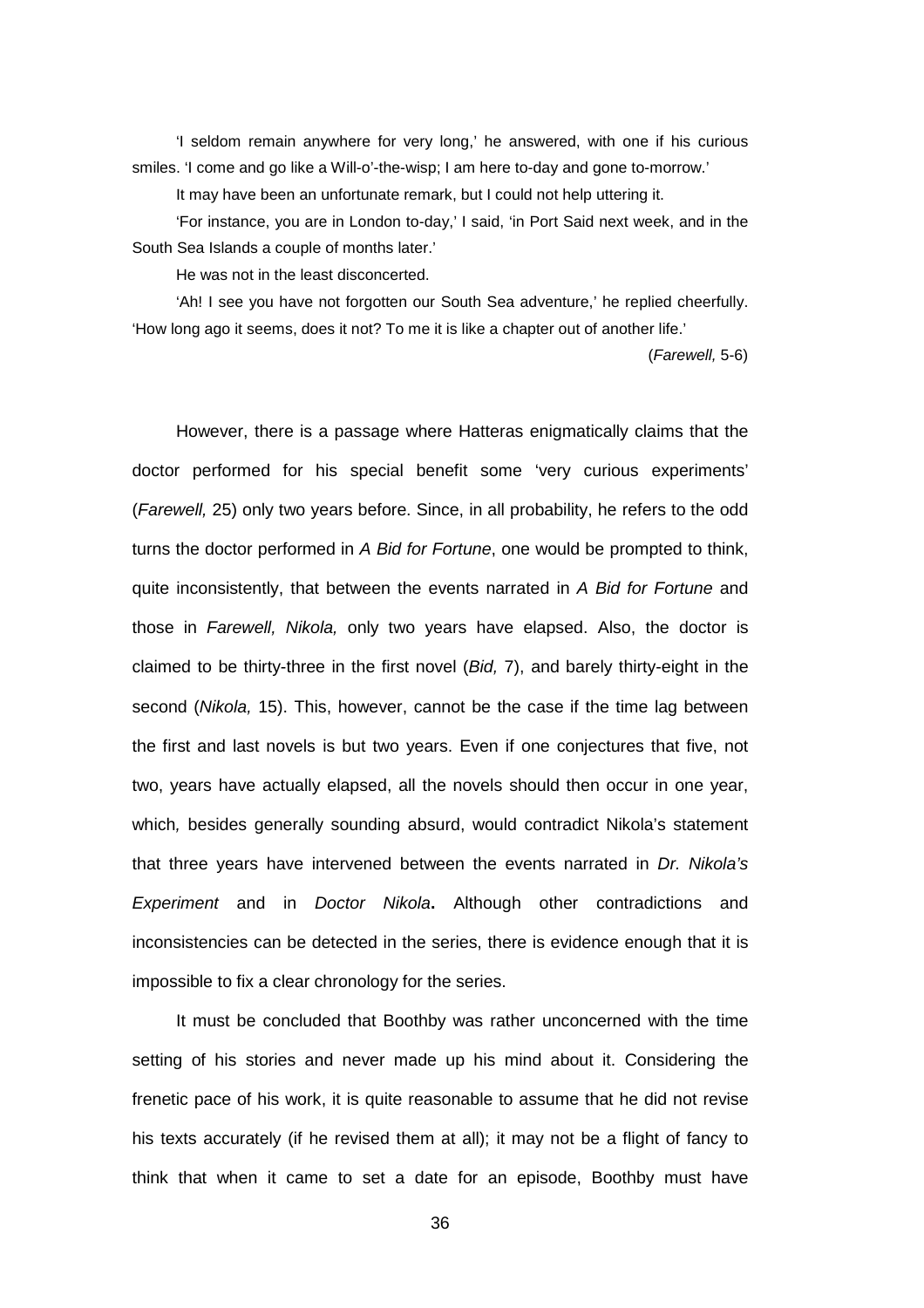indifferently referred to the last chronological clue he had in mind; in fact, he probably dictated his stories, sunk in his armchair, without the aid of any written notes, as he is depicted in a photograph included in a *Windsor* interview to him.<sup>20</sup> One should confine oneself to observing that the Dr. Nikola series can be reasonably set at the turn of the nineteenth century. However, those who do not like this vagueness and demand a more precise dating may refer to 'The Life of Dr. Antonio Nikola (1856-1898?),' where Rick Lai has picked up every hint to time in the series and has tried to assign a year to each story. Needless to say, Lai's method is arbitrary and his work, however fascinating and commendable, is extremely conjectural, to the point that he sometimes seems to be quixotically fighting against the windmills. $^{21}$ 

### 2.4. THE SETTING: PLACES

Cosmopolitanism and exoticism were titillating features of mass fiction, and Boothby one of the writers who could best exploit them, if, as Depasquale observes, 'geographic amplitude [was] a characteristic of Boothby's novels.<sup>'22</sup> The events of the Dr. Nikola series take place in many countries and almost all

 $\overline{\phantom{a}}$ 

 $^{20}$  Cf. HYDE. 'The Creator of "Dr. Nikola,"' 130.

 $21$  Lai suggests the following dating: A Bid for Fortune: 1893; Doctor Nikola: 1894-5; The Lust of Hate: 1895-6; Dr. Nikola's Experiment: 1897; Farewell, Nikola: 1898. His contention is made explicit in its entirety in 'The Life of Dr. Antonio Nikola (1856-1898?),' a freely accessible electronic document where he tries to reconstruct Nikola's entire life by pretending that the character and its life are historical. This is only one among many similar ventures in the field of narrative theory where the realms (and times) of fiction and reality are taken to be one and the same thing. For an instance, starting from the fact that from 'May 3<sup>rd</sup> 1891 to April 1<sup>st</sup> 1894' Sherlock Holmes 'was mysteriously absent from his usual environments, and about which he gave only vague and unsatisfactory explanations to Dr. Watson when he reappeared,' Anders Fage-Pedersen has tried to demonstrate that the great sleuth 'under the alias Dr. Nikola in the year 1892 forced his way into the holy lama monastery in Tibet and there from the Tibetan monks he learned the secret of the experiments in immortality – experiments which at the time were not complete, but which Holmes was later to complete successfully.' Anders FAGE-PEDERSEN. A Case of Identity (1963). Copenhagen: Antikvariat Pinkerton 1981, 3.

<sup>&</sup>lt;sup>22</sup> DEPASQUALE, 28.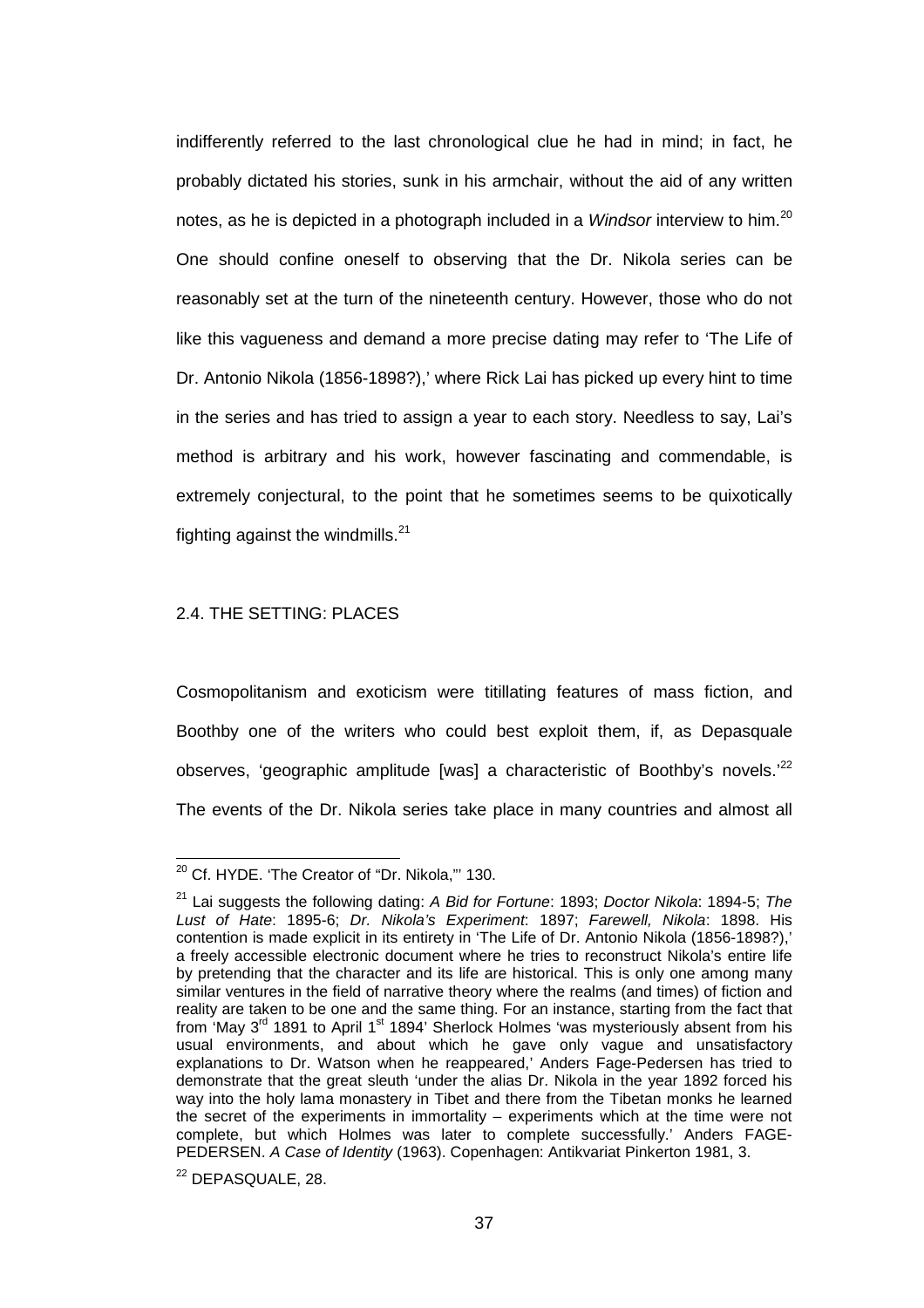the continents: London, the New Forest, Bournemouth (England), Port Said (Egypt), and Sydney and the South Australia islands in A Bid for Fortune; Shanghai, Peking, Tientsin (China) and Tibet in *Doctor Nikola*; London (England), Australia, and Cape Town (South Africa) in The Lust of Hate; London and Northumberland (England) in Dr. Nikola's Experiment; and Venice (Italy) in Farewell, Nikola. The list becomes much longer if one includes also the places where, to use a theatrical metaphor, "off-stage" events occur, that is events that do not unfold "under the reader's eyes," once the setting has been established. The most striking instance can be found in A Bid for Fortune, when Nikola's henchmen talk of where they first heard his name; in a handful of lines, fifteen international locations are mentioned:

They shook hands all round with marked cordiality, seated themselves again, and took it in turns to examine the clock.

'Have you ever had the pleasure of meeting our host before?' asked Mr. Baxter of Mr. Prendergast.

'Never,' replied that gentleman, with a shake of his head. 'Perhaps Mr. Eastover has been more fortunate?'

'Not I,' was the brief rejoinder. 'I've had to do with him off and on for longer than I care to reckon, but I've never set eyes on him up to date.'

'And where may he have been the first time you heard from him?'

'In Nashville, Tennessee,' said Eastover. 'After that, Tahupapa, New Zealand; after that, Papeete, in the Society Islands; then Pekin, China. And you?'

'First time, Brussels; second, Monte Video; third, Mandalay, and then the Gold Coast, Africa. It's your turn, Mr. Baxter.'

The clergyman glanced at the timepiece. It was exactly eight o'clock.

'First time, Cabul, Afghanistan; second, Nijni Novgorod, Russia; third, Wilcannia, Darling River, Australia; fourth, Valparaiso, Chili; fifth, Nagasaki, Japan.'

'He is evidently a great traveller and a most mysterious person.'

(Bid, 6)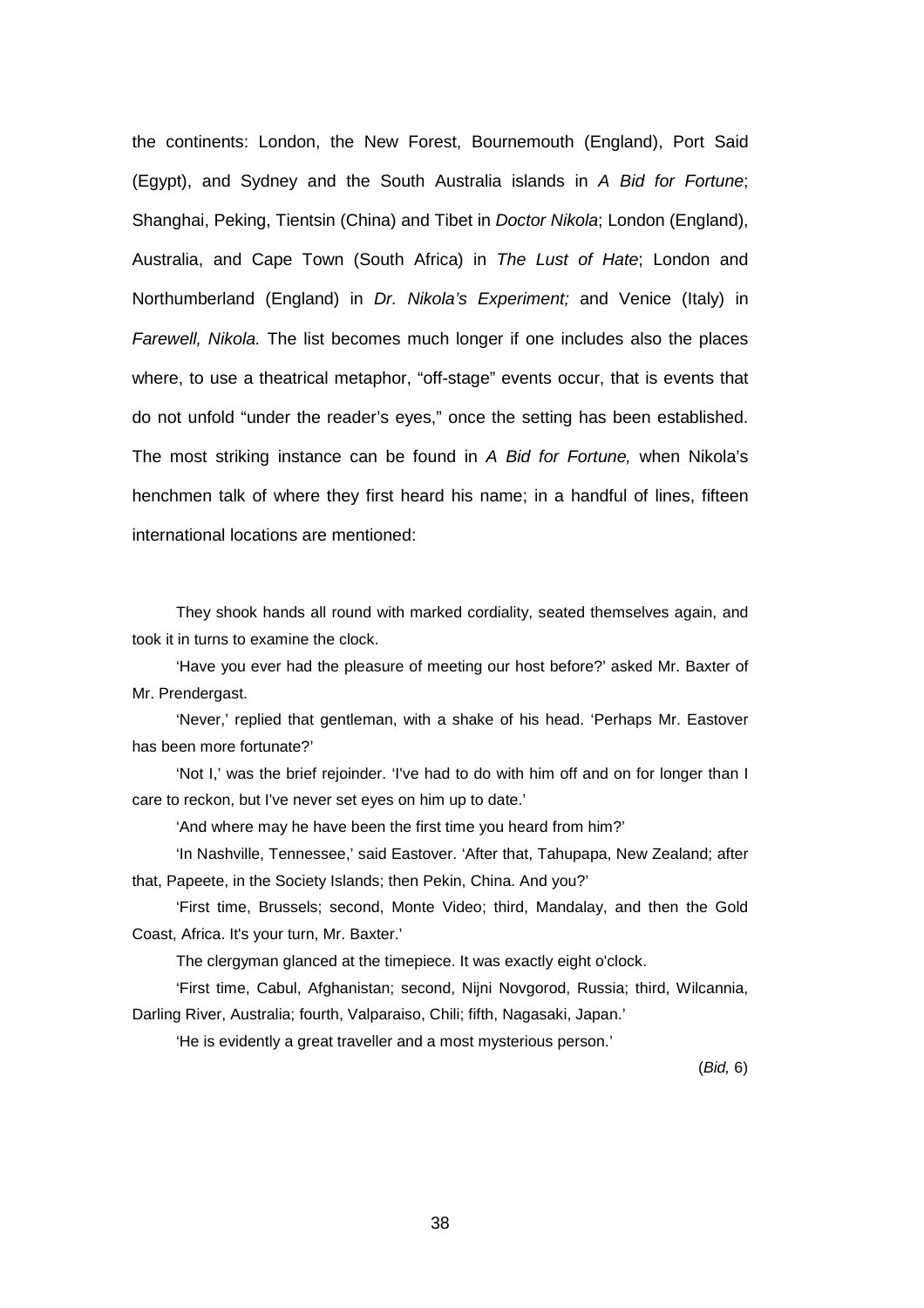However, in spite of the many place names that can be counted in the series, the characters invariably seem to act against the same stereotypical backdrop, as Boothby's characteristically rapid shift of location is often only virtual. The writer, in fact, is not concerned with description, which is usually brief and commonplace. Boothby is rather careless even when it comes to his homeland, Australia, which he knew so well. $^{23}$  The narrative focus is always on action, and the reader is hardly ever granted the privilege of making a pause and "give a look around." In Boothby's view, places are nothing but suitable backgrounds to the events narrated. Significantly, the stories are all set in places that, being somehow related to the British Empire, were familiar to Boothby's readers – either from personal experience, or, more frequently, through the filter of newspapers, periodicals and fiction. Besides England and its capital, the stories, in fact, take place in nineteenth-century British colonies (Australia and South Africa), a de facto protectorate (Egypt), legations and trading posts (Shanghai, Tientsin and Peking), and a military target of the Empire (Tibet).<sup>24</sup> It is a matter of conjecture whether in doing so Boothby aimed to exploit his readership's previous familiarity or acquaintance with the places where he set his stories: may it be that he thought this an efficient way to sound convincing while avoiding detailed descriptions? Also, like many popular fiction authors, he occasionally avails himself of the opportunity to mix real with fictitious places,

 $\overline{\phantom{a}}$ 

 $^{23}$  Cf. DEPASQUALE, 85. It should not be forgotten that before settling in England for good, Boothby had been an adventurous traveller and had crossed Australia from coast to coast (cf. 1.1). Indeed, the Windsor interviewer's impression was that 'with every phase of Australian life Mr. Boothby is acquainted.' 'The Creator of "Dr. Nikola,"' 132.

 $24$  'In the mid-19th century the Tibetans repeatedly rebuffed overtures from the British, who saw Tibet at first as a trade route to China and later as countenancing Russian advances that might endanger India. Eventually, in 1903, after failure to get China to control its unruly vassal, a political mission was dispatched from India to secure understandings on frontier and trade relations. Tibetan resistance was overcome by force, the Dalai Lama fled to China, and the rough wooing ended in a treaty at Lhasa in 1904 between Britain and Tibet without Chinese adherence.' 'Tibet since 1900.' Encyclopaedia Britannica, online edition.

http://www.britannica.com/EBchecked/topic/594898/Tibet/71442/Tibet-since-1900 (11/10/2009).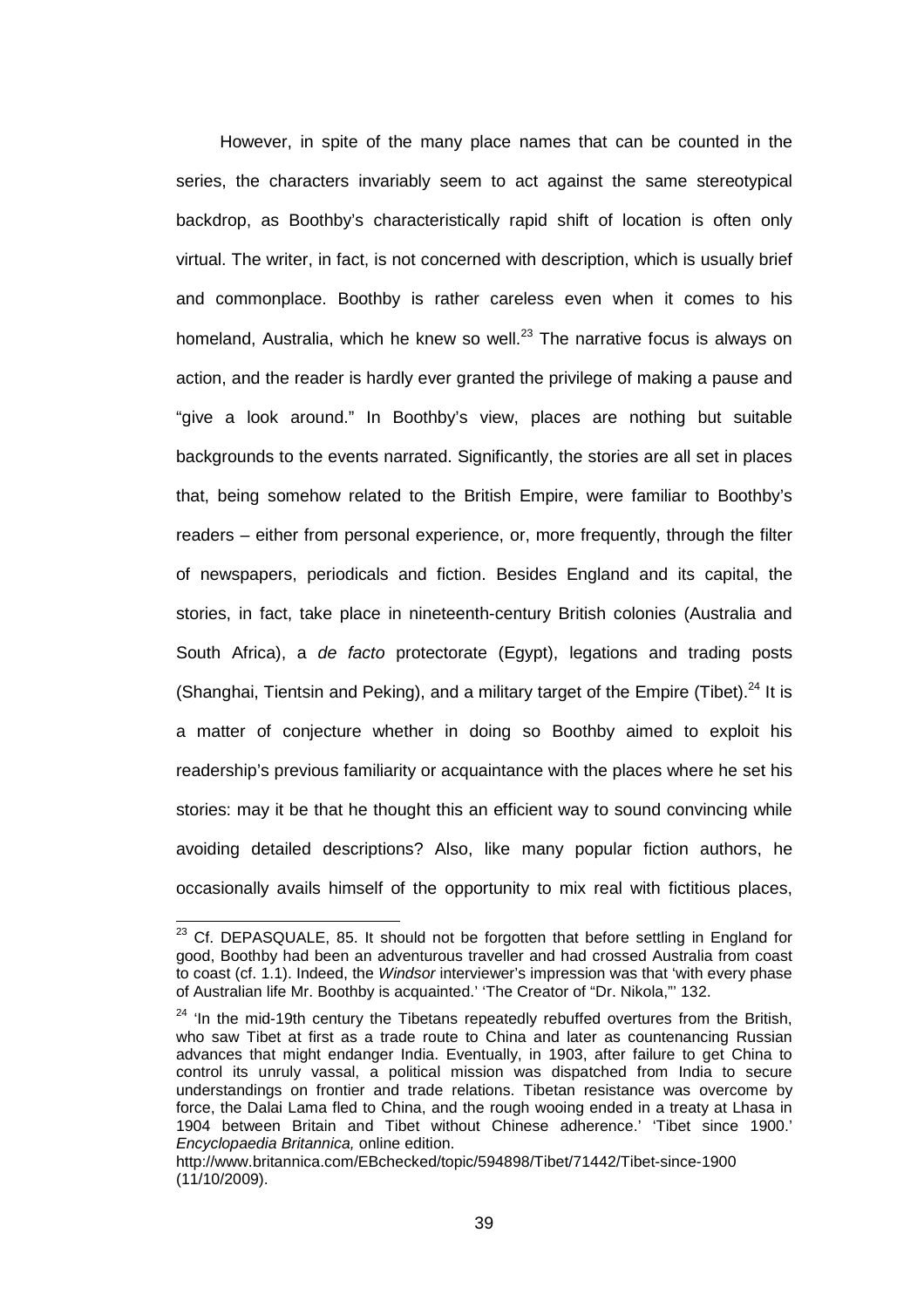such as the phantom 'Republic of Equinata' about which Dr. Nikola and Don Martinos talk in Farewell, Nikola (Farewell, 88-89).

The Dr. Nikola series is set in four main types of place. Each of them may be associated to one of the genres that Boothby uses in the series: the 'Cesspool' (thriller), the Wild Land (adventure), the Gothic Scenery (gothic), and the Haven of Peace (romance).

## 2.4.1. THE 'CESSPOOL'

j

The 'cesspool' is a degraded urban area that attracts malefactors and criminals. In Arthur Conan Doyle's A Study in Scarlet (1887), Dr. Watson, from whom the definition is borrowed, returns to England from his service in the Second Afghan War and dismally remarks: 'I naturally gravitated to London, that great cesspool into which all the loungers and idlers of the Empire are irresistibly drained.<sup> $25$ </sup> In the late Victorian period the unwholesome conditions where the slums' dwellers lived became a major concern – they were, in fact, assumed to be the main cause of degeneration among the lower classes (cf. 3.3.4.). Fin de siècle London was often perceived as no longer the glorious centre of the Empire, but as a dangerous place for the respectable Briton. As Hatteras walks its streets, he notes that in the city 'the happiness and the misery, the richness and the poverty, all [is] mixed up together in one jumble, like good and bad fruit in a basket' (Bid, 29). The 'cesspool' is thus often identified with the city itself, as if its "good" side could be contaminated by the "bad" one.

Besides London, the 'cesspools' of the series are Port Said and the Chinese cities where part of *Doctor Nikola* is set. Their quarters are invariably described as ill-lit ones, crowded with poor and desperate people, and their roads

 $^{25}$  Arthur Conan DOYLE. A Study in Scarlet (1887). London: Ward, Lock & Co. 1900, 14.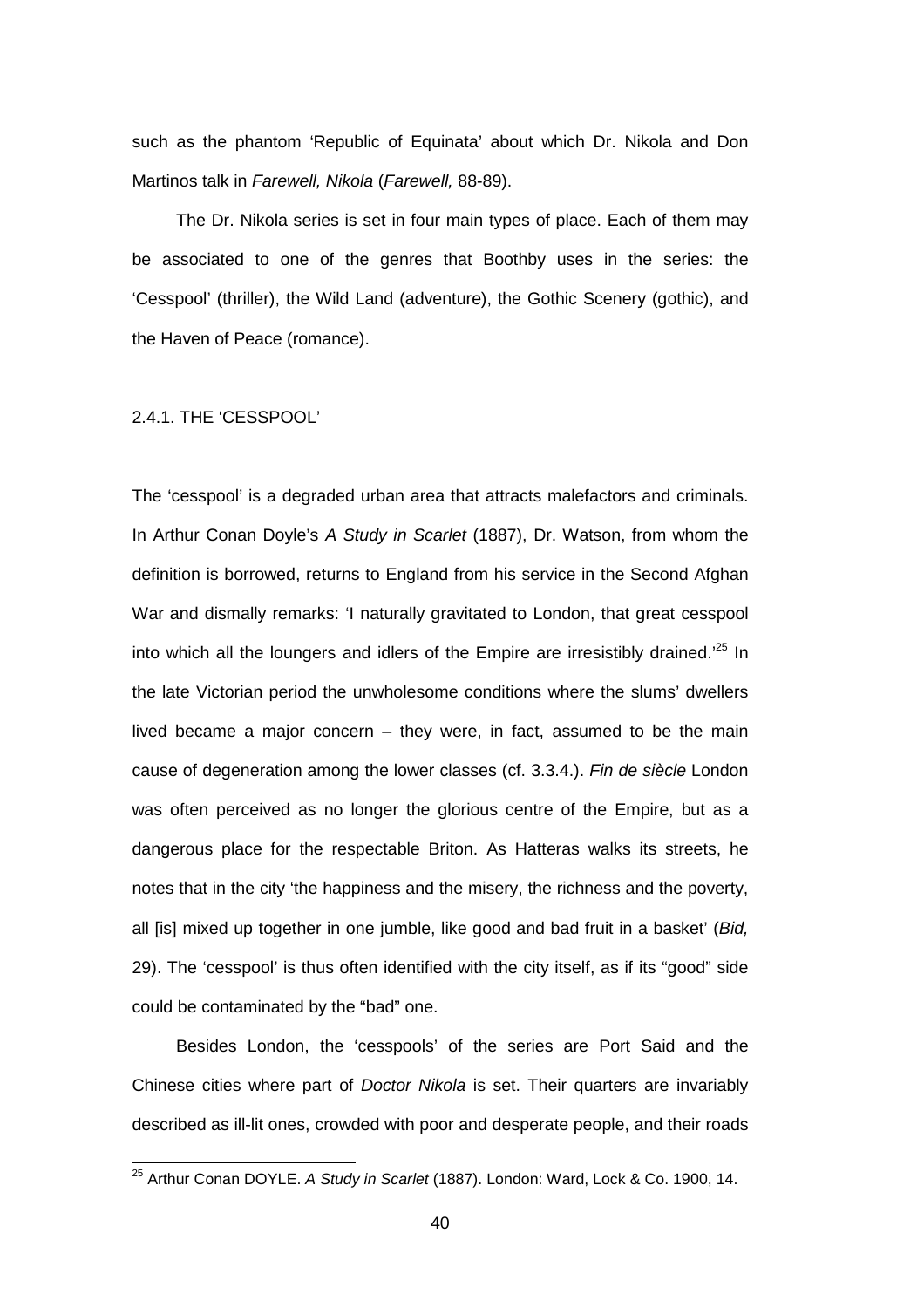as narrow and dirty. Hatteras observes that the London quarters are clouded in 'a general air of gloom' (Bid, 34), and he has to walk a long way before he can find a restaurant decent enough for a gentleman to lunch in. $^{26}$  He soon becomes disappointed with the city which he had 'heard so much about' (Bid, 13), to the extent that in a few lines he once suggests and once declares that he would never settle in such a place.<sup>27</sup> A similar feeling is expressed by Pennethorne, who regrets having come to London to spend the winter instead of enjoying the Australian summer. The capital looks like a Dantesque girone ruled only by chaos, which the inclement weather renders all the gloomier:

When I reached England, the icy hand of winter was upon the land. The streets were banked feet high with snow, and the Thames at London Bridge was nothing but a mass of floating ice upon which an active man could have passed from shore to shore. Poor homeless wretches were to be seen sheltering themselves in every nook and cranny, and the morning papers teemed with gruesome descriptions of dead bodies found in drifts, of damage done to property, and of trains delayed and snowed up in every conceivable part of the country. Such a winter had not been experienced for years, and when I arrived and realised what it meant for myself, I could not but comment on my madness in having left an Australian summer to participate in such a direful state of things.

(Lust, 21-22)

The Cornishman later follows a 'filthy little gutter urchin' (Lust, 53), who is supposed to take him to one of Nikola's helpmates, in a court 'as black as the Pit

j

 $26$  'A church clock somewhere in the neighbourhood struck "One", and as I was beginning to feel hungry, and knew myself to be a long way from my hotel, I cast about me for a lunching-place. But it was some time before I encountered the class of restaurant I wanted. When I did it was situated at the corner of two streets, carried a foreign name over the door, and, though considerably the worse for wear, presented a cleaner appearance than any other I had as yet experienced' (Bid, 34).

<sup>&</sup>lt;sup>27</sup> 'One thing at least is certain, I had never had experience of anything approaching such a city before, and, between ourselves, I can't say that I ever want to again. [...]

There certainly is no place like London for show and glitter, I'll grant you that; but all the same I'd no more think of taking up my permanent abode in it than I'd try to cross the Atlantic in a Chinese sampan' (Bid, 29).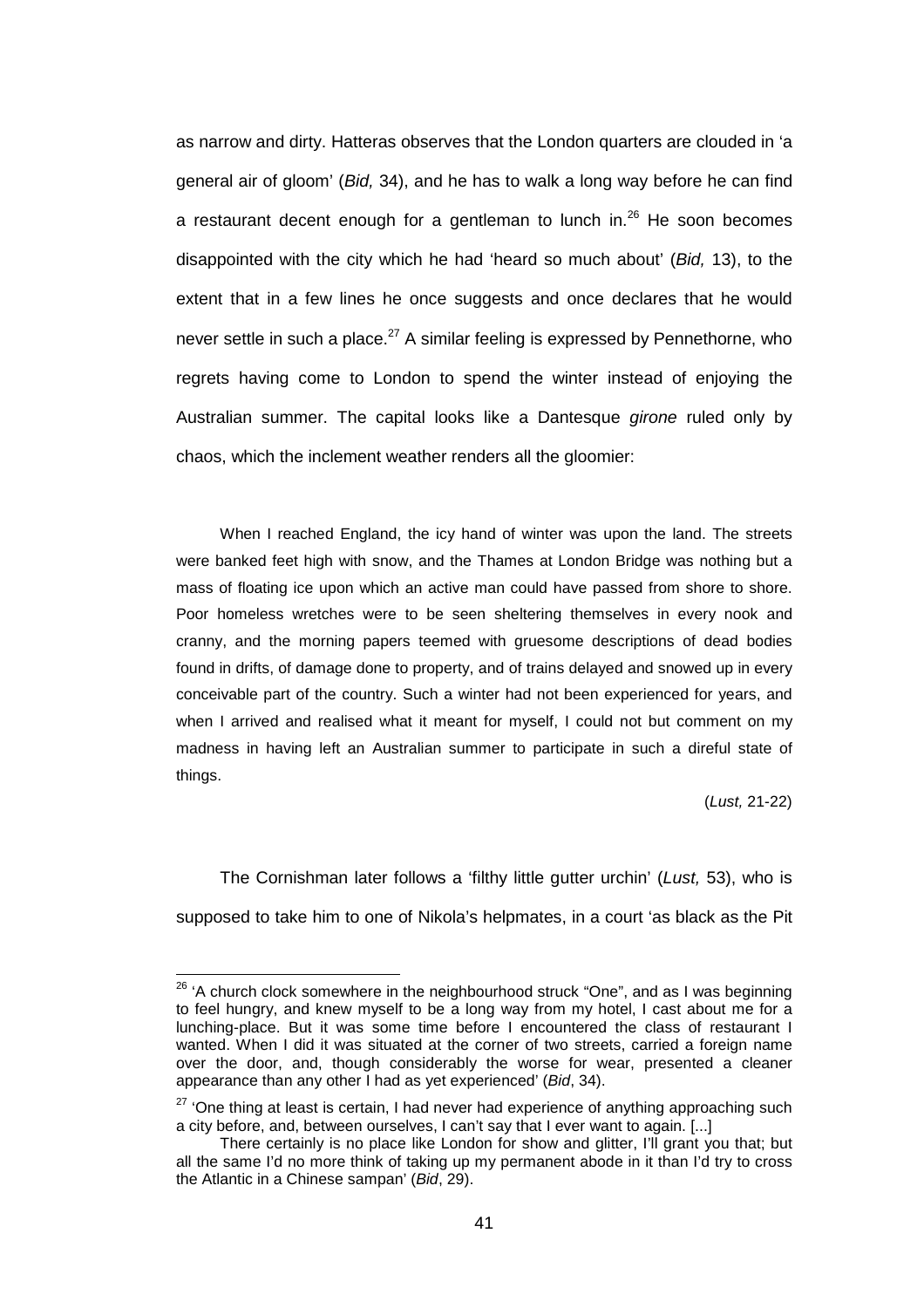of Tophet [...] [which] seemed to twist and turn in every conceivable direction' (Lust, 53). In Port Said Hatteras euphemistically (and ironically) state that 'gas lamps were at a discount' (Bid, 104). The Chinese cities are even more unwholesome than London. This is Bruce's description of Tientsin:

Any one [sic] who has had experience of Tientsin will bear me out when I say that of all the dirty and pestilential holes this earth of ours possesses, there are very few to equal it, and scarcely one that can surpass it. Narrow, irregular streets, but little wider than an average country lane in England, run in and out, and twist and twine in every conceivable direction. Overhead the second stories of the houses, decorated with signboards, streamers and flags, almost touch each other, so that even in the middle of the day a peculiar, dim, religious light prevails. At night, as may be supposed, it is pitch dark. And both by day and night it smells abominably.

(Nikola, 54)

The main characteristic of Peking is that in its streets lies a layer of dust 'six inches deep,' and the storms occurring 'on an average at least three times a week' cover everything 'with a coating of the vilest impurity' (Nikola, 71).

In the 'cesspool' Boothby sets much of the intrigue and crime of the series; there many of the most thrilling events occur. Nikola uses these cities as headquarters to plan his crimes around the world and, in fact, it is there that the protagonists encounter him for the first time: Hatteras, Pennethorne and Ingleby in London; Bruce, in Shanghai. At the London New Imperial Restaurant the doctor meets his henchmen and plans his revenge against Wetherell (Bid, 1-11). In a London pub, Hatteras witnesses one of Nikola's "magic" turns and sees, in what seems an induced vision, Phyllis calling his name in distress (Bid, 39). In Port Said the doctor kidnaps Hatteras and Beckenham; in Shanghai he manages to pass off as a Chinese merchant and participate in the meeting of a 'secret society aiming at the overthrow of the Manchu dynasty' (Nikola, 49). In The Lust of Hate the capital is scourged by a long series of murders involving personages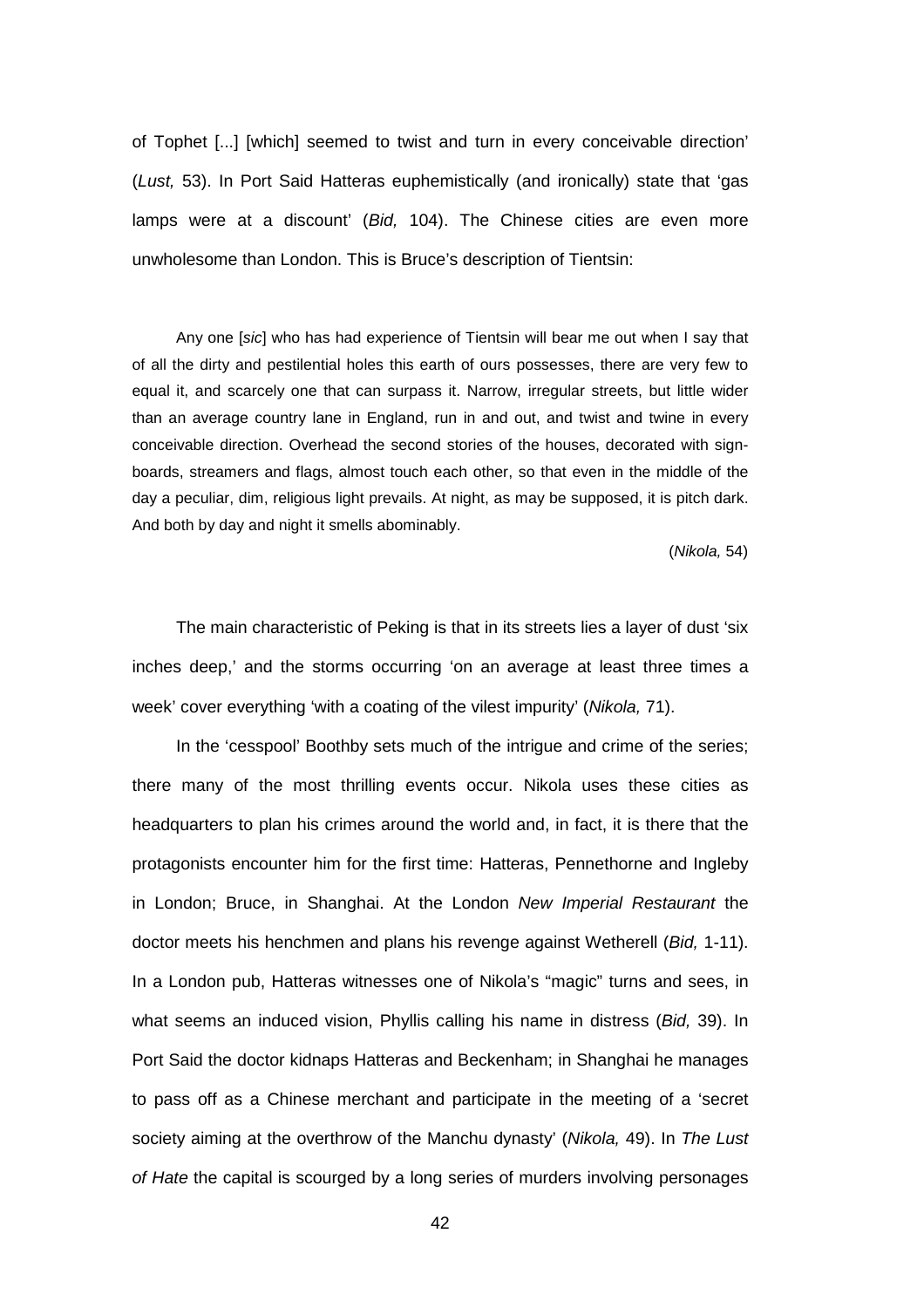from the London aristocracy; there the villain also persuades Pennethorne to kill Bartrand, and, in Dr. Nikola's Experiment, he recruits Ingleby for his direful experiment on Don Miguel.

## 2.4.2. THE WILD LAND

Once the male protagonist has found Nikola on his way, he must live through a series of adventures which take place, entirely or partly, in the wilds. Boothby relies mainly on height and grandeur to convey the sense of a threatening environment; in his intentions, the reader should be stunned by the vastness of the landscapes, and feel as if he suffered from vertigo (occasionally, the author even gives height figures). The most adventurous episodes take place in Tibet, while Nikola and Bruce try to reach the remote monastery where they will join the secret sect. As they leave civilization, the landscape becomes 'more and more rocky, and the ascents and descents more precipitous' (Nikola, 128). The farther they go, the more they find themselves hemmed in by high cliffs:

From one window we could look across the range of mountains, over valley and peak, into the very eye of the setting sun. From another we could gaze down, nearly three hundred feet, sheer drop, into the valley, and perceive the track we had followed that morning, winding its way along, while, through a narrow gully to our left we could distinguish the stretch of plain, nearly fifty miles distant, where we had camped two nights before.

(Nikola, 128-129)

The cañon, to employ an American term [sic], stretched to right and left of us, as far as the eye could reach, in unbroken grandeur. Certainly, on the side upon which we stood, the cliff sloped enough for an experienced mountaineer to clamber down, but across the ravine it rose a sheer precipice for fully 1,500 feet, and though I examined it carefully I could not see a single place where even a goat could find a footing.

(Nikola, 147)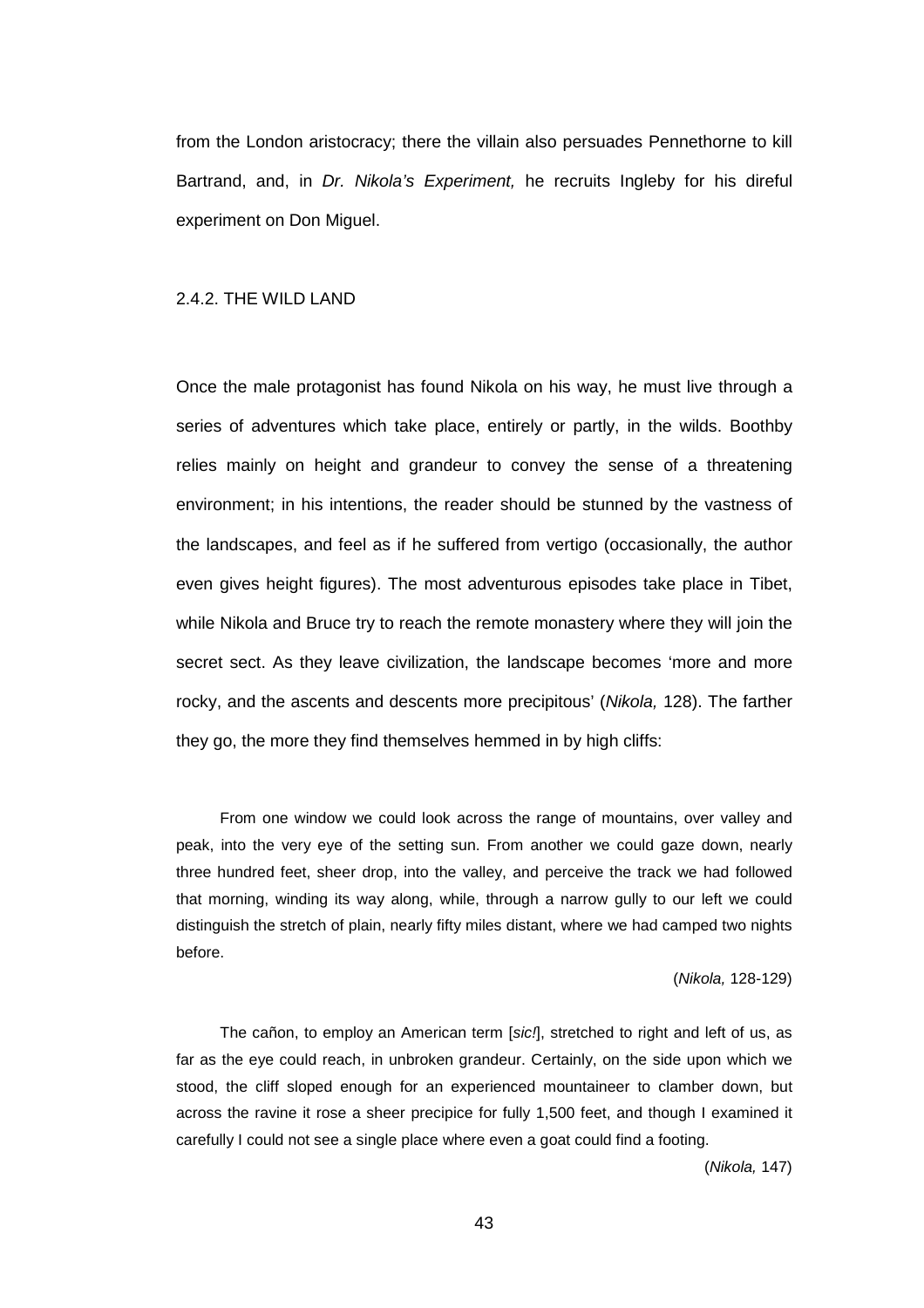The scenery changes a bit in Dr. Nikola's Experiment as Boothby tries to create an oppressive atmosphere. Yet, what strikes most Ingleby as he reaches Allerdeyne Castle, in Northumberland, is the mountain chain surrounding the manor and the immense bay:

At the moment the yacht was entering a small bay, surrounded by giant cliffs, against which the great rollers of the North Sea broke continuously. The bay itself was in deep shadow, and was as dreary a place as any I have seen. I looked about me for a dwelling of any sort, but not a sign of such a thing could I discover: only a long stretch of frowning cliffs and desolate, wind-swept tableland.

(Experiment, 79)

While he was speaking we had passed from the open sea into the still water of the bay, and the yacht was slowing down perceptibly. Gradually the picture unfolded itself, until, standing out in bold relief upon the cliffs like some grim sentinel of the past, the castle which, for some time to come at least, was destined to be my home came into view. Who its architect had been I was never able to discover, but he must have been impregnated with the desolation and solemn grandeur of the coast, and in his building have tried to equal it.

(Experiment, 80)

Even the Australian island where Nikola imprisons Phyllis, and that on which Pennethorne and Agnes wreck, are described as rocky, and even include steep cliffs:

The undergrowth was very thick and the ground rocky. [...] A small perpendicular cliff, some sixty feet in height, was before me [...].

(Bid, 223)

The other side of the island  $-$  that is to say, the side exactly opposite that upon which we had landed – was almost precipitous, and at the foot of the cliffs, extending for some distance out into the sea, were a number of small islets, upon which the seas broke with never-easing violence.

(Lust, 109-110)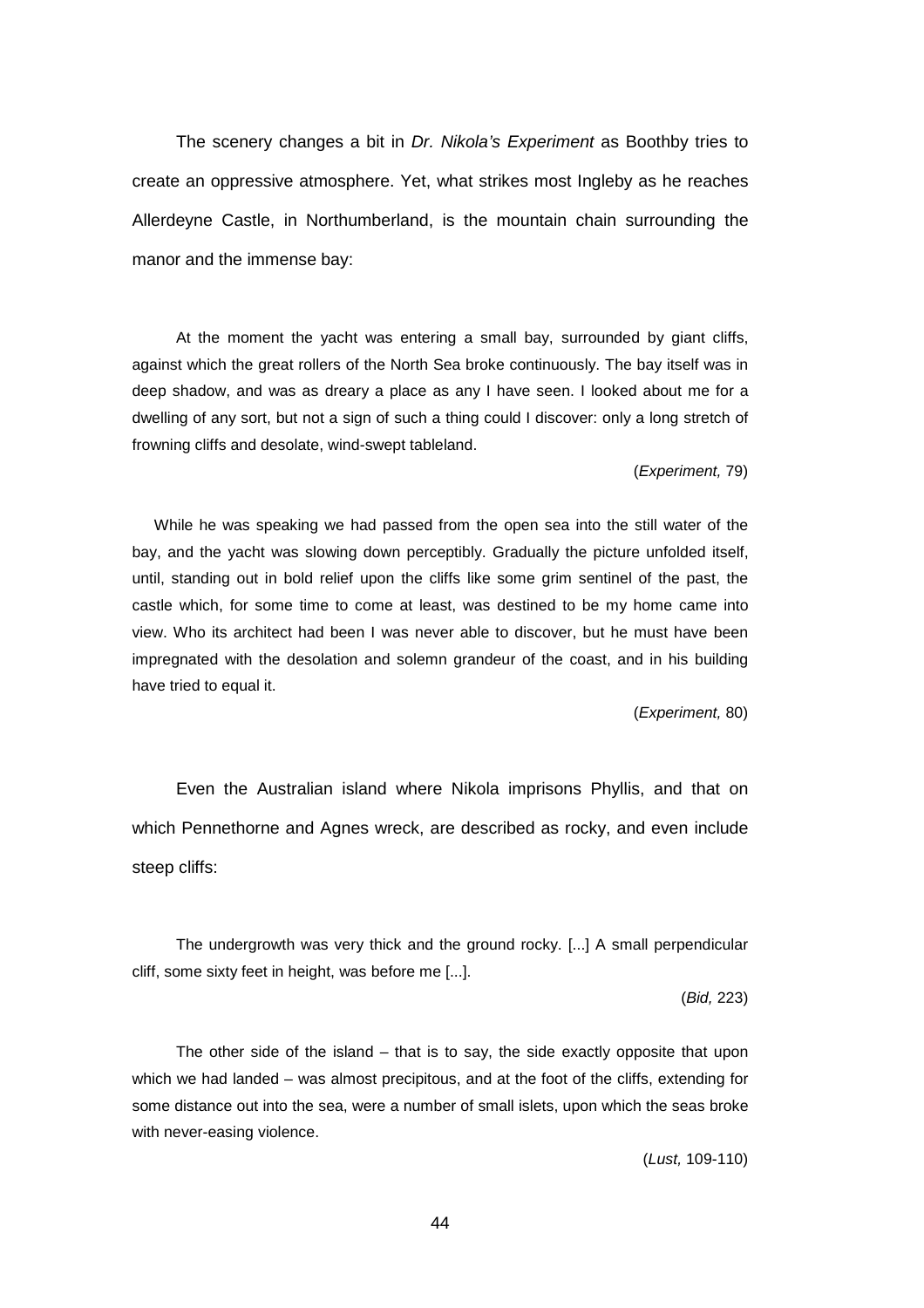### 2.4.3. THE GOTHIC SCENERY

Although never predominant, the gothic element is present throughout the series and is always connected to Dr. Nikola and his world. It is in isolated or lonely places, ancient and dirty, oddly furnished and more oddly inhabited, that most of the uncanny events of the series occur. The first gothic place that the reader encounters is Nikola's laboratory in Port Said. Besides being 'begrimed with dirt and smoke,' this Wunderkammer of sorts is full of strange things, from 'enormous bottles' filled with human specimens to animal and human bones scattered on the floor, from a collection of exotic weapons coming from all over the world to 'implements for every sort of wizardry known to the superstitious' (Bid, 119). Of course, the strangest and most horrific things that Hatteras finds there are the "freaks," on whom the doctor experiments. $^{28}$  Ingleby encounters the same freaks in Allerdeyne Castle, and freakish creatures inhabit the Tibetan monastery in Doctor Nikola. Both places are described according to the stereotype of the gothic palace – they both have great courtyards that lead to labyrinthine corridors and broad staircases:

Moving in procession, as before, we crossed the great courtyard, which echoed to the sound of our footsteps, and, reaching a door on the farther side, entered and found ourselves standing in a well-proportioned hall, from which a staircase of solid stone, up which a dozen soldiers might have marched abreast, led to the floors above. With Nikola still in advance, we made the ascent, turned to the right hand, and proceeded along a corridor, upwards of fifty yards in length, out of which opened a number of lofty rooms.

(Experiment, 82)

 $\overline{\phantom{a}}$ 

 $^{28}$  The "freak" stereotype is described below (2.5.5.) and discussed in 3.3.3.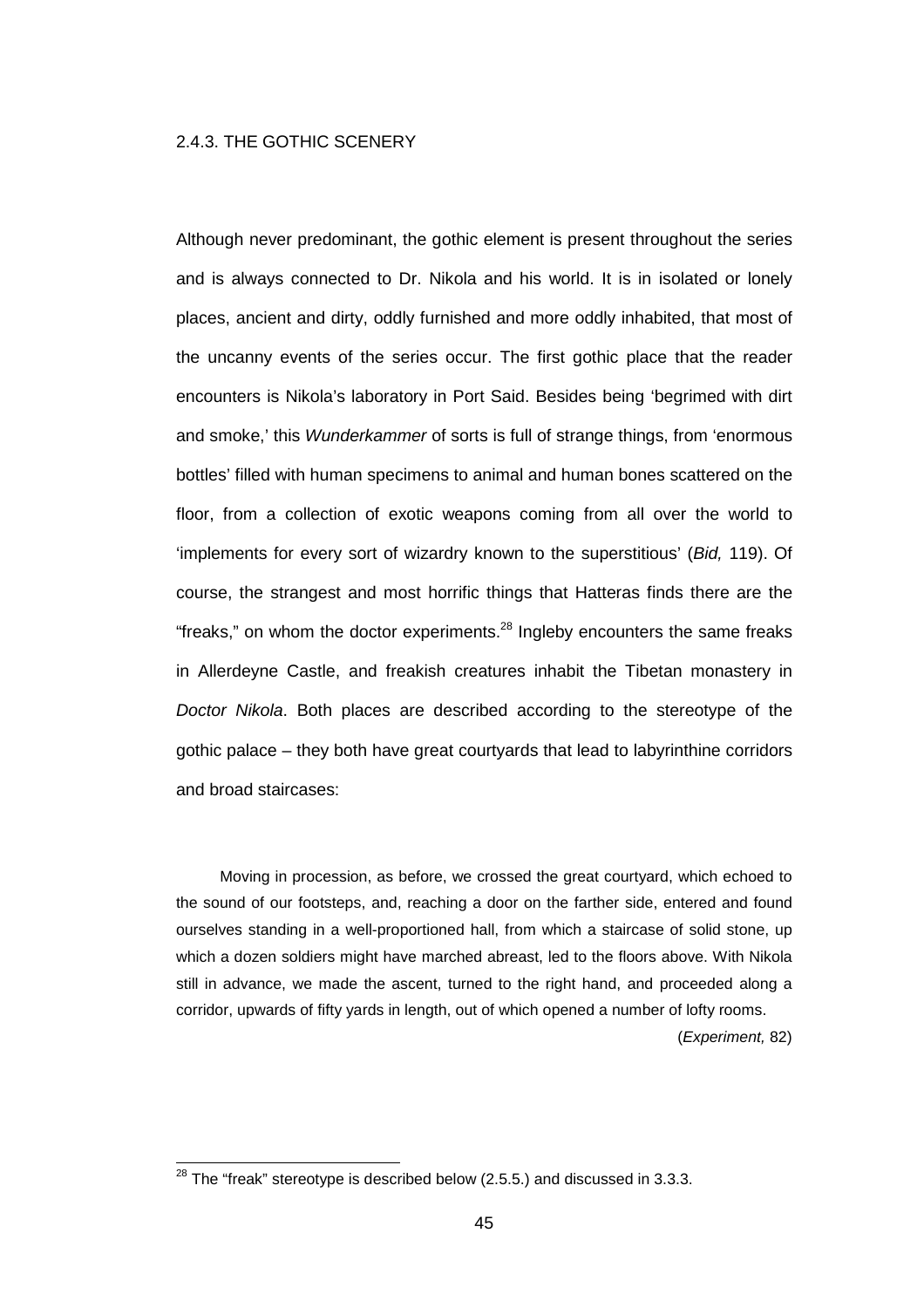The stairs conducted us to a long passage, on either side of which were small rooms or cubicles. Leaving these behind us, we approached another flight of steps which led to the highest floor of the building. At the end of a long corridor was a small antechamber hung round with dark-coloured silks, just as we had seen in the great hall below. From this we entered another nearly twice the size, which was lighted with three narrow windows.

(Nikola, 107)

Allerdeyne Castle is the setting for the pioneering experiment to rejuvenate Don Miguel,<sup>29</sup> and in the Tibetan monastery Nikola and Bruce witness preternatural events such as a recovery from complete paralysis (Nikola, 164), and a case of momentary resurrection (Nikola, 165). Besides, Nikola claims he saw the flesh of mummified bodies turn 'soft and healthy as that of a little child' (Nikola, 168), and was shown the effects of 'a new aesthetic that does not deprive the patient of his sense, and yet renders him impervious to pain' (ibid.).

Farewell, Nikola is entirely set in Venice, a city by which Boothby shows to be fascinated – in the incipit, Hatteras claims: 'We were in Venice; Venice the silent and mysterious; the one European city of which I never tire' (*Farewell*, 1). All through the series, no place can be found that is granted so many descriptions as the lagoon city, but the reader is soon to discover that Boothby's knowledge of it is extremely bad: the place names are often inaccurate or wrong, and the descriptions rather stereotypical. In daytime the city seems only a beautiful resort.

j

<sup>&</sup>lt;sup>29</sup> Ingleby describes Nikola's futuristic laboratory in the following terms: 'it was upwards of twenty feet in length and possibly eighteen in width. The walls and the ceilings were as black as charcoal, and, when the electric light was extinguished, not a ray of anything would be visible. In the centre was a strange contrivance which I could see was intended to serve as bed, and for some other purpose, which at the moment was not quite apparent to me. In the farther corners were a couple of queer-looking pieces of machinery, one of which reminded me somewhat of an unusually large electric battery; the other I could not understand at all. A machine twice the size of those usually employed for manufacturing ozone stood opposite the door; thermometers of every sort and description were arranged at intervals along the walls; while on one side was an ingenious apparatus for heating the room, and on the other a similar one for cooling it. At the head and foot of the bed were two brass pillars, the construction and arrangements of which reminded me of electric terminals on an exaggerated scale' (*Experiment*, 87).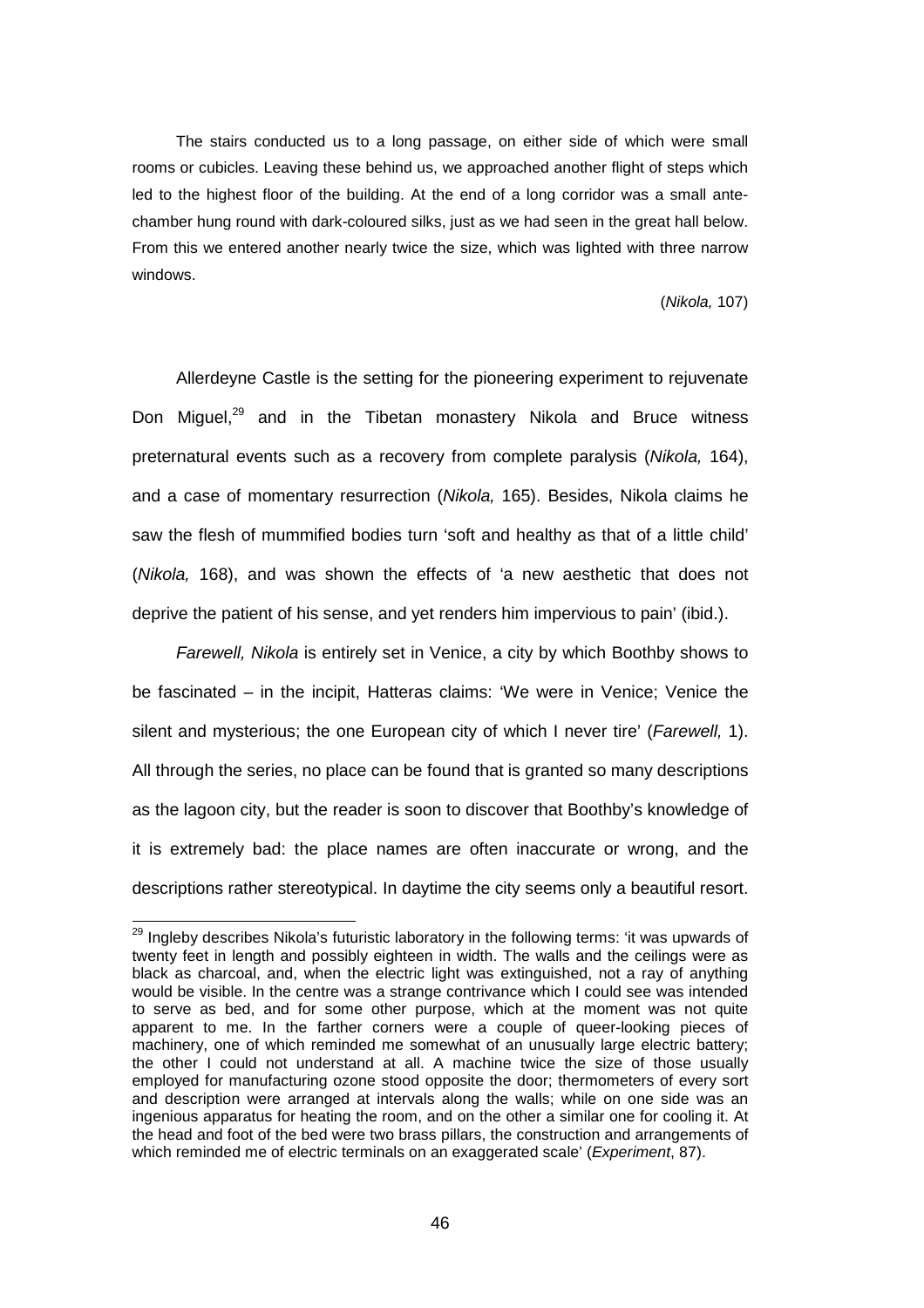There is the island of Murano with its 'famous glass factories' (Farewell, 2), Piazza San Marco (in the book, 'piazza of Saint Mark'), crowded 'as usual,' where Hatteras and his friends stop for a coffee at the famous 'Florian cafe' (Caffè Florian, ibid.), and 'the church of SS. Giovanni e Paolo' (Basilica dei Santi Giovanni e Paolo), where they can see 'the mausoleum of the Doge, Pietro Mocennigo [sic], the statues of Lombardi [sic, Pietro Lombardo], and the 'famous tomb of Andrea Vendramin, 'considered by many to be the finest of its kind in Venice' (Farewell, 30). Other classic sights in Venice are 'St. Mark's Cathedral,' the Rialto bridge and the Arsenal (Farewell, 34), which Hatteras openly appreciates without ever favouring the reader with any description. The characters also visit Chioggia (Farewell, 81), a sea town in the province of Venice, and a sort of "Venice in miniature," where Carlo Goldoni famously set his Le baruffe chiozzotte (1762).<sup>30</sup> There is also a series of place names which I have not been able to identify and were probably Boothby's own creation.<sup>31</sup> The atmosphere of the lagoon city is 'enlivened by the strains of the invariable Finiculi Finicula [sic, Funiculì, Funiculà]' (Farewell, 33) and other classic canzoni, while the gondoliers, although speaking English fluently, here and there punctuate their discourses with a 'signor' (Farewell, 11).<sup>32</sup> At night, however, the lagoon city turns into a silent and dark place, clouded in an air of mystery, as Hatteras remarks:

 $30$  Other place names and "historical" characters that Boothby mentions are: 'Falieri' who 'yielded his life' (he is probably referring to Marino Faliero, the Doge who tried a coup d'état and was executed in 1355), 'the church of St. Maria del Formosa' [sic, Chiesa di Santa Maria Formosa], the 'Ducal Palace,' and 'the island of S. Georgio Maggiore' [sic, actually a conflation of Isola di San Giorgio and its church, i.e. Basilica di San Giorgio Maggiore!], (Farewell, 132).

 $31$  Hatteras and his company stay at 'Galaghetti's famous hotel overlooking the Grand Canal' (Farewell, 1); Nikola, at the Palace Revecce, in Rio del Consiglio.

 $32$  'Signor' is Italian, but a gondolier was more likely to call his guests by the Venetian title of 'siòr.'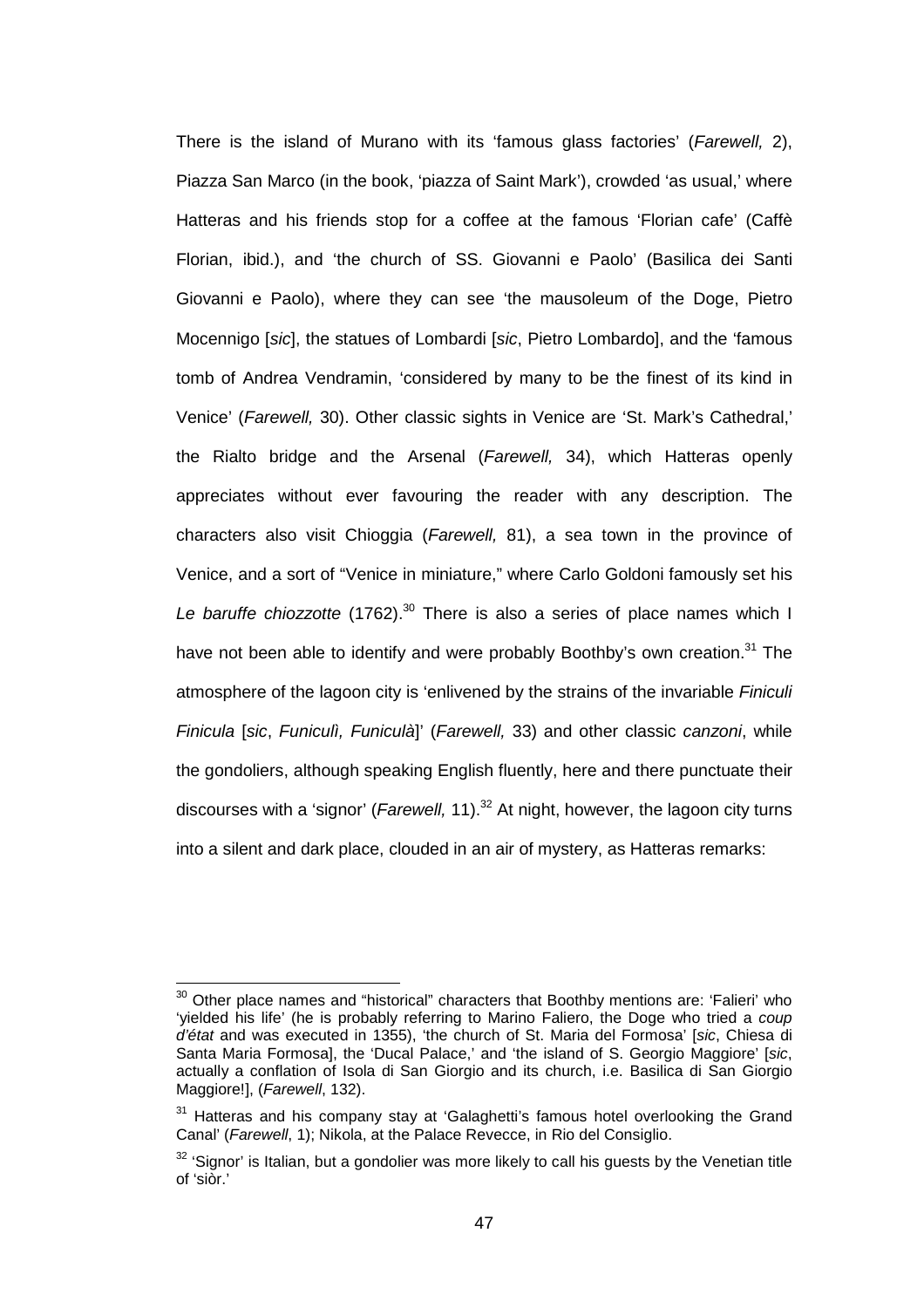I have seen it at every hour, and under almost every aspect: at break of day, when one has it to oneself and is able to enjoy its beauty undisturbed; at midday, when the importunate shopkeepers endeavour to seduce one into entering their doors (by tales of the marvels therein); at sunset, when the cafes are crowded, the band plays, and all is merriment; and last, but not least, at midnight, when the moon is sailing above Saint Mark's, the square is full of strange shadows, and the only sound to be heard is the cry of a gull on the lagoon, or the "Sa Premi<sup>133</sup> of some belated gondolier.

(Farewell, 2-3)

Boothby sticks to the Victorian literary cliché of Venice as a decadent city whose glory is past<sup>34</sup> – 'the grand old city, with its palaces and churches, its associations stretching back to long-forgotten centuries, and its silent waterways, possessed a great fascination for us' (Farewell, 2). The city becomes the perfect background against which Boothby can set the ancient Palace Revecce, Nikola's Venice residence, a stately but declining building which seems to be a synecdoche for the great city. Palace Revecce obeys to all the stereotypes of the gothic manor-house, including a curse that seems to loom over it and make people shun the place. As Nikola recounts, some centuries earlier the palace was the setting of a case of adultery which was cruelly punished, and each time Hatteras goes to visit the doctor, he observes that the gondoliers are scared by the place – one positively refuses to stop outside the palace ('not for anything would he remain there longer than was necessary to set us [i.e. Hatteras and Glenbarth] down,' Farewell, 19); another is 'anxious to set me [i.e. Hatteras] down, to collect his fare, and to get away again as soon as possible' (Farewell, 44). The 'abominable dwelling' (Farewell, 44), as the Australian calls it, has a

 $33$  I have not been able to recognize this song. It may be a corruption of "se premi," which however, to my knowledge, is not a song title.

 $34$  As James H. Johnson points out, Venice's downfall in 1797, when Napoleon ceded it to Austria (Treaty of Campoformio), was generally interpreted as a right punishment for the cruel tyranny and moral corruption of the millenarian Serenissima. Venice soon became a gloomy and mysterious setting for many operas, and artists started to fashion about it epics of 'grandeur and decadence that endured for most of the nineteenth century.' James H. JOHNSON. 'The Myth of Venice in Nineteenth-Century Opera.' Journal of Interdisciplinary History, 36, 3 (Winter), 2006, 533-554.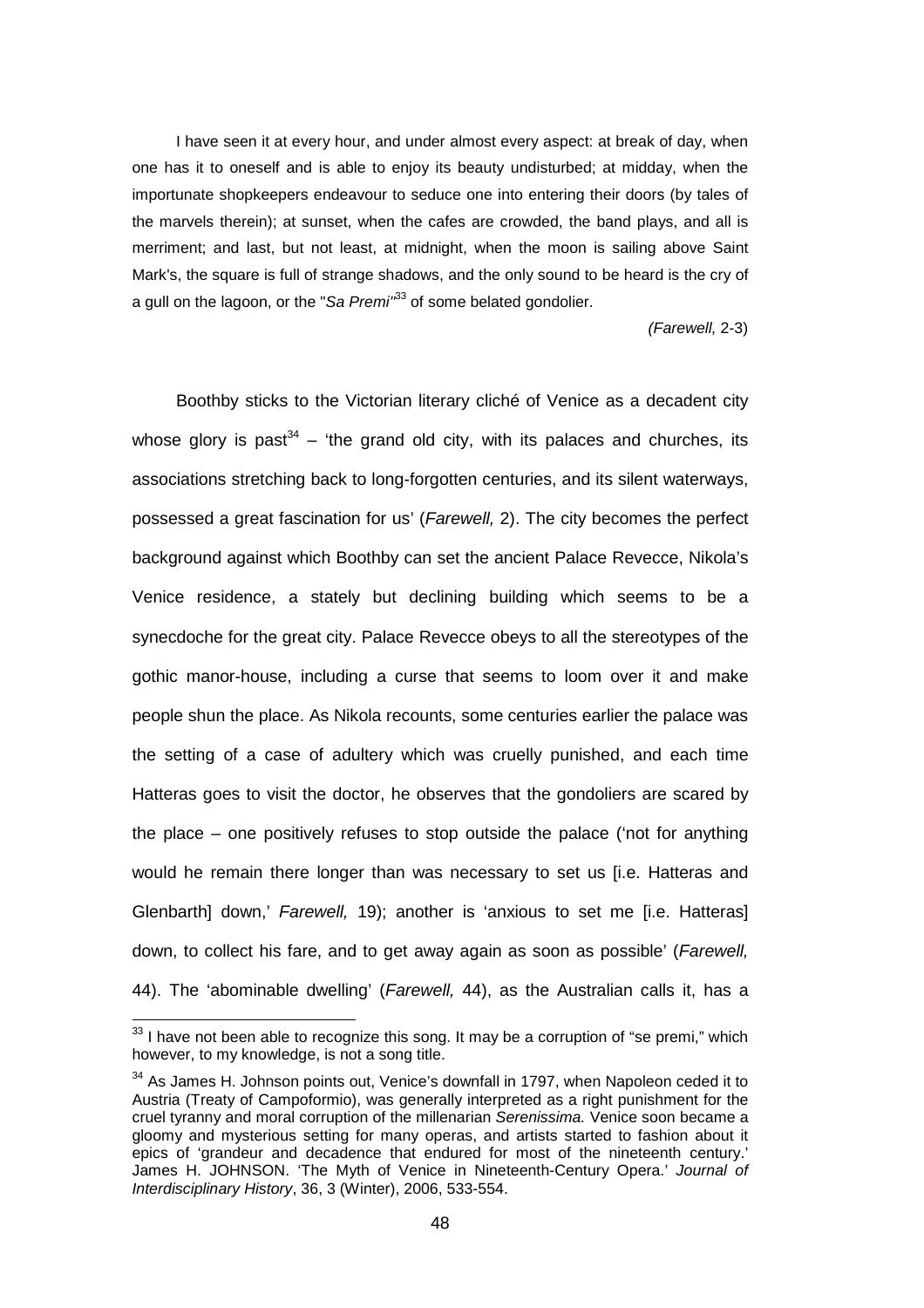'handsome courtyard, in the centre of which was a well' and a 'broad staircase' but shows 'unmistakable signs of having been allowed to fall to decay (Farewell, 40). In night-time, it is rather dark and gloomy, as Hatteras can see during his second visit to Nikola:

The house was in deep shadow, and looked very dark and lonesome. A solitary lamp had been placed upon the coping of the wall, and its fitful light illuminated the courtyard, throwing long shadows across the pavement and making it look even drearier and more unwholesome than when I had last seen it. After we had shaken hands we made our way in silence up the great staircase, our steps echoing along the stone corridors with startling reverberations. How thankful I was at last to reach the warm, welllit room, despite the story Nikola had told us about it [i.e. the adulterous relationship between Del Revecce's wife and Bunopelli], I must leave you to imagine.

(Farewell, 44)

In Palace Revecce Nikola makes his guests witness a purportedly historical event, i.e. the marriage between Francesco del Revecce and the daughter of the Duke of Levano, as if they were, in the doctor's own words, 'Spirits in a Spirit World' (Farewell, 92). The place also becomes Don Martinos's home, after the doctor has, in the Spaniard's words, got him 'body and soul' (Farewell, 144); and it would be his grave, too, if Gertrude did not persuade Nikola to let him go.

## 2.4.4. THE HAVEN OF PEACE

The stories end almost inevitably with the protagonist settling in a peaceful place, where he enjoys the life of the married and well-off gentleman.<sup>35</sup> If London has become an unsafe place (cf. 2.4.1.), Boothby seems to suggest, one should leave the capital and settle at the imperial margins.

 $35$  The only exception is Dr. Nikola's Experiment, at the end of which Ingleby and Consuelo leave Allerdeyne Castle and sadly prepare to face a life of poverty – it is not known where (Experiment, 156-157).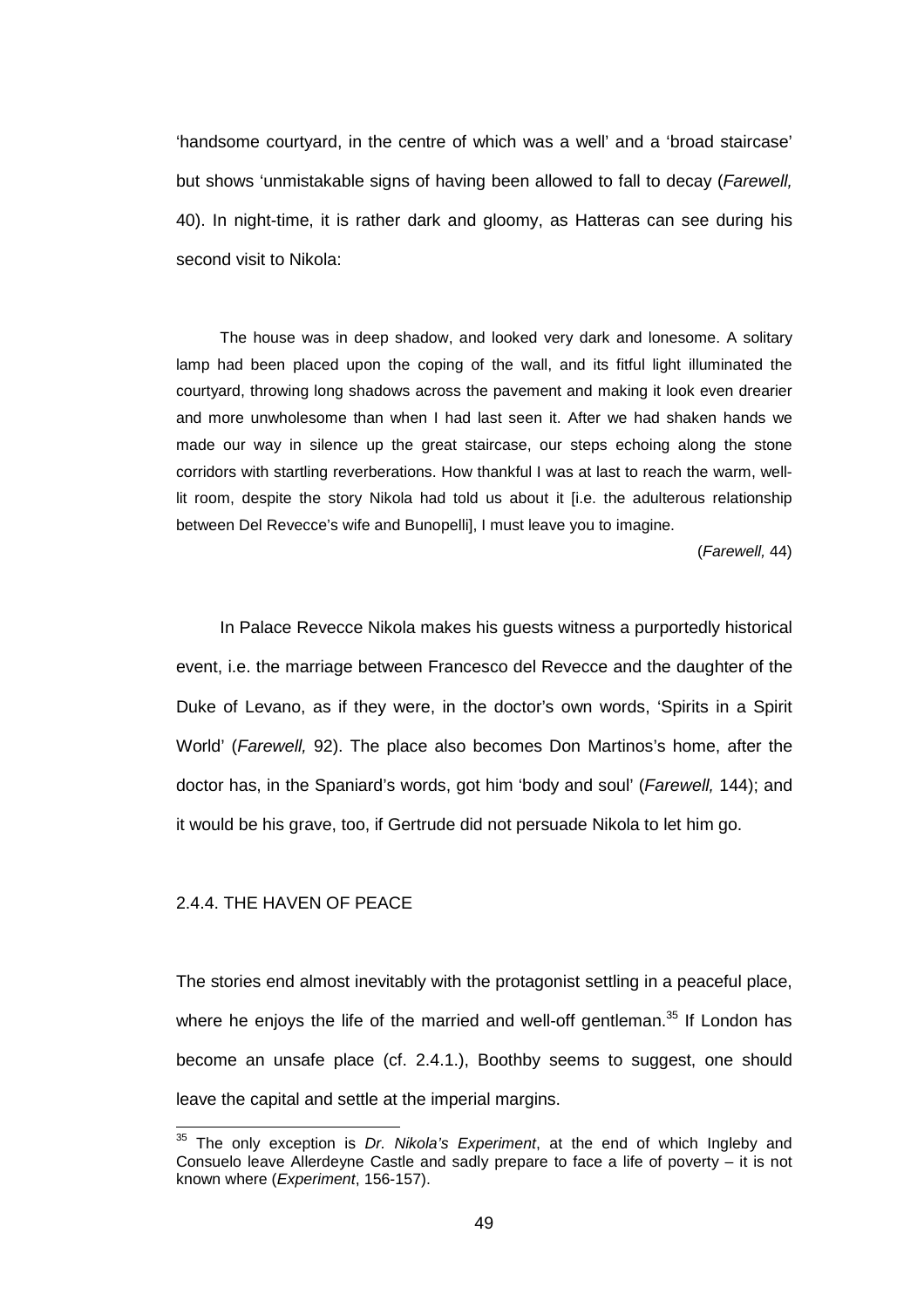Immersed in nature, the rural spot can inspire peace to the human soul. At the end of A Bid for Fortune, Hatteras inherits his uncle's mansion in the New Forest, Hampshire, a place that he had visited some time earlier and described in the most flattering terms:

Beautiful elms reared themselves on either hand and intermingled their branches overhead; while before us, through a gap in the foliage, we could just distinguish the winding river, with the thatched roofs of the village, of which we had come in search, lining its banks, and the old grey tower of the church keeping watch and ward over all. There was to my mind something indescribably peaceful and even sad about that view [...]. For the first time since my arrival in England the real beauty of the place came home upon me. I felt as if I could have looked for ever on that quiet and peaceful spot.

(Bid, 43-44)

Although Bruce is eventually compelled to retire from the world and hide himself, he is nonetheless a happy man for he lives, with his wife and newborn son, in an Eden-like place:

It is shut in on all sides by precipitous mountain ranges, on the western peaks of which at this moment, as I sit in my verandah [sic] writing to you, a quantity of cloud, tinted a rose pink by the setting sun, is gathering. A quieter spot, and one more remote from the rush and bustle of civilization, it would be difficult to find. [...] But now the snow has departed, spring is upon us, clad in its mantle of luscious grass and accompanied by the twitterings of birds and the music of innumerable small waterfalls, and I am a new man. All nature is busy, the swallows are working overtime beneath the eaves [...].

(Nikola, 6)

Having found that the man he thought he had murdered is alive, and having redeemed himself by means of saving his life, Pennethorne can at last marry Agnes and settle in her father's mansion. As the Cornishman remarks, after experiencing the shabby and chaotic life of London, it is hardly surprising that Agnes 'had so often expressed a preference for South Africa as compared with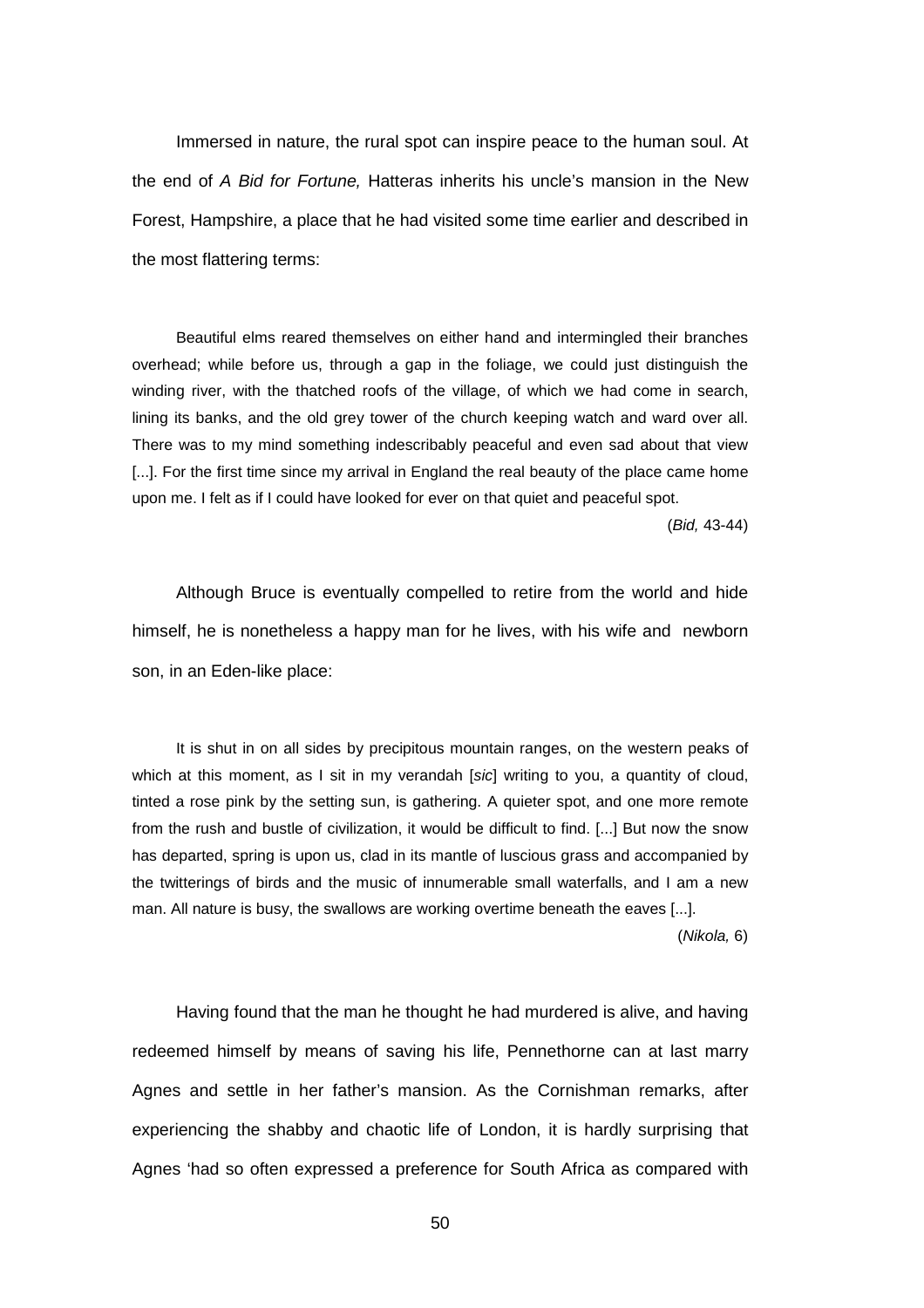England' (Lust, 142). Her father's residence is a three-storey building 'surmounted by a tower' and surrounded by verandas. It is placed 'on a fine terrace, which [...] [leads] down by a broad flight of steps to [a] flower garden and orangery.' Immersed in rank vegetation, its entrance resembles 'the entrance to an English park' (Lust, 141-142).

## 2.5. CHARACTERIZATION

As in many popular fiction books, the only character which in the series is depicted in the round is the "star." Dr. Nikola is described several times over, and is always granted the privilege of expressing his point of view on many subjects. On the contrary, the remaining characters are cardboard and rather uninteresting. Their names may change, but their function remains unchanged throughout the series, so they may be grouped under the following main categories: the Male Protagonist, the Young Woman, the Foreigner, and the Freak.

The character placement in each novel is governed by a sort of rigid "diarchy," whereby there is invariantly a male protagonist of sorts whose adventures provide the reader with a stimulus to look for Nikola when he is not there, and to naively contrast the two males when the doctor is there.

## 2.5.1. THE "STAR": Dr. NIKOLA<sup>36</sup>

Like Professor Moriarty, Nikola is an international criminal who is assisted by fixed henchmen – Eastover, Baxter and Prendergast – and many occasional helpmates; yet, unlike Holmes's rival, the doctor 'is much more inclined to

 $36$  The information on Dr. Nikola is massive, at times contradictory, and scattered throughout the series. Thus, for practical reasons, the discussion on this character has been split in two. An overall portrayal of Nikola has been attempted in Appendix B, while in this section Boothby's main literary "debts and credits" have been acknowledged.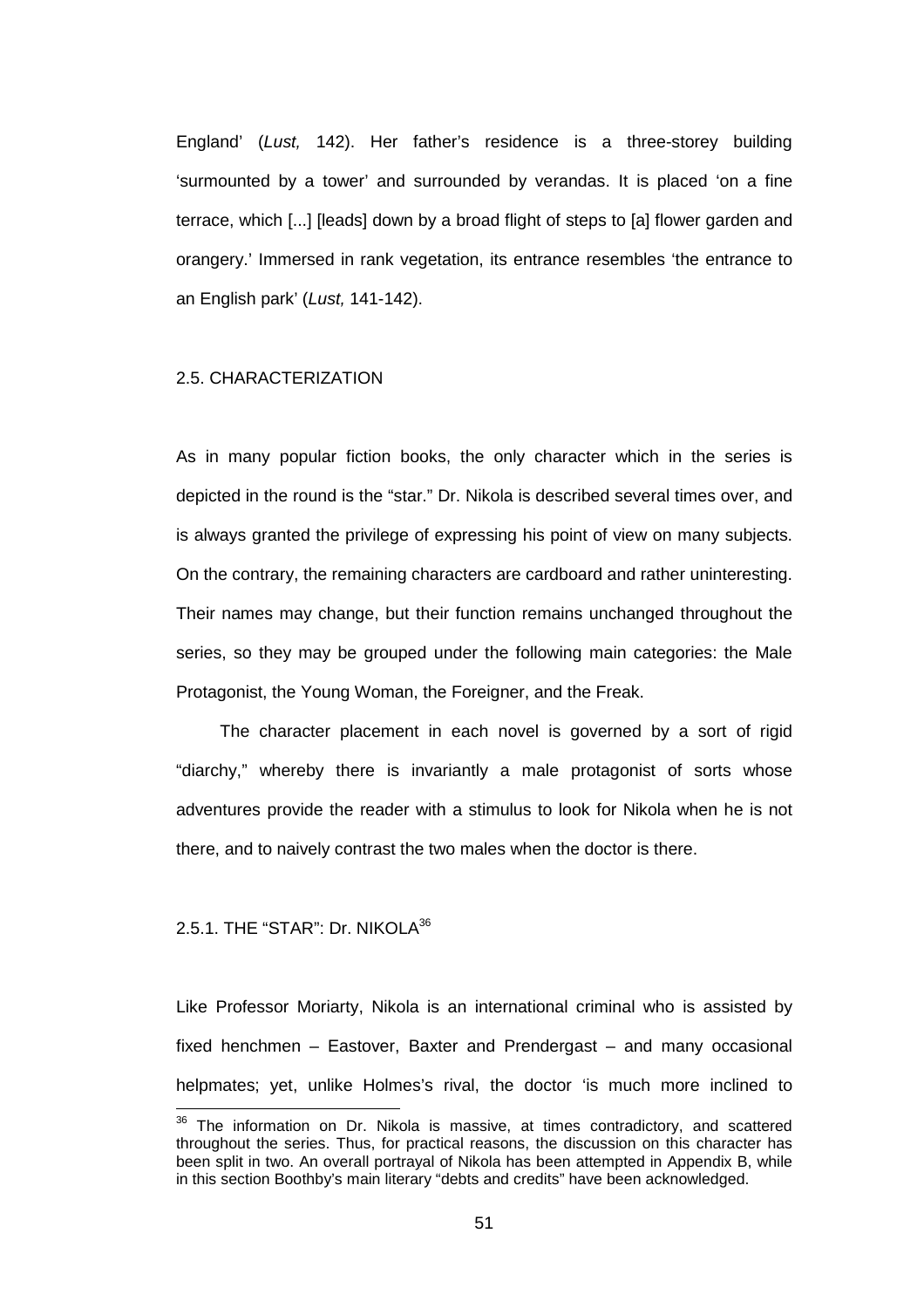undertake the leading role in his adventures – it is not part of his hyperactive nature to sit motionless in the centre of the web, as Moriarty is prone to do.<sup>37</sup> Like H. G. Wells's Doctor Moreau, Nikola is a votary of science experimenting on living creatures to further his scientific knowledge. Depasquale claims that one of the outstanding differences between Moreau and Nikola is that the latter is driven, besides scientific curiosity, by the desire to benefit his fellow men, and that if at times he seems unscrupulous, it is just because he has taken 'that most modern of all scientific positions, namely, that the end justifies the means.<sup>38</sup> However, Nikola's goodwill may be called into question for, if the doctor is sincerely keen to help humankind, he seems equally concerned with wealth, glory and power. Witness the programmatic speech delivered to Bruce:

'With the knowledge I shall gain I shall revolutionize the whole science of medicine. There will be only one doctor in the world, and he will be Dr. Nikola! Think of that. If I desired fame, what greater reputation could I have. If money, there is wealth untold in this scheme for me. If I wish to benefit my fellow-man, how can I do it better than by unravelling the tangled skein of Life and Death? It is also plain that you have not grasped my character yet. I tell you this, if it became necessary for me, for a purpose I had in view, to find and kill a certain fly, I would follow that fly into the utmost parts of Asia, and spend all I possessed in the world upon the chase; but one thing is very certain, I would kill that fly. How much more then in a matter which is as important as life itself to me?'

(Nikola, 126-127)

His desire to give life unnaturally, by creating a man that 'shall live a thousand years' (*Experiment*, 29) – the first step towards immortality, – may recall Dr. Frankenstein's dream to reanimate the dead. The experiment that Nikola performs in Allerdeyne Castle, which includes a pioneering use of electricity, may have inspired some scenes in the 1931 Universal movie

j

<sup>&</sup>lt;sup>37</sup> DEPASQUALE, 70.

 $38$  Ibid.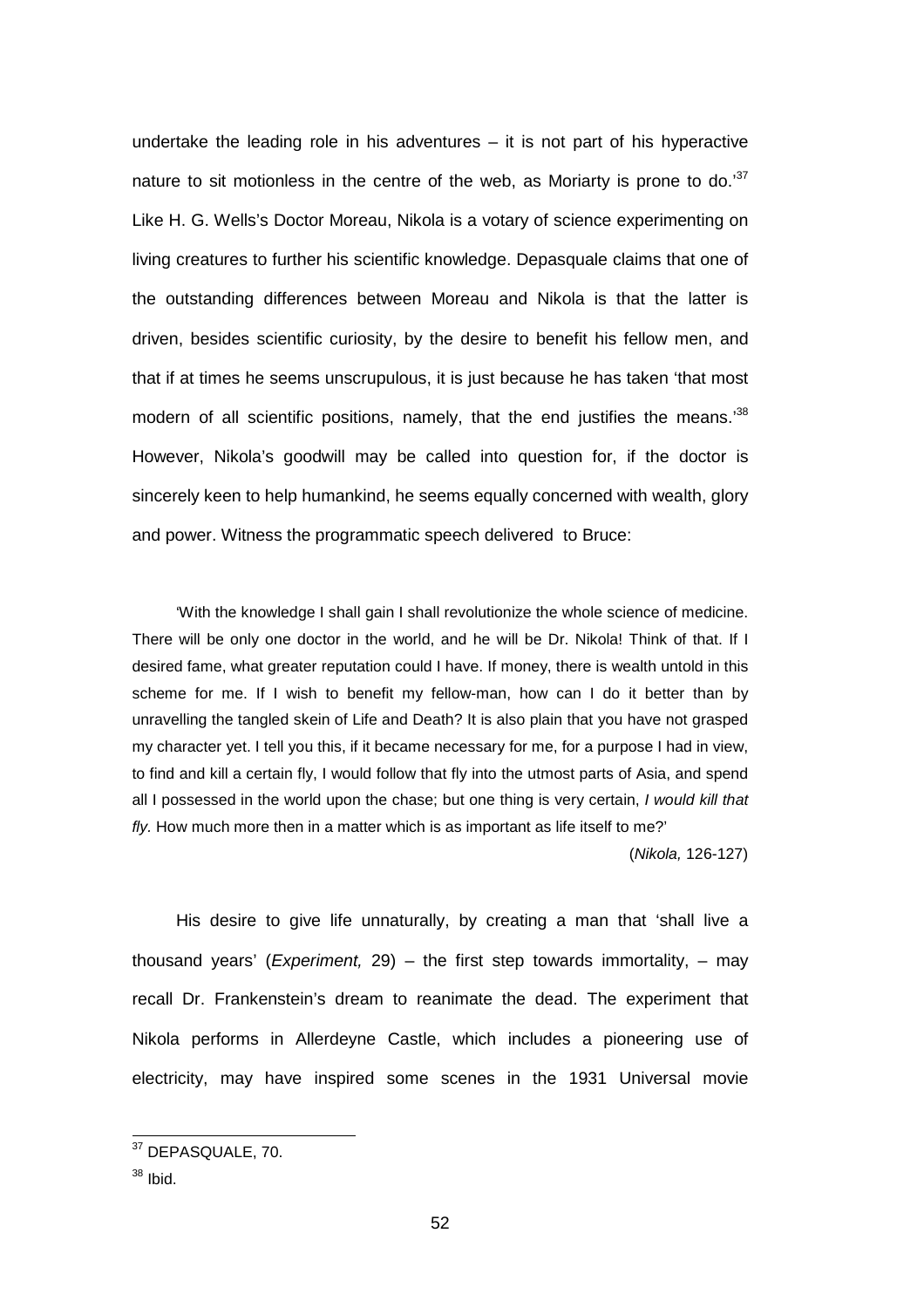Frankenstein – in Mary Shelley's novel, in fact, 'the life-giving process is left delightfully vague.<sup>39</sup> Like Sherlock Holmes, Nikola at times shows extraordinary deductive abilities, and like the great sleuth he is a master of disguise – an ability that he shares also with E. W. Hornung's A. J. Raffles and, less famously, with Boothby's own Simon Carne: like Nikola, both are gentlemanly and chivalrous criminals.<sup>40</sup> Finally, like Count Dracula and Du Maurier's Svengali, the doctor is a skilful hypnotist, and like the vampire, he appears to possess preternatural powers such as thought reading and mind control.

### 2.5.2. THE MALE PROTAGONIST

The male protagonist is a middle-class Englishman, or colonial of English stock,<sup>41</sup>

in his twenties or thirties, $42$  whom Boothby usually depicts as strong and

 <sup>39</sup> DEPASQUALE, 69.

 $40$  Simon Carne is a thief and murderer that disguises himself as Klimo the detective to perpetrate his crimes. The character first appeared in the story 'A Prince of Swindlers,' published in the Pearson's Magazine in January 1897, which was later collected in the namesake book (1900). 'Carne is introduced to London society as a short, hunchbacked student of, and collector of, oriental treasures with a taste for high living.' However, it is only a masquerade, for when he becomes Klimo, he takes off his false lump and stands at his normal stature. It might be defined a case of disguise in reverse. Boothby unveils the trick only in the last story of the book. DEPASQUALE, 43.

 $41$  Richard "Dick" Hatteras, of Thursday Island, North Queensland (Bid, 11), is a 'pearler, copra merchant, beche-de-mer and tortoise-shell dealer, and South Sea trader generally' (Bid, 11-12). His father came from a village in the New Forest, Hampshire (Bid, 42-43). As Wilfred Bruce reveals: '[...] I had run away from home at the age of fifteen to go to sea; had spent three years in the roughest life before the mast any man could dream of or desire; had got through another five, scarcely less savage, as an Australian bushman on the borders of the Great Desert; another two in a detachment of the Cape Mounted Police; I had also held a fair appointment in Hong-Kong, and had drifted in and out of many other employments, good, bad, and indifferent' (Nikola, 21). That Bruce is an Englishman is never directly stated but can be easily inferred  $-$  "I am an old resident in the East, and I think I may say I know China as well as any living Englishman,"' the man boasts with Nikola (Nikola, 15); seeing that Bruce is dressed as a Chinese man, Gladys asks him: 'But if you are an Englishman why are you disguised in this fashion?' (Nikola, 68); when Bruce thanks Gladys's brother-in-law for his help, the man replies: 'We English are only a small community in Pekin, and it would be indeed a sorry thing if we did not embrace chances of helping each other whenever they occur' (Nikola, 83). The surname 'Bruce' was probably suggested to Boothby by that of his friend 'Talbot Bruce,' to whom Doctor Nikola is dedicated. Gilbert Pennethorne is a Cornishman who worked as a storekeeper in an Australian station, and then became a gold seeker (Lust, 2-3). Douglas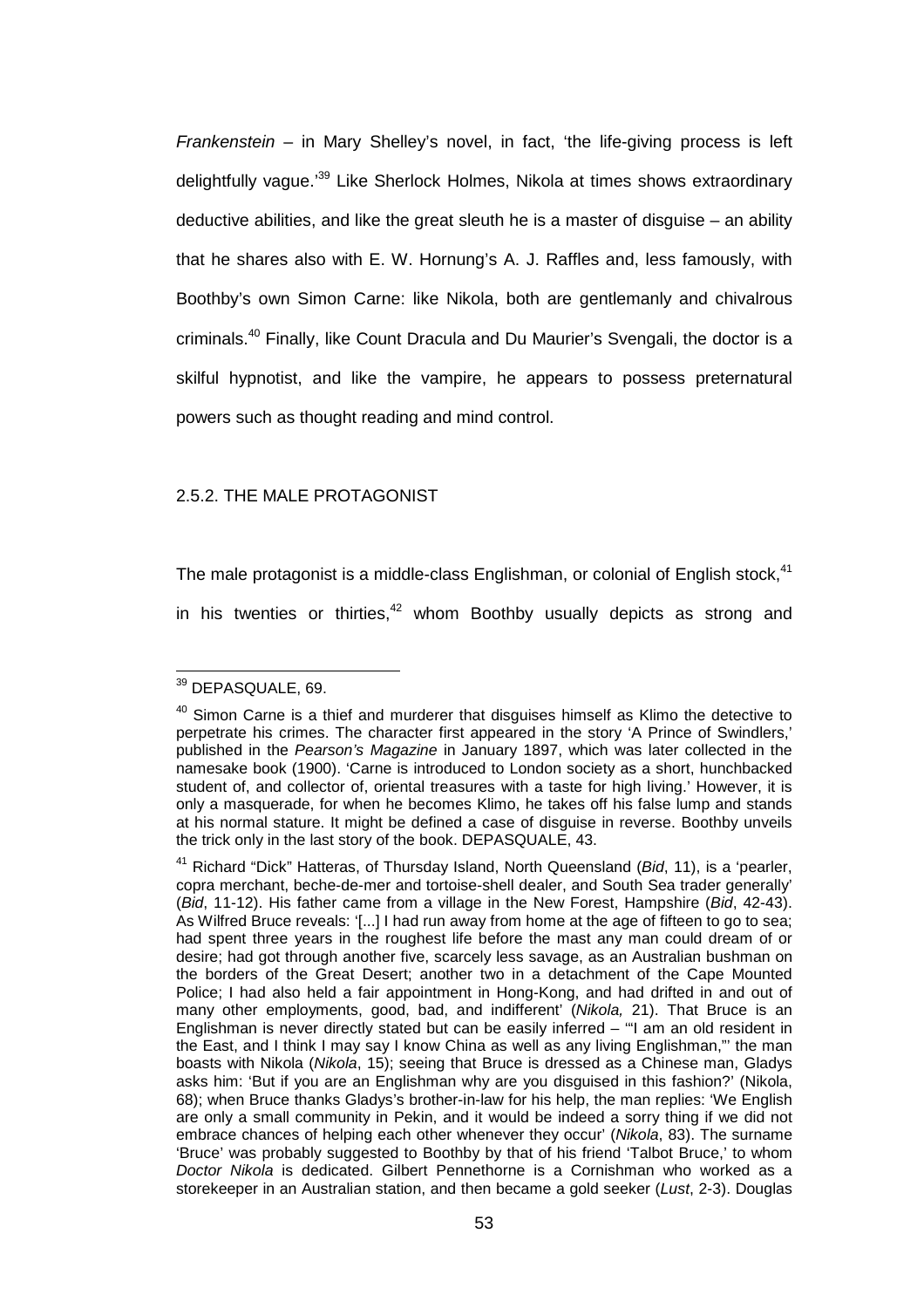healthy.<sup>43</sup> He is an independent man who was left parentless (or motherless) and had to quit home to face life alone at an early age.<sup>44</sup> He is a model of Victorian purposefulness and industry.<sup>45</sup> Unlike the great doctor, he is morally upright**,** and even when he chooses to get involved with the criminal, Boothby indicates that his choice is to some extent inevitable.<sup>46</sup> Imbued with many conservative values,

-

 $42$  Hatteras is twenty-eight (Bid, 12); Bruce, thirty-five (Nikola, 21); Pennethorne's age is never stated, but at the time of the story only a few years have elapsed since his departure from home, which occurred when he was still attending the university: he went to Australia where he spent, it may be surmised, between two and three years working in the 'Murrumbidgee sheep station' (Lust, 3) and looking for gold. He then found a job as a storekeeper at the Markapurlie station, where he stayed three years. Thus, he must be in his late twenties. Similarly, readers never learn Ingleby's age, though they know that he became a surgeon and, finding no job in London, went to Australia and then worked in Ashanti (Ghana) and Cape Town before returning to London (*Experiment*, 12). It is quite reasonable to believe that only some years have passed between his first departure from and last return to London, so that he must be in his late twenties or early thirties.

Ingleby is a surgeon working in a London hospital, the only son of a well-known 'countrypractitioner of the old-fashioned sort in the west of England' (Experiment, 1-2).

 $43$  Hatteras is six foot two inches tall and with a chest forty six inches large (Bid, 12), and he describes himself as 'strong as a Hakodate wrestler' (ibid.). He demonstrates to be so when he rescues Phyllis from three 'larrikins' in Sydney (Bid, 17-18). Bruce, almost six feet tall and weighing thirteen stones (Nikola, 21), shows his physical strength when he rescues Gladys in Shangai by punching a man and making him roll over 'like a ninepin' (Nikola, 64). The Englishman can boast that in thirty-five years, and despite the many adventures he went through he has hardly ever 'known what it was to be really sick or sorry' (Nikola, 21). At the beginning of The Lust of Hate, Pennethorne knocks down his boss, Bartrand, whom he describes to be 'not the sort of foe to be taken lightly' since the man is 'as hard as whalebone and almost as pliable' (Lust, 9). The Cornishman has a 'splendid constitution' (Lust, 128), as the captain of The King of Carthage observes after rescuing him from a shipwreck.

<sup>&</sup>lt;sup>44</sup> Hatteras's mother died of fever on the same year he was born, and six months later he lost also his father, who died at sea during a voyage. Ten days later he found a job aboard the Little Emily, a trading schooner headed for Papeete, French Polynesia (Bid, 12). Bruce left home at the age of fifteen to go at sea and left no relative behind, being the only son of a couple who had been dead for some years (Nikola, 21). Pennethorne left home when he was still a university student, after a long series of quarrels with his father – his mother had died while she was giving life to him – and sailed for Australia. When Ingleby's father died, he left his family only money enough to pay off his own debts and his funeral. This put Ingleby's family in financial straits, a shock that 'proved too much for my mother, and she followed him a few weeks later (ibid.).

<sup>&</sup>lt;sup>45</sup> Hatteras can complacently claim: 'I'd got more money to my hand to play with than most of the swells who patronise the first saloon; I had earned it honestly [...]' (Bid, 13). Bruce has won the reputation of being a great China expert, which is the reason why Nikola chooses him to assist him in his perilous adventure in Tibet. Pennethorne has been a tenacious gold seeker in Australia, and would have made a fortune if Bartrand had not stolen him his mine. Ingleby studied hard and became so good a surgeon that Nikola wants him to assist him in his experiment.

<sup>&</sup>lt;sup>46</sup> Hatteras is involved *malgré lui*, as the villain abducts his fiancée; Bruce, in desperate need for money, unsuccessfully applies for no less than thirteen jobs (Nikola, 27) before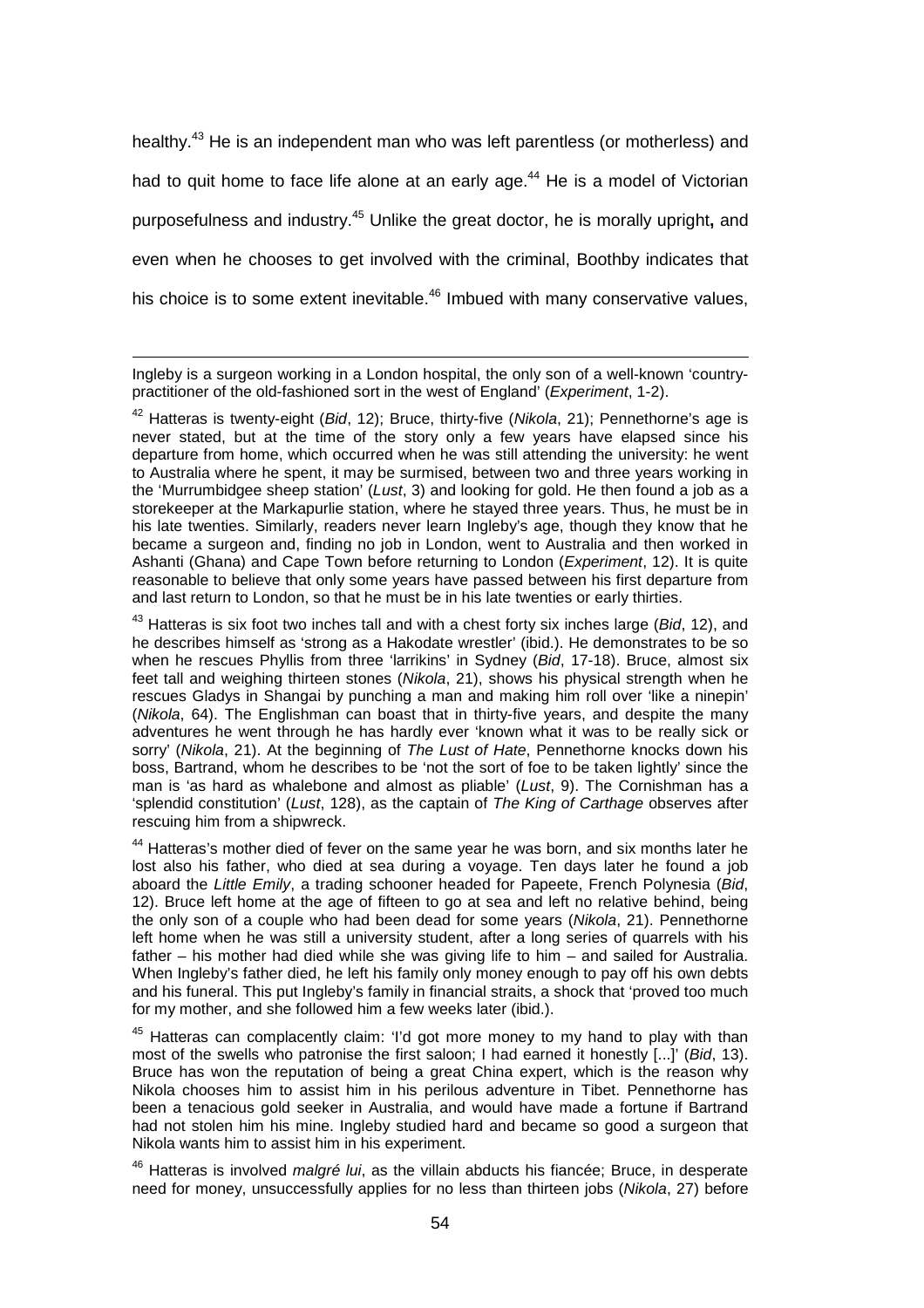he is patriotic, chauvinistic, and even racist, as he takes for granted the superiority of the British race and despises those that he considers to belong to the "lower" races. Towards these people, as towards the poor and disabled, he never shows any sympathy nor does he entertain feelings of pity for their plights. He is never willing to call into question his beliefs, and invariably takes everything that is not in tune with his commonplace opinions as a threat that needs be averted. In this, he may be described not only as conservative, but also reactionary.<sup>47</sup> Boothby conveniently used him as the narrator of the story, so that the point of view from which the events are seen mirrored that of his readers.

#### 2.5.3. THE YOUNG WOMAN

 $\overline{a}$ 

As a rule, the young woman plays a rather passive and flimsy role. While Phyllis Wetherell is used as a pretext for involving Hatteras in Nikola's criminal plan, Gladys Mary Medwin and Doña Consuelo de Moreno are rather inessential to plot development. Agnes Maybourne is an exception, as she stars as the coprotagonist of the story, and even acts as Pennethorne's redeeming angel.<sup>48</sup>

resigning himself to accepting Nikola's rather lucrative but extremely dangerous offer; Pennethorne at first lets himself be tempted by Nikola to murder Bartrand, but later realises that the doctor's hypnotic powers had almost erased his free will; Ingleby helps Nikola both because he has an impending need for money and because he is "scientifically" curious, though at first he does not seem to realise the moral consequences of Nikola's experiment – just before performing the experiment, he wonders, too late to back down: 'Should the experiment prove successful, how would it affect the world? Would it prove a blessing or a curse?' (Experiment, 99).

 $47$  All these attitudes are explored at length in Chapter 3.

<sup>&</sup>lt;sup>48</sup> Of the two, Agnes often seems the more resourceful and purposeful. Pennethorne is even compelled to admit that 'Miss Maybourne's wits [...] were sharper than mine' (Lust, 101). Boothby depicts a woman that seems stronger than a man, in spite of her 'sex and weakness' (Lust, 120) – the latter is implied to be a consequence of the former,  $$ because of her unshakable faith in God. Agnes gives comfort to Pennethorne and encourages him to have faith – a faith the man has lost. The woman even asks him to kneel down and thank God 'for His great mercy in sparing our lives' (Lust, 105), and reassures him: 'Come, come, my friend, let us look our situation in the face and see what is best to be done. Believe me, I have no fear, God will protect us in the future as He has done in the past' (Lust, 121). Pennethorne can finally forgive himself only when, in a supreme act of love, Agnes believes in his good nature – 'come what may, I believe in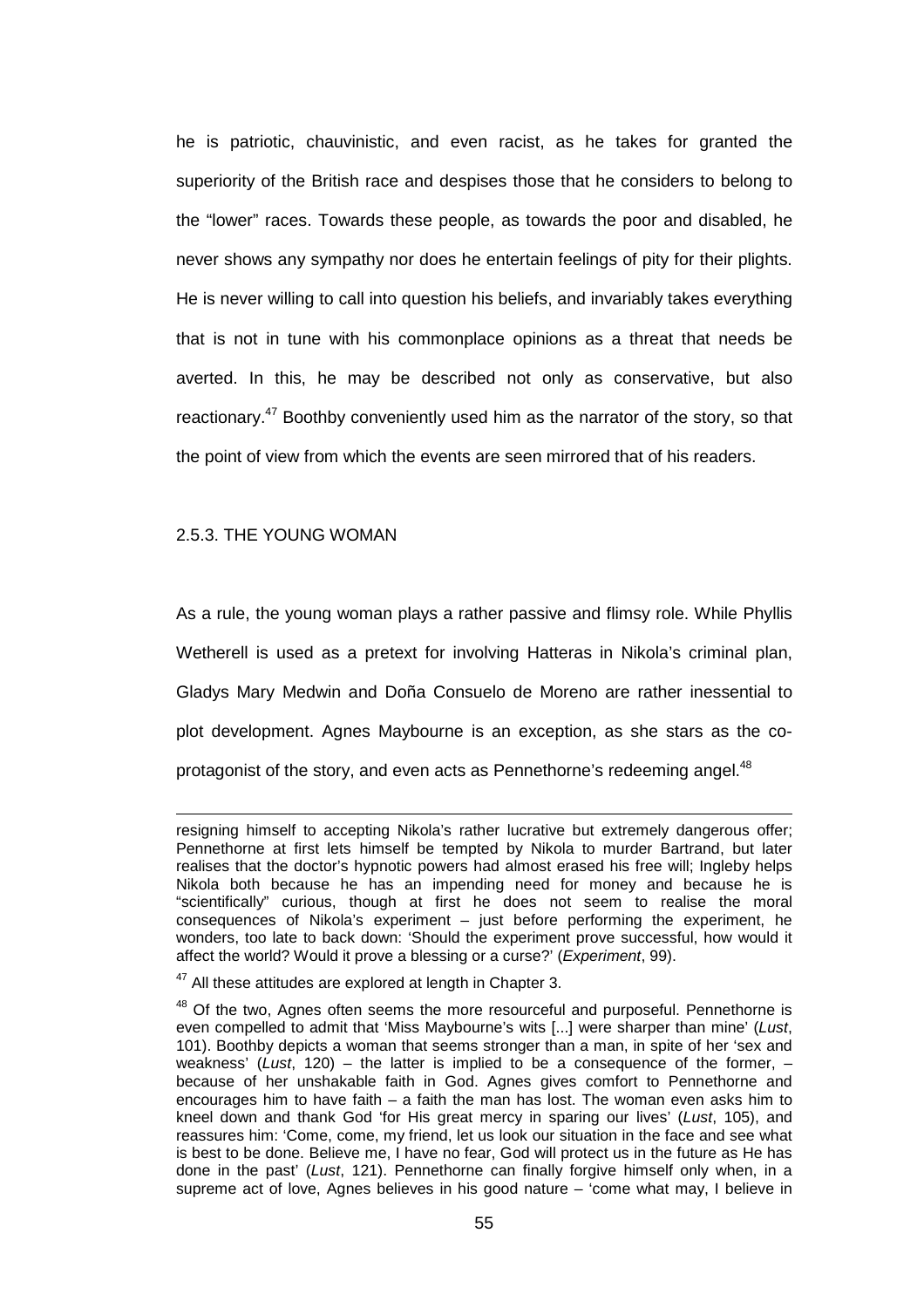No less stereotypical than the male protagonist, she is depicted as the Victorian "angel in the house:" a lady faithful to her man and in need of his protection.<sup>49</sup> Younger than him – she is in her early twenties,  $50 -$  she is described as the gentlest and most beautiful woman that a man could possibly desire.<sup>51</sup> She can be either English or colonial,<sup>52</sup> though Boothby is not usually interested to indicate which of the two.<sup>53</sup> In three cases – Gladys, Consuelo and Gertrude – she appears to belong to the middle classes, while in two – Phyllis and Agnes – she is of aristocratic descent.<sup>54</sup> Tall and slimly-built, her body is graceful, and her

you. Nothing shall ever convince me that you would have killed the man who so cruelly wronged you. You hated him; you longed to be revenged on him; but you never would have murdered him when it came to the point' (Lust, 157).

-

<sup>49</sup> She is invariably rescued by her man. Hatteras rescues Phyllis from a group of muggers and, later, from Nikola. At the beginning of *Doctor Nikola*. Gladys is saved from a madding crowd; Pennethorne rescues Agnes twice from drowning at sea; Ingleby assists Consuelo when she enters Nikola's laboratory and is horrified on seeing the doctor's freaks (Experiment, 101).

 $50$  According to Hatteras, Phyllis is about twenty-one or twenty-two years old (Bid, 18); Bruce claims that Gladys's age 'might have been anything from twenty to twenty-three (Nikola, 67); Ingleby observes that Consuelo is 'scarcely twenty years of age, but looking several years older<sup>'</sup> (*Experiment*, 40).

<sup>51</sup> Hatteras observes that 'a daintier, prettier, sweeter little angel never walked the earth than the girl I had just been permitted the opportunity of rescuing' (Bid, 20). Bruce confesses: 'of all the girls I had ever met, Miss Gladys Medwin was by far the most adorable' (Nikola, 84). To Pennethorne, Agnes is 'the truest and noblest woman [...] who ever came into this world for a man's comfort and consolation' (Lust, 2), and after marrying her, he adds: 'no better, sweet, or more loyal wife than I possess could possibly be desired by any mortal man' (Lust, 182). Ingleby maintains that Consuelo is 'the most beautiful girl I have ever seen in my life,' and emphatically adds: 'I have said "the most beautiful girl," but this does not at all express what I mean, nor do I think it is in my power to do so' (Experiment, 40). The Duke of Glenbarth protests that his obsession with Getrude is justified as she is 'the most adorable woman in the world' (*Farewell,* 66).

<sup>52</sup> Note that Doña Consuelo and her great-grandfather, Don Miguel, are English of Spanish origins. As Nikola tells Ingleby, 'they're English and not Spaniards [...] as you might very well think yourself from the name. I believe the old gentleman was a merchant of some sort in Cadiz, but that must have been fifty years ago' (Experiment, 39).

<sup>53</sup> In Boothby, a woman may be beautiful and desirable only provided that she is Western. In A Bid for Fortune, after describing Phyllis as the most beautiful woman he has ever met, Hatteras reports these words by her: 'Are you then, like myself, an Australian native? I mean, of course, as you know, colonial?,' and he adds: 'The idea of her calling herself an Australian native in any other sense! The very notion seemed preposterous' (Bid, 22).

<sup>54</sup> Phyllis is the daughter of the Hon. Wetherell, the 'Colonial Secretary' (Bid, 19) of Australia; Gladys and Getrude, of two churchmen, a Christian missionary in Shanghai (Nikola, 67) and 'the well-known Dean of Bedminster' (Farewell, 2), respectively; Agnes,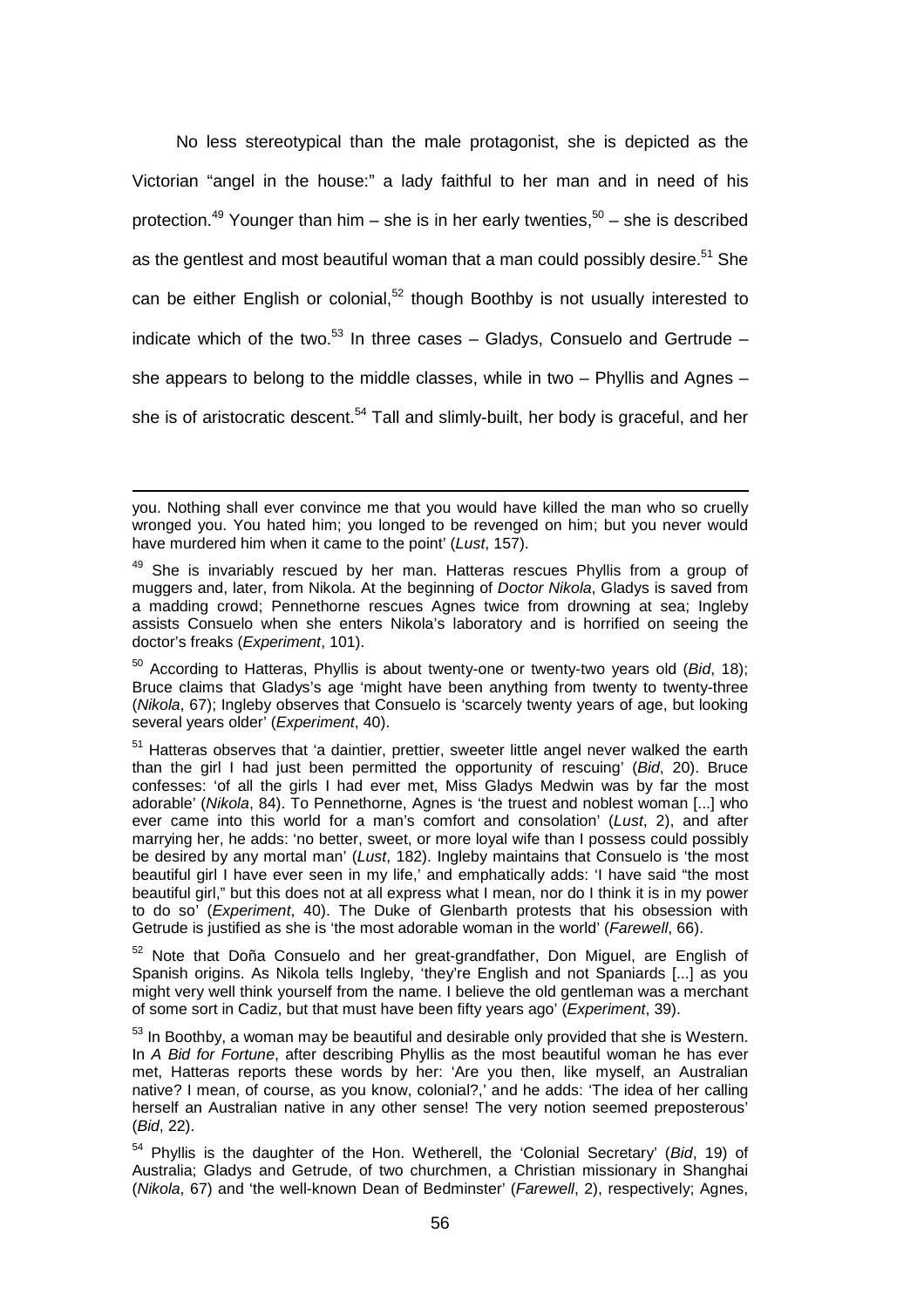sweet face, often noted to be of a perfectly oval shape<sup>55</sup> – a traditional sign of feminine beauty – is graced with bright haunting eyes and framed by hair of a beautiful shade.<sup>56</sup> She honours the stereotype of the unpredictable (and cunning) woman who "suffers" from abrupt mood swings while being courted by the man she secretly loves.<sup>57</sup> Like her male counterpart, she is parentless or at least motherless,<sup>58</sup> and shares the values and prejudices of her male counterpart. The only difference (in form though not in substance) is that, in tune with her

 $\overline{a}$ 

of 'a big mine owner at the Cape [Town]' (Lust, 76), who must be an aristocrat since Pennethorne notes that his daughter is of 'gentle birth' (Lust, 86).

 $55$  Phyllis has 'a sweet oval face' (Bid, 18); Bruce notes that Gladys's 'face was a perfect oval in shape' (Nikola, 67); Pennethorne is prevented from pressing the spring that would kill Bartrand when he preternaturally sees a woman's face, 'perfect' and 'oval' (Lust, 60), which the Cornishman will later discover to be Agnes's – 'there, gazing across the sea, was the same woman's face I had seen suspended in mid-air above my cab on the previous night. [...] I was quite convinced by this time, however, that she was flesh and blood' (Lust, 75). Consuelo has a 'pale, oval face' (Experiment, 40)

<sup>&</sup>lt;sup>56</sup> In Hatteras's words, Phyllis has 'bright brown hair, and the most beautiful eyes I have ever seen in my life' (Bid, 18). Gladys's face has a sweet expression which, Bruce notes, 'was the chief charm of her face, and this was destined to haunt me for many a long day to come' (Nikola, 67), and both eyes and hair of 'a beautiful shade of brown' (ibid.). To Pennethorne, what makes Agnes's face 'the most captivating I had ever seen in my life' (Lust, 60) is 'the expression of gentleness and womanly goodness that animated it' (ibid.). Consuelo has hair 'as black as the raven's wings' (Experiment, 40) and 'dark, lustrous eyes' (ibid.). Gertrude has 'black hair and large, luminous eyes that haunted one' (Farewell, 2).

<sup>&</sup>lt;sup>57</sup> Guessing that Bruce is in love with her, Gladys becomes distant and leaves the man to reflect: 'Had I offended her, or was this the way of women? I had read in novels that it was their custom, if they thought they had been a little too prodigal of their favours whilst a man was in trouble, to become cold and almost distant to him when he was himself again. If this were so, then her action on this particular occasion was only in the ordinary course of things, and must be taken as such' (Nikola, 85). When Agnes understands that in spite of her efforts Pennethorne refuses to open his heart to her, she treats him indifferently as she would treat any other man, and thus exasperates his jealousy. The Cornishman is compelled to admit: 'how little we men understand the opposite sex' (Lust, 153). Getrude acts similarly, and arouses Hatteras's suspicions that she may be just playing a part: '[...] there was by this time not the least doubt that the Duke admired Miss Trevor. Though the lad had known her for so short a time he was already head over ears in love. I think Gertrude was aware of the fact, and I feel sure that she liked him, but whether the time was not yet ripe, or her feminine instinct warned her to play her fish for a while before attempting to land him, I cannot say; at any rate, she more than once availed herself of an opportunity and moved away from him to take her place at my side. As you may suppose, Glenbarth was not rendered any the happier by these manoeuvres; indeed, by the time we left the palace, he was as miserable a human being as could have been found in all Venice' (Farewell, 59).

<sup>&</sup>lt;sup>58</sup> Phyllis and Agnes are motherless (Bid, 32; Lust, 76); Gladys's father is killed by a madding crowd (Nikola, 64-65); Consuelo's parents 'have been dead for many years' (Experiment, 39); Gertrude's father is a character of Farewell, Nikola, though nothing is known about her mother.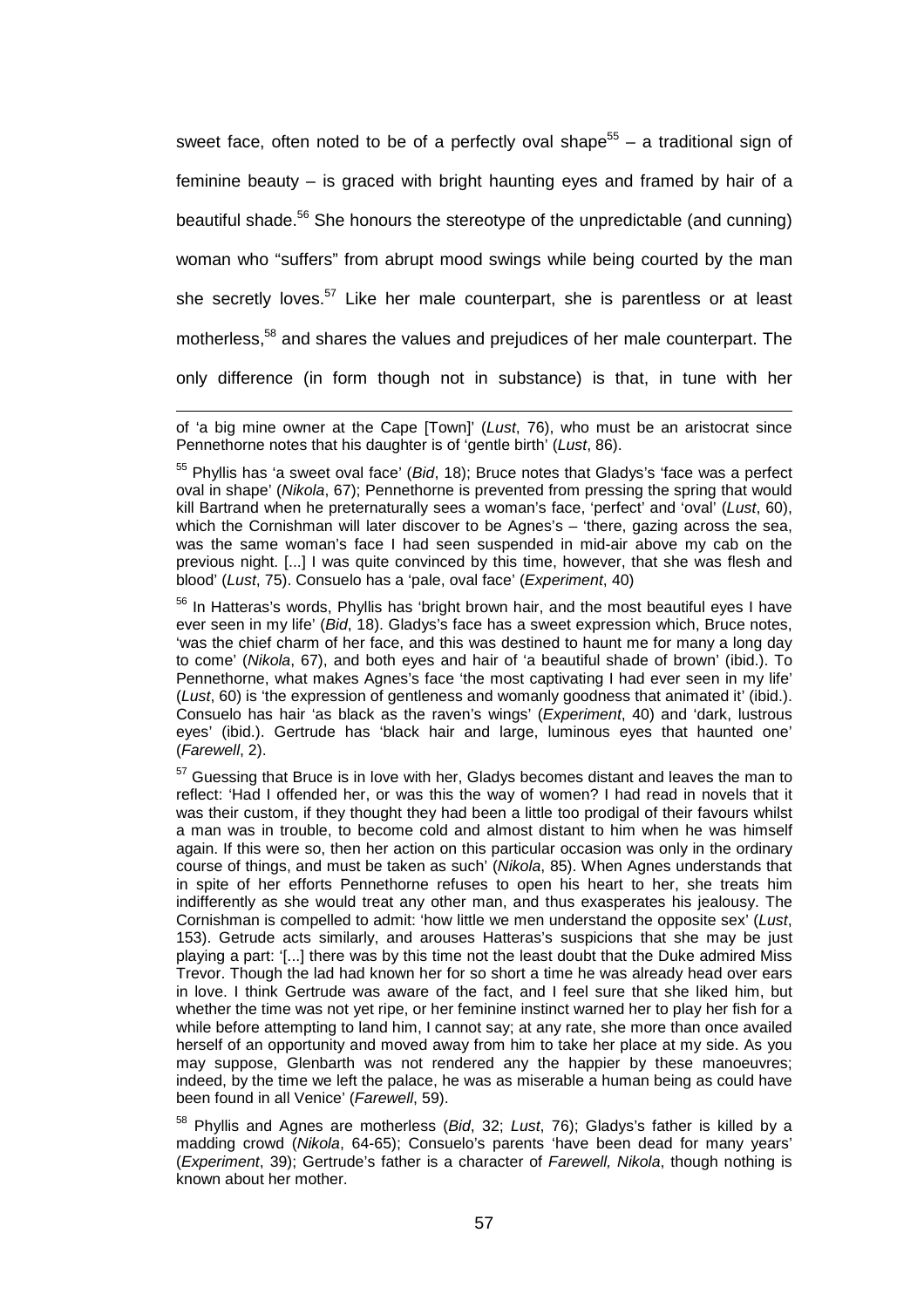belonging to the weaker sex, she shows her cynical unconcern towards the poor and deformed and her distaste for the "lower" races by being horrified by them, rather than by expressing disgust and hate. $59$ 

## 2.5.4. THE FOREIGNER

 $\overline{a}$ 

In Boothby the foreigner, no matter what social class he belongs to, is always depicted as threatening and treacherous. In spite of his apparent civility and courteous manners, Don José de Martinos, a Spaniard, reveals himself as a false, vengeful man prone to gambling and alcoholism. After the aborted duel between the Don and Glenbarth, Hatteras claims: 'It's all very well for a Spanish braggart to go swaggering about the world, endeavouring to put bullets into inoffensive people, but it's not the thing for an Englishman' (Farewell, 135). Although they keep the world's knowledge, the Tibetan monks are only a 'disreputable crew [...] steeped to the eyebrows in sensuality and crime' (Nikola, 107), and 'the most loathsome and blackguardly ruffians it would be possible to imagine' (Nikola, 109). Even the High Priest of Hankow is depicted as a petty old man. As Prendergast narrates, in order to abduct him, it was enough to appeal to his greed for money:

'His old eyes twinkled greedily as they fell upon this goodly store [i.e. a small bag of precious stones], and his enthusiasm rose as each successive bag was opened. When at last the contents of the bag of stones were spread out before him he forgot his priestly sanctity altogether in his delight and stooped to examine them. As he did so Chung-Yein sprang forward, and threw a noose over his head, a chloroformed sponge was clapped

<sup>&</sup>lt;sup>59</sup> Ingleby's and Consuelo's reactions when they first see the freaks in Allerdeyne Castle are emblematic. The man defines them 'loathsome creatures' (Experiment, 92) and even has a dream in which he beats them (Experiment, 94); the woman, on the contrary, faints; when she revives, she desperately implores Ingleby to save her from those horrible creatures (Experiment, 101).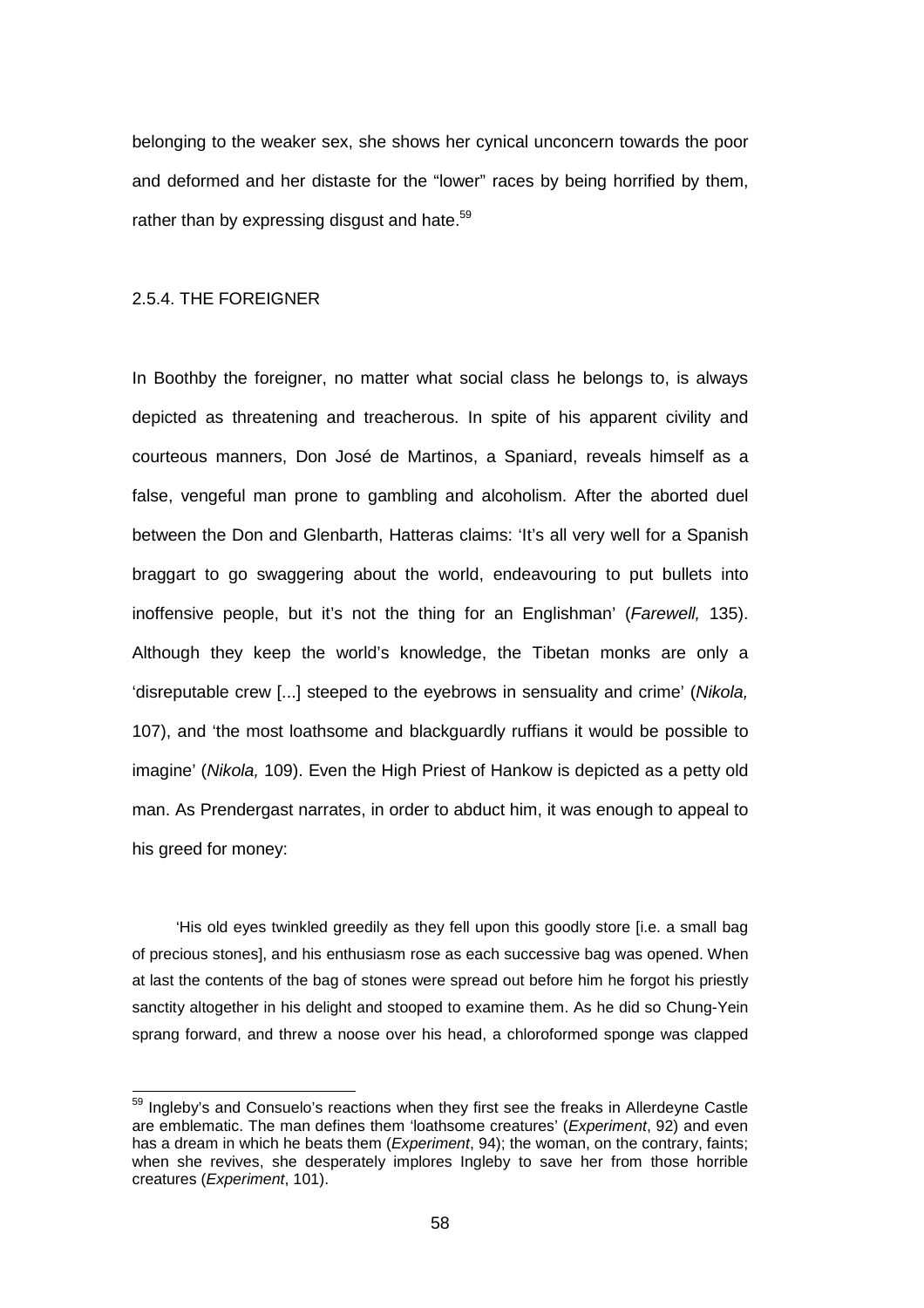against his nose, while the spurious cousin pulled his heels from under him and threw him on his back upon the floor.'

(Nikola, 100)

On reaching Port Said, Hatteras and Beckenham are 'immediately beset by the usual crowd of beggars and donkey boys' (Bid, 98), and they presently meet 'a lame young beggar who, leaning on his crutches, blocked our way while he recited his dismal catalogue of woes' (Bid, 98). At best, these creatures, who are hardly ever granted the privilege of being called 'men,' are nothing more than a hindrance. Showing mercy to them is not only useless but even harmful, as they are only crooks, ever ready to cheat the incautious tourist. The candid Marquis of Beckenham discovers it when he learns that the beggar he has helped by giving him half a sovereign is only a 'rascal' (Bid, 98) who moves the passer-by with fake stories in order to squeeze money out of him. In order that there is not even the shadow of a doubt about the man's malice, the two Western men presently catch him while he stakes the half sovereign in a casino. Hatteras lets himself be duped by an Egyptian boy who offers to guide the couple of friends around the city: they are eventually stunned and find themselves to be Nikola's prisoners.

As one moves eastbound, Boothby suggests, he will find even more unhealthy and dirty people. In China Bruce and Nikola find themselves among a crowd of common people 'in all degrees of loathsomeness, carrying the scars of almost every known ailment upon their bodies' (Nikola, 86), so that the annoying beggars of Port Said become comparatively inoffensive. In The Lust of Hate the Matabele are nothing but 'brutes' who attack the band of Western men with that instinctive blind fury that one is more likely to find in an animal than a man: 'The words were hardly out of his mouth before the enemy were upon us, brandishing their assegais and shields, and yelling in a manner that would have chilled the blood of the oldest veteran' (Lust, 168).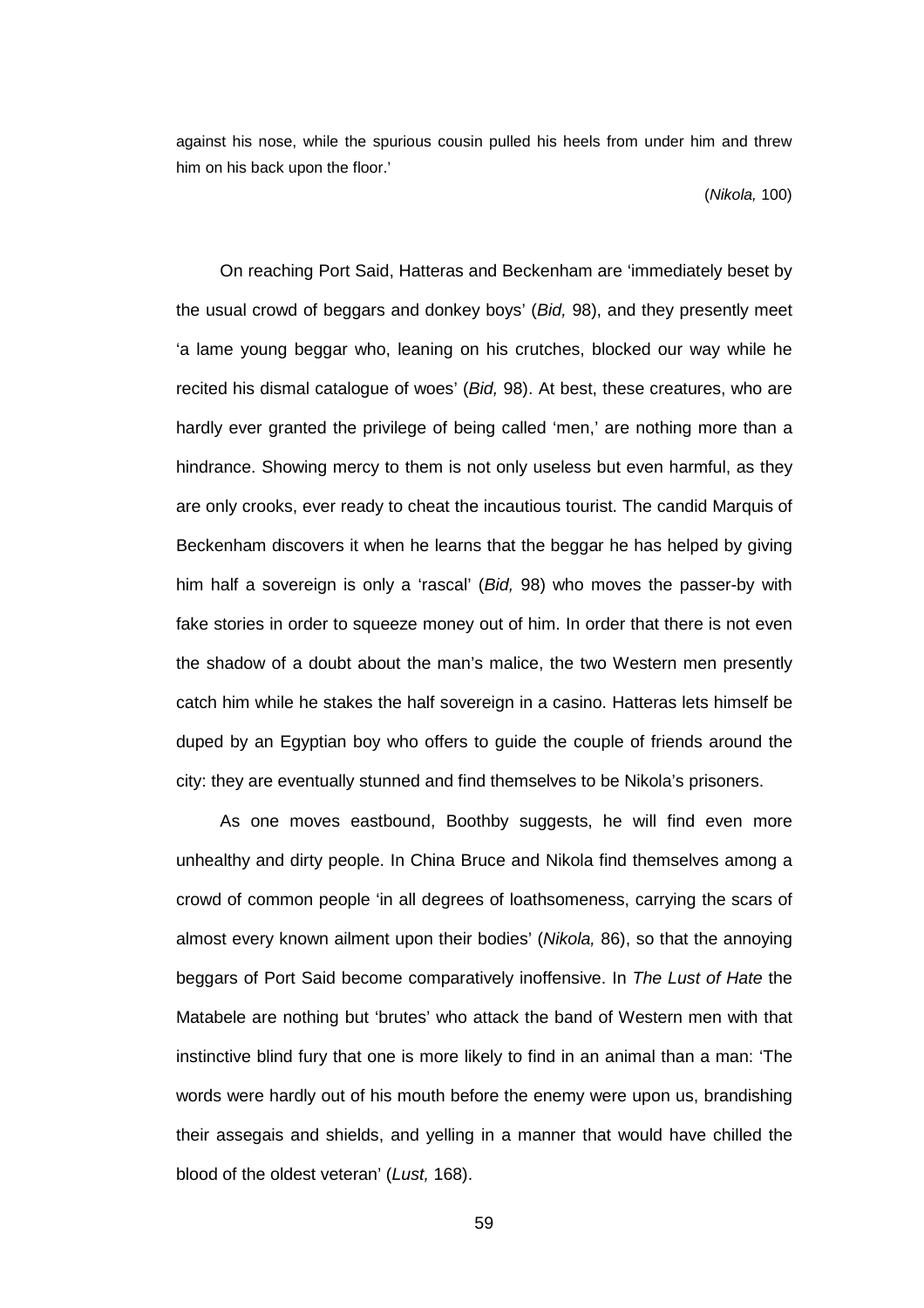### 2.5.5. THE FREAK

The inclusion of deformed and monstrous creatures is one of the most sensational aspects of Boothby's narrative. The author does not restrict 'himself to such mechanical piling-up of abnormalities [...] [which] any canny writer for the mass market must do,<sup>80</sup> but rather shows to have a 'sort of pathological interest in deformity.'<sup>61</sup>

Although the word 'freak' occurs only once in the whole series,  $62$  people with disproportioned limbs can be found almost in each novel. At his old uncle's mansion, Hatteras meets his cousin Gwendoline, whom he defines a 'thing,' finding it difficult to consider her a human being:

How shall I give you a proper description of the – thing that entered. She – if she it could be called – was about three feet high, dressed in a shapeless print costume. Her hair stood and hung in a tangled mass upon her head, her eyes were too large for her face, and to complete the horrible effect, a great patch of beard grew on one cheek, and descended almost to a level with her chin. Her features were all awry, and now and again she uttered little moans that were more like those of a wild beast than of a human being. In spite of the old woman's endeavours to make her do so, she would not venture from her side, but stood slobbering and moaning in the half dark of the doorway.

(Bid, 52)

In Port Said the Australian enters Nikola's secret laboratory where he finds three veritable freaks: a native of Northern India with a head 'at least three times too big for his body' (Bid, 120), a Burmese monkey-boy, and an albino dwarf. The Tibetan monastery that Bruce and Nikola reach is also inhabited by dwarfish, awkward creatures:

j

<sup>&</sup>lt;sup>60</sup> DEPASQUALE, 95.

<sup>&</sup>lt;sup>61</sup> DEPASQUALE, 99.

 $62$  'Try to picture for yourself the inmates of a dozen freak museums [...],' says Ingleby to his readers while recalling when he first saw Nikola's deformed creatures (Experiment, 92).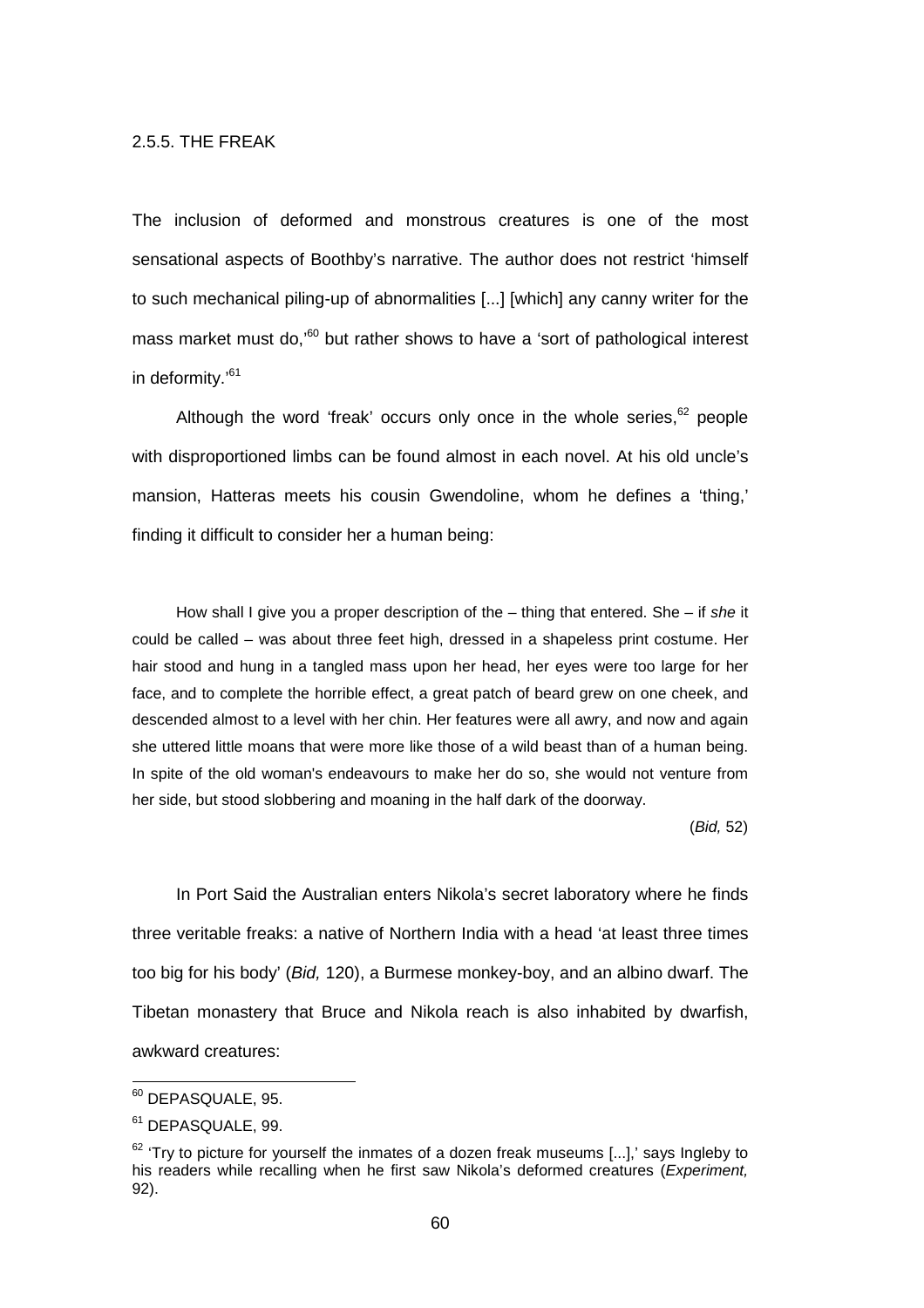Then from among the rocks to our right appeared one of the most extraordinary figures I have ever seen in my life. He was little more than three feet in height, his shoulders were abnormally broad, his legs bowed so that he could only walk on the sides of his feet, while his head was so big as to be out of all proportion to his body. He was attired in Chinese dress, even to the extent of a pigtail and a little round hat. Waddling towards us he said in a shrill falsetto:

'Will your Excellencies be honourably pleased to follow me?'

Thereupon he turned upon his heel and preceded us up the valley for nearly a hundred yards. Then, wheeling round to see that we were close behind him, he marched towards what looked like a hole in the cliff and disappeared within. We followed to find him standing in a large cave, bowing on the sand as if in welcome. On either side in rows were at least a dozen dwarfs, dressed in exactly the same fashion, and every one as small and ugly as himself.

(Nikola, 150)

In The Lust of Hate, the Australian miner and misanthrope Ben Garmand is described by Pennethorne as 'very short, very broad, very red faced' and as having 'enormous ears, and the largest hands and feet I have ever seen on a human being' (Lust, 4) – admittedly, not a lusus naturae. In London the Cornishman meets, under Nikola's instructions, a woman 'short almost to dwarfishness, well-nigh bald' and with one eye missing (Lust, 54). Finally, when Ingleby enters Dr. Nikola's laboratory in Allerdeyne Castle, he describes the doctor's creatures as 'like men, but not men as we know them; some were like monkeys, but of a kind I've never seen before,' and adds 'there were things dull, flabby, faceless things' (Experiment, 92). To these may be added Ah-Win, Nikola's dumb and deaf Chinese servant, who looks like a freak though he is only a man that has undergone horrible mutilation. As Nikola recounts, he was once 'the confidential servant of the Viceroy of Kweichow until he was detected in an amiable plot to assassinate his master with poisoned rice' (Lust, 37). Although he was condemned to die by 'ling-chi,' the death of a thousand cuts, Nikola could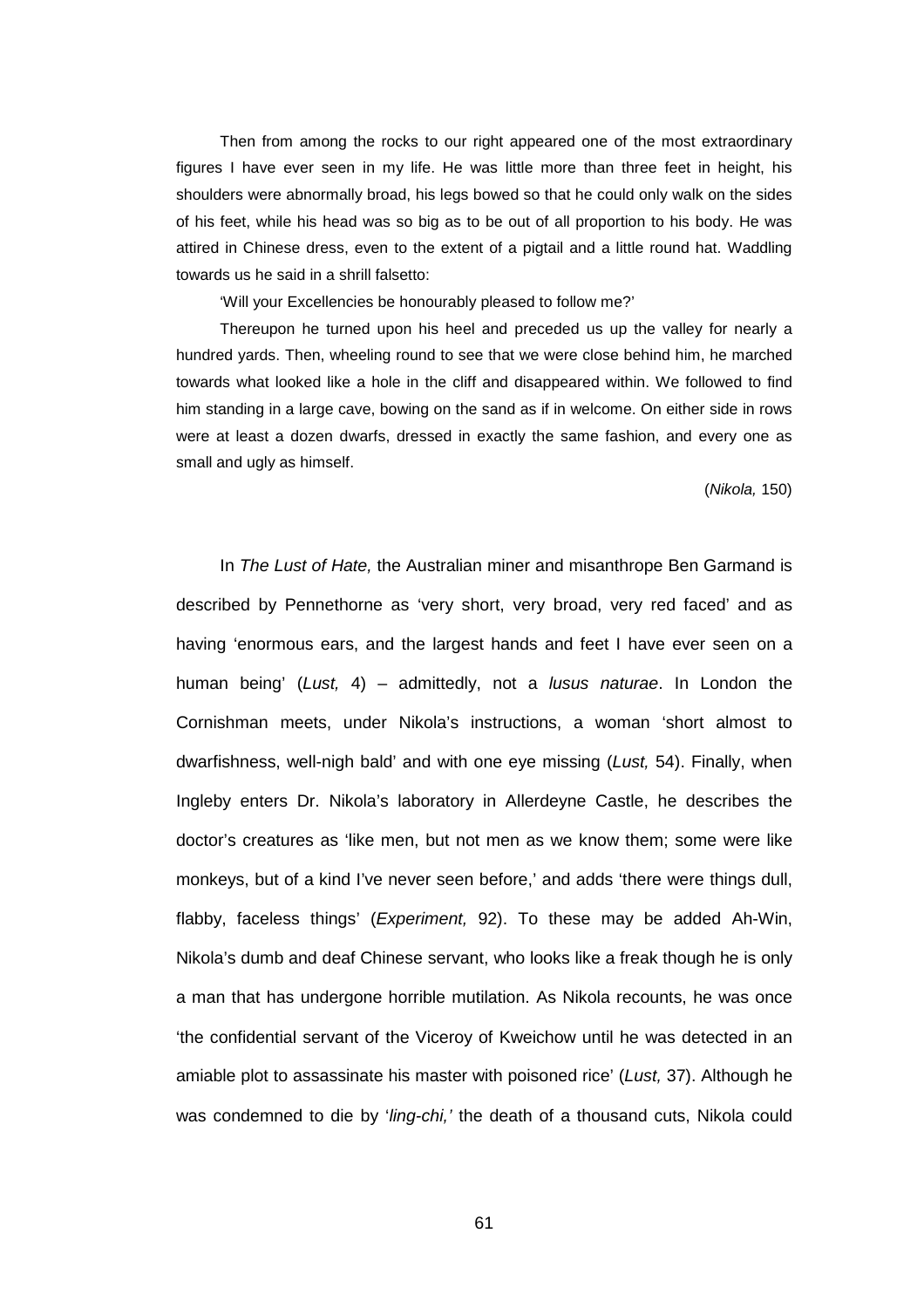exercise his influence and the culprit was released after his half ear was cut, his nose slit, and his tongue torn out.<sup>63</sup>

  $63$  Pennethorne recalls the first time he encountered Ah-Win as follows: 'Next moment the door opened, and in walked the most hideous man I have ever yet beheld in my life. In Australia I had met many queer specimens of the Chinese race, but never one whose countenance approached in repulsiveness that of the man Nikola employed as his servant. In stature he was taller than his master, possibly a couple or three inches above six feet, and broad in proportion. His eyes squinted inwardly, his face was wrinkled and seamed in every direction, his nose had plainly been slit at some time or another, and I noticed that his left ear was missing from his head' (Lust, 36).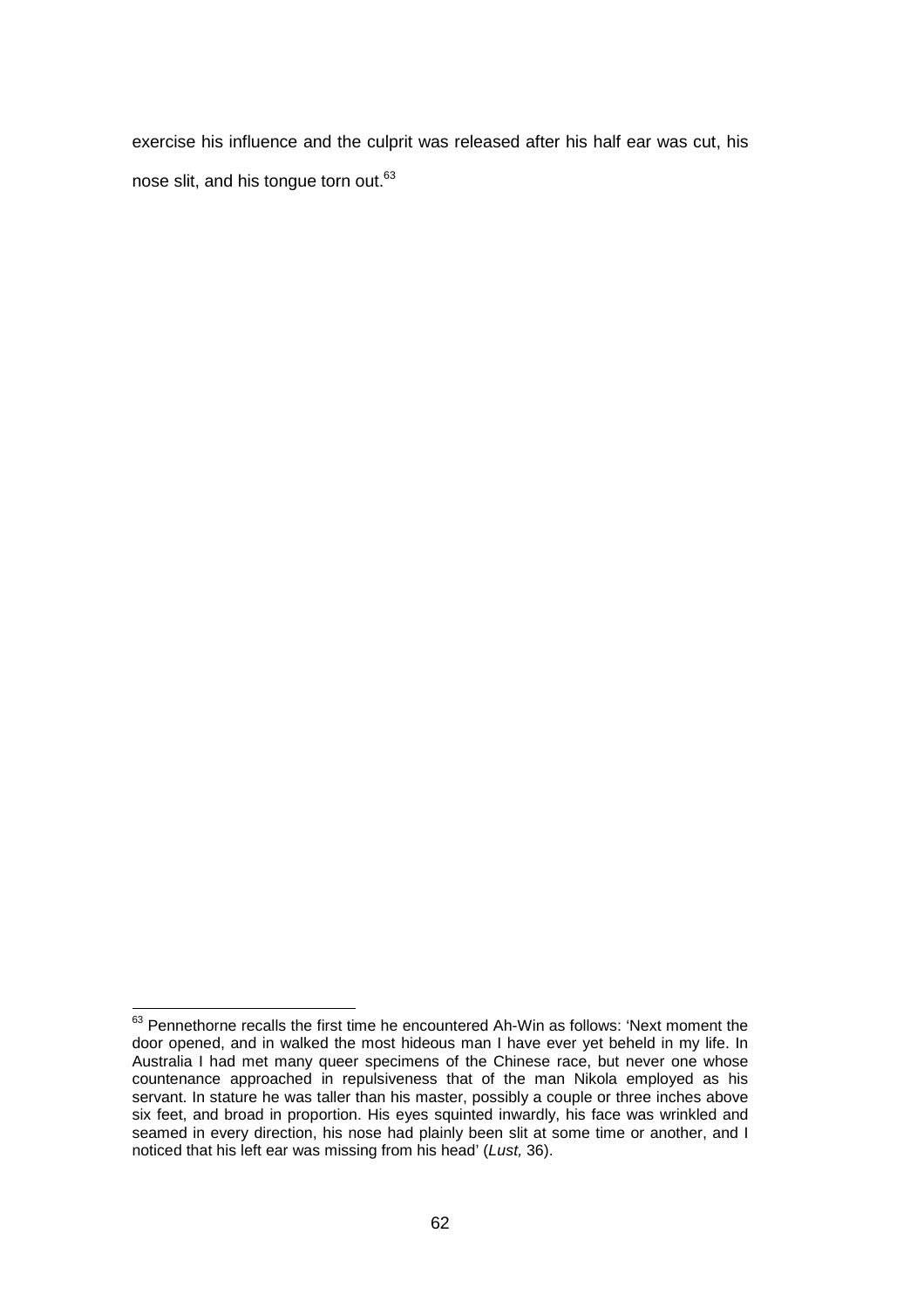### **CHAPTER THREE**

## **MOTIFS, THEMES AND SOCIAL CONCERNS**

### 3.1. THE Dr. NIKOLA SERIES AND ITS TIMES

The Dr. Nikola series gives not only a partial, but, to some extent, misleading representation of the British *fin de siècle*. While this was a period of restlessness which aroused many heated debates on morality, religion, science, and politics, in the world of Dr. Nikola there seems to be no intellectual involvement or social commitment at all. Of course, one should not expect to find overt argument in a popular fiction work, yet in the series even allusions to contemporary issues are rare. The British characters never hint at the retrenchment of the British Empire or the decline of the national economy, nor do they show to be worried about the prospect that their race might irreversibly degenerate – a late Victorian widespread anxiety. If they are quite remote from the figure of the progressive intellectual who criticized the imperial ideology and supported the socialist cause, they are not much nearer to the staunch conservative who strongly advocated imperial aggressiveness and domestic rigour. In fact, these characters may share the ideology of the *fin de siècle* Tory, not his political idealism and dedication. Actually, their only concern seems to find their "haven of peace" (cf. 2.4.4.) where they may lead a comfortable and carefree life. The *fin de siècle* society as Boothby depicts it seemingly consists only of slothful individualists, while in reality it comprised many eager citizens that sincerely wished to contribute to the improvement of their nation. This does not imply that the fin de siècle issues are absent from the Dr. Nikola series, which remains, as the phrase goes, 'a product of its times.' If the goodies have nothing relevant to say, at least Nikola does favour the reader with his point of view, although his (often defiant) remarks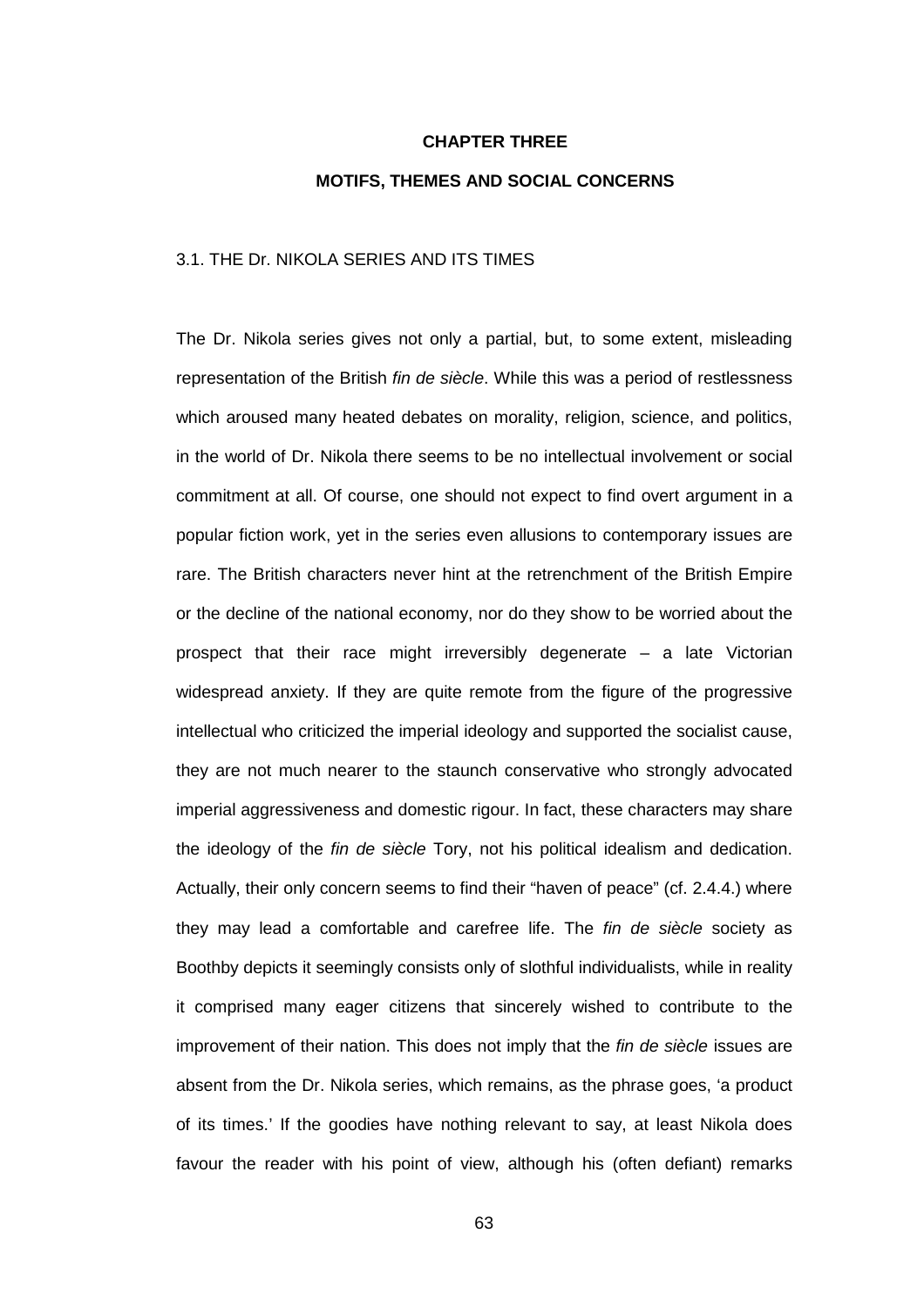rather than being taken up as a challenge by the other characters, are usually dismissed or overlooked. Also, if Boothby hardly ever lets discourse on contemporary issues surface – evidently, in order not to bore his readers and make them feel miserable, as the "rules" of popular fiction demanded – on a deeper level he deftly plays with *fin de siècle* fears and anxieties. Even in escapist fiction such as the Dr. Nikola series provides, the scholar of the fin de siècle can recognize the signs of the times.

### 3.2. BRITAIN UNDER THREAT

Since Dr. Nikola's ultimate aim is to dominate the world, for Boothby's reader a thrilling question runs through the series: will Britain eventually be able to avert the doctor's menace? The answer is a long series of neat negatives, not only because Nikola is an extraordinary enemy, but also because the Boothbian Britain is an inert country that cannot even face its internal problems – such as the insularism of the ruling classes, the degeneration of its population, its urban slums, and the backwardness of its frame of mind. By depicting its inhabitants as virtually blind to whatever goes beyond their interest and the routine of their daily life (cf. 2.5.2), Boothby exasperated the *fin de siècle* anxiety that Britain might not be able, on one side, to cope with the extremely competitive, not to say threatening, international panorama – one may think of the rising economic power of the U.S.A., and of Germany, – and, on the other, to prevent its decline and the loss of its colonies. Boothby opposed too weak a contender (Britain) to a too strong one (Nikola). The doctor embodies the impending modernity that fin de siècle Britain had to cope with, and the characters' powerlessness against him reflects Britain's perceived powerlessness against the world.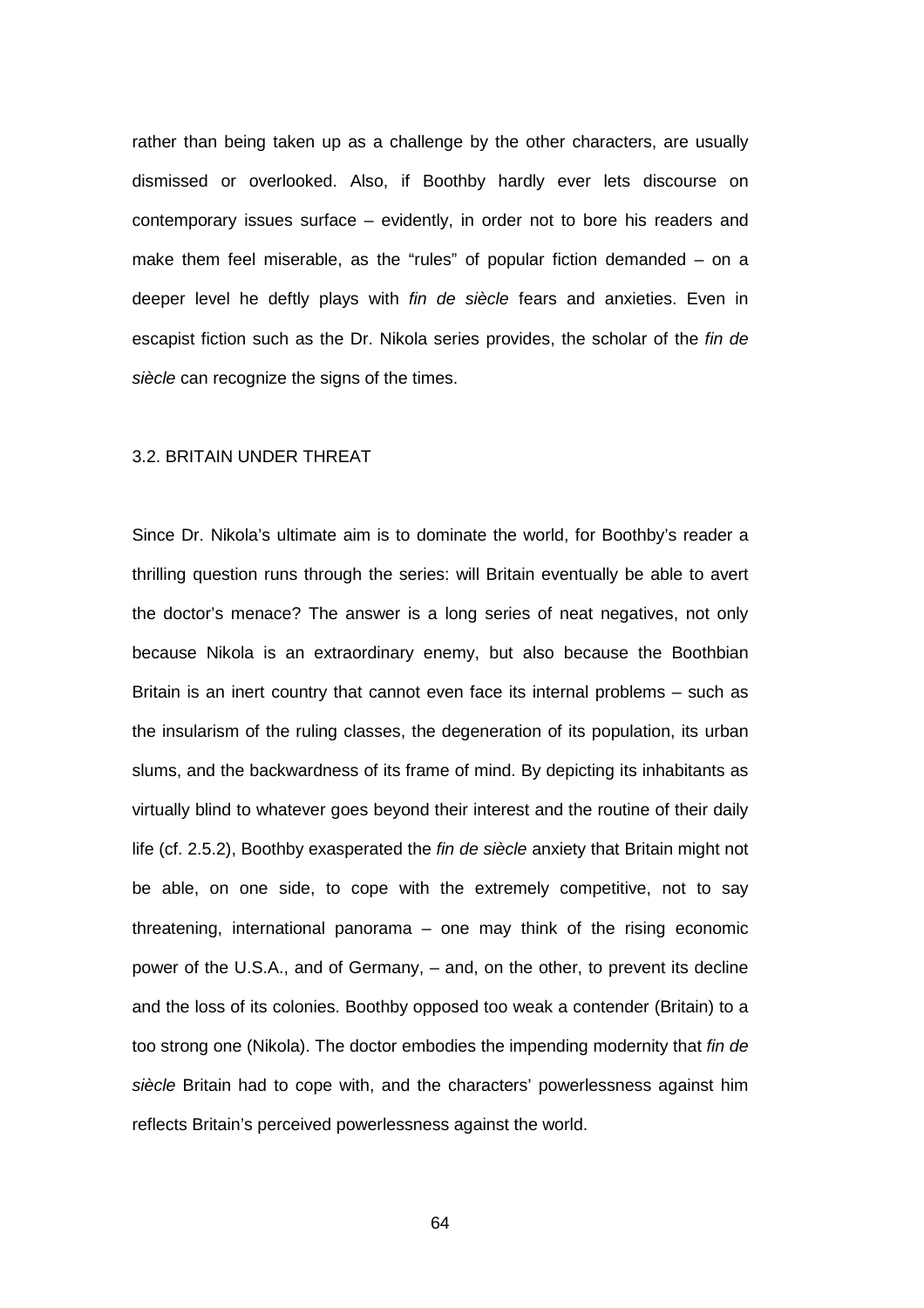# 3.3. FIN DE SIÈCLE ISSUES

'Degeneration' was a key word in the fin de siècle, and particularly in the 1890s. Triggered by Darwin's The Origin of Species (1859) and by the French physician B. A. Morel's 1850s medical theories, the notion was far from new but became extremely popular after the publication of Max Nordau's *Entartung* (1892). Nordau framed into a logical argumentation many common sense beliefs on degeneration, and his work became one of the most widely read books of the 1890s. When it was translated into English and published as *Degeneration* in 1895, the first edition 'went through seven printings.<sup>1</sup> 'Degeneration' soon became a superordinate term accounting for many and different phenomena that seemed to lie behind Britain's economic and cultural decline. As a form of popular wisdom, it naturally entered the realm of popular fiction, and there it became 'an effective means for "othering" large groups of people by marking them as deviant, criminal, psychotic, defective, simple, hysterical, diseased, primitive, regressive, or just dangerous.<sup> $2$ </sup> In other words, the ruling classes tried to do away with the doubts that they entertained about their own sanity and health by transferring them to others, or the "other." The Dr. Nikola series can be taken as an instance, as the characters try obsessively to distance themselves from whatever they consider to be degenerate. Although the word is never used, $3$  degeneration is an ever-present theme, as will be seen in the discussion that follows, where a comparison has been attempted between Dr. Nikola and Britain (that is, Britons) by using recognizable parameters.

 $\overline{\phantom{a}}$ 

<sup>&</sup>lt;sup>1</sup> ARATA. Fictions of Loss, 2.

 $^2$  ARATA, 17.

 $3$  One is free to formulate hypotheses about this peculiar absence: did Boothby consider the word to entail too strong a social connotation that might displease his unconcerned audience?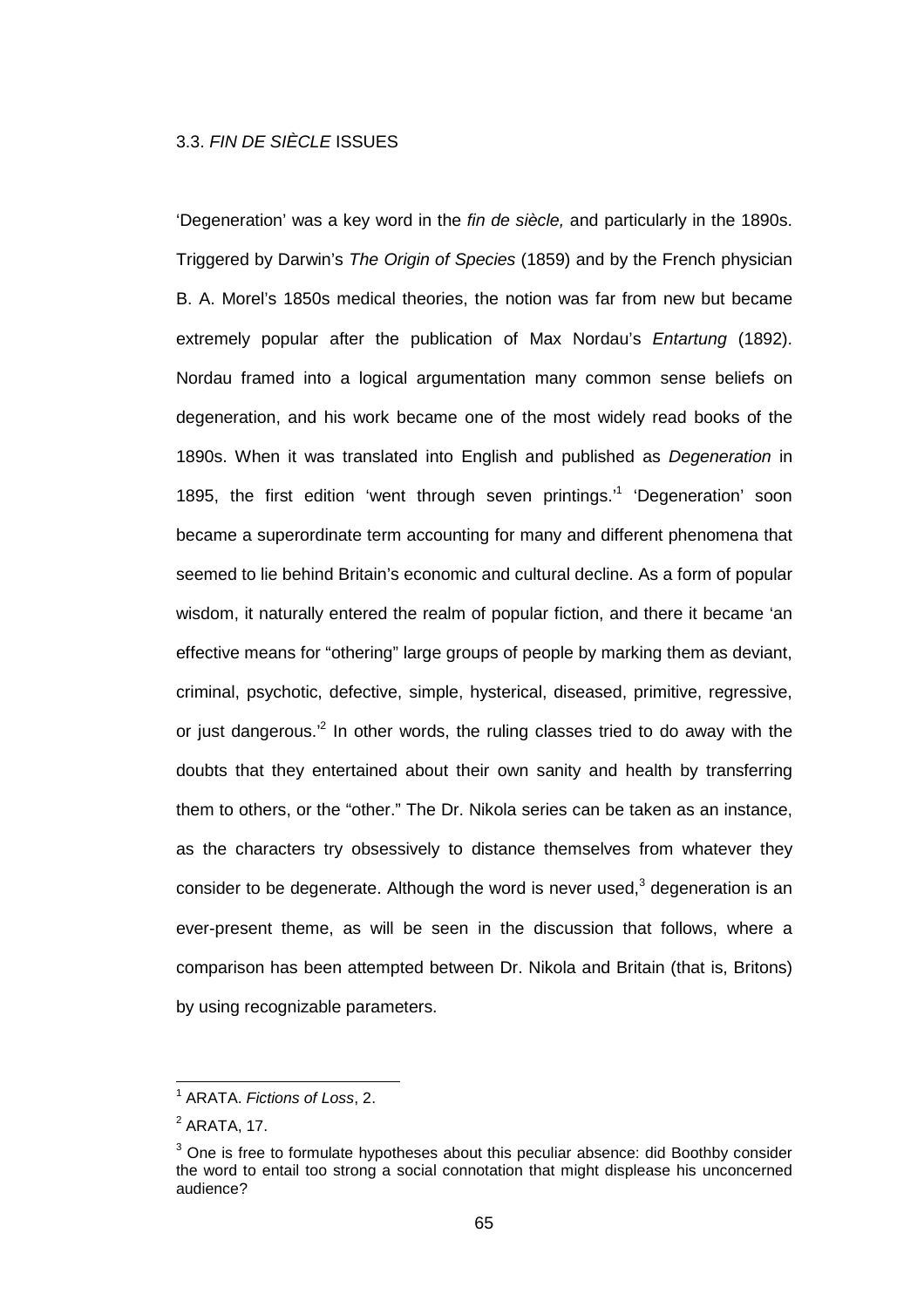### 3.3.1. ATTITUDE AND HEALTH

In a world that, thanks to technological innovation, is becoming more and more globalised, and thus "smaller," to lead a secluded life in one's little world is the perfect recipe for falling prey to more enterprising men. This is what Boothby seems to suggest when, in A Bid for Fortune, he introduces some British characters that are "affected" by insularity. As he travels to the New Forest, Hampshire, Hatteras is told by the driver that he has never been 'as far as Southampton, a matter of only a few miles by road and ten minutes by rail' (Bid, 42). According to the Australian, the 'yokel Englishmen' never leave their birthplace because they lack curiosity for the rest of the world:

And that self-same sticking at home is one of the things about England and yokel Englishmen that for the life of me I cannot understand. It seems to me – of course, I don't put it forward that I'm right – that a man might just as well be dead as only know God's world for twenty miles around him. It argues a poverty of interest in the rest of creation – a sort of mud-turtle existence, that's neither encouraging nor particularly ornamental.

(Bid, 42)

Even worse, as Hatteras soon finds out, the noble Englishmen abstain from travelling for fear to be corrupted by the world outside. The Duke of Glenbarth, father of the Marquis of Beckenham, has a 'plan for making a nobleman' (Bid, 65) which provides that his son should meet as few strangers as possible. The duke is – so to speak – well-intentioned, but his desire that Beckenham should have 'all the best traditions of his race kept continually before his eyes' (Bid, 64) while being denied any cultural exchange, betrays 'an extraordinarily strong and complacent sense of national superiority,' which Richard Faber observes to have been peculiar to the Briton since the defeat of Napoleon 'until well into the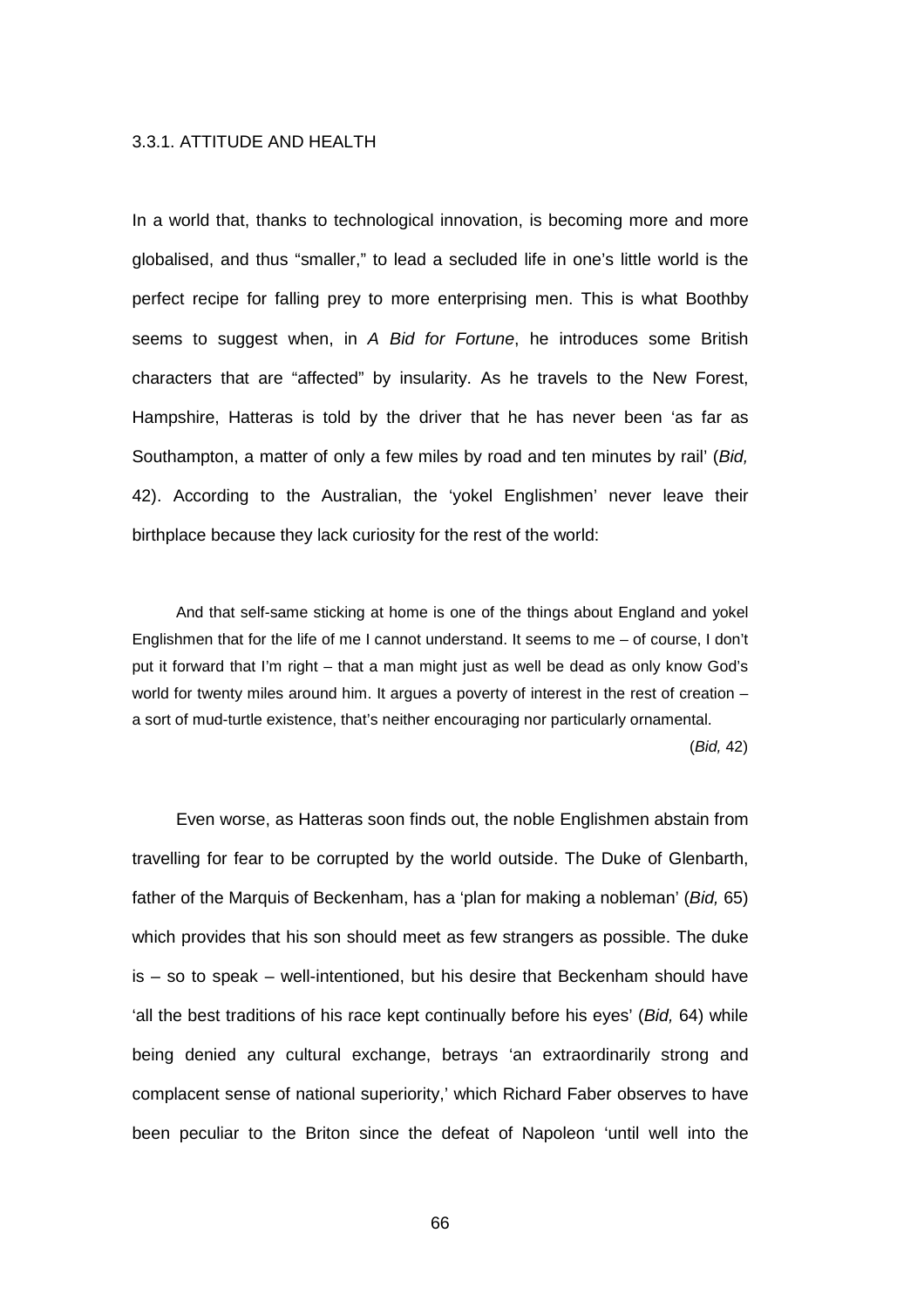twentieth century.<sup>4</sup> When Hatteras suggests the duke should let his son travel  $$ a culturally debased echo of the Grand Tour – 'before he settles down' (Bid, 65), he seems to be aware that the nobleman's overprotective attitude is pernicious for the marquis, as it removes from the latter's life the need to strive for selfdevelopment – a more modern version of the Renaissance self fashioning  $$ which may ultimately cause him to degenerate. In late Victorian Britain the degeneracy of the upper classes, which the increasingly popular Aesthetic movement was largely held responsible for, became a major concern. With their mock of Victorian industry and cultivation of indolence, the aesthetes led an idle and inane life which, it was thought, had perverted their taste and morality. In his Degeneration: A Chapter in Darwinism (1880), the British zoologist Edwin Ray Lankester, fearing that the British race might be 'drifting, tending to the condition of intellectual Barnacles or Ascidians,<sup>5</sup> explained that in nature as elaboration (development) is triggered by necessity, so degeneration (regression) is the inevitable consequence of satiety:

Any new set of conditions occurring to an animal which render its food and safety very easily attained, seem to lead as a rule to Degeneration; just as an active healthy man sometimes degenerates when he suddenly becomes possessed of a fortune; or as Rome degenerated when possessed of the riches of the ancient world. The habit of parasitism clearly acts upon animal organisation in this way. Let the parasitic life once be secured, and away go legs, jaws, eyes, and ears; the active, highly-gifted crab, insect or annelid may become a mere sac, absorbing nourishment and laying eggs.<sup>6</sup>

Lankester extended his biological theory to the social context, and warned Europe to 'fear lest the prejudices, preoccupations, and dogmatism of modern

 $\overline{\phantom{a}}$ 

<sup>&</sup>lt;sup>4</sup> Richard FABER. The Vision and the Need: Late Victorian Imperialist Aims. London: Faber & Faber 1966, 63.

<sup>&</sup>lt;sup>5</sup> Edwin Ray LANKESTER. Degeneration: A Chapter in Darwinism. London: Macmillan & Co. 1880, 60.

 $^6$  LANKESTER, 33.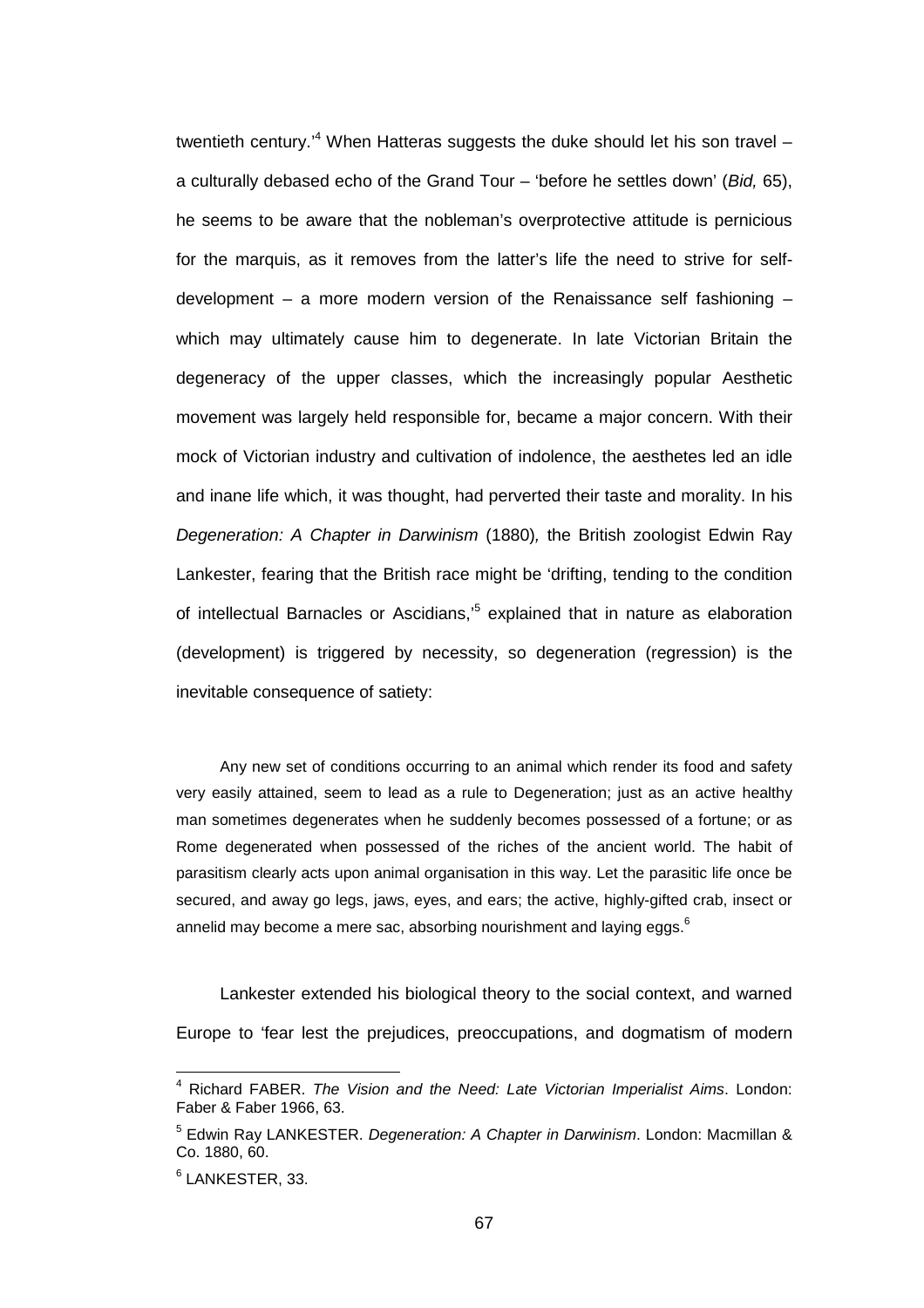civilisation should in any way lead to atrophy and loss of the valuable mental qualities inherited by our young forms from primaeval [sic] man.<sup>7</sup> As a member of the British establishment, Beckenham becomes a potential threat to Britain's future, for he shows signs of incipient degeneration. No sooner does he venture offshore that he risks drowning – he is rescued by Hatteras (cf. Appendix  $A - A$ Bid for Fortune), – which becomes a telling metaphor of his inability to survive outside the narrow boundaries his father has imposed to him. As the power of the British Empire reached its peak, Britain had to face the alarming phenomenon – in actual fact, more perceived than real – of the intellectual and physical decay of its inhabitants. It was a standing opinion that Britons were no longer the strong enterprising men that had built the largest empire in history. Indeed, at the turn of the century fantasies of racial decline and degeneration were intensified by 'the difficulty in raising sufficiently healthy recruits amongst the population of London for the Boer War of 1899-1902.<sup>8</sup> Thus, when the duke eventually consents to Hatteras's request, the Australian may be credited with having providentially saved Beckenham's life twice – once from the sea, once from prospective degeneration – and, at least on a synecdochic level, the future of Britain. In fact, Hatteras's "therapy" works, and when the marquis is put on his mettle, he proves himself to be an even more enterprising and brave man than Hatteras. Imprisoned in Nikola's building in Port Said, the couple of men resolve to batter down the door, fight their gaolers and escape; Hatteras at first fears that his inexperienced friend might not be up to the task, but the marquis reassures him:

 7 LANKESTER, 61.

<sup>&</sup>lt;sup>8</sup> Sally LEDGER and Roger LUCKHURST, Eds. The Fin de Siècle. A Reader in Cultural History c.1880-1900. Oxford and New York: Oxford UP 2000, xvi.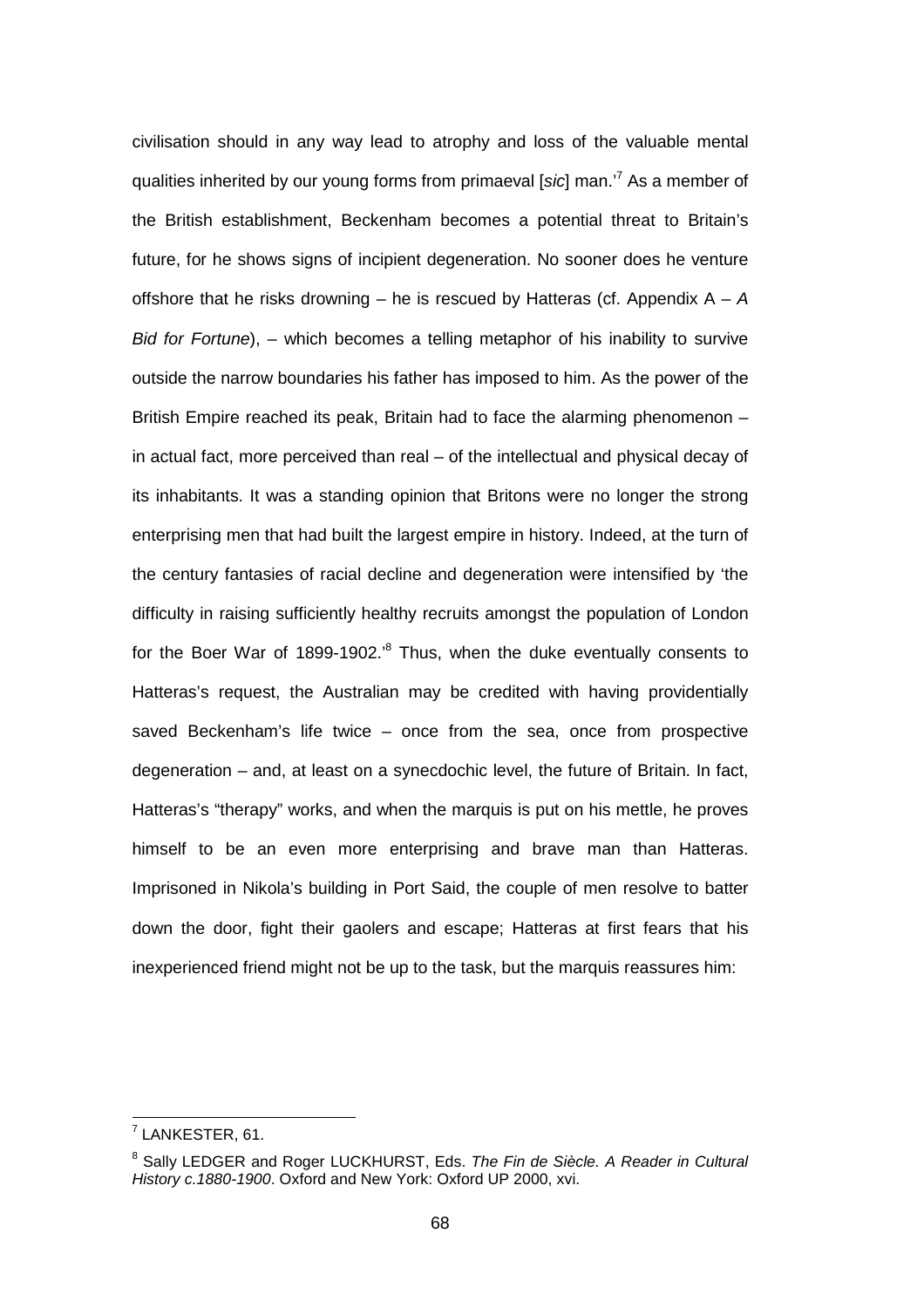'I've a good mind to try it,' I said; 'but in that case, remember, it will probably mean a hand-to-hand fight on the other side, and, unarmed, and weak as we are, we shall be pretty sure to get the worst of it.'

'Never mind that,' my intrepid companion replied, with a confidence in his voice that I was very far from feeling. 'In for a penny, in for a pound; even if we're killed it couldn't be worse than being buried alive in here.'

(Bid, 116-117)

On hearing that, Hatteras must have felt relieved. He had recently been to see his old uncle and cousin in England, and had a living proof of what the British society might become if the degenerative process were not quickly reversed. The old man lives in the English countryside, in a stately mansion surrounded by a wonderful park, which at first seems just a suitable residence for a noble member of the glorious British race.<sup>9</sup> Hatteras, however, is soon disappointed to find that the splendour of the place is spoiled by the neglect in which it is kept, and that its inhabitants are in keeping with the general air of misery and gloom.<sup>10</sup> He soon

 $\overline{a}$ 

 $9$  'There was to my mind something indescribably peaceful and even sad about that view, a mute sympathy with the Past that I could hardly account for, seeing that I was Colonial born and bred. For the first time since my arrival in England the real beauty of the place came home upon me. I felt as if I could have looked for ever on the quiet and peaceful spot. [...]

Leaving the shelter of the trees, I opened on to as beautiful a park as the mind of man could imagine. A herd of deer were grazing quietly just before me, a woodman was eating his dinner in the shadow of an oak; but it was not upon deer or woodman that I looked, but at the house that stared at me across the undulating sea of grass.

It was a noble building, of grey stone, in shape almost square, with many curious buttresses and angles. The drive ran up to it with a grand sweep, and upon the green that fronted it some big trees reared their stately heads. In my time I'd heard a lot of talk about the stately homes of England, but this was the first time I had ever set eyes on one. And to think that this was my father's birthplace, the house where my ancestors had lived for centuries! I could only stand and stare at it in sheer amazement' (Bid, 43-45).

 $10$  'My mind once made up, however, off I went, crossed the park, and made towards the front door. On nearer approach, I discovered that everything showed the same neglect I had noticed at the lodge. The drive was overgrown with weeds; no carriage seemed to have passed along it for ages. Shutters enclosed many of the windows, and where they did not, not one but several panes were broken. [...]

An old man [i.e. the butler], whose years could hardly have totalled less than seventy years, stood before me, dressed in a suit of solemn black, almost green with age. [...] A nobler hall no one could wish to possess, but brooding over it was the same air of poverty and neglect I had noticed all about the place. [...]

He [i.e. the uncle], like his servant, was dressed entirely in black, with the exception of a white tie, which gave his figure a semi-clerical appearance. His face was long and somewhat pinched, his chin and upper lip were shaven, and his snow-white,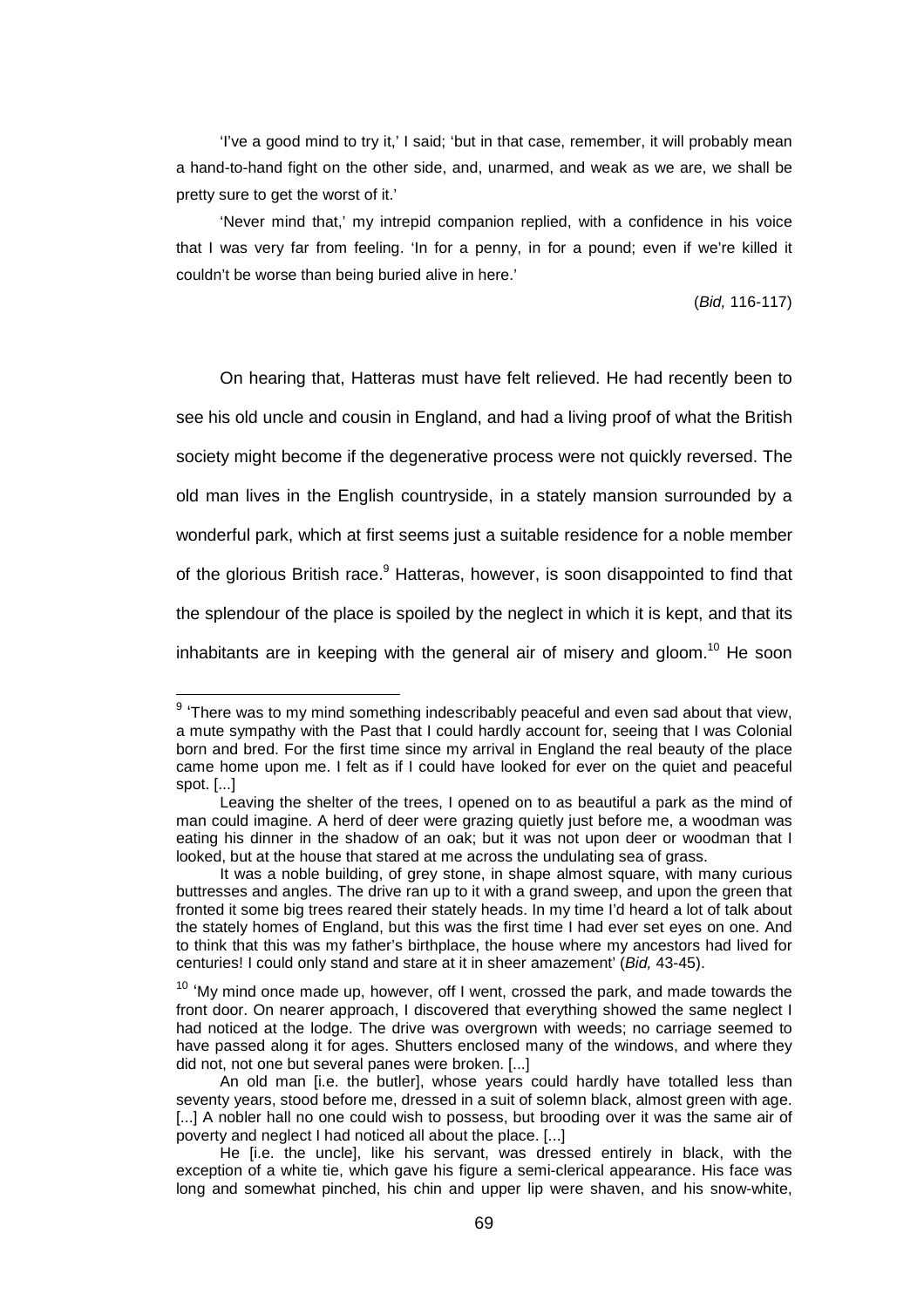discovers that his relative is only a miserly and covetous old man, who shows him some civility only on learning that he is well-off. The Australian's disappointment turns to horror when his cousin, the freakish Gwendoline is introduced (cf. 2.5.5.). The girl seems to offer a living proof of the late Victorian theory that moral deformity could be genetically transmitted and turn into physical monstrosity, which, it was thought, could finally bring the British race to extinction.<sup>11</sup> What most horrifies Hatteras is that Gwendoline is recognized by her father as his worthy descendant. The old man introduces her as his 'beautiful daughter' and claims that she is 'fit to be a prince's bride' with, in Hatteras's words, 'inhuman merriment' (Bid, 52). One might suspect that the uncle is only feigning love in order to persuade his nephew to give him the £1,000 which he purportedly wants to use 'to keep her out of the grave' (Bid, 53). However, the old man seems to love his daughter in earnest, as when she is accidentally drowned in a pond, he presently dies of a broken heart on learning the news (cf. Bid, 206). Boothby conveniently uses this tragedy to ward off the dangerous prospect that Britain might one day be inhabited only by freaks, and the British race ultimately die out. At the end of A Bid for Fortune, Hatteras inherits both wealth and title (a baronetcy) from his uncle; the Australian settles in his uncle's mansion for good and becomes the only perpetuator of his noble lineage. At the root of this narrative ploy lies an historical scepticism: many Britons in the 1890s doubted whether Britain might be able to cure itself successfully from degeneracy. The

close-cropped whiskers ran in two straight lines from his jaw up to the level with his piercing, hawk-like eyes. In a low, monotonous voice he bade me welcome, and pointed to a chair, himself remaining standing' (Bid, 46).

 $11$  As Hurley summarizes it, according to the degeneration theory, 'heredity was not the vehicle of progress: it was an invisible source of contamination, with the infection jumping across bodies, across generations, and manifesting itself in visible physical deformity. While the evolution from animal to human, from savage to modern, had taken place gradually, over and unthinkable span of time, degeneration was rapid and fatal. A family line could suffer extinction in four generations, hardly more than a human lifetime; and a culture, too, could sicken and die almost as quickly.' Kelly HURLEY. The Gothic Body. Sexuality, Materialism, and Degeneration at the Fin De Siècle. Cambridge: Cambridge UP 1996, 66.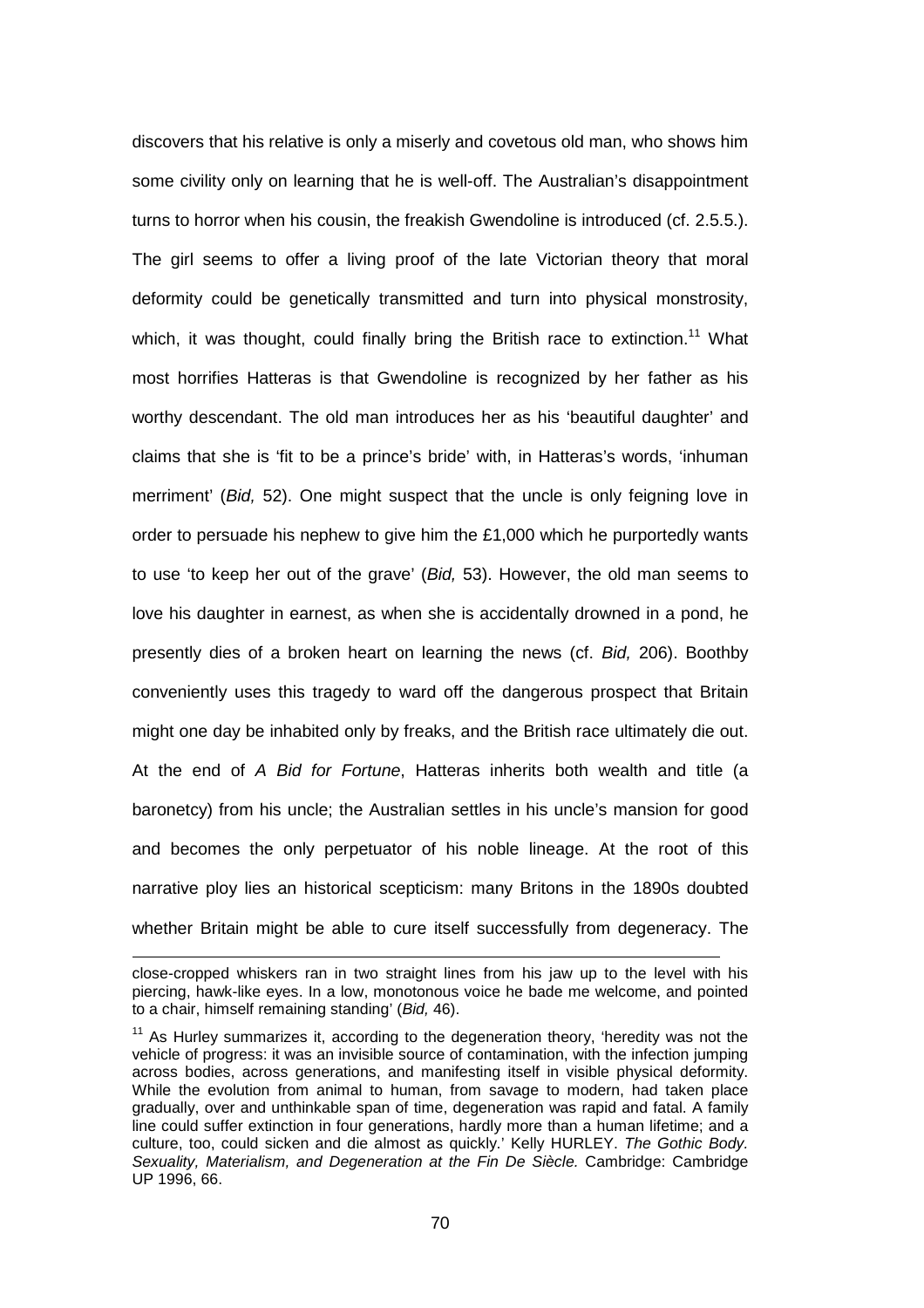perverted and enfeebled British race, it was maintained, could be reinvigorated only through an injection of manliness that had to come from the outside. Continually exposed, from his early days, to a harsher climate and a wilder life, the colonial-born citizen of the Empire could grow up into a man who '[combined] the intellectual maturity of the Westerner with a physical and emotional vigor no longer found in the ageing West.<sup>12</sup> Boothby brings forward his motherland as a possible solution to Britain's constitutional problems, as Kipling, with his literary Anglo-Indian type, was doing with his. In order to survive Britain had to renew both its body politic and the physical body of its citizen. It could fulfil one task by means of incorporating the "man of the frontier" – or the 'Coming Man,' as Robert Dixon has it<sup>13</sup> – into its system; and the other, by sending its men to its colonies, where they would be reinvigorated. In A Bid for Fortune Hatteras satisfies just this double need. By replacing his degenerate uncle, he reverses 'the decline in his own family line;' by taking Beckenham with him in his adventurous journey to Australia, he makes the young man a sturdy Briton and thus makes Englishmen ""fit" to sustain their heritage of Englishness.<sup>14</sup>

However, A Bid for Fortune remains the only novel of the series starring a healthy male protagonist. The "heroes" of the rest of the novels – all of them British – show signs of the degeneration that affects their country and, although at first they appear to be no less sturdy than Hatteras (cf. 2.5.2.), during their adventures they are taken ill, usually more than once, and even faint<sup>15</sup>  $-$ 

<sup>12</sup> ARATA, 159.

<sup>&</sup>lt;sup>13</sup> Robert DIXON. Writing the Colonial Adventure: Race, Gender and Nation in Anglo Australian Popular Fiction, 1875-1914. Cambridge: Cambridge UP 1995, 165.

 $14$  Ibid.

 $15$  Bruce faints and is presently taken ill in Pekin (Nikola, 78-79). He faints also after witnessing preternatural events in the Tibetan monastery (Nikola, 166), and gets a 'burning fever' after falling in a river (Nikola, 194). Pennethorne is taken ill twice in Australia; he is once nursed by Ben Garmand (Lust, 4), once by a certain Mr. Gibbs and his wife (Lust, 15). He also faints just after the battle against the Matabele (Lust, 171). As the experiment on Don Miguel approaches its end, Ingleby is caught 'in a high state of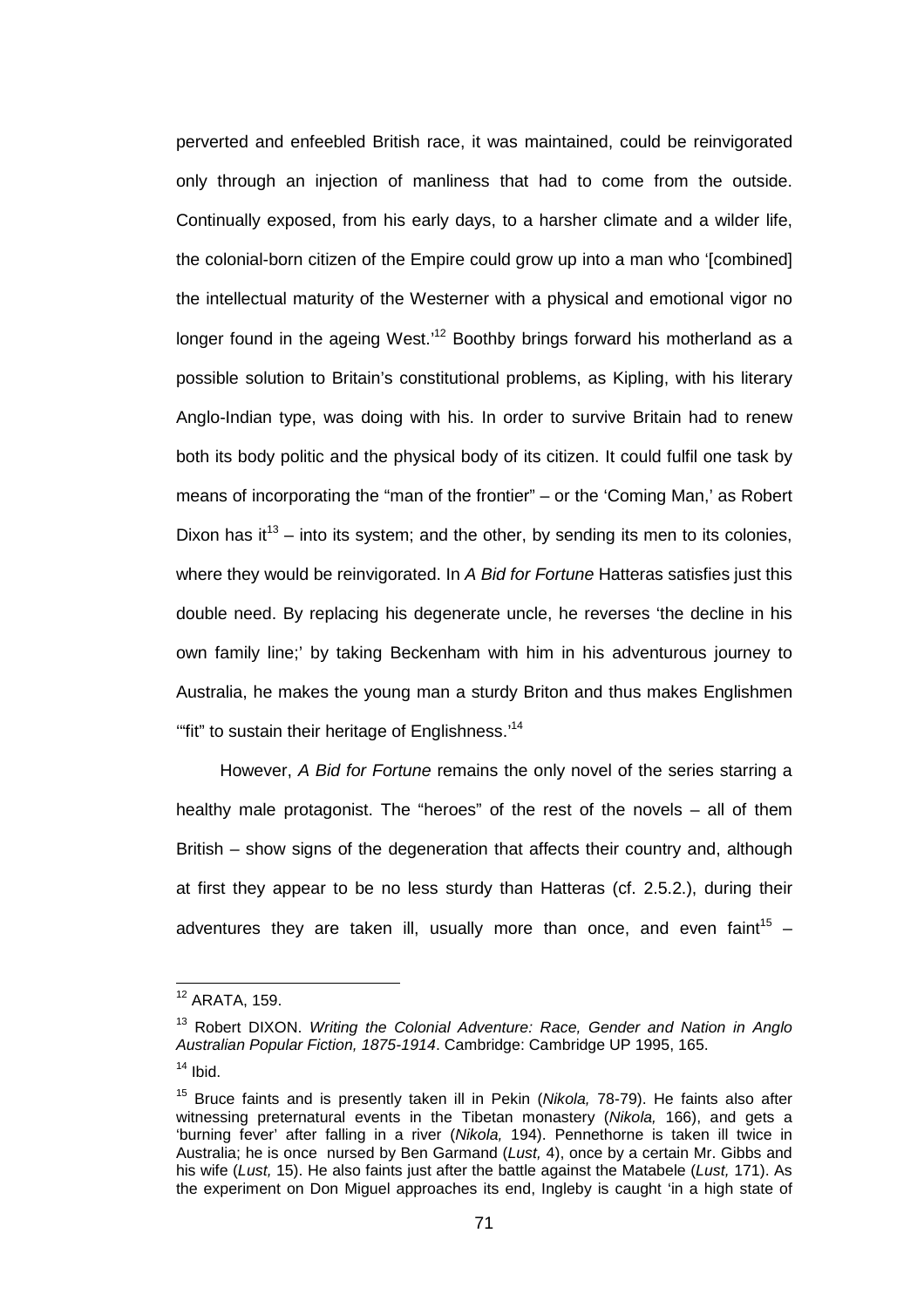traditionally a prerogative of the weaker sex. Bruce is taken ill in China, apparently due to a wild climate to which, in spite of his many adventures in the East, he seems not to have got accustomed yet.<sup>16</sup> This contradicts the theory in A Bid for Fortune that Britons can be reinvigorated by exposure to wild climates, but it is a contradiction that was part and parcel of the debate over degeneration. As Arata points out, 'by century's close Darwin's work was being invoked to support the claim that a change of locale might reinvigorate a species or race, just as it had earlier been used, under the pressure of different cultural needs, to back the opposite conclusion.'<sup>17</sup> The adventure of Bruce and Nikola in the Far East also arouses fears of reverse colonization, in a period when the so-called "Yellow Peril" scare was beginning to spread. The massive immigration of Chinese and Japanese workers to Europe and the U.S.A. which began in the last quarter of the century, it was thought, could disturb the balance of power among the Western countries and pave the way to colonization in reverse. Although Bruce's remarks on China are never flattering, it is significant that he openly vents his racist feelings only *after* having been taken ill in Tientsin. As he walks the crowded streets of the city in Gladys's company, he observes:

Beggars in all degrees of loathsomeness, carrying the scars of almost every known ailment upon their bodies, and in nine cases out of ten not only able but desirous of presenting us with a replica of the disease, swarmed round us, and pushed and jostled us as we walked. Add to this the fact that at least once in every few yards we were assailed with scornful cries and expressions that would bring a blush to the cheek of the most blasphemous coalheaver [sic] in existence, accompanied by gestures which made my

 $\overline{a}$ 

fever' (*Experiment*, 131), and just before the end of the story, he loses consciousness: 'I suppose I must have fainted, for when I returned to my senses once more, I found myself seated on the top of the stairs, and Consuelo's arms about me' (*Experiment,* 156).

 $16$  One of Nikola's partners, Mr. Edgehill, observes, as he looks at Bruce: 'Eyes bright, hands shaky – the old thing, I suppose?.' Then on knowing that the man has been ill, he concludes: 'Too much Pekin air. [...] This beastly country would make an Egyptian mummy turn up his toes' (Nikola, 94).

<sup>17</sup> ARATA, 158.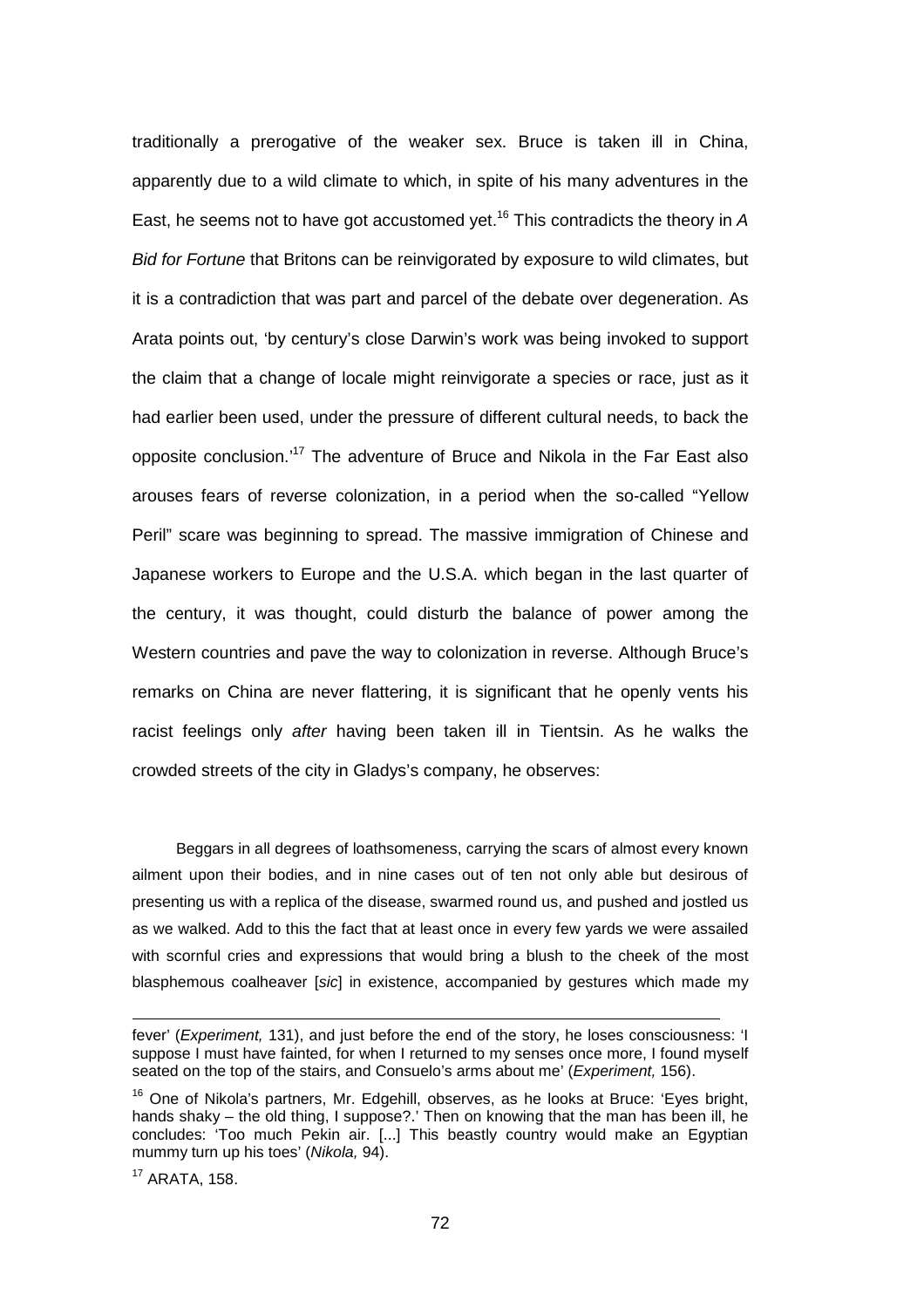hands itch to be upon the faces of those who practised them. Mix up with all this the sights and smells of the foulest Eastern city you can imagine, add to it the knowledge that you are despised and hated by the most despicable race under the sun, fill up whatever room is left with the dust that lies on a calm day six inches deep upon the streets, and in a storm – and storms occur on an average at least three times a week – covers one from head to foot with a coating of the vilest impurity, you will have derived but the smallest impression of what it means to take a walk in the streets of Pekin. To the Englishman who has never travelled in China this denunciation may appear a little extravagant. My regret, however, is that personally I do not consider it strong enough.

(Nikola, 86)

That the British race was particularly inclined to 'pride of colour and prejudice of race,<sup>18</sup> as the historian William Winwood Reade observed, hardly accounts for Bruce's overreaction. What Boothby here depicts is the late Victorian paranoia that Britons might be unfit for colonial enterprise. Bruce is defeated and rendered harmless by the land that, on a symbolic level, he has come to subdue – by stealing its most precious secrets, a form of exploitation that potentially paves the way for conquest and colonization.

Ironically enough, it is the 'slimly-built' Nikola, not the "strong" male protagonists, who would make a perfect colonizer. In spite of his 'sallow face,' the doctor never gets ill, and nobody can stand his pace. At least in the first two novels, Boothby constructs much of the villain's power on his skill to anticipate his victims wherever they are (cf. 2.2.). If Nikola is one of the most feared men in the world, as Boothby is never tired of emphasizing, one of the main reasons is that one can never be too confident that the doctor is not in one's whereabouts. It might be enough to adduce Hatteras's shock, in Farewell, Nikola, when he suddenly sees the doctor approach him while he is sitting in Saint Mark's Square,

 $\overline{\phantom{a}}$ 

 $18$  Quoted in FABER, 67.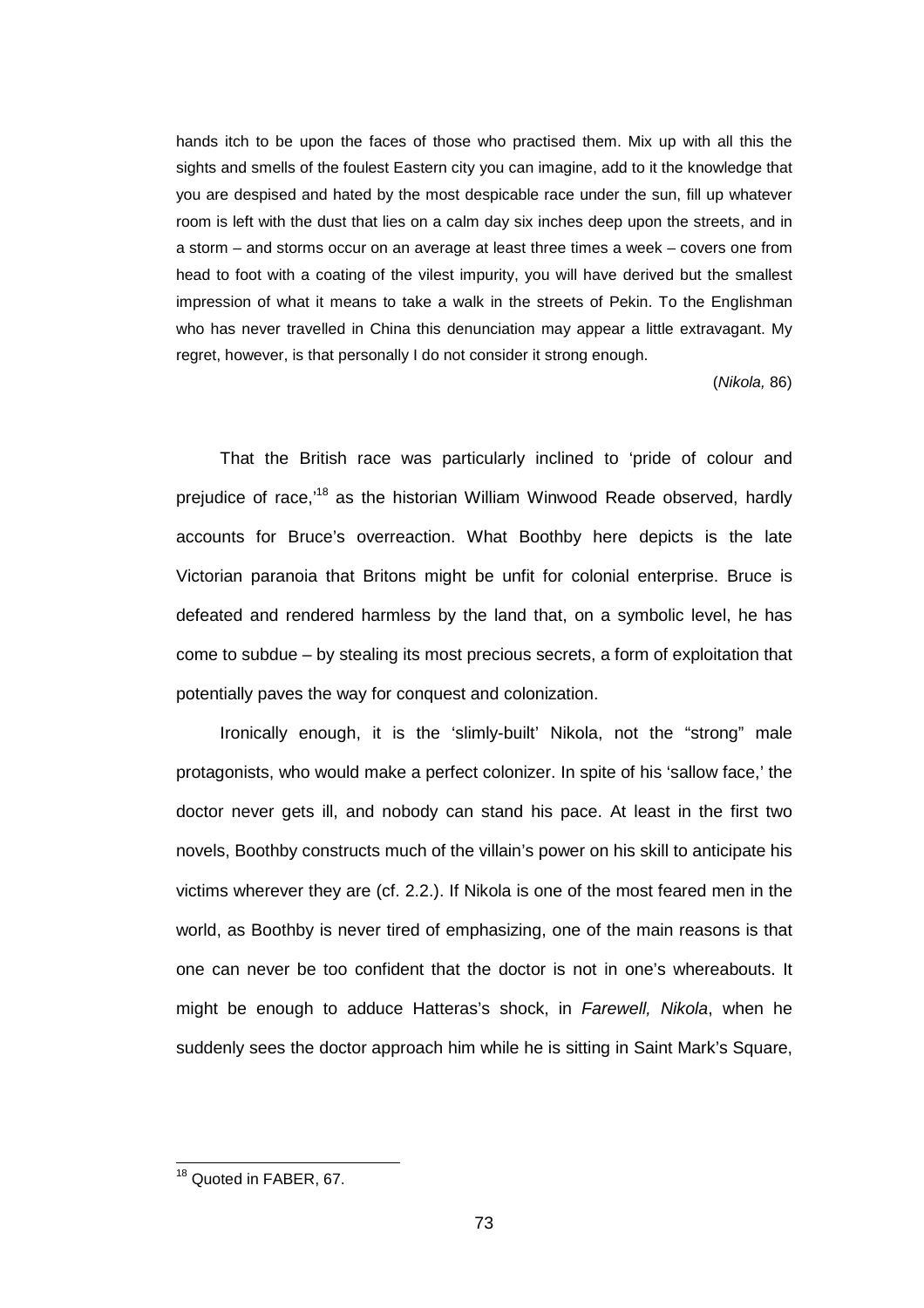five years after their last encounter.<sup>19</sup> Unlike the English ruling classes, Nikola is aware that power comes from knowledge – hardly a nineteenth century doctrine – and seems to have absorbed something from every culture in the whole world. The impressive collection of international weapons that Hatteras finds in Nikola's laboratory in Port Said<sup>20</sup> may be taken as an eloquent sign of the doctor's enormous cultural curiosity. Also, there is evidence that the doctor can speak at least three languages and easily pass off as an English gentleman or a Chinese (cf. Appendix B), but the characters speak so convincingly (and often) of him as an almost omnipotent man, that the reader is led to believe that he may metamorphose into anyone and anything at will. Nikola's identity, in fact, is so fluid that, before discovering, in Farewell, Nikola, that the doctor is of Italian origins, the reader may be misled into thinking that he is English or even East European (cf. 2.5.1. and Foreword).

# 3.3.2. FRAME OF MIND

Besides being cosmopolitan, Nikola's knowledge is all-embracing, for the doctor does not snub unorthodox sciences such as occultism. However, in spite of his apparently preternatural powers (cf. Appendix B), Nikola is not a wizard; rather, as he points out, someone that has happily married the Western rationalism to the Eastern esotericism: 'All the knowledge that modern science has accumulated I have acquired. The magic of the East I have explored and tested to the uttermost' (Experiment, 29). He is the only character of the series that is aware of the importance of canonical knowledge, while recognizing its limits and

 $19$  At first the Australian cannot believe his eyes: 'I looked at him, looked away, and then looked again. No! there was no room for doubt; the likeness was unmistakable. I should have known him anywhere. He was Doctor Nikola' (Farewell, 4).

 $20$  Cf. quotation on page 23.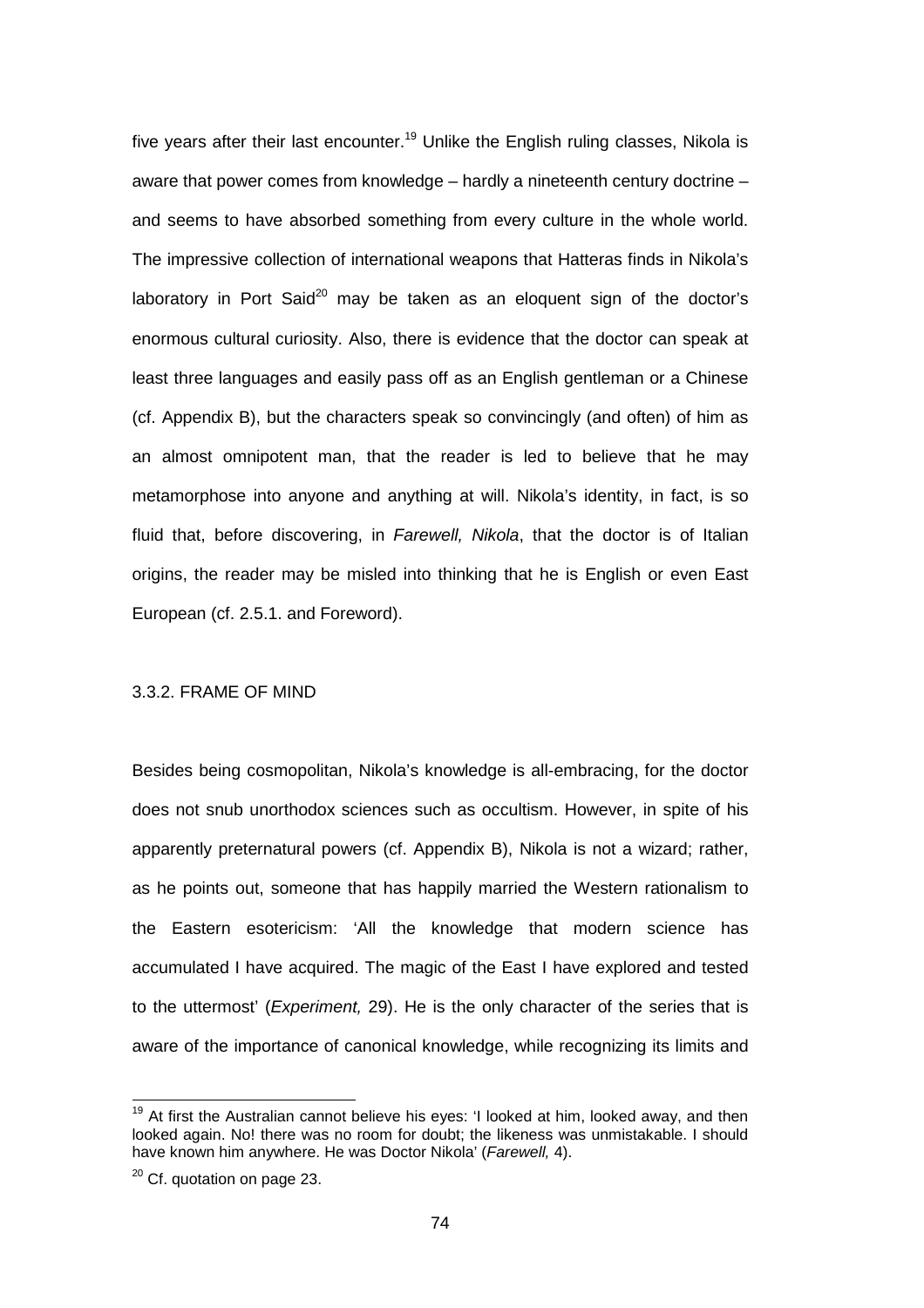trying to go beyond them. Except for him, the society depicted by Boothby clings to the old Victorian rationalistic system. In Farewell, Nikola, Hatteras and Phyllis discuss about Gertrude's mysterious illness which, no less mysteriously, showed itself in conjunction with Nikola's appearance – a case that closely resembles that of Lucy Westenra in *Dracula*, which might have inspired Boothby.<sup>21</sup> When the woman mildly suggests that it may not be a coincidence, the Australian, in spite of the uncanny events that he witnessed during his previous misadventure with Dr. Nikola, shows himself sceptical and even derisive:

'God help her,' I said to myself. And then I continued aloud to my wife, 'Doubtless Nikola's extraordinary personality has affected her in some measure, as it does other people, but you are surely not going to jump to the conclusion that because she has spoken to him he is necessarily responsible for her illness? That would be the wildest flight of fancy.'

'And yet, do you know,' she continued, 'I have made a curious discovery.'

'What is that?' I asked, not without some asperity, for, having so much on my mind, I was not in the humour for fresh discoveries.

She paused for a moment before she replied. Doubtless she expected that I would receive it with scepticism, if not with laughter; and Phyllis, ever since I have known her, has a distinct fear of ridicule.

'You may laugh at me if you please,' she said, 'yet the coincidence is too extraordinary to be left unnoticed. Do you happen to be aware, Dick, that Doctor Nikola called at this hotel at exactly eleven o'clock?'

I almost betrayed myself in my surprise. This was the last question I expected her to put to me.

'Yes,' I answered, with an endeavour to appear calm, 'I do happen to be aware of that fact. He merely paid a visit of courtesy to the Don, prior to the other's accepting his hospitality. I see nothing remarkable in that. I did the same myself, if you remember.'

 $\overline{\phantom{a}}$ 

<sup>&</sup>lt;sup>21</sup> The aristocratic Lucy Westenra is Dracula's first English victim. While spending her holidays in Whitby, she is bitten by the Count several times during her sleep and during a trance induced by the villain. Although she is visibly weak and feels ill, no one can account for her malady until Van Helsing, come from the Netherlands to examine her, discovers that a vampire is behind it. Nothing in Farewell, Nikola suggests that Nikola might have secretly had "vampiric," that is parasitic, relations of any conceivable kind with Gertrude. If the doctor's presence (uncannily) affects the woman's life, it seems to be malgré lui.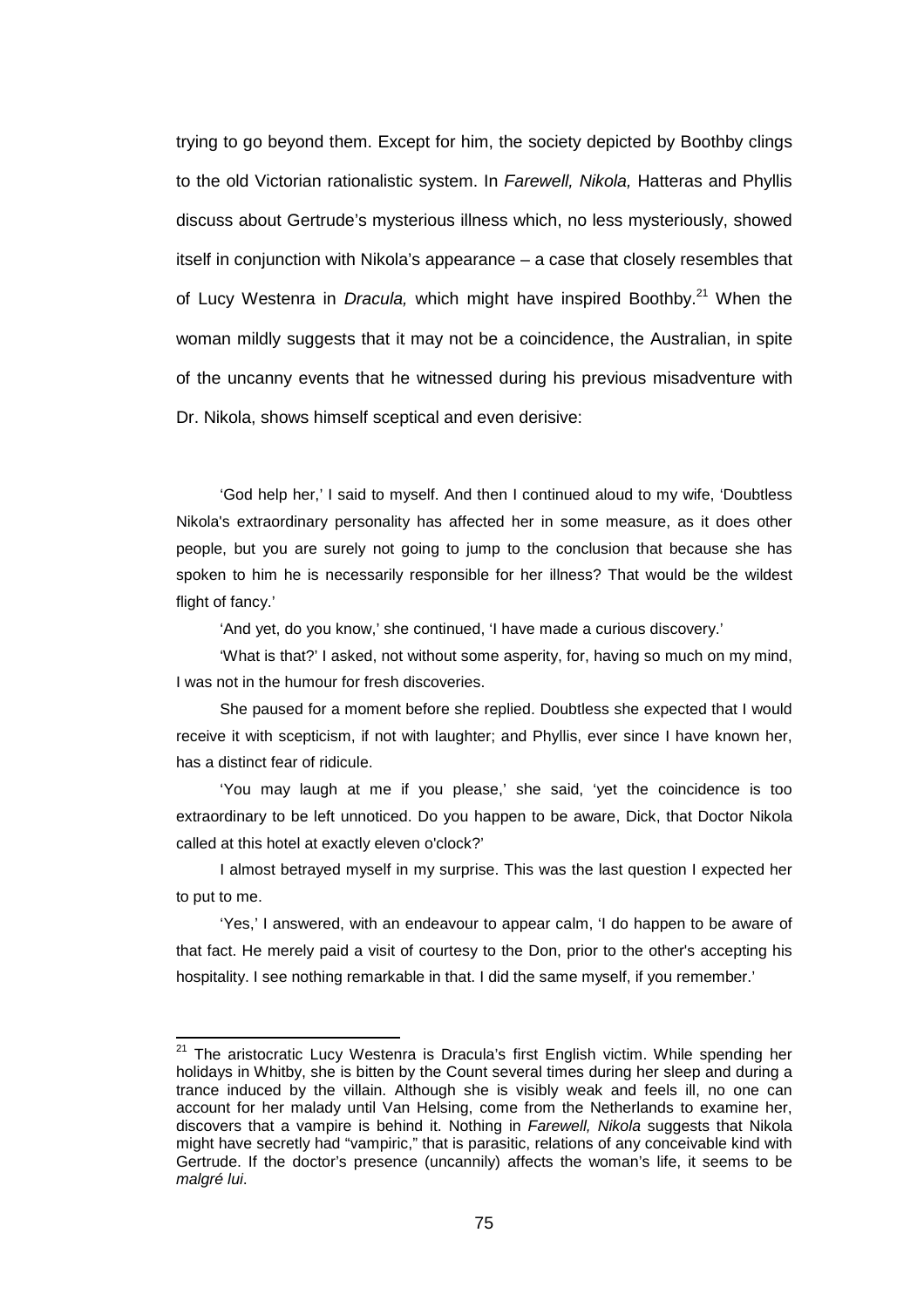'Of course, I know that,' she replied, 'but there is more to come. Are you also aware that it was at the very moment of his arrival in the house that Gertrude was taken ill? What do you think of that?'

She put this question to me with an air of triumph, as if it were one that no argument on my part could refute. At any rate, I did not attempt the task.

'I think nothing of it,' I replied. 'You may remember that you once fell down in a dead faint within a few minutes of the vicar's arrival at our house at home. Would you therefore have me suppose that it was on account of his arrival that you were taken ill? Why should you attribute Miss Trevor's illness to Nikola's courtesy to our friend the Don?' (Farewell, 101-102)

 Phyllis is clearly suggesting that something preternatural may have happened, but his husband's mocking attitude indicates that the civilized Western man cannot accept that behind an unaccountable event there might be an "irrational" explanation. The late Victorian Western society seems totally unable to face the preternatural. Even the China expert Bruce – and China is presented in the series as the cradle of the uncanny (cf. Appendix  $A - Doctor Nikola$ ) – is compelled to admit that, brave as he is, he cannot cope with the preternatural. Thus, when he has to engage in hand-to-hand combat with the monastery's guardians, he is even relieved: 'it was the creepy, crawly, supernatural [sic], business that shook my nerve. When it came to straightforward matter-of-fact fighting I was not afraid of anything' (Nikola, 182).<sup>22</sup> In Farewell, Nikola the villain ridicules the doctors that have been summoned to cure Gertrude; with all their knowledge and science they are at a loss when it comes to figuring out her malady. Nikola hints that their failure is due to their unwillingness to go beyond the established orthodox knowledge: 'But that those other blind worms are content to go digging in their mud, when they should be seeking the light in another direction, they could do as much as I have done.' (Farewell, 115). This is not the only instance, nor the most eloquent one of Nikola's reprimand of

j

 $^{22}$  A distinction has been made between 'preternatural and 'supernatural' in 2.2., note 7.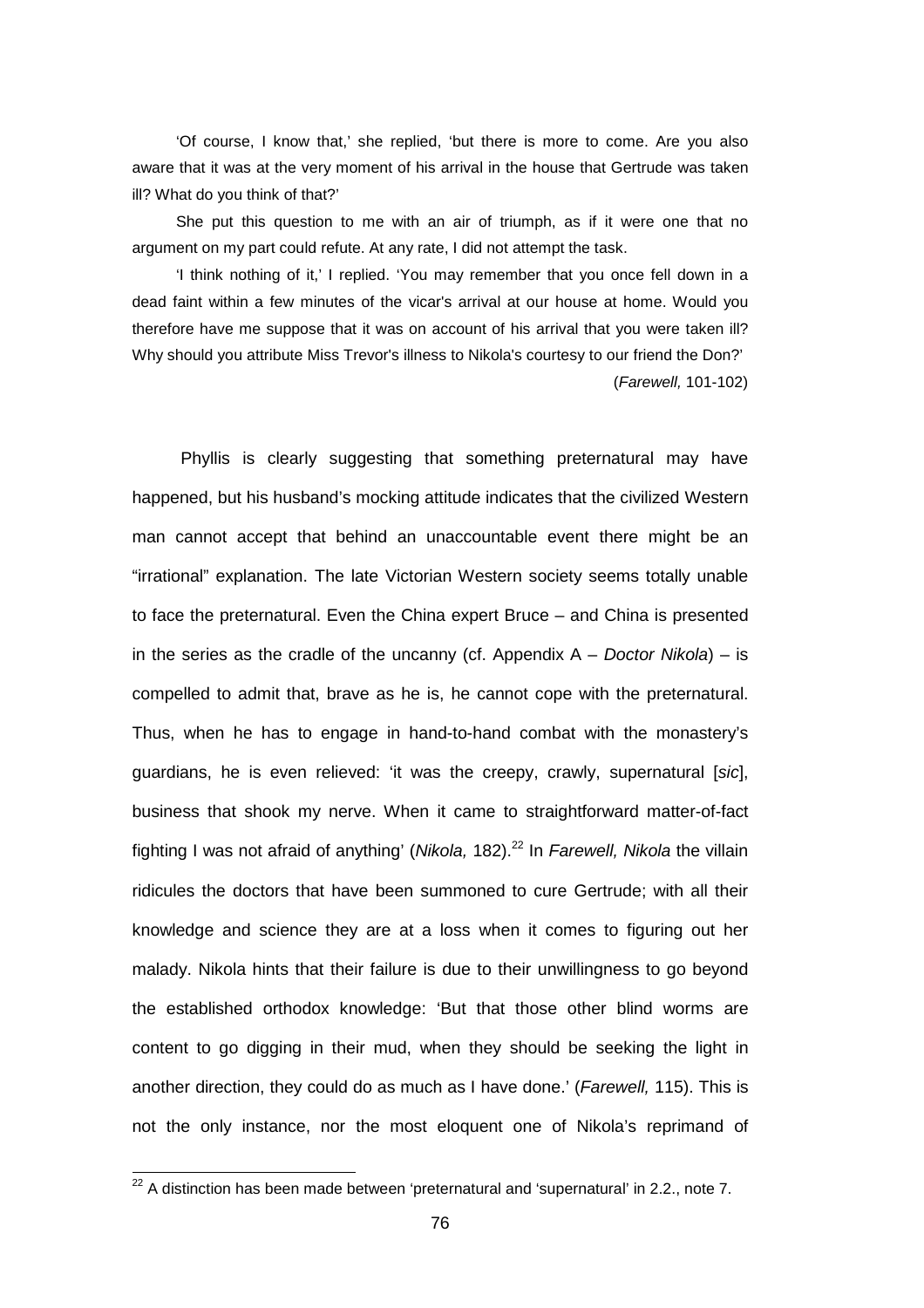Western scepticism and narrow-mindedness. As he explains to Bruce the reasons why he means to enter the Tibetan secret sect, the doctor detects the inherent contradiction of the civilized Western man who (blindly) believes only what he has been taught to believe:

'In our own and other countries which we are accustomed to call "civilised"' it has long been the habit to ridicule any belief in what cannot be readily seen and understood by the least educated. To the average Englishman there is no occult world. But see what a contradictory creature he is when all is said and done. For if he be devout, he tells you that he firmly believes that when the body dies the soul goes to Heaven, which is equivalent to Olympus, Elysium, Arcadia, Garden of Hesperides, Valhalla, Walhalla, Paradise, or Nirvana, as the case may be. He has no notion, or rather, I think, he will not be able to give you any description of what sort of place his Heaven is likely to be. He has all sorts of vague ideas about it, but though it is part of his religion to believe beyond question that there is such a place, it is all wrapped in shadow of more or less impenetrable depth. To sum it all up, he believes that, while, in his opinion, such a thing as – shall we say Theosophy? – is arrant nonsense, and unworthy of a thought, the vital essence of man has a second and greater being after death. In other words, to put my meaning a little more plainly, it is pretty certain that if you were to laugh at him, as he laughs at the Theosophist and Spiritualist, he would consider that he had very good ground to consider his intelligence insulted. And yet he himself is simply a contradiction contradicted.'

(Nikola, 34-35)

 In Kelleran's house, Nikola deals out a second dose after one of his "magic" turns has left his guests speechless:

'What a doubting world it is, to be sure! The same world which ridiculed the notion that there could be anything in vaccination, in the steam engine, in chloroform, the telegraph, the telephone, or the phonograph. For many years has it scoffed at the power of hypnotism! How many of our cleverest scientists fifty years ago could have foretold the discovery of argon, or the possibility of being able to telegraph without the aid of wires? And because the little world of to-day [sic] knows these things and has survived the wonder of them, it is convinced it has attained the end of wisdom. The folly of it!'

(Experiment, 28)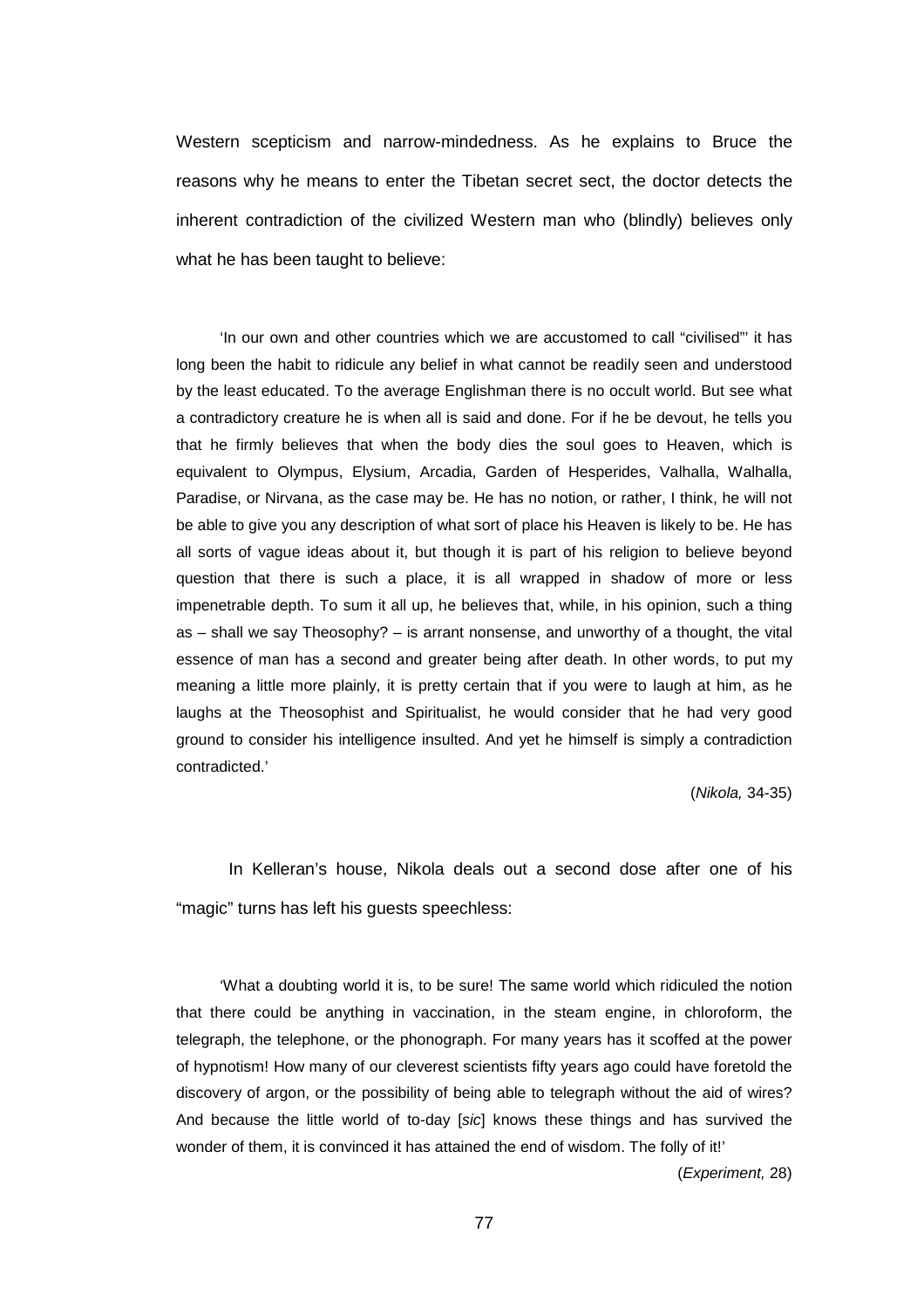Nikola's words remind those of Stoker's Professor Abraham Van Helsing, a contemporary character that shares Nikola's view and modus operandi. Van Helsing is the Dutch professor and all-round intellectual – being a doctor of Medicine, Philosophy, Letters and a lawyer as well – that apparently disposes of Count Dracula<sup>23</sup> through his double knowledge of 'traditions' (science) and 'superstitions' (occultism). $24$  The Western band of men that Van Helsing with outstanding difficulty persuades about the existence of vampires is the same matter-of-fact society that is shocked by Nikola's uncanny powers. The professor is no less rigorous than Nikola in his censure of the stubborn scepticism shown by the civilized man. In his broken English, he rebukes Dr. Seward, who in the novel embodies the man of positive science, for not understanding the reason behind Lucy's loss of blood, that is Dracula's "kiss":

'You do not let your eyes see nor your ears hear, and that which is outside your daily life is not of account to you. Do you not think that there are things which you cannot understand, and yet which are, that some people see things that others cannot? But there are things old and new which must not be contemplated by men's eyes, because they know, or think they know, some things which other men have told them. Ah, it is the fault of our science that it wants to explain all, and if it explain not, then it says there is nothing to explain.<sup>'25</sup>

The story plot of *Dracula* hinges upon the clash between rationalism and the uncanny, and Stoker penned an anonymous and cryptic introductory note where he invites the reader to perform an inquiry into the "meaning and truth" of a

j

 $23$  To the attentive reader, the Count's death is far from certain. The vampire is not dispatched according to Van Helsing's instructions: 'cut off his head and burn his heart or drive a stake through it, so that the world may rest from him'. Actually, Dracula's throat is sheared through, and his heart is stabbed with a bowie knife, not a stake. Bram STOKER. Dracula (1897), ed. by John Paul RIQUELME. Boston and New York: Bedford and Martin's 2002, 212.

 $24$  Dracula, 243.

 $25$  Dracula, 200.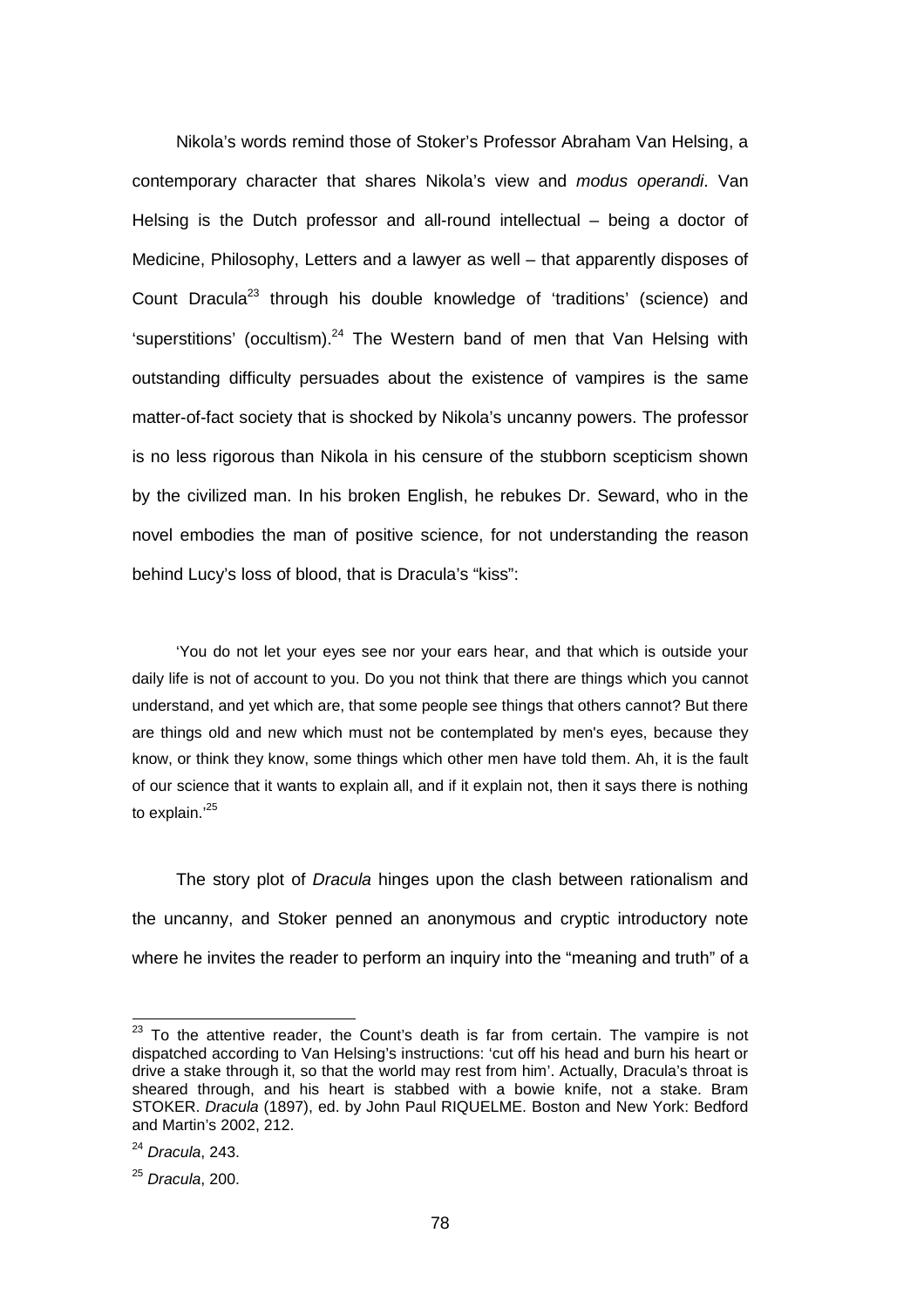story 'almost at variance with the possibilities of the later-day belief.<sup>26</sup> Stoker and Boothby seem to warn the *fin de siècle* readership that, employing a Shakespearean concept that they both use, 'there are more things in heaven and earth than are dreamt of in our philosophy.<sup>27</sup> By reviving this sentence at the turn of the century the two authors perhaps suggested that the distance between the heavenly and earthly realms was not as great as it had been thought for some decades.<sup>28</sup> After the publication of The Origin of Species, 'evolutionism rapidly superseded creationism, and science replaced theology as the primary means of approaching questions about human origin, nature and destiny.<sup>29</sup> Although Darwin did not aim to negate the role, not to say the existence, of God, many interpreted his findings as the demonstration that scientific research could enable man to free himself from (the concept of) God. This, in turn, could ultimately render unnecessary, or even meaningless, the postulation of a metaphysical reality; with its idea that actual sense experience is the only authentic knowledge, positivism was (and is) a case in point. On the contrary, the manifestation of King Hamlet – in connection with which Prince Hamlet speaks the abovementioned line – reminded the *fin de siècle* audience that the super-terrestrial and terrestrial domains communicated with one another; indeed, the former could affect the life of the latter: the King's appeal that his murder be avenged marks a turning point in the story plot of Hamlet. Hamlet asks Horatio to abandon his scepticism and

j

<sup>&</sup>lt;sup>26</sup> Dracula, 26.

<sup>&</sup>lt;sup>27</sup> This slightly inaccurate quotation from Shakespeare's Hamlet closes the Preface that Stoker wrote for the first Icelandic edition of Dracula (1901). Similarly, Boothby makes Nikola observe in connection to Gertrude's trance, which has led her to the doctor's house (cf. Appendix  $A - F$ arewell, Nikola), 'there is something in this that passes our philosophy' (Farewell, 166).

 $28$  In late Victorian Britain, this was an increasingly popular belief, which is attested by the widespread interest in nineteenth-century metaphysical doctrines such as Spiritualism and Theosophy (see also the above quotation from Doctor Nikola).

<sup>&</sup>lt;sup>29</sup> Nicholas RUDDICK. 'The Fantastic Fiction of the Fin de Siècle.' In The Cambridge Companion to the Fin de Siècle, ed. by Gail MARSHALL. Cambridge: Cambridge UP 2007, 190.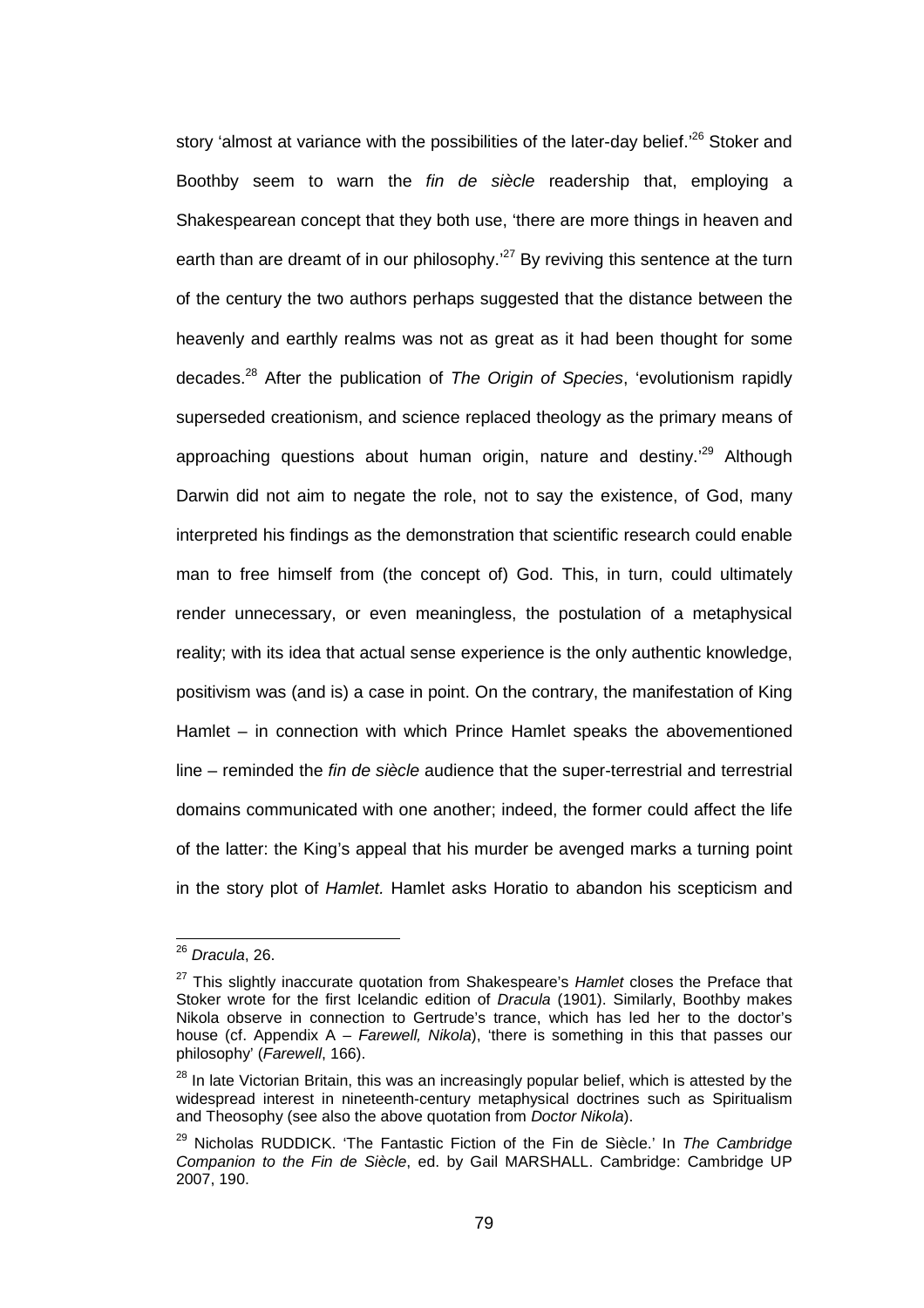accept the apparition as true although the friend cannot square it with his frame of mind – significantly, the prince invites him to accept it 'as a stranger.<sup>'30</sup> Similarly, Stoker and Boothby invite their readers to acknowledge the existence of an "other" reality, less visible and prominent, whose mystery is impenetrable, but whose influence on human life is nonetheless tangible. Although a preternatural creature – he was once a man who 'had dealings with the Evil One<sup>31</sup> – Dracula is no less "real" than Van Helsing and his band of vampire hunters; indeed, his threat is all the more feared as he can avail himself of powers unknown, or at least inaccessible, to human beings. Bruce at first calls into question the truthfulness of the preternatural events that he witnessed in the Tibetan monastery - 'Whether it was that I was hypnotized, and fancied I saw what I am about to describe, or whether it really happened as I say, I shall never know' (Nikola, 166), – but after Nikola's experiment on Don Miguel, the reader cannot entertain doubts that uncanny events can "actually" happen; as a matter of fact, Ingleby "unquestionably" sees the decrepit Don Miguel turned into a much younger man: 'It was the countenance of a young man, if you can imagine a man endowed with perpetual youth, and with that youth the cunning, the cruelty, and the vice of countless centuries' (Experiment, 135). After much doubting, the characters in Dracula and in the Dr. Nikola series are finally compelled to acknowledge that things like these happen "for real." However, Van Helsing & Co. use their knowledge for a "conservative" purpose, Nikola for a "revolutionary" one. The former, in fact, fight in order that the international community may be allowed to go on living in the illusion that what cannot be explained does not

<sup>&</sup>lt;sup>30</sup> William SHAKESPEARE. Hamlet, ed. by G. R. HIBBARD. Oxford and New York: Oxford UP 1998, 195 (I.V.173).

 $31$  Dracula, 245.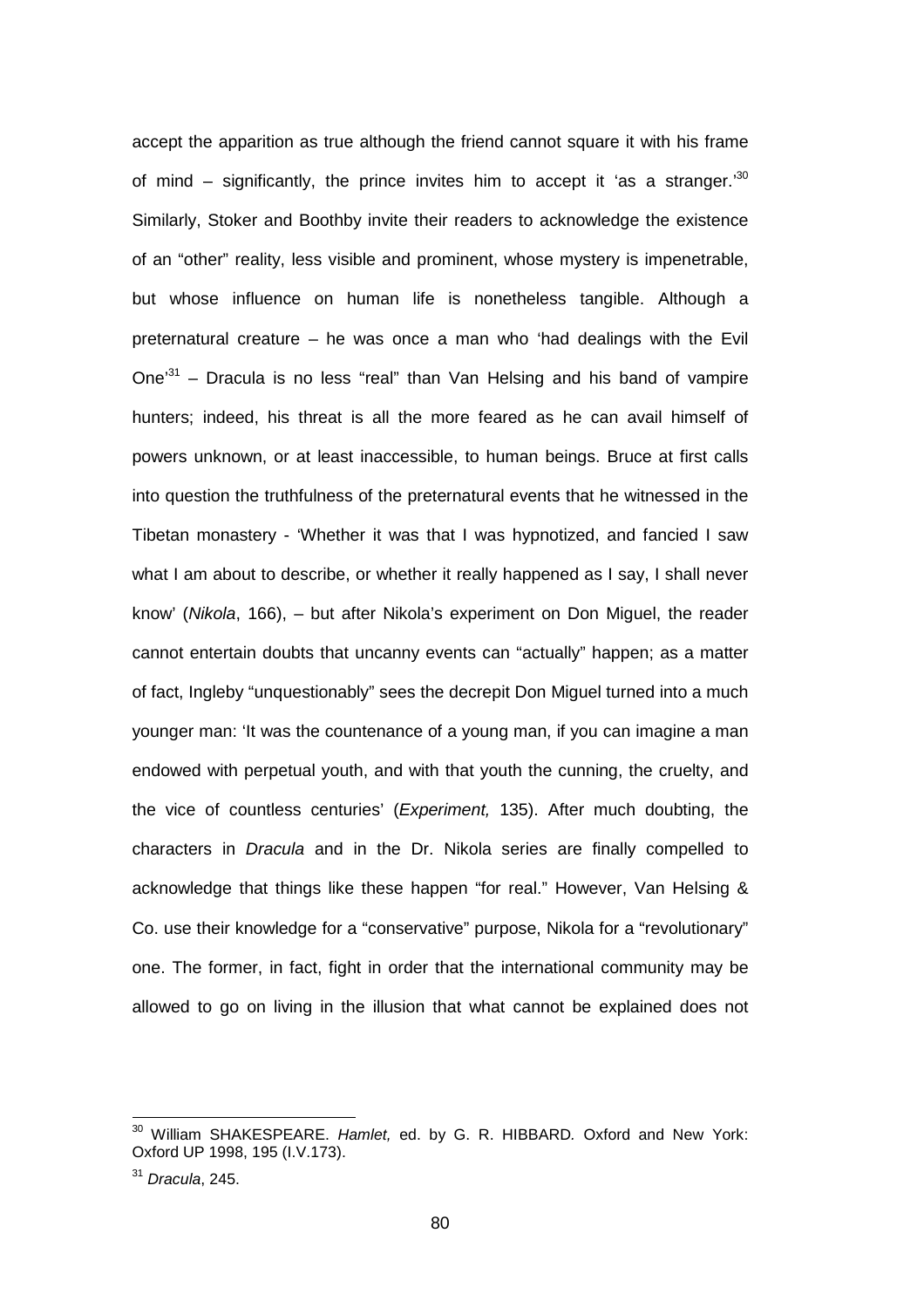exist, thus preserving the established social order;<sup>32</sup> on the contrary, the latter, through his quest for immortality, aims to radically change not only the social but even the natural order of things.

## 3.3.3. MORALITY

Nikola's value system is different from, even opposite to, that of the society in which he lives. In *Doctor Nikola* he plainly confesses to Bruce: 'Whatever I do I consider right' (Nikola, 30). This ambiguous statement may sound a parodic inversion of the traditional value system, as it may mean that Nikola's only condition for considering something right is that he did it, when of course the norm is that one should only do what one considers right. In order that any doubt may be dispelled, and that it is clear enough that between the two systems there is an unbridgeable gap, Nikola adds: 'Whatever you [i.e. Bruce] might do, in nine cases out of ten, I should consider wrong' (Nikola, 30).

Nikola's quest for immortality is exposed as immoral and against the law of God all through the series. The experiment that he conducts in his laboratory in Allerdeyne Castle is contrary to Don Miguel's will. The only but quite significant words that the old man pronounces show that Nikola's intention to prolong life unnaturally is pure folly. To Ingleby, who has just assured him that soon he will be better, Don Miguel replies:

'If to be still alive is to be better, then I suppose I must be,' he answered, in a tone that was almost one of regret; and then continued, 'The days of our age are threescore

 $32$  As late as seven vears after Dracula's apparent disposal, which the world has evidently been left in the dark about, Van Helsing claims: 'We want no proofs; we ask none to believe us!' Dracula, 369.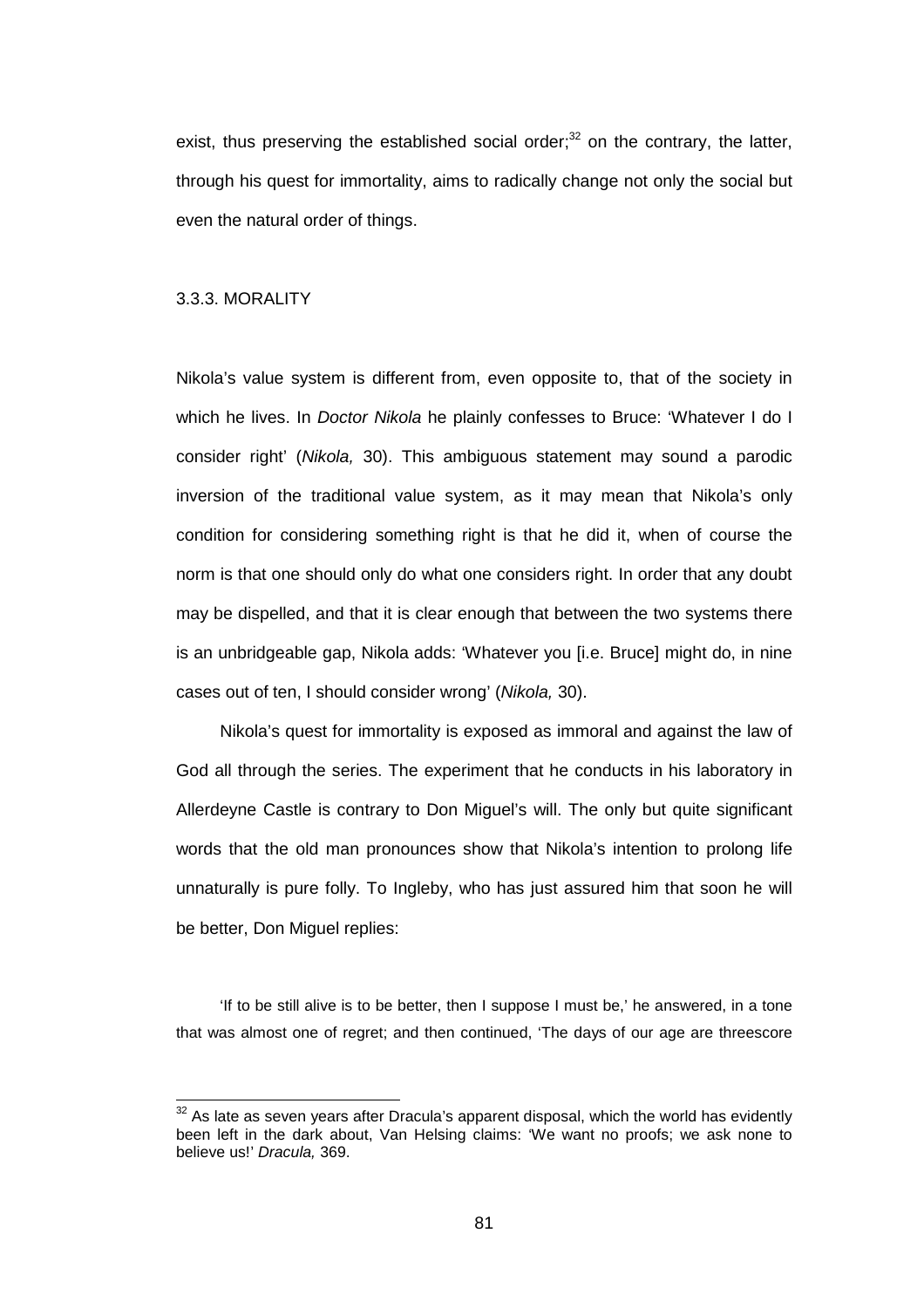years and ten; and though men be so strong that they come to fourscore years, yet is their strength but labour and sorrow; labour and sorrow – aye, labour and sorrow.'

(Experiment, 66)

Boothby makes Don Miguel paraphrase the Psalmist, $33$  as if to endow the old man's words with the unquestionable truth of the Holy Bible and thus stress the blasphemy of Nikola's deed. Ingleby might be recalling them when, just before starting the experiment and looking at Don Miguel lying on his bed, he is haunted by doubts about the moral legitimacy of the enterprise. The man who at first felt 'the blood tingling through [his] veins with new life and strength' (Experiment, 34) at the prospect of working with the brilliant Nikola, now wonders: 'Should the experiment be successful, how would it affect the world? Would it prove a blessing or a curse?' (Experiment, 99). This happens at a time when Ingleby and the reader are still unaware that Nikola has already used three men as guinea-pigs in as many previous unsuccessful experiments, during which they were accidentally killed.<sup>34</sup> According to the human law, Nikola should be charged at least with manslaughter, but the doctor considers himself above any law. When Ingleby puts in jeopardy the success of the experiment to help Consuelo, and tries to apologize, Nikola menacingly warns him: 'I would willingly sacrifice a thousand girls to accomplish the great object I have in view' (Experiment, 104). That the experiment eventually fails seems but the inevitable consequence of a foolish enterprise that has 'outraged nature' (Experiment, 153). Nikola manages to rejuvenate Don Miguel's body but destroys his brain, so that the old man reverts to the condition of an animal and ultimately dies falling from the castle's

 $\overline{a}$ 

 $33$  Psalm 90 reads: 'The dayes of our yeres are three-score yeres and ten, and if by reason of strength they be fourscore veres, yet is their strength labour and sorrow: for it is soone cut off, and we flie away' (AV).

 $34$  As Nikola will later reveal: 'I have made the attempt three times before, and on each occasion my man has died simply through a moment's inattention on the part of my assistant' (Experiment, 97).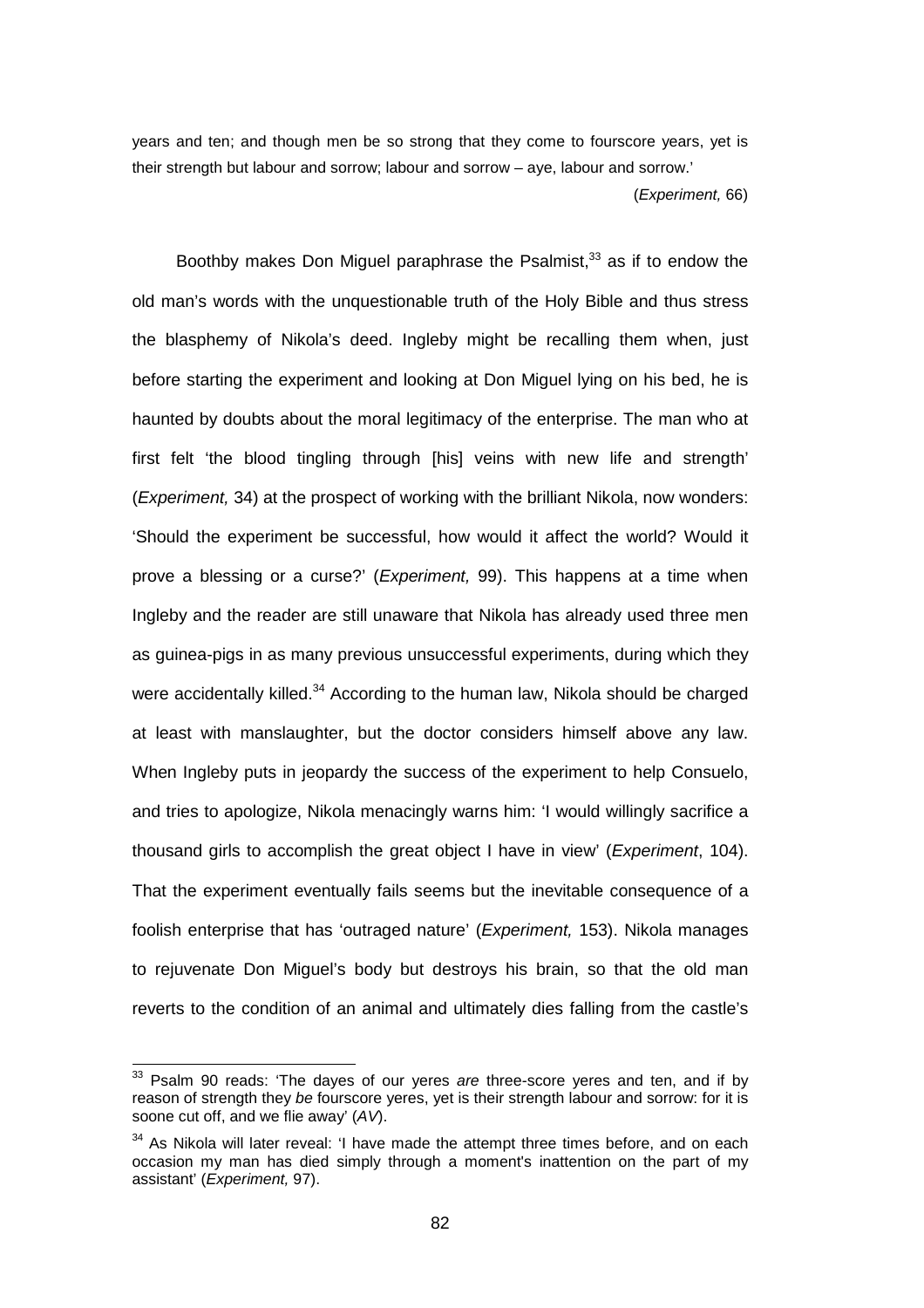battlements in a bestial fit of fury; Boothby seems once more to rehearse the ancient adage that when man plays God only tragedy can ensue. A novel Dr. Frankenstein, Nikola has crossed the boundaries imposed by the divinity and doomed to damnation his creature's soul, which Ingleby "sees" 'fight against the effect of man's prying into what should have been the realms of the unknowable' (Experiment, 153). Don Miguel's countenance reveals that he is no longer under the grace of God; as a terrified Ingleby observes, the old man's face is 'so terrible, so demoniacal I might say, that I involuntarily shrank from it' (*Experiment*, 135). Don Miguel's transformation reminds that of R. L. Stevenson's Dr. Jekyll into Mr. Hyde. The Spaniard and the English doctor both revert to younger, more vigorous, but at the same time more atavistic creatures. There is something unexplainable in them that, paraphrasing Ingleby's words, causes revulsion (Experiment, 135) – at first sight Hyde gives 'an impression of deformity without any nameable malformation' and arouses 'disgust, loathing and fear<sup>35</sup> which his displeasing physical traits and manners cannot however account for. Yet, in the series Don Miguel is not the only, nor the most striking, instance of atavistic regression. In Farewell, Nikola, without any apparent reason but revenge, the doctor mesmerizes another Spaniard, Don Martinos. In a revelatory dream, Hatteras sees Martinos as 'no longer a human being, but an animal' (Farewell, 147):

He uttered horrible noises in his throat, that were not unlike the short, sharp bark of a wolf, and when Nikola bade him move he crawled upon the floor like a dog. After that he retreated to a corner, where he crouched and glowered upon his master, as if he were prepared at any moment to spring upon him and drag him down. As one throws a bone to a dog so did Nikola toss him food. He devoured it ravenously, as would a starving cur.

 $\overline{\phantom{a}}$ 

 $35$  Robert Louis STEVENSON. The Strange Case of Dr. Jekyll and Mr. Hyde and Other Tales of Terror (1886), ed. by Robert MIGHALL. London: Penguin 2003, 16.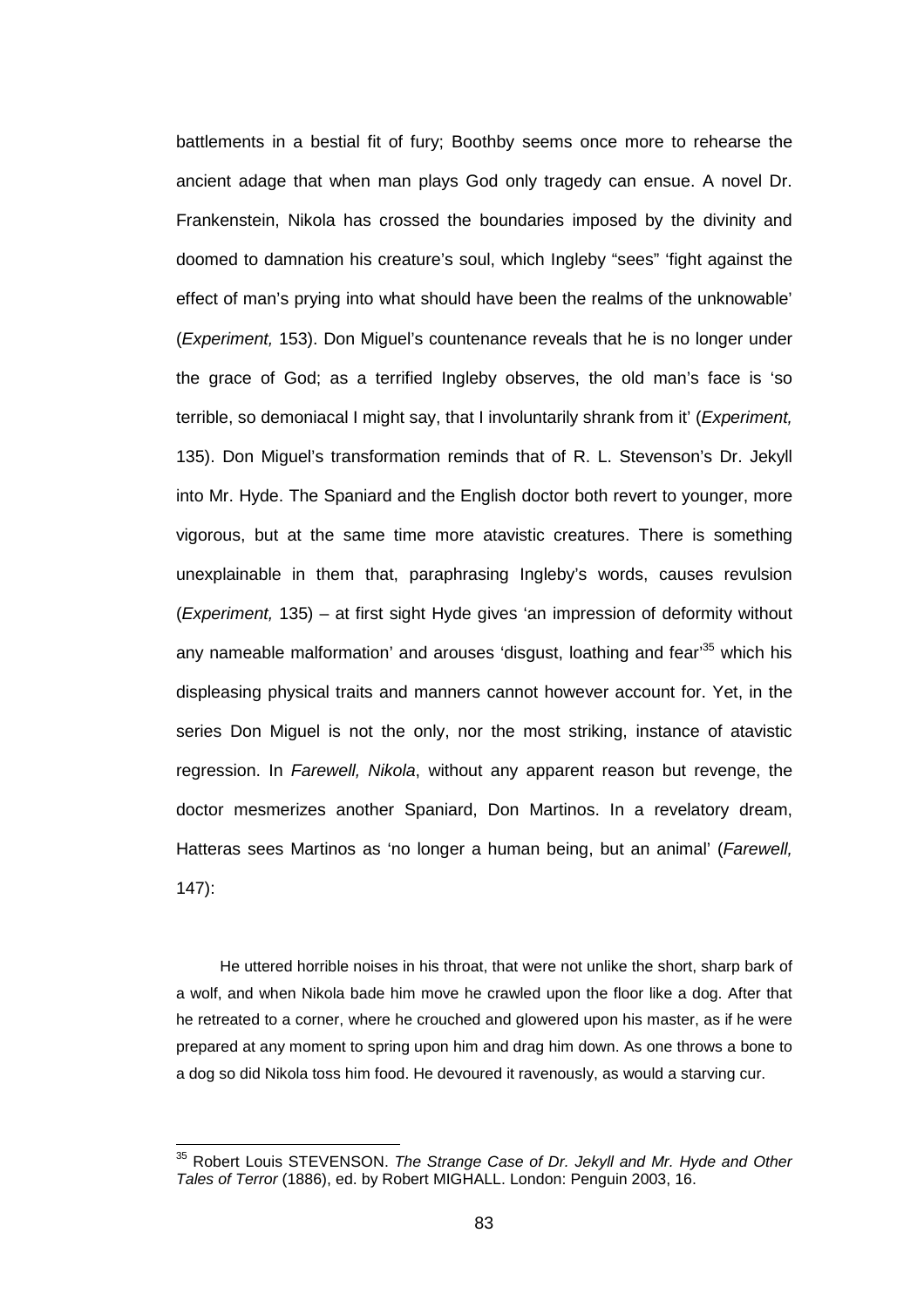There was foam at the corners of his mouth, and the light of madness in his eyes. (ibid.)

Through the descriptions of Don Miguel and Don Martinos, Boothby overtly plays with the post-Darwinian fear that 'if humans derived from beasts, then they might still be abhuman entities, not yet "fully evolved," not yet "fully human."<sup>36</sup> Also, as Lankester explained, evolution could be followed by 'devolution' (cf. 3.3.1.). H. G. Wells's The Island of Doctor Moreau (1895) famously struck this nerve in the 1890s readership. $37$  Moreau's experiments make the boundaries between human and animal blur to the extent that it becomes impossible to tell one element from the other – when Prendick first sees the Leopard-man, he claims: 'What on earth was he,  $-$  man or beast?.<sup>38</sup> Prendick is soon horrified at the thought that Moreau's creatures might once have been human beings, though he is later assured – if the word can be used – that the doctor's only experiments are on beasts. Read as it originally was in the 1890s, Nikola, with his experiments on human beings, must have appeared even more frightening, as it was the proximity between human and animal, the prospective indistinguishability of the two, that aroused hysteria. Nikola's freaks (cf. 2.5.5.) are horrifying not because they are physically loathsome, but because despite their subhuman traits, they are allowed to live with Nikola, a "normal" human being. As Hatteras's description reveals, Nikola's laboratory in Port Said is a place where human and animal mix, and yet part of its furniture recalls the sitting-room of an 'old English manor house,' the English "hearth." The rather lengthy description is worth reporting in its entirety:

<sup>36</sup> HURLEY, 56.

 $37$  The book's thrilling subhead, 'A Possibility,' is eloquent of Wells's skill as a sensational writer.

 $38$  H. G. Wells. The Island of Doctor Moreau. New York: Stone & Kimball 1896, 77.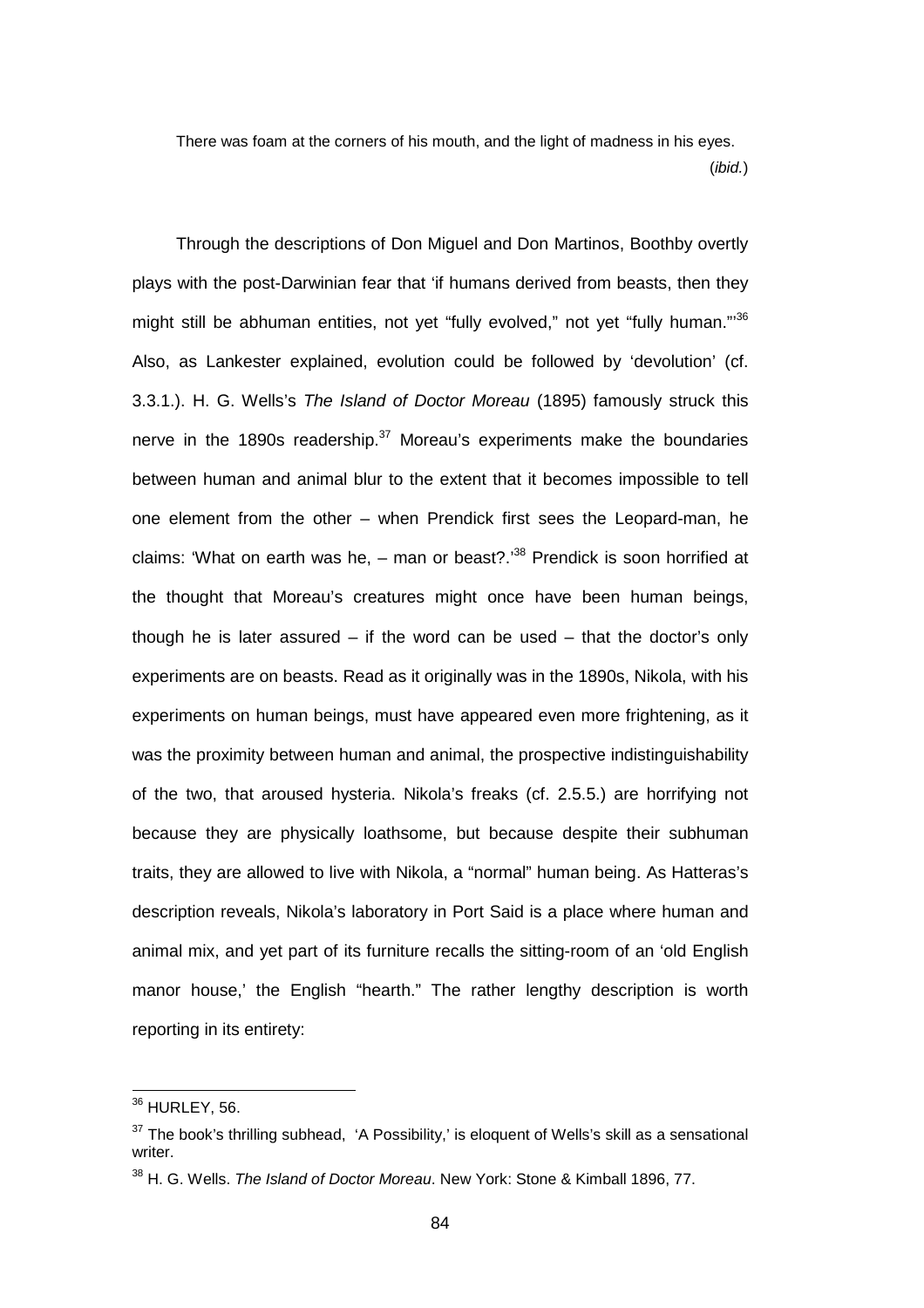To begin with, round the walls were arranged, at regular intervals, more than a dozen enormous bottles, each of which contained what looked, to me, only too much like human specimens pickled in some light-coloured fluid resembling spirits of wine. Between these gigantic but more than horrible receptacles were numberless smaller ones holding other and even more dreadful remains; while on pedestals and stands, bolt upright and reclining, were skeletons of men, monkeys, and quite a hundred sorts of animals. The intervening spaces were filled with skulls, bones, and the apparatus for every kind of murder known to the fertile brain of man. There were European rifles, revolvers, bayonets, and swords; Italian stilettos, Turkish scimitars, Greek knives, Central African spears and poisoned arrows, Zulu knobkerries, Afhan yataghans, Malay krises, Sumatra blowpipes, Chinese dirks, New Guinea head – catching implements, Australian spears and boomerangs, Polynesian stone hatchets, and numerous other weapons the names of which I cannot now remember. Mixed up with them were implements for every sort of wizardry known to the superstitious; from old-fashioned English love charms to African Obi sticks, from spiritualistic planchettes to the most horrible of Fijian death potions.

In the centre of the wall, opposite to where we stood, was a large fireplace of the fashion usually met with in old English manor-house, and on either side of it a figure that nearly turned me sick with horror. That on the right hand was apparently a native of Northern India, if one might judge by his dress and complexion. He sat on the floor in a constrained attitude, accounted for by the fact that his head, which was at least three times too big for his body, was so heavy as to require an iron tripod with a ring or collar in the top of it to keep it from overbalancing him and bringing him to the floor. To add to the horror of this awful head, it was quite bald; the skin was drawn tensely over the bones, and upon this great veins stood out as large macaroni stems.

On the other side of the hearth was a creature half-ape and half-man – the like of which I remember to once have seen in a museum of monstrosities in Sydney, where, if my memory serves me, he was described upon the catalogue as a Burmese monkeyboy. He was chained to the wall in somewhat the same fashion as we had been, and was chattering and scratching for all the world like a monkey in a Zoo.

But horrible as these things were, the greatest surprise of all was yet to come. For, standing at the heavy oaken table in the centre of the room, was a man I should have known anywhere if I had been permitted half a glance at him. It was Dr. Nikola.

When we entered he was busily occupied with a scalpel, dissecting an animal strangely resembling a monkey. On the table, and watching the work upon which his master was engaged, sat his constant companion, the same fiendish black cat I have mentioned elsewhere. While at the end nearest us, standing on tiptoe, the better to see what was going on, was an albino dwarf, scarcely more than two feet eight inches high.

(Bid, 119-120)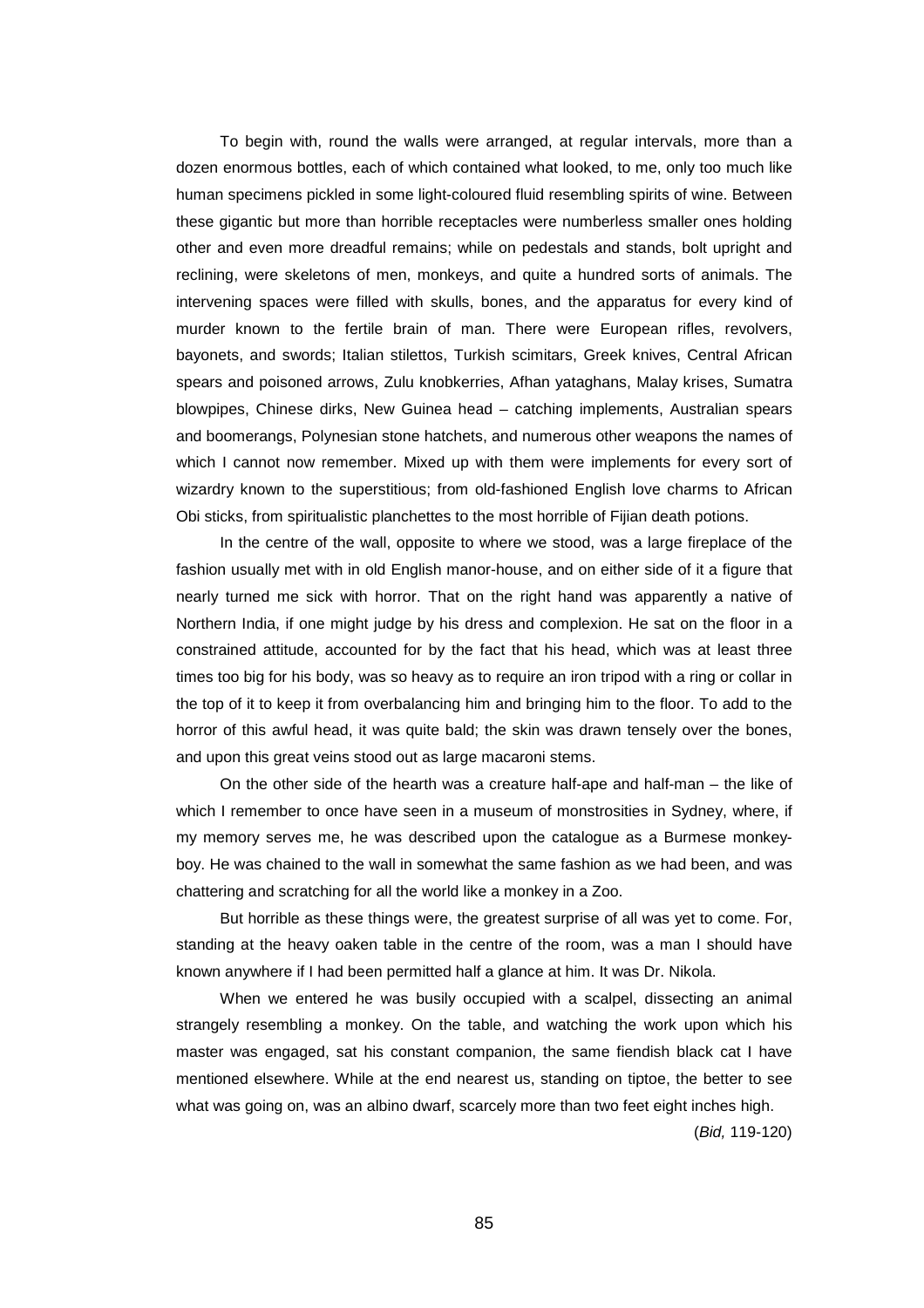The semantic fields here become mixed up as the 'specimens' – a word that is usually associated to the animal kingdom – are described as 'human.' The skeletons of monkeys and other sorts of animals are scattered on the floor along with those of human beings. Nikola is caught in the act of dissecting an animal that is not, but strangely resembles, a monkey, which might frightfully suggest the creation of another 'half-ape and half-man' creature. However, the paroxysm of hysteria is reached when in Allerdeyne Castle Nikola introduces to Ingleby the freaks as his 'patients' and, in an unbearable parody of the English hearth, as his 'happy family':

Anything more gruesome could scarcely have been discovered or even imagined. Try to picture for yourself the inmates of a dozen freak museums, and the worst of the monstrosities of which you have ever read or heard, and you will only have some dim notion of the folk whom Nikola so ironically called his patients. Some were like men, but not men as we know them; some were like monkeys, but of a kind I had never seen before, and which I sincerely hope I may never see again; there were things, dull, flabby, faceless things – but there, I can go no farther. To attempt to describe them to you in detail is a work of which my pen is quite incapable.

'A happy family,' said Nikola, advancing into the room, 'and without exception devoted to their nurse, Ah-Win, yonder, who, as you are aware, in a measure shares their afflictions with them. Some day [sic], if you care about it, I should be only too pleased to give you a lecture, with demonstrations, such as you would get in no medical school in the world.'

Though I have attempted to set down his offer word for word, I have but the vaguest recollection of it; for, long before he had finished speaking, I had staggered, sick and faint with horror, into the corridor outside. Not for the wealth of England would I have remained there a minute longer. To see those loathsome creatures fawning round Nikola, clutching at his legs and stroking his clothes, was too much for me, and I verily believe an hour in that room would have had the effect of making me an idiot like themselves. A few moments later Nikola joined me in the passage.

'You are very easily affected, my dear Ingleby,' he said, with one of his peculiar smiles. 'I should have thought your hospital experience would have endowed you with stronger nerves. My poor people in yonder – '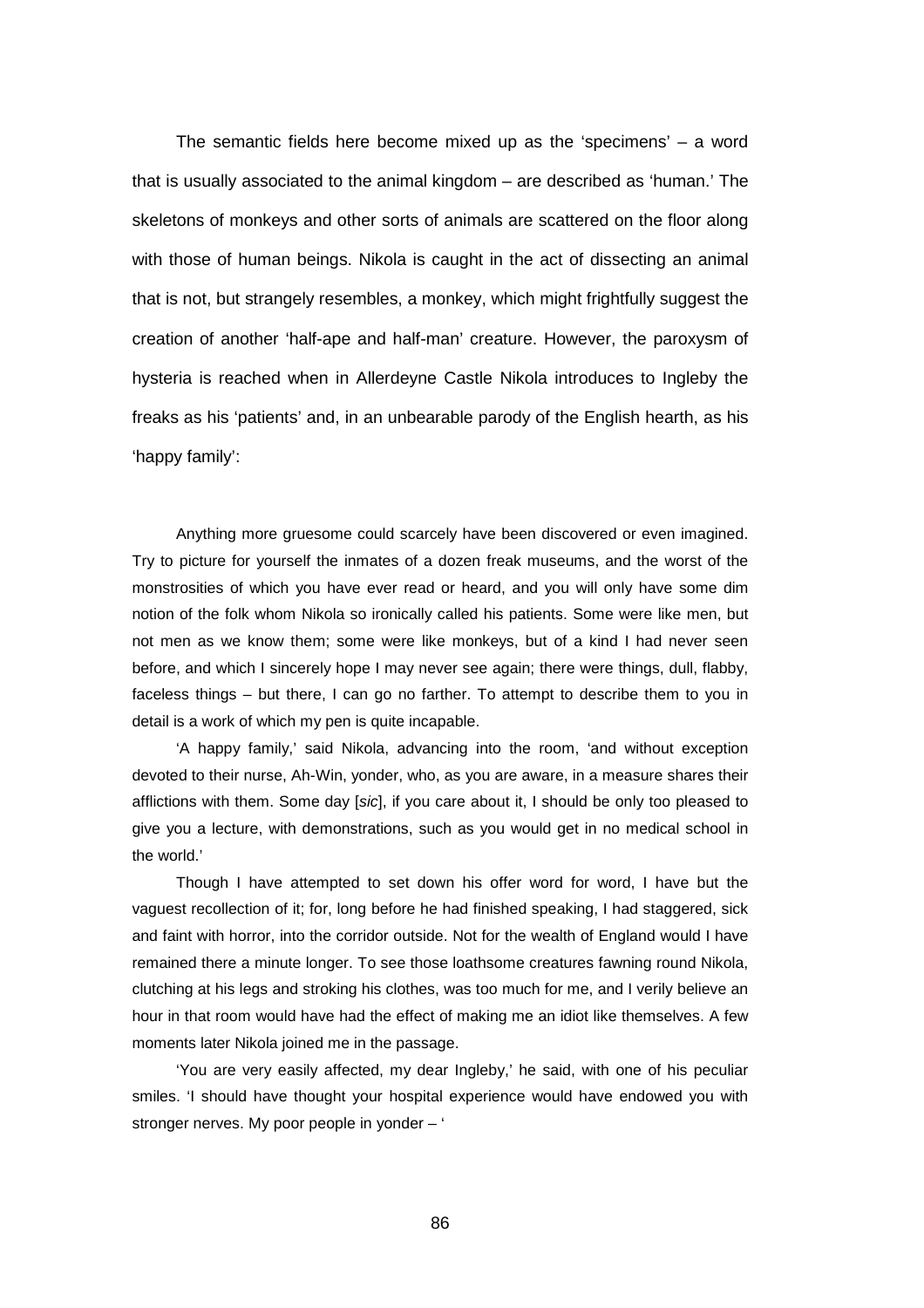'Don't, don't,' I cried, holding up my hand in entreaty. 'Don't speak to me of them. Don't let me think of them. If I do, I believe I shall go mad. My God! are you human, that you can live with such things about you?'

(Experiment, 92)

In these descriptions Boothby performs a traumatic displacement, and depicts his "good" characters as they try to redress the balance: the right place where a freak should be is 'in a Zoo,' as Hatteras suggests, or one of the many 'freak museums' that the civilized world used for its entertainment, as Ingleby does. These creatures are never considered human beings, and pity is never shown for their unfortunate condition. However, as Andrew Smith explains in connection with the emblematic case of Joseph Carrey Merrick,<sup>39</sup> this kind of persons were not discussed in medical terms, not even by doctors and medicine scholars. The deformed man was 'perceived as monster from science to fiction [...], or as a beast [...] or described in tones of moral outrage.<sup>40</sup> The characters in the Dr. Nikola series, not unlike Sir Frederick Treves – the doctor who took care of Merrick, – can account for the condition of the freaks only in Gothic terms, where only 'the horrors of monstrosity' are highlighted.<sup>41</sup>

  $39$  Joseph Carey Merrick (1862-1890) was a young English man whose body had been disfigured, as many assume, by the Proteus syndrome, 'a disturbance of cell growth including benign tumours under the skin, overgrowth of the body [...] and overgrowth of finger' (http://www.medterms.com/script/main/art.asp?articlekey=5087 – 12/11/2009). Part of his life was spent working as a freak attraction under the stage name of 'The Elephant Man.' A fairly faithful account of Merrick's life is given in David Lynch's namesake movie (1980), starring John Hurt as Merrick.

<sup>&</sup>lt;sup>40</sup> Andrew SMITH. Victorian Demons: Medicine, Masculinity and the Gothic at the Fin de Siècle. Manchester: Manchester UP 2004, 45.

 $41$  Ibid.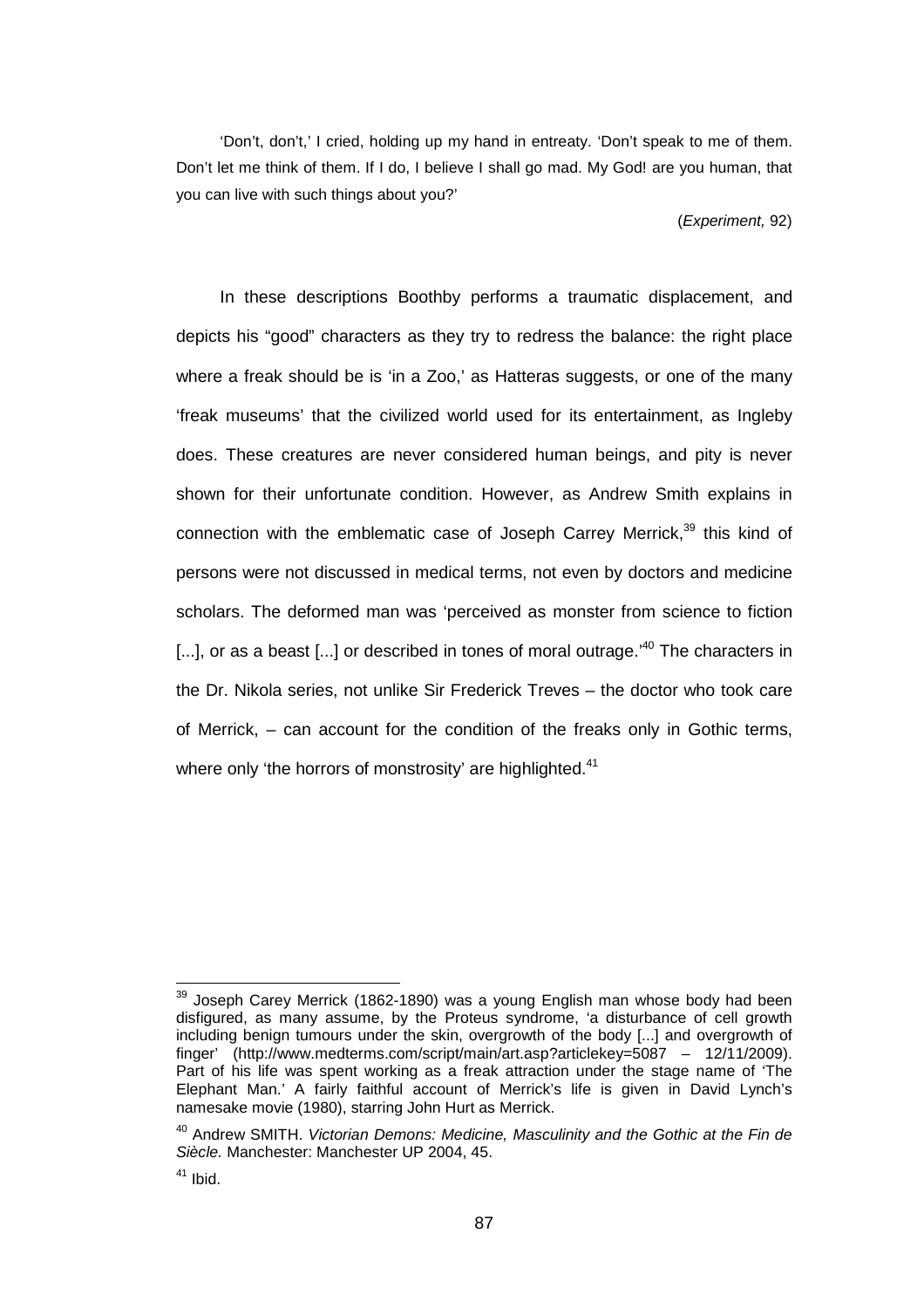#### 3.3.4. SOCIETY

In the series, the characters show no concern even for the plights of the poor and destitute in London, who are seen but as cause and consequence of the degenerative urban blight. In fact, with its unwholesome air and general filth, the urban slum was described as a place where degeneration among the lower classes could easily spread. The Scottish physician James Cantlie noted in 1885:

It is sad to contemplate that now-a-days honest labour brings with it of necessity illness and misery, instead of health and comfort – that the close confinement and the foul air of our cities are shortening the life of the individual, and raising up a puny and illdeveloped race.<sup>42</sup>

In the late Victorian period a shoal of journalists and authors undertook the social mission to bring the condition of the urban poor to the attention of the general public. Their accounts sometimes appeared at first cold and distant – as Arthur G. Morrison's social novels – or even disrespectful – as with George R. Sims's journalistic enquiries; – yet they concealed a passionate involvement. As Arata observes, Morrison's blunt realism was meant to be 'a tool for shaming readers into recognising their complicity in the everyday oppressions of contemporary life;<sup>43</sup> in the Preface to his How the Poor Live (1883), a collection of articles that had been published in 1881, Sims advised: 'If an occasional lightness of treatment seems to the reader out of harmony with so grave a subject, I pray that he will remember the work was undertaken to enlist the sympathies of a class not generally given to the study of "low life."<sup>44</sup> Other times

 $42$  James CANTLIE. Degeneration Amongst Londoners (1885); the online text is available at: http://www.victorianlondon.org/publications/degeneration.htm (12/11/2009).

<sup>43</sup> Stephen ARATA. 'Realism.' In MARSHALL, 179.

<sup>&</sup>lt;sup>44</sup> George R. SIMS. How the Poor Live (1883); online text at: http://www.victorianlondon.org/publications2/howthepoorlive-1.htm (12/11/2009).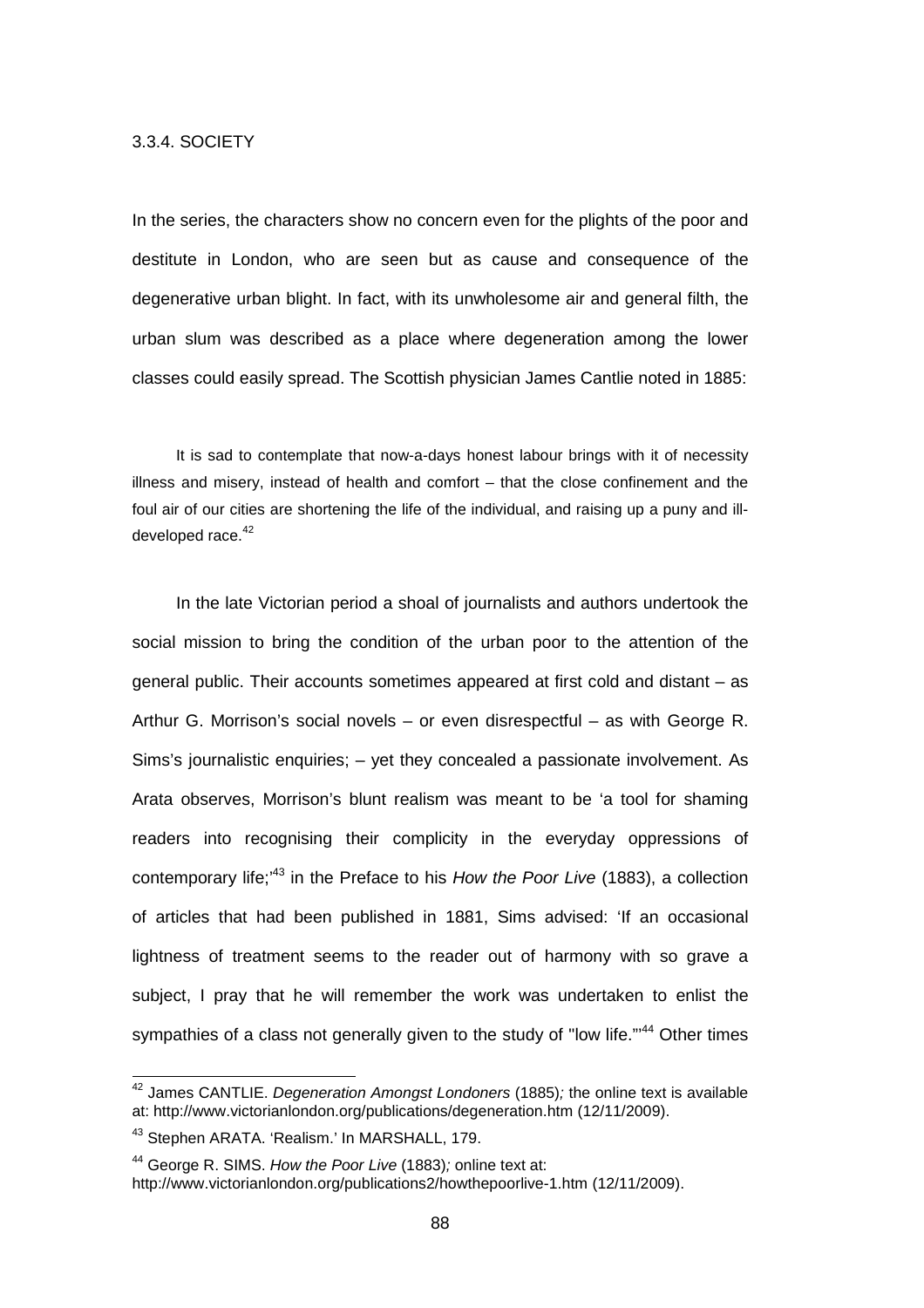the style was blatantly designed to solicit emotional participation, as in the Reverend Andrew Mearns's pamphlet The Bitter Cry of Outcast London: An Inquiry into the Condition of the Abject Poor  $(1883)$ ,<sup>45</sup> where the clergyman tries to convey to the reader the unspeakable suffering of his unfortunate fellowcitizens. The Dr. Nikola series, on the contrary, may be included in the group of works where 'the "residuum" are more feared than pitied.<sup>46</sup> Boothby's description of the London slums is quite derivative of the late Victorian social journalism, albeit in Boothby the sympathetic view is replaced with a feeling of horror and disgust. A comparison between the 'The Condition in Which They Live' section in The Bitter Cry and two excerpts from The Lust of Hate, both worth quoting in full, reveals how Mearnes's and Boothby's descriptions reach opposite effects in spite of their general similarity (my italics throughout):

We do not say the condition of their homes, for how can those places be called homes, compared with which the lair of a wild beast would be a comfortable and healthy spot? Few who will read these pages have any conception of what these pestilential human rookeries are, where tens of thousands are crowded together amidst horrors which call to mind what we have heard of the middle passage of the slave ship. To get into them you have to penetrate courts reeking with poisonous and malodorous gases arising from accumulations of sewage and refuse scattered in all directions and often flowing beneath your feet; courts, many of them which the sun never penetrates, which are never visited by a breath of fresh air, and which rarely know the virtues of a drop of cleansing water. You have to ascend rotten staircases, which threaten to give way beneath every step, and which, in some places, have already broken down, leaving gaps that imperil the limbs and lives of the unwary. You have to grope your way along dark and filthy passages swarming with vermin. Then, if you are not driven back by the intolerable stench, you may gain admittance to the dens in which these thousands of beings who belong, as much as you, to the race for whom Christ died, herd together. Have you pitied the poor creatures who sleep under railway arches, in carts or casks, or under any shelter which they can find in the open air? You will see that they are to be envied in comparison

<sup>&</sup>lt;sup>45</sup> [Andrew MEARNES]. The Bitter Cry of Outcast London: An Inquiry into the Condition of the Abject Poor. London: James Clarke, 1883.

<sup>&</sup>lt;sup>46</sup> LEDGER and LUCKHURST, xv.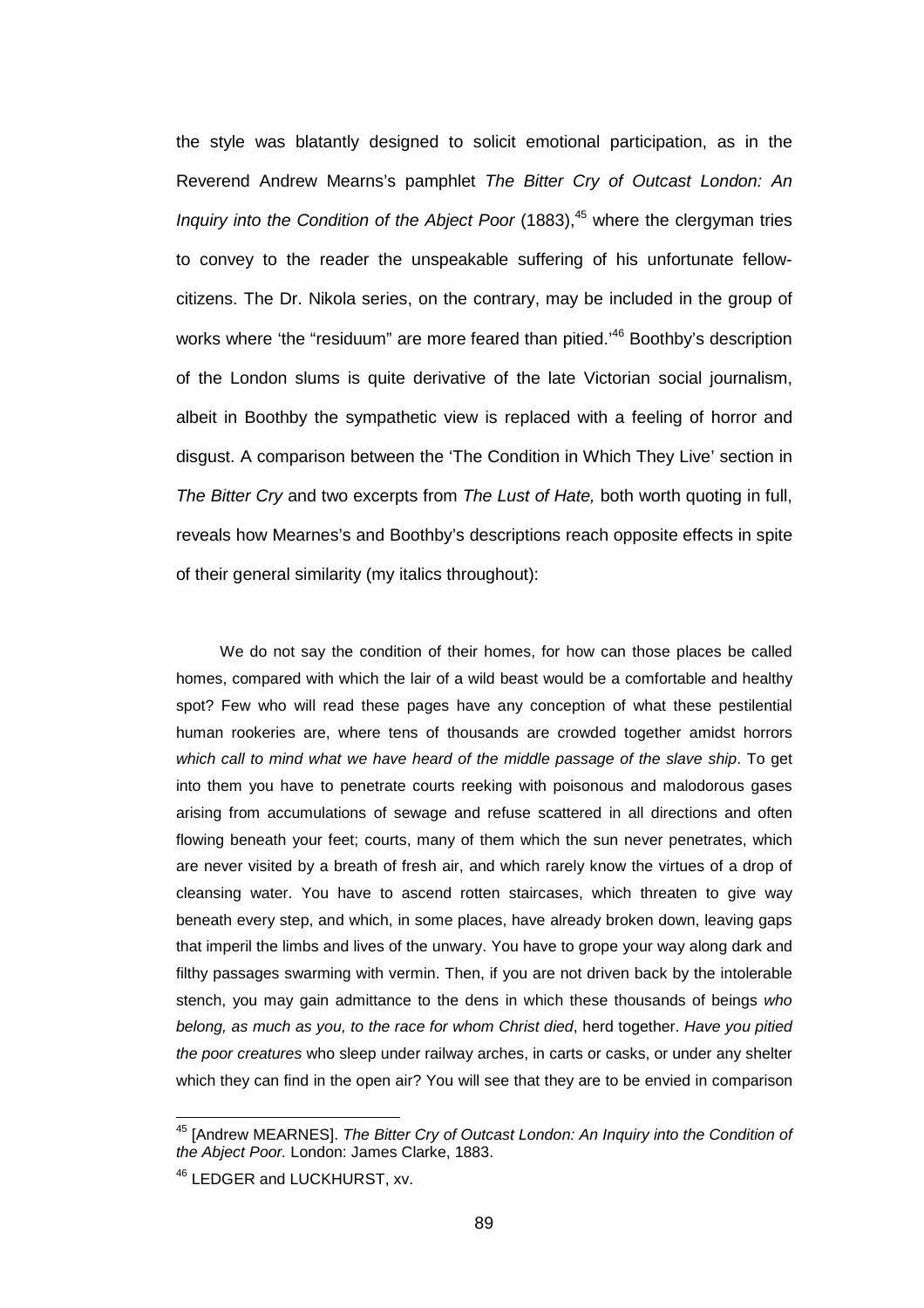with those whose lot it is to seek refuge here. Eight feet square – that is about the average size of very many of these rooms. Walls and ceiling are black with the accretions of filth which have gathered upon them through long years of neglect. It is exuding through cracks in the boards overhead; it is running down the walls; it is everywhere. What goes by the name of a window is half of it stuffed with rags or covered by boards to keep out wind and rain; the rest is so begrimed and obscured that scarcely can light enter or anything be seen outside. Should you have ascended to the attic, where at least some approach to fresh air might be expected to enter from open or broken window, you look out upon the roofs and ledges of lower tenements, and discover that the sickly air which finds its way into the room has to pass over the putrefying carcases of dead cats or birds, or viler abominations still. The buildings are in such miserable repair as to suggest the thought that if the wind could only reach them they would soon be toppling about the heads of their occupants. As to furniture – you may perchance discover a broken chair, the tottering relics of an old bedstead, or the mere fragment of a table; but more commonly you will find rude substitutes for these things in the shape of rough boards resting upon bricks, an old hamper or box turned upside down, or more frequently still, nothing but rubbish and rags.

Every room in these rotten and reeking tenements houses a family, often two. In one cellar a sanitary inspector reports finding a father, mother, three children and four pigs! In another room a missionary found a man ill with small pox, his wife just recovering from her eighth confinement, and the children running about half naked and covered with dirt. Here are seven people living in one underground kitchen, and a little dead child lying in the same room. Elsewhere is a poor widow, her three children, and a child who had been dead thirteen days. Her husband, who was a cabman, had shortly before committed suicide. Here lives a widow and her six children, including one daughter of 29, another of 21, and a son of 27. Another apartment contains father, mother and six children, two of whom are ill with scarlet fever. In another nine brothers and sisters, from 29 years of age downwards, live, eat and sleep together.

Here is a mother who turns her children into the street in the early evening because she lets her room for immoral purposes until long after midnight, when the poor little wretches creep back again if they have not found some miserable shelter elsewhere. Where there are beds they are simply heaps of dirty rags, shavings or straw, but for the most part these miserable beings huddle together upon the filthy boards. The tenant of this room is a widow, who herself occupies the only bed, and lets the floor to a married couple for 2s. 6d. per week. In many cases matters are made worse by the unhealthy occupations followed by those who dwell in these habitations. Here you are choked as you enter by the air laden with particles of the superfluous fur pulled from the skins of rabbits, rats, dogs and other animals in their preparation for the furrier. Here the smell of paste and of drying match-boxes, mingling with other sickly odours, overpowers you; or it may be the fragrance of stale fish or vegetables, not sold on the previous day, and kept in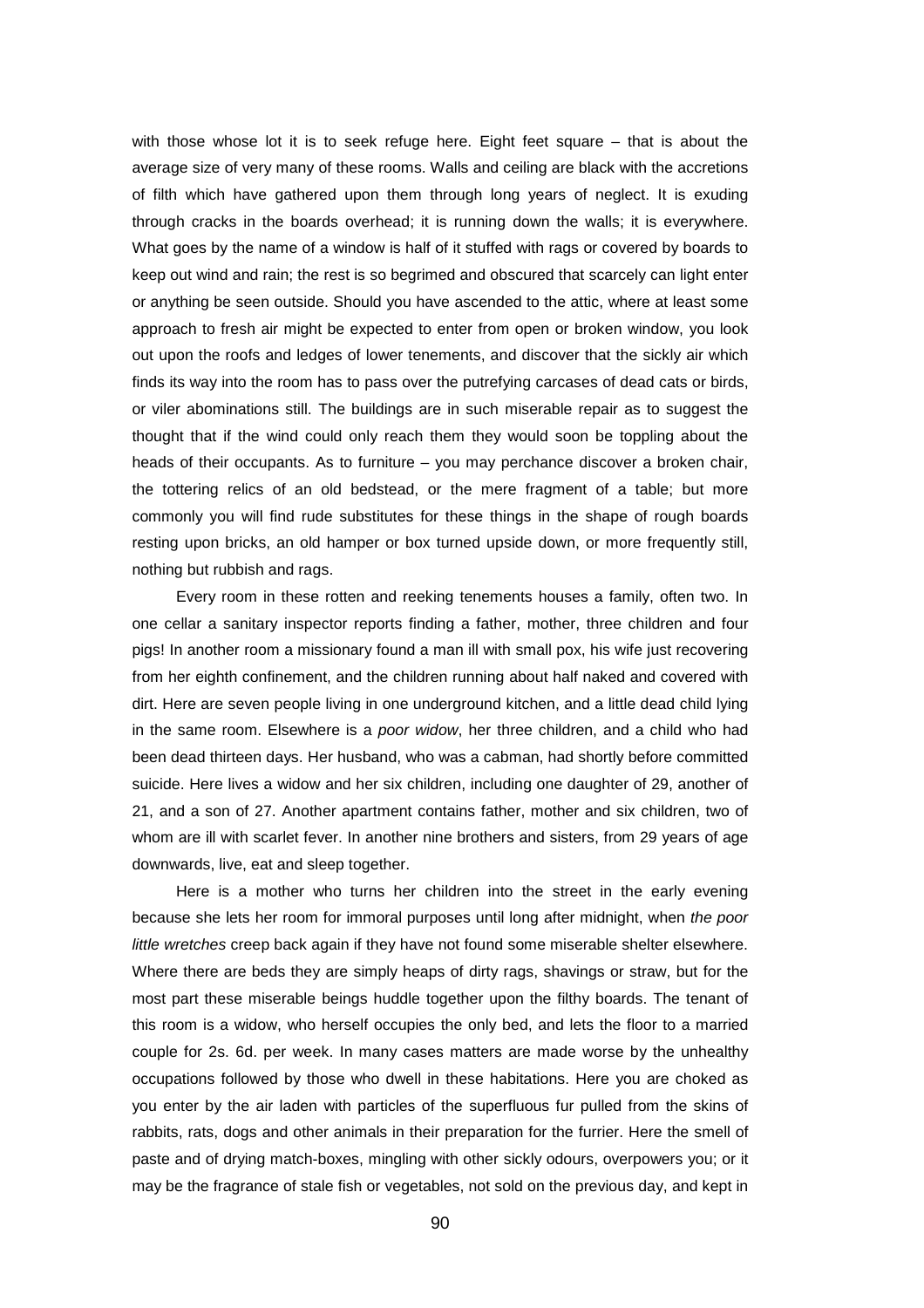the room overnight. Even when it is possible to do so the people seldom open their windows, but if they did it is questionable whether much would be gained, for the external air is scarcely less heavily charged with poison than the atmosphere within. Wretched as these rooms are they are beyond the means of many who wander about all day, picking up a living as they can, and then take refuge at night in one of the common lodginghouses that abound. These are often the resorts of thieves and vagabonds of the lowest types, and some are kept by receivers of stolen goods. In the kitchen men and women may be seen cooking their food, washing their clothes, or lolling about smoking and gambling. In the sleeping room are long rows of beds on each side, sometimes 60 or 80 in one room. In many cases both sexes are allowed to herd together without any attempt to preserve the commonest decency. But there is a lower depth still. Hundreds cannot even scrape together the two-pence required to secure them the privilege of herding in those sweltering common sleeping rooms, and so they huddle together upon the stairs and landings, where it is no uncommon thing to find six or eight in the early morning. That people condemned to exist under such conditions take to drink and fall into sin is surely a matter for little surprise. We may rather say, as does one recent and reliable explorer, that they are 'entitled to credit for not being twenty times more depraved than they are.' One of the saddest results of this over-crowding is the inevitable association of honest people with criminals. Often is the family of an honest working man compelled to take refuge in a thieves' kitchen; in the houses where they live their rooms are frequently side by side, and continual contact with the very worst of those who have come out of our gaols is a matter of necessity. There can be no question that numbers of habitual criminals would never have become such, had they not by force of circumstances been packed together in these slums with those who were hardened in crime. Who can wonder that every evil flourishes in such hotbeds of vice and disease? Who can wonder that little children taken from these hovels to the hospital cry, when they are well, through dread of being sent back to their former misery? Who can wonder that young girls wander off into a life of immorality, which promises release from such conditions. Who can wonder that the public-house is 'the Elysian field of the tired toiler'? $47$ 

[I] turned to question a filthy little gutter urchin, who, with bare feet and chattering teeth, was standing beside me.

'Where is 23, my lad?' I inquired. 'Can you take me to it?'

'Twenty-three, sir?' said the boy. 'That's where Crooked Billy lives, sir. You come along with me and I'll show you the way.'

'Go ahead then,' I answered, and the boy thereupon bolted into the darkness of the alley before which we had been standing. I followed him as quickly as I could, but it was a matter of some difficulty, for the court was as black as the Pit of Tophet, and seemed to

 $\overline{\phantom{a}}$ 

 $47$  The Bitter Cry, 7-12.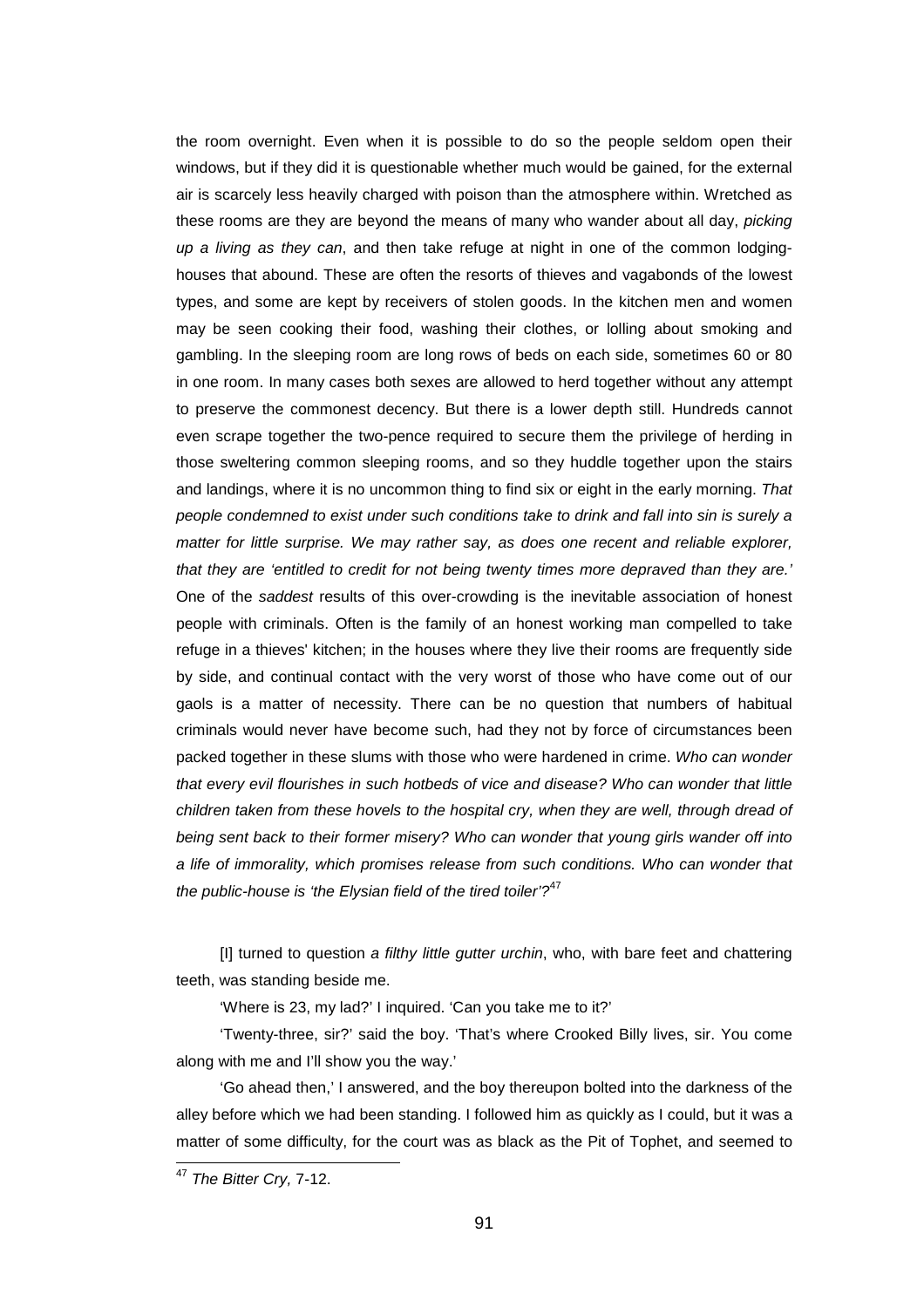twist and turn in every conceivable direction. A more unprepossessing place it would have been difficult to find. Half-way down I heard the boy cry out "Hold up, mother!" and before I could stop I found myself in collision with a woman who, besides being unsteady on her legs, reeked abominably of gin. Disengaging myself, to the accompaniment of her curses, I sped after my leader, and a moment later emerged into the open court itself. The snow had ceased, and the three-quarter moon, sailing along through swift flying clouds, showed me the surrounding houses. In one or two windows, lights were burning, revealing sights which almost made my flesh creep with loathing. In one I could see a woman sewing as if for her very life by the light of a solitary candle stuck in a bottle, while two little children lay asleep, half-clad, on a heap of straw and rags in the corner. On my right I had a glimpse of another room, where the dead body of a man was stretched upon a mattress on the floor, with two old hags seated at a table beside it, drinking gin from a black bottle, turn and turn about. The wind whistled mournfully among the roof tops; the snow had been trodden into a *disgusting* slush everywhere, save close against the walls, where it still showed white as silver; while the reflection of the moon gleamed in the icy puddles golden as a spade guinea.

(Lust, 53)

The door was opened to me, and I immediately stepped into the grimiest, most evil-smelling passage it has ever been my ill luck to set foot in. The walls were soiled and stained almost beyond recognition; the floor was littered with orange peel, paper, cabbage leaves, and garbage of all sorts and descriptions, while the stench that greeted me baffles description. I have never smelled anything like it before, and I hope I may never do so again.

The most I can say for the old lady who admitted me is that she matched her surroundings. She was short almost to dwarfishness, well-nigh bald, and had lost her left eye. Her dress consisted of a ragged skirt, and in place of a body – I believe that is the technical expression – she wore a man's coat, which gave a finishing touch of comicality to the peculiar outline of her figure. As soon as she saw that I had entered, she bade me shut the door behind me and follow her. This I did by means of a dilapidated staircase, in which almost every step was taken at the risk of one's life, to the second floor.

(Lust, 54)

Both authors write of ill-lit and foul-smelling streets and rooms, makeshift furniture, floors covered with garbage, filthy and blackened walls, unsafe ladders, and dead bodies. Yet, while Mearnes's children, whom their mother sent away from home, are 'poor little wretches,' Boothby's barefoot child chattering his teeth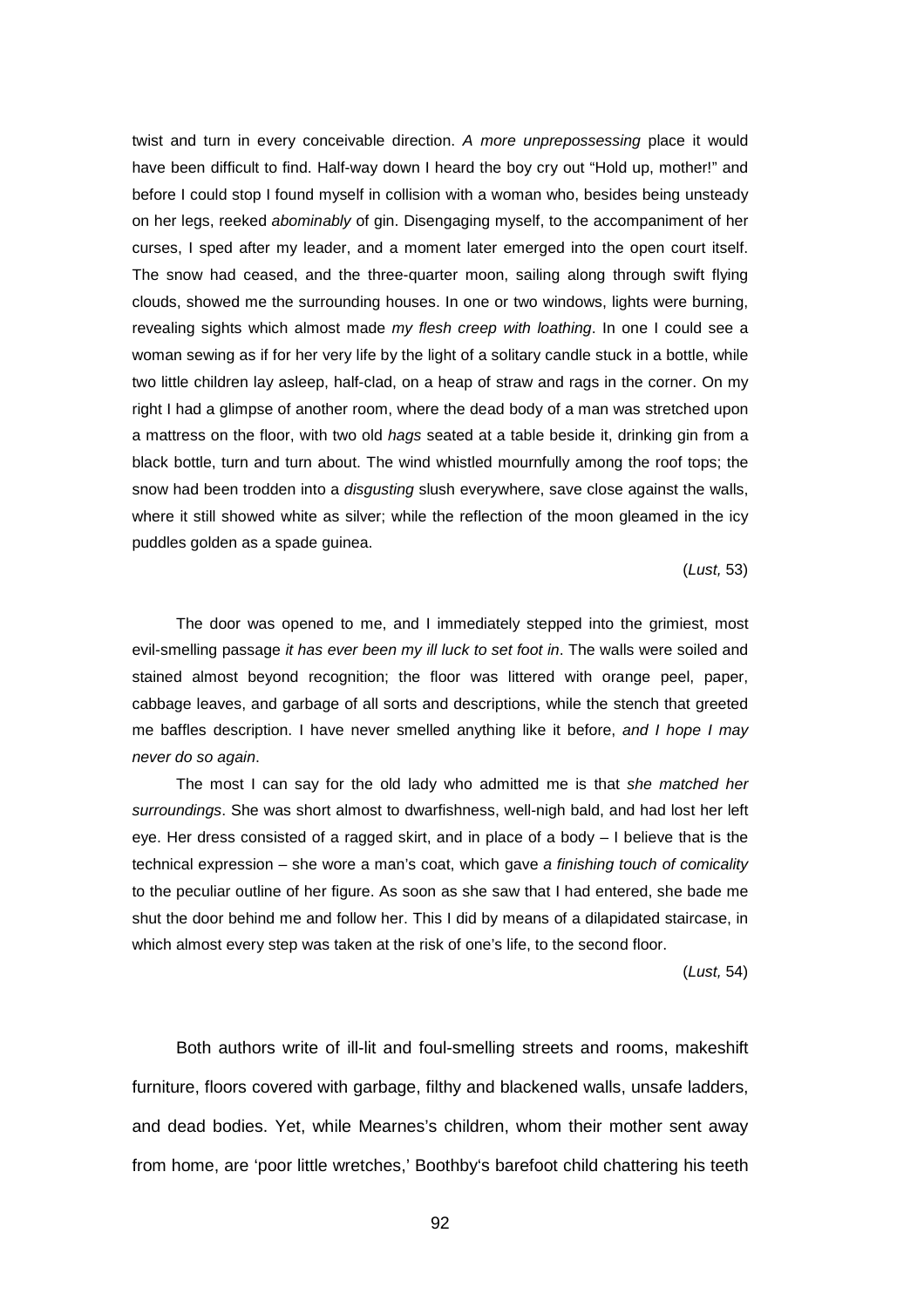is a 'filthy little gutter urchin;' while Mearnes's woman whose husband committed suicide is a 'poor widow,' Boothby's two women sharing a room with a dead body are 'old hags;' while Mearnes claims that the condition of the dwellers of the slums should be even more pitied than that of the homeless, the sight of two children lying 'asleep, half-clad, on a heap of straw and rags in the corner' makes Pennethorne's flesh 'creep with loathing;' and so on. In Mearnes's narrative surfaces a desire to approach the poor, while in Boothby's the tendency is to distance oneself from that world. Hatteras's worry that the "good" London may be contaminated by the "bad" one (what has been labelled as 'the cesspool,' cf. 2.4.1.) signals that the well-off classes fear a collapse of social boundaries which, in their view, would lead to moral decline; if happiness and richness come into contact with misery and poverty, Hatteras seems to say, the former will be infected by the latter, as a good fruit rots when placed near a rotten one. As is the case with the freaks, Boothby's middle-class characters seem too worried about shielding themselves from the threatening society to feel sorry for anyone but themselves.

Yet, the whole society is crossed by the same classism, as the middle classes are despised in turn by the upper classes. It seems that the latter accept to mix with the former only under extraordinary circumstances, such as when they have to pay a great debt of gratitude. When Hatteras declares to Wetherell his intentions about Phyllis, the nobleman looks at first outraged and makes himself quite clear about it: 'an alliance with you, sir, is distasteful to me in every possible way. I have other views for my daughter' (Bid, 135). In The Lust of Hate, Mr. Maybourne never gives vent to his thoughts, yet when he suspects that his daughter is in love with Pennethorne, he '[looks] at her rather anxiously' (Lust, 146). Significantly, Boothby lets his male characters be at last accepted within the familial circles of their women only after the former have saved the latter's lives at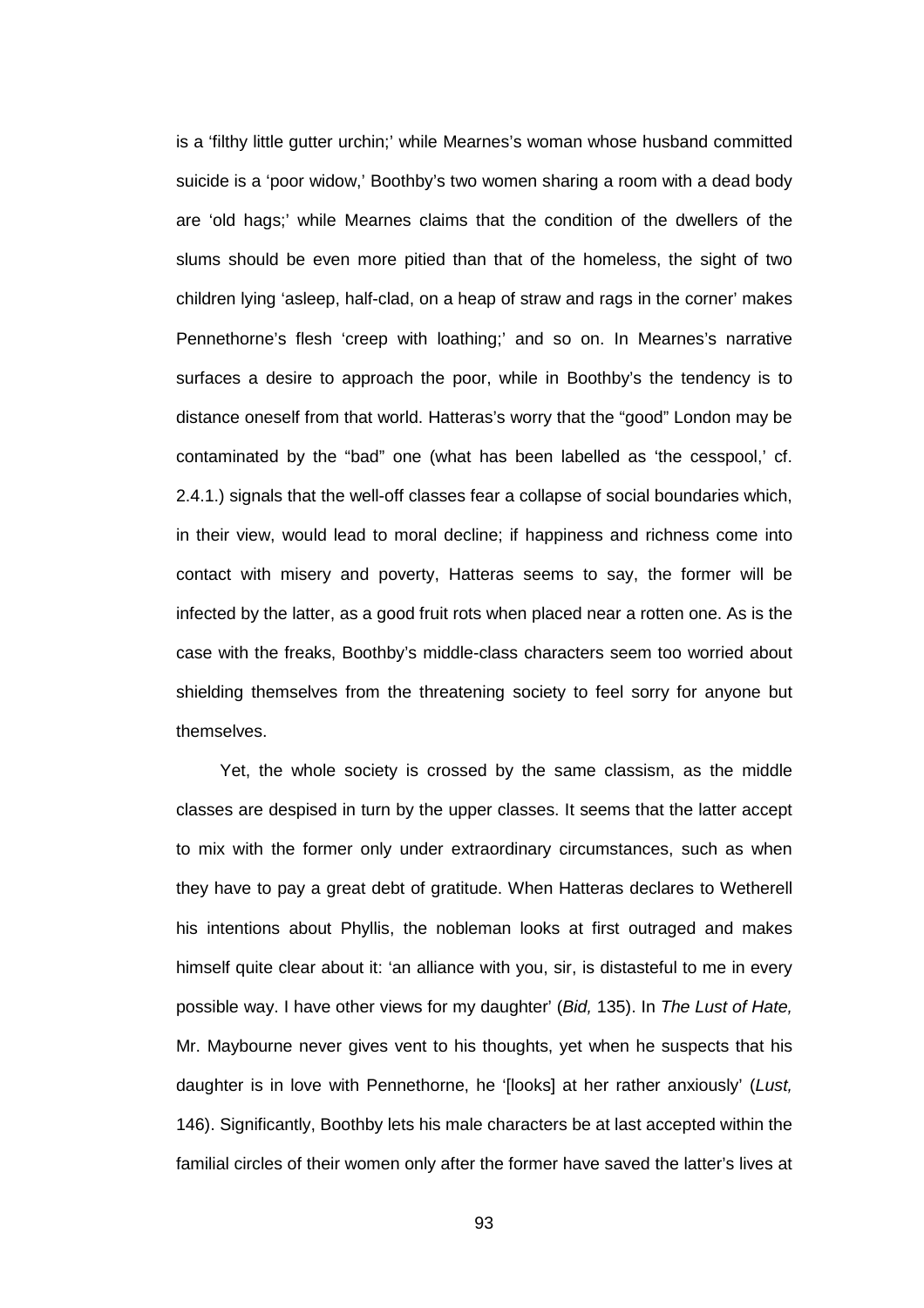least once (cf. 2.5.3.). Until he has saved Phyllis from the danger of Nikola, Hatteras's protest to Wetherell that he is 'an honest and industrious man' (Bid, 28) and therefore has a right to marry the young woman is of no avail.

Honesty and industry were part and parcel of Victorian respectability, a value which the middle classes were particularly sensitive to. Of course 'respectability' had less to do with substance than with appearance, as gentlemen were less concerned with their actual virtue than reputation. The work that exposes this Victorian inbuilt hypocrisy best is probably Stevenson's Dr. Jekyll and Mr. Hyde (1886). Stevenson shows that there is no real difference between the "respectable" and the lower classes but that the former have a name to protect. Jekyll is known to be a most respectable man only because, unlike Hyde, he enjoys his vices 'discreetly and with an eye to maintaining his good name.<sup>148</sup> As Stevenson suggests, the blame should not be put on the individual, who is double by nature, but on the order of society which makes the two aspects incompatible and accepts that 'gentlemen may sin so long as appearances are preserved.'<sup>49</sup> Thus, a man like Jekyll who, in his own words, is 'inclined by nature to industry, fond of the respect of the wise and good among [his] fellow-men' but at the same time has 'a certain impatient gaiety of disposition,' is forced to a 'profound duplicity of life' in order to fulfil his 'impervious desire to carry [his] head high, and wear a more than commonly grave countenance before the public.'<sup>50</sup> This necessity to keep up appearances can be seen also in the Dr. Nikola series. When Phyllis is abducted, Wetherell thinks about asking the Government's help, but Hatteras stops him by suggesting not to 'open the whole affair' and 'make a big sensation' (Bid, 198). Bruce considers himself 'an honourable man' (Nikola, 89) and resolves to confess his love for Gladys to her brother-in-law; yet, he

 $48$  ARATA, 40.

 $49$  Ibid.

 $50$  The Strange Case of Dr. Jekyll and Mr. Hyde, 55.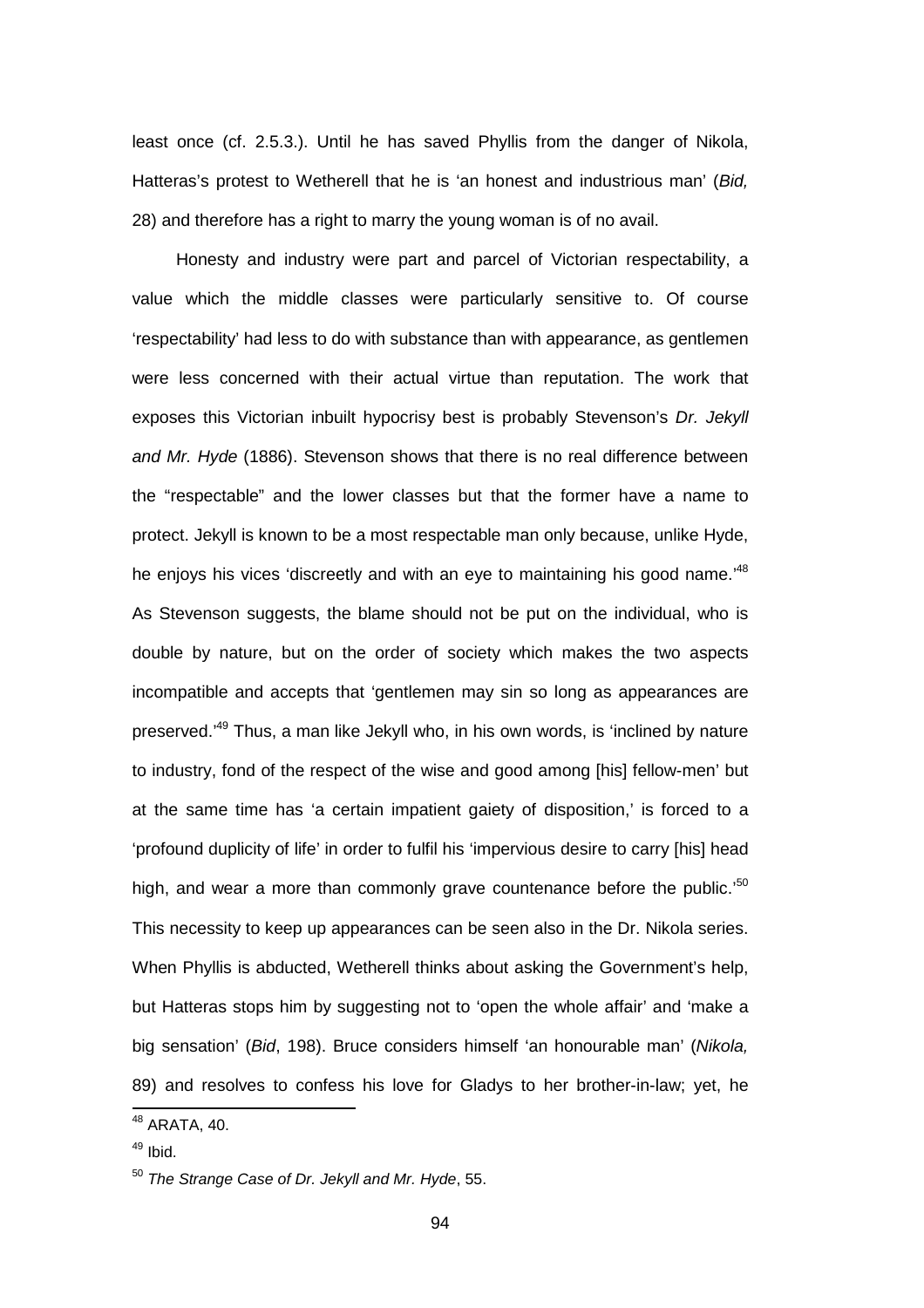never lets him know the real nature of his dealings with Nikola – a man 'who is very generally feared,' according to the brother-in-law, and whom the man evidently distrusts (Nikola, 90). As he flies from England persuaded that he has killed Bartrand, Pennethorne is frightened at the prospect of spending the rest of his life in jail, but he is equally concerned about 'what would be said in England when the news got into the paper' (Lust, 109). Although Ingleby can hardly be said to play fair with Doña Consuelo and Don Miguel – he conceals from them the real motive behind the old man's involvement with Nikola, i.e. his experiment, – he nonetheless tries to present 'a fairly respectable appearance' (Experiment, 40). Respectability is so important for these characters that they do not give up their gentlemanly manners even in the direst situations – with a comical effect, at least for the modern reader. Just to give some instances, in Port Said, after Beckenham, with Hatteras's help, has managed to throw off the chain that bound him to the wall, the two men '[shake] hands warmly in the dark' (*Bid,* 115). After Phyllis has been abducted by Nikola, Wetherell is so broken-hearted that Hatteras even ventures to pour him a glass of whisky 'without asking permission' (Bid, 144)! Just after the shipwreck, as she is swimming in the ocean during a storm, and in a desperate attempt to survive, Agnes receives the news that her uncle has died as if she were comfortably taking tea in a sitting-room: 'My poor, poor uncle! [...] Can he have perished! Oh, it is too awful!' (Lust, 96).

Respectability was inevitably linked to wealth, as the former largely depended on the latter. This may explain the Victorian obsession with money. Hatteras and Wetherell try to save the £100,000 that Nikola has asked as Phyllis's ransom by paying him fake money. Note that in doing so they are aware that they are putting the young woman's life at risk, as Wetherell's words indicate after the trick is discovered: '"Oh, my God, I've ruined all!" cried Mr. Wetherell as he put the letter down on the table; "and, who knows? I may have killed my poor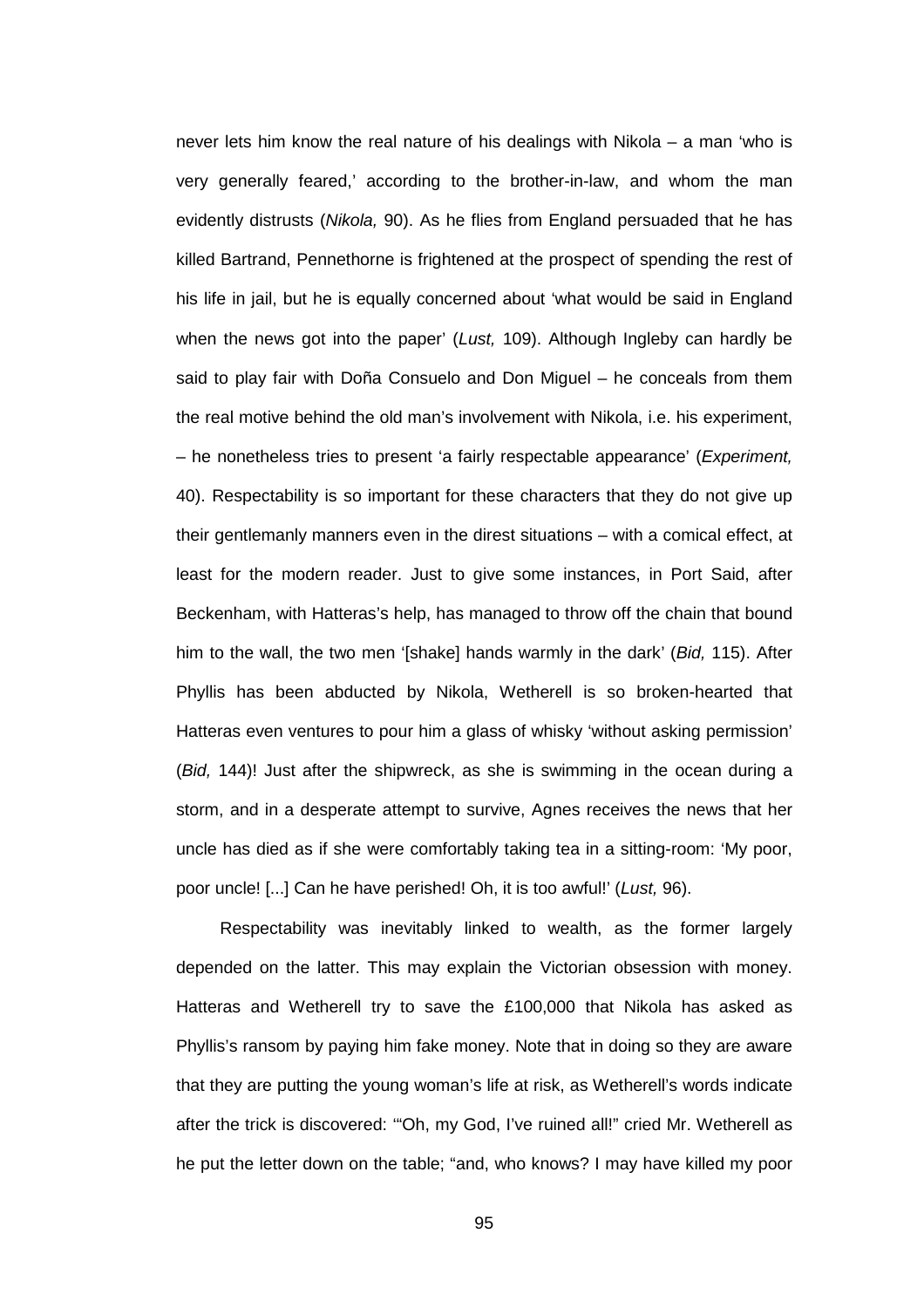child!"' (Bid, 192). What Hatteras and Wetherell try to do is to get something at the most convenient price, as if their case obeyed to the market law. In fact, if for Nikola Phyllis is nothing but a bargaining chip, for Hatteras and Wetherell she is something to 'regain possession of' (Bid, 187). Hatteras's attitude has hardly changed when, in Farewell, Nikola, he refuses to call the best doctors in Europe to cure Gertrude, who is slowly dying of a mysterious illness, on the ground that her father would then feel obliged to repay him the money spent for it. Phyllis's indignant reply is that he 'would allow her to die for the sake of a few paltry pounds' and that he is 'a money-grabber' (Farewell, 103).

Nikola's life does not comply with such rules. Being a criminal, he obviously has no reason to be concerned with respectability. Unlike the Victorians, Nikola thinks that social justice is fundamentally unjust, as it is only a means to favour the rich and powerful and thus preserve the privileges of the few. He explains his point of view to Pennethorne, in order to persuade him to yield to his desire to revenge on Bartrand, and get rid of his conscientious horror for crime:

'[...] what is crime? A very pliable term, I fancy. For instance, a duke may commit an offence, and escape scot free, when, for the same thing, only under a different name, a costermonger would be sent to gaol for five years. And vice versa. A subaltern in a crack regiment may run up tailors' bills – or any other, for the matter – for several thousands of pounds and decamp without paying a halfpenny of the money, never having intended to do so from the very beginning, while if a chimney sweep were to purloin a bunch of radishes from a tray outside a greengrocer's window, he would probably be sent to gaol for three months. And yet both are stealing, though I must confess society regards them with very different eyes. Let clergymen and other righteous men say what they will, the world in its heart rather admires the man who has the pluck to swindle, but he must do so on a big scale, and he must do so successfully, or he must pay the penalty of failure.'

(Lust, 38)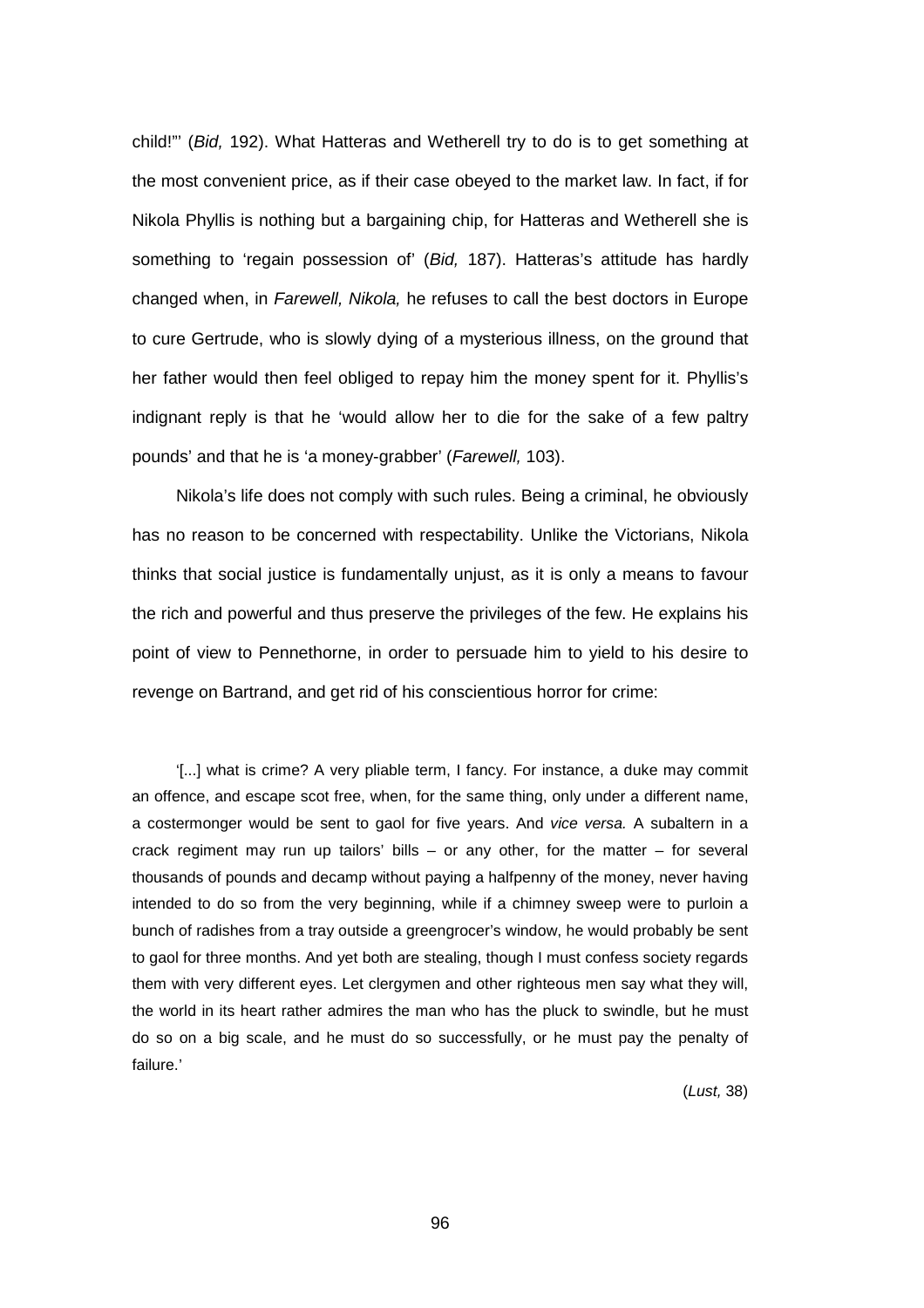This cynical social system, Nikola – or rather Boothby? – suggests, encourages a criminal attitude, as everybody is led to fend for himself. Centuries of civilization, it seems, have produced nothing better and more sophisticated than the ancient lex talionis: 'Eye for eye, and tooth for tooth, was the old Hebrew law, and whatever may be said against it, fundamentally it was a just one,' says Nikola to an astonished Pennethorne (Lust, 38). Yet the doctor is not an anarchist, nor a socialist. He stresses the injustices of the world not because he dreams to change it, but only to justify his selfish and criminal behaviour; and, if he aims to subvert the world order, it is only to replace it with his own dominion. In The Lust of Hate, Nikola and the anarchists are both suspected of being behind the long series of murders that are plaguing London, but with quite different motives. The chief steward of the ship that is taking Pennethorne to South Africa thinks that behind them there lies the anarchists' class hate,<sup>51</sup> while Pennethorne is convinced that the doctor must have instigated some men to murder for money, as he has done with him.<sup>52</sup> In Nikola's megalomaniac dream, the concerns of the middle classes become petty and insignificant. He has no need to keep up appearances, so he is not afraid of mixing with lower-class people, and even avails himself of their help;<sup>53</sup> nor does he have to use money to secure his place in society. The doctor accumulates wealth only to further his

<sup>&</sup>lt;sup>51</sup> "Well, what I think is that the Anarchists are at the bottom of it all, and I'll tell you for why. Look at the class of men who were killed. Who was the first? A Major-General in the army, wasn't he? Who was the second? A member of the House of Lords. Who was the third?"

He looked so searchingly at me that I felt myself quailing before his glance as if he had detected me in my guilt. Who could tell him better than I who the last victim was?

 <sup>&</sup>quot;And the third – well, he was one of these rich men as fattens on Society and the workin' man, was he not?"" (Lust, 74).

 $52$  'The men who actually did the deeds were innocent – here was the real murderer – the man who had instigated and egged them on to crime' (Lust, 64).

 $53$  It may be enough to remind when, in The Lust of Hate, Nikola involves in his plan to kill Bartrand a Jewish man living in a London slum. Pennethorne, who has been instructed to meet him, notes that the man is 'dressed in a black frock coat two sizes too large for him, black trousers that would have fitted a man three times his size, and boots that had been patched and otherwise repaired till their original maker would not have known them again' (Lust, 54).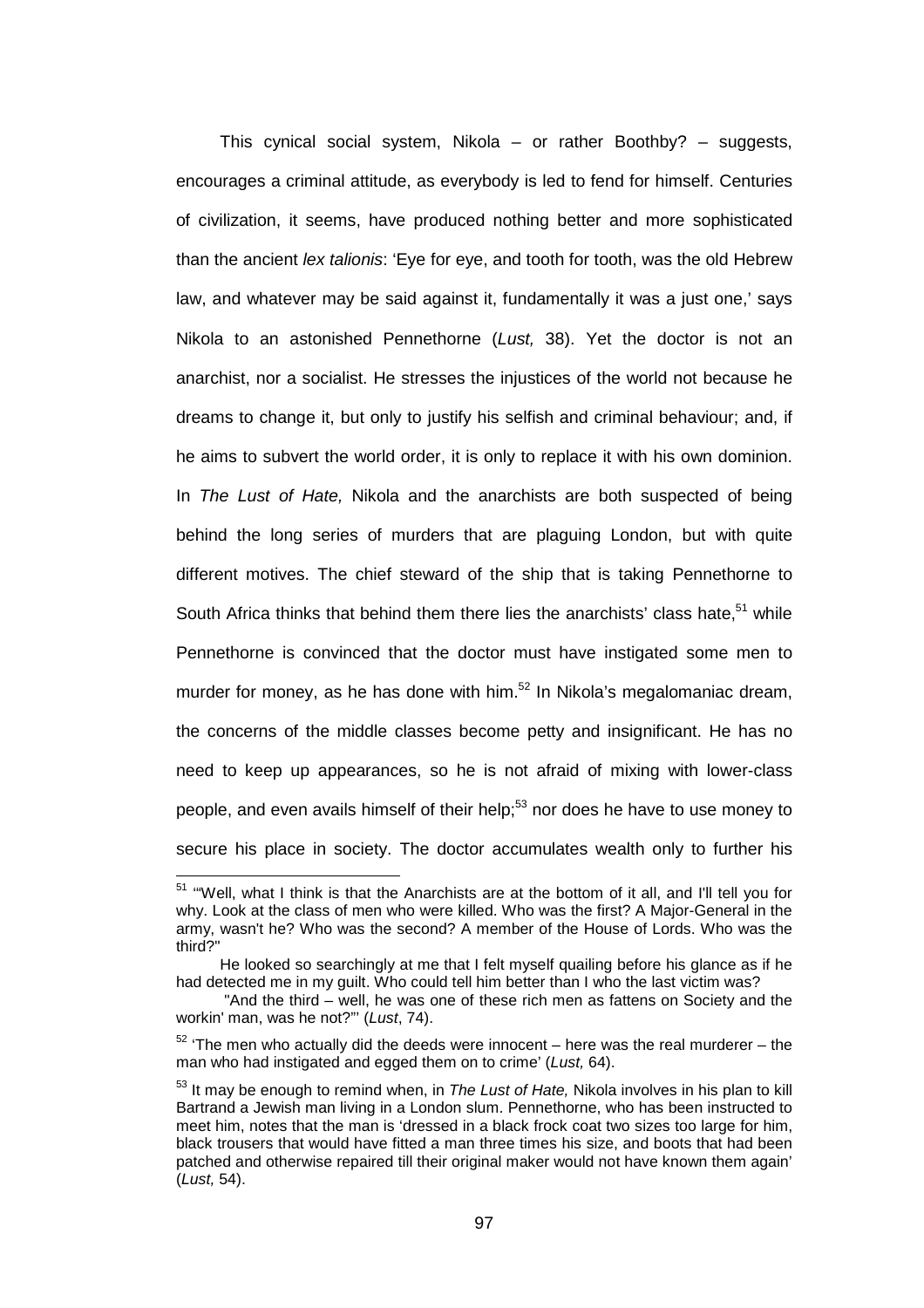plan, but he is otherwise rather lavish with it: he forfeits the increased sum of £150,000 that he asked as Phyllis's ransom; sends the young woman a diamond collier as a wedding present; and always offers great sums of money to his helpmates.<sup>54</sup>

If social order and justice is nothing but an illusion to keep the lower classes in their place, the New Imperialist notion of 'the white man's burden' is exposed as an ideological cover that only conceals cynical exploitation. Boothby's protagonists share the belief that the Western, and especially the British, race is the most civilised, and thus the greatest, in the world. Hatteras notes that the Duke of Glenbarth advances towards him 'using that dignified tone that only [my italics] an English gentleman can assume with anything approaching success' (Bid, 63). Thus it is a precise duty of a Briton to offer his unconditioned help to his fellow countrymen, as Hatteras and Beckenham do in Port Said with some English tourists that are about to be lynched. Although they have behaved foolishly, i.e. they have stubbornly refused to take off their shoes in a mosque, Beckenham avers that they must be helped as 'they are still our countrymen' (Bid, 99). It is no less a duty, not to say a religious mission, of the Briton to educate and civilize the 'brutes,' as Pennethorne and his men evidently think as they fight the Matabele. Just before the battle, Pennethorne confesses to feeling superstitious, but Agnes comforts him: '"I have prayed to God for you," she said. "He who has protected us before will do so again. Let us do our duty and leave the rest to Him"' (Lust, 167). After the first averted attack, Mr. Maybourne with relief can state that they have 'taught the brutes a lesson in all

 $\overline{a}$ 

 $54$  In order to help him through his adventure in Tibet, Nikola pays Bruce £10,000 (Nikola, 23); to Ingleby he promises what the man acknowledges to be a breathtaking sum (Experiment, 31). It must be noted that, in spite of this promise, Ingleby ends up as poor as he was at the beginning of the story. As he leaves Allerdeyne Castle with his beloved Consuelo, he recalls: 'I told her of my straitened means, and how hard the struggle would be at first' (Experiment, 156). Did Nikola change his mind and refuse to pay Ingleby? or, was Boothby so inattentive to forget about this detail?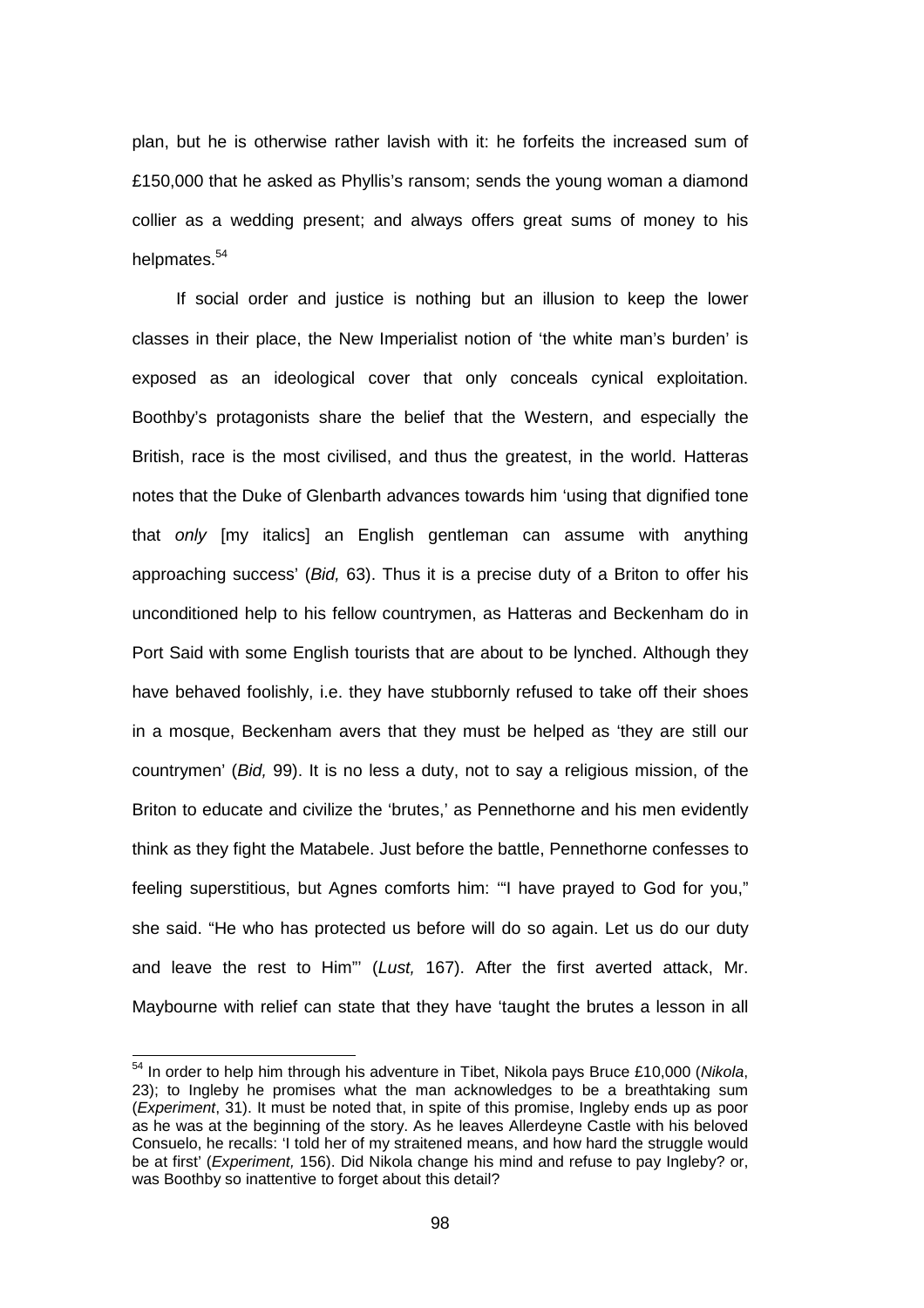conscience' (Lust, 169). 'God,' 'duty,' 'brutes,' 'lesson,' and 'conscience' – words such as these indicate that the Britons do not think of the battle as a mere struggle for survival, but rather as a right and benevolent dispensation of justice. So when they are eventually (and providentially) helped by the arrival of the British Army – 'the credit, however, is due to Captain Haviland and his men; but for their timely arrival I fear we should have been done for'  $(Lust, 172)$  – there can be little doubt that, as Agnes had foreseen, God has been on the side of the white men. However, in the Dr. Nikola series the protagonists' support to the 'white man's burden' ideology never goes beyond a sense of racial superiority; nothing indicates that these men really care for the welfare of the "lower" races. Here as elsewhere, it is Nikola's task to unmask the Victorian hypocrisy: 'I think you will allow, Mr. Hatteras, that half the world is born for the other half to prey upon!' (Bid, 37), he tells the Australian as he first encounters him. Of course Hatteras, a citizen of the Empire, cannot admit such a thing; and his reaction reveals that he is quite unprepared to answer such a provocative question: 'I stumbled out some sort of reply, which evidently did not impress [Nikola] very much' (ibid.) He hardly appears a convinced supporter of the imperialistic ideology, for if he is not so intellectually honest (or, perhaps, refined) as to agree upon Nikola's words, he is neither willing to take up the New Imperialist challenge to show, as the British statesman Joseph Chamberlain maintained, 'that [the British Empire] adds to the happiness and prosperity of the people' and bring 'security and peace and comparative prosperity to countries that never knew these blessings before.<sup>'55</sup>

 $\overline{a}$ 

<sup>&</sup>lt;sup>55</sup> Joseph CHAMBERLAIN. 'The True Conception of Empire' (1897). In LEDGER and LUCKHURST, 137.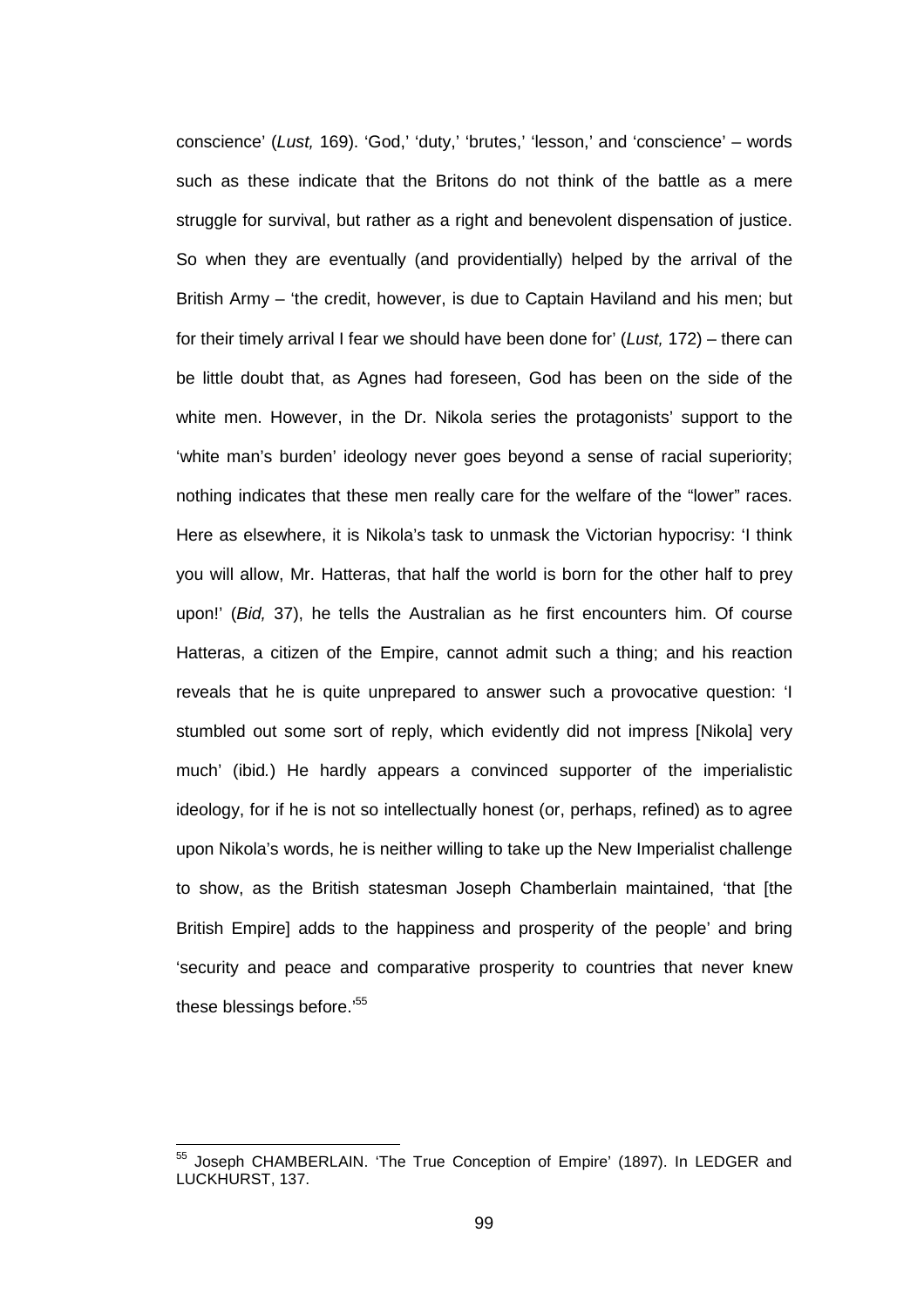## 3.3.5. SEXUALITY

In a time when romance was used as 'an antidote to an effeminate modernity,'<sup>56</sup> it may surprise that Boothby chose just an effeminate (cf. Appendix B), and possibly a homosexual, as the star of his series. In the 1890s, and particularly after the Wilde trials, an effeminate behaviour began to be associated to homosexuality – which 'in an earlier epoch simply had signalled aristocratic privilege and affectation.<sup>57</sup> Although the reader is given no irrefutable evidence that Nikola is actually sexually deviated, there are a few hints that he might. Nikola is said to dress like a perfect gentleman, so much so that 'the greatest dandy must have admitted that he was irreproachably dressed' (Bid, 7). Since dandies were particularly sensitive to fashion, this might be only a candid compliment; yet, one may ask, why did Boothby choose to implicate a figure, i.e. the dandy, that in the mid 1890s was quite likely to be associated to homosexuality? Even more significantly, when Hatteras tries to comfort Nikola and suggests that he should marry a good woman, the doctor sadly confesses that 'woman's love is not for me' (Farewell, 49).<sup>58</sup> This rather ambiguous sentence might only imply that Nikola is incapable to love at all, but it might as well hint at an unawoved, perhaps repressed, homosexuality.<sup>59</sup>

In the 1890s homosexuality became a major concern. It was often taken to be the main cause (and consequence) of degeneration, and there was a

<sup>&</sup>lt;sup>56</sup> ARATA, 89.

<sup>&</sup>lt;sup>57</sup> Richard A. KAYE. 'Sexual Identity at the Fin de Siècle.' In MARSHALL, 60.

<sup>&</sup>lt;sup>58</sup> Also, Bruce once notes that 'the idea of Nikola and matrimony somehow did not harmonize very well' (Nikola, 53).

<sup>&</sup>lt;sup>59</sup> It must be reminded that in late Victorian Britain, homosexuals were taught to consider their sexual inclination as a deviation and a disease which it was their duty to cure by fighting down their immoral desires. In Sexual Inversion (1897), the physician Havelock Ellis put the homosexual in the category of the biologically ill-developed human beings, among 'the congenital idiot, [...] the instinctive criminal, [and] the man of genius.' The latter case is explored below. Cf. Chris WHITE, Ed. Nineteenth-Century Writings on Homosexuality. A Sourcebook. London and New York: Routledge 1999, 101.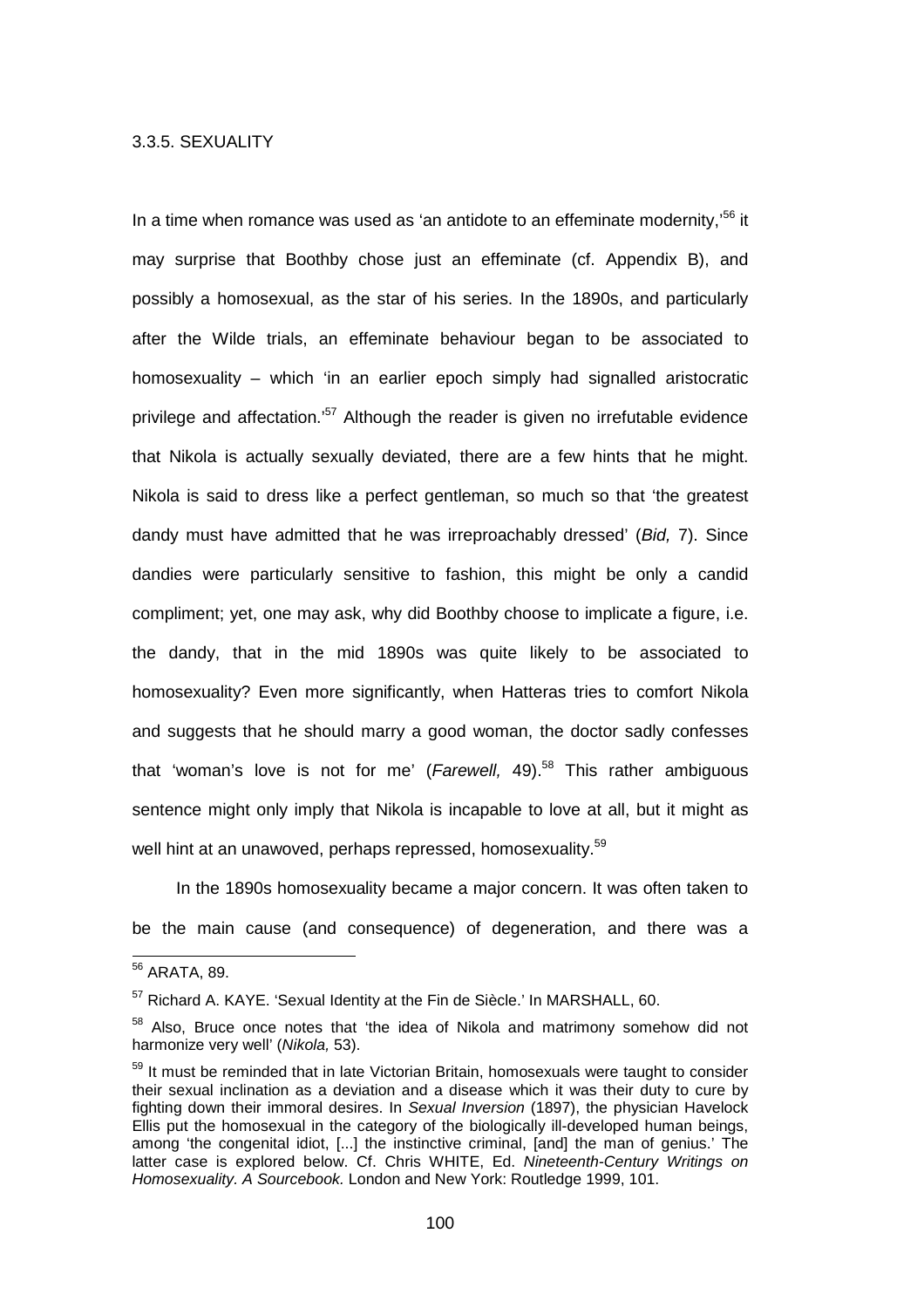widespread conviction that, since (most) homosexuals were effeminate, 'a nation with a large homosexual population [was] an easy prey for a virile foe<sup>'.60</sup> Ironically, in the Dr. Nikola series it is the masculine Briton that easily falls prey to the effeminate Nikola, and not vice versa. Like many 1890s authors, Boothby faced his readership with the prospect that Britain might be subdued and conquered by an incredibly powerful but no less degenerate enemy – Count Dracula, Dr. Moreau, Professor Moriarty, and even Sherlock Holmes, <sup>61</sup> only to mention some, are all cases in point. For the *fin de siècle* society, that a powerful individual might be a degenerate needed not be a paradox. According to Cesare Lombroso, the 'man of genius' was a human being gifted with extraordinary intellectual abilities, whose degradation was only 'a compensation for considerable development and progress accomplished in other directions.'<sup>62</sup> Like Moreau, Moriarty and Holmes, Nikola is portrayed as a man of genius not only for what he can accomplish but also because he matches, albeit only in part,

j <sup>60</sup> Graham ROBB. Strangers. Homosexual Love in the Nineteenth Century. London, Basingstoke and Oxford: Picador 2003, 22.

 $61$  Holmes's degeneracy is famous, his addiction to cocaine being its most revealing instance. Frederick L. De Naples points out that Holmes's incredible power finally almost made him a menace for fin de siècle Britain: 'As Ian Ousby notes, "Holmes occupies a position of almost Olympian superiority from which he can pass judgement on the affairs of men." While Holmes's Strand audience may once have felt at ease with his use of science to solve mysteries, by the end of the decade he has become like a monstrous calculator designed to track not only criminals but everyone: to him, any person can be involved in a mystery, and every person is a potential criminal. Watson calls him "an automaton – a calculating machine  $[\cdot]$  ... [t]here is something positively inhuman in [him]." [...] This very fine line separating hero from demon indicates the ease with which Holmes can cross over into humanity.' Thus, 'After Holmes's "death," when his personality began to overshadow the mysteries he solved, writers began revising the Holmesian stereotype, creating manipulative and self-fulfilling characters, who reflect diabolically onto the "dead" Holmes. The great detective then appears as a machine, a scientific calculator who plots out every human movement and deprives persons of their free will.' Frederick L. DE NAPLES. 'Unearthing Holmes: 1890s Interpretations of the Great Detective.' In Transforming Genres: New Approaches to British Fiction of the 1890s, ed. by Nikki Lee MANOS and Meri Jane ROCHELSON. New York: St. Martin's 1994, 228, 231.

<sup>62</sup> Cesare LOMBROSO. The Man of Genius (1889). TRANS. by Havelock ELLIS. London: Walter Scott 1891, 316. Lombroso's theory of the strict relationship between genius and degeneration, like most of the great criminologist's theories, deeply influenced the Western idea of degeneration.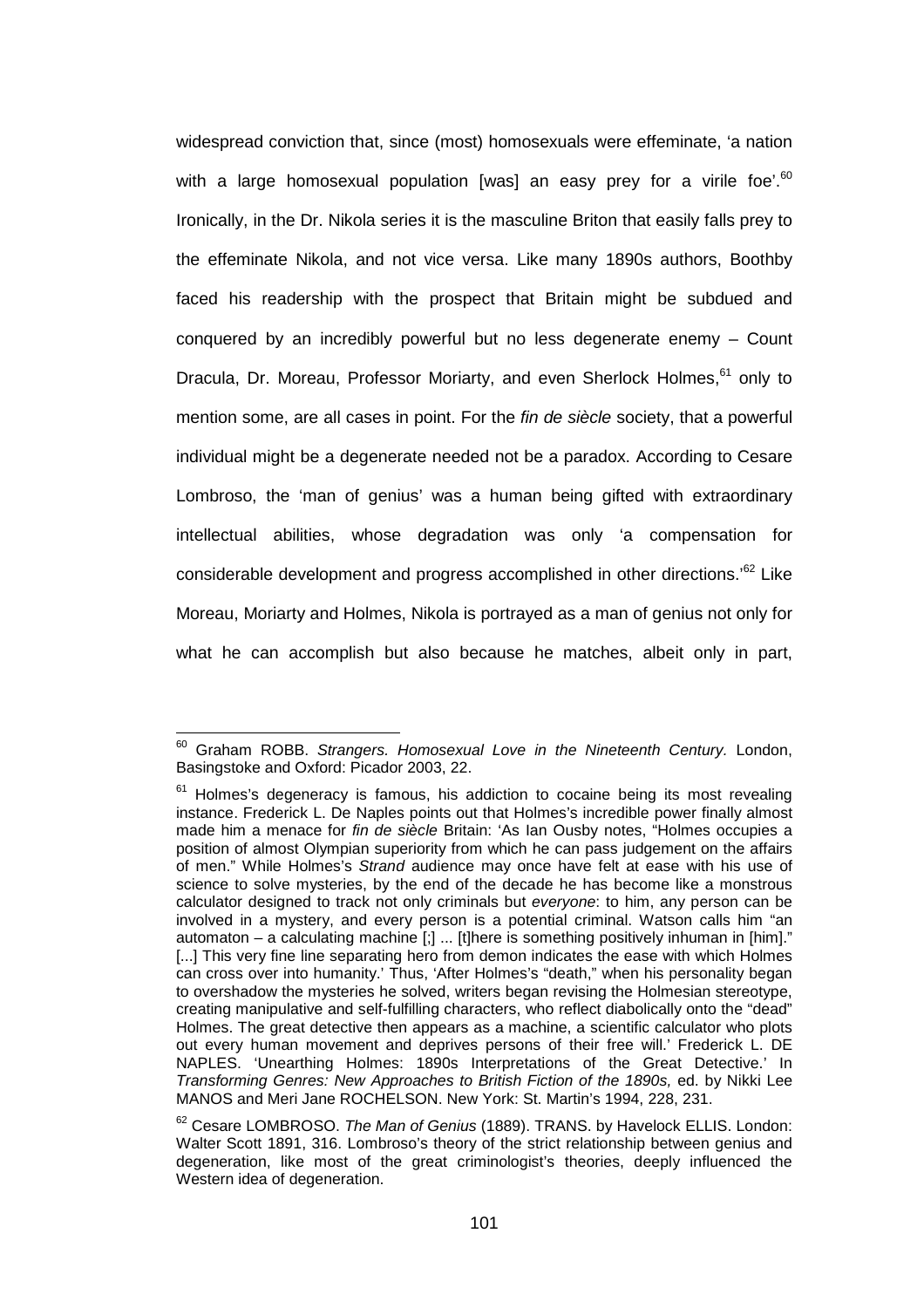Lombroso's portrayal of his study subject.<sup>63</sup> Nikola possesses a rather pallid, at times even ghastly white face, a trait about which Lombroso remarks: 'it has been ascertained [...] that this is one of the most frequent signs of degeneration in the moral insane' (7). Besides pallid, the doctor's face is 'sallow,' traditionally a sign of emaciation which Lombroso considers one of the distinct signs of the man of genius (ibid.). Also, emaciation at times manifests itself in 'leanness of the body' (ibid.), and Nikola's body is often described as 'most slenderly-built' and 'very slim' (although, "paradoxically," quite strong). The doctor suffers from sudden swings of mood and fits of blues, and 'the tendency to melancholy is common to the majority of thinkers' (40); also, Nikola claims that his stepbrother sadistically loved to torture him (both physically and mentally) because he was a child of 'inordinate sensitiveness' (Farewell, 47), and 'it is proverbially said that to feel sorrow more than other men constitutes the crown of thorns of genius' (40). Nikola's megalomania and frequent boasting can be explained with the fact that in the man of genius 'the delirium of melancholia alternates with that of grandiose monomania' (45). The doctor is a solitary man and a misanthrope, who cannot even think of getting married, and 'it has been said of the man of genius that he is born and dies in isolation, cold and insensible to family affection and social  $conventions'$  (60).<sup>64</sup> Finally, Nikola's possible homosexuality squares with his portrayal as a man of genius. In fact, Lombroso claims that many great men 'showed anomalies of the reproductive function,' and he exemplifies this through Rousseau and Baudelaire's 'sexual perversion' (316), that is their homosexuality.

<sup>&</sup>lt;sup>63</sup> Henceforward, reference to Lombroso's The Man of Genius in the above-mentioned edition is made in the main text by page number only.

 $64$  Lombroso quotes Lenau, who expressed a thought similar to Nikola's: 'I have the painful conviction that I am unsuitable for marriage.' LOMBROSO, 316.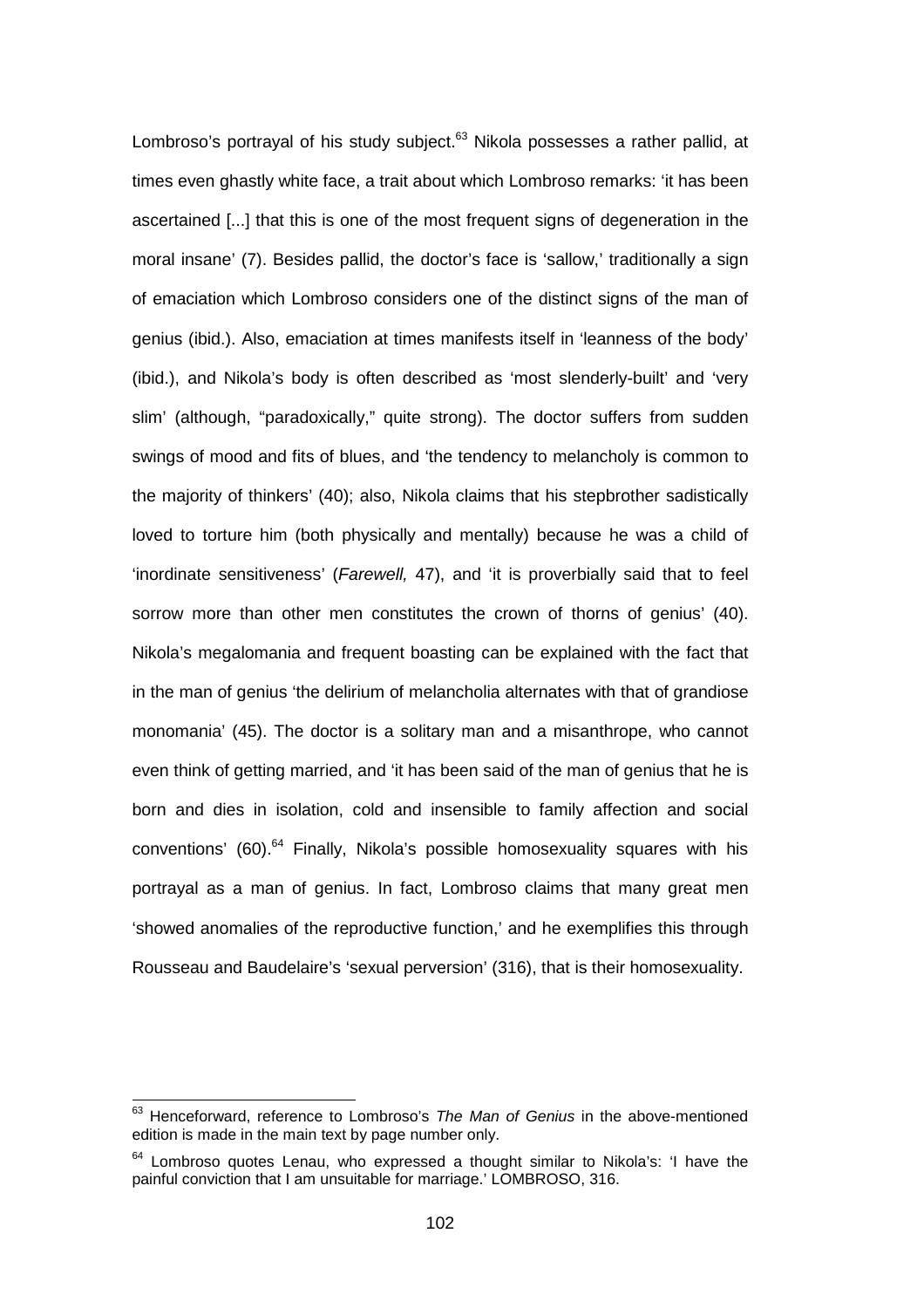#### 3.4. THE THREAT VANISHES: THE MYTH OF NIKOLA

In the light of the incredible gap between Nikola's extraordinary power and Britain's extraordinary dullness, the greatest surprise in the series is that the doctor's threat does not ultimately materialize. Nikola's experiment on Don Miguel is unsuccessful, and a last experiment on himself backfires turning him into a very old man: the doctor's quest for immortality fails, and the world is at last rid of him. To the attentive reader, Nikola's debacle comes not unexpected. If the doctor is presented right from the start as a sort of almost omnipotent creature, signs of his human fallibility can be detected already in the first novel. As Boothby creates and fuels the Nikola myth, he also begins gradually to explode it. The myth and its explosion are inversely proportional to each other: the more the reader approaches Nikola, the less the doctor appears to be a superman. So, while the reader can find flattering remarks about Nikola all through the series, he can see, so to speak, "real-time" how they hardly match reality.

In A Bid for Fortune, it is enough to mention the name of Nikola to frighten Beckenham and Wetherell,<sup>65</sup> and China Pete, one of Nikola's former henchmen, warns the Colonel that people from all over the world 'know Dr. Nikola and his cat, and, take my word for it, they fear him' (Bid, 213). Yet, at the end of the story the party of goodies manage to save Phyllis from the doctor without giving him the Chinese stick that he required as the girl's ransom. If Nikola at last manages to get it, it is only by pure chance (cf. Appendix  $A - A$  Bid for Fortune), so his final warning – 'One last word of advice: pause a second time, I entreat, before you think of baulking Dr. Nikola' (Bid, 228) – sounds extravagant, if not comical. In the Chinese monastery he is at last discovered to be an impostor, and has to leave

 $65$  Hatteras says: 'Beckenham shuddered as I mentioned the Doctor's name' (Bid, 128); and he notes that after mentioning that name to Wetherell 'a greater effect of terror and consternation could not have been produced in the old gentleman's face than did those five simple words' (Bid, 141).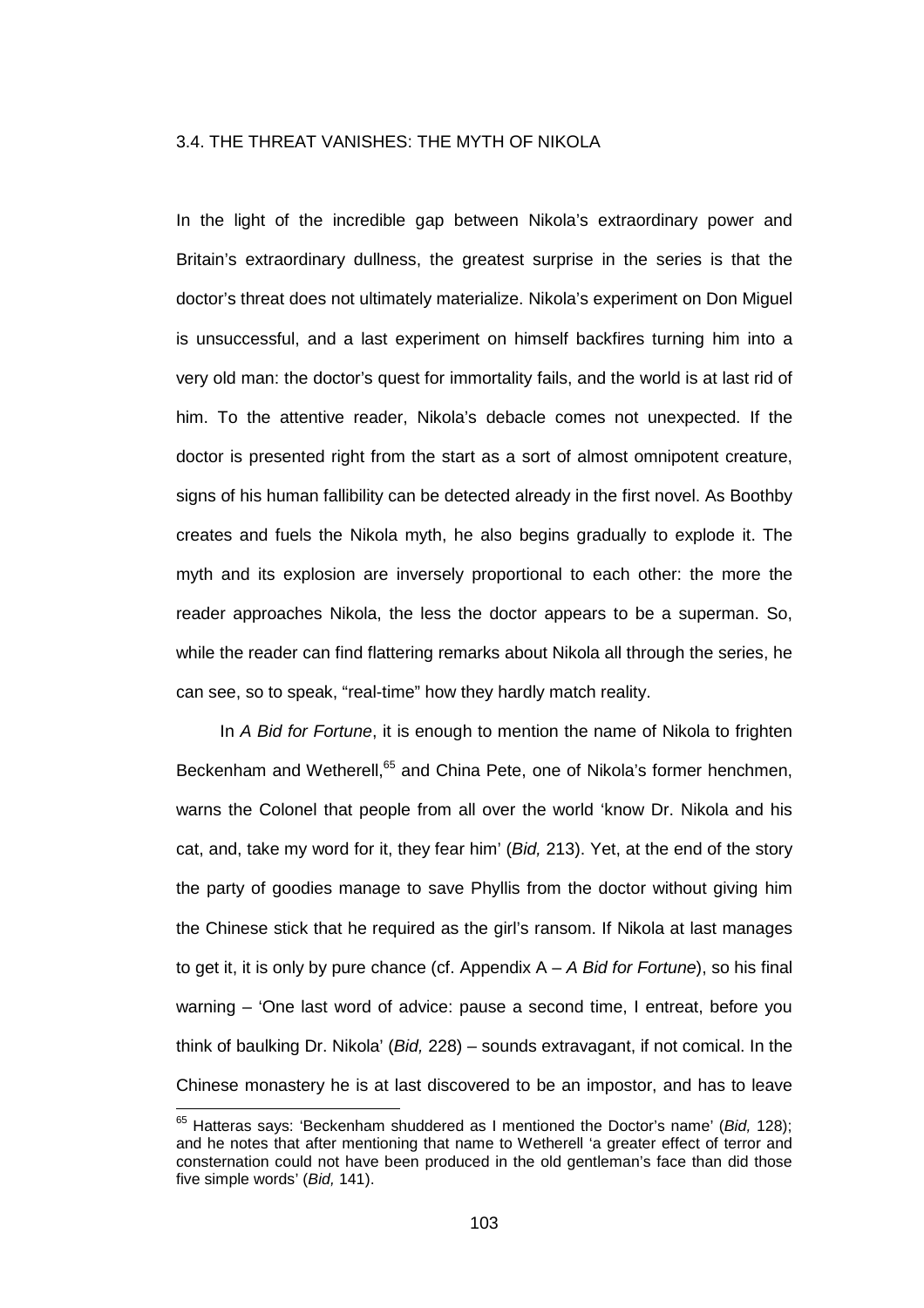the place before all the secrets that he must learn for his quest are revealed to him. What is more, Bruce saves the doctor's life twice, and on one of these occasions, shockingly enough, Nikola risks being murdered because he was admittedly 'sleeping like a top' (Nikola, 77). In The Lust of Hate the great doctor is even swindled by a quite ordinary man like Pennethorne, who manages to escape from London, disregarding the doctor's summons. When Nikola, some months later, finds him in South Africa, it is only to discover that the Cornishman has donated the money the doctor wanted from him. Although the villain tries what he can to keep his proverbial composure, on learning the news his face gets 'paler' and his lips tremble 'perceptibly;' as Pennethorne observes, 'the man was visibly anxious' (Lust, 180). In his usual patronizing attitude, Nikola can only conclude, as he addresses Pennethorne: 'When you wish to be proud of yourself, try to remember that you have baulked Dr. Nikola in one of his best-planned schemes. [...] Believe me, there are far cleverer men than you who have tried to outwit me and failed' (Lust, 181). It is hard to believe Nikola, as Pennethorne has done nothing exceptional – he simply fled from the doctor, – and one might wonder how Nikola's other schemes succeeded, considering that this was one of his best. In Dr. Nikola's Experiment it is Ingleby that saves the life of the doctor,<sup>66</sup> and the reader can even see the latter as he cowardly sneaks out of a window in order to escape from Quong Ma.<sup>67</sup> When Ingleby and he discover that the Chinese has been hiding in Nikola's castle, they resolve to scour the entire

 $\overline{a}$ 

 $66$  'An inspiration, how or by what occasioned I shall never be able to understand, induced me to seize Nikola by the arm and to swing him behind me. It was well that I did so, for almost before we could realise what was happening, a knife was thrown, and stood imbedded a good three inches in the bulwark, exactly behind where Nikola had been standing an instant before' (*Experiment*, 72).

 $67$  "Now, if only we can get out of this window and down to the Tyneside once more, without being seen, I think we may safely say we have given Quong Ma the slip for good and all." So saying he [i.e. Nikola] crossed the room and threw open the window. "We are both active men," Nikola continued, "and should experience small difficulty in dropping on to the roof of the outhouse below; thence we can make our way along the wall to the back. Are you ready?"' (Experiment, 75-76).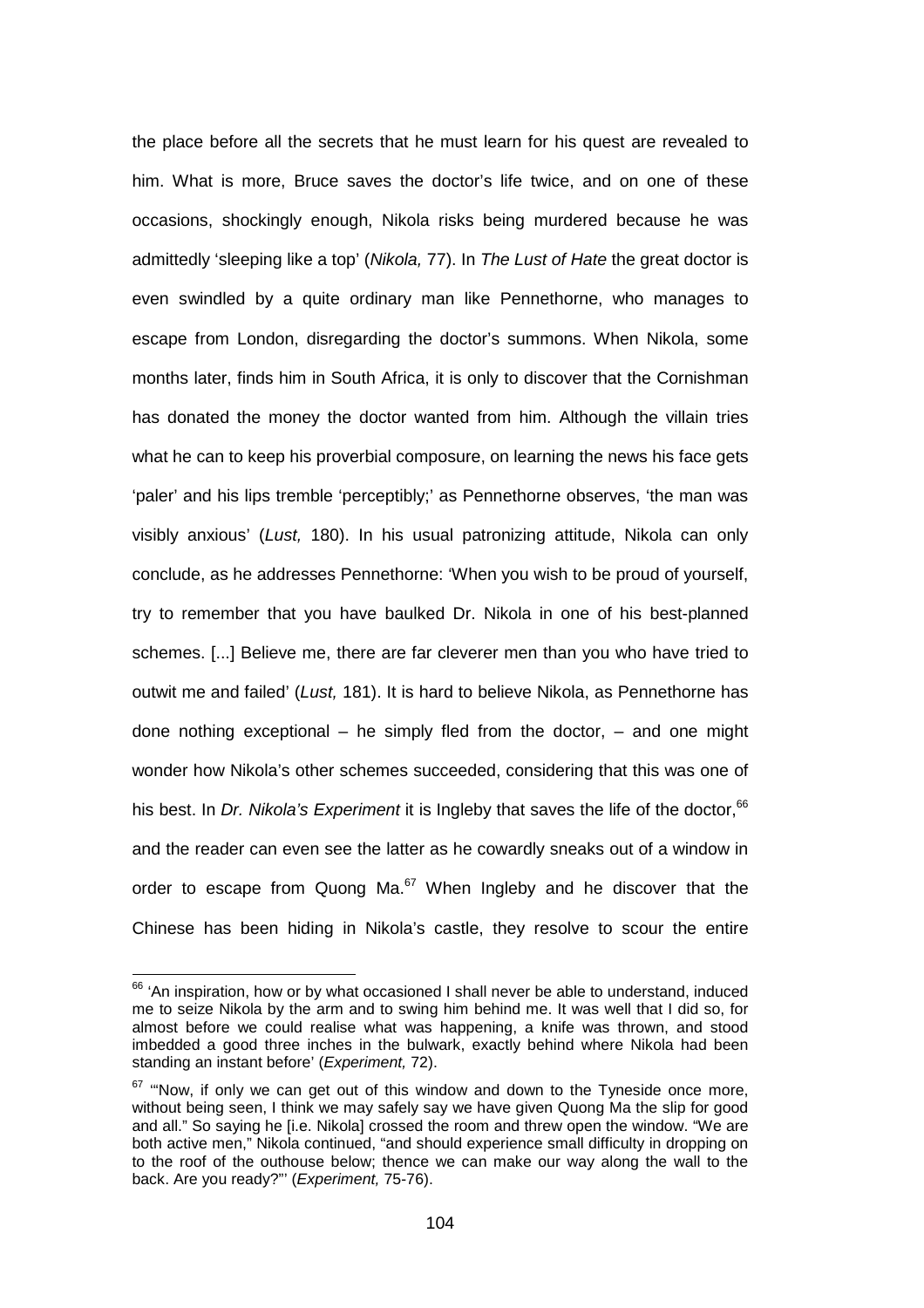palace. Although he is the owner of the castle, and should thus know its plan thoroughly, Nikola cannot figure out Quong Ma's hiding place and, evidently unease about it as any common man might be, shows to be annoyed by Ingleby's inquisitive remarks. Considering that it involves a purported genius, the scene is slightly comical:

'I cannot understand it,' said Nikola at last, and his voice echoed along the rocky passages. 'We have explored every room in the castle and every dungeon underneath it, and not a trace of the man can we discover. We have bricked up the opening into the chasm, and lifted that connects us with the outside world, and yet we cannot catch him. He must be here somewhere.'

'Exactly; but where?'

'If I knew, do you think I should be standing here?' Nikola replied sharply.

(Experiment, 142)

If Nikola is not the superman he claims to be, he is not even the inhumanly ruthless villain that the characters think he is. All through the series it is generally agreed that the doctor is the most cynical and cruellest man one could ever find (cf. Appendix B) – another myth that the doctor never loses a chance to fuel. However, contrary to expectation, Nikola never kills nor harms anybody, and (in spite of his professed belief in the lex talionis) is invariably merciful with his enemies, even when they attempt to murder him. He usually prefers only to scare those who opposed to (or even betrayed) him through his devilish looks and, at times, through a show of his preternatural abilities. $68$  So when Bruce confesses

<sup>&</sup>lt;sup>68</sup> On discovering that Wetherell has paid him fake money for Phyllis's ransom, the doctor increases the sum of £50,000, but eventually forfeits it. When his servant Laohwan fails to protect him from an attempted murder, Nikola tells him: 'You have failed in your duty, and that is a thing, as you know, I never forgive. But as you have been faithful in all else, I will not be too hard upon you. In an hour's time you will saddle your horse and go back to Tientsin, where you will seek out Mr. Williams and tell him that you are unsatisfactory, and that I have sent you back. You will remain with him till I communicate again.' (Nikola, 76). To the man that tried to kill him, Nikola orders to open his mouth, with the uncanny result that, no matter how hard he tries, the man cannot shut it again. Then the doctor makes him temporarily blind and dumb, after which he sends him away with a warning: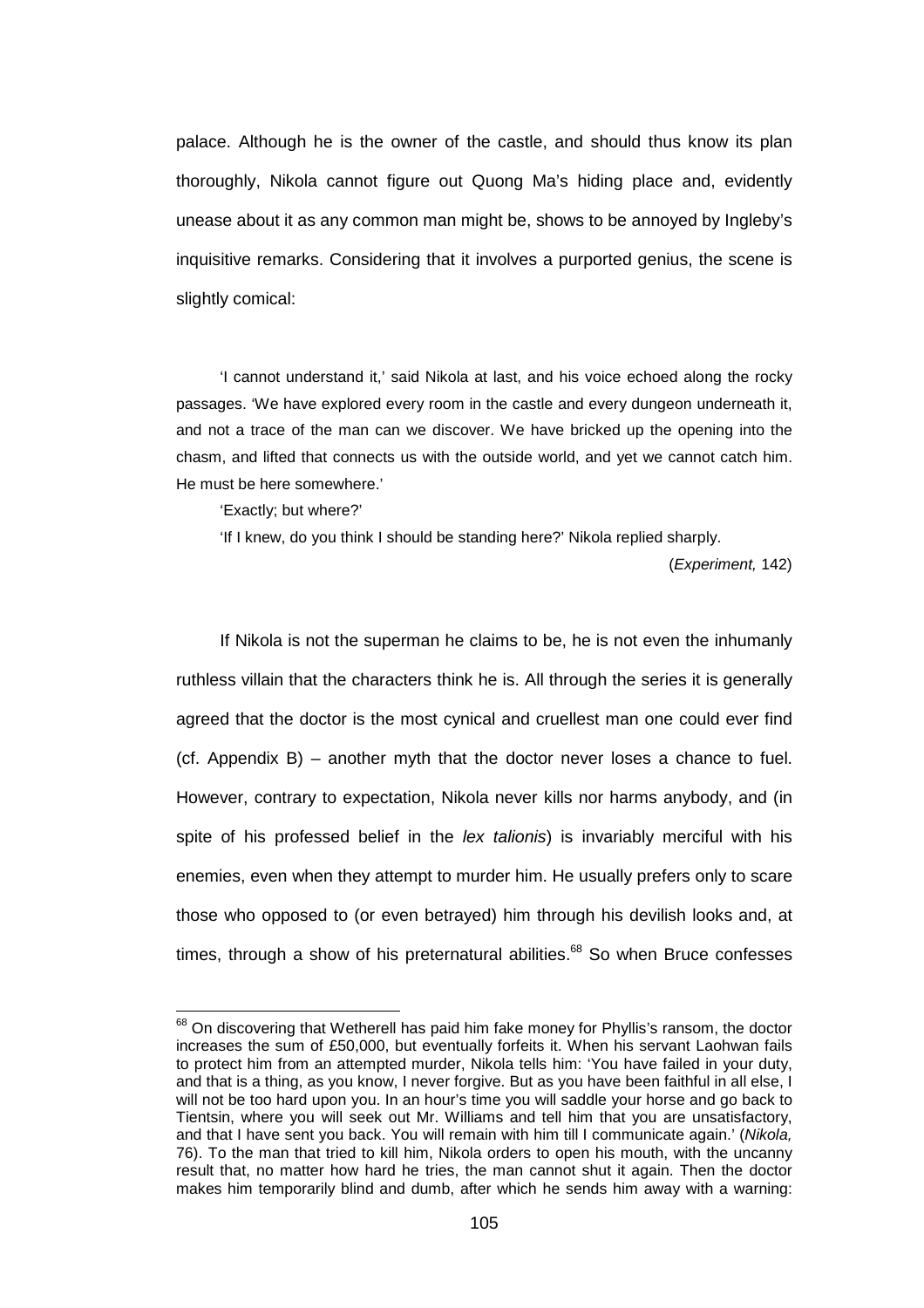that he fears most to displease the doctor 'remembering how rigorously he had dealt with those who had offended him before' (Nikola, 161), he is clearly overrating the villain's acts. Indeed, besides being gentlemanly and chivalrous, Nikola at times even appears to be humane. Bruce notices the doctor's 'extreme fondness for children' (Nikola, 54), as he sees him play for hours with a child during their voyage to Tientsin. As the Englishman also observes, the doctor cures Gladys, who has just been harmed by a madding crowd, with 'a tenderness of which one would scarcely have believed him capable' (Nikola, 66). Similarly, Hatteras notes that Nikola assists Gertrude with total devotion: 'he remained there all night, passing hour after hour at the bedside, without, so my wife asserted, moving, save to give the medicine, and without apparently feeling the least fatigue' (Farewell, 114). In Venice the doctor consoles, 'with all the

<sup>&#</sup>x27;Try again what you have attempted tonight, and both sight and speech will be instantly taken from you and never again restored. Now go!' (Nikola, 76). When Nikola discovers that Mr. Edgehill has betrayed him, he sends him to Mr. Williams, where he has sent Laohwan, where he is supposed to stay one calendar month, and warns him not to displease him again (Nikola, 95). The Western man that tries to convince the Tibetan monks that Nikola, who is passing as the Great Priest of Hankow, is an impostor, is made, through Nikola's uncanny powers, to bend down and keep the position for an entire day –'"Now leave this place," said Nikola, "and until this time tomorrow you cannot stand upright like your fellow-men"' (Nikola, 123). On guessing that Nikola must be behind the series of crimes in London, Pennethorne instinctively tries to hit him. Nikola averts the attack, but eventually shows benevolence: 'So you would try and add me to you list, would you, Mr. Gilbert Pennethorne? Be thankful that I am mercifully inclined, and do not punish you as you deserve' (Lust, 64). Near the end of the story, the doctor discovers that Pennethorne has deceived him, but instead of punishing him, he graciously recognizes that he has been defeated and courteously takes his leave  $-$  'I don't think I need trouble your hospitality any further' (Lust, 181). On learning that Ingleby has left Don Miguel unwatched, Nikola threatens him – 'Ingleby, you have been found wanting in your duty; you have checked the progress of the experiment, and if that old man had died" – here he took a step towards me, and his face suddenly became livid with passion – "as I live at this moment you would never have seen the light of day again. I swear I would have killed you with as little compunction as I would have destroyed a dog who had bitten me"' (Experiment, 104). However, presently his attitude changes completely and even becomes apologetic: '"My dear Ingleby," he said, patting me on the shoulder and speaking in quite a different tone, "we are wrangling like a pair of schoolboys. If I hurt your feelings just now, I hope you will forgive me and ascribe it to my anxiety"' (Experiment, 105). In Farewell, Nikola, the doctor forgives an Italian police agent who tried to betray him – 'You know me and the power I control. You are aware that those who thwart me, or who interfere with me and my concerns, do so at their own risk. Since no harm has come of it, thanks to certain good friends, I will forgive on this occasion, but let it happen again and this is what your end will be' (Farewell, 51), – and he finally forgives even Don Martinos.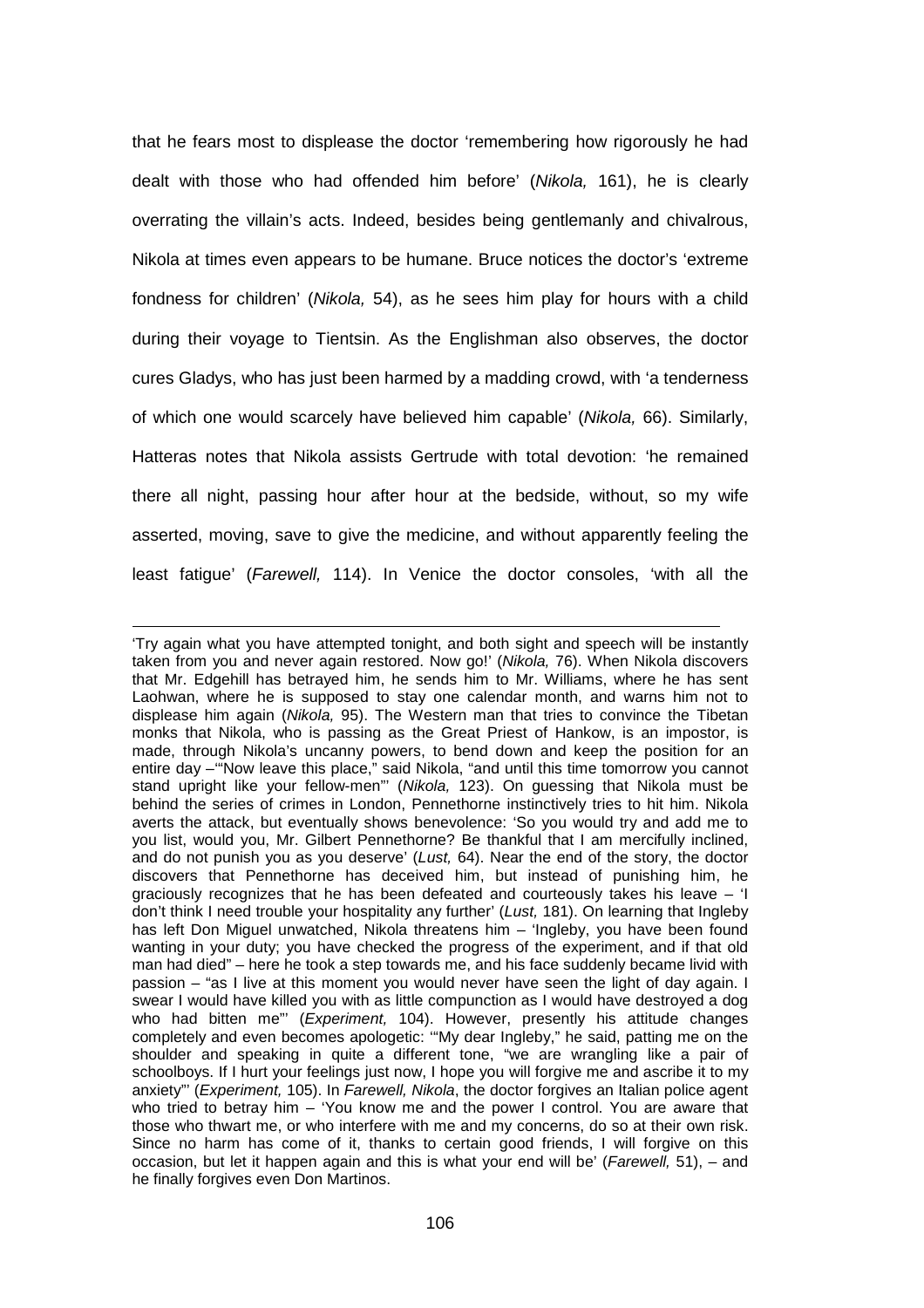gentleness of a woman' (Farewell, 160), an old man whose son he has not been able to save; in Allerdeyne Castle he shows to be quite sorry for Doña Consuelo when her great-grandfather dies. $^{69}$ 

From the last part of Dr. Nikola's Experiment on, the supermanly figure of Nikola is irreversibly deflated. As Ingleby notes, as the story approaches its end, the doctor appears more and more to be a lonely man that 'with all his sternness, his self-denial, his genius and his failings, hungered for one thing, and that was to be loved' (Experiment, 134). The failure of the experiment throws off Nikola's mask for good; he is no more an imperturbable man, but only someone that has failed: 'Under the intensity of his emotion his voice broke, and something very like a sob burst from him. Never since I had known Nikola had I seen him as he was then. To all appearances he was well-nigh broken-hearted' (Experiment, 136). The coup de gr*ȃ*ce to Nikola's myth is delivered in Farewell, Nikola, where the reader learns about the doctor's miserable childhood. In the most pathetic scene of the entire series, Hatteras tries to comfort Nikola, even advising him to live the quiet life of the married man, and the doctor pities his sad existence: 'I am lonely in the world, God knows how lonely, yet lonely I must be content to remain' (Farewell, 49). In a naive show of psychological explanation, Hatteras even explains to the doctor that he sees 'only the worst side of human life' and he would feel better if he lived 'only in the pure air of the commonplace everyday world' (ibid.). The doctor, Boothby seems to suggest, is not evil; only, his criminal side was developed in reaction to the shock and suffering he experienced as a child, and his megalomania is only a compensation for his inability to love. The

 $\overline{\phantom{a}}$ 

<sup>&</sup>lt;sup>69</sup> "Ingleby," he said, speaking slowly and sadly, "I don't know whether you will believe me or not when I say how deeply I regret what has happened in this case. I would have given anything, my own life even, that things should not have fallen out in this way. And what is more, I do not say this for my own sake."

<sup>&</sup>quot;You are thinking of Consuelo," I said.

<sup>&</sup>quot;I am," he answered. "It is for her sake I feel regret. As a rule, I am not given to sentiment, but somehow this seems altogether different" (Experiment, 150).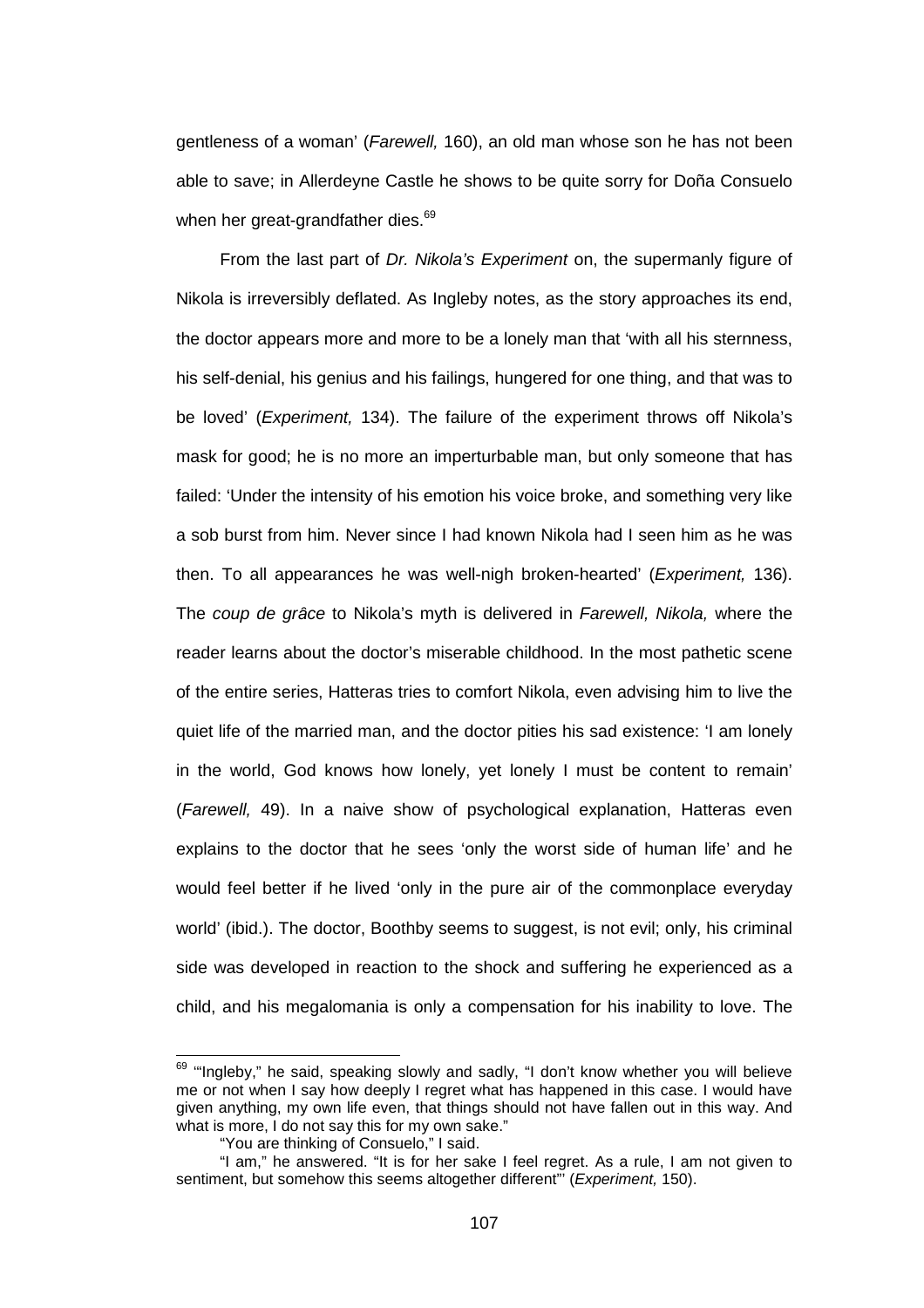great doctor is thus reduced to a pathological case; he is no longer someone to fear but to pity.

Disregarding the premisses (i.e. Britain's inability to face up to Nikola), Boothby concludes the Dr. Nikola series with a happy (or at least, reassuring) ending – in compliance with a paramount unwritten rule of popular fiction. He makes Nikola's threat vanish, or rather, reveals that it had never been "real" but just an illusion. Unlike much Victorian fiction, where in the end order and harmony are restored, in the Dr. Nikola series the reader is finally compelled to acknowledge that everything had always been "in order." Nikola's passage in the world hardly left any trace; the doctor threatened much, people around him blindly believed his words, but in the end he effected very little. In a conclusion that may even be defined reactionary, Boothby attempts to exorcize the fears and anxieties about the threatening modernity (embodied by Nikola) by simply revealing that they were ill-grounded. The villain, indeed, turns out to be not so evil as it was generally assumed, and even redeems himself – Nikola at last forgives Don Martinos, and in doing so he saves his own soul from damnation. Britain can return to his everyday life, and may even hope that in a not too distant future its internal problems will be solved – the series ends with Hatteras's return to England, where he can carry on his task of curing the British race of degeneration.

#### 3.5. CONCLUSIONS

To the modern reader the outstanding success of the Dr. Nikola novels may appear surprising. Boothby could write no better than his contemporary colleagues, and, as has been seen, the author's helter-skelter working methods hardly make for quality. That he was a skilful craftsman who knew what his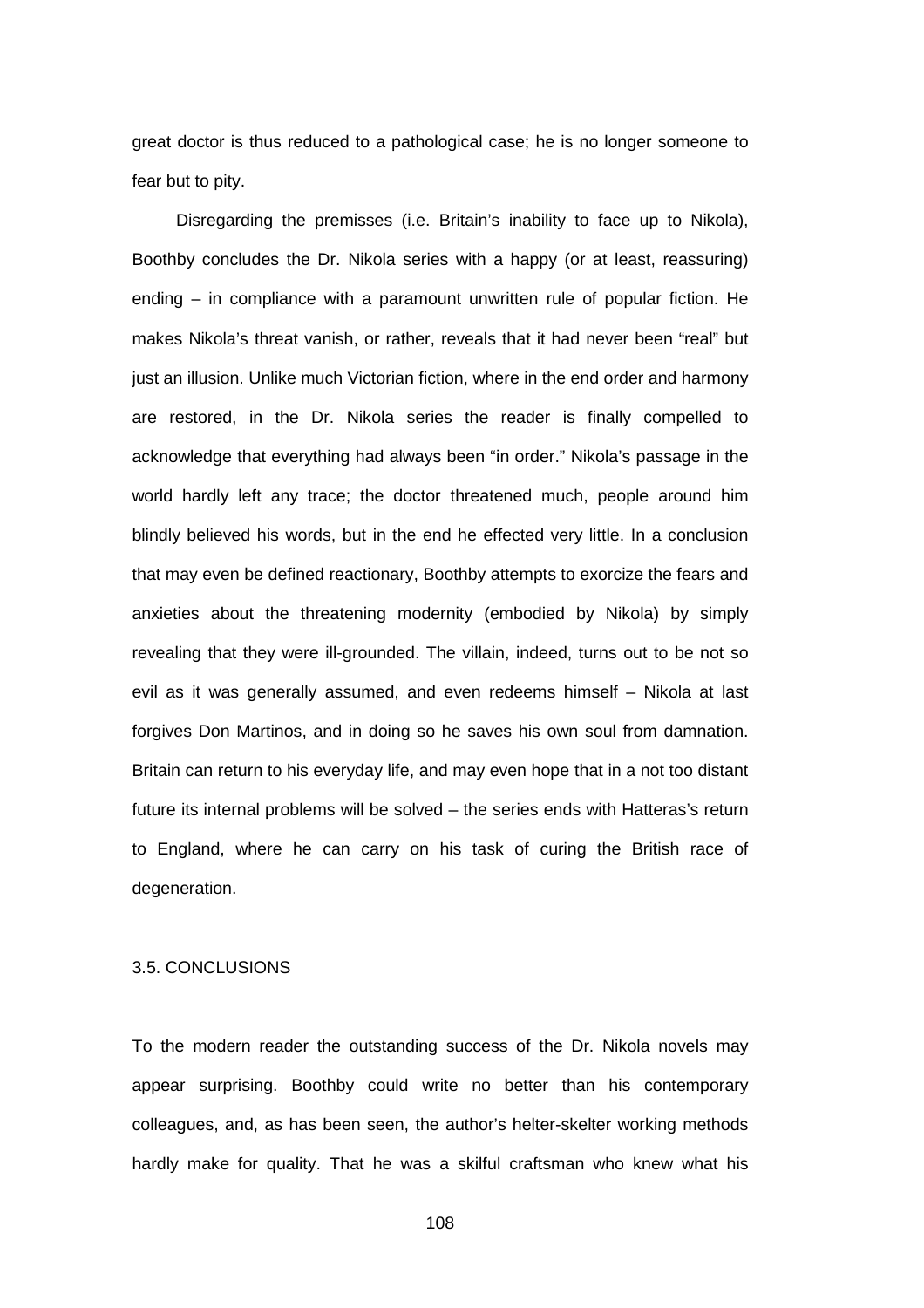readership wanted is beyond doubt. Also, the series was released in a particularly favourable time, just between Holmes's disappearance and reappearance, when a host of Holmes's fans were eager for new charismatic characters that might compensate for the loss. However, most of the many iconic heroes and villains that appeared in the 1890s could hardly make their creators as popular as Boothby, so it must be assumed that Dr. Nikola exerted an extraordinary appeal on the readership.

Nikola scared and fascinated, and thus elicited two conflicting feelings – fear and fascination – that Boothby's Britain, with its promise of 'limitless generative power' and 'fantasies of decay and degeneration,'<sup>70</sup> experienced in the wake of impending modernity. To Boothby's readers Nikola's quest for immortality was disturbing, and Boothby duly condemns it – he even suggests that it will backfire on those who undertake it. Yet, like Dr. Nikola, it does not have a totally negative connotation. Boothby suggests that the doctor might actually desire to achieve immortality (also) to benefit humankind, and the reader is invited to side with this gentlemanly and, after all, benevolent character in some novels of the series. Albeit within the conservative boundaries of popular fiction, Boothby prompts an ambivalent attitude towards his character, which was in tune with the *fin de siècle* ambivalent attitude towards modernity. Farewell, Nikola ends with Hatteras's recollection of the great doctor which sounds like an elegy.<sup>71</sup> Nikola made Britain a more dangerous place to live, but certainly he also made it less dreary. Boothby resists change, but he is disillusioned about the optimistic view of progress shared by the advocates of the official science and the

 $\overline{a}$ 

<sup>&</sup>lt;sup>70</sup> LEDGER and LUCKHURST, xiii.

 $71$  'When the window howls round the house at night and the world seems very lonely, I sometimes try to picture a monastery on a mountain-side, and then, in my fancy, I see a yellow-robed, mysterious figure, whose dark, searching eyes look into mine with a light that is no longer of this world. To him I cry:

<sup>&</sup>quot;Farewell, Nikola!"' (Farewell, 170).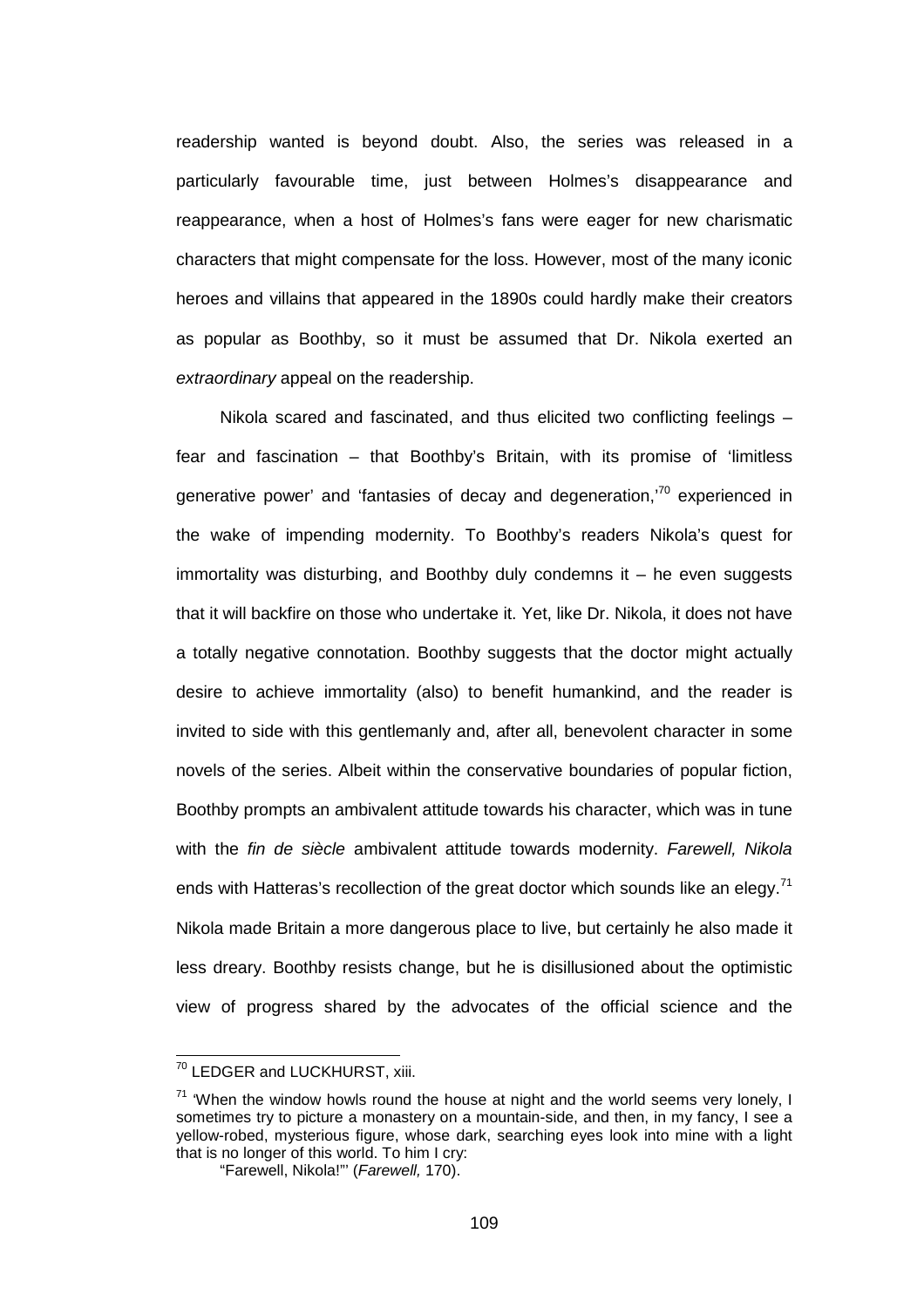supporters of the British Empire, which leaves too much behind (injustice, degradation, corruption) and shows its total inadequacy to face the unexplained. If, on one side, he condemns modernity, on the other he is rather sympathetic towards those who let themselves be fascinated by it. The main reason behind the outstanding success of the Dr. Nikola series in its transitional time may perhaps lie there.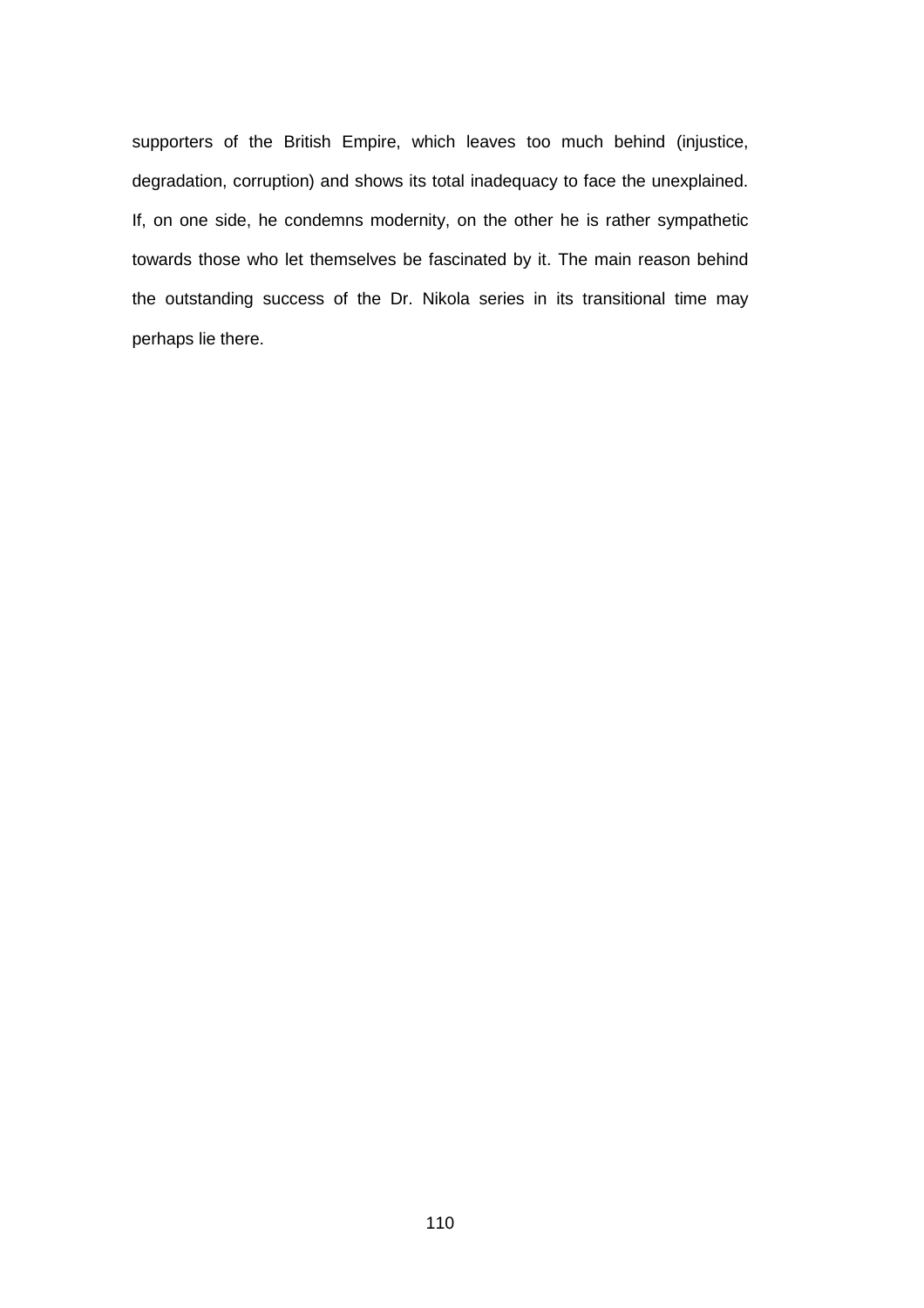## APPENDIX A: THE STORY PLOTS

# A BID FOR FORTUNE; OR, Dr. NIKOLA'S VENDETTA

In the Prologue, three gentlemen – Mr. Prendergast, Mr. Eastover, and Mr. Baxter – meet at the London New Imperial Restaurant, where a table has been booked for them some months in advance by a certain Dr. Nikola; the convener comes last to join them. The three guests work for the doctor, who instructs them about a mysterious plan that he wants to put into operation. Each man is allotted a destination: Eastover shall leave for Dover, Prendergast for Paris and then for London, Baxter for Bournemouth, working as tutor to the Marquis of Beckenham. The whole affair sounds criminal as Nikola apparently wants to hunt a man called Wetherell.

The story is narrated by Richard "Dick" Hatteras, an Australian middle-class man of English lineage, who is planning to visit England, his father's motherland. In Sydney, some days before embarking, he rescues a beautiful lady named Phyllis Wetherell from some prowlers, and at once falls in love with her. Later he discovers that, by mere chance, the lady is going to take the same ship, and eventually spends most of the voyage in her company. Before getting to London, Phyllis falls in love with him and promises him to become his wife, despite the veto of her father, Mr. Wetherell, the Colonial Secretary of Australia. Wetherell dislikes the idea of his daughter getting married to a middle-class man, though Hatteras claims his right to become her husband on the ground that he is an honest and hard-working man.

Hatteras's attitudes to London are ambivalent as he discovers that the "good" and the "bad" are 'mixed up together in one jumble' (29). The city, in fact, is both fascinating and squalid, luxurious and dirty. One day, in a French pub, he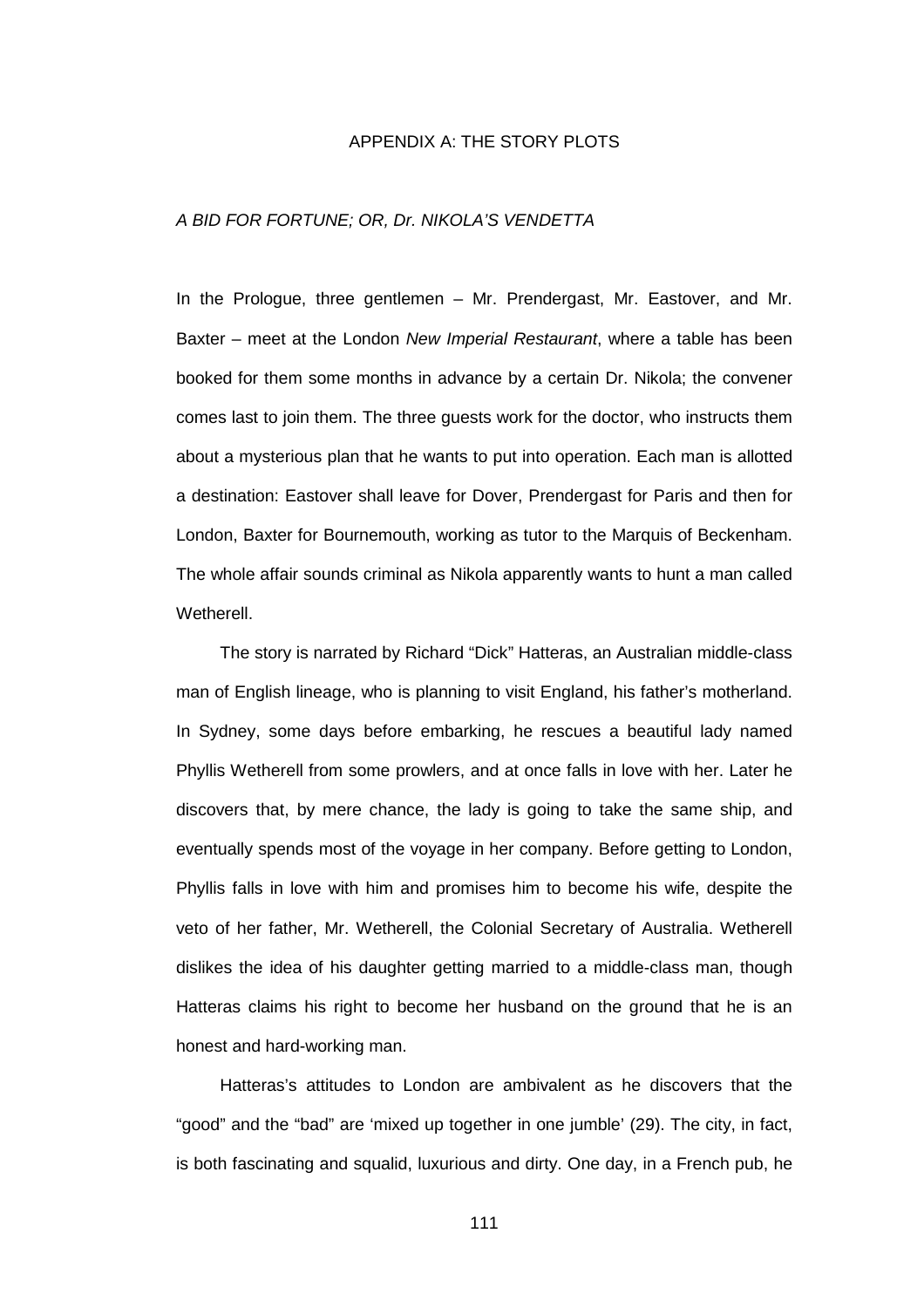meets an extraordinary man who seems to know him. The man, whom Hatteras will much later discover to be Dr. Nikola, seems a sort of conjurer or illusionist who can create images, or at least make people see them, just by using a plate and some drops of a mysterious liquid. Hatteras gets all the more bewildered when, in one of these images, he sees his beloved Phyllis calling his name in distress. Nikola vanishes before Hatteras can see the end of it. Meanwhile a message arrives from Phyllis informing him that something has unsettled her father, who has suddenly resolved to return to Australia at once. Since he can do nothing but wait and see, Hatteras leaves for Hampshire where he expects to find his only relative, his father's brother. The latter lives in a stately but run-down mansion in the English countryside and seems not altogether pleased to have visitors. Hatteras's uncle is a surly and covetous old man, and, quite predictably, he does not impress Hatteras favourably. Everything gets worse when the uncle introduces his 'beautiful daughter' (51), Gwendoline, a young woman who is so deformed that she hardly resembles a human being. At the uncle's request to give him £1,000 to cure her, Hatteras becomes outraged and eventually leaves the place. He presently discovers that the old man is actually a rich landowner who is too miserly to care for the appalling state of his daughter.

In order to forget about this most unpleasant encounter and assuage his anxieties about Phyllis, Hatteras sets for the lovely seaside resort of Bournemouth. There, while he is at sea, he rescues a young man from drowning. The latter is the Marquis of Beckenham, and the Australian is soon introduced to his tutor, Mr. Baxter. Beckenham's father is the Duke of Glenbarth, who shows to be exceedingly grateful to Hatteras for rescuing his only child. He has great plans for his son, and in order to make him a perfect gentleman he forces him to a life of seclusion from the "corrupting" outer world. Though Hatteras admires the Duke's good intentions, he ventures to suggest him to let his son, who seems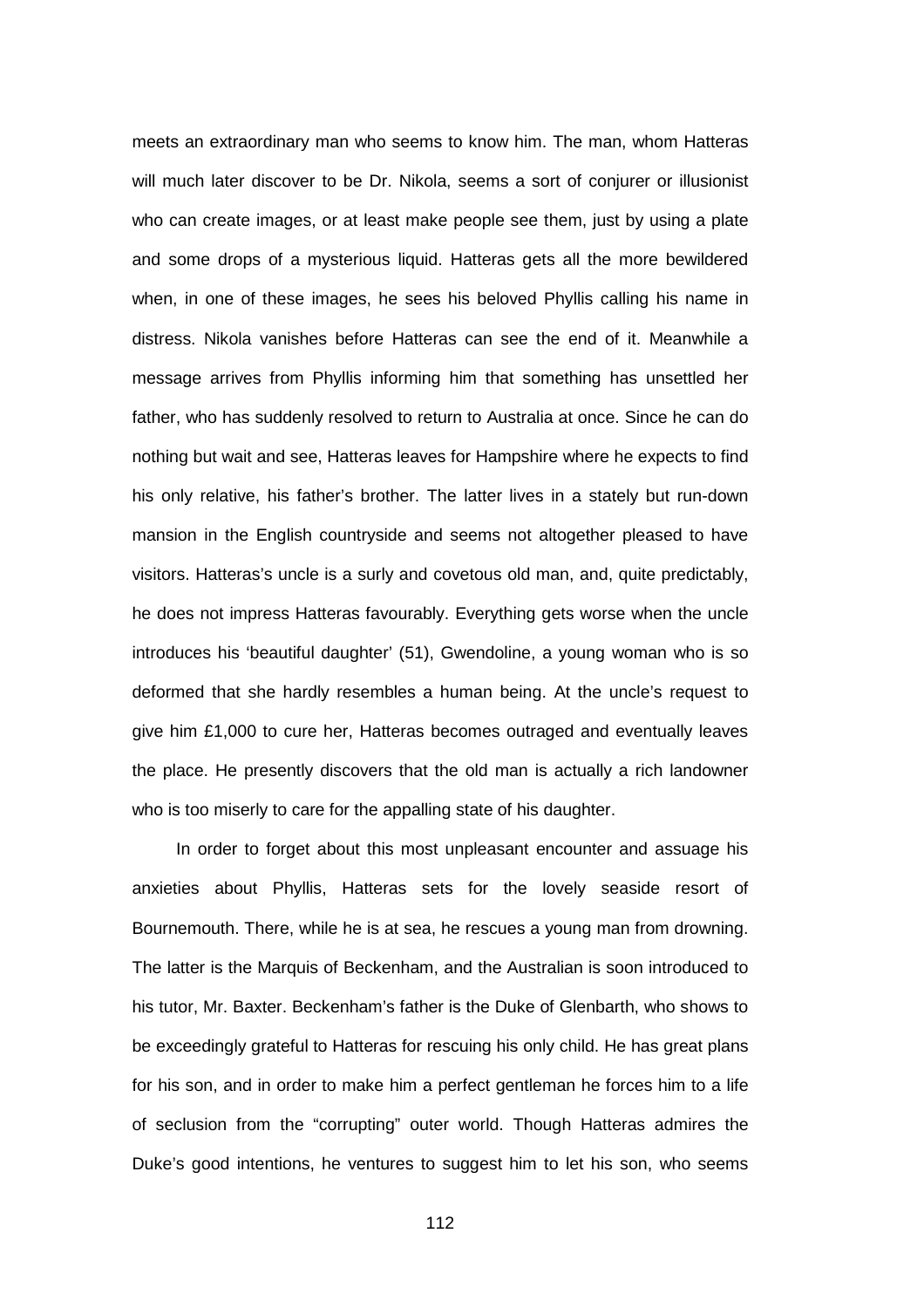bored of his dull life, travel and see a bit of life. Mr. Baxter never lets the Marquis alone, and Hatteras becomes more and more diffident about him. He eventually discovers that the tutor has sent a telegram to a Dr. Nikola to inform him that 'a new element of danger has arisen' (70), and becomes all the more suspicious. However, he soon forgets about these strange circumstances and, after enjoying a brief boating tour with an old acquaintance, he returns to London. There, he enters a pub and finds Baxter and Dr. Nikola, whom he at last recognizes to be the man he had met earlier in the city. Hatteras is about to leave England for Australia, and, quite uncannily, Nikola appears to know it. The doctor tries to hypnotize him and persuade him not to leave, but to no avail. The Australian presently embarks and, with Glenbarth's consent, takes Beckenham with him, though the boy is accompanied by the ever-present Baxter.

During the voyage, the young man is seasick and spends most of his time bedridden, in a miserable state. However, when the ship puts in in Port Said, he feels strong enough to visit the city with Hatteras. In a mosque, the two men find a group of English tourists, who by refusing to take off their shoes arouse the fury of some Egyptians. Aiming to save their foolish compatriots from certain death, Hatteras and Beckenham help them escape, even putting their own life at stake. Some hours later, as they are being guided around the city by an Egyptian boy, they are stunned and taken prisoners. They revive in a dirty cell where they are confined for several days, and when they at last find a way to escape, they discover that their "warder" was no less than Dr. Nikola. They find him in his laboratory, a hideous place full of freaks, strange specimens and bizarre weapons, intent on dissecting something resembling a monkey. The doctor shows himself gentlemanly enough to release them, on condition that they let themselves be blindfolded as they are guided out of the place.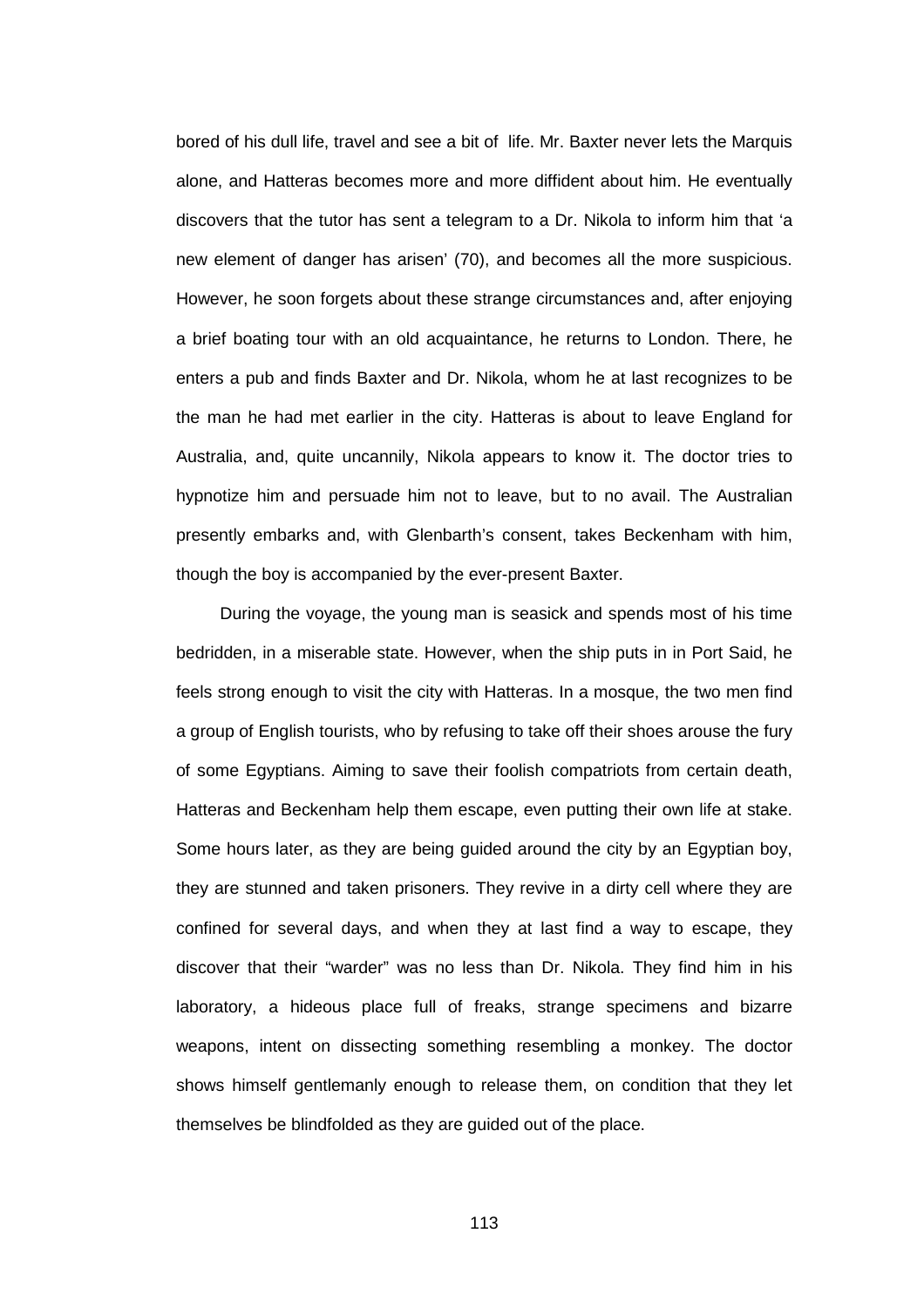As soon as they are restored to liberty, the two lose no time and plan how to reach Australia as quickly as possible. However, they are presently informed that the "Marquis of Beckenham" has already sailed heading for there. It gradually becomes clear to them that Nikola must have performed some villainy, and that Baxter, who has meanwhile disappeared, must be the doctor's henchman. For some unknown purposes, the two criminals have replaced the real with a fake Marquis and, as Hatteras and Beckenham learn on arriving in Australia, they have persuaded Mr. Wetherell to marry off his daughter to the marquis's double, in spite of Phyllis's remonstrance. No sooner does Hatteras discover this, that his mate and Phyllis suddenly disappear. The Australian has little doubt that behind it all there is Dr. Nikola, and reveals his suspicions to Wetherell and the local police – the party presently put themselves on the abductors' trail. They find the real Beckenham, who recounts how Nikola lured and hypnotized him, but not Phyllis who, as a message by the villain reveals, has been taken to an island in South Australia. Meanwhile Hatteras learns that his English relatives have died, and he is the only inheritor of both his uncle's wealth and baronetcy. Nikola sends a message to Wetherell: he will release Phyllis on condition that the nobleman surrenders a mysterious Chinese stick and pays him £100,000 in gold.

As Wetherell narrates, the stick belonged to a Chinese called China Pete, who had stolen it from a Tibetan sect on Nikola's behalf, and had then kept it for himself. Then a barrister, Wetherell had pleaded Pete's cause in a trial and the Chinese had given him the stick as a token of gratitude, asking him not to give it away to anyone, particularly to a Dr. Nikola. The latter then came and tried to buy and, eventually, steal it, always unsuccessfully. Wetherell had meanwhile escaped several attempted murders, which had been ordered not by Nikola but by the Tibetan sect.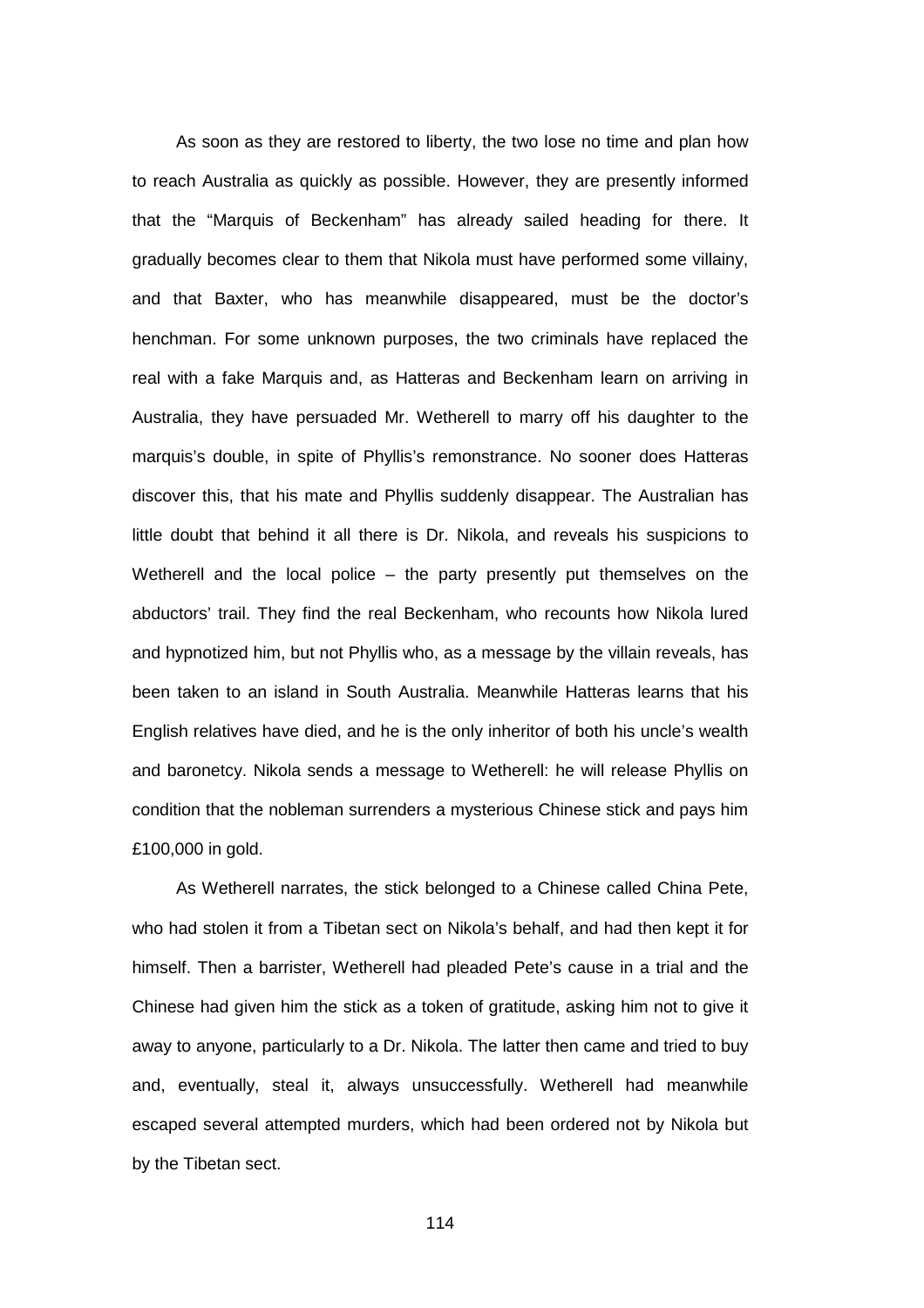Hatteras and Wetherell unsuccessfully try to deceive Nikola by filling some bags with fake money, with the result that the villain raises the ransom to £150,000. Finally, the goodies manage to find Phyllis, while Nikola gets the stick. Phyllis reveals that the fake Marquis of Beckenham was used as a mouse-trap to abduct her during a reception which she had been invited to. Mr. Wetherell is finally happy to let his daughter marry Hatteras, and the young lovers are left as happy as they can be. No news from Nikola, who once again has disappeared, except for a letter and a wonderful diamond necklace that the couple receive as a wedding present on the night before their wedding day.

## DOCTOR NIKOLA

Wilfred Bruce, the narrator of the story, writes a short letter to a friend of his, where he informs him that he is living in a secret hiding place after living through a long and dangerous experience with Dr. Nikola, a man he has no wish to meet again.

Bruce, an Englishman fond of China and the East, is in Shangai and is beset with financial problems. A friend of his tells him that Dr. Nikola is looking for a companion for a most risky adventure in Tibet; he would like to meet Bruce since the man has the reputation of being able to pass for a Chinese without being discovered. Bruce meets the doctor, who offers him £10,000 to help him: Nikola means to enter a Chinese exoteric society to steal its secrets. Bruce is fascinated by the doctor (besides being tempted by the large sum of money), though Nikola is one of the most feared men in the world and strange rumours go round about him. He resolves to find a job and an alternative source of money to pay off his debts, but in vain, so he finally feels compelled to accept Nikola's proposal. Bruce is soon introduced to the doctor's "illusionistic" numbers and, just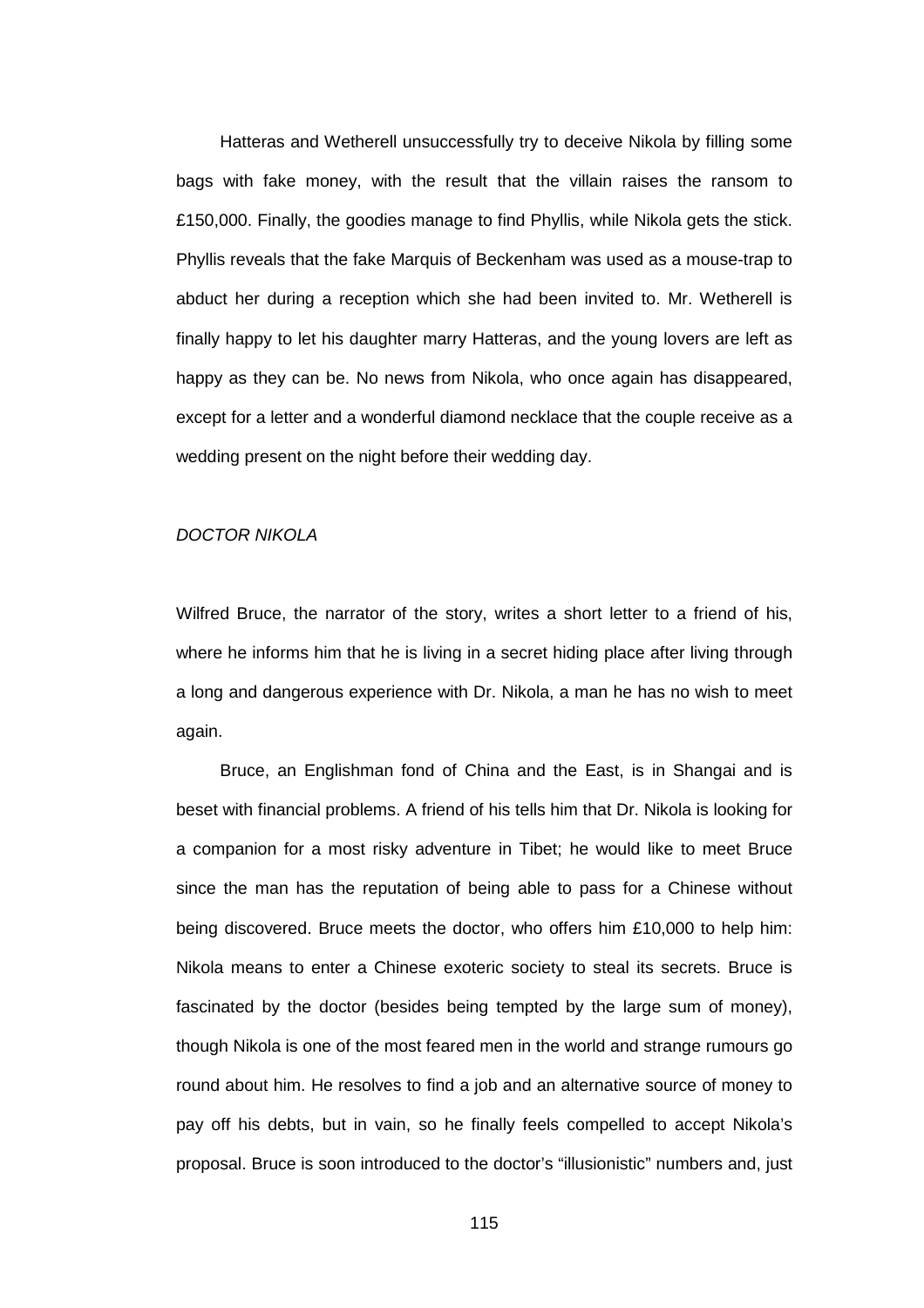before undertaking the enterprise, his loyalty and courage are tested. He is actually lured into a house where he is threatened with torture if he will not reveal what he knows about Dr. Nikola. Though quite scared, the man does not reveal anything, only to eventually find out that the Chinese that was interviewing him was Dr. Nikola in disguise. Bruce is made to disguise as a Chinese in turn and the pair gain access to the meeting of a secret society, passing as 'two merchants from Szechuen' (49). There Nikola deftly draws useful information for his enterprise, and the pair set for Tientsin, where Bruce saves a girl from lynching. She is called Gladys Mary Medwin, and a madding crowd has slightly wounded her and killed her father, an English clergyman – the reasons behind the act are unknown. Bruce takes her to Nikola, who successfully cures her, and then makes ready to leave on the following day for Peking, quite in love with the most beautiful and lovely girl he has ever met. The city is described, not unlike the other Eastern cities, as one of the dirtiest and most stinking places in the world. One night, a killer sneaks into Nikola's room and the doctor is saved by Bruce's timely intervention. Nikola punishes the man through a show of his uncanny powers: he orders him to shut his mouth and eyes, which the man instinctively does without being able to open them again; the doctor finally shows mercy to him and releases him. Laohwan, the servant that failed to protect Nikola from the attack, is spared, too, but the doctor dismisses him. Bruce confesses to feeling rather tired, and in a few hours he loses consciousness, only to revive, a week later, watched over by Gladys in her brother-in-law's house. It was Nikola who brought him there. The Englishman stays in the house for a few weeks, until he has regained his strength – in the meantime, he proffers the young woman his love. Though she reciprocates, her brother-in-law, who acts as her tutor, disapproves of the man and, above all, of his notorious companion. Bruce is most reluctant to leave the woman he loves, all the more so since he has little hope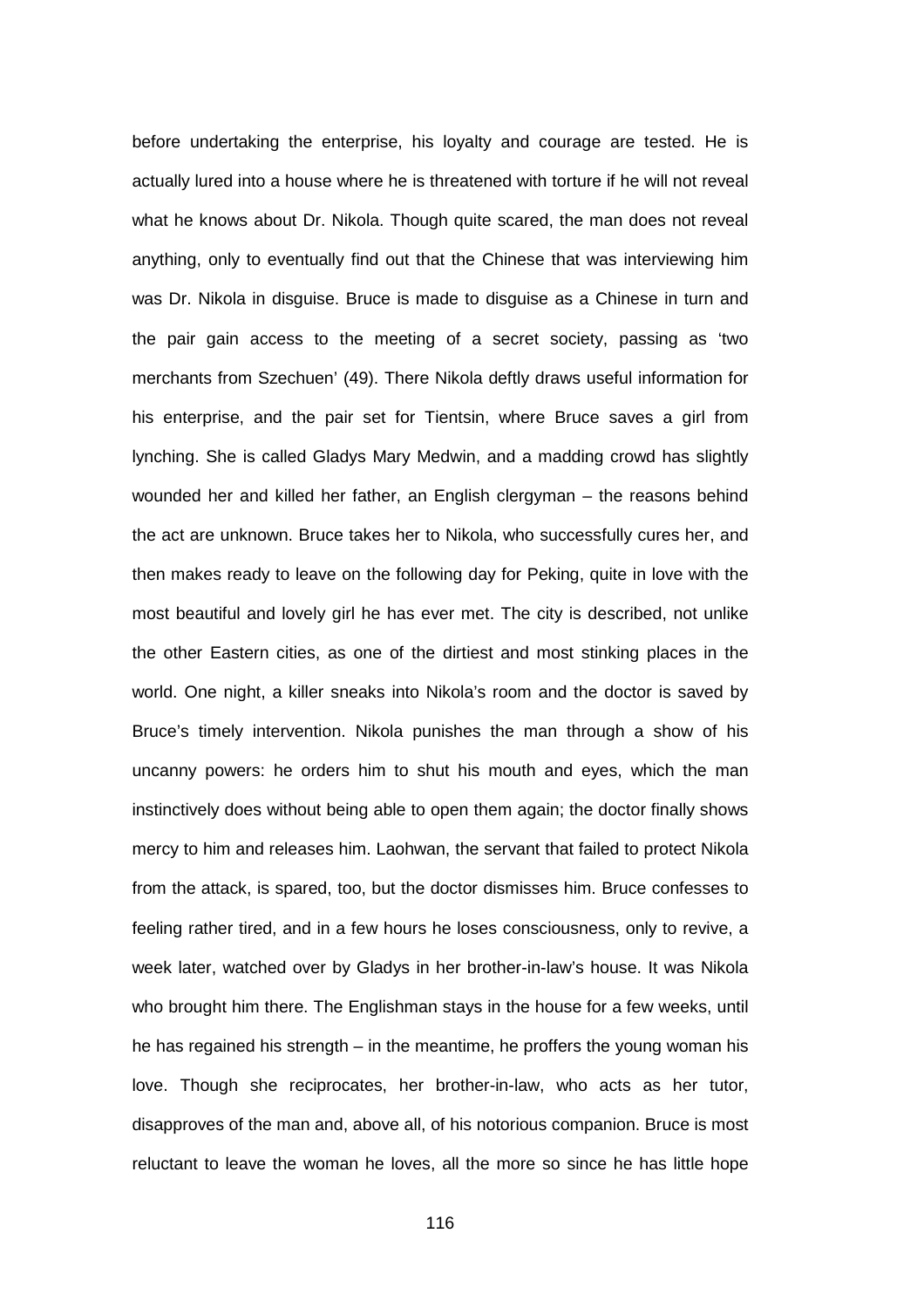that he will ever return alive. He and Nikola, however, leave on the following day, heading for the lamasery of 'Yung-Ho-Kung,' or 'the great Lama temple' (104, later referred to as the 'Llamaserai') where the doctor means to pass for the 'Chief Priest of Hankow,' a Chinese sage who has been recently assigned the one vacancy among the three sages (the 'Great Ones') of the Llamaserai. Prendergast, one of Nikola's henchmen, has meanwhile abducted the real priest and keeps him prisoner. Thanks to the stick he took from Wetherell, Nikola manages to enter the monastery and pass off Bruce as his assistant. However, a man of the sect recognizes Bruce, and informs the priests that he is a Western man. The man had once tried to violate Bruce's house and had wounded the Englishman in the ensuing scuffle – Bruce still bears a scar on his wrist. Nikola is presently asked to prove there and then that his companion is not a 'heathen' Englishman, but the doctor manages to postpone the trial until the following morning. Meanwhile he devises and puts into operation a complex plan in order not to be discovered. In the night-time, Bruce escapes from the monastery and rides to Peking, where he bribes a guardian and crosses the Great Wall. There he looks for Yoo Laoyeh, one of Nikola's helpmates, and secretly takes him to the Llamaserai, where the Chinese will replace him and play his part during the trial. A few hours later the trial takes place and every charge brought against Bruce is found to be false. The accuser is left to Nikola's will, but the doctor, after ordering the man to stoop down – which the man cannot help but do  $-$  and keep the position until the following day, only sends the man away. In the night, Yoo Laoyeh leaves the monastery in secret, and Bruce can put on his old disguise. Nikola manages to get information from the monks about the exact location of another temple, where he expects to find the secrets that he wants to learn, and on the following day the pair leave for Tibet. Meanwhile Prendergast informs Nikola that the real Priest of Hankow has corrupted Laoyeh and escaped,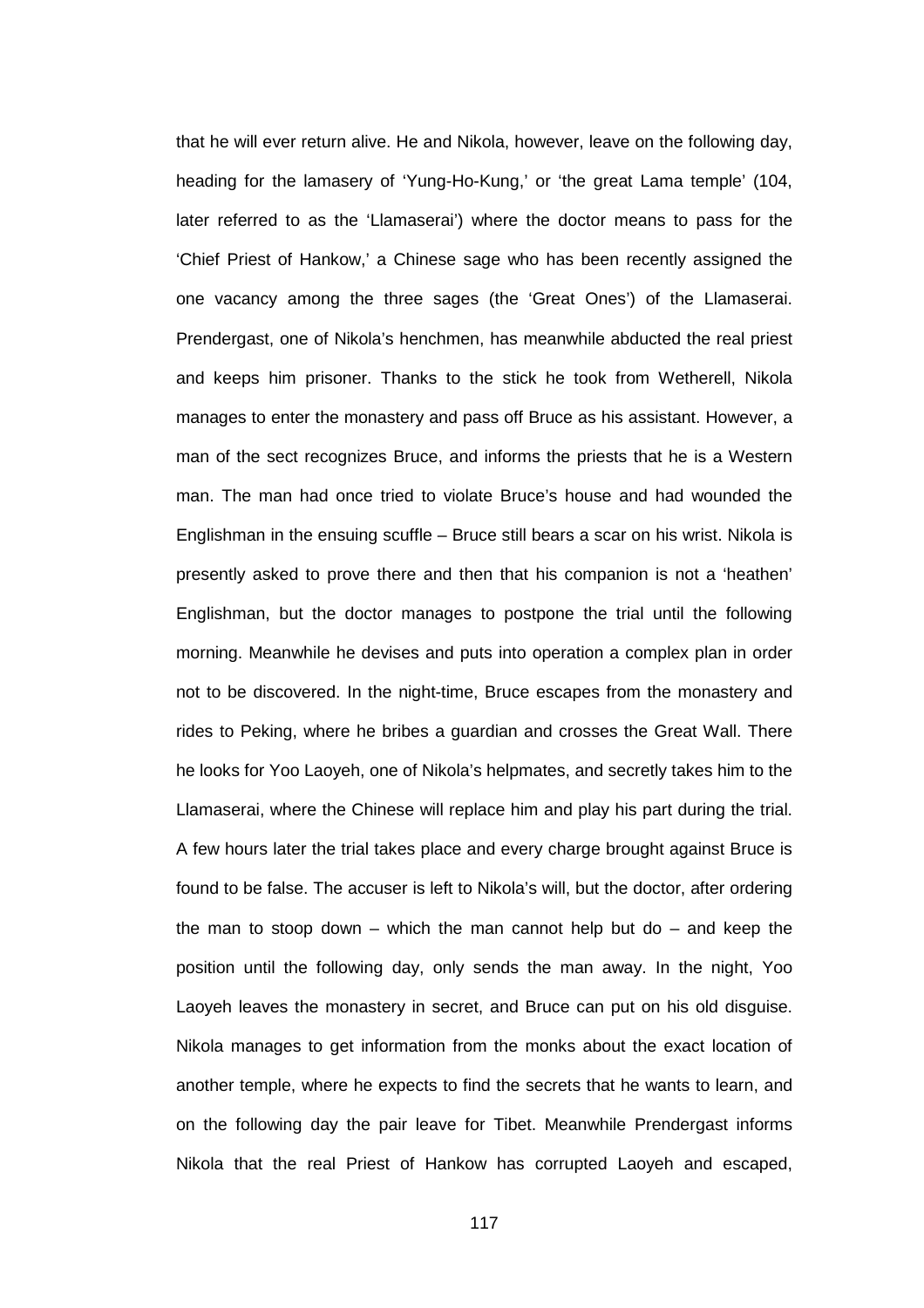heading for the Tibetan monastery. The two men reach an inn near the monastery, where, thanks to Bruce's cunning, they throw off the scent the men sent by the priest to unveil their trick. The last route to the monastery is quite hard, and everything is worsened by the falling snow; one by one Nikola's 'coolies' perish and the two men are left alone. They walk on steep and wild paths, and even have to climb down a cliff, but at last they get to the monastery. There Nikola acquires the greatest secrets of human knowledge and witnesses preternatural events, among which the miraculous healing of a paralytic man and a case of momentary resurrection. When the doctor is on the point of discovering the last secrets that he is seeking, the real Priest of Hankow gets to the monastery. Nikola is discovered and he and his mate are charged of being impostors and condemned to death. When they are about to be hurled down from a high cliff, Nikola manages to persuade the monks to postpone the execution, and in doing so he gains time enough to think about how to escape. Some hours later the two lure their warder into their cell and strike him, thus leaving him unconscious. The flight is not easy, and before getting out of the monastery they have to face its guardians. Everything is complicated by Nikola's stubborn resolution to steal some of the monastery's 'treasures,' among which a few magic implements and a precious book, before getting out of it. They are chased for some days and at one time their pursuers appear to be on the point of catching them. The last misadventure Bruce goes through is to fall into a raging torrent, from which he is eventually rescued by Nikola. He faints and wakes up some days later in 'the French mission at Ya-Chow-Fu' (196) where his mate has brought him. Before disappearing, the doctor has left him a letter to warn him against the revengeful sect that, he says, will not stop hunting him. Back to Shangai, Bruce meets Gladys and the two presently marry. However, wherever they go their lives are at stake, and they miraculously escape many attempted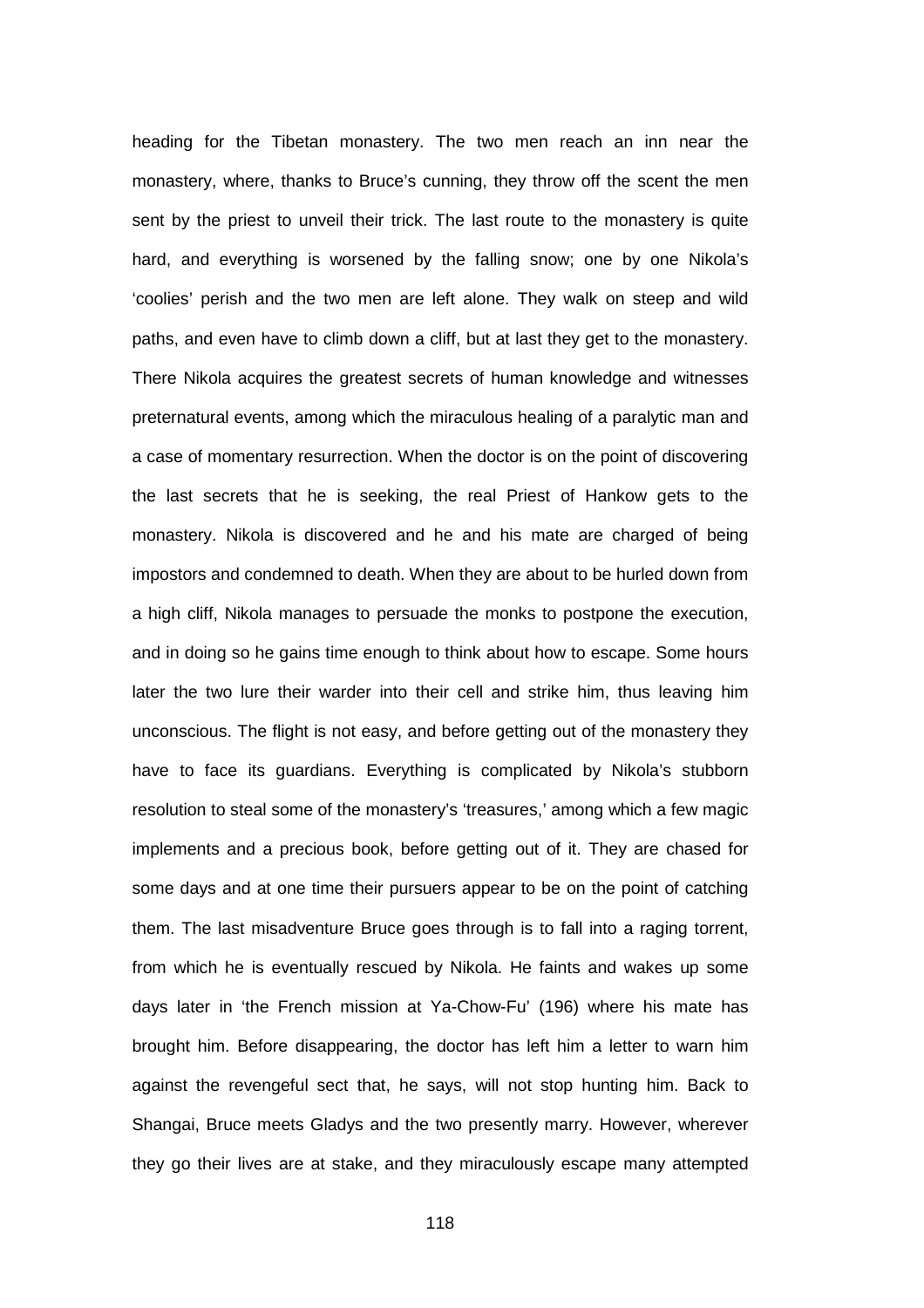murders by a half-eared Chinese called Quong Ma. In the end they are compelled to hide in a secret and remote place, where they run a factory and lead a secluded but serene life, jollied up by the birth of their first child.

# THE LUST OF HATE

The Cornishman Gilbert Pennethorne narrates the last two adventurous years of his life, during which he met Dr. Nikola, a man he has 'no sort of desire ever to see or hear of [...] again' (2).

Pennethorne is an undistinguished and riotous student at Eton and then at Oxford, from which he is eventually expelled. After a quarrel with his father, whom he does not get along with, he leaves for Australia to seek his fortune. He lands in Melbourne where he works in a sheep station, which he later leaves, caught by the gold fever. His enterprises, however, are all unsuccessful, and during one of them, he is taken seriously ill. He is nursed and saved from certain death by a misanthropic and misogynous old miner called Ben Garman who takes him into his partnership. For three years they search for gold in vain and eventually they part. Pennethorne then finds a job as a storekeeper in the 'Markapurlie' station in Western Queensland, under the management of Bartrand, 'an upstart and a bully of the first water' (5). At the station, one day, he finds his old friend Ben lying on the ground and evidently ill. Though the man needs urgent treatment, Bartrand refuses to let him in the main building of the station. There follows a fierce argument and scuffle between the two men; Pennethorne knocks Bartrand down and eventually leaves the place carrying his friend with him. The man is nursed lovingly and at first seems to improve, but he finally dies. On his death-bed he reveals to his friend the location of a golden vein he had found some months earlier, but Pennethorne cannot head for it as he is caught ill a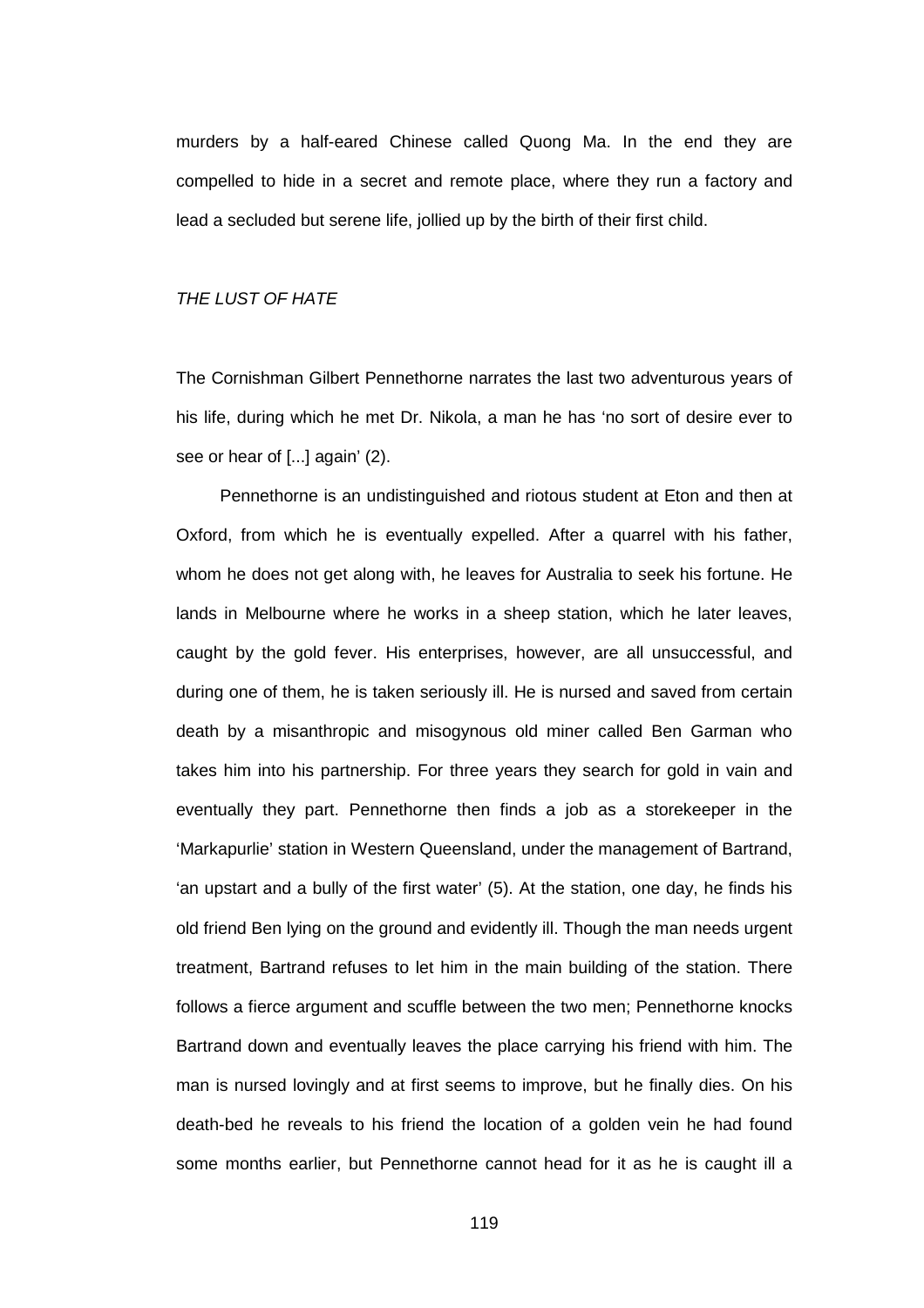second time. After being recovered, he sets for the place Garmand has indicated to him, but to his bitter disappointment he finds out that it has already been found and taken possession of by his former boss. The Cornishman has little doubt that Bartrand stole from him his secret while he was bedridden and delirious with fever, but cannot prove it. He develops an ever-increasing hate for Bartrand, and when the latter, now a rich man, leaves for London, he follows him to claim again his right on the mine.

The London winter is gloomy, and the city is full of beggars and poor people starving. Besides, news of a series of crimes involving aristocratic and noble victims can be frequently heard from the newsvendors on the streets. Pennethorne's hate grows day by day, to the extent that he turns into a cynical man. Once, while walking on the city's streets, he finds a poor man who begs some food for him and his wife; the Cornishman proposes to give him some money if he will consent to kill Bartrand. The poor man's soul is providentially saved by his wife, who prevents him from making what seems to her an actual pact with the devil. In London Pennethorne meets Dr. Nikola who, quite uncannily, seems to know everything about him, and offers to help him murder Bartrand on condition that, after laying his hands on his fortune, he pays him £50,000. Pennethorne is at first shocked, but his hate for Bartrand has reached its peak: he has become blinded with malice when he has seen him lead the life of the splendid and munificent London aristocrat with the money that should have been his. What is more, Nikola proves incredibly skilful at exasperating Pennethorne's spirit of revenge and the Cornishman, under his hypnotic influence, finally takes his advice. Nikola's plan is that Pennethorne should pretend to be the driver of a hansom cab that Bartrand will take. The vehicle has been designed by Nikola to release a poisonous gas inside the cab if only the driver presses an outer 'spring.' Eventually Pennethorne shall make away with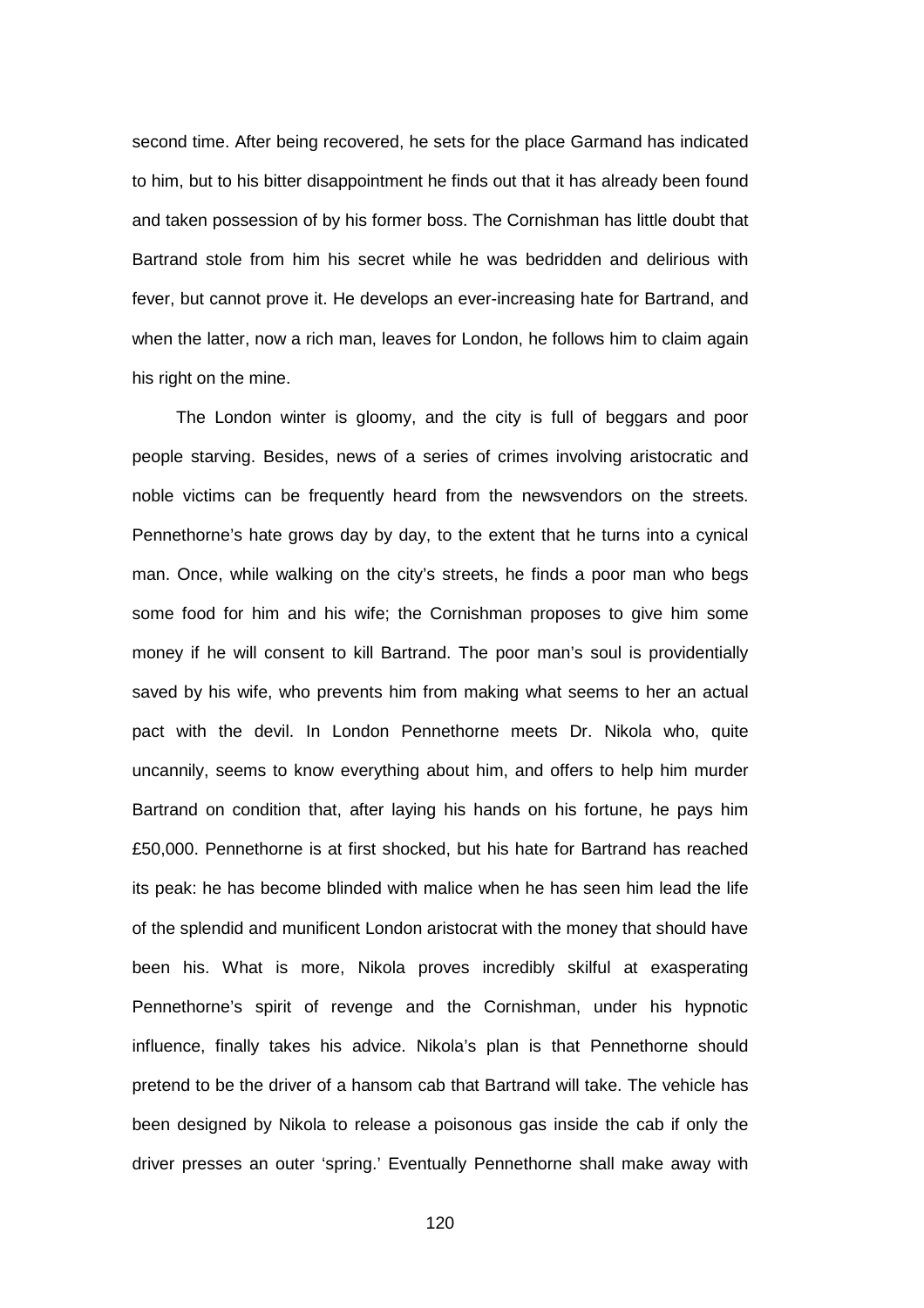the man's body by pulling another lever which opens a trapdoor under the victim's feet. Pennethorne is still doubtful whether he should go on with Nikola's deadly plan, as he realizes that his own soul is at stake. Just before pressing the spring, he has a vision of a woman's face, gentle and sweet, that warns him of the danger he is running. He realises that he has been 'a coward and a would-be murderer' (60) and abandons his evil intentions, but it is too late – or so it seems. When he stops the cab aiming to confess to Bartrand his shameful plan, he is shocked to find the man already dead. Desperate and panicking, he abandons the corpse in a desert street and flies away. Only near the end of the story will he learn that Nikola had drugged Bartrand in advance to render him an even easier prey, and that the man was actually sleeping. Pennethorne now realises that Nikola is a devilish creature, and when he meets him again, he even tries to strike him, but the doctor easily averts the attack. Frightened at the prospect of being arrested and horrified at that of seeing Nikola again, Pennethorne embarks on the first ship leaving from England. He takes the Fiji Princess, heading for Cape Town, under the false name of Mr. Wrexford. There he meets a woman, Agnes Maybourne, whose face is quite similar to the one he saw during his vision. The woman falls overboard and Pennethorne rescues her, though the effort proves too much for him and he eventually faints. He soon recovers, but he is not at ease to be greeted by the passengers and the crew as a hero. Though he is proud of having saved such a beautiful and elegant woman, he is quite embarrassed when she expresses her gratitude to him. He feels 'unclean' as he talks to such a respectable woman. Agnes is profoundly religious and tries what she can to help him through his pain and encourage him, though the Cornishman never openly confesses his crime. When the man has at last been able to find a little relief to his misery, the ship is wrecked. The only survivors are Pennethorne, Agnes, who is once again rescued by the man, and a small child; the group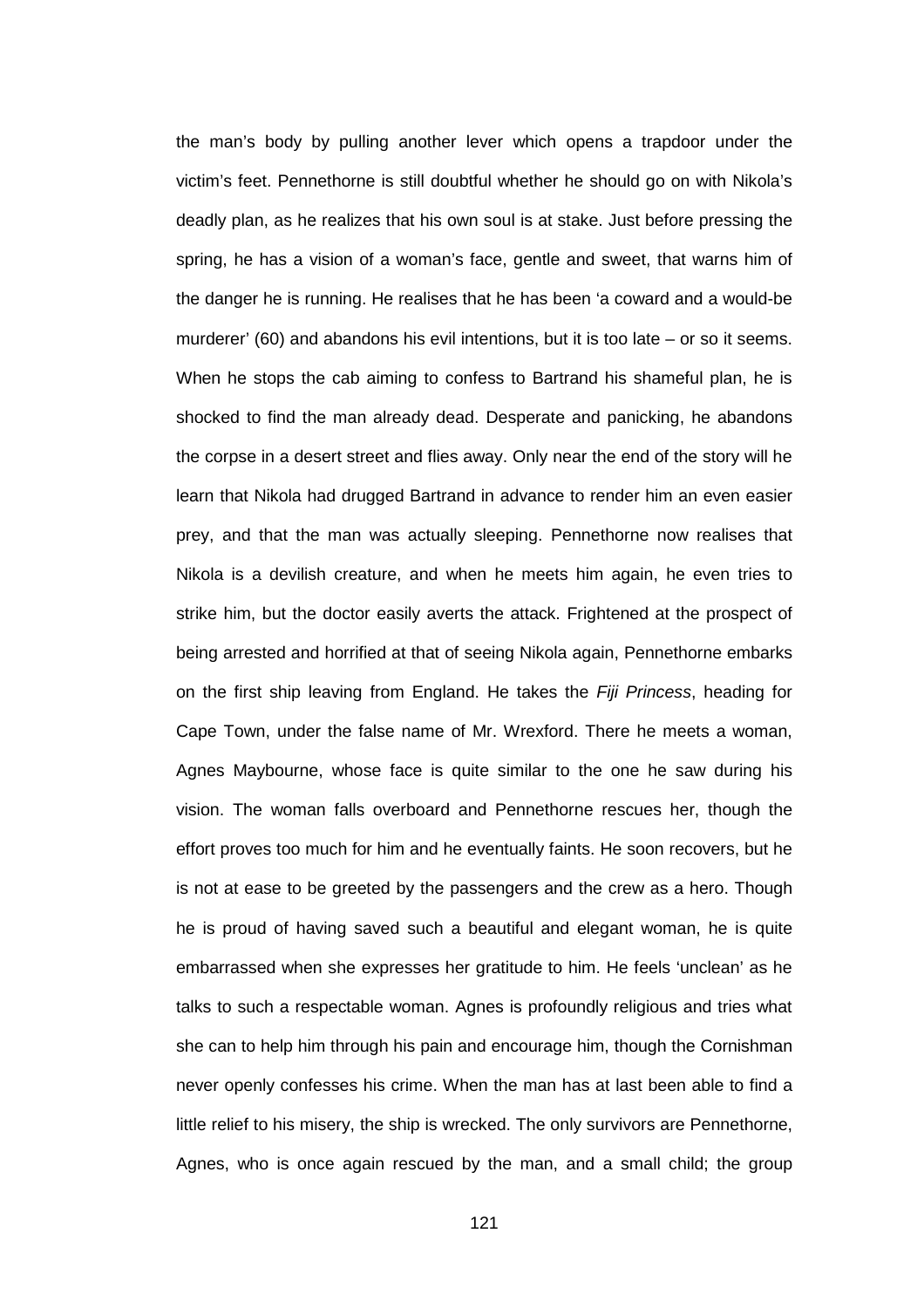eventually reach a desert island. There the couple try desperately to save the child's life, but all in vain. Agnes proves herself to be a strong and pragmatic woman who can face the trials of life thanks to her unshakeable faith in God. Her angelic influence has the power to redeem the sinful Pennethorne, who more than once kneels down with her and prays. The two manage to build up a life-raft and leave the island, but they wander for days on end without ever spotting a ship. When their supplies and water have finished, and hope seems to fade, they are at last rescued by a passing-by ship, The King of Carthage. Pennethorne makes manifest his love for Agnes but also confesses to her that he is unworthy of her, though he does not favour her with any explanation. In Cape Town, the woman persuades him to go and see her father, Cornelius Maybourne, a wellknown rich man in the mining business who may help him find a job. Pennethorne gets a job in one of Mr. Maybourne's South African mines, 'The Pride of the South,' quite in the outback, and leaves Agnes, who loves him and cannot figure out why he wants to escape from her. Six months later, Pennethorne is a relatively happy man, content with his job and almost forgetful of his misery, when Mr. Maybourne announces that he is coming to see the mine with his daughter. There Agnes deftly plays the indifferent with him, to the extent that the man feels that his love cannot be repressed any longer. He narrates his tragic story to her who, though shocked and scared, promises to love him come what may. Then something unexpected occurs: the Matabele tribe arise in rebellion and head for 'The Pride of the South.' Some days before, a man in the mine had warned Pennethorne about this danger, but the latter had dismissed the warning as nonsense. A battle is fought, and though the Matabele outnumber the white men, the latter can count on guns and a large quantity of ammunition. In the heat of the battle Pennethorne sees a rider making for the mine station. The horse is shot and the man eventually breaks his neck by falling into a hole.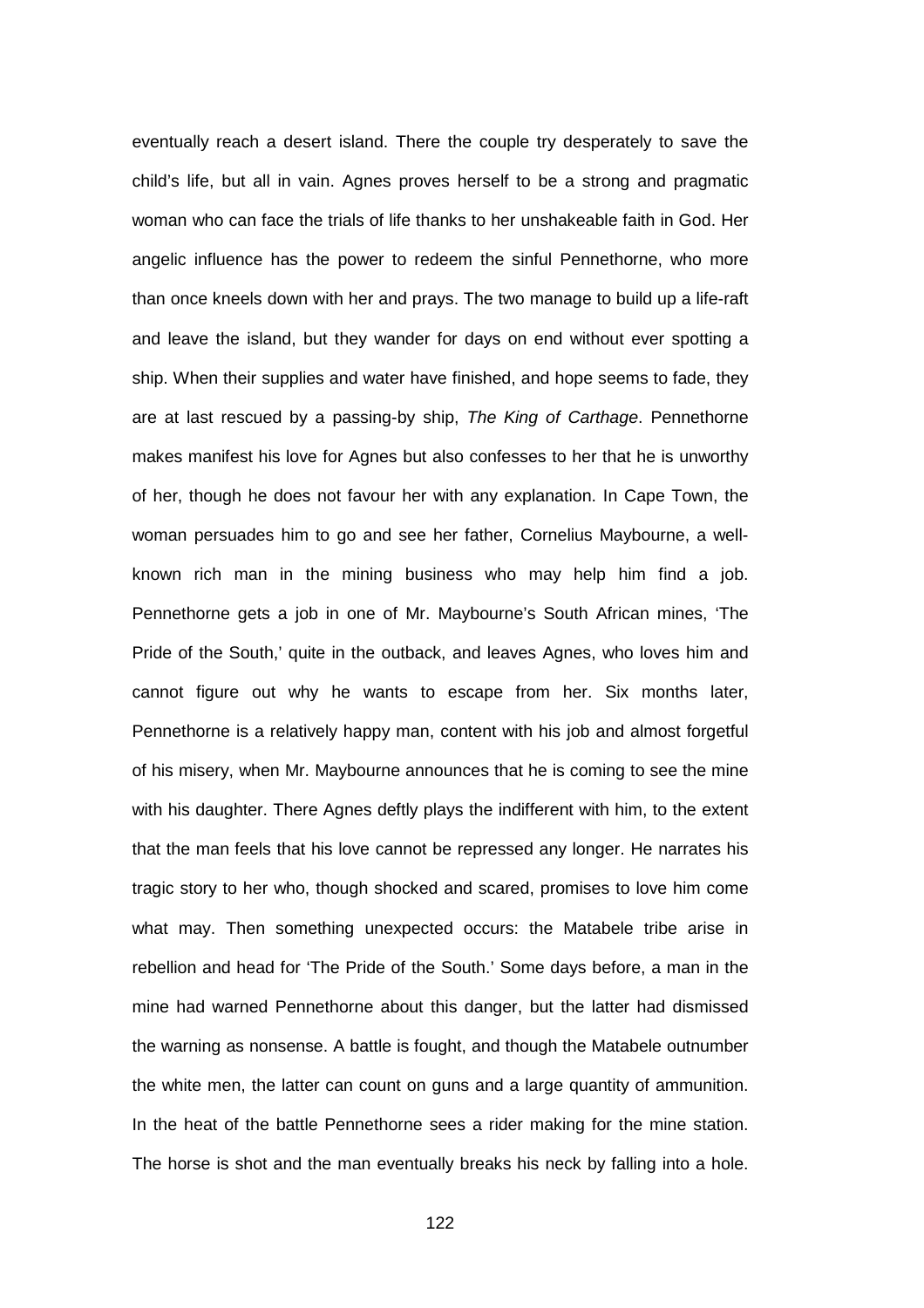Pennethorne instinctively feels that he must save the man only to eventually discover that the man is Bartrand. The Matabele are finally defeated, and Bartrand on his death-bed tells Pennethorne a most interesting story. He has repented for what he did to him, and has been looking for him for months; he wanted to donate him his wealth as a compensation for the damage done. His resolution was quickened by the fact that Dr. Nikola had brought him to exasperation, for the criminal wanted his money and had attempted to murder him several times. Pennethorne asks Bartrand to donate the money to the London hospitals, and the man accordingly signs a new testament just before dying. Presently Nikola reaches the mine claiming the money Pennethorne was supposed to give him, but a nasty surprise is awaiting him. 'Non-plussed' and 'visibly anxious' (180), the doctor however quickly regains his self-control and after claiming that with Pennethorne's money he would 'have worked out a scheme that would have paralyzed Europe' (181), he leaves the place and disappears again. In the end, Pennethorne and Agnes get married and settle in South Africa, happy and rich.

# DR. NIKOLA'S EXPERIMENT

The only son of a country practitioner, Douglas Ingleby, under his father's insistence, becomes a surgery student. In his last academic years he is extravagant with his money, with the result that he becomes submerged in debt. Feeling hopeless that he will ever be able to redress the imbalance, he almost commits suicide by way of dropping from a London bridge, when his fellow student, Andrew Fairfax Kelleran, passes by. The young man is in the mood to talk and, quite to Ingleby's discomfort, insists to walk him home. In Ingleby's house, Kelleran finds some books which seem to interest him, and offers his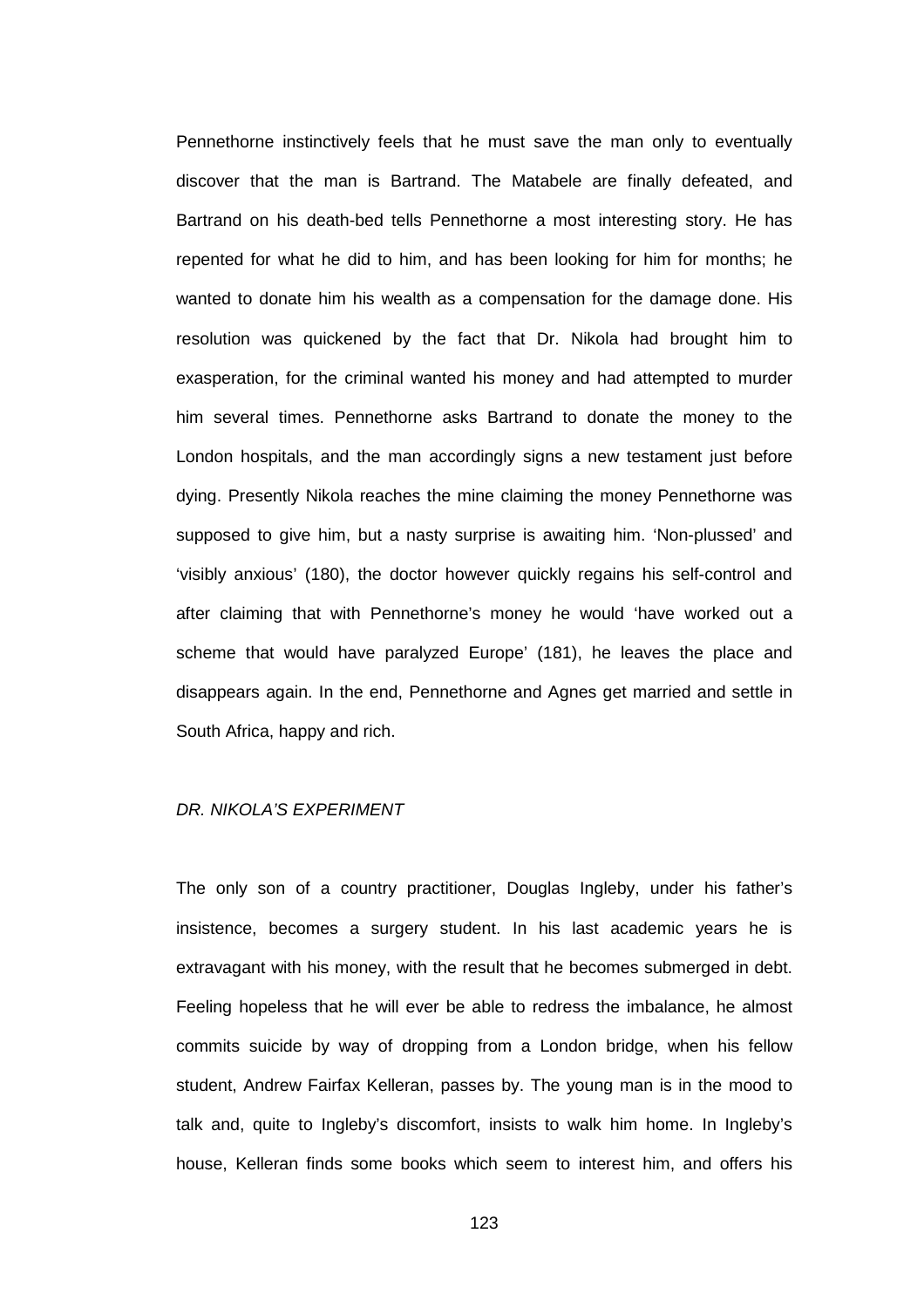mate £150 for them. Ingleby is quite perplexed at the sum, as he knows that the entire lot is worth just a few pounds, but under the man's insistence he finally accepts it. This proves to be a godsend for his finances, and with it he can pay off almost all his debts. Deeply relieved and bent on sorting himself out, Ingleby becomes such a diligent student that he is eventually appointed 'to the position of House Surgeon' (11). Yet ill luck hunts him, and at his father's death he discovers that the man was full of debts and left him and his mother just money enough to pay his funeral. The shock proves too much for Ingleby's mother, who dies some months later. To cap it all, he is unjustly fired and cannot find another job. Thus he resolves to try his fortune in Australia, but to no avail. Back to London, he has become so poor and desperate that his only hope lies, again, in his old friend Kelleran. Accordingly he goes to visit him but only finds Kelleran's governess who informs him that the landlord is abroad. The governess is at first suspicious of the guest, but then proves herself solicitous enough to look after him when, worn out by a long fast, he suddenly faints. At his return, Kelleran is most happy to invite his former colleague to dinner, where, he anticipates, an extraordinary guest will join them: the scientist and surgeon Dr. Nikola. The dinner is excellent but Dr. Nikola almost makes Ingleby 'forget such mundane matters as mere eating and drinking' (22). The doctor fascinates him with the tale of his adventures around the world. Ingleby, in turn, entertains Kelleran and Nikola with an incredible story he once heard about a black man who was miraculously cured of the deadly sleeping sickness by a mysterious stranger – only to discover that, as Nikola reveals, the stranger was no less than the great doctor. To add to his guests' amazement, Nikola performs one of his "magic" turns: just by pouring some black powder into a dessert plate, he conjures an image taken from Ingleby's past life 'as if it had been a photograph taken on the spot' (28). After allowing himself a short reprimand on the 'doubtful world' (29) which rejects anything that it cannot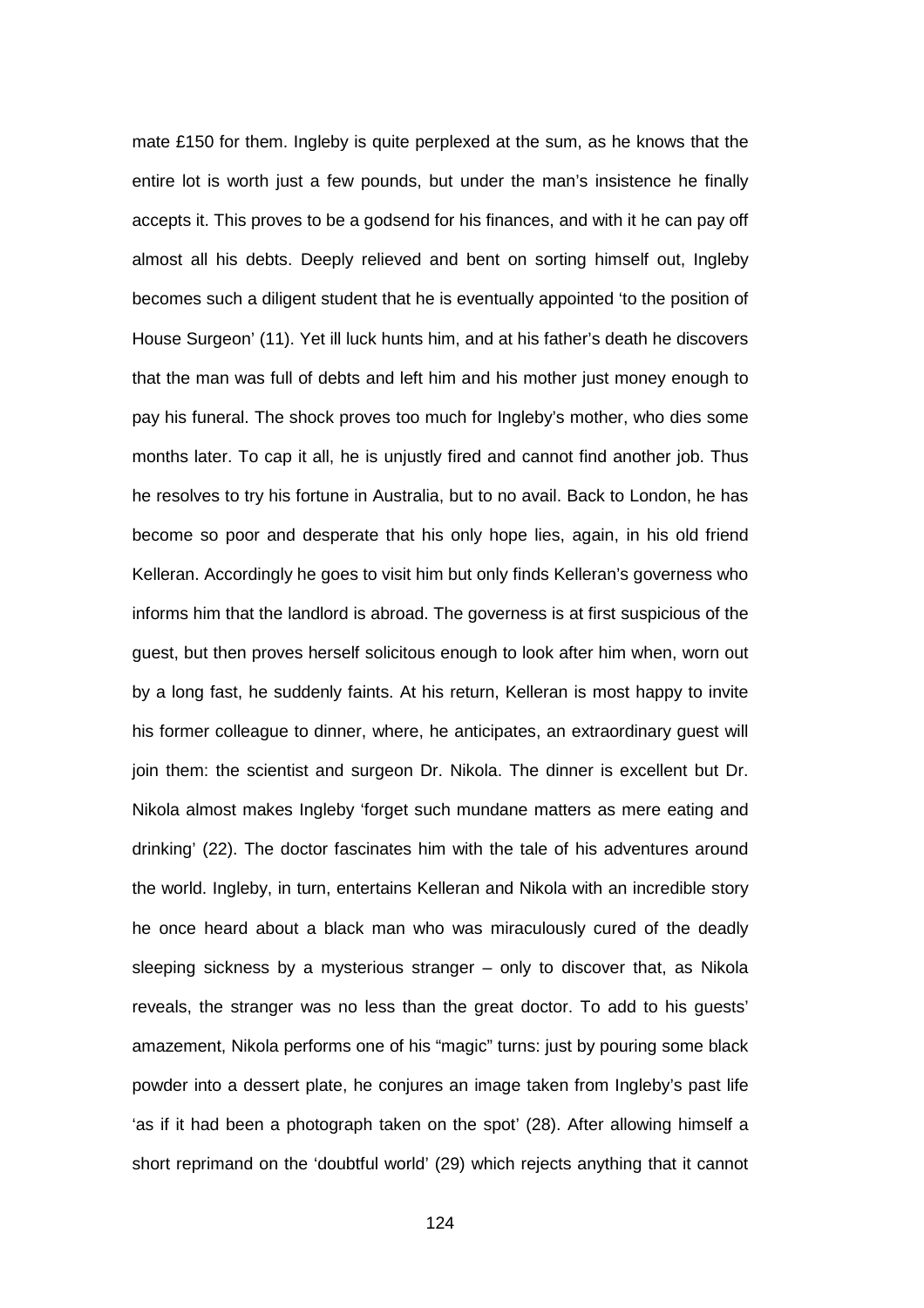rationally explain, the doctor illustrates his quest and explains to his guests that he aims to create a man that may live up to one thousand years. Since he is looking for someone to assist him through the experiment, he offers Ingleby to join him under payment of a breathtaking sum. Ingleby gladly accepts and confesses to feel new life and strength in his veins at the prospect of taking part in such a fascinating enterprise. Some days later he meets Doña Consuelo and her great-grandfather, Don Miguel de Moreno, a former merchant of Cadiz, who will act as the unwitting cavy for the experiment. The Englishman falls in love at first sight with the young woman, whom he finds to be the most beautiful creature he has ever seen. Nikola has given Ingleby instructions to take the couple to Newcastle where he will meet them. The party will then leave for Allerdeyne Castle, in Northumberland, which Nikola has bought and converted into a laboratory. Don Miguel is quite old and Ingleby is warned to treat him with the greatest care: should the man be in peril of his life, Ingleby is expected to treat him with some special medicines. Doña Consuelo and her moribund and often unconscious relative know nothing about Nikola's experiment – she has only been told that the doctor wants to reinvigorate the old man and make him stronger. During the voyage to Newcastle, Don Miguel is accidentally left unwatched for some time and nearly dies – Ingleby is just in time to give him Nikola's miraculous medicines. Some days later a Chinese man with half an ear missing is espied aboard and Ingleby is put on the alert: before parting with him, Nikola had warned him about the possibility of encountering this dangerous man, who is no less than Nikola's old "acquaintance" Quong Ma. The ship is searched from stem to stern but no stowaway can be found. Presently, the doctor's box of medicines disappears and Ingleby suspects that it was stolen by Quong Ma. It adds to his suspicions that Consuelo claims to have seen the man in her cabin while she was half asleep. In Newcastle Nikola joins the party and Ingleby saves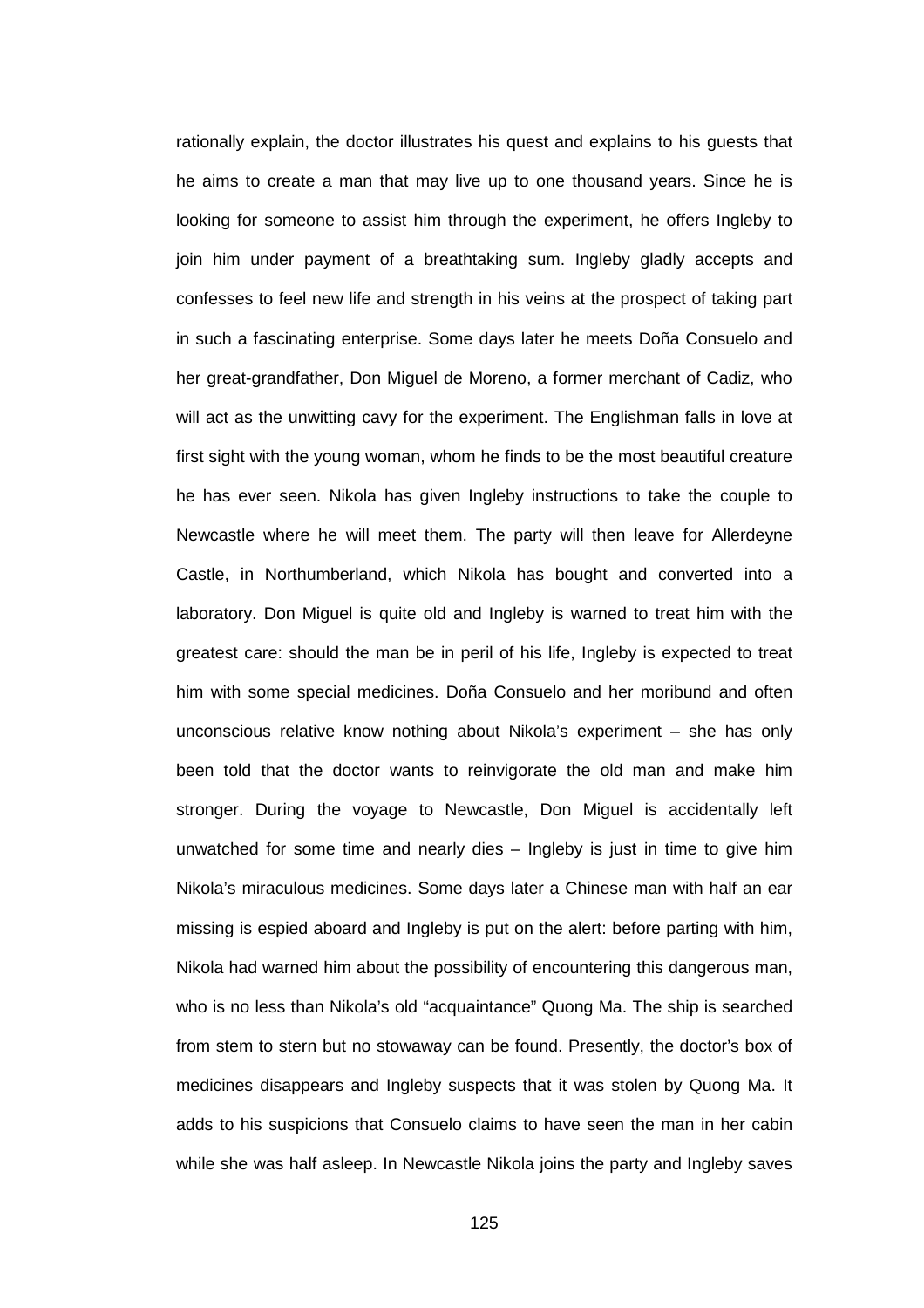him from an attempted murder; the killer, Quong Ma, eventually manages to escape and disappear. Though the two men are hunted down by the Chinese, they manage to reach the castle and safely take Doña Consuelo and Don Miguel with them. There the woman is hosted in a private room and is informed, to her chagrin, that she shall not be allowed to see her relative until the experiment is over. Don Miguel is brought into a futuristic laboratory where he is exposed to electricity and watched all the time. Doña Consuelo grows more and more anxious about his old relative and trusts Nikola less and less. Several times she implores Ingleby to save her and her great-grandfather from the doctor, and the Englishman tries what he can to comfort her. However, he seems to grow more and more scared of Nikola in turn, and he is even horrified when he discovers the doctor's laboratory, where his freaks are kept. What is unacceptable to him is that Nikola is quite at ease among his weird 'patients,' who even seem fond of him. Now he also begins to have doubts about the moral legitimacy of the experiment and wonders whether its success will prove a blessing or a curse for the world.

The experiment almost fails when Consuelo accidentally discovers Nikola's laboratory and its monstrous inhabitants. Her horrified scream draws Ingleby's attention and makes him abandon his working-place, thus leaving Don Miguel unwatched. Nikola struggles to keep the old man alive and is eventually successful, but the risk has been quite high and Ingleby has to face the doctor's fury. Nikola becomes so devilish that Ingleby is even led to believe that the man might be a lunatic. However, just a few minutes later the doctor returns to his former affability and the experiment can go on. Finally, to the doctor's bitterness, the experiment fails, as Don Miguel is turned into a young man but reverts to an idiot. Nikola could rejuvenate the old man's body but could not master the effects of the experiment on his brain. To make everything worse, Quong Ma is hidden somewhere in the castle, evidently waiting for an opportunity to murder the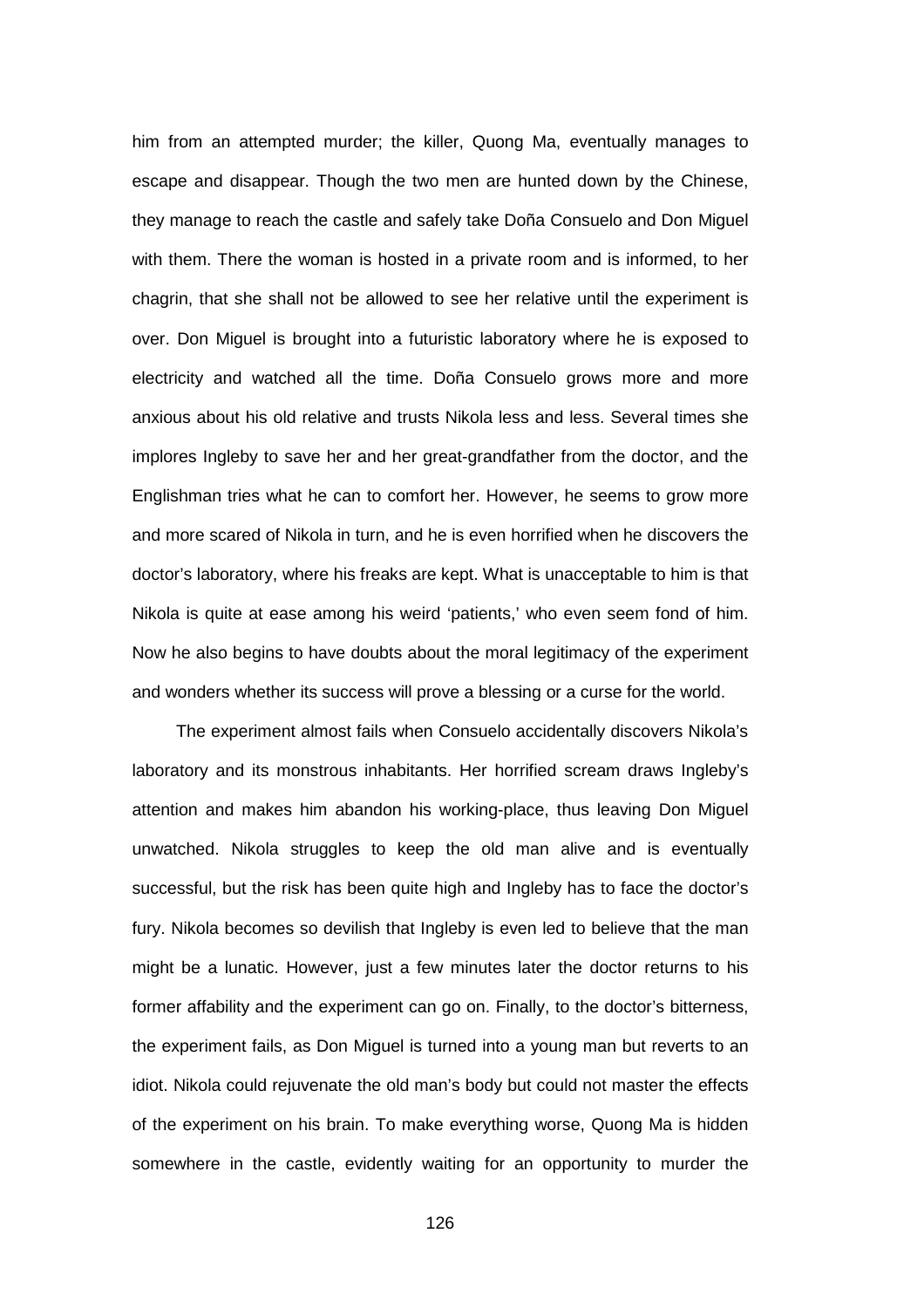doctor, and Nikola's faithful servant, Ah-Win, is actually found with his throat torn open. In the denouement, a berserk Don Miguel escapes from his room and dies falling from the castle's battlements with the Chinese intruder, whom he had engaged in hand-to-hand combat with. At last Consuelo is informed about the sad end of his relative, and the couple eventually leave the castle as Nikola greets them from the battlements. As Ingleby claims, they prepare to face a life of poverty, which seems to indicate that Nikola has not paid him the sum he had promised him.

### FAREWELL, NIKOLA

Sir Richard Hatteras is in Venice on a holiday with his wife Phyllis and her friend Gertrude Trevor, the only daughter of the Dean of Bedminster. They are sitting in a café in St. Mark's Square when an old acquaintance joins them: it is Dr. Nikola, whom they have not seen for five years. Hatteras is not at all pleased to see him, and Gertrude, usually a lively and communicative girl, seems to become uneasy. Nikola is staying at 'Palace Revecce,' a building he owns in Venice, and invite them to his house whenever they feel like visiting him. Getrude, who has been silent all the time, confesses that Nikola's face and 'terrible eyes' (8) haunt her. Presently, the former Marquis of Beckenham, now Duke of Glenbarth, arrives in Venice and joins his old friend, who brings his encounter with Nikola to his notice. The Duke becomes uneasy on hearing the news, and confesses to have been haunted by the memory of Nikola since he last saw him. Hatteras, Phyllis and Glenbarth know that Nikola must have some reason for being in Venice; although they think that he probably has no bad intentions towards them, they do not feel altogether safe with him around. When Nikola invites Hatteras and Glenbarth to his house just to 'have a chat upon bygone days' (18), they accept and set for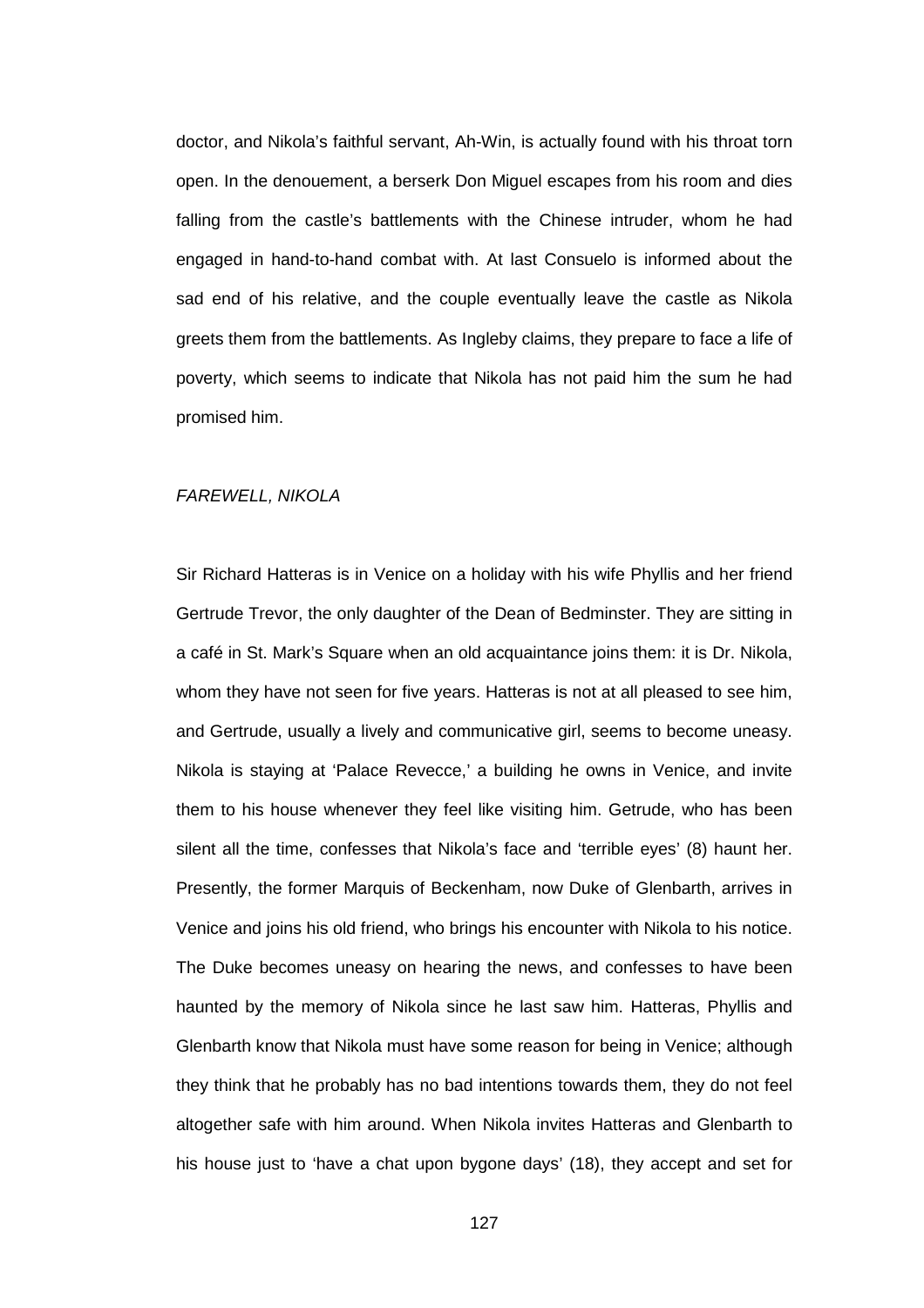Palace Revecce. The gondolier that takes them to Nikola's house seems scared; he will not wait for them outside, whatever they try. Nikola welcomes them heartily, and entertain them by narrating the story of the Revecce family, the ancient owners of the palace.

Francesco del Revecce was a great sailor and commander of a Venetian fleet. After defeating the 'Duke of Levano' during the War of the League of Cambrai ('Camberi,' in the book), he married the Duke's daughter, who did not love him. In fact, she secretly loved Andrea Bunopelli, the painter Francesco had commissioned to fresco the palace. While Francesco was far from home, fighting against the French army, the couple conspired to have him disgraced and sentenced to death as a traitor of the Republic. Francesco, however, returned to Venice in secret and unveiled the plot. Andrea and his lover were found guilty and left to Francesco's mercy. The outraged husband acted most cruelly: his wife's tongue was torn out and she was imprisoned in a room of Palace Revecce, while Andrea was locked in a trap-door cell located just under the room. The man was starved to death, while his lover had to hear his sufferings without being able to help him.

His story ended, Nikola invites the whole party for a night trip around Venice, and the two men leave the palace still wondering how a man may possibly live in such a nightmarish place. Gertrude and Phyllis accept Nikola's invitation, and on the following day the group is guided through Venice by the doctor. They have a great time and find Nikola to be a very congenial guest; they also notice that he is 'known, feared and respected' (37) everywhere in the city. Hatteras is puzzled at Nikola's ambivalent character: he is the brightest and most pleasant companion one may desire; at the same time, however, he is a gloomy man, quite happy and even well-pleased to live in a place where bloody facts occurred. One week later Hatteras is invited to Palace Revecce to discuss about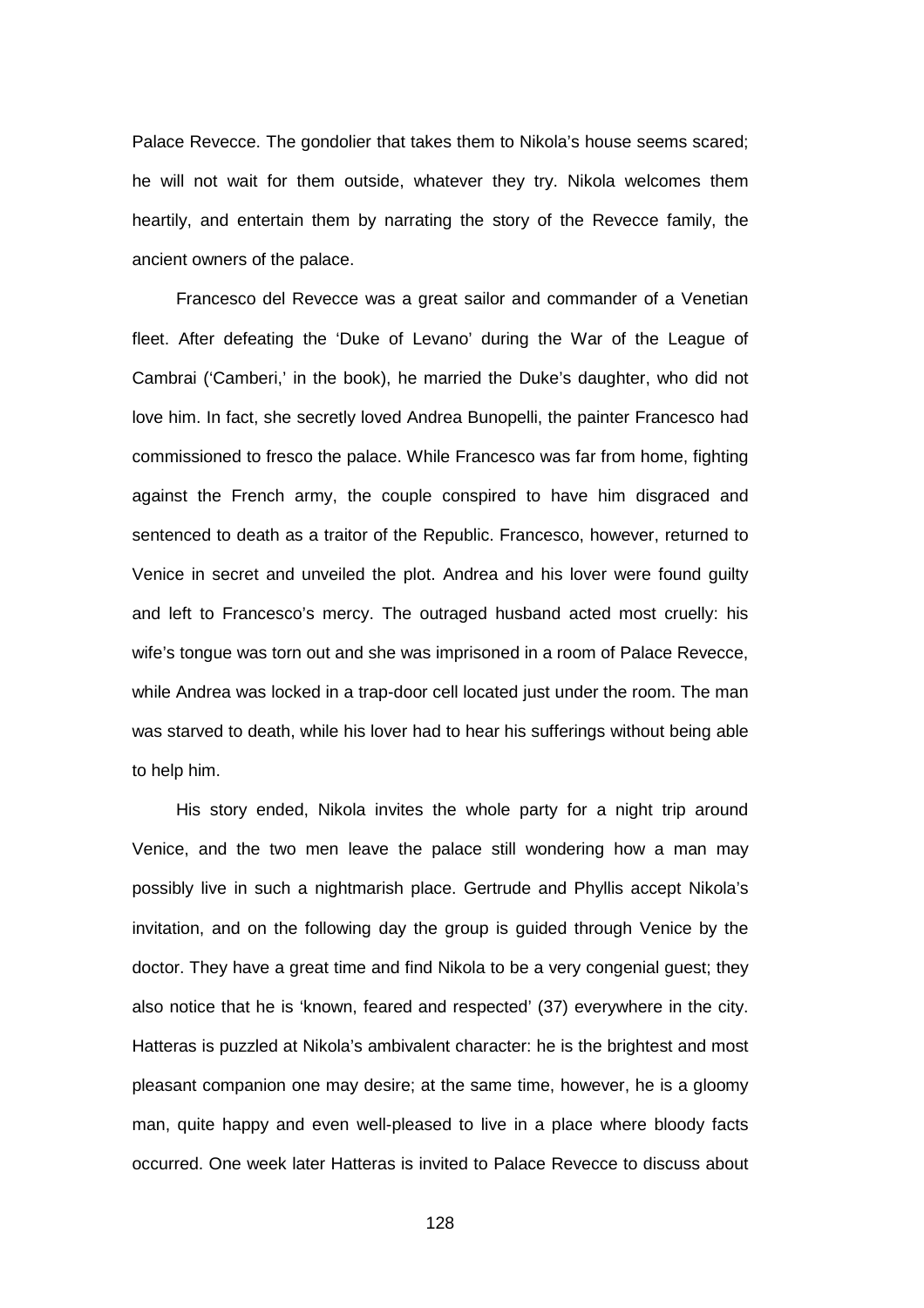'a certain important matter' (42). Despite Phyllis's opposition and Glenbarth's perplexity, Hatteras accepts Nikola's invitation. He eventually discovers, however, that Nikola only wished that he listened to the story of his sad life.

Nikola's mother was a Venetian noblewoman of an ancient but impoverished family – quite probably, the Revecce family. She married a man much older than her whom she did not love. The man died and left her alone with a child, i.e. Nikola, to face the trials of life. Then she met a Spaniard, fell in love with him and married him, only to discover that the man, who had meanwhile grown tired of her and had left her for another woman, was already married. Some months later she was taken seriously ill and died, leaving her child an orphan. The latter was taken under the care of an old couple who loved him, and the old man, a great scholar, taught him everything he knew. Seven years later the couple died and the boy was given to the 'Governor of the Spanish Islands off the American Coast,' actually the former "husband" of Nikola's mother. When the man realised who the child was, he ill-treated him and let his son abuse and torture him 'like a slave' (47). Here the story ends, and Hatteras is left to imagine the development.

Hatteras understands that Nikola must have suffered a lot in his life, and tries to persuade him to leave his gloomy plans and get married to a good woman. Nikola, however, confesses that a woman's love is not for him (49) and he must remain alone and lonely in the world. Meanwhile Hatteras has another chance to see Nikola in action, when the doctor "warns" an Italian police agent who has tried to oppose him. Through his illusionistic abilities, Nikola makes his victim see how he might be punished should he try again to displease him; the man leaves the place quite shocked and frightened. Nikola can foresee the future and even make people travel in time, and gives Hatteras a unique opportunity to discover how his future will be, but the man resolutely declines the offer. On the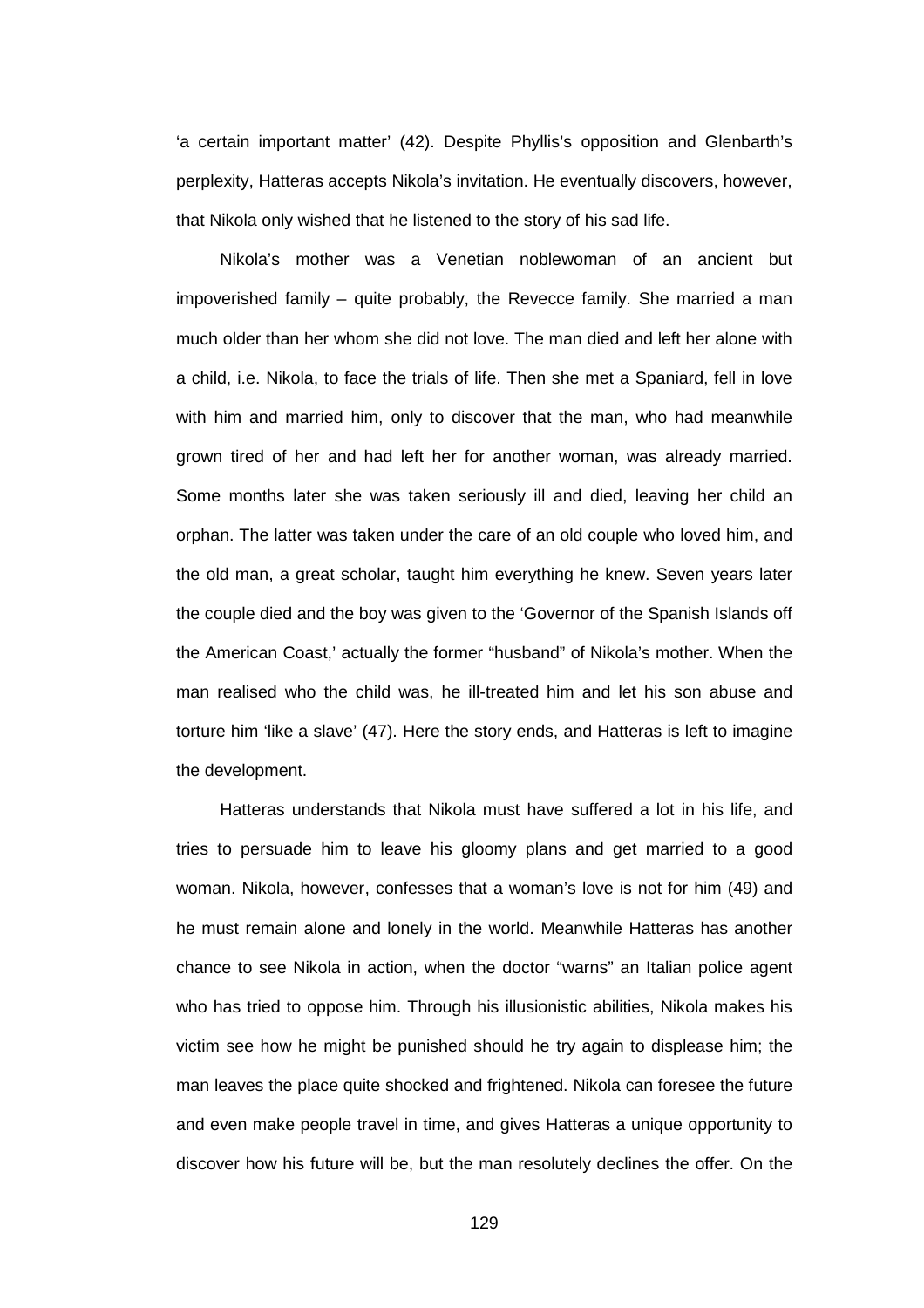point of leaving, Hatteras is emphatically asked by Nikola to send his love to Gertrude. This sounds ominous to the Australian. Nikola enigmatically explains to him that he has always known that Gertrude's fate and his were meant to cross. Hatteras leaves Palace Revecce fearing that the doctor might have taken a fancy to the girl.

Hatteras receives a letter from an acquaintance, George Anstruther, asking him to accept Don José de Martinos, a dear friend of his, in his circle, and the party prepare to welcome the Spaniard. Meanwhile Glenbarth has confessed his love for Gertrude to his friend and seems unhappy of Don Martinos's arrival, as he dislikes the Spaniard instinctively, and accordingly behaves discourteously to him. Hatteras is suspicious about the new guest, though he must admit that he seems only an inoffensive, lively fellow. Nikola meets Don Martinos, and invites him and the rest of the party to his house for dinner. In the meantime Getrude has grown weaker and weaker; she complains that she cannot sleep well at night and seems strangely sensitive to Nikola's presence. At Nikola's home, the doctor gives a show of his uncanny abilities: his guests are made to plunge into the past as if they were 'Spirits in a Spirit World' (92), and become the invisible guests of Francesco del Revecce's marriage and witness the conspiracy against him. In the following days Getrude is taken ill, though no explanation for her illness can be found. Her father is called and doctors are summoned, but to no real avail. At last Hatteras calls in Dr. Nikola, whose medical knowledge is enormous. The doctor nurses his patient with the utmost dedication and she seems to improve, though she always feels drowsy. Meanwhile Glenbarth's jealousy has reached its peak, as he has discovered that Don Martinos has taken a fancy to Gertrude. The Spaniard offends the Duke and accordingly goes out of favour with both Gertrude and her friends. Hatteras presently discovers that the two suitors have resolved to challenge each other in a duel to the death, and asks Nikola to stop them. It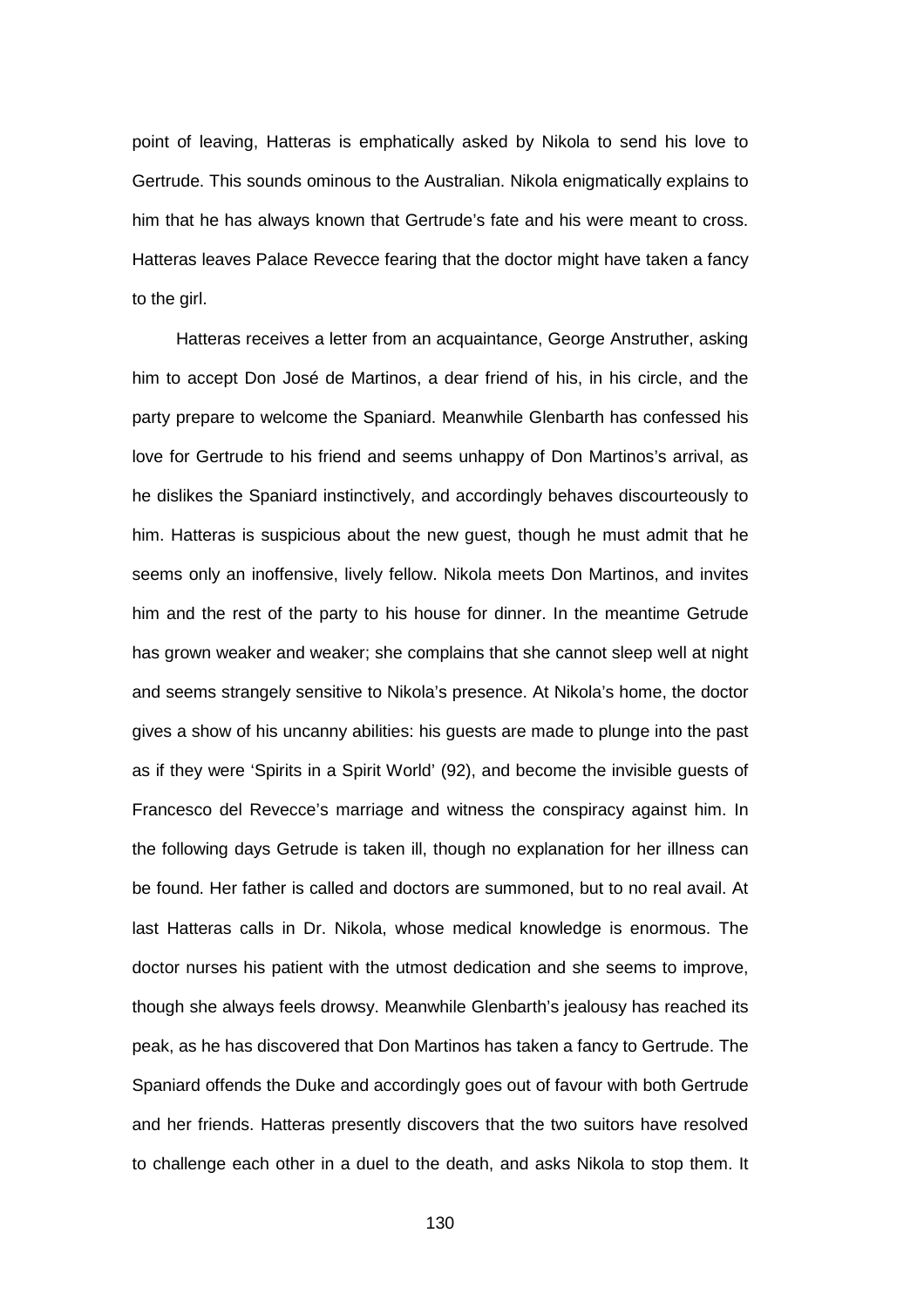soon becomes clear that Glenbarth is going to succumb; the arbiter of the duel is hand-in-glove with Don Martinos, and he will let him shoot before time. The doctor stops the duel and is persuasive enough to make the two rivals exchange apologies. The quartet of friends and Gertrude's father leave Venice for Rome, and no news of Nikola or Don Martinos reach them. As soon as they leave the city, Gertrude seems to return to her older self, and in Rome the Duke finds the courage to propose to her. The proposal is accepted, to the happiness and pride of the Dean.

Some weeks later, on returning to Venice, Hatteras discovers that Dr. Nikola has made Don Martinos revert to the condition of a beast, and keeps him "prisoner" in Palace Revecce. The doctor evidently means to torture and eventually kill the Spaniard. The latter becomes a shadow of his former self and seems to have no longer a will of his own. It becomes quite clear to Hatteras that Don Martinos must be Nikola's stepbrother. The Australian entreats the doctor to let his victim go, but to no avail. Meanwhile Gertrude has turned uneasy and restless again, and though Venice seems to have a nefarious effect on her, she does not want to leave: she claims that she feels she must stay. One night she sleepwalks, shadowed by Hatteras, to Palace Revecce and there she implores Nikola to spare Don Martinos and forgive him. She is anxious for Nikola's soul which, according to her, is at stake; for her sake, Nikola complies with her request. On the following day, Gertrude remembers nothing about the previous night. The doctor leaves Venice for good, and the party sets for Paris. Gertrude is day by day in higher spirits though she is still haunted by Nikola's memory. During a revelatory dream she sees Nikola in a 'great building on a mountainside' (169), dressed like a Buddhist priest and looking very old and worn-out. The doctor had actually declared to Hatteras that he intended to reach a lonely monastery in the Far East, where he would work out his destiny. The Duke and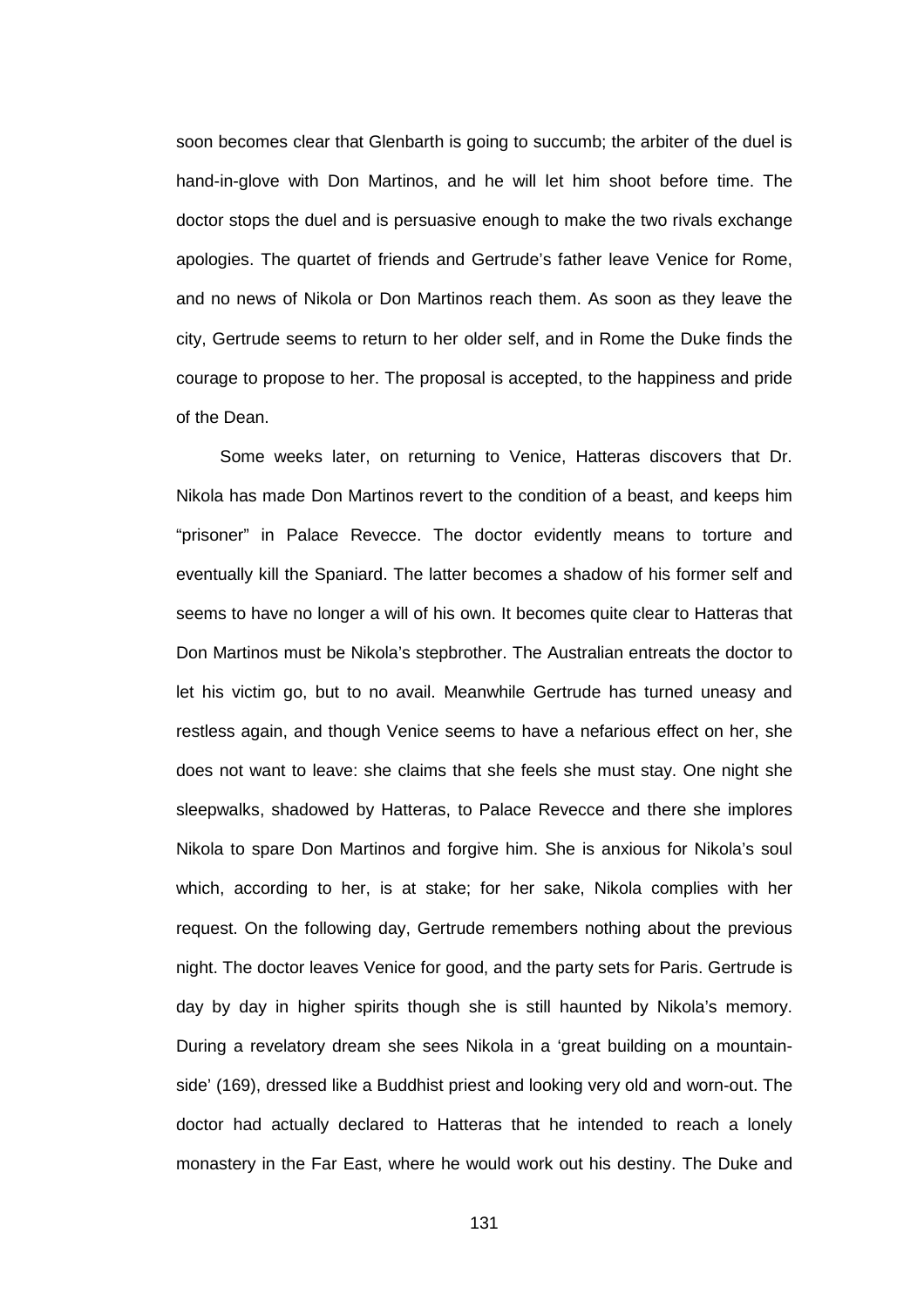Getrude get married, and the Earl of Sellingbourne invite them to his new Venice residence: Palace Revecce! Of course, the couple courteously opposes a refusal. Hatteras concludes his narrative with a last thought on Nikola: he imagines him in a far and lonely monastery, dressed like a monk, and with a light in his eyes 'that is no longer of this world' (170).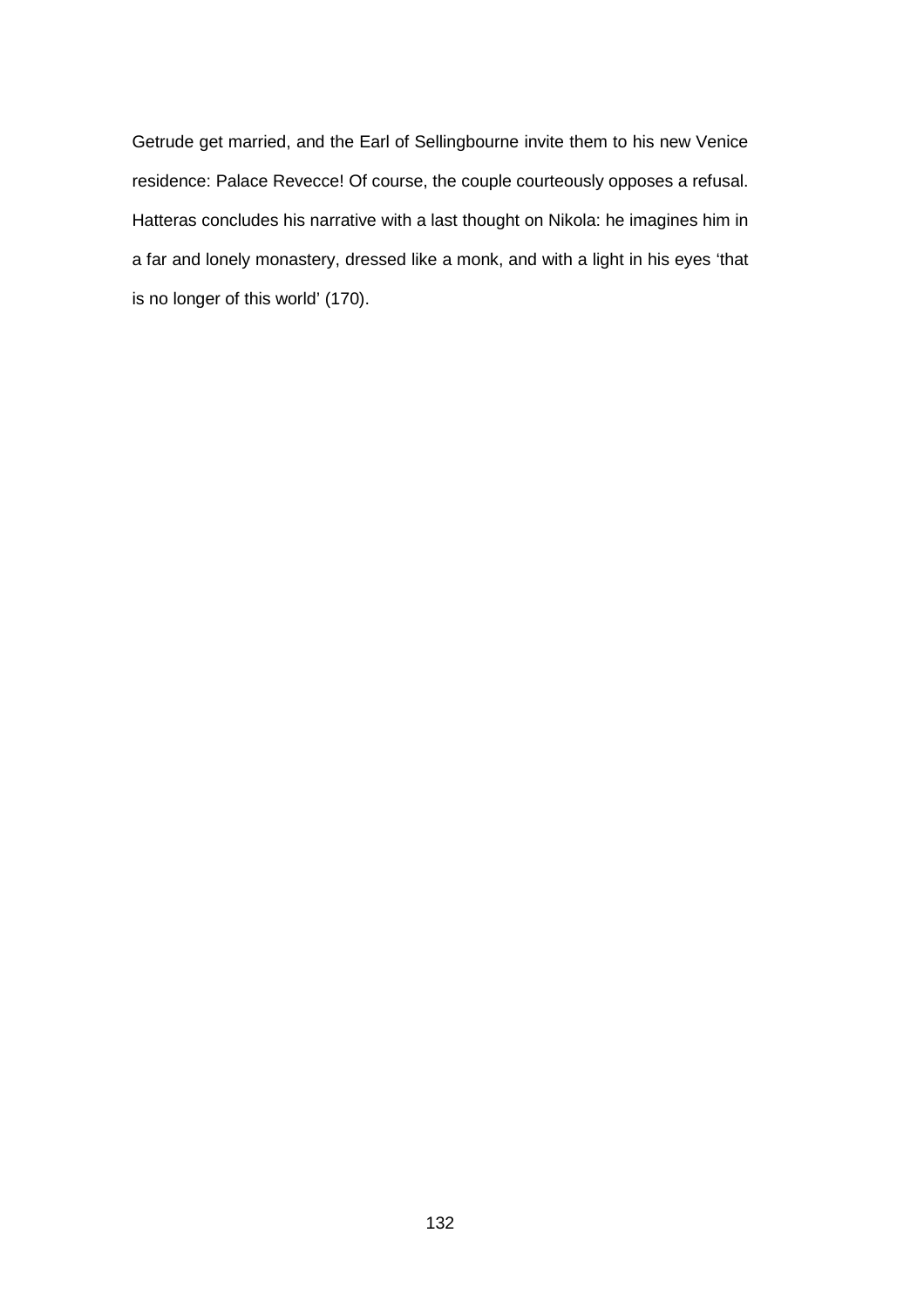## APPENDIX B: THE CHARACTER OF Dr. NIKOLA

Antonio<sup>1</sup> (Lust, 44) Nikola was born from a Venetian noblewoman, 'the last of an impoverished but ancient family' (Farewell, 46), who had married a much older man who died when Nikola was three years old. The woman then got married again to a Spaniard, who later abandoned her and revealed to her that their marriage had been a farce, as he was already married to another woman. Shocked and wounded, Nikola's mother was taken ill and presently died, and the child was adopted by a loving former Oxford don and his wife. When the couple died in turn, a few years later, he was entrusted to the care of his Spanish stepfather, who did not love him and let his son cruelly abuse him. As soon as he grew up to a young man, Nikola escaped from his house, travelled the world and acquired its knowledge, and soon became one of the most cunning criminals and feared men in the world (Farewell, 46-47).

In spite of his Italian origins. Nikola is never recognized to be Italian. To some he looks a stranger – 'slightly foreign in appearance' (*Bid*, 157) – but he is as often taken to be English,<sup>2</sup> maybe due to his excellent knowledge and pronunciation of the English language (Bid, 36). Although the doctor's first name may traditionally be Italian, Spanish or Portuguese, his surname is East European.<sup>3</sup> Boothby clearly wanted his "hero" to be a veritable "citizen of the world," and did not bother about inconsistently assembling stereotypes taken

j

 $1$  The sources from which the information has been taken are given in brackets throughout.

 $2$  When Bruce revives at 'the French mission at Ya-Chow-Fu,' he learns by a priest that he was brought there 'by an Englishman' (Nikola, 196), actually Nikola.

<sup>&</sup>lt;sup>3</sup> Note that the name could be Italian if only the 'c' replaced the 'k' – 'Nicola' – and the stress fell on the second, not the first syllable (cf. also Introduction). Boothby claimed that the villain's name had been inspired to him by that of the famous scientist Nikola Tesla, whom he erroneously considered to be Italian (may this throw further light on his choice to make his Dr. Nikola Italian?) – 'The name [...] was suggested to me one day in the train by seeing the name of Nicolo [sic!] Tesla, the Italian electrician, in a public print.' Cf. HYDE. 'The Creator of "Dr. Nikola," 131.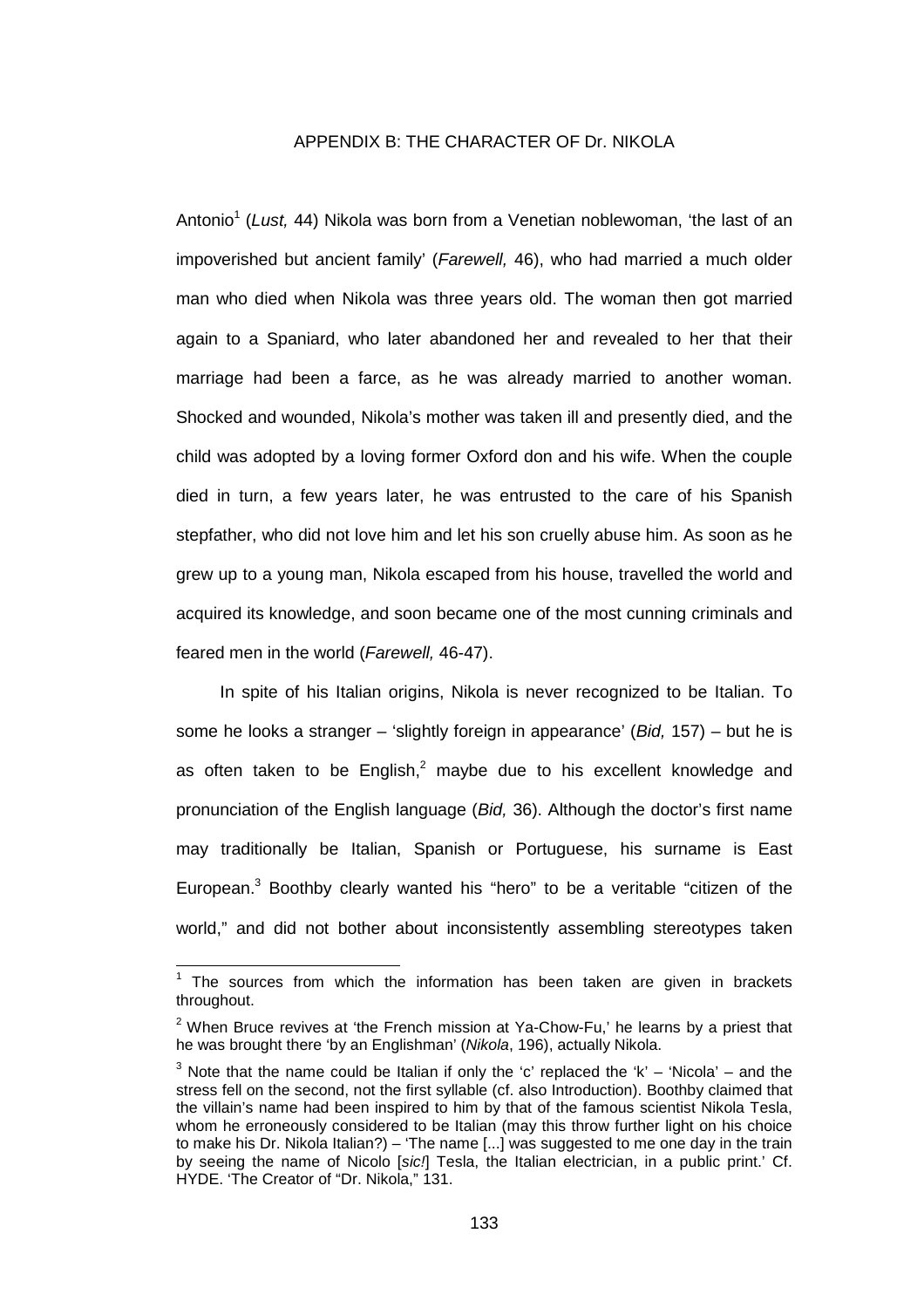from different nationalities. That the doctor is Italian must be due mainly to the fact that Italy has always been used in fiction as a land that breeds villains – one may think of many eighteenth-century gothic novels, or, just to give a famous nineteenth-century instance, the memorable Count Fosco of Wilkie Collins's The Woman in White (1859).<sup>4</sup> Similarly, the name 'Nikola' exploited the stereotype of East Europe as a wild and dangerous land, which was famously used by Bram Stoker to create his Dracula.

The age of the doctor is uncertain. In A Bid for Fortune the anonymous narrator of the Prologue claims that he is thirty-three (Bid, 7), and in Doctor Nikola Bruce discovers that he is 'barely thirty-eight' (Nikola, 15). However, in the series information about time is often contradictory (cf. 2.3), and this makes it impossible even to guess Nikola's real age.

Nikola is often described as tall or of middle height (Bid, 7, 215; Lust, 35), slim  $(Bid, 7)$  – or 'very slim'  $(Bid, 178)$  – and 'most slenderly built' (Nikola, 12). Of 'elegant proportions' (Lust, 35) and with broad shoulders (Bid, 7; Lust, 35), he possesses 'enormous strength' (Bid, 35; Lust, 35) and a 'constitution of iron' (*Experiment*, 90), despite he seems to scarcely eat and drink.<sup>5</sup> His oval head, 'admirably shaped' (Experiment, 31) and 'phrenologically speaking magnificent' (Bid, 35), is covered with a profusion of hair as black as night, which harmonizes well with his 'piercing black eyes' (*Experiment*, 21). Always clean shaven, his face is of a 'dark olive hue' (Bid, 7, 35; Lust, 35), though, quite inconsistently, it is

The same of the turn of the century there was an abundance of Italian master villains, most notably Guy Boothby's Dr. Nikola, and Italians were associated with the old stereotypes of secret societies, unusual methods of poisoning, the sorcery of Cagliostro, and Machiavellian cunning.' Dorothea FISCHER-HORNUNG and Monika MUELLER, Eds. Sleuthing Ethnicity: The Detective in Multiethnic Crime Fiction. Madison and London: Farleigh Dickinson UP and Associated UP 2003, 23.

<sup>&</sup>lt;sup>5</sup> Hatteras notes that Nikola, after nursing Getrude for many hours, only drinks a cup of black coffee, and he comments: 'For my part I have never yet been able to discover how Nikola managed to keep body and soul together on his frugal fare' (Farewell, 114). The doctor may be able to sustain himself through some peculiar tonic that he brews, as is suggested by Hatteras's remark that in the cup of coffee Nikola adds 'some curious decoction of his own' (ibid.).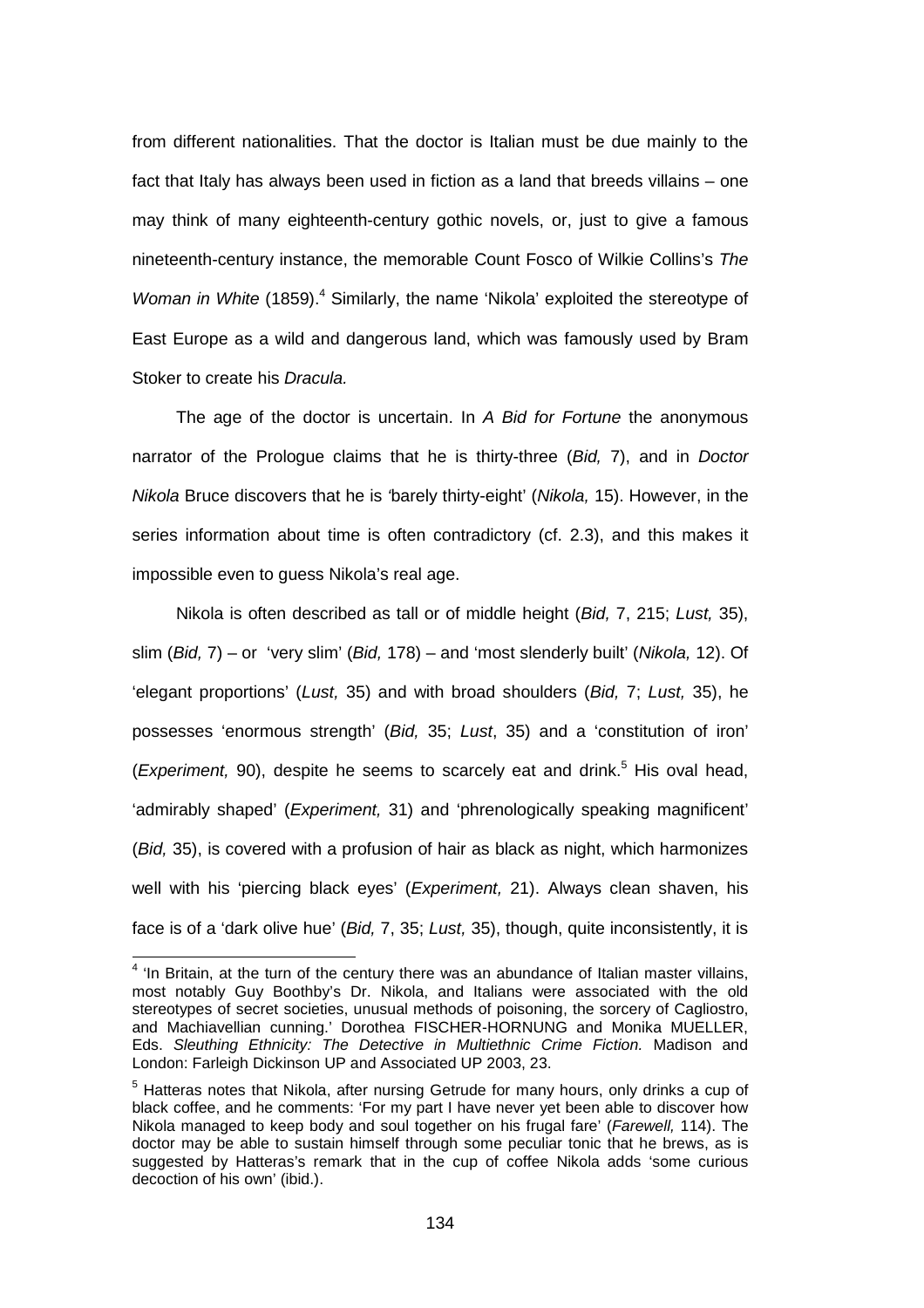often described as 'sallow,' and as often claimed to turn pallid and even deathly white.<sup>6</sup> Short (*Bid,* 37) pearly (*Bid,* 7, 178) teeth and chiselled nostrils complement the image of a harmonic and handsome face. Nikola's hands are small (Bid, 7, 157) with 'long slim fingers' (Bid, 8), and are as cold as ice at the touch. His feet are small, too (Bid, 157). He is always impeccably dressed 'with a neatness that border[s] on the puritanical' (Bid, 7). He is the portrait of the perfect gentleman: well-mannered, learned (he discusses on modern literature, cf. Farewell, 80; and can speak excellently at least three languages: English, Chinese and Italian<sup>7</sup>), 'invariably courteous and kind' (*Bid,* 232), and even chivalrous.<sup>8</sup> Sometimes his manners turn from suave to languid, and his voice, which can be 'clean cut as chiselled silver' (Bid, 8), becomes soft and musical (Bid, 8; Lust, 32). His smiles always strike his guests as 'curious' (Bid, 7), 'indescribable' (Nikola, 92), 'queer' (Lust, 35), and 'peculiar' (Experiment, 92). 'Fascinating' (Bid, 166) and 'terrible' (Bid, 167; Farewell, 8), his eyes often glare and shine, and are so penetrating that they seem to 'look [you] through and through' (Experiment, 22) as if they wanted to guess your mind (Experiment, 21). His face is usually imperturbable, even in the most dangerous and unexpected situations,<sup>9</sup> though at times it may display a wide range of expressions:

  $<sup>6</sup>$  Ingleby once remarks that Nikola's 'usual pale face was now ghastly in its whiteness'</sup> (Experiment, 140). After Nikola has told him the story of his life, Hatteras notes that his face is 'deathly pale' (Farewell, 47) and his skin of a 'ghastly pallor' (Farewell, 48).

 $<sup>7</sup>$  Nikola's knowledge of Chinese language and culture is so good that, as narrated in</sup> Doctor Nikola, he can even pass off as the Chief Priest of Hankow. In Venice, the doctor speaks to a gondolier in Italian (Farewell, 34), and a Russian expatriate addresses him in his native tongue, which may indicate that the doctor can at least understand Russian (Farewell, 35).

 $8$  In Port Said, after abducting Hatteras and Beckenham, Nikola releases them although he knows that they will try to thwart his plans. When Phyllis is rescued by Hatteras and is asked how the doctor treated her, she replies: 'A more admirable host no one could desire. I had but to express a wish and it was instantly gratified' (Bid, 232).

<sup>&</sup>lt;sup>9</sup> Bruce significantly claims: 'I believe if Nikola were to fall by accident into the Pit of Tophet, and by the exercise of superhuman ingenuity succeeded in scrambling out again, he would calmly seat himself on the brink of the crater and set to work to discover of what chemical substance the scum upon his garments was composed! I can assert with truth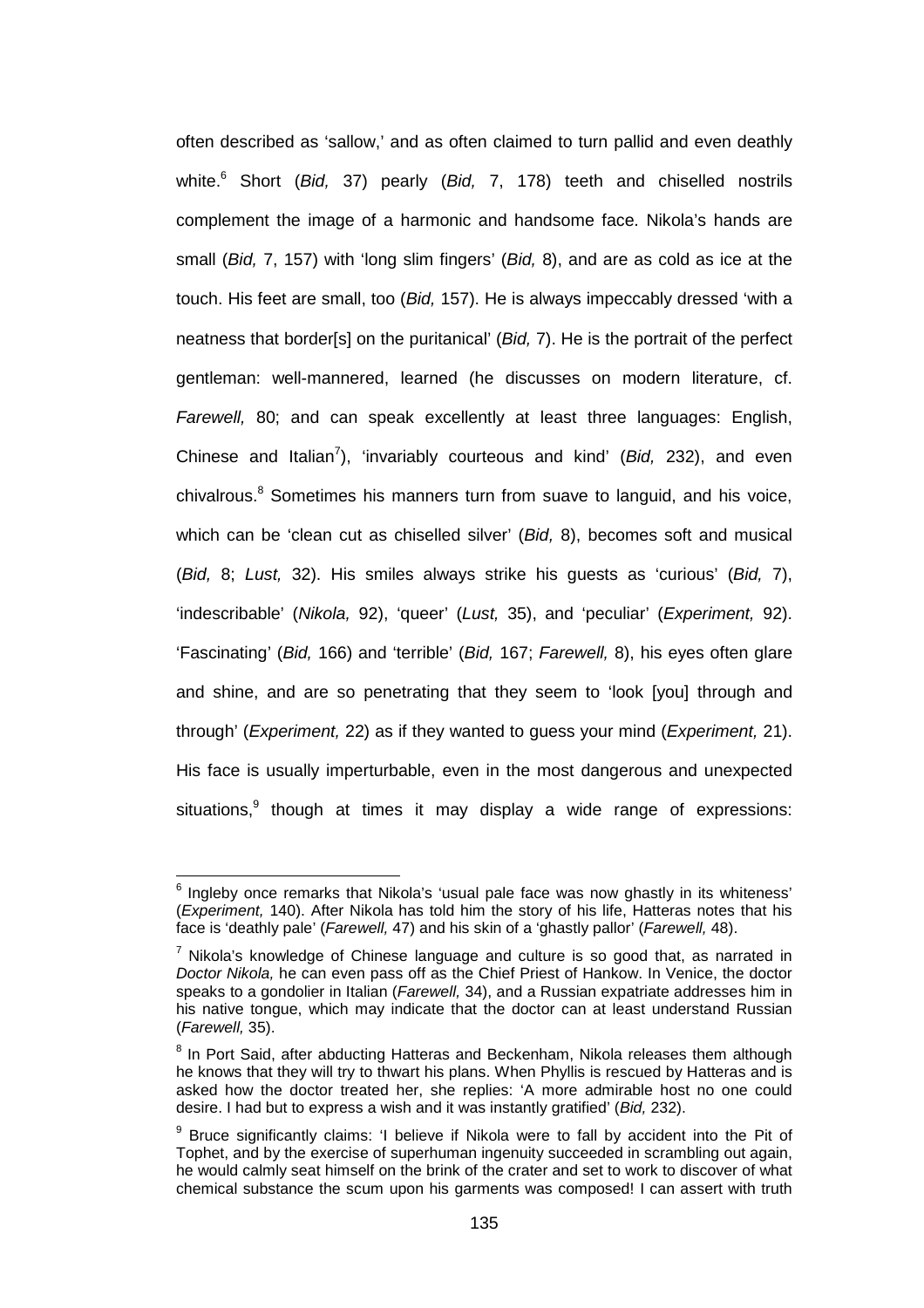eagerness (Bid, 215), surprise (Bid, 216; Lust, 180), sadness (Experiment, 149, 150), anxiety (Lust, 180), triumph (Bid, 228), excitement (Experiment, 68; Farewell, 45), anger (Bid, 216), bewilderment (Experiment, 142), annoyance (Experiment, 142), and even horror (Experiment, 133).

Boothby depicts Nikola as an effeminate.<sup>10</sup> Oval head, pallid hue, short and pearly teeth, small hands and feet, slimly-built body, are all traditional signs of feminine beauty (cf. 2.5.3). Also, languid manners and voice do not usually indicate masculinity and, on at least one occasion, Nikola's manners are directly associated to women, i.e. when Hatteras notes that, while sitting, the doctor folds his hands in his lap 'after the manner of a demure spinster' (Bid, 37). The doctor is the only male character who falls into 'a fit of the blue,' as Bruce twice notes (Nikola, 54, 129), without an apparent reason for it; sudden swings of mood have always been traditionally associated to women.

Nikola considers himself 'a doctor by profession, a scientist by choice' (Lust, 32), who also experiments on animals and human beings<sup>11</sup> with the ultimate aim to discover the secret of immortality.<sup>12</sup> The doctor seems to have absorbed the knowledge of the entire world, including the occult sciences of the Far East. In his laboratory in Port Said, besides an international array of weapons, Hatteras finds also 'implements for every sort of wizardry known to the

-

that in the whole of my experience of him I never once saw him really disconcerted' (Nikola, 149).

 $10$  This might make the doctor a homosexual – a possibility that is explored in 3.3.5.

 $11$  In Nikola's laboratory in Port Said. Hatteras catches him in the act of dissecting an animal 'strangely resembling a monkey' (Bid, 120), and in Allerdeyne Castle, the doctor openly admits that he experiments on human freaks to further his scientific knowledge (Experiment, 92). There, he also performs his last experiment on Don Miguel.

<sup>&</sup>lt;sup>12</sup> According to Peter Haining, Dr. Nikola 'was allegedly based on a real man, Dr. McGregor Reed, who had stood unsuccessfully for election to both the United States Senate and the House of Commons and lived to be 91.' Reed's longevity might have suggested to Boothby the theme of immortality. Unfortunately, I could not find evidence to endorse Haining's claim. Peter HAINING. A Sherlock Holmes Compendium, 140.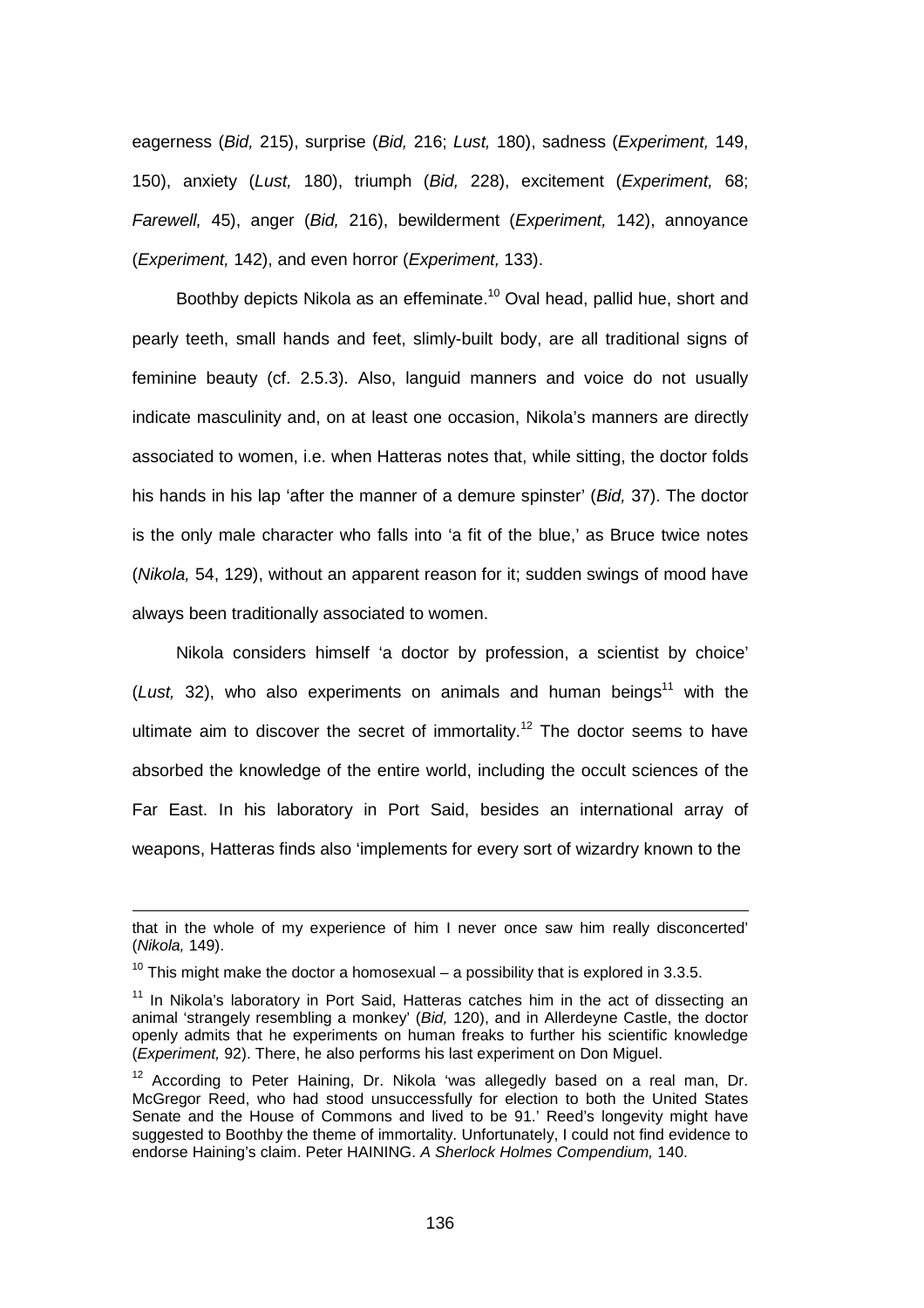superstitious; from old-fashioned English love charms to African Obi sticks, from spiritualistic planchettes to the most horrible of Fijian death potions' (Bid, 119). As Nikola reveals, it was the retired Oxford don that initiated him to the 'study of the occult sciences' (Farewell, 46), and the doctor seems to have gone a long way by the time Boothby introduces him to his readers. In fact, besides extraordinary mimetic,<sup>13</sup> deductive<sup>14</sup> and hypnotic abilities,<sup>15</sup> he seems to possess preternatural powers such as thought-reading<sup>16</sup> and prophecy.<sup>17</sup> His most frequent "magic" turn

 $13$  In Doctor Nikola, a group of Chinese men kidnap Bruce, and one of them interrogates him, under threat of torture, about Dr. Nikola and his plans. At the end of it, Bruce shockingly discovers that the man was Dr. Nikola in disguise (Nikola, 46).

<sup>&</sup>lt;sup>14</sup> A good instance of Nikola's deductive reasoning is when, in Kelleran's home, Ingleby is first introduced to him:

<sup>&#</sup>x27;"This gentleman, my dear Kelleran," he began, after they had shaken hands, and without waiting for me to be introduced to him, "should be your friend Ingleby, of whom you have so often spoken to me. How do you do, Mr. Ingleby? I don't think there is much doubt but that we shall work admirably together. You have lately been in Ashanti, I perceive."

I admitted that I had, and went on to inquire how he had become aware of it; for as Kelleran had not known it until a few minutes before, I did not see how he could be acquainted with the fact.

<sup>&</sup>quot;It is not a very difficult thing to tell," he answered, with a smile at my astonishment, "seeing that you carry about with you the mark of a Gwato spear. If it were necessary I could tell you some more things that would surprise you: for instance, I could tell you that the man who cut the said spear out for you was an amateur at his work, that he was lefthanded, that he was short-sighted, and that he was recovering from malaria at the time. All this is plain to the eye; but I see our friend Kelleran fancies his dinner is getting cold, so we had better postpone our investigations for a more convenient opportunity"' (Experiment, 22).

 $15$  Incited by the doctor to kill Bartrand, Pennethorne realises that 'I no longer had any will of my own' (Lust, 47), and that he 'must obey Nikola in all he had told me to do' (Lust, 49). After much thinking over his (failed) murder, the Cornishman concludes: 'That I was doing all this under Nikola's hypnotic influence I now feel certain' (Lust, 49).

<sup>&</sup>lt;sup>16</sup> All through the series, Nikola appears to steal information right from the people's minds. Just for an instance, Nikola understands Mr. Edgehill's betrayal only by looking at him. The man, in fact, is positively amazed when the doctor addresses him, out of the blue, in the following terms: '"And so, Mr. Edgehill, after my repeated warnings you have informed your Chinese friends that you have a visitor?" The man stepped back as if he had received a blow, his face flushed crimson and immediately afterwards became deathly pale. He put out his hand to the wall behind him as if for support; I also noticed that he drew such deep breaths that the glasses on the sideboard beside him rattled against each other.' The doctor significantly concludes: '"You pitiful hound! So you thought you could play Judas with me, did you? How little you know Dr. Nikola after all"' (Nikola, 95).

 $17$  Nikola can see the future, if what he reveals to Hatteras can be trusted. After healing Gertrude from her uncanny illness, the doctor claims: 'I knew that Miss Trevor would come into my life; I knew also that it would be my lot also to save her from death' (Farewell, 116).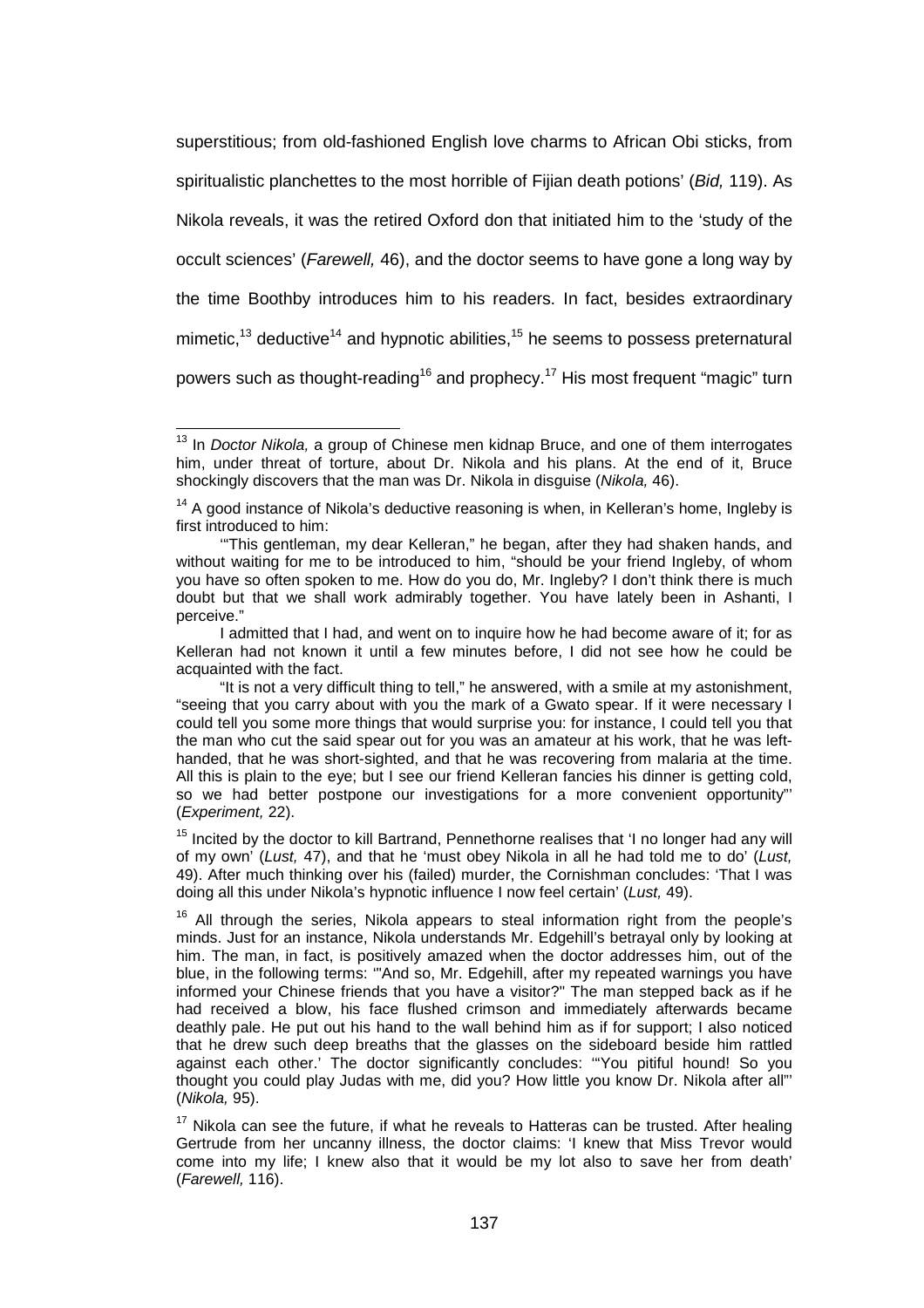is to conjure in a pool of liquid an image that always shocks his guests, as it represents a scene taken from their own lives.<sup>18</sup> He can also travel, and make people travel, back in time, as when he plunges himself and his guests in the Renaissance Venice to witness the marriage between the purportedly historical Francesco del Revecce and the Duke of Levano's daughter (Farewell, 92).

Nikola lives out of a suitcase, often accompanied by a faithful Chinese servant called Ah-Win and a big, dark cat called Apollyon.<sup>19</sup> He is known and feared all around the world and seems to be the individual that can most inspire awe in his fellow men. Legends have grown about him, $^{20}$  and those who have met him fear most to displease him. In Shanghai, Mr. Williams warns Bruce to be extremely careful to mix with Nikola, and adds: 'I confess I would rather deal with the Government of China and the millions of the society than disobey him in one single particular' (Nikola, 62). By the end of his adventure, Bruce will share a similar belief: 'From what I've seen of Nikola's character, I can say that I would rather quarrel with any other half dozen people in the world, whoever they might be, than risk his displeasure' (Nikola, 135). Indeed, as Nikola himself warns, a certain Hanotat even 'preferred to blow his brains out rather than fight [him] further' (Nikola, 95). He is often described as almost omnipotent – Hatteras once remarks: 'we had had sufficient experience of Nikola to teach us not to consider anything impossible for him to do' (Bid,  $134$ ) – unpredictable, revengeful and as

 $\overline{\phantom{a}}$ 

<sup>&</sup>lt;sup>18</sup> In the conjured images, Hatteras sees Phyllis in distress calling his name (*Bid,* 39), Ingleby, a room in Africa where, a few years before, he had been convalescent for a while (Experiment, 26-27).

 $19$  As Depasquale notes, Boothby had a penchant for villains sided by pets. For instance, The Beautiful White Devil (1897) features Alie, a she-villain, 'a female Nikola,' with a white bulldog, and in Pharos the Egyptian (1899), a sensational thriller ending with a devastating epidemic of a plague across Europe, the villainous Pharos is always followed by a monkey. DEPASQUALE. Guy Boothby, 33-39.

 $20$  The doctor is often the first to create and fuel his own myth. He candidly admits to Bruce: 'though Nikola often boasts, you must admit he seldom fails to do what he undertakes' (Nikola, 184).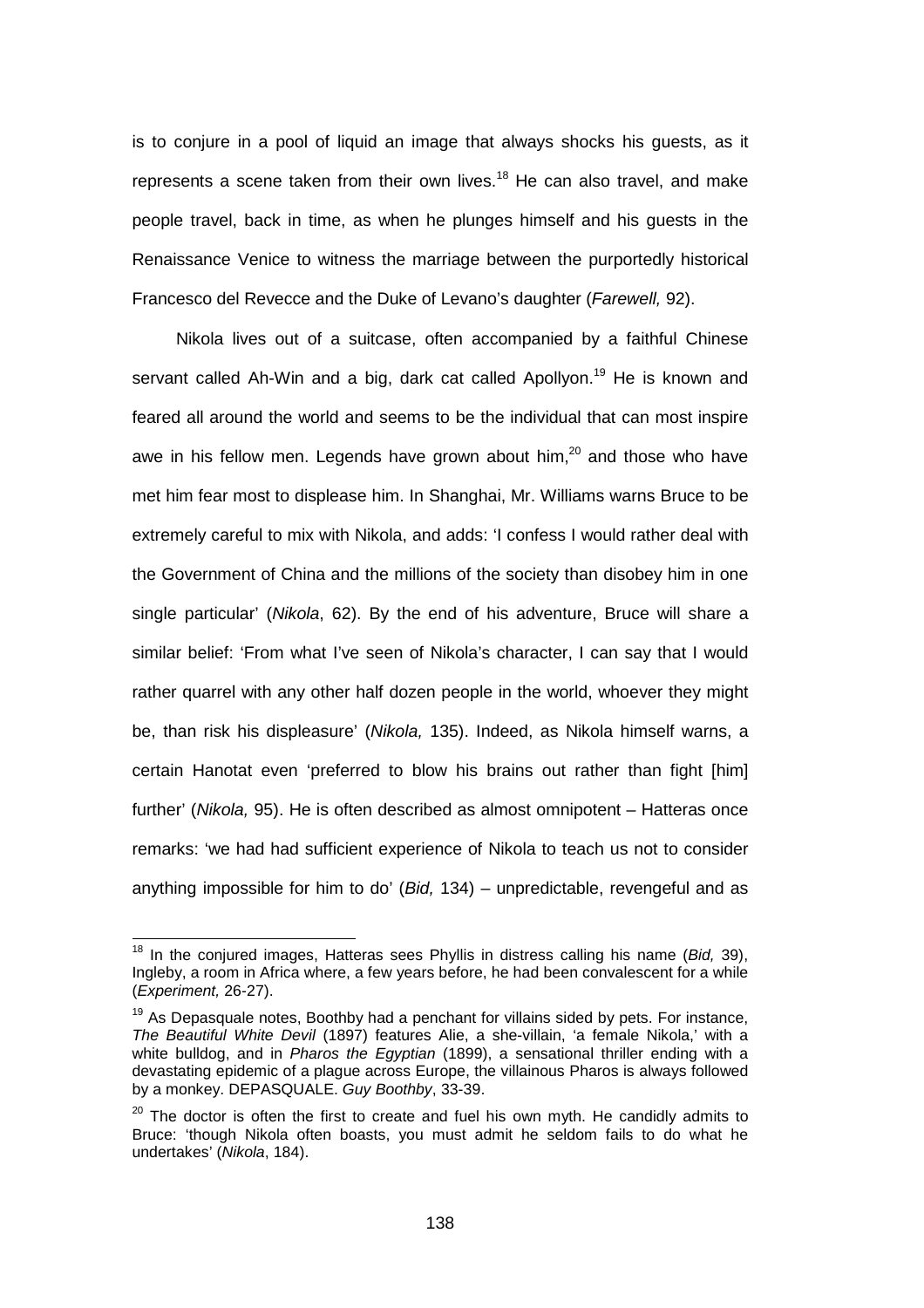cruel as the devil himself – Hatteras claims: 'I thought of Mephistopheles as I looked at him' (Farewell, 33); and Pennethorne: 'He stood at the corner of the Square, and watched me till I had turned the corner, as cool and diabolical a figure as the Author of all Evil himself' (Lust, 64). A subversive thinker and a megalomaniac whose ultimate desire is to dominate the world, he works tirelessly and with the greatest dedication to achieve his aims. $21$  Purposeful and persevering, he is a believer in the theory that man can achieve anything if only he wants it (Nikola, 101), and accordingly hates the word 'impossible' (Nikola, 112). Pragmatic and gifted with infinite patience, he believes that 'whatever is worth doing is worth doing well' (Nikola, 127). Brave and self-confident to a degree, he hardly feels any fear, and even when his face shows any sign of it, it is only for a few moments. Though he does not let himself be laid low and is usually an optimist (Experiment, 108), he leaves nothing to chance and shows to be a 'born planner' (Nikola, 126). From his collaborators he requires total dedication and loyalty, and is willing to play fair with the ones who play fair with him (Nikola, 31). Usually a misanthropic and solitary figure – 'I am hermit-like in my habit so far as meals are concerned' (Farewell, 27), – at times he nevertheless enjoys the company of his acquaintances and even seeks it (Farewell, 54). He is a pleasant and amiable companion (Bid, 232; Lust, 178), ever ready to entertain and amuse his guests. In South Africa, Nikola can arouse

 $\overline{a}$ 

 $21$  Dr. Ingleby, who has the chance to watch him closely at work on Don Miguel, is bewildered by the doctor's extraordinary professionalism: 'Nikola himself, though one would scarcely have thought it from his appearance, must have possessed a constitution of iron, for he seemed as fresh as when I had first seen him at Kelleran's house in London. There was a vitality about him, a briskness, and, if I may so express it, an enjoyment of labour for its own sake, that I do not remember ever to have found in another man. As I was soon to discover, my description of him was not very wide of the mark. He would do the work of half a dozen men, and at the end be ready, and not only ready but eager, for more. In addition to this, I noticed another peculiarity about him. Unlike most people who are fond of work, he possessed an infinite fund of patience; could wait for an issue, whatever it might be, to develop itself naturally, and, unlike so many experimentalists, betrayed no desire to hurry it by the employment of extraneous means' (Experiment, 90).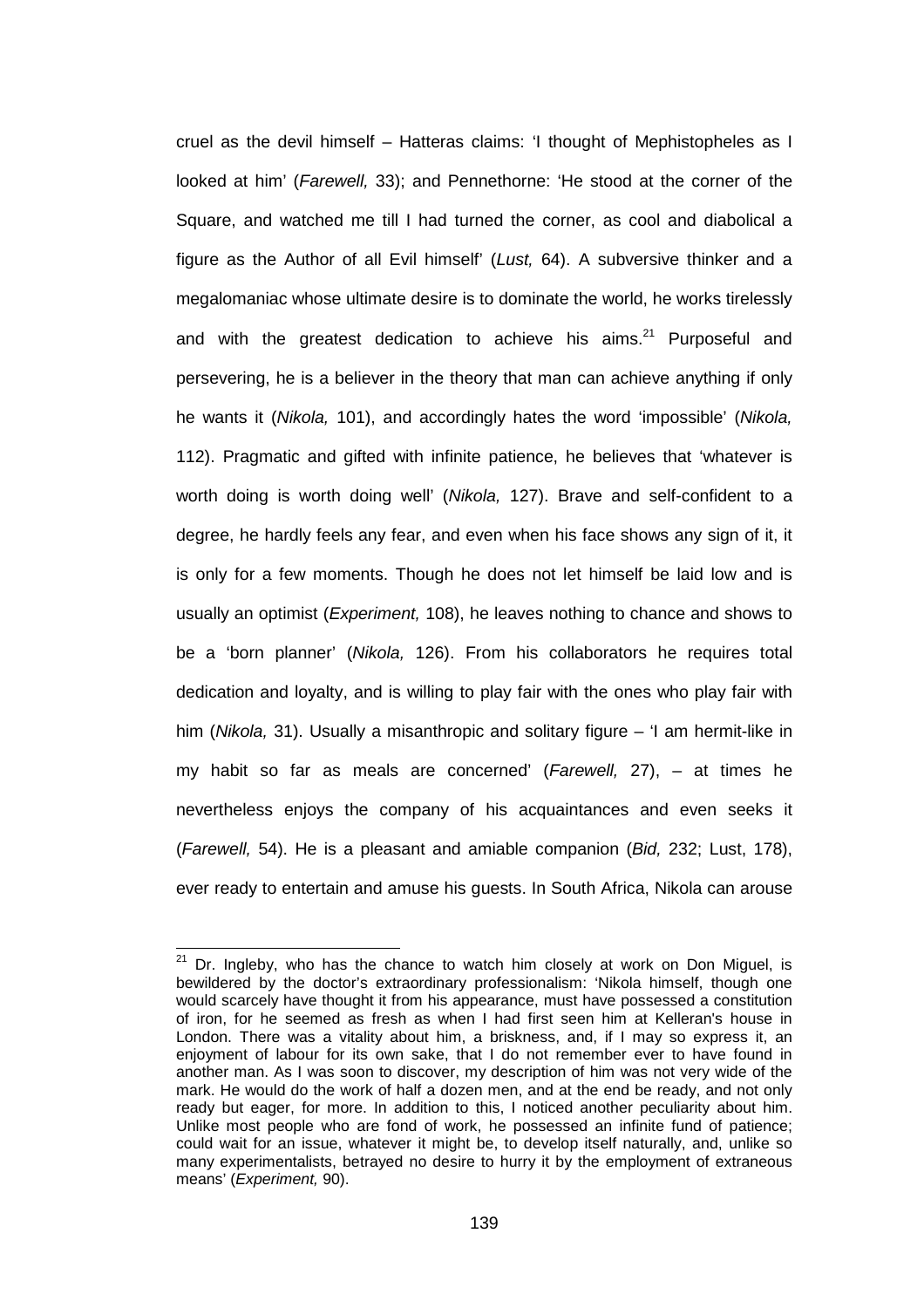the sympathy of Pennethorne (and his guests), in spite of the hate and horror that the Cornishman feels for him – 'During the meal Nikola exerted all his talents to please. And such was his devilish – I can only call it by that name – cleverness, that by the time we rose from the meal he had put himself on the best of terms with everyone' (Lust, 178); in Kelleran's house, Ingleby listens to the doctor's tales with rapture – 'there was something in this man that made me forget such mundane matters as eating and drinking' (*Experiment*, 22);  $-$  as the doctor cicerones Hatteras and his friends around Venice, the Australian is fascinated by his narrative skills – 'He could rouse in our hearts such emotions as he pleased; could induce us to pity at one moment, and to loathing at the next; could make us see the city with his eyes, and in a measure to love it with his own love' (Farewell, 34). He is a fatalist and believes that 'what must be, must' (Farewell, 54), and, somewhat unexpectedly, he seems to be a believer in God – near the end of Farewell, Nikola, he claims: '[...] if I have sinned, be sure I shall receive my punishment at those hands that alone can bestow it' (Farewell, 157).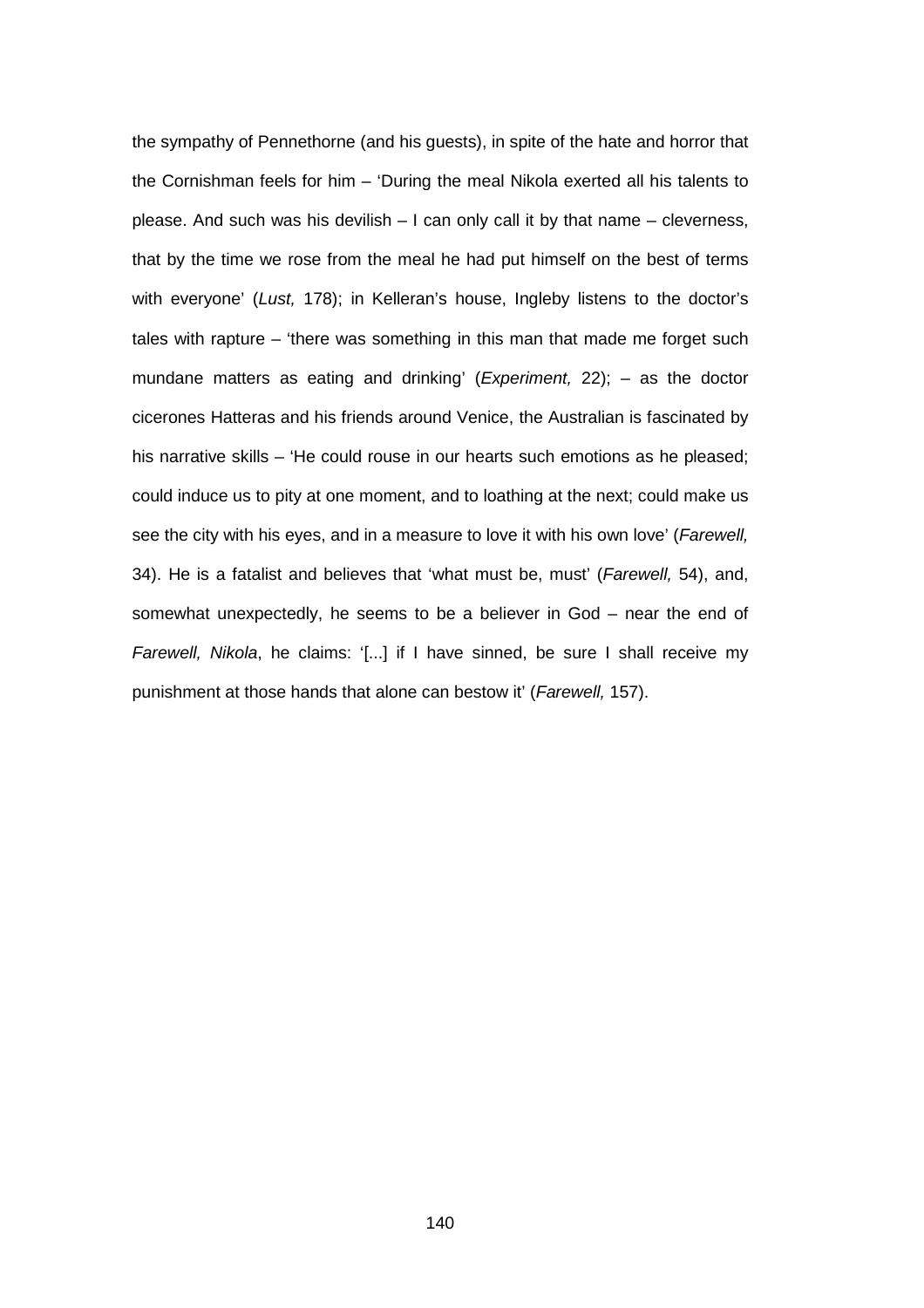## **BIBLIOGRAPHY**

### **PRIMARY SOURCES**

### **THE Dr. NIKOLA NOVELS**

BOOTHBY, Guy. A Bid for Fortune; or, Dr. Nikola's Vendetta. London, New York and Melbourne: Ward, Lock & Bowden, 1895.

\_\_\_\_\_\_\_\_\_\_\_\_\_\_. A Bid for Fortune or Dr. Nikola's Vendetta (1895). Whitefish: Kessinger, 2004.

\_\_\_\_\_\_\_\_\_\_\_\_\_\_. Doctor Nikola. London: Ward, Lock & Co., 1896.

\_\_\_\_\_\_\_\_\_\_\_\_\_\_. Dr. Nikola Returns (1896). Rockville: Wildside, 2005.

The Lust of Hate. London, New York and Melbourne: Ward,

Lock & Co., 1898.

\_\_\_\_\_\_\_\_\_\_\_\_\_\_. The Lust of Hate (1898). Whitefish: Kessinger, 2004.

**EXECUTE:** Dr. Nikola's Experiment. London: Hodder and Stoughton,

1899.

\_\_\_\_\_\_\_\_\_\_\_\_\_\_. Dr. Nikola's Experiment (1899). Whitefish: Kessinger, 2004.

. Farewell, Nikola. London, New York and Melbourne: Ward, Lock & Co., 1901.

141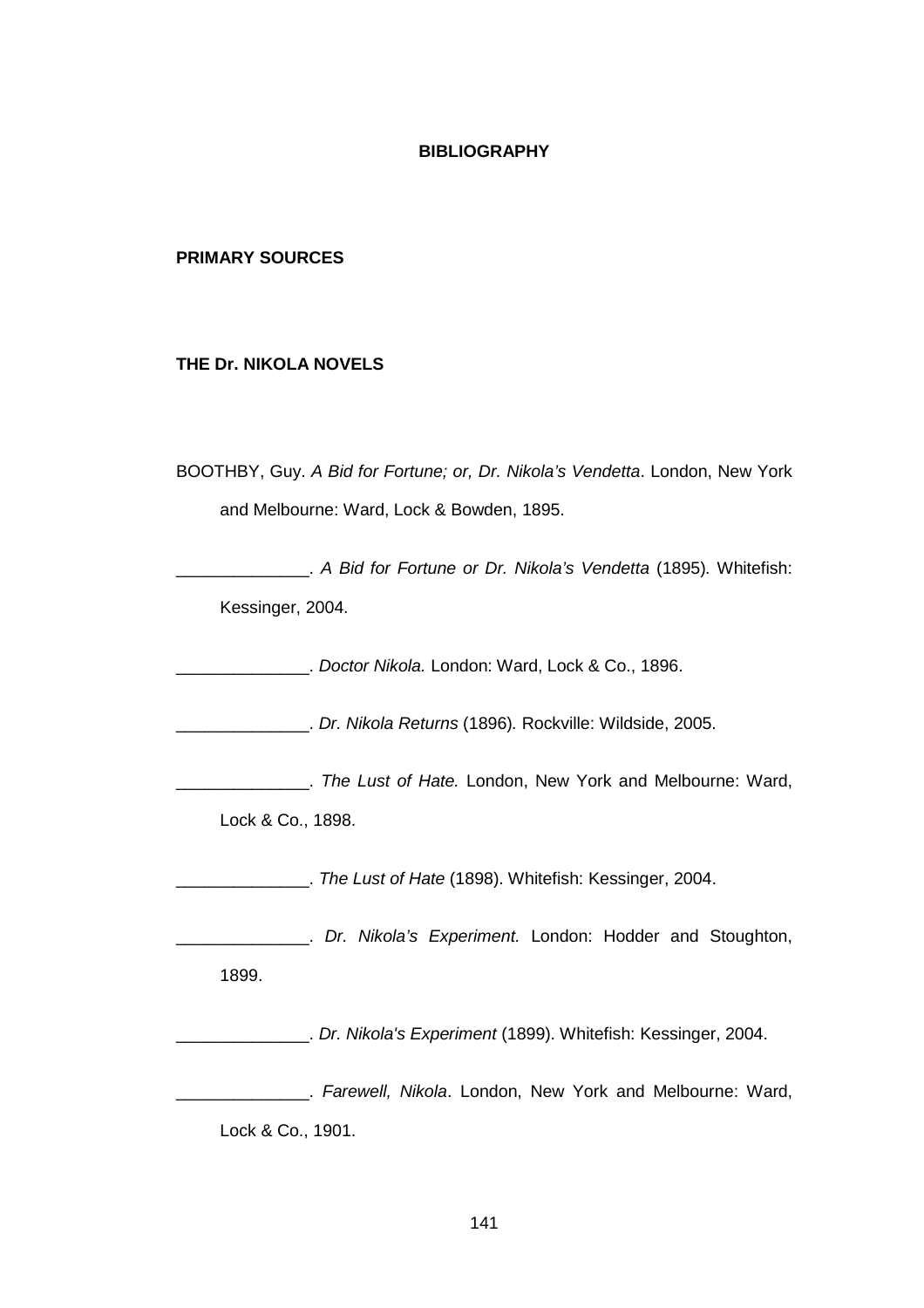BOOTHBY, Guy. Farewell Nikola! (1901). Whitefish: Kessinger, 2004.

## **FIRST SERIAL PUBLICATIONS**

#### **A Bid for Fortune; or, Dr. Nikola's Vendetta**

- The Windsor Magazine. An Illustrated Monthly for Men and Women. Vol. I. January to June. London: Ward, Lock & Bowden, 1895.
- The Windsor Magazine. An Illustrated Monthly for Men and Women. Vol. II. July to December. London: Ward, Lock & Bowden, 1895.

## **Doctor Nikola**

- The Windsor Magazine. An Illustrated Monthly for Men and Women. Vol. III. January to June. London: Ward, Lock & Co., 1896.
- The Windsor Magazine. An Illustrated Monthly for Men and Women. Vol. IV. July to November. London: Ward, Lock & Co., 1896.

#### **Dr. Nikola's Experiment**

- The Woman at Home. Annie S. Swan's Magazine. Vol. VI. October 1898 to March 1899. London: Hodder and Stoughton, 1899.
- The Woman at Home. Annie S. Swan's Magazine. Vol. VII. April 1899 to September 1899. London: Hodder and Stoughton, 1899.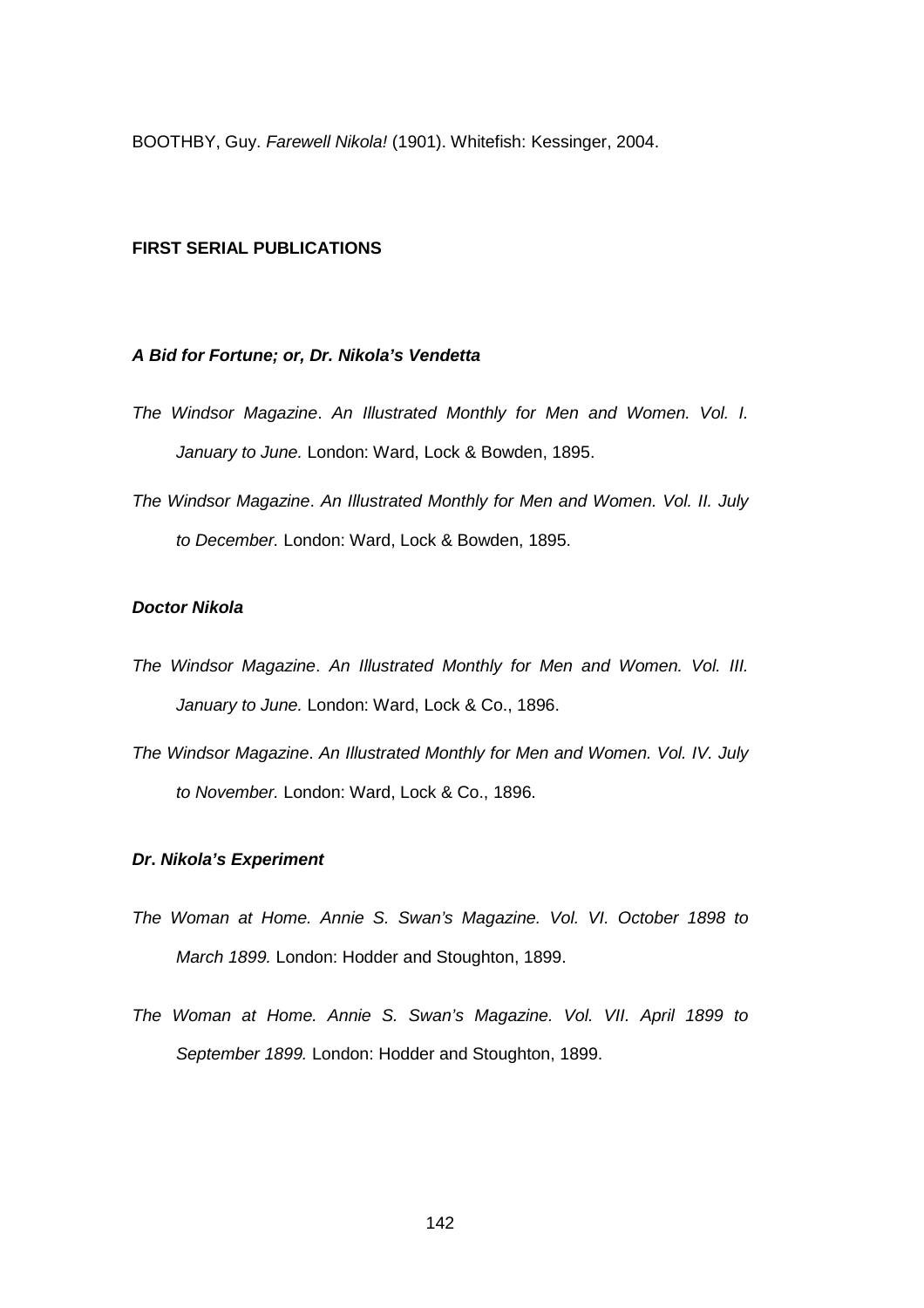### **Online sources**

A Bid for Fortune.

http://www.gutenberg.org/files/21640/21640-h/21640-h.htm (13/11/2009).

Doctor Nikola Returns.

http://gutenberg.net.au/ebooks06/0601621h.html (13/11/2009).

The Lust of Hate.

http://gutenberg.net.au/ebooks06/0601611h.html (13/11/2009).

Dr. Nikola's Experiment.

http://gutenberg.net.au/ebooks02/0200611h.html (13/11/2009).

Farewell, Nikola!

http://gutenberg.net.au/ebooks06/0601601h.html (13/11/2009).

# **OTHER LITERARY WORKS**

DOYLE, Arthur Conan. A Study in Scarlet (1887). London: Ward, Lock & Co., 1900.

**The Adventures of Sherlock Holmes (1892), ed. by Eric** AMBLER. London: Book Club Associates, 1982.

DU MAURIER, George. Trilby (1894), ed. by Elaine SHOWALTER. Oxford and New York: Oxford UP, 1998.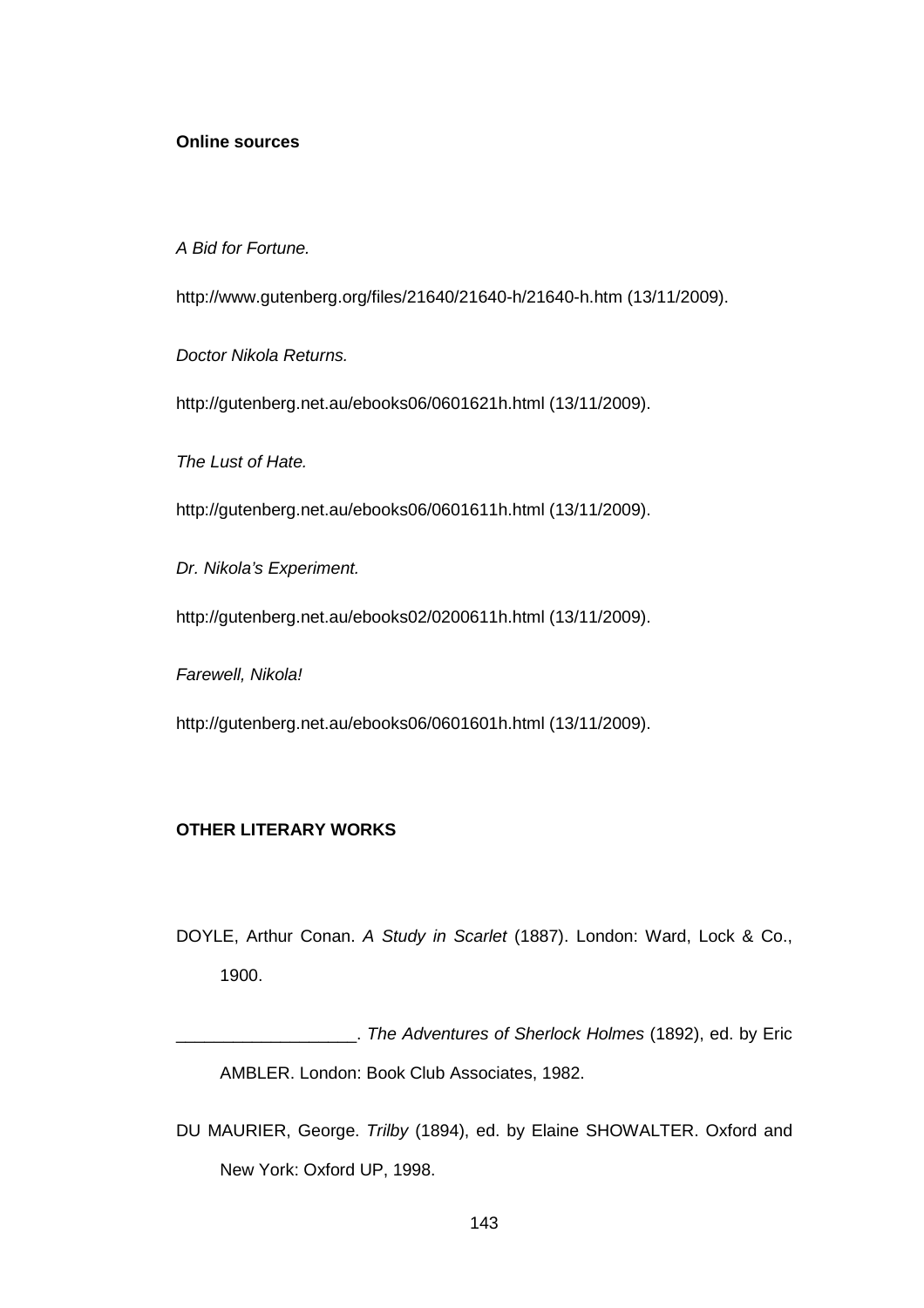- HAGGARD, H. Rider. King Solomon's Mines (1885), ed. by Dennis BUTTS. Oxford: Oxford UP, 2008.
- HORNUNG, E. W. Raffles: The Amateur Cracksman (1899), ed. by Richard Lancelyn GREEN. London, New York, Victoria, Toronto, New Delhi, Oakland, and Rosebank: Penguin, 2003.
- LANG, Andrew. The Disentanglers. London and New York: Longmans and Green, 1902.
- SHAKESPEARE, William. Hamlet, ed. by G. R. HIBBARD. Oxford and New York: Oxford UP, 1998.
- SHELLEY, Mary W. Frankenstein; or, the Modern Prometheus (1818). London: Colburn and Bentley, 1831.
- STEVENSON, Robert Louis. Treasure Island (1883), ed. by Robert MIGHALL. London, New York, Toronto, Dublin, Camberwell, New Delhi, Rosedale, and Rosebank: Penguin, 2008.

\_\_\_\_\_\_\_\_\_\_\_\_\_\_\_\_\_\_\_\_\_\_\_. The Strange Case of Dr. Jekyll and Mr. Hyde and Other Tales of Terror (1886). London, New York, Victoria, Toronto, New Delhi, Oakland, and Rosebank: Penguin, 2003.

STOKER, Bram. Dracula (1897), ed. by John Paul RIQUELME. Boston and New York: Bedford and St. Martin's, 2002.

WELLS, H. G. The Island of Doctor Moreau. New York: Stone & Kimball, 1896.

WILLIAMSON, C. N., and A. N. WILLIAMSON. The Lightning Conductor (1903). Whitefish: Kessinger, 2004.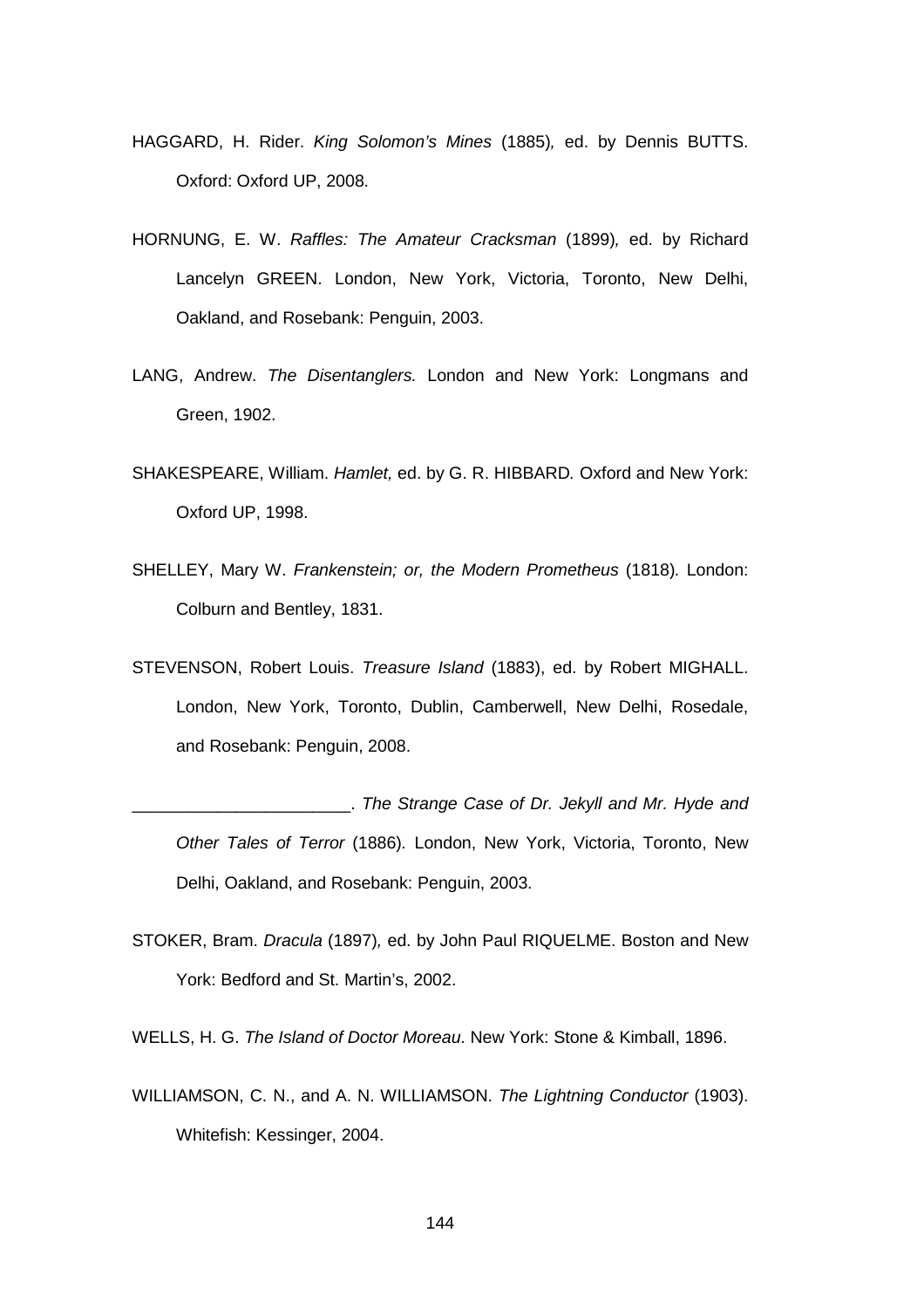### **CRITICAL BIBLIOGRAPHY**

- ADAMS, James Eli. Dandies and Desert Saints. Styles of Victorian Manhood. Ithaca and London: Cornell UP, 1995.
- ALTICK, Richard D. The English Common Reader: A Social History of the Mass Reading Public, 1800-1900. Columbus: Ohio State UP, 1998.
- ANDREWS, Barry G., and William H. WILDE. Australian Literature to 1900: A Guide to Information Sources. Detroit: Gale Research Co., 1980.
- ANON. 'Mr. Irving on Dramatic Criticism.' The Times, 26 May 1893.
- Con the Wallaby.' The Times, 24 May 1894.
- **LETTE:** 'Recent Novels.' The Times, 27 Dec. 1895.
- . 'Recent Novels.' The Times, 27 Jun. 1896.
- \_\_\_\_\_\_. 'Doctor Nikola.' The New York Times, 9 Aug. 1896.
- \_\_\_\_\_\_. 'Christmas Magazines.' The Times, 25 Dec. 1896.
- \_\_\_\_\_\_. 'Recent Novels.' The Times, 29 Dec. 1896.
- The New Museum at Cairo.' The New York Times, 15 May 1897.
- \_\_\_\_\_\_. 'Recent Novels.' The Times, 20 Sept. 1897.
- \_\_\_\_\_\_. 'Christmas Appeals.' The Times, 22 Dec. 1897.
- The Christmas Magazines.' The Times, 23 Dec. 1897.
- **LETT** Precent Novels.' The Times, 10 Aug. 1898.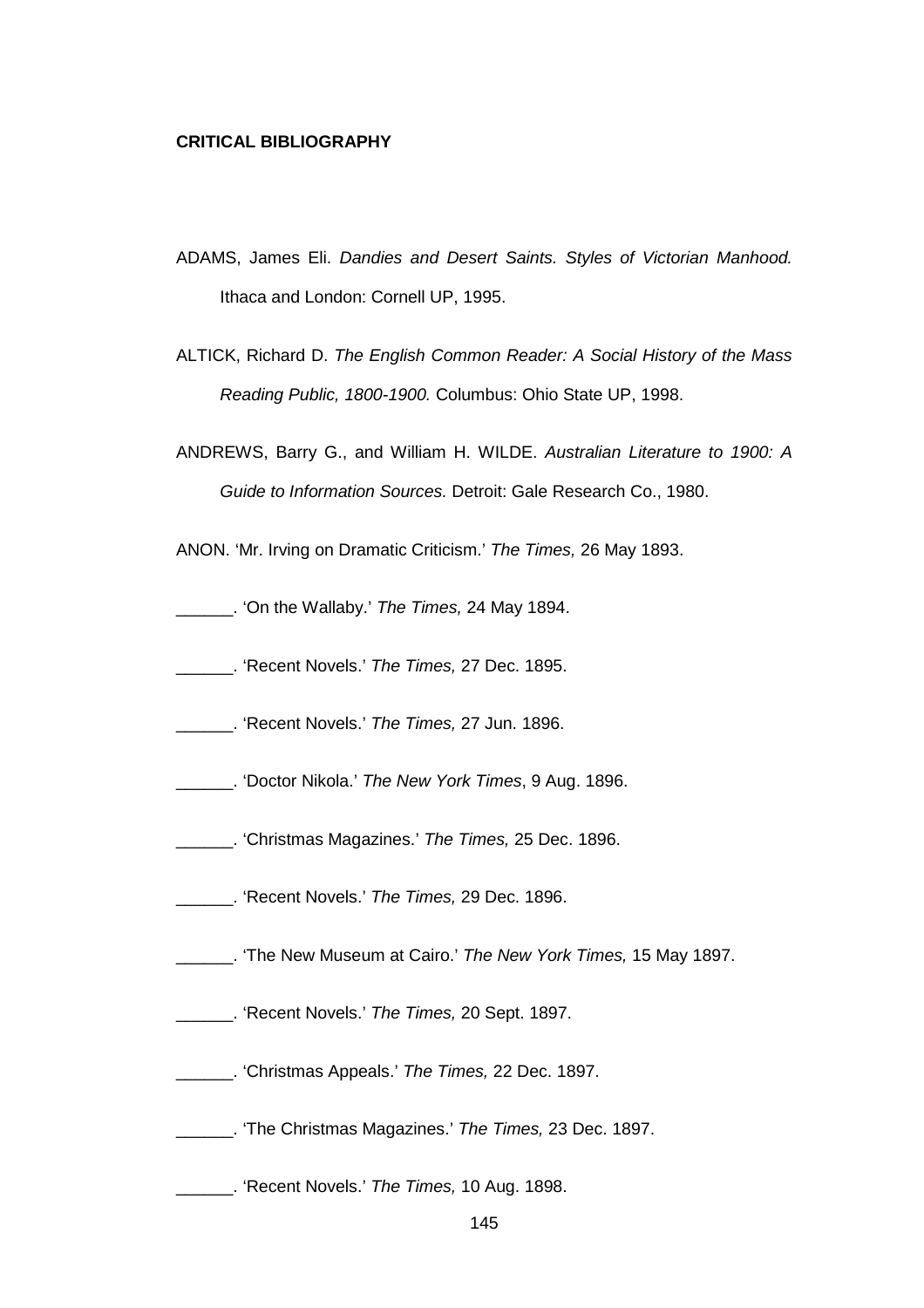ANON. 'London Theatrical Talk.' The New York Times, 10 Jun. 1899.

- \_\_\_\_\_\_. 'Christmas Magazines.' The Times, 25 Dec. 1899.
- \_\_\_\_\_\_. 'The Slave.' The Times, 2 Jan. 1900.
- The Dictionary of National Biography.' The Times, 30 Jun. 1900.
- Christmas Magazines.' The Times, 19 Dec. 1900.
- \_\_\_\_\_\_. 'Guy Boothby's "A Cabinet Secret,"' The New York Times, 6 Apr. 1901.
- London Literary Letter.' The New York Times, 4 May 1901.
- \_\_\_\_\_\_. 'Items from Philadelphia.' The New York Times, 12 Jul. 1901.
- . 'A Demand and No Supply.' The Times, 28 Dec. 1901.
- Latter 20 Feath of Guy Boothby.' The New York Times, 26 Feb. 1905.
- \_\_\_\_\_\_. 'Obituary.' The Times, 28 Feb. 1905.
- \_\_\_\_\_\_. 'Obituary: Mr. Guy Boothby.' The Advertiser, 1 Mar. 1905.
- ARATA, Stephen. Fictions of Loss in the Victorian Fin de Siècle: Identity and Empire. Cambridge: Cambridge UP, 1996.
- ARMITAGE, David. The Ideological Origins of the British Empire. Cambridge: Cambridge UP, 2000.
- ASHLEY, Mike. The Age of the Storytellers. British Popular Fiction Magazines, 1880-1950. London and Newcastle: The British Library and Oak Knoll Press, 2006.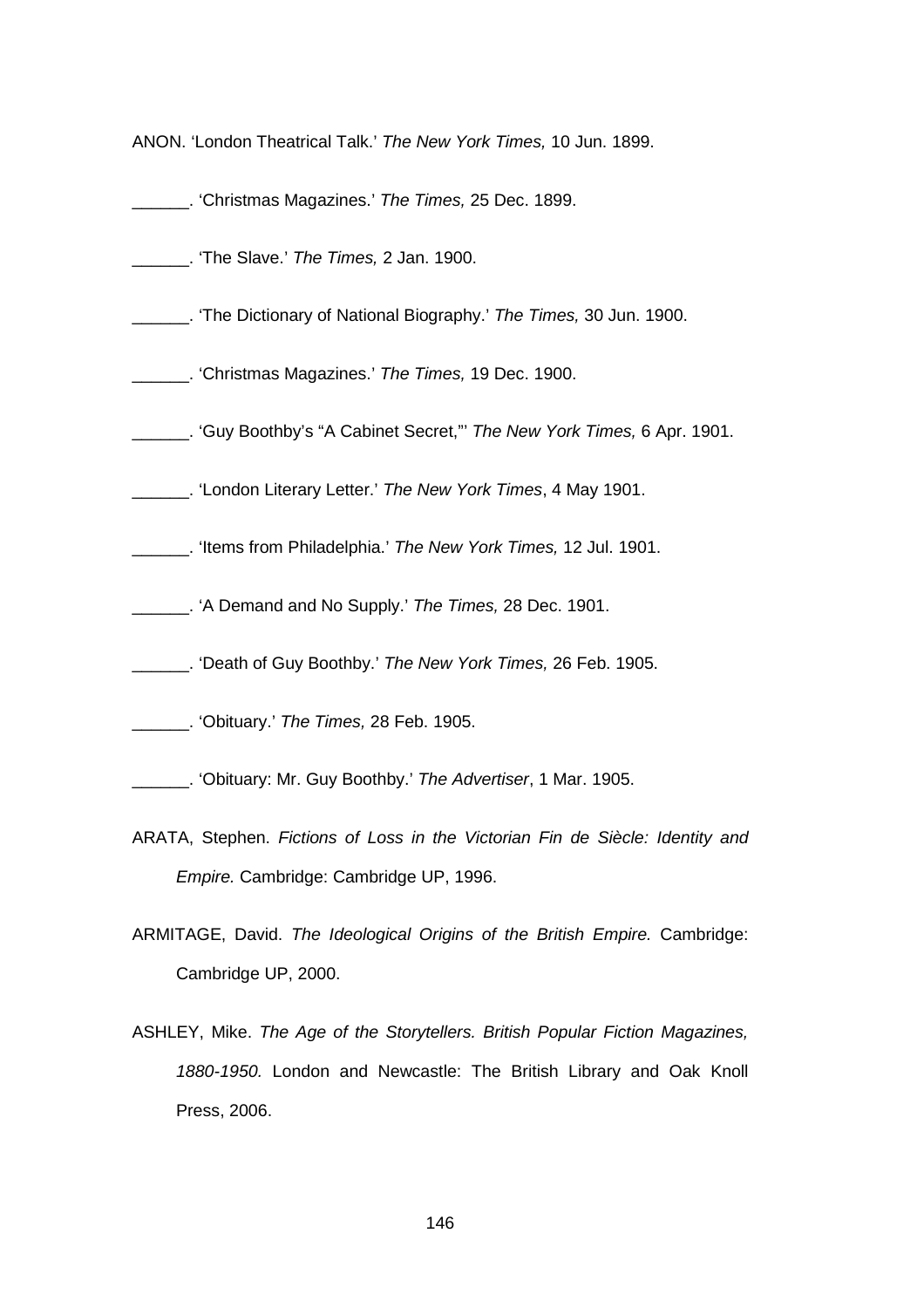- BASSETT, Troy J., and Christina M. Walter. 'Booksellers and Bestsellers. British Book Sales as Documented by The Bookman, 1891-1906.' Book History, 4, 2001, 205-236.
- BECKSON, Karl. London in the 1890s: A Cultural History. New York and London: W. W. Norton & Co., 1992.
- BENIANS, E. A., James BUTLER, and C. E. CARRINGTON, Eds. The Empire-Commonwealth, 1870-1919. The Cambridge History of the British Empire, 3 vols (1929-59). Cambridge: Cambridge UP, 1959.
- BIRCH, M. J. 'The Popular Fiction Industry: Market, Formula and Ideology.' Journal of Popular Culture, 21, 3 (Winter), 1987, 79-102.
- BIRNS, Nicholas, and Rebecca McNEER. A Companion to Australian Literature Since 1900. Rochester, NY: Boydell and Brewer, 2007.
- BLACKFORD, Russell, Van IKIN, and Sean McMULLEN. Strange Constellations. A History of Australian Science Fiction. Westport and London: Greenwood Press, 1999.
- BOWN, Nicola, et al., Eds. The Victorian Supernatural. Cambridge: Cambridge UP, 2004.
- BUTTERSS, P. Southwords: Essays on South Australian Writing. Adelaide: Wakefield Press, 1995.
- CANTLIE, James. Degeneration Amongst Londoners. London: Field & Tuer, 1885.
- CHESTERTON, G. K. Charles Dickens: A Critical Study. New York: Dodd, Mead & Co., 1906.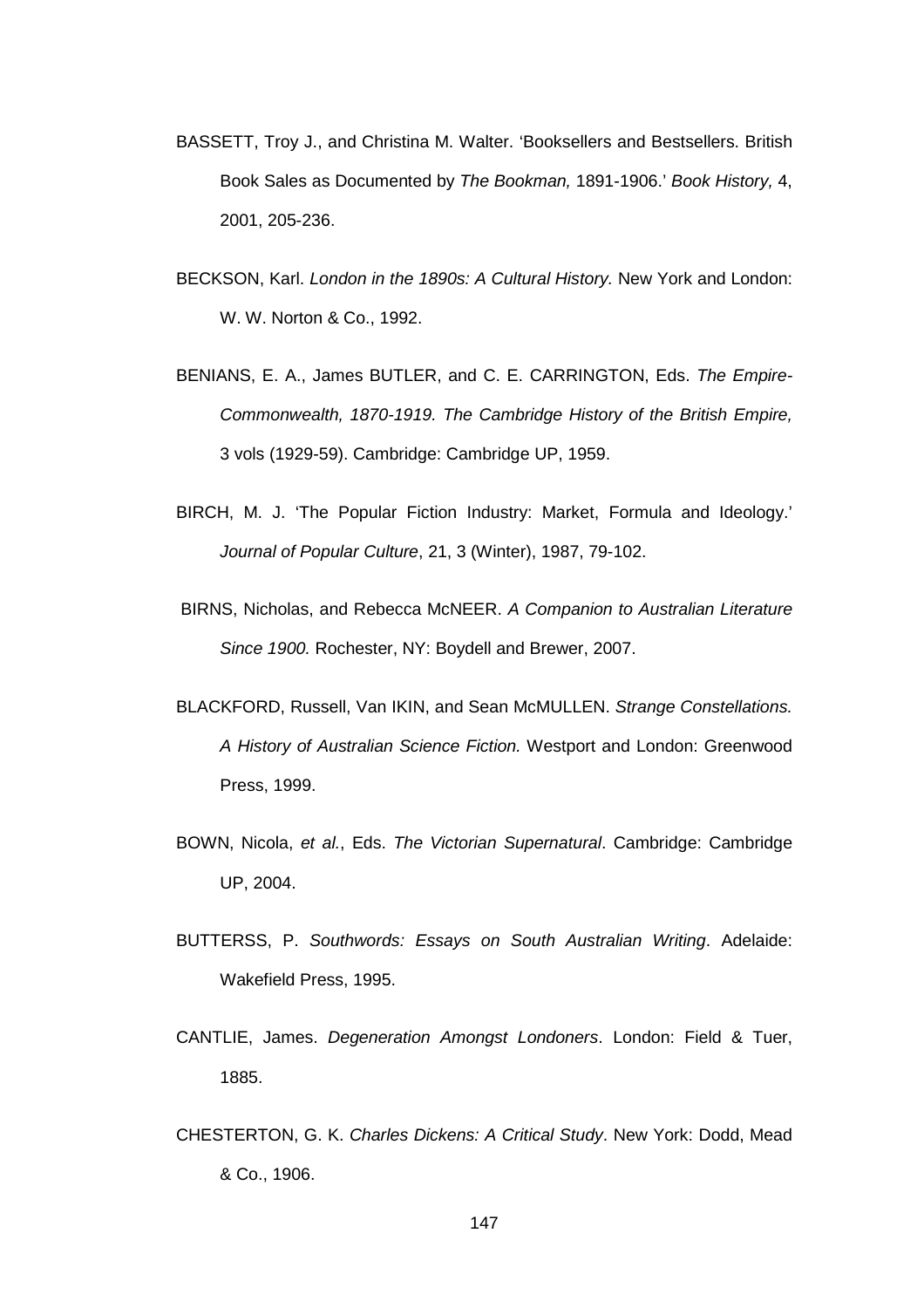- CIPOLLA, Carlo Maria. Literacy and Development in the West. Harmondsworth: Penguin, 1969.
- COX. The Dime Novel Companion: A Sourcebook. Westport: Greenwood Press, 2000.
- DE NAPLES, Frederick L. 'Unearthing Holmes: 1890s Interpretations of the Great Detective.' In Transforming Genres: New Approaches to British Fiction of the 1890s, ed. by Nikki Lee MANOS and Meri Jane ROCHELSON. New York: St. Martin's, 1994, 215-235.
- DEPASQUALE, Paul. A Critical History of South Australian Literature, 1836- 1930. Warradale: Pioneer Books, 1978.

\_\_\_\_\_\_\_\_\_\_\_\_\_\_\_\_\_\_. Guy Boothby: The Science Fiction Connection. Seacombe Gardens: Pioneer Books, 1982.

\_\_\_\_\_\_\_\_\_\_\_\_\_\_\_\_\_\_. Sherlock Holmes and Dr. Nikola: A Study and a Speculation. Seacombe Gardens: Hermit Press, 1982.

**EXECUTE:** Guy Boothby: His Life and Work. Seacombe Gardens: Pioneer Books, 1985.

**Example 2**. Italians and Australians in the Writings of Guy Boothby and A.G. Hales. Seacombe Gardens: Pioneer Books, 1985.

DIXON, Robert. Writing the Colonial Adventure: Race, Gender and Nation in Anglo-Australian Popular Fiction, 1875-1914. Cambridge: Cambridge UP, 1995.

ECO, Umberto. Il Superuomo di Massa. Milano: Bompiani, 1978.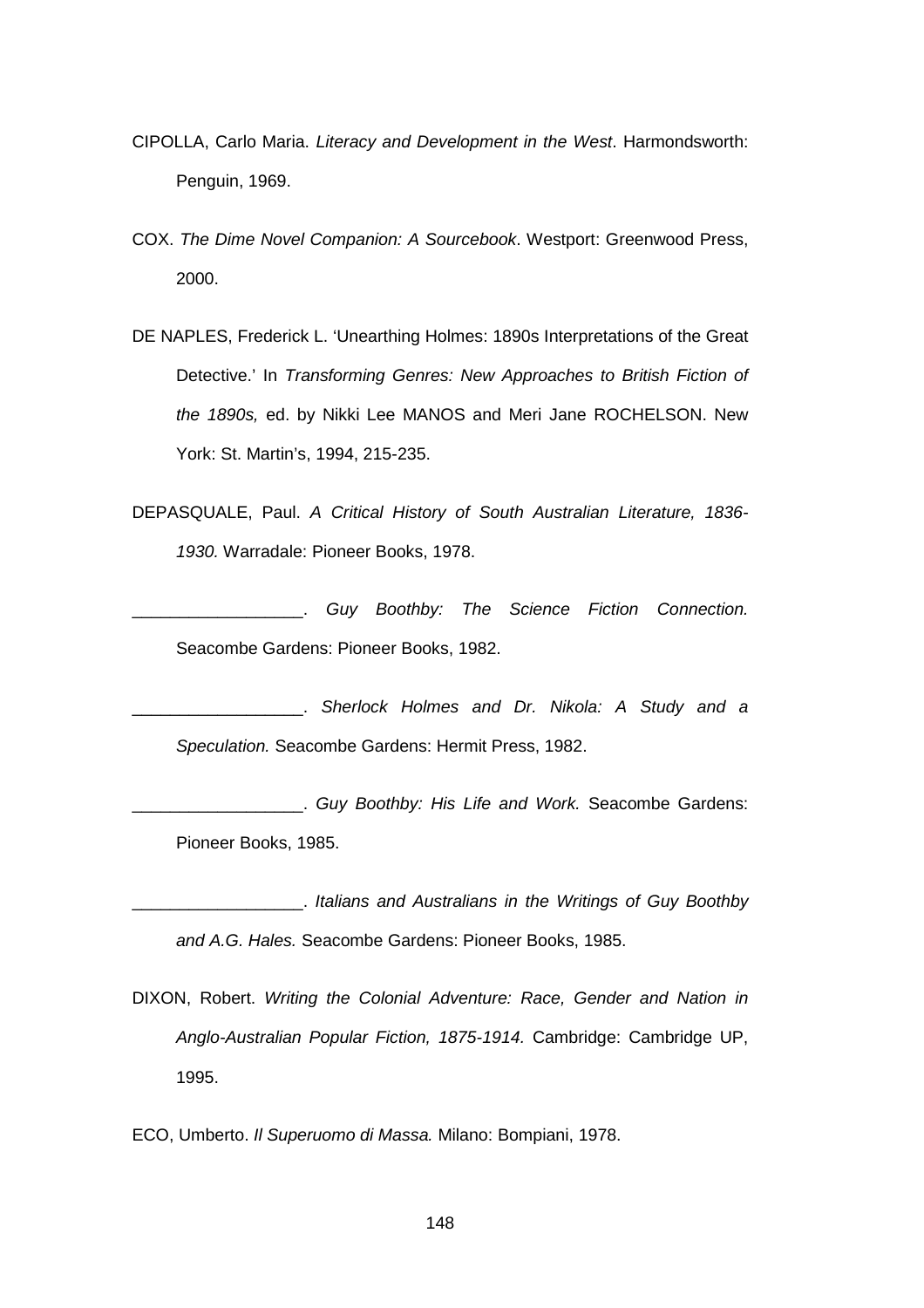EDWARDS, Oliver. 'A. J. Raffles.' The Times, 22 Mar. 1956.

The Hypnotist.' The Times, 20 Dec. 1956.

\_\_\_\_\_\_\_\_\_\_\_\_\_\_\_\_. 'Reading for Pleasure.' The Times, 31 Oct. 1957.

The Storytellers.' The Times, 6 May 1965.

- ELLIS, Havelock. Studies in the Psychology of Sex. Vol. II. Sexual Inversion (1897). Charleston: Bibliobazaar, 2006.
- ELWIN, Malcolm. Old Gods Falling (1931). Freeport: Books for Libraries Press, 1971.
- FABER, Richard. The Vision and the Need: Late Victorian Imperialist Aims. London: Faber & Faber, 1966.
- FAGE-PEDERSEN, Anders. A Case of Identity (1963). TRANS. by Bjarne NIELSEN. Copenhagen: Antikvariat Pinkerton, 1981.
- FISCHER-HORNUNG, Dorothea, and Monika MUELLER, Eds. Sleuthing Ethnicity: The Detective in Multiethnic Crime Fiction. Madison and London: Farleigh Dickinson UP and Associated UP, 2003.
- GOLDMAN, Dorothy. 'Fergus Hume.' In British Mystery Writers, 1860-1919. Dictionary of Literary Biography, ed. by Bernard BENSTOCK. Farmington Hills: Gale 1988, 180-183.
- GELDER, Kenneth, Ed. The Oxford Book of Australian Ghost Stories. Oxford: Oxford UP, 1996.
- GYLES, Henry, and Alexander SUTHERLAND. The Development of Australian Literature. London, New York and Bombay: Longmans, Green & Co., 1896.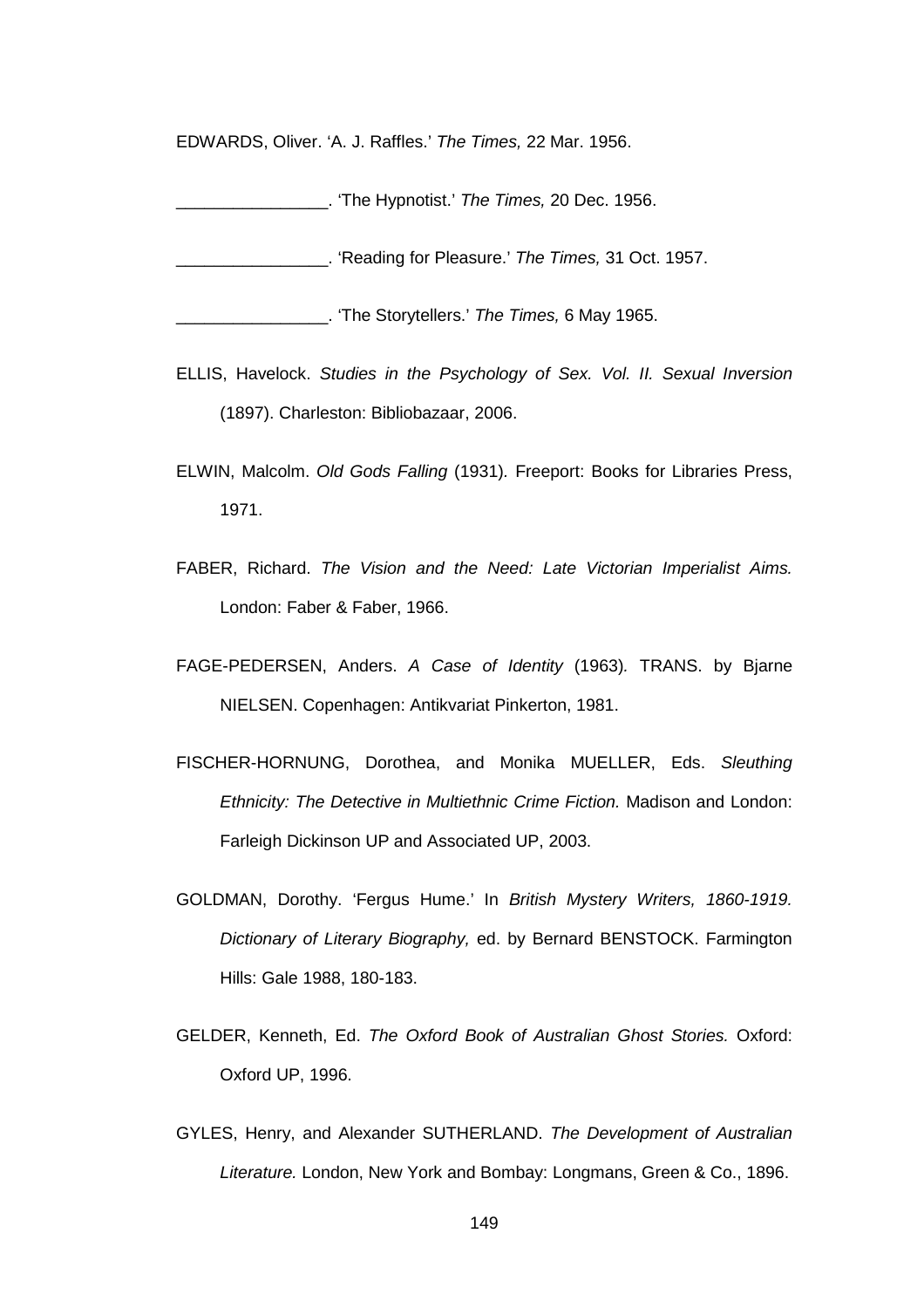HAINING, Peter. A Sherlock Holmes Compendium. London: Allen, 1980.

\_\_\_\_\_\_\_\_\_\_\_\_\_. The Art of Mystery and Detective Stories: The Best Illustrations from over a Century of Crime Fiction. London: Treasure, 1986.

- HOUGHTON, Walter E. The Victorian Frame of Mind, 1830-1870. New Haven and London: Yale UP, 1957.
- HURLEY, Kelly. The Gothic Body. Sexuality, Materialism, and Degeneration at the Fin de Siècle. Cambridge: Cambridge UP, 1996.
- HUTCHISON, Ben. Bibliography of Guy Boothby, 1867-1905. Wayville, Adelaide: Ben Hutchison Publisher, 1988.

HYDE, H. Montgomery. The Trials of Oscar Wilde. New York: Dover, 1973.

- HYDE, John. 'The Creator of "Dr. Nikola": An Afternoon with Guy Boothby.' Windsor Magazine, Dec. 1896.
- INGE, M. Thomas, Ed. Handbook of American Popular Culture. Vol. I. Westport and London: Greenwood Press, 1978.
- JOHNSON, James H. 'The Myth of Venice in Nineteenth-Century Opera.' Journal of Interdisciplinary History, 36, 3 (Winter), 2006, 533-554.
- JOSHI, S. T. Icons of Horror and the Supernatural: An Encyclopedia of Our Worst Nightmares. Westport: Greenwood Publishing, 2007.
- KEMP, Sandra, Charlotte MITCHELL, and David TROTTER. The Oxford Companion to Edwardian Fiction. Oxford and New York: Oxford UP, 2007.

KLICKMANN, Wilfrid. 'Guy Boothby at Home.' Windsor Magazine, Feb. 1901.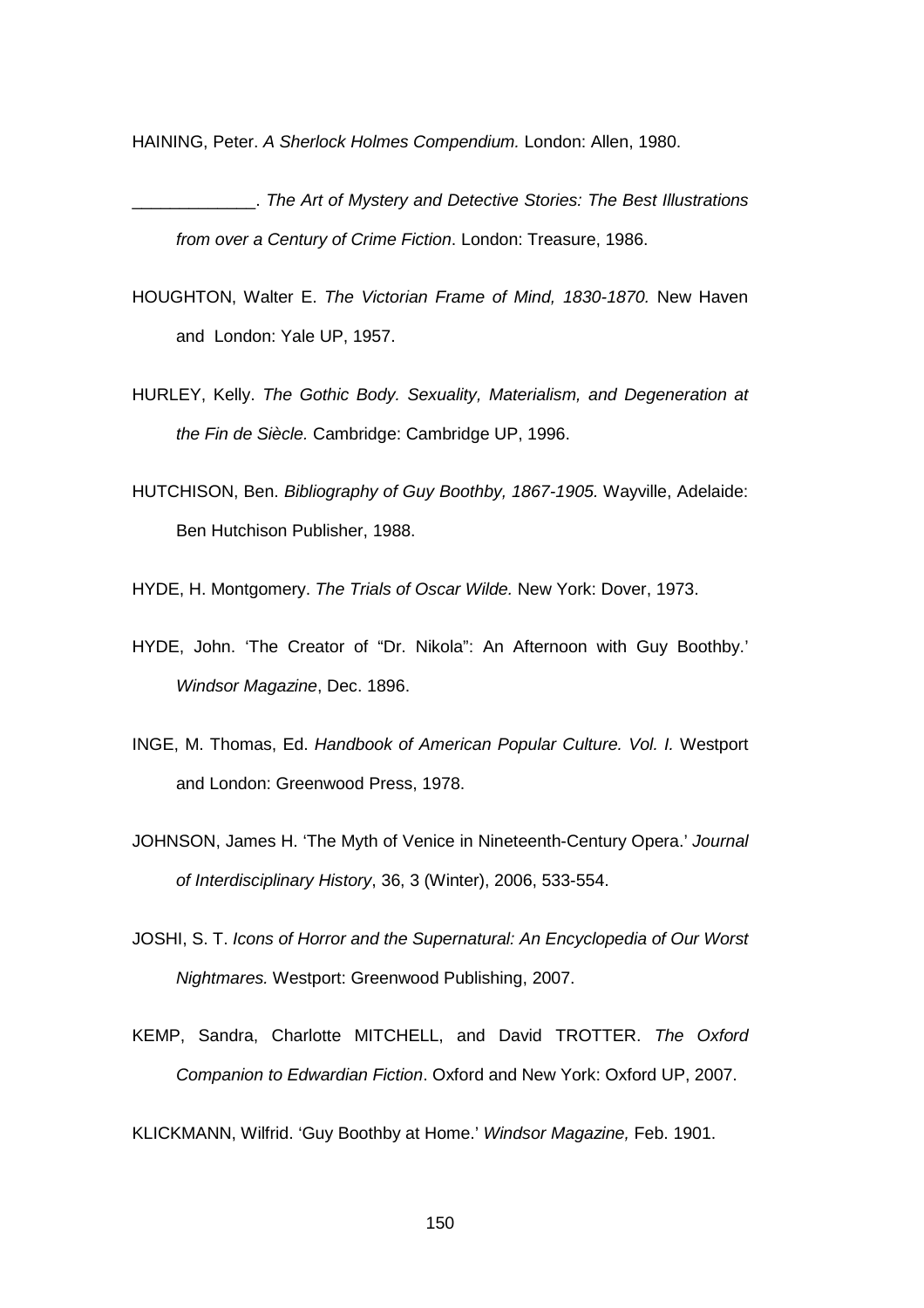- LANKESTER, Edwin Ray. Degeneration: A Chapter in Darwinism. London: Macmillan & Co., 1880.
- LEDGER, Sally, and Roger LOCKHURST, Eds. The Fin De Siècle. A Reader in Cultural History, c.1880-1900. Oxford and New York: Oxford UP, 2000.
- LEDGER, Sally, and Scott McCRACKEN, Eds. Cultural Politics at the Fin de Siècle. Cambridge: Cambridge UP, 1995.
- LE GALLIENNE, Richard. 'Imperishable Fiction: An Inquiry into the Short Life of the "Best Sellers."' Munsey's Magazine, 60, 1 (Feb.), 1914, 134-140.
- LOMBROSO, Cesare. The Man of Genius (1889). TRANS. by Havelock ELLIS. London: Walter Scott, 1891.
- LYONS, Martyn, and John ARNOLD, Eds. A History of the Book in Australia 1891-1945. St. Lucia: University of Queensland, 2001.
- MACDONALD, Sally, and Michael RICE. Consuming Ancient Egypt. Oxford and New York: Routledge Cavendish, 2003
- MARSHALL, Gail, Ed. The Cambridge Companion to the Fin De Siècle. Cambridge: Cambridge UP, 2007.
- [MEARNES, Andrew]. The Bitter Cry of Outcast London: An Inquiry into the Condition of the Abject Poor. London: James Clarke, 1883.
- MILLER, E. Morris. Australian Literature: A Bibliography to 1938; Extended to 1950. London: Angus and Robertson, 1956.
- MURPHY, Bruce. The Encyclopedia of Murder and Mystery. New York: St. Martin's Minotaur, 1999.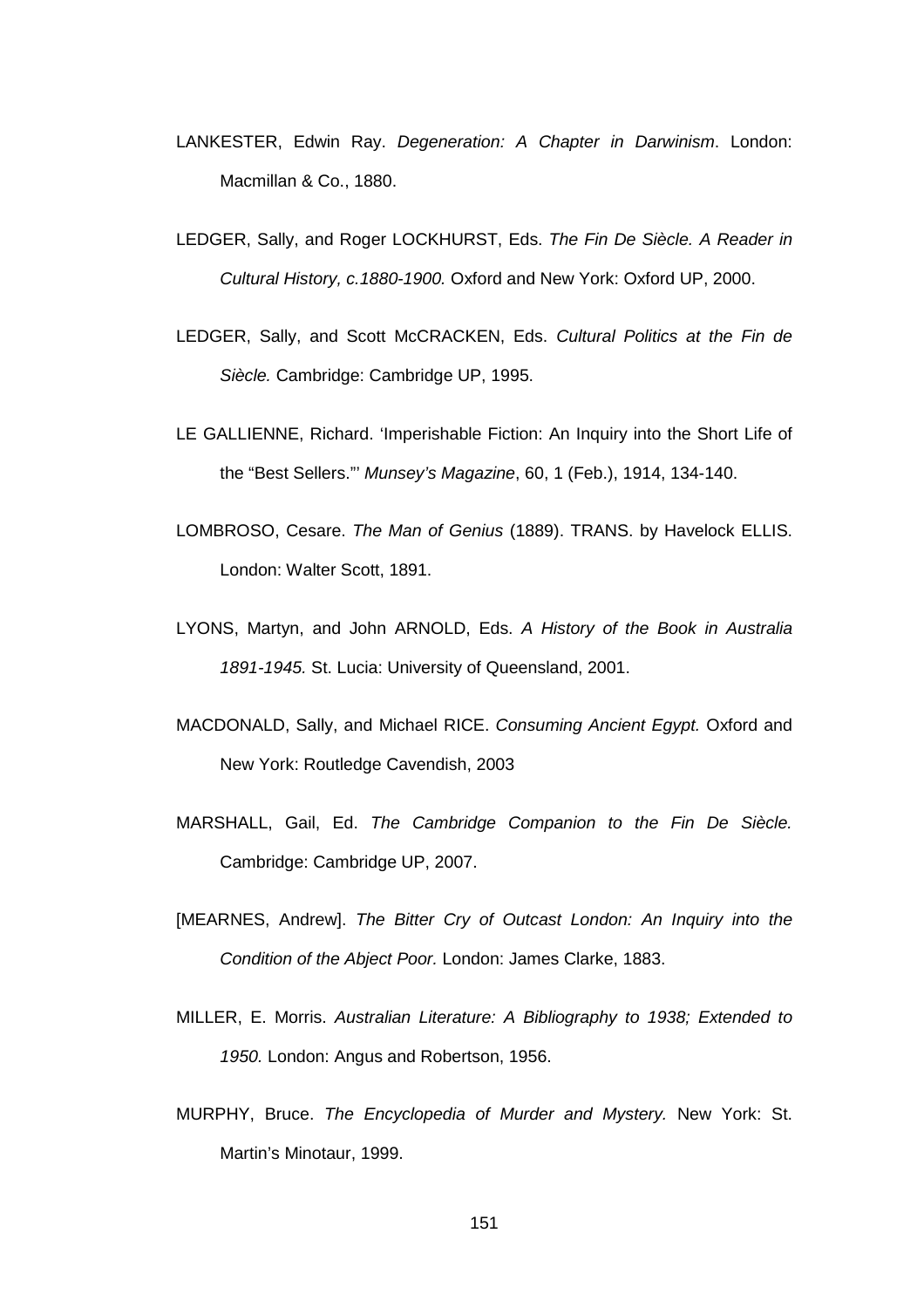- NEUBURG, Victor E. Popular Literature: A History and Guide. London: Woburn Press, 1977.
- NOLLEN, Scott A. Boris Karloff. A Gentleman's Life. Baltimore, Maryland: Midnight Marquee, 2005.

NORDAU, Max. Degeneration. New York: D. Appleton & Co., 1895.

ORWELL George, and S. ORWELL, Eds. Orwell: As I Please, 1943-1945. The Collected Essays, Journalism and Letters. Boston, Massachusetts: Godine, 2000.

\_\_\_\_\_\_\_\_\_\_\_\_\_\_\_\_\_\_\_\_\_\_\_\_\_\_\_\_\_\_\_\_\_\_\_. Orwell: My Country Right or Left, 1940-1943. The Collected Essays, Journalism and Letters. Massachusetts: Godine, 2000.

- PALMER, Jerry. Potboilers. Methods, Concepts and Case Studies in Popular Fiction. London and New York: Routledge, 1991.
- PANEK, LeRoy Lad. An Introduction to the Detective Story. Bowling Green: Popular, 1987.
- REITZ, Caroline. Detecting the Nation: Fictions of Detection and the Imperial Venture, 1788-1927. Columbus: Ohio State UP, 2004.
- ROBB, Graham. Strangers. Homosexual Love in the Nineteenth Century. Basingstoke and Oxford: Picador, 2003.

ROBERTSON, Patrick. Film Facts. London: Aurum Press, 2001.

SHERSON, Erroll. London's Lost Theatres of the Nineteenth Century. London: John Lane, 1925.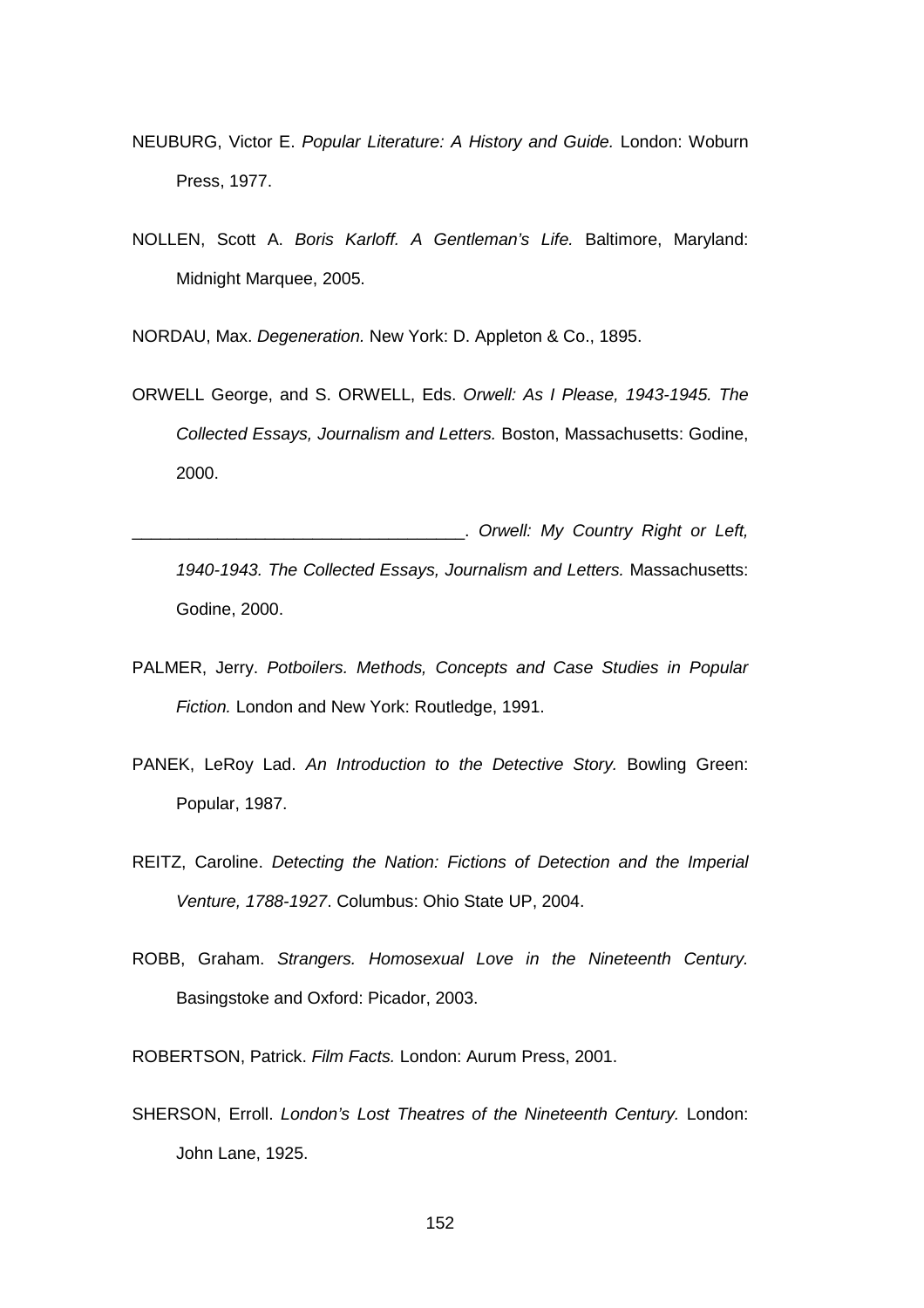SIMS, George R. How the Poor Live. London: Chatto & Windus, 1883.

- SMITH, Andrew. Victorian Demons: Medicine, Masculinity and the Gothic at the Fin de Siècle. Manchester UP, 2004.
- SUTHERLAND, John. 'Introduction.' In Guy Boothby's A Bid for Fortune, or Dr. Nikola's Vendetta (1895). Oxford and New York: Oxford UP, 1996.

\_\_\_\_\_\_\_\_\_\_\_\_\_\_\_\_\_\_. The Longman Companion to Victorian Fiction. Harlow: Pearson Education, 2009.

- TUCKER, Herbert F. A Companion to Victorian Literature & Culture. Oxford: Blackwell, 1999.
- WALLER, Philip J. Writers, Readers, and Reputations: Literary Life in Britain, 1870-1918. Oxford and New York: Oxford UP, 2008.

\_\_\_\_\_\_\_\_\_\_\_\_\_\_\_\_\_. 'The Fingerprint of the Foreigner: Colonizing the Criminal Body in 1890s Detective Fiction and Criminal Anthropology.' ELH, 61, 3 (Fall), 1994, 655-683.

- WEEDON, Alexis. Victorian Publishing: The Economics of Book Production for a Mass Market, 1836-1916. Aldershot: Ashgate, 2003.
- WELLHOFER, E. Spencer. Democracy, Capitalism, and Empire in Late Victorian England, 1885-1910. New York: St. Martin's Press, 1996.
- WHITE, Chris, Ed. Nineteenth-Century Writings on Homosexuality. A Sourcebook. London and New York: Routledge, 1999.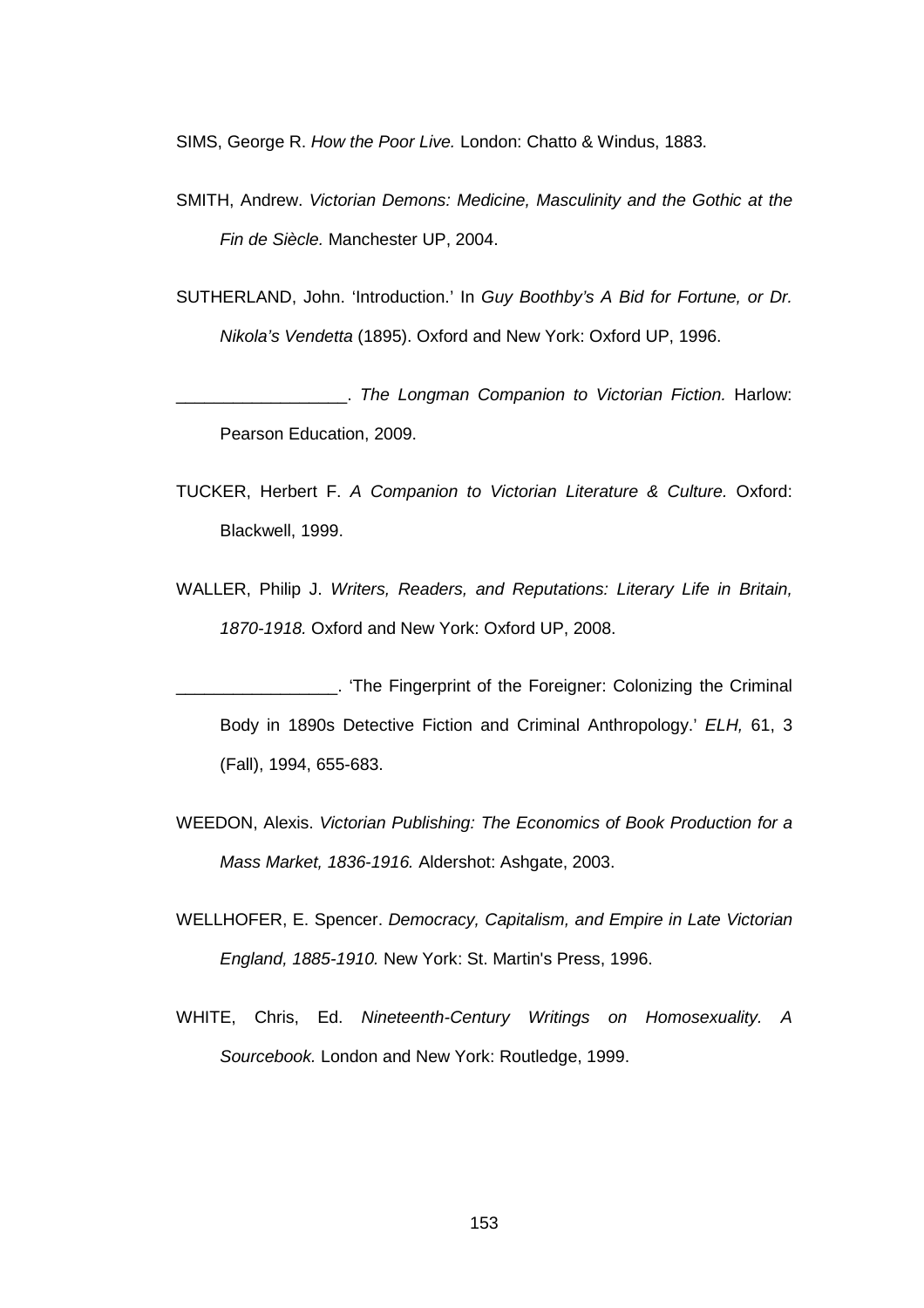### **Web links**

The Australian Literary Resource. http://www.austlit.edu.au/ (10/11/2009).

'A Bid for Fortune (1917).' Internet Movie Database. http://www.imdb.com/title/tt0175483/ (10/11/2009).

'Boothby, Guy Newell (1867-1905).' Australian Dictionary of Biography, online edition. http://adbonline.anu.edu.au/biogs/A070352b.htm?hilite=boothby (10/11/2009).

'Boothby, Guy Newell (1867-1905).'

Oxford DNB, http://www.oxforddnb.com/view/article/31970 (10/11/2009).

- 'Boothby, Guy Newell (1867-1905), known as Guy Boothby.' Dictionary of Australian Biography. http://gutenberg.net.au/dictbiog/0-dict-biogBe-Bo.html (10/11/2009).
- 'Guy Boothby (1867-1905).' Oxford Dictionary of National Biography. http://www.oxforddnb.com/public/index.html?url=%2Fview%2Farticle%2F31 970 (10/11/2009).
- 'Hume, Fergusson Wright (Fergus) (1859-1932).' Australian Dictionary of Biography. http://adbonline.anu.edu.au/biogs/A040500b.htm (10/11/2009).
- 'Humes, Fergus (1859-1932).' Dictionary of Australian Biography. http://gutenberg.net.au/dictbiog/0-dict-biogHi-Hu.html (10/11/2009).
- KNAPP, Lawrence. 'The Precursors of Dr. Fu Manchu.' http://www.njedge.net/~knapp/Precursors.htm (10/11/2009).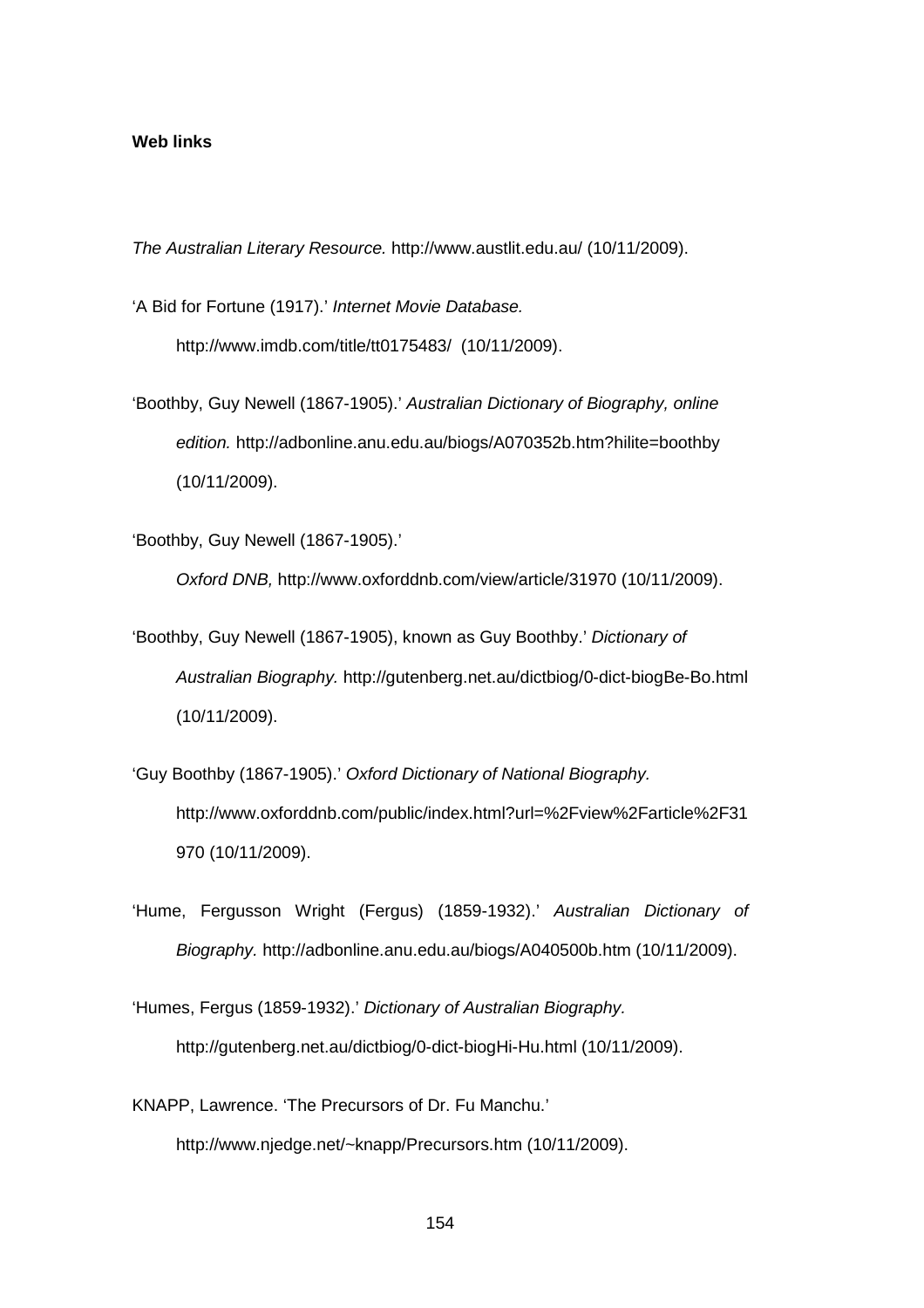KOLTAN, Michael. 'Dr. Nikola.'

http://pagesperso-

orange.fr/arts.sombres/polar/10\_article\_nikola\_koltan\_angl.htm (30/10/2009).

LAI, Rick. 'The Life of Dr. Antonio Nikola (1856 – 1898?).'

http://www.pjfarmer.com/woldnewton/Nikola.pdf (10/11/2009).

\_\_\_\_\_\_\_\_. 'The Return of Nikola's Stepbrother.'

http://www.pjfarmer.com/woldnewton/Return\_Nikola.pdf (16/11/2009).

'Tibet since 1900.' Encyclopaedia Britannica, online edition. http://www.britannica.com/EBchecked/topic/594898/Tibet/71442/Tibetsince-1900 (11/10/2009).